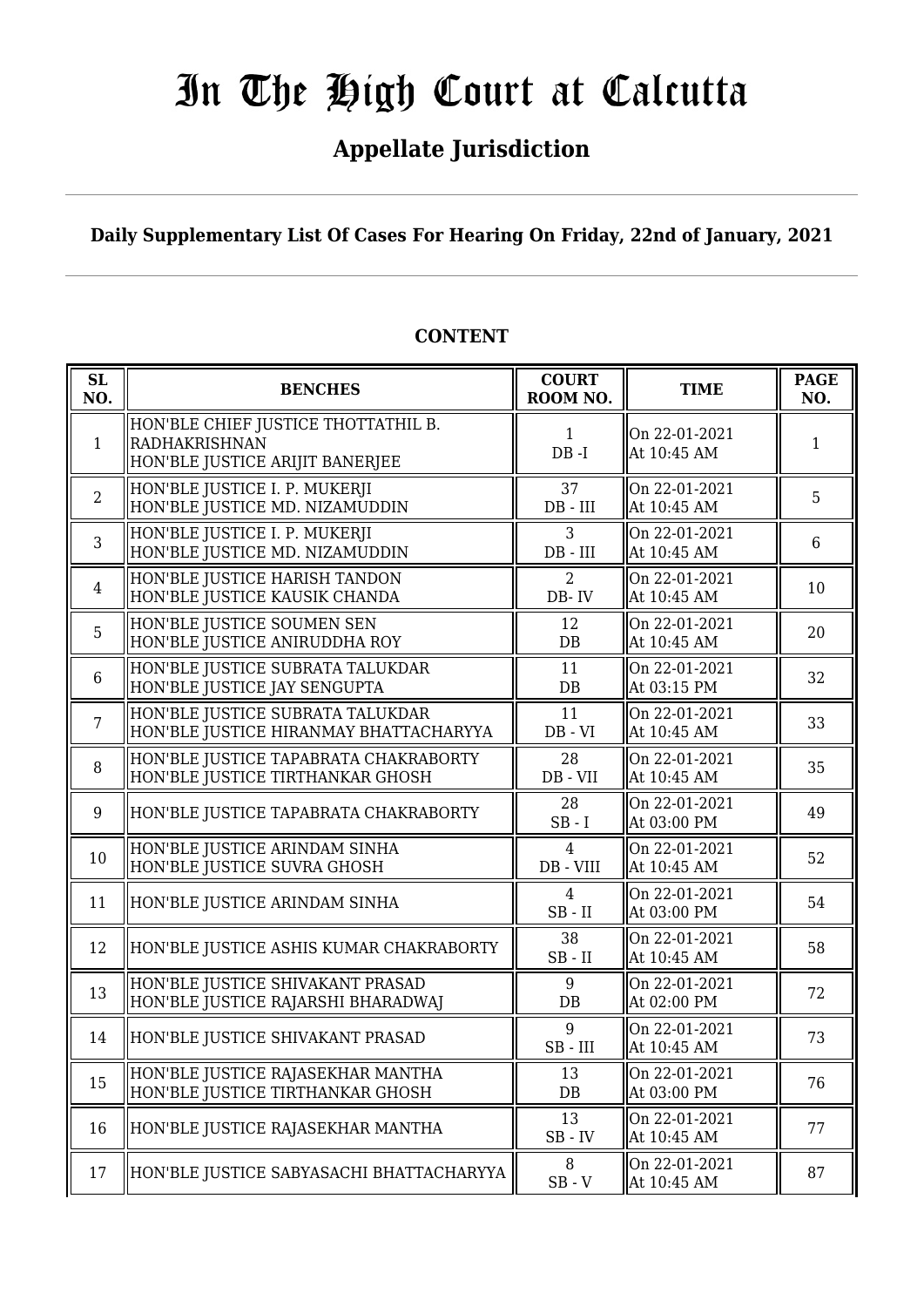| <b>SL NO.</b> | <b>BENCHES</b>                         | <b>COURT</b><br>ROOM NO. | <b>TIME</b>                  | <b>PAGE</b><br>NO. |
|---------------|----------------------------------------|--------------------------|------------------------------|--------------------|
| 18            | HON'BLE JUSTICE SHEKHAR B. SARAF       | 26<br>SB-VII             | On 22-01-2021<br>At 10:45 AM | 100                |
| 19            | HON'BLE JUSTICE RAJARSHI BHARADWAJ     | 15<br>SB-VIII            | On 22-01-2021<br>At 10:45 AM | 122                |
| 20            | HON'BLE JUSTICE SHAMPA SARKAR          | 19<br>$SB$ - $IX$        | On 22-01-2021<br>At 10:45 AM | 131                |
| 21            | HON'BLE JUSTICE RAVI KRISHAN KAPUR     | 10<br>$SB - X$           | On 22-01-2021<br>At 10:45 AM | 137                |
| 22            | HON'BLE JUSTICE ARINDAM MUKHERJEE      | 23<br>$SB - XI$          | On 22-01-2021<br>At 10:45 AM | 140                |
| 23            | HON'BLE JUSTICE BISWAJIT BASU          | 18<br>SB-XII             | On 22-01-2021<br>At 10:45 AM | 145                |
| 24            | HON'BLE JUSTICE AMRITA SINHA           | 24<br>SB - XIII          | On 22-01-2021<br>At 10:45 AM | 147                |
| 25            | HON'BLE JUSTICE ABHIJIT GANGOPADHYAY   | 22<br>SB-XIV             | On 22-01-2021<br>At 10:45 AM | 158                |
| 26            | HON'BLE JUSTICE JAY SENGUPTA           | 32<br>$SB$ - $XV$        | On 22-01-2021<br>At 10:45 AM | 161                |
| 27            | HON'BLE JUSTICE BIBEK CHAUDHURI        | 30<br>SB-XVI             | On 22-01-2021<br>At 10:45 AM | 170                |
| 28            | HON'BLE JUSTICE SUBHASIS DASGUPTA      | 42<br>SB - XVII          | On 22-01-2021<br>At 10:45 AM | 176                |
| 29            | HON'BLE JUSTICE SUVRA GHOSH            | 35<br>SB - XVIII         | On 22-01-2021<br>At 03:00 PM | 180                |
| 30            | HON'BLE JUSTICE TIRTHANKAR GHOSH       | 25<br>$SB - XIX$         | On 22-01-2021<br>At 03:00 PM | 185                |
| 31            | HON'BLE JUSTICE HIRANMAY BHATTACHARYYA | 7<br>SB-XXI              | On 22-01-2021<br>At 03:00 PM | 187                |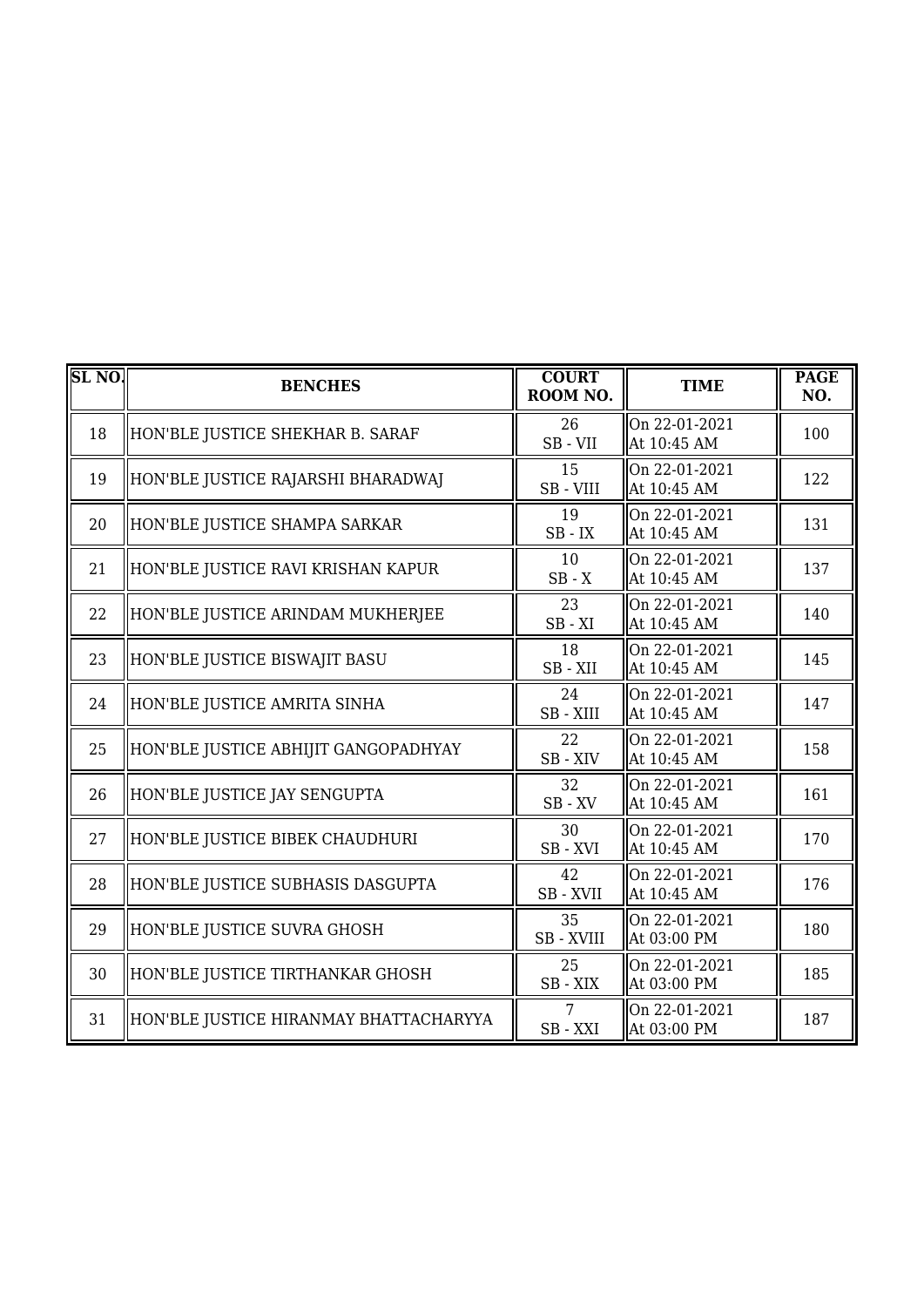

## **Appellate Side**

**DAILY CAUSELIST For Friday The 22nd January 2021**

#### **COURT NO. 1**

#### **DIVISION BENCH (DB -I)**

#### **AT 10:45 AM**

**HON'BLE CHIEF JUSTICE THOTTATHIL B. RADHAKRISHNAN HON'BLE JUSTICE ARIJIT BANERJEE ( VIA VIDEO CONFERENCE )**

**ON AND FROM WEDNESDAY, THE 13TH JANUARY, 2021 - APPEALS FROM ORDERS RELATING TO RESIDUARY UNDER GROUP IX INCLUDING APPLICATIONS CONNECTED THERETO; PUBLIC INTEREST LITIGATION; CRIMINAL CONTEMPT MATTERS; APPEALS UNDER SECTION 19(1)(a) OF THE CONTEMPT OF COURT'S ACT; APPLICATIONS UNDER SECTION 27 OF THE ELECTRICITY REGULATORY COMMISSION ACT, 1998, INCLUDING APPLICATIONS CONNECTED THERETO; HABEAS CORPUS; DEATH REFERENCE CASES ( INCLUDING ADMISSION OF CRIMINAL APPEALS RELATING TO SUCH REFERENCE AGAINST THE SAME CONVICTION ORDER); ADMISSION OF CRIMINAL APPEALS; HEARING OF CRIMINAL APPEALS & APPLICATIONS CONNECTED THERETO INCLUDING APPLICATION FOR SUSPENSION OF SENTENCE IN PENDING APPEALS; CRIMINAL APPEALS RELATING TO CRIMES AGAINST WOMEN. ANY OTHER MATTER, IRRESPECTIVE OF CLASSIFICATION, AS DIRECTED BY THE HON'BLE CHIEF JUSTICE. SPL. NOTE : MONDAY : ADMISSION OF CRIMINAL APPEALS, HABEAS CORPUS, CRIMINAL CONTEMPT MATTERS, APPEALS UNDER SECTION 19(1)(a) OF THE CONTEMPT OF COURT'S ACT. APPLICATIONS UNDER SECTION 27 OF THE ELECTRICITY REGULATORY COMMISSION ACT 1998 INCLUDING APPLICATIONS CONNECTED THERETO. BAIL IN CONNECTION WITH APPEAL. TUESDAY : BAIL IN CONNECTION WITH APPEAL. WEDNESDAY : HEARING OF CRIMINAL APPEALS. THURSDAY : APPEALS FROM ORDERS RELATING TO RESIDUARY UNDER GROUP - IX INCLUDING APPLICATIONS CONNECTED THERETO. THEREAFTER PIL MATTERS WILL BE TAKEN UP IF TIME PERMITS. FRIDAY : PUBLIC INTEREST LITIGATION. NOTE: MATTERS WILL BE TAKEN UP THROUGH PHYSICAL HEARING ONLY WHEN BOTH THE PARTIES ARE AGREED.**

**NO MENTIONING IN COURT**

#### **TO BE MENTIONED**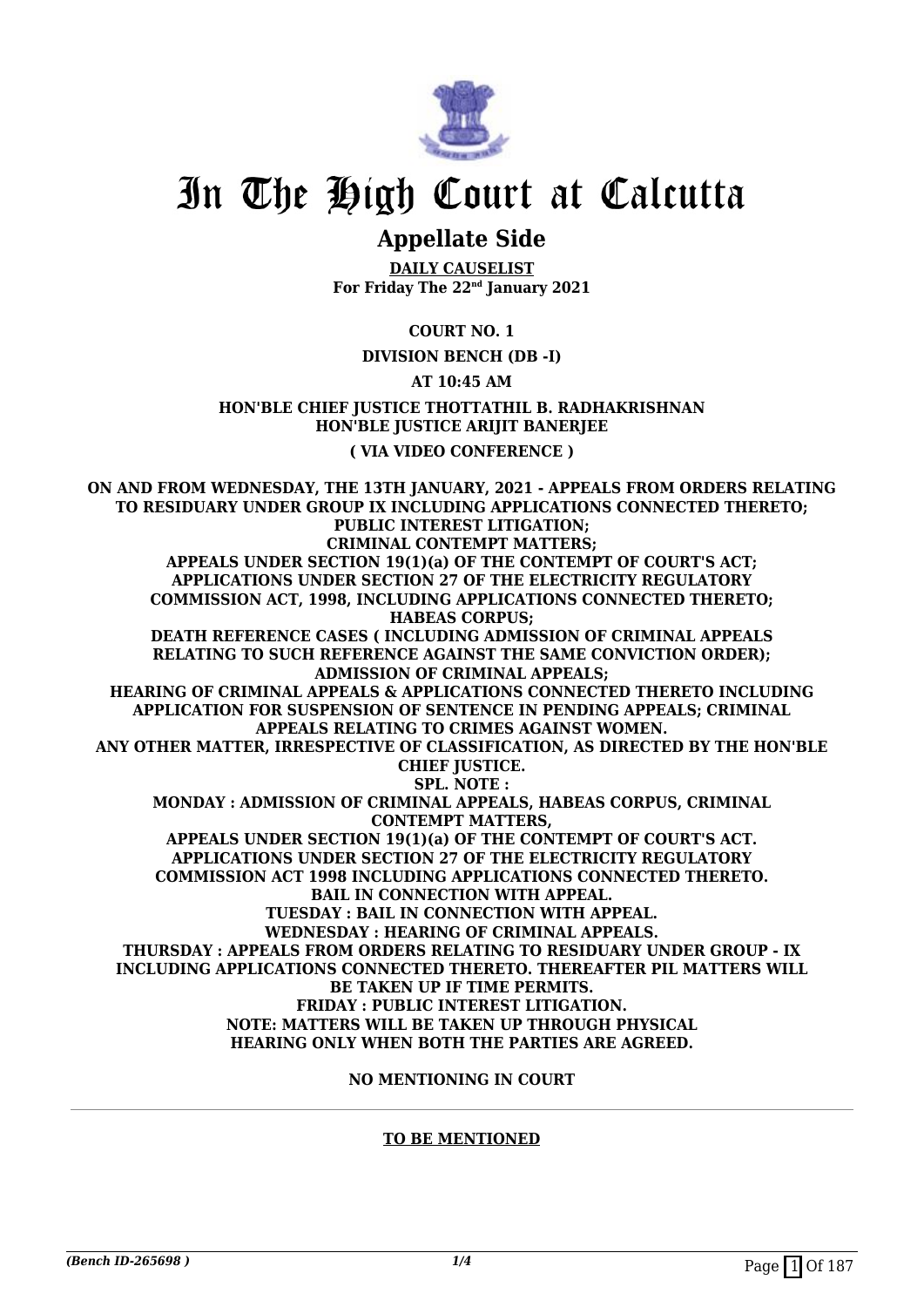| WPA(P)/10/2021<br>(UPON<br>MENTIONING) | <b>MANABENDRA RAY</b><br>VS<br>STATE OF WEST BENGAL<br>AND ORS. | MOYUKH<br><b>MUKHERJEE</b> |
|----------------------------------------|-----------------------------------------------------------------|----------------------------|
| FMA/328/2020                           | PRANAB KUMAR NANDA &<br>ORS<br>VS<br>STATE OF WEST BENGAL &     | AMIT BARAN DASH            |

#### IA NO: CAN/1/2019(Old No:CAN/4975/2019)

ORS

3 FMA/860/2019 SAGAR THANA PRIMARY CO-OPERATIVE MARKETING SOCIETY LTD & ANR VS STATE OF WEST BENGAL & ORS SHRABONI SARKAR

#### IA NO: CAN/1/2019(Old No:CAN/4636/2019)

4 FMA/861/2019 DHASPARA SKUS LTD. & ANR VS STATE OF WEST BENGAL & ORS SHRABONI SARKAR

#### IA NO: CAN/1/2019(Old No:CAN/4637/2019)

#### **SPECIALLY FIXED MATTERS**

|   |                   | <b>HABEAS CORPUS</b>                                                                       |                                      |
|---|-------------------|--------------------------------------------------------------------------------------------|--------------------------------------|
| 7 | WPA/7758/2020     | PRITOM PAL MINOR REPD<br>BY PRADYUT KUMAR PAL<br>VS<br>UNION OF INDIA AND<br><b>OTHERS</b> | SUROJIT DUTTA                        |
|   | wt6 WPA/6904/2020 | COURT ON ITS OWN<br><b>MOTION</b><br>VS<br>REGISTRAR GENERAL HIGH<br>COURT CALCUTTA        | <b>SIDDHARTHA</b><br><b>BANERJEE</b> |
|   | IA NO: CAN/1/2020 |                                                                                            |                                      |
|   |                   | VS<br>THE STATE OF WEST<br><b>BENGAL</b>                                                   |                                      |
| 5 | WPA/7387/2020     | <b>MANIKA BARMAN</b>                                                                       | INDRAJEET DEY                        |

## ( FIXED HABEAS CORPUS MATTER )

8 WPA/3333/2020 REBAKA BEGUM VS STATE OF WEST BENGAL & ORS. DEVIPRIYA MITRA

#### **FIXED PIL MATTER**

9 WPA/18793/2015 MD NASIR AHMED VS STATE OF WEST BENGAL & ORS DEBASHIS BANERJEE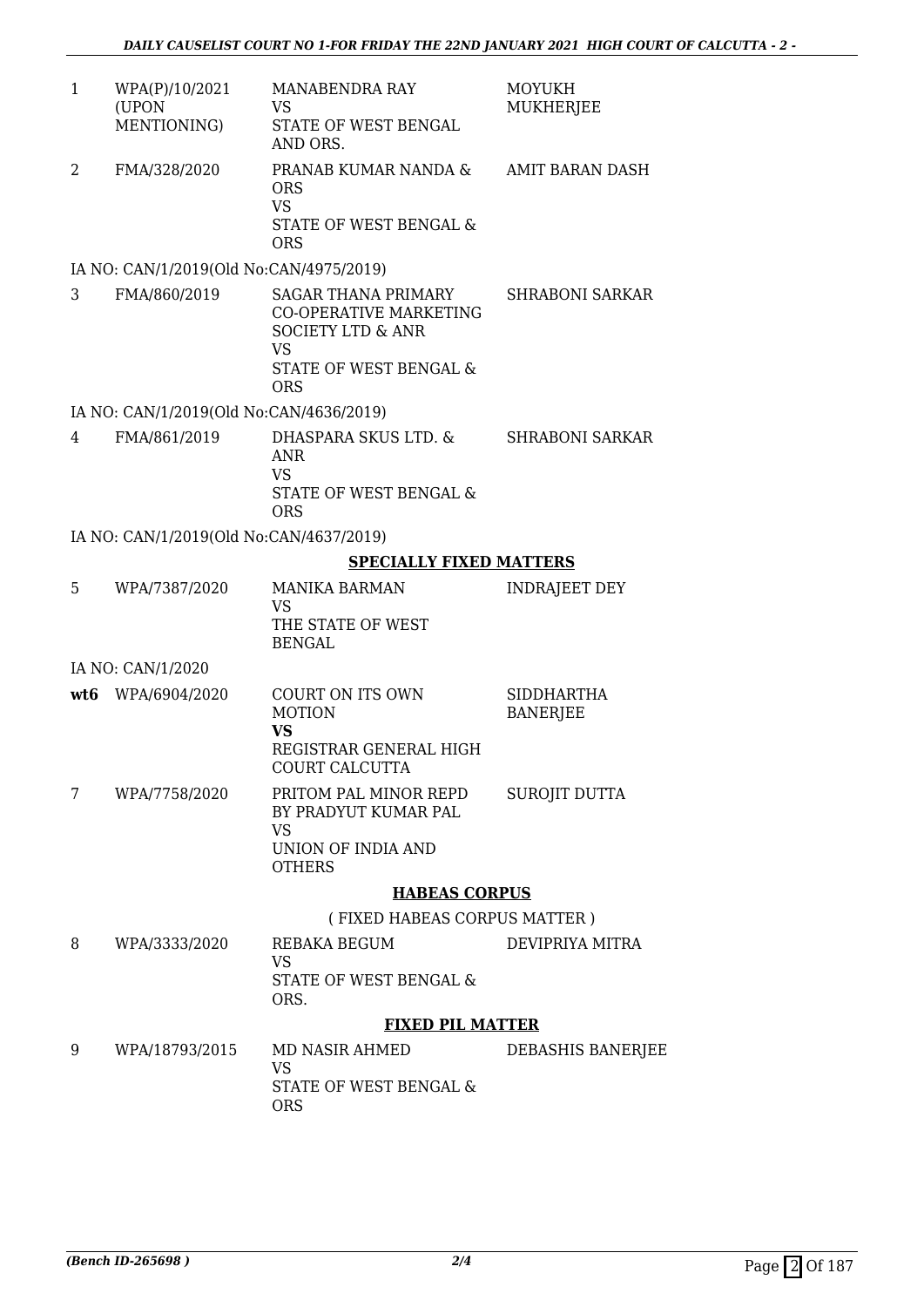| 10 | WPA/26932/2017    | <b>BHAKTI SADHAN TATPAR</b><br>MAHARAJ @ TATPAR<br><b>MAHARAJ</b><br><b>VS</b><br>UNION OF INDIA & ORS            | T. DEY                                |
|----|-------------------|-------------------------------------------------------------------------------------------------------------------|---------------------------------------|
| 11 | WPA/12311/2019    | <b>BIJAY KEDIA</b><br>VS<br>DAMODAR VALLEY<br><b>CORPORATION &amp; ORS</b>                                        | <b>SAYAN SINHA</b>                    |
|    | IA NO: CAN/1/2020 |                                                                                                                   |                                       |
| 12 | WPA(P)/2/2020     | <b>SUMAN DAS AND ANR</b><br>VS.<br>STATE OF WEST BENGAL<br>AND ORS.                                               | ANISH KUMAR<br>MUKHERJEE              |
| 13 | WPA(P)/7/2020     | ARUP KUMAR ROY<br>VS<br>STATE OF WEST BENGAL<br>AND ORS.                                                          | <b>MOYYUKH</b><br><b>MUKHERJEE</b>    |
| 14 | WPA(P)/8/2020     | <b>GOUTAM BHOWMICK AND</b><br><b>ORS</b><br><b>VS</b><br>STATE OF WEST BENGAL<br>AND ORS.                         | UTPAL DUTTA                           |
| 15 | WPA(P)/11/2020    | SUSHOVAN SENGUPTA<br><b>VS</b><br>DISTRICT MAGISTRATE AND<br><b>ORS</b>                                           | DEBJANI DASGUPTA                      |
| 16 | WPA(P)/19/2020    | <b>ASSOCIATION FOR</b><br>PROTECTION OF<br>DECMCRATIC RIGHTS AND<br>ANR<br>VS<br>STATE OF WEST BENGAL<br>AND ORS. | MAHABOOB AHMED                        |
| 17 | WPA(P)/20/2020    | MUSCULAR DYSTROPHY<br>PATIENT WELFARE<br><b>SOCIETY</b><br><b>VS</b><br>UNION OF INDIA AND ORS.                   | <b>SALONI</b><br><b>BHATTACHARJEE</b> |
| 18 | WPA/2186/2020     | RAJENDRA KR DUGGAR<br><b>VS</b><br>UNION OF INDIA & ORS                                                           | HIMANGSHU KR RAY                      |
| 19 | WPA/3318/2020     | BIJOY SHAW & ANR.<br><b>VS</b><br>STATE OF WEST BENGAL &<br>ORS.                                                  | SIRSENDU SINHA<br><b>ROY</b>          |
|    | wt20 AST/10/2020  | <b>UTTAM BASAK</b><br><b>VS</b><br>STATE OF WEST BENGAL &<br><b>ORS</b>                                           | TARUNJYOTI TEWARI                     |
| 21 | WPA/3489/2020     | <b>GIRIDHARI SANTRA &amp; ORS.</b><br><b>VS</b><br>STATE OF WEST BENGAL &<br>ORS.                                 | ARKA<br><b>BHATTACHARYA</b>           |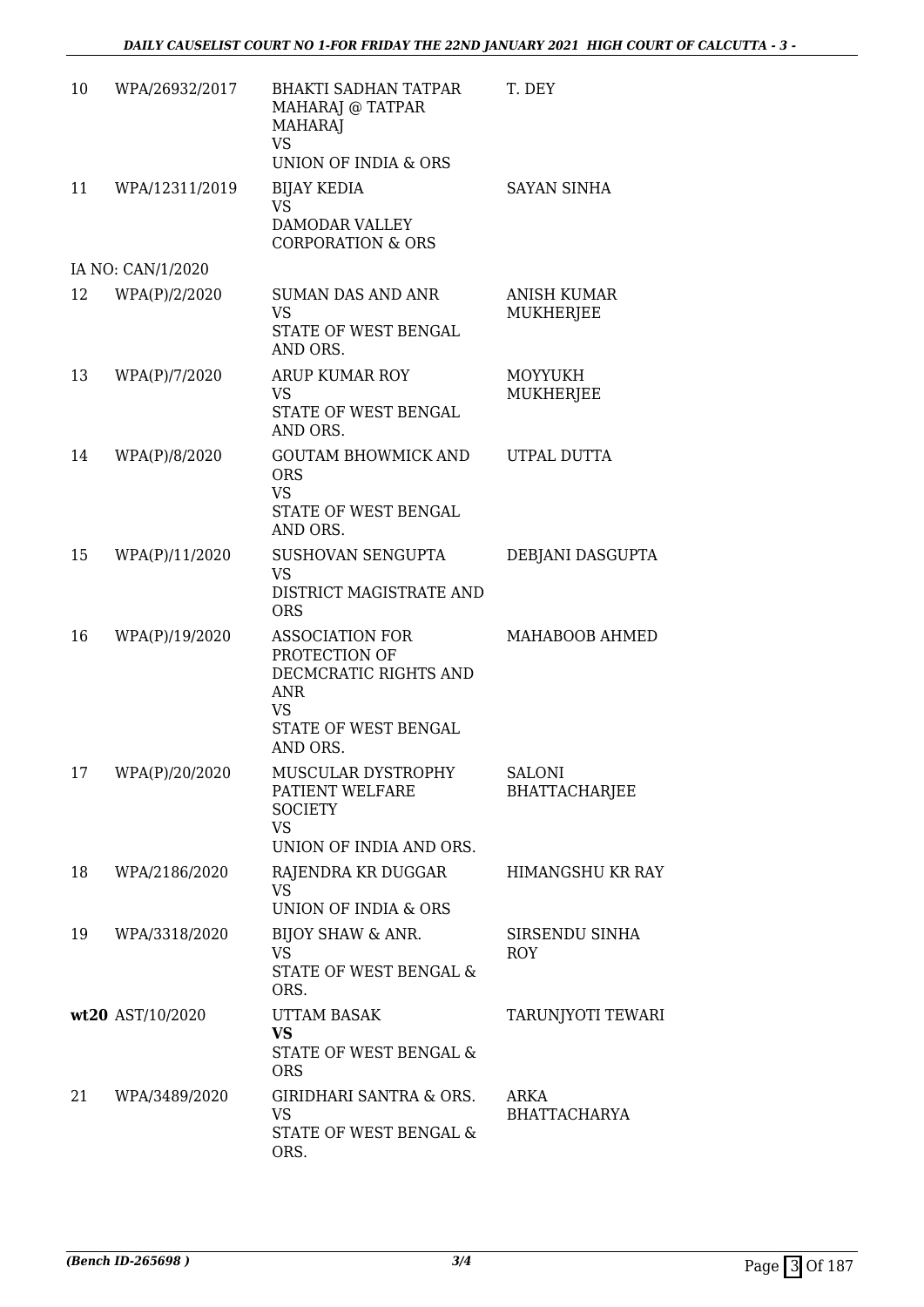22 WPA/3891/2020 SUBRATA MONDAL VS STATE OF WEST BENGAL & ORS

SUBHRANGSU PANDA

IA NO: CAN/1/2020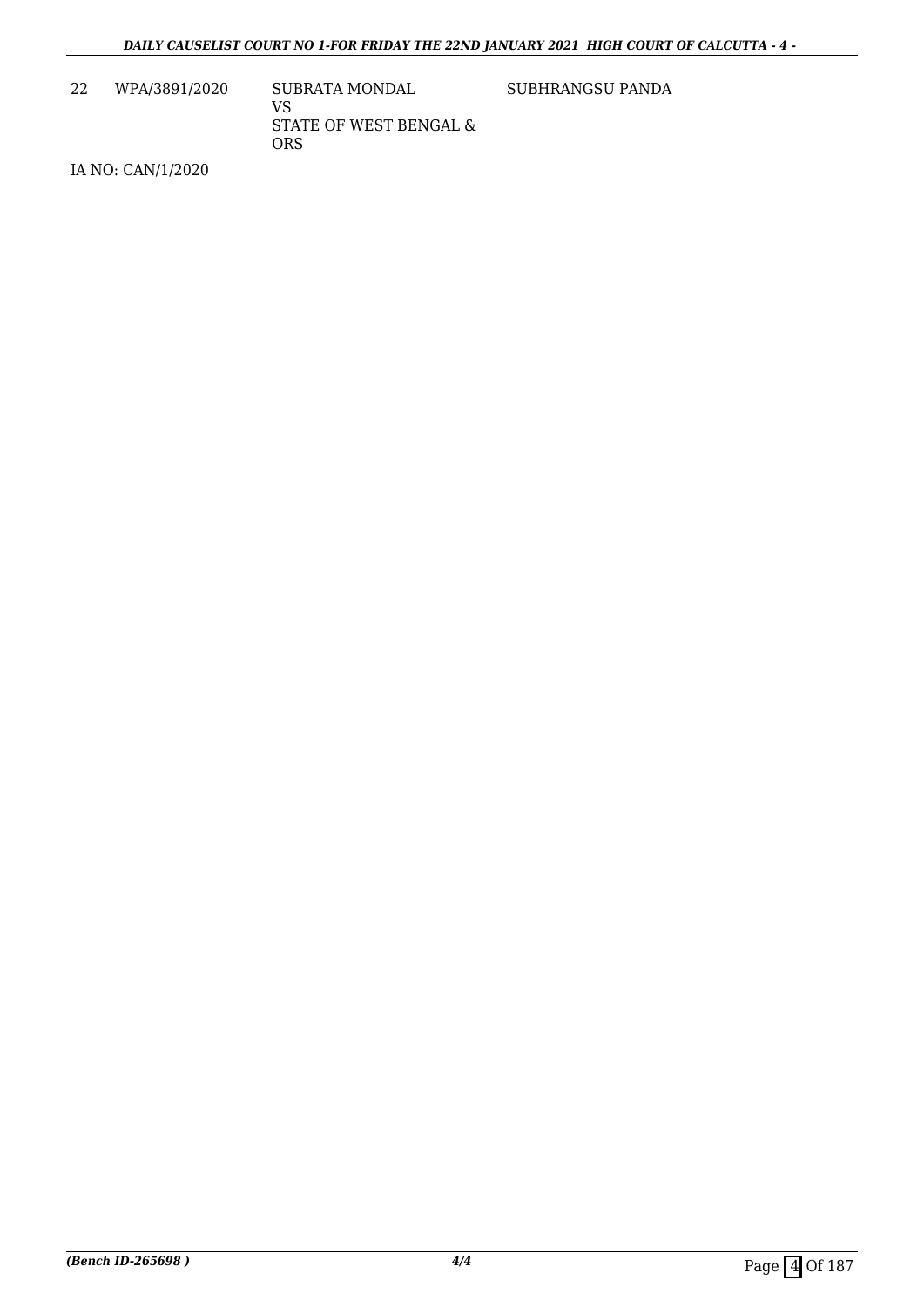

## **Appellate Side**

**DAILY CAUSELIST For Friday The 22nd January 2021**

**COURT NO. 37**

**DIVISION BENCH (DB - III)**

**AT 10:45 AM**

**HON'BLE JUSTICE I. P. MUKERJI HON'BLE JUSTICE MD. NIZAMUDDIN (VIA VIDEO CONFERENCE)**

**ON AND FROM MONDAY, THE 11TH JANUARY, 2021 - WILL SIT TOGETHER TO TAKE UP ALL APPEALS UNDER COMMERCIAL COURTS, COMMERCIAL DIVISION AND COMMERCIAL APPELLATE DIVISION OF THE HIGH COURT'S ACT, 2015**

**NOTE: IMMEDIATELY AFTER EXHAUSTION OF ORIGINAL SIDE, APPELLATE SIDE MATTERS WILL BE TAKEN UP.**

**SPECIAL NOTE: (1) IF THERE IS NO COMMERCIAL COURT MATTER THEN MENTIONING OF COMMERCIAL COURT MATTERS WILL BE ENTERTAINED AT COURT NO. 3 ON REGULAR BASIS.**

**(2) COMMERCIAL COURT SHALL NOT SIT AT COURT NO. 37 IF THERE IS NO COMMERCIAL COURT MATTER IN THE LIST.**

**COMMERCIAL COURT MATTER OF APPELLATE SIDE WILL BE TAKEN UP AFTER COMMERCIAL COURT MATTERS OF ORIGINAL SIDE**

**NOTE: MATTERS WILL BE TAKEN UP THROUGH PHYSICAL HEARING ONLY WHEN BOTH THE PARTIES ARE AGREED.**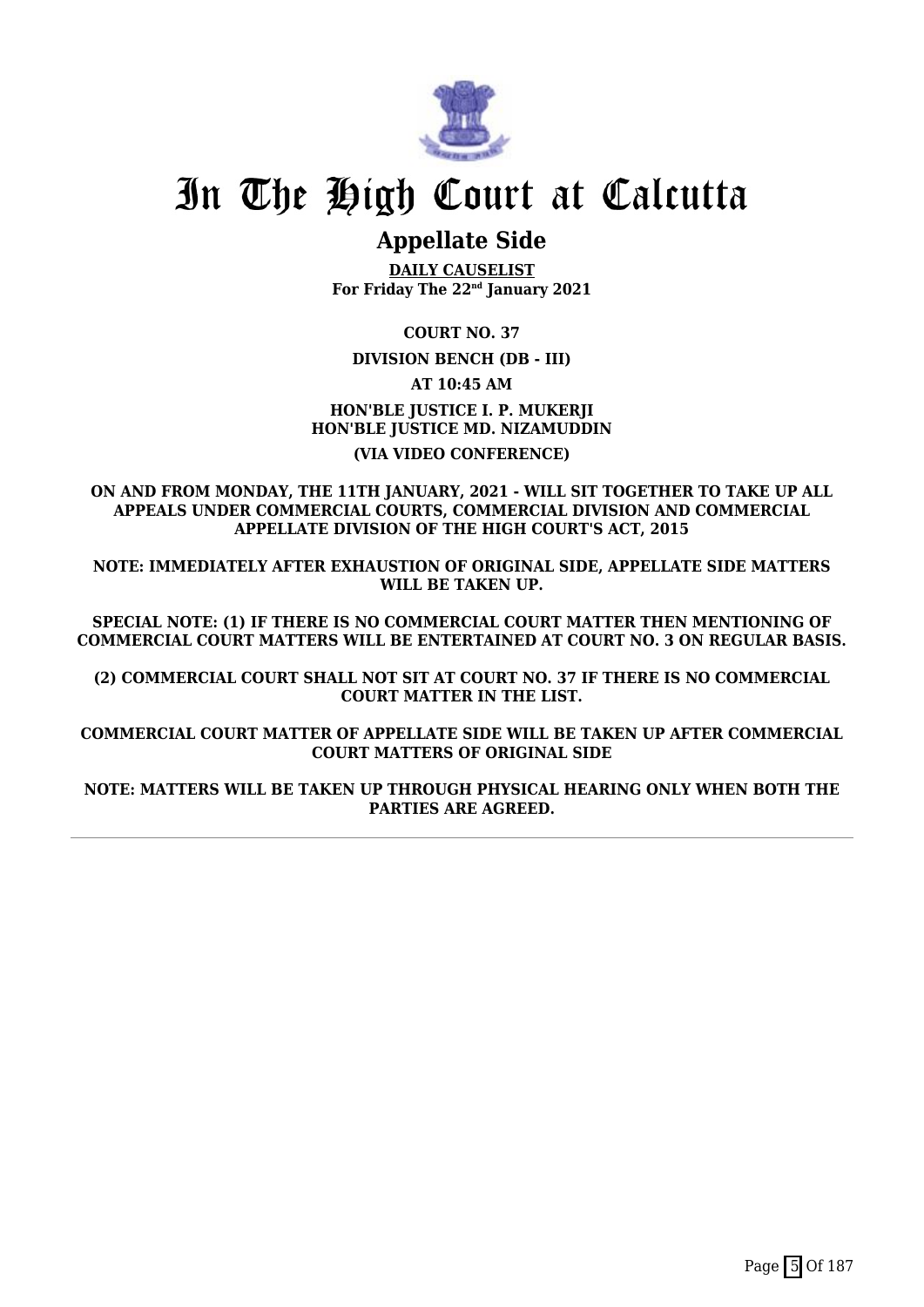

#### **Appellate Side**

**DAILY CAUSELIST For Friday The 22nd January 2021**

**COURT NO. 3**

**DIVISION BENCH (DB - III)**

**AT 10:45 AM HON'BLE JUSTICE I. P. MUKERJI HON'BLE JUSTICE MD. NIZAMUDDIN (VIA VIDEO CONFERENCE)**

**ON AND FROM MONDAY, THE 11TH JANUARY 2021 - AFTER COMPLETION OF COMMERCIAL APPELLATE DIVISION BENCH – WILL TAKE UP APPEALS UNDER ARBITRATION ACT, 1940 AND ARBITRATION & CONCILIATION ACT, 1996, INCLUDING APPLICATIONS CONNECTED THERETO;**

**HEARING OF WRIT APPEALS IRRESPECTIVE OF CLASSIFICATION INCLUDING APPLICATIONS CONNECTED THERETO.**

**AND**

**ON AND FROM FRIDAY, 15TH JANUARY, 2021 TO FRIDAY, 29TH JANUARY, 2021 – WILL TAKE, IN ADDITION TO THEIR OWN LIST AND DETERMINATION, THE LIST AND DETERMINATION OF HON'BLE JUSTICE RAJESH BINDAL AND HON'BLE JUSTICE ANIRUDDHA ROY.** 

**NOTE : ON AND FROM MONDAY (11.01.2021) APPELLATE SIDE MATTERS WILL BE TAKEN UP FROM 3:00 P.M. OR IMMEDIATELY AFTER EXHAUSTION OF ORIGINAL SIDE MATTERS, WHICHEVER IS EARLIER.** 

**SPECIAL NOTE: (1) IF THERE IS NO COMMERCIAL COURT MATTER THEN MENTIONING OF COMMERCIAL COURT MATTERS WILL BE ENTERTAINED AT COURT NO. 3 ON REGULAR BASIS.**

**(2) COMMERCIAL COURT SHALL NOT SIT AT COURT NO. 37 IF THERE IS NO COMMERCIAL COURT MATTER IN THE LIST.** 

#### **(3) MENTIONING WILL BE ENTERTAINED ONLY ON MONDAYS.**

**NOTE: MATTERS WILL BE TAKEN UP THROUGH PHYSICAL HEARING ONLY WHEN BOTH THE PARTIES ARE AGREED.**

|                                                                           | <b>TO BE MENTIONED</b>                  |                                                                                                     |                       |  |
|---------------------------------------------------------------------------|-----------------------------------------|-----------------------------------------------------------------------------------------------------|-----------------------|--|
| $\mathbf{1}$                                                              | MAT/812/2019                            | BHARAT COKING COAL LTD. &<br>ORS.<br><b>VS</b><br>RS FUEL P. LTD. & ORS.                            | <b>ARITRA GHOSH</b>   |  |
|                                                                           |                                         | <b>APPLICATION</b>                                                                                  |                       |  |
| 2                                                                         | FMA/306/2019                            | NTPC LTD<br>VS.<br>DR TEJ NARAYAN SINGH TARUN &<br><b>ORS</b>                                       | UTAM KUMAR MONDAL     |  |
|                                                                           |                                         | IA NO: CAN/1/2018(Old No:CAN/10165/2018), CAN/2/2019(Old No:CAN/10421/2019), CAN/3/2020, CAN/4/2020 |                       |  |
|                                                                           |                                         | <b>FOR HEARING I</b>                                                                                |                       |  |
| 3                                                                         | MAT/759/2014<br>$(P-I+OS+2PBs.)$ (Top)  | <b>MATIUR RAHAMAN</b><br>VS<br>MD. ABDUL KHAYAR & ORS                                               | <b>GOLAM MASTAFA</b>  |  |
|                                                                           | IA NO: CAN/1/2014(Old No:CAN/5901/2014) |                                                                                                     |                       |  |
| 4                                                                         | FMA/1201/2009                           | SWAPNA ATTA & ORS.<br><b>VS</b><br>STATE OF WB & ORS.                                               | PRASUN GHOSH          |  |
|                                                                           |                                         | <b>CONTEMPT APPLICATION</b>                                                                         |                       |  |
| 5.                                                                        | CPAN/1108/2016                          | PARIMAL MANDAL & ORS.<br>VS<br>C.P TAYAL & ORS.                                                     | <b>SK. FARIDULLAH</b> |  |
| IA NO: CAN/1/2020(Old No:CAN/4527/2020), CAN/2/2020(Old No:CAN/4528/2020) |                                         |                                                                                                     |                       |  |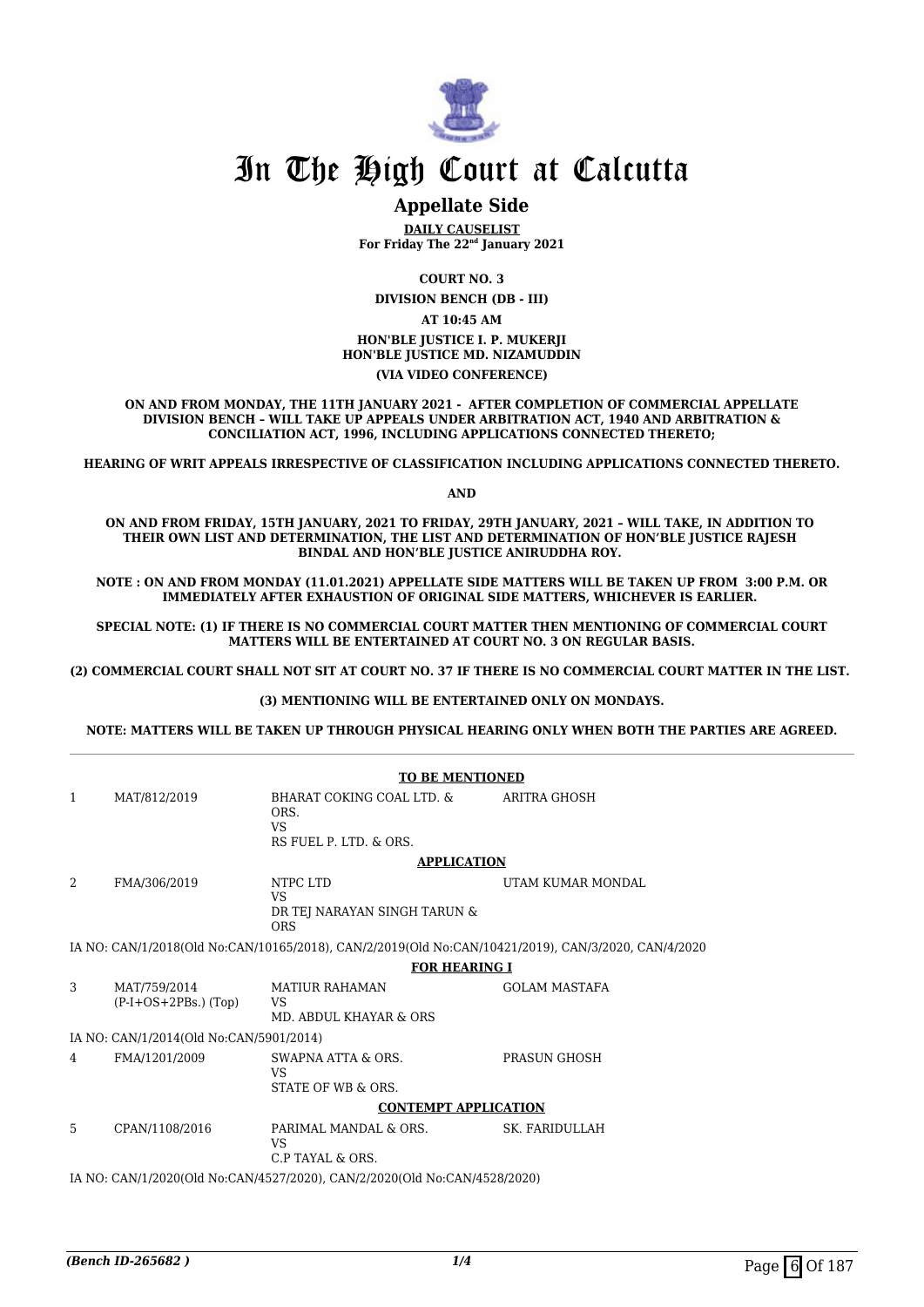| wt6  | CPAN/1109/2016                                   | ZARRAR AHMED KHAN & ORS.<br>VS<br>C.P TAYAL & ORS.                            | SK. FARIDULLAH               |
|------|--------------------------------------------------|-------------------------------------------------------------------------------|------------------------------|
|      |                                                  | IA NO: CAN/1/2020(Old No:CAN/4521/2020), CAN/2/2020(Old No:CAN/4523/2020)     |                              |
| wt7  | WP.CT/218/2009                                   | PARIMAL MONDAL & ORS<br>VS<br>UNION OF INDIA & ORS                            | SIDDHARTHA RUJ               |
| wt8  | WP.CT/219/2009                                   | ZARRAR AHMED KHAN & ORS<br>VS<br>UNION OF INDIA & ORS                         | SIDDHARTHA RUJ               |
| 9    | CPAN/582/2020                                    | SAI TO SANKAR NETRALAYA VIA<br>KARUNAMOYEE AUTORIKSHAW<br>UNION AND ANR<br>VS | <b>BARNALI GUPTA</b>         |
|      |                                                  | CHAITALI CHAKRABARTY                                                          |                              |
| wt10 | FMA/1684/2019                                    | SAI TO SANKAR NETRALAYA VIA<br>KARUNAMOYEE AUTO RICKSHAW<br>UN&ANR<br>VS      | <b>BARNALI GUPTA</b>         |
|      |                                                  | STATE OF WEST BENGAL & ORS                                                    |                              |
|      |                                                  | <b>FOR HEARING</b>                                                            |                              |
| 11   | MAT/663/2018                                     | DR BASUDEB DASGUPTA & ORS<br>VS                                               | RANAJIT CHATTERJEE           |
|      |                                                  | STATE OF WEST BENGAL & ORS                                                    |                              |
| wt12 | MAT/867/2018                                     | STATE OF W B & ANR                                                            | LAL MOHAN BASU               |
|      |                                                  | VS<br>DR BASUDEB DASGUPTA & ORS                                               |                              |
| 13   | MAT/759/2020<br>(Assign Matter) (Fairly<br>Top)  | RASHMI METALIKS LIMITED AND<br><b>ANOTHER</b><br>VS                           | SHIVANGI THARD               |
|      |                                                  | UNION OF INDIA AND ORS.                                                       |                              |
|      | IA NO: CAN/1/2020                                |                                                                               |                              |
| 14   | FMA/916/2012<br>$(P-I+OB+2nd$ J.<br>Copy+2PBs.)  | SAFINNESSSA BEGUM ALIAS<br>KHATUN<br>VS                                       | SHAMIN UL BARI               |
| 15   | FMA/3534/2014                                    | <b>FARHANA BEGUM &amp; ORS</b><br>CHITTARANJAN BAIDYA                         | <b>SOURAV MITRA</b>          |
|      | $(P-I+OB+2nd$ J.                                 | VS                                                                            |                              |
|      | Copy+2PBs.)                                      | DIPANKAR MANDAL & ORS                                                         |                              |
|      | FMA/834/2015                                     | IA NO: CAN/1/2014(Old No:CAN/2703/2014), CAN/3/2014(Old No:CAN/2711/2014)     |                              |
| 16   |                                                  | SUBHRA KETAN HALDER<br>VS                                                     | <b>GAZI FARUOUE HOSSSAIN</b> |
|      |                                                  | STATE OF WEST BENGAL & ORS                                                    |                              |
| 17   | FMA/1281/2016<br>$(P-I+OB+2nd)$ .<br>Copy+2PBs.) | ASHOK KR. MAHANTA<br>VS<br>THE CENTRAL BANK OF INDIA &<br>ORS.                | SUPRIYO CHATTOPADHYAY        |
| 18   | FMA/2274/2016<br>$(P-I+OB+2nd$ J.<br>Copy+2PBs.) | UNION OF INDIA & ORS<br>VS<br><b>GOUTAM RAM</b>                               | APARNA BANERJEE              |
|      | IA NO: CAN/2/2016(Old No:CAN/1905/2016)          |                                                                               |                              |
| 19   | FMA/4416/2016                                    | THE STATE OF W.B. & ORS                                                       | SOMNATH NASKAR               |
|      |                                                  | VS<br>KHABIRUDDIN AHMED & ORS                                                 |                              |
|      |                                                  | IA NO: CAN/2/2016(Old No:CAN/602/2016), CAN/3/2018(Old No:CAN/10249/2018)     |                              |
| 20   | FAT/378/2018                                     | JHARNA ROY<br>VS<br>SUDIPTA ROY & ANR                                         | SONI OJHA                    |
|      | IA NO: CAN/5/2020(Old No:CAN/2853/2020)          |                                                                               |                              |
| 21   | FMA/559/2018                                     | BONGAON CENTRAL COOPERATIVE<br>MARKETING SOCIETY LTD.<br>VS                   | RAMESH DHARA                 |
|      | IA NO: CAN/1/2017(Old No:CAN/11180/2017)         | STATE OF WEST BENGAL & ORS.                                                   |                              |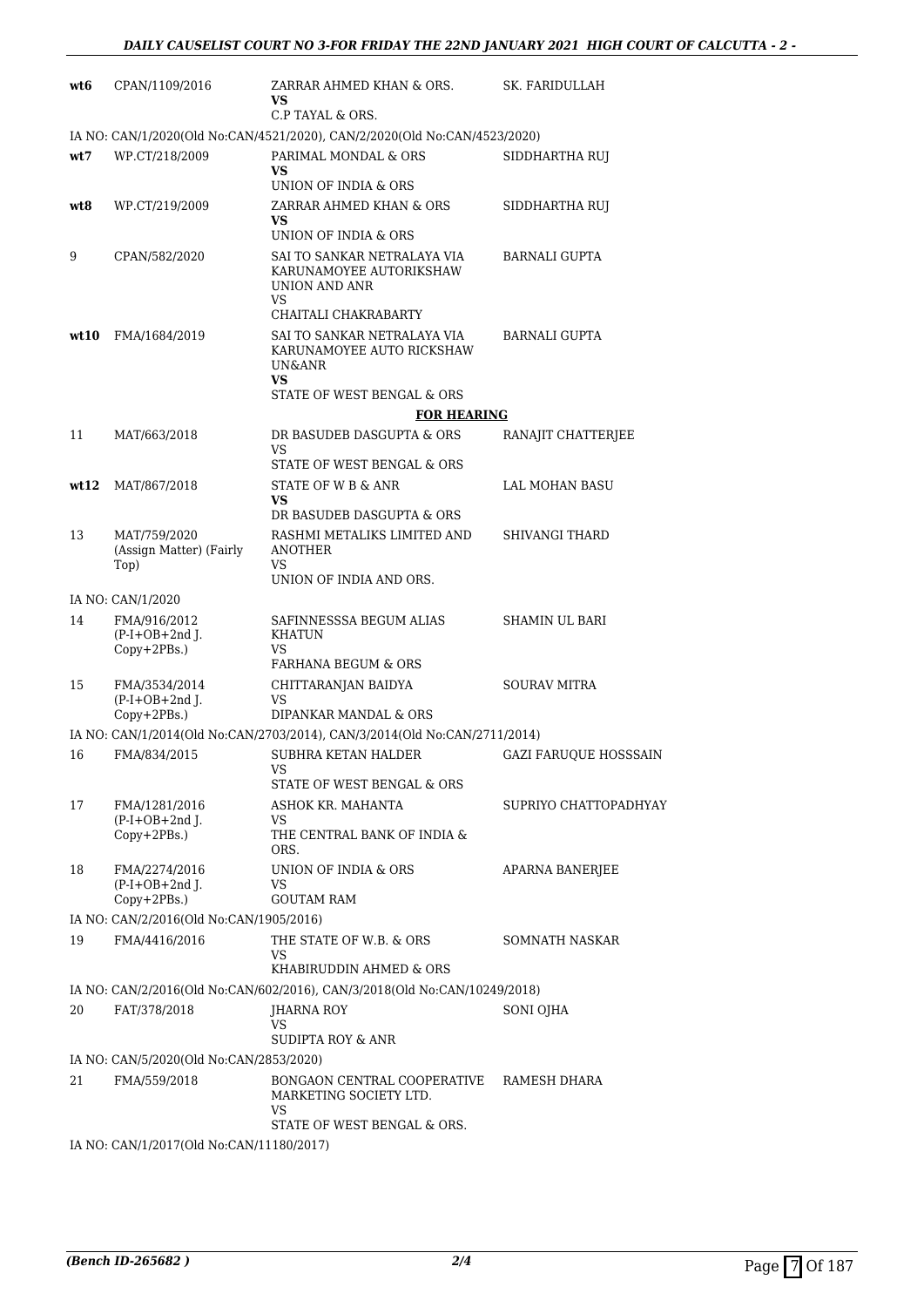| 22 | MAT/930/2018                                       | ALI MAHAMMAD<br>VS                                                                                        | <b>ANUSUYA BANERJEE</b> |
|----|----------------------------------------------------|-----------------------------------------------------------------------------------------------------------|-------------------------|
|    |                                                    | STATE OF WEST BENGAL & ORS                                                                                |                         |
|    |                                                    | IA NO: CAN/6/2020(Old No:CAN/4829/2020), CAN/7/2020(Old No:CAN/4831/2020), CAN/8/2020                     |                         |
| 23 | MAT/1355/2018<br>$(P-I+OS+2nd J. Copy)$            | ARINDAM SAHA<br>VS<br>INDIAN OIL CORP LTD & ORS                                                           | MAHABOOB AHMED          |
| 24 | MAT/1375/2018<br>$(P-I+OS+2nd J.Copy) + 2$<br>PBs. | EASTERN COALFIELDS LTD<br>VS<br><b>GOURINATH BANERJEE &amp; ORS</b>                                       | SANCHITA BARMAN RAY     |
| 25 | FA/154/2019                                        | RAM CHANDRA PRASAD<br>VS                                                                                  | S C PRASAD              |
|    | IA NO: CAN/2/2019(Old No:CAN/4529/2019)            | STATE OF BIHAR & ORS                                                                                      |                         |
| 26 | MAT/508/2019                                       | THE STATE OF WEST BENGAL &                                                                                | TAPATI SAMANTA          |
|    |                                                    | <b>ORS</b><br>VS                                                                                          |                         |
|    |                                                    | SMT RAJ KISHORI RAO & ORS                                                                                 |                         |
| 27 | FMA/686/2019<br>$(P-I+OB+2nd$ J.                   | <b>BINAY KUMAR</b><br>VS.                                                                                 | ARUNAVA GANGULY         |
|    | Copy+2PBs.)                                        | EASTERN COAL FIELDS LIMITED &<br><b>ORS</b>                                                               |                         |
| 28 | MAT/715/2019<br>$P-I+OS+2P.B.)$                    | THE MANAGING COMMITTEE,<br><b>BASUDEBPUR HIGH SCHOOL &amp;</b><br>ANR<br>VS<br>STATE OF WEST BENGAL & ORS | <b>SUBHAS JANA</b>      |
|    | IA NO: CAN/2/2020, CAN/3/2020                      |                                                                                                           |                         |
| 29 | FMA/718/2019<br>$+2$ PBs.                          | KUMAR MUKHOPADHYAY<br>VS                                                                                  | K.P. MUHURI             |
|    |                                                    | STATE OF WEST BENGAL & ORS                                                                                |                         |
|    | IA NO: CAN/1/2019(Old No:CAN/331/2019)             |                                                                                                           |                         |
|    | wt30 FMA/719/2019                                  | KUMAR MUKHOPADHYAY<br><b>VS</b><br>STATE OF WEST BENGAL & ORS                                             | K.P. MUHURI             |
|    | IA NO: CAN/1/2019(Old No:CAN/332/2019)             |                                                                                                           |                         |
| 31 | FMA/845/2019<br>$(P-I+OS+2nd J.$<br>Copy+2PBs.)    | KARTICK CHANDRA GHOSH<br>VS<br>UNION OF INDIA & ORS                                                       | ASOK KUMAR JANA         |
| 32 | FMA/896/2019                                       | MAHENDRA MISHRA                                                                                           | MRINAL KANTI KUNDU      |
|    | $(Pt-I+OB+2nd$<br>$J$ .Copy+2PBs.)                 | VS<br>THE MANAGING DIRECTOR, M/S<br><b>GLUCONATE HEALTH LIMITED &amp;</b><br><b>ORS</b>                   |                         |
| 33 | FMA/985/2019<br>$(P-I+OS+2nd$ J.                   | SIPRA KHAN<br>VS                                                                                          | <b>GOUTAM DEY</b>       |
|    | Copy+2PBs.)                                        | HPCL & ORS.                                                                                               |                         |
| 34 | FMA/1154/2019<br>(P-I+OB+2nd J. Copy)              | IATINDRA NATH DAS<br>VS<br>STATE OF WEST BENGAL & ORS                                                     | KRISHNENDU BERA         |
| 35 | MAT/1185/2019<br>$(P-I+OS+4PBs.)$                  | S.B MODERN HIGH SCHOOL &<br>ANR.<br>VS.<br>KAMALA KANT SINGH & ORS.                                       | <b>BISWAJIT DAS</b>     |
| 36 | MAT/1427/2019<br>$(Pt-I+O.S.+2nd J.$               | KHIZIR HAYAT<br>VS.                                                                                       | SK SAMIM AKHTER         |
|    | $Copy+4PBs.$ )                                     | STATE OF WEST BENGAL & ORS                                                                                |                         |
| 37 | MAT/1213/2019                                      | <b>AVIJIT DAS</b><br>VS<br>W.B. SURFACE TRANSPORT                                                         | PAPPU ADHIKARI          |
|    |                                                    | <b>CORPORATION LTD. &amp; ORS</b>                                                                         |                         |
| 38 | FMA/1657/2019                                      | SRIJIB KUMAR PATRA<br>VS<br>UNION OF INDIA & ORS                                                          | SUBHAS JANA             |
|    |                                                    |                                                                                                           |                         |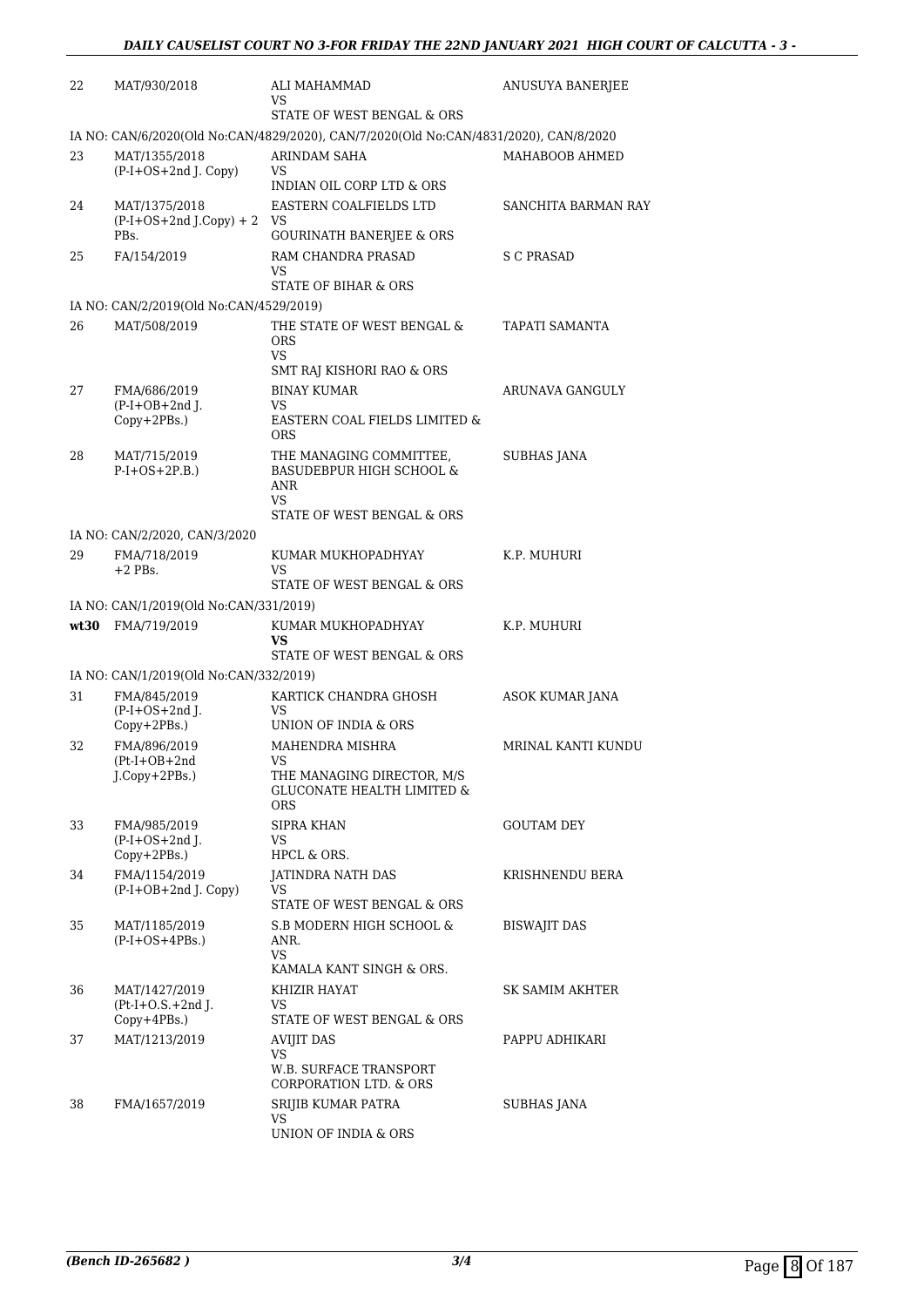| 39   | MAT/1918/2019                                       | <b>SUMON ROY</b><br><b>VS</b>                                 | ANINDA BHATTACHARYA         |
|------|-----------------------------------------------------|---------------------------------------------------------------|-----------------------------|
|      |                                                     | STATE OF WEST BENGAL & ORS                                    |                             |
|      | IA NO: CAN/1/2020                                   |                                                               |                             |
| 40   | FMA/79/2020                                         | SREE SREE BANESWAR SHIB<br>THAKUR SHEBAIT ESTATE<br><b>VS</b> | PARTHA CHAKRABORTY          |
|      |                                                     | KMC & ORS.                                                    |                             |
|      | IA NO: CAN/3/2020(Old No:CAN/4137/2020)             |                                                               |                             |
| 41   | MAT/139/2020                                        | MANOJ KUMAR CHOWDHURY<br><b>VS</b>                            | KARUNAMOYEE SAMANTA         |
|      |                                                     | STATE OF WEST BENGAL & ORS                                    |                             |
| 42   | MAT/190/2020                                        | RAMANUJ MUKHOPADHYAY<br><b>VS</b><br>STATE OF WEST BENGAL     | ANINDA BHATTACHARYA         |
| 43   | FMA/339/2020<br>$(P-I+OB+2nd J.$<br>Copy+2PBs.)     | RAJU MISHRA & ORS.<br><b>VS</b><br>UNION OF INDIA & ORS.      | <b>DURGA SANKAR MULLICK</b> |
| 44   | MAT/1333/2013                                       | STATE OF WEST BENGAL & ANR<br>VS<br>NARAYAN CH. MONDAL & ORS  | NILOTPAL CHATTERJEE         |
|      | IA NO: CAN/1/2013(Old No:CAN/8955/2013)             |                                                               |                             |
| wt45 | FMA/792/2015                                        | STATE OF W.B. & ANR<br><b>VS</b><br>NARAYAN CH. MONDAL & ORS  | MD. HASANUZ ZAMAN           |
| 46   | FMA/1798/2018                                       | UNION OF INDIA & ORS<br>VS<br><b>MINTU MONDAL</b>             | <b>SALIL KR MAITY</b>       |
|      | IA NO: CAN/1/2017(Old No:CAN/9805/2017)             |                                                               |                             |
| 47   | FMA/178/2019                                        | UNION OF INDIA & ORS<br><b>VS</b><br><b>SMT PRAMILA DEVI</b>  | DEBJANI GHOSAL              |
|      | IA NO: CAN/2/2018(Old No:CAN/2088/2018), CAN/4/2020 |                                                               |                             |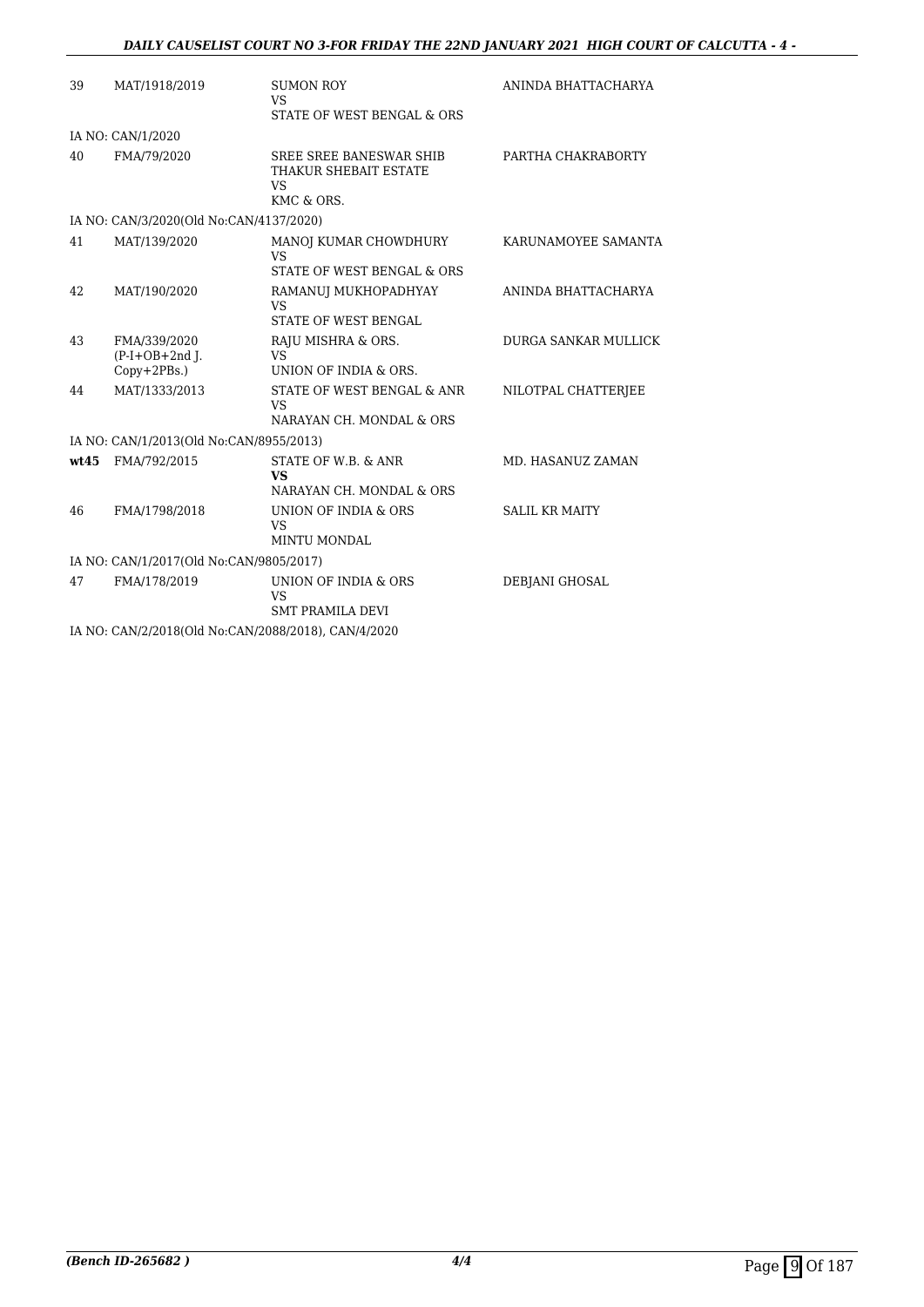

### **Appellate Side**

**DAILY CAUSELIST For Friday The 22nd January 2021**

**COURT NO. 2**

#### **DIVISION BENCH (DB- IV)**

**AT 10:45 AM**

### **HON'BLE JUSTICE HARISH TANDON HON'BLE JUSTICE KAUSIK CHANDA**

#### **(VIA VIDEO CONFERENCE)**

#### **ON AND FROM MONDAY, THE 11TH JANUARY, 2021 - ADMISSION OF APPEALS UNDER ORDER XLI OF THE CODE OF CIVIL PROCEDURE INCLUDING APPLICATIONS CONNECTED THERETO;**

#### **ANY OTHER FIRST APPEALS & FIRST MISCELLANEOUS APPEALS NOT ASSIGNED TO ANY OTHER BENCH & APPLICATIONS CONNECTED THERETO,**

#### **LAWAZIMA;**

#### **APPEALS RELATING TO LAND UNDER GROUP I AND APPLICATIONS CONNECTED THERETO;**

#### **APPEALS RELATING TO TRANSPORT & TELECOMMUNICATION UNDER GROUP VII AND REGULATION OF INDUSTRIES & ESSENTIAL COMMODITIES & VARIOUS CENTRAL ORDERS UNDER GROUP VIII AND APPLICATIONS CONNECTED THERETO;**

#### **NOTE: MATTERS WILL BE TAKEN UP THROUGH PHYSICAL HEARING ONLY WHEN BOTH THE PARTIES ARE AGREED**

#### **TO BE MENTIONED**

| 1   | CO/3762/2018<br>(ASSIGNED) | STATE OF WEST BENGAL &<br><b>ANR</b><br>VS<br>M/S ENKON PVT LTD | P P ROY           |
|-----|----------------------------|-----------------------------------------------------------------|-------------------|
| wt2 | CO/4314/2018               | STATE OF W.B. & ANR<br>VS.<br>M/S ENKON PVT. LTD.               | PARTHA PRATIM ROY |
| 3   | CRM/2958/2020              | SUBHANKAR DAS & ORS<br>VS<br>STATE OF WEST BENGAL               | JEENIA RUDRA      |

IA NO: CRAN/1/2020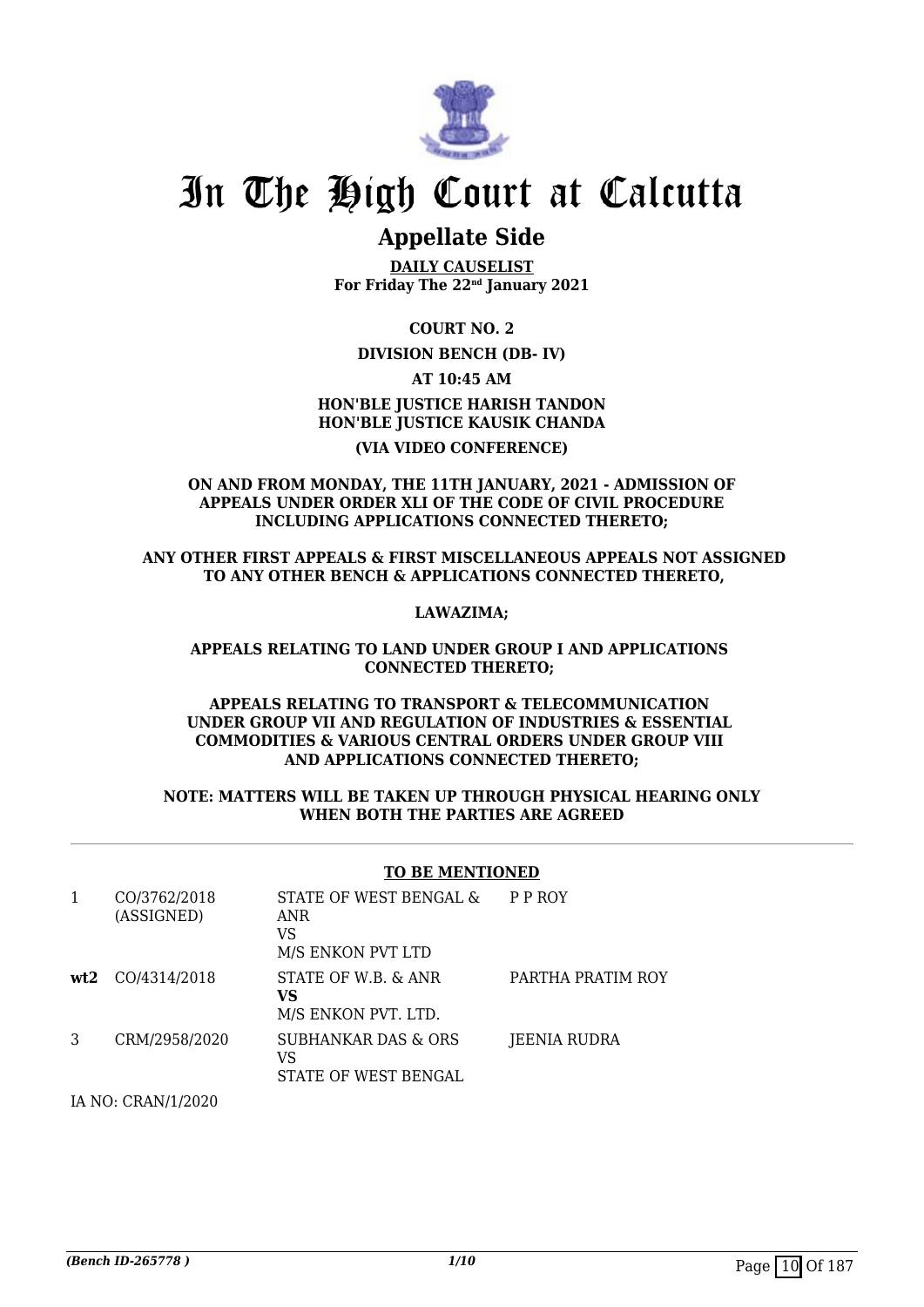| 4   | CRM/4619/2020<br>(Assigned)               | MD SAHID AHMED<br><b>VS</b>                                                                | <b>ASIM KARMAKAR</b> |
|-----|-------------------------------------------|--------------------------------------------------------------------------------------------|----------------------|
|     |                                           | STATE OF WEST BENGAL                                                                       |                      |
|     | IA NO: CRAN/1/2020(Old No:CRAN/4647/2020) |                                                                                            |                      |
| wt5 | CRM/2989/2020                             | SAYEED SHAHID AHMED @<br><b>SHAKIL AHAMED</b><br><b>VS</b>                                 | ASIM KARMAKAR        |
|     |                                           | STATE OF WEST BENGAL                                                                       |                      |
|     | IA NO: CRAN/1/2020(Old No:CRAN/2425/2020) |                                                                                            |                      |
|     |                                           | <b>APPLICATION (ASSIGNED)</b>                                                              |                      |
| 6   | MAT/429/2018<br>(Assigned)                | THE ASSISTANT SECY., THE<br>SCHOOL EDU DEPT, BIKASH<br><b>BHAWAN &amp;ORS</b><br><b>VS</b> | <b>SUMAN DEY</b>     |
|     |                                           | SUDHIR KUMAR MALLICK &<br><b>ANR</b>                                                       |                      |
|     |                                           | IA NO: CAN/1/2018(Old No:CAN/3857/2018), CAN/2/2018(Old No:CAN/3858/2018)                  |                      |
|     |                                           | <b>FOR ORDERS</b>                                                                          |                      |
| 7   | FAT/661/2017                              | PABITRA KUMAR MAITY                                                                        | <b>SUBHRA DAS</b>    |
|     | (AT 2 P.M.)                               | <b>VS</b><br>SMT. SHYAMALI MANNA &<br><b>ORS</b>                                           |                      |
|     | IA NO: CAN/1/2017(Old No:CAN/11623/2017)  |                                                                                            |                      |
| 8   | MAT/1104/2019                             | JOYDEEP GHOSH                                                                              | PRASENJIT            |
|     | AT 10.45 A.M.                             | <b>VS</b><br>STATE OF WEST BENGAL &<br><b>ORS</b>                                          | <b>MUKHERJEE</b>     |
|     | IA NO: CAN/1/2019(Old No:CAN/7871/2019)   |                                                                                            |                      |
|     |                                           | <b>CONTINUING MATTER</b>                                                                   |                      |
| 9   | FMAT/391/2020                             | <b>CHINMOY GHOSH</b>                                                                       | <b>SUSMITA</b>       |
|     | [C]                                       | <b>VS</b><br>JAGABANDHU GHOSH                                                              | <b>CHATTERJEE</b>    |
|     | IA NO: CAN/1/2020                         |                                                                                            |                      |
|     |                                           | <b>ORDER XLI RULE II</b>                                                                   |                      |
| 10  | SA/273/2010                               | ARABINDA CHATTERJEE &<br><b>ORS</b><br><b>VS</b>                                           | <b>AYAN BANERJEE</b> |
|     |                                           | DR.MANABENDRA SUNDAR<br><b>CHATTERJEE &amp; ORS</b>                                        |                      |
|     |                                           | IA NO: CAN/1/2010(Old No:CAN/4408/2010), CAN/2/2020, CAN/3/2021                            |                      |
| 11  | SAT/280/2016<br>[27.01.2021]              | SANJIT KR. DAS & ORS<br><b>VS</b>                                                          | S. BANERJEE          |
|     |                                           | KASHINATH GHOSH & ORS                                                                      |                      |
|     | IA NO: CAN/1/2018(Old No:CAN/5485/2018)   |                                                                                            |                      |
| 12  | SAT/311/2016                              | RAMPADA SENAPATI & ANR                                                                     | C. GANGULY           |
|     | (Inj)                                     | VS<br>AMIT DUTTA & ANR                                                                     |                      |
|     | IA NO: CAN/1/2016(Old No:CAN/10796/2016)  |                                                                                            |                      |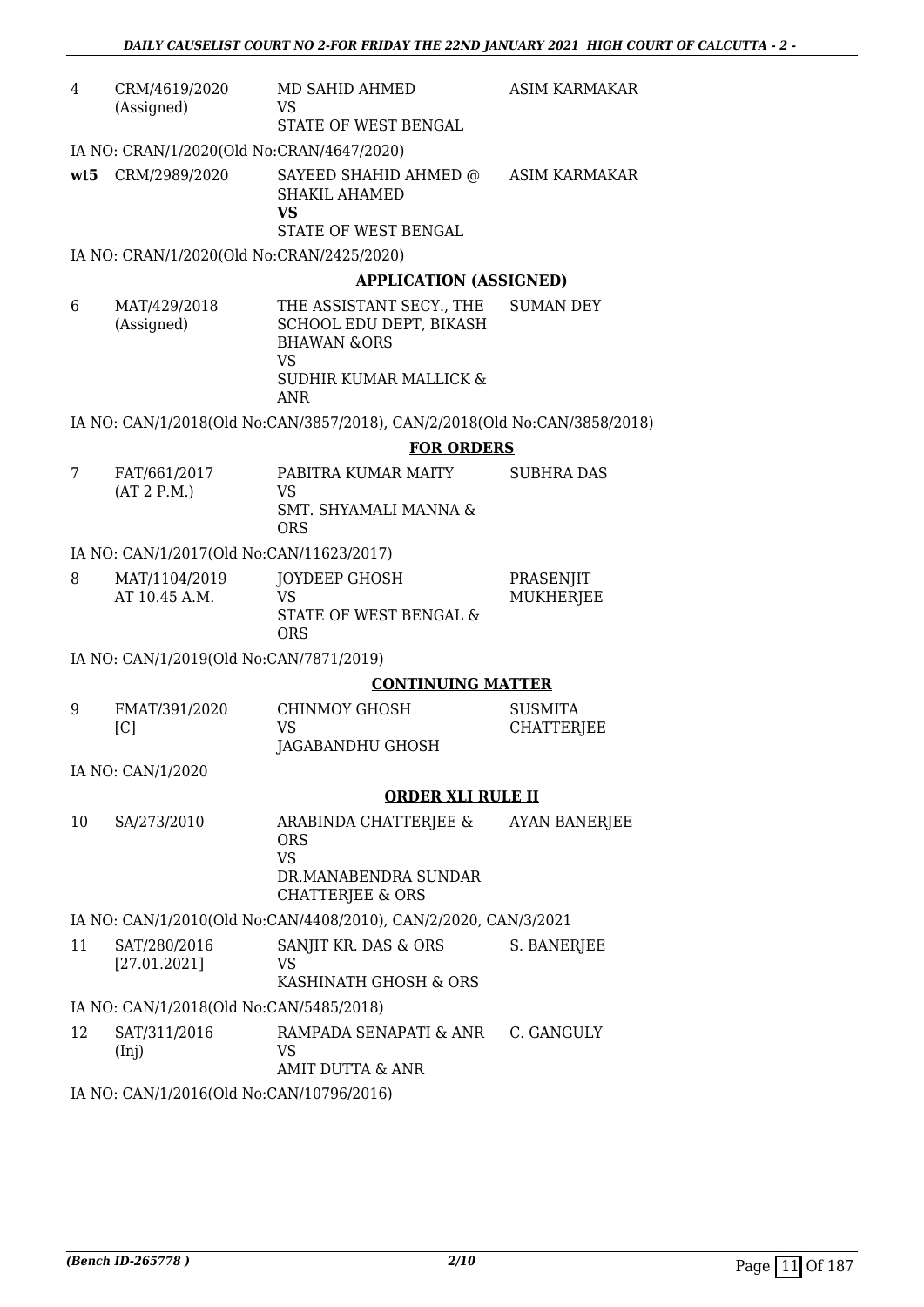| 13 | FMAT/689/2017                            | MIR HASEM ALI & ORS<br><b>VS</b><br>SAIYAD MAKSHED ALI &<br><b>ORS</b>                                       | <b>D K ADHIKARI</b>                      |
|----|------------------------------------------|--------------------------------------------------------------------------------------------------------------|------------------------------------------|
|    |                                          | IA NO: CAN/1/2017(Old No:CAN/6732/2017), CAN/2/2017(Old No:CAN/6929/2017)                                    |                                          |
| 14 | SAT/134/2018<br>(Defective)              | MAJEDUR RAHAMAN DEAD<br>R/P BY FARUK HOSSAIN &<br><b>ORS</b><br><b>VS</b><br><b>SUNIRMAL SOREN &amp; ORS</b> | <b>ASIF DEWAN</b>                        |
| 15 | SAT/261/2018<br>(Defective)              | <b>GURUDAS</b><br><b>CHATTOPADHYAY</b><br><b>VS</b><br>JAGANNATH<br><b>CHATTOPADHYAY &amp; ORS</b>           | SHEBATEE DATTA                           |
|    | IA NO: CAN/1/2018(Old No:CAN/4635/2018)  |                                                                                                              |                                          |
| 16 | SAT/501/2018                             | ANIL KUMAR JANA<br>VS<br>ANIL KUMAR PATRA & ORS                                                              | PRIYABRATA GHOSH                         |
| 17 | SAT/250/2019                             | MANIK LAL JAISWARA &<br><b>ORS</b><br><b>VS</b><br><b>SMT MANJU DEVI &amp; ANR</b>                           | <b>ABHIJIT LAIK</b>                      |
|    |                                          | IA NO: CAN/2/2019(Old No:CAN/7602/2019), CAN/3/2020                                                          |                                          |
| 18 | SAT/294/2019<br>Inj.                     | <b>SANTOSH KAR</b><br><b>VS</b><br>MAHIMA RANJAN KAR                                                         | DYUTIMAN BANERJEE                        |
|    | IA NO: CAN/1/2019(Old No:CAN/10366/2019) |                                                                                                              |                                          |
| 19 | SAT/319/2019<br>(Defective)              | MUKUL CHATTERJEE<br><b>VS</b><br><b>ANIUP KUMAR DEY</b>                                                      | <b>ASIT KUMAR</b><br><b>BHATTACHARYA</b> |
|    | IA NO: CAN/1/2019(Old No:CAN/11304/2019) |                                                                                                              |                                          |
| 20 | SAT/321/2019                             | <b>APURBA GHOSH ROY</b><br><b>VS</b><br>SAMBHU ROY CHOWDHURY                                                 | <b>SAUNAK</b><br><b>BHATTACHARYA</b>     |
|    | IA NO: CAN/1/2019(Old No:CAN/9584/2019)  |                                                                                                              |                                          |
| 21 | SAT/332/2019<br>[27.01.2021]             | BIKASH CHANDRA GHOSH<br>VS<br>INDIAN IRON STEEL CO<br>LTD.                                                   | DEBASHISH SUR                            |
|    | IA NO: CAN/1/2019(Old No:CAN/11305/2019) |                                                                                                              |                                          |
| 22 | SAT/341/2019<br>(Defective)              | <b>HRISHIKESH</b><br><b>CHATTOPADHYAY</b><br><b>VS</b><br>DHANANJOY BAUL DAS &<br>ANR.                       | HIMADRI KR.<br><b>MAHATA</b>             |
|    |                                          |                                                                                                              |                                          |

IA NO: CAN/1/2019(Old No:CAN/10316/2019)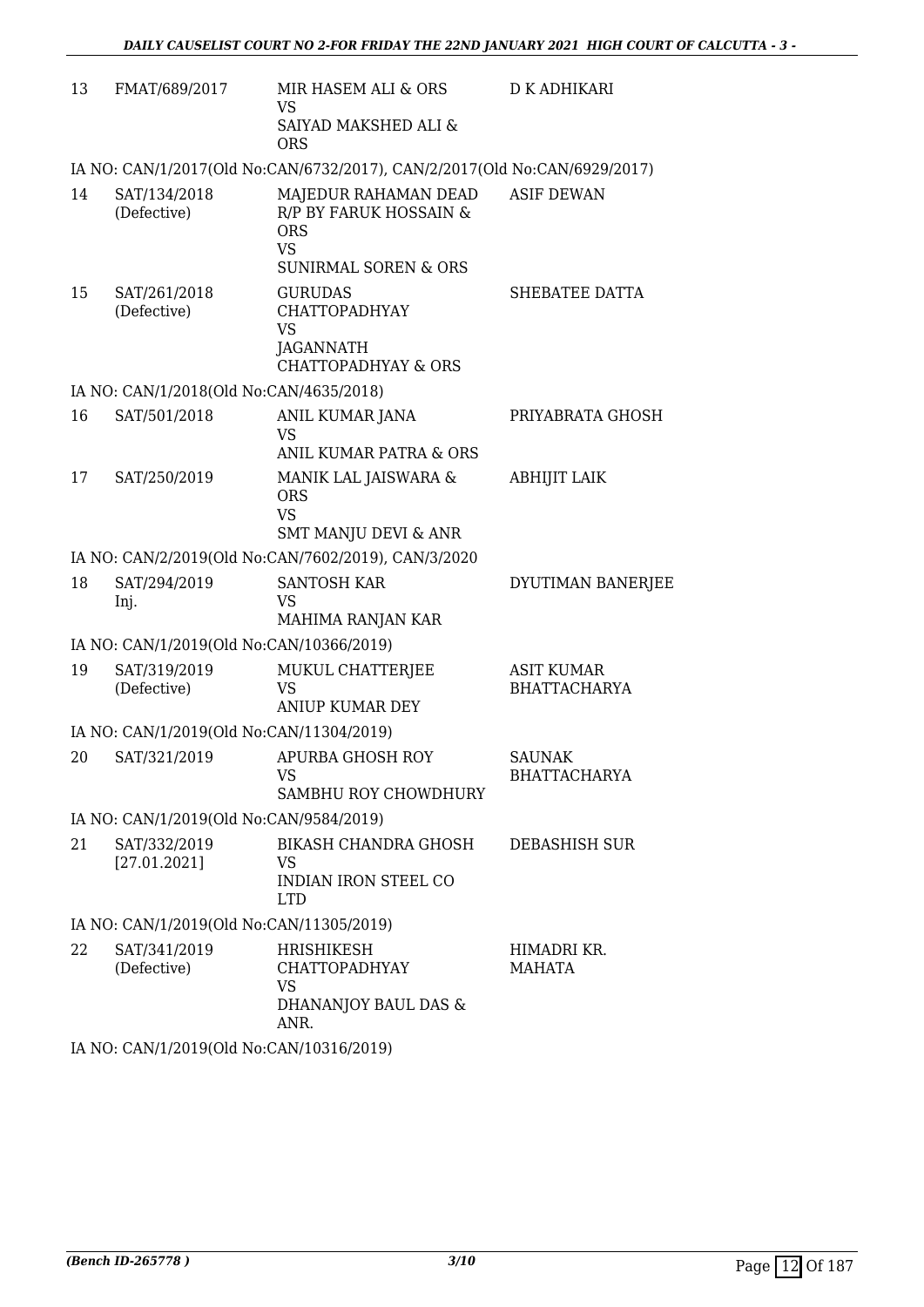| 23 | SAT/344/2019                             | MOULANA ABDUL KASHEM<br><b>CHOWDHURY</b><br><b>VS</b>                                             | SANATAN MONDAL                         |
|----|------------------------------------------|---------------------------------------------------------------------------------------------------|----------------------------------------|
|    |                                          | FIROZ ALI KHAN @ BOBI &<br>ORS.                                                                   |                                        |
|    | IA NO: CAN/1/2020(Old No:CAN/497/2020)   |                                                                                                   |                                        |
| 24 | SAT/355/2019<br>[N.T.W.]                 | <b>SUBIR KUMAR GHOSH</b><br><b>VS</b><br>SITANGSHU MALLICK &<br><b>ORS</b>                        | <b>SK ABU ABBASUDDIN</b>               |
|    | IA NO: CAN/1/2019(Old No:CAN/10954/2019) |                                                                                                   |                                        |
| 25 | SAT/378/2019                             | SWADHIN CHANDRA ROY &<br><b>ORS</b><br><b>VS</b><br>MUKUL CHANDRA ROY &<br><b>ORS</b>             | DHANANJAY NAYAK                        |
|    | IA NO: CAN/1/2019(Old No:CAN/10624/2019) |                                                                                                   |                                        |
| 26 | SAT/380/2019<br>(inj.)[N.T.W.]           | BAIDYANATH @ BAIJNATH<br><b>SINGH</b><br><b>VS</b><br>EASTERN COALFIELD'S<br>LTD. & ANR           | <b>DEBASIS SUR</b>                     |
|    | IA NO: CAN/1/2019(Old No:CAN/10843/2019) |                                                                                                   |                                        |
| 27 | SAT/415/2019<br>[Defective]              | SRIMATYA NIHARBALA<br><b>GHORAI</b><br><b>VS</b><br>GOPAL CHANDRA MRIDHYA                         | AMIT BARAN DASH                        |
| 28 | FMAT/1007/2019                           | ABDUL MONDAL & ORS.<br><b>VS</b><br><b>SATTAR ALI MONDAL &amp;</b><br>ORS.                        | <b>ANIRBAN DAS</b>                     |
|    | IA NO: CAN/1/2019(Old No:CAN/10504/2019) |                                                                                                   |                                        |
| 29 | FMAT/1010/2019                           | HIRAK NATH SOUNTH<br>VS FOR THE VS                                                                | REAZUL ISLAAM                          |
| 30 | FMAT/1320/2019                           | <b>GOURHARI KAMILA</b><br>TORQUE PHARMACEUTICAL<br><b>PVT LTD</b><br><b>VS</b><br><b>EMAMILTD</b> | <b>SUBHASISH</b><br><b>CHAKRABORTY</b> |
|    | IA NO: CAN/1/2019(Old No:CAN/12246/2019) |                                                                                                   |                                        |
| 31 | FMAT/1321/2019                           | KABRA MARBLE<br><b>CORPORATION &amp; ANR</b><br><b>VS</b><br>SUDIPTO MUKERJEE & ANR               | <b>SUBHASIS</b><br><b>CHAKRABORTY</b>  |
|    | IA NO: CAN/1/2019(Old No:CAN/12354/2019) |                                                                                                   |                                        |
| 32 | FMAT/1390/2019<br>(Inj.)                 | <b>SWETA SARKAR</b><br><b>VS</b><br><b>SWAPAN BASU &amp; ORS</b>                                  | PRADIP KUMAR<br><b>KUNDU</b>           |
|    | IA NO. CANILIZAZIONE No CANIERZADI       |                                                                                                   |                                        |

IA NO: CAN/1/2020(Old No:CAN/6/2020)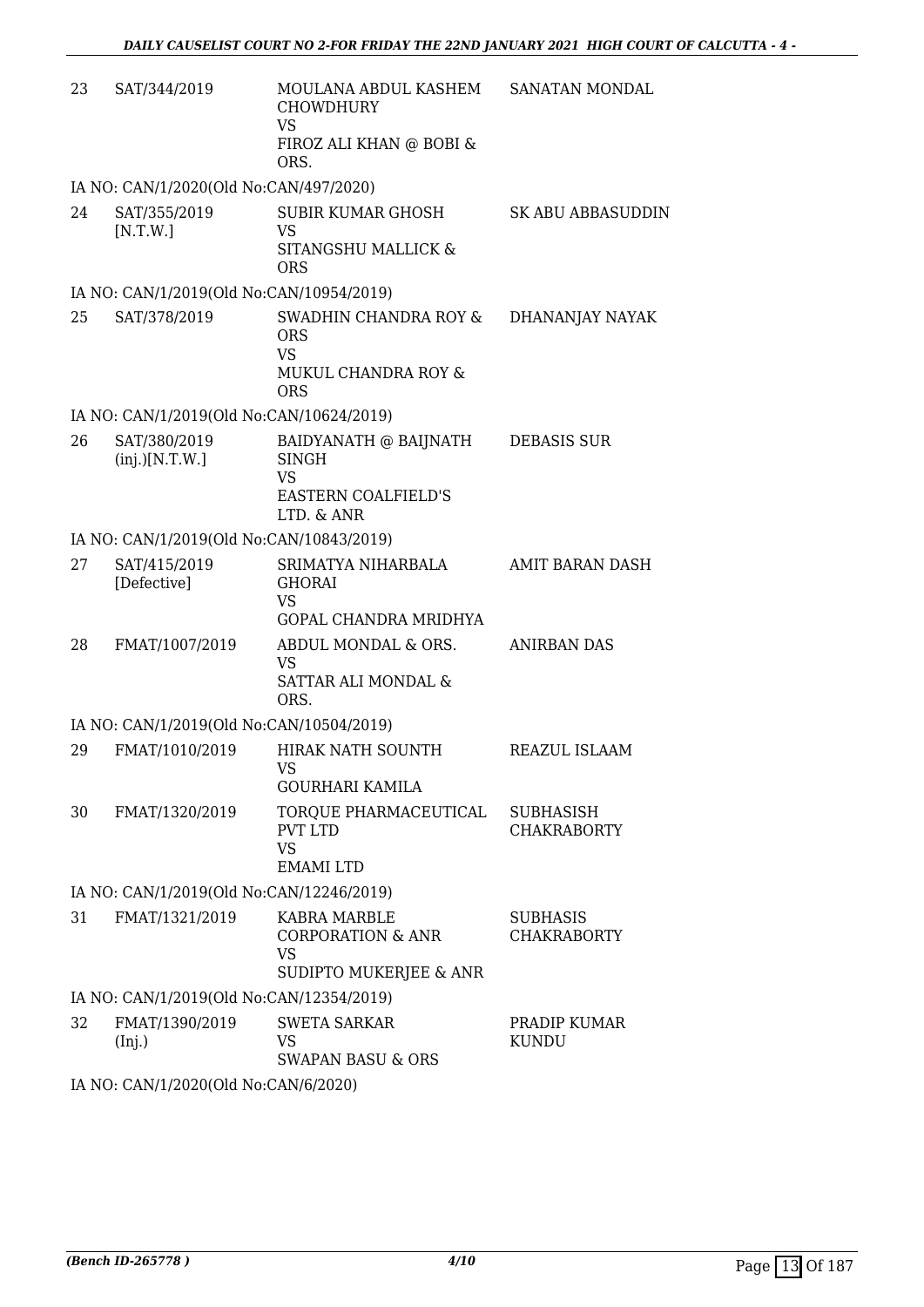| 33 | SAT/6/2020<br>(Defective)               | SANTA BARMAN & ANR<br>VS<br>KITIN BARMAN & ORS                            | MD. HABIBUR<br><b>RAHMAN</b>          |
|----|-----------------------------------------|---------------------------------------------------------------------------|---------------------------------------|
|    |                                         | IA NO: CAN/1/2020(Old No:CAN/796/2020), CAN/2/2020(Old No:CAN/800/2020)   |                                       |
| 34 | SAT/65/2020                             | PURNA CHANDRA BISWAS<br><b>VS</b><br>RANJIT BHATTACHARYA &<br><b>ORS</b>  | <b>SOUMEN</b><br><b>BHATTACHARJEE</b> |
|    | IA NO: CAN/1/2020(Old No:CAN/2993/2020) |                                                                           |                                       |
| 35 | SAT/103/2020<br>(DEFECTIVE)(N.T.W) VS   | ADHIR KUMAR BISWAS<br><b>ARUNMAY BISWAS</b>                               | DEBOPRIYO KARAN                       |
|    | IA NO: CAN/1/2020, CAN/2/2020           |                                                                           |                                       |
| 36 | SAT/104/2020<br>(DEFECTIVE)(N.T.W.) ORS | ADHIR KUMAR BISWAS AND<br><b>VS</b><br><b>BHOMBAL BISWAS</b>              | DEBOPRIYO KARAN                       |
|    | IA NO: CAN/1/2020, CAN/2/2020           |                                                                           |                                       |
| 37 | SAT/119/2020<br>(DEFECTIVE)[N.T.W.] ORS | BISWANTH CHANDRA AND<br>VS<br>SANKARNATH SHAW                             | <b>SUSMITA DEY BASU</b>               |
|    | IA NO: CAN/1/2020                       |                                                                           |                                       |
| 38 | FMAT/177/2020                           | SAHIDUL ISLAM<br><b>VS</b><br>PAWANPUTRA SALES PVT.<br>LTD. & ORS         | DEBAPRATIM<br><b>BANERJEE</b>         |
|    | IA NO: CAN/1/2020                       |                                                                           |                                       |
| 39 | FMAT/550/2020                           | LUFTA BEGUUM @<br>LUTFUNNESHA BIBI<br><b>VS</b><br>AFJAL HOSSAIN AND ORS  | <b>SHYAMAL</b><br>MUKHOPADHYAY        |
|    | IA NO: CAN/1/2020                       |                                                                           |                                       |
|    |                                         | <b>GROUP I - APPLICATION</b>                                              |                                       |
| 40 | MAT/296/2019                            | BANIBRATA KHAN & ORS                                                      | CHHANDAK DUTTA                        |
|    |                                         | VS.<br>STATE OF WEST BENGAL &<br><b>ORS</b>                               |                                       |
|    |                                         | IA NO: CAN/1/2019(Old No:CAN/2277/2019), CAN/2/2019(Old No:CAN/2278/2019) |                                       |
|    |                                         | <b>APPLICATION (GROUP - VIII)</b>                                         |                                       |
| 41 | MAT/786/2020                            | KUNTAL SINHA                                                              | <b>NEIL BASU</b>                      |
|    | (AT 2.00 P.M.)                          | VS<br>STATE OF WEST BENGAL<br>AND ORS.                                    |                                       |
|    | IA NO: CAN/1/2020                       |                                                                           |                                       |
|    | wt42 MAT/788/2020                       | <b>GAUTAM SARKAR</b><br><b>VS</b><br>STATE OF WEST BENGAL<br>AND ORS.     | <b>NEIL BASU</b>                      |
|    | IA NO: CAN/1/2020                       |                                                                           |                                       |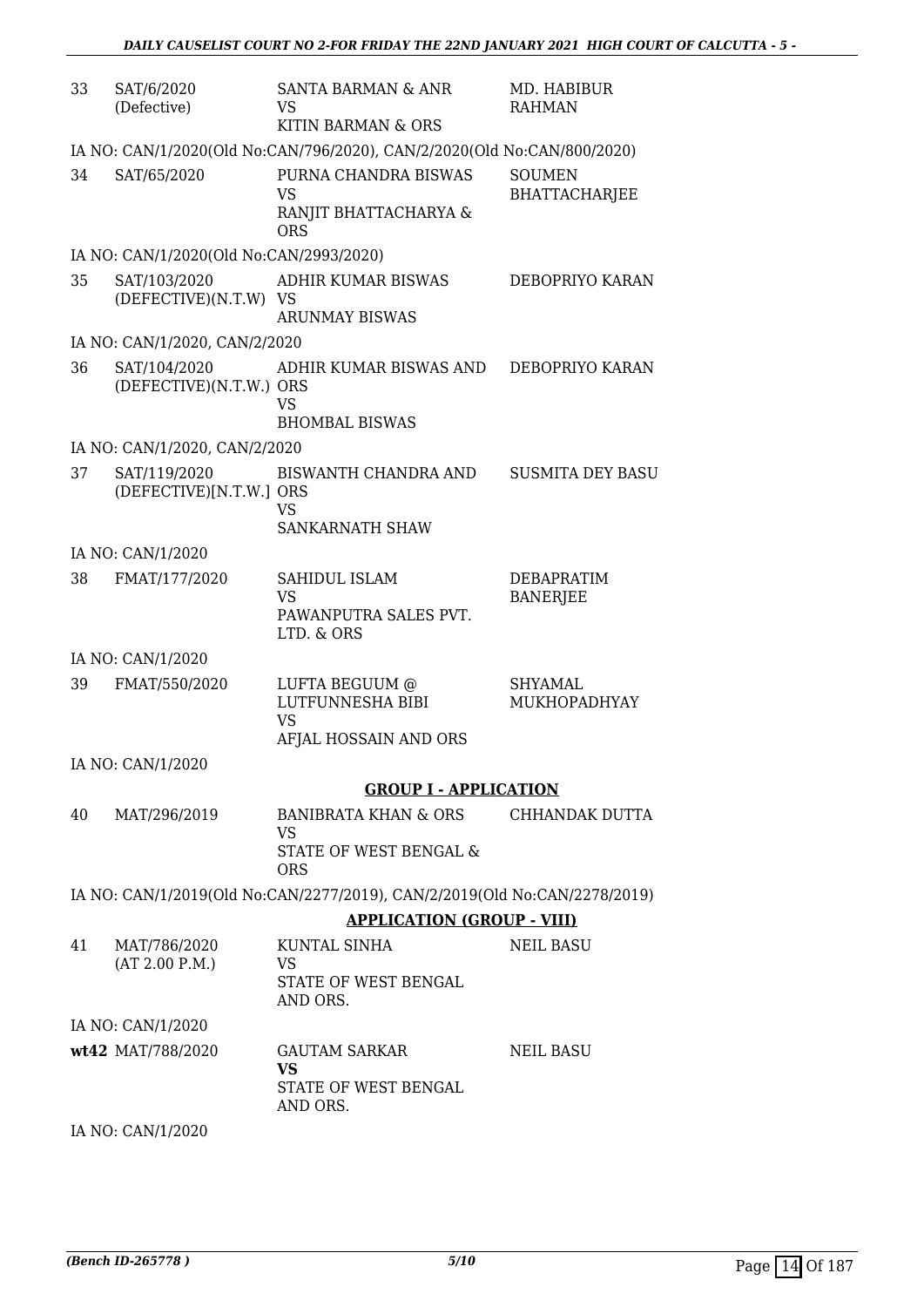|    | wt43 MAT/789/2020         | KOUSHIK DAS<br><b>VS</b><br>STATE OF WEST BENGAL<br>AND ORS.                                                                                                                                                                                                                                                                       | <b>NEIL BASU</b>                    |                        |
|----|---------------------------|------------------------------------------------------------------------------------------------------------------------------------------------------------------------------------------------------------------------------------------------------------------------------------------------------------------------------------|-------------------------------------|------------------------|
|    | IA NO: CAN/1/2020         |                                                                                                                                                                                                                                                                                                                                    |                                     |                        |
|    | wt44 MAT/790/2020         | RAJU DATTA BANIK<br><b>VS</b><br>STATE OF WEST BENGAL<br>AND ORS.                                                                                                                                                                                                                                                                  | <b>NEIL BASU</b>                    |                        |
|    | IA NO: CAN/1/2020         |                                                                                                                                                                                                                                                                                                                                    |                                     |                        |
|    | wt45 MAT/791/2020         | <b>AMIT MONDAL</b><br><b>VS</b><br>STATE OF WEST BENGAL<br>AND ORS.                                                                                                                                                                                                                                                                | <b>NEIL BASU</b>                    |                        |
|    | IA NO: CAN/1/2020         |                                                                                                                                                                                                                                                                                                                                    |                                     |                        |
|    | wt46 MAT/792/2020         | KRISHNA GHOSH<br><b>VS</b><br>STATE OF WEST BENGAL<br>AND ORS.                                                                                                                                                                                                                                                                     | <b>NEIL BASU</b>                    |                        |
|    | IA NO: CAN/1/2020         |                                                                                                                                                                                                                                                                                                                                    |                                     |                        |
|    |                           | <b>APPLICATION (FA AND FMA)</b>                                                                                                                                                                                                                                                                                                    |                                     |                        |
| 47 | SA/696/1988<br>[LAWAZIMA] | ABDUL KARIM AND ORS<br><b>VS</b><br>DR. A.K.M. BASIRUDDIN                                                                                                                                                                                                                                                                          | MR. ARUN KISHORE<br><b>DASGUPTA</b> | MR. AMIT KUMAR<br>PAIN |
|    |                           | IA NO: CAN/2/2018(Old No:CAN/612/2018), CAN/3/2018(Old No:CAN/614/2018), CAN/5/2020                                                                                                                                                                                                                                                |                                     |                        |
| 48 | FA/340/1991               | ABDUL SOVAN MONDAL &<br>ORS.<br><b>VS</b><br><b>JOYNOB BIBI</b>                                                                                                                                                                                                                                                                    | J.BHATTACHARYA                      | N.Y.A.                 |
|    |                           | IA NO: CAN/1/2002(Old No:CAN/745/2002), CAN/2/2002(Old No:CAN/746/2002), CAN/3/2002(Old<br>No:CAN/747/2002), CAN/4/2014(Old No:CAN/10170/2014), CAN/5/2014(Old No:CAN/10171/2014),<br>CAN/6/2015(Old No:CAN/3182/2015), CAN/7/2019(Old No:CAN/10806/2019), CAN/8/2019(Old<br>No:CAN/10807/2019), CAN/9/2019(Old No:CAN/10808/2019) |                                     |                        |
| 49 | FA/112/1992               | SMT BENIA BEWA & ORS.<br><b>VS</b><br><b>ANODA BEWA</b>                                                                                                                                                                                                                                                                            | MR T.DUTTA GUPTA                    | N.Y.A.                 |
|    | No:CAN/12427/2019)        | IA NO: CAN/1/1999(Old No:CAN/4390/1999), CAN/2/2019(Old No:CAN/12426/2019), CAN/3/2019(Old                                                                                                                                                                                                                                         |                                     |                        |
| 50 | FAT/1537/2004             | <b>JAYANTI BANERJEE</b><br><b>VS</b><br>SANDHYA CHAKRABORTY                                                                                                                                                                                                                                                                        | PRASANTA KR.<br><b>PAKRASHI</b>     |                        |
|    |                           | IA NO: CAN/2/2019(Old No:CAN/6733/2019), CAN/3/2019(Old No:CAN/10092/2019)                                                                                                                                                                                                                                                         |                                     |                        |
| 51 | FA/113/2009               | <b>GAYATRI PAL</b><br>VS<br>NETAI NANDI @ NETISH<br>NANDI & ORS.                                                                                                                                                                                                                                                                   | PARTHA PRATIM ROY                   |                        |
|    | No:CAN/2202/2017)         | IA NO: CAN/2/2012(Old No:CAN/3351/2012), CAN/4/2016(Old No:CAN/1864/2016), CAN/5/2017(Old                                                                                                                                                                                                                                          |                                     |                        |
| 52 | FAT/258/2015              | ABDUL RAUF & ORS<br><b>VS</b><br>MD. ILLIAS & ORS                                                                                                                                                                                                                                                                                  | ANAJLI AGARWAL                      |                        |
|    |                           | IA NO: CAN/1/2015(Old No:CAN/10357/2015), CAN/2/2016(Old No:CAN/2526/2016)                                                                                                                                                                                                                                                         |                                     |                        |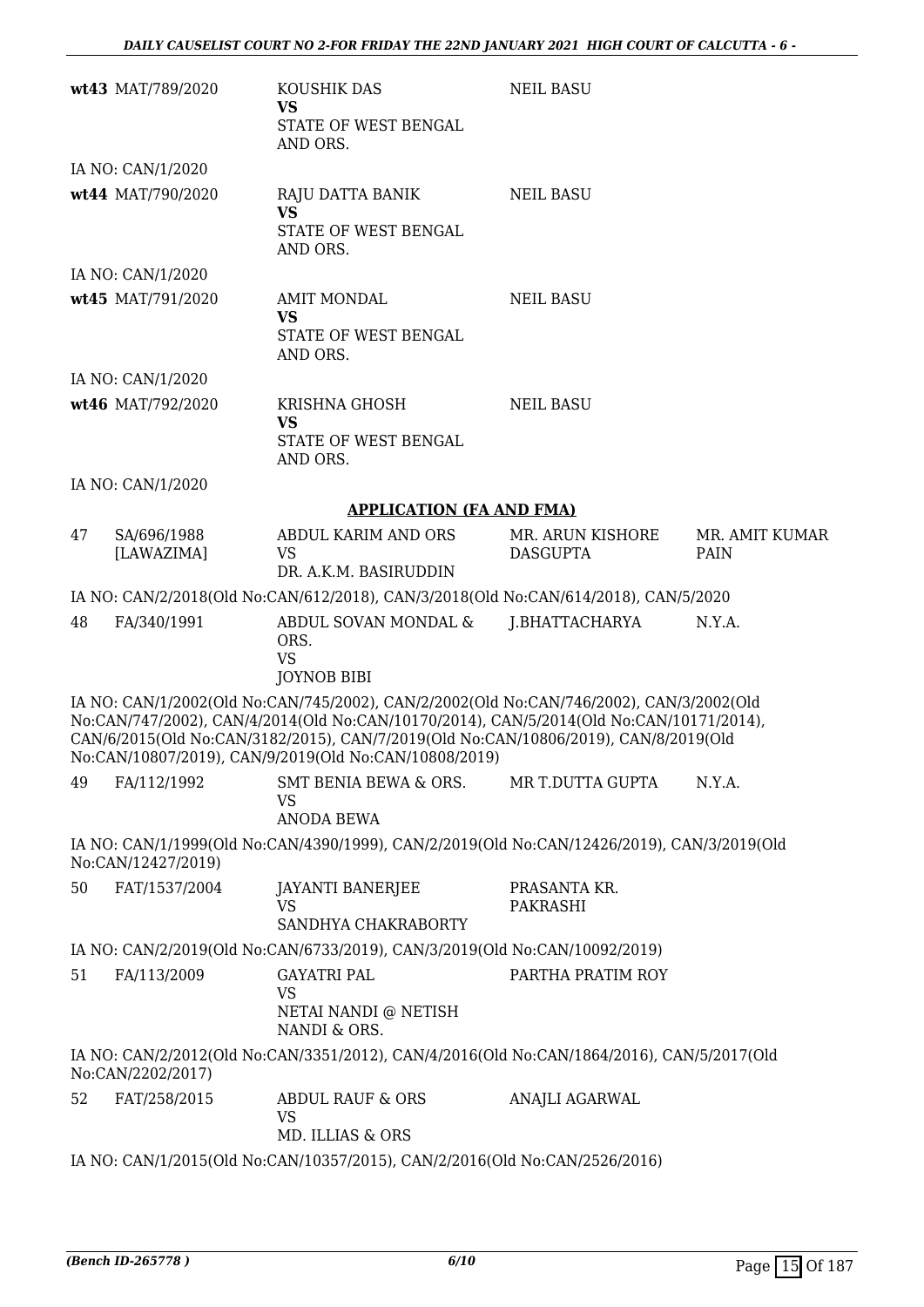| 53 | FA/62/2016                              | PIJUSH DEB<br><b>VS</b><br>PRANAB RANJAN DEB &<br><b>ORS</b>                                           | SARMISTHA GHOSH<br><b>SARMA</b>           |
|----|-----------------------------------------|--------------------------------------------------------------------------------------------------------|-------------------------------------------|
|    |                                         | IA NO: CAN/1/2019(Old No:CAN/6331/2019), CAN/2/2020(Old No:CAN/1234/2020)                              |                                           |
| 54 | FA/163/2017                             | AJAHARUL HAQUE @ TULU<br>& ANR<br><b>VS</b><br>MD. HOSENUR ISLAM &<br><b>ORS</b>                       | ANIL KUAMR BHUNIA                         |
|    | IA NO: CAN/1/2016(Old No:CAN/4264/2016) |                                                                                                        |                                           |
| 55 | FAT/69/2018                             | THE STATE OF WB<br>VS<br><b>SUSAMA DAS &amp; ORS.</b>                                                  | RAM CH. GUCHAIIT                          |
|    | IA NO: CAN/2/2018(Old No:CAN/2745/2018) |                                                                                                        |                                           |
| 56 | FMAT/275/2018                           | PETRA STARKE<br>VS                                                                                     | V WADEHRA                                 |
|    |                                         | BIKRAM YOGA COLLEGE OF<br><b>INDIA LP &amp; ORS</b>                                                    |                                           |
|    |                                         | IA NO: CAN/1/2018(Old No:CAN/3615/2018), CAN/3/2019(Old No:CAN/7223/2019)                              |                                           |
| 57 | FAT/308/2018                            | NIRMALENDU KARMAKAR<br>VS<br>RATHINDRA NATH<br>KARMAKAR & ANR                                          | PINTU KARAR                               |
|    | IA NO: CAN/1/2019(Old No:CAN/9471/2019) |                                                                                                        |                                           |
| 58 | FAT/316/2018                            | LEGAL HEIRS OF LATE<br>KANU SHARMA ,ASHA<br><b>SHARMA &amp; ANR</b><br><b>VS</b><br>NAKUL SHARMA       | <b>SUBRATA GHOSH</b>                      |
|    | IA NO: CAN/1/2019(Old No:CAN/9789/2019) |                                                                                                        |                                           |
| 59 | FMAT/840/2018<br>[N.T.W.]               | <b>JYOTIRINDRA</b><br><b>CHATTOPADHYAY</b><br>VS<br>GYANENDRA CHANDRA<br><b>CHATTOPADHYAY&amp; ORS</b> | AVIROOP<br><b>BHATTACHARYA</b>            |
|    | IA NO: CAN/1/2018(Old No:CAN/6829/2018) |                                                                                                        |                                           |
| 60 | FAT/79/2019                             | KALABARAN SHIT & ORS<br>VS<br>NILANJAN KUNDU & ORS                                                     | <b>SOUNAK</b><br><b>BHATTACHARYA</b>      |
|    | IA NO: CAN/1/2019(Old No:CAN/1942/2019) |                                                                                                        |                                           |
| 61 | FA/84/2019                              | STATE OF WB<br>VS.<br><b>RUBBER PRODUCTS AND</b><br>MOULDING COMPANY                                   | CHANDI CHARAN DE                          |
|    | IA NO: CAN/3/2020                       |                                                                                                        |                                           |
| 62 | FA/133/2019                             | MITA RANI BASAK @ MITA<br>RANI BASAK & ORS<br><b>VS</b><br>PRABHAT KUMAR BASAK                         | <b>BIBHASADITYA</b><br><b>CHAKRABARTY</b> |
|    | IA NO: CAN/1/2019(Old No:CAN/3961/2019) |                                                                                                        |                                           |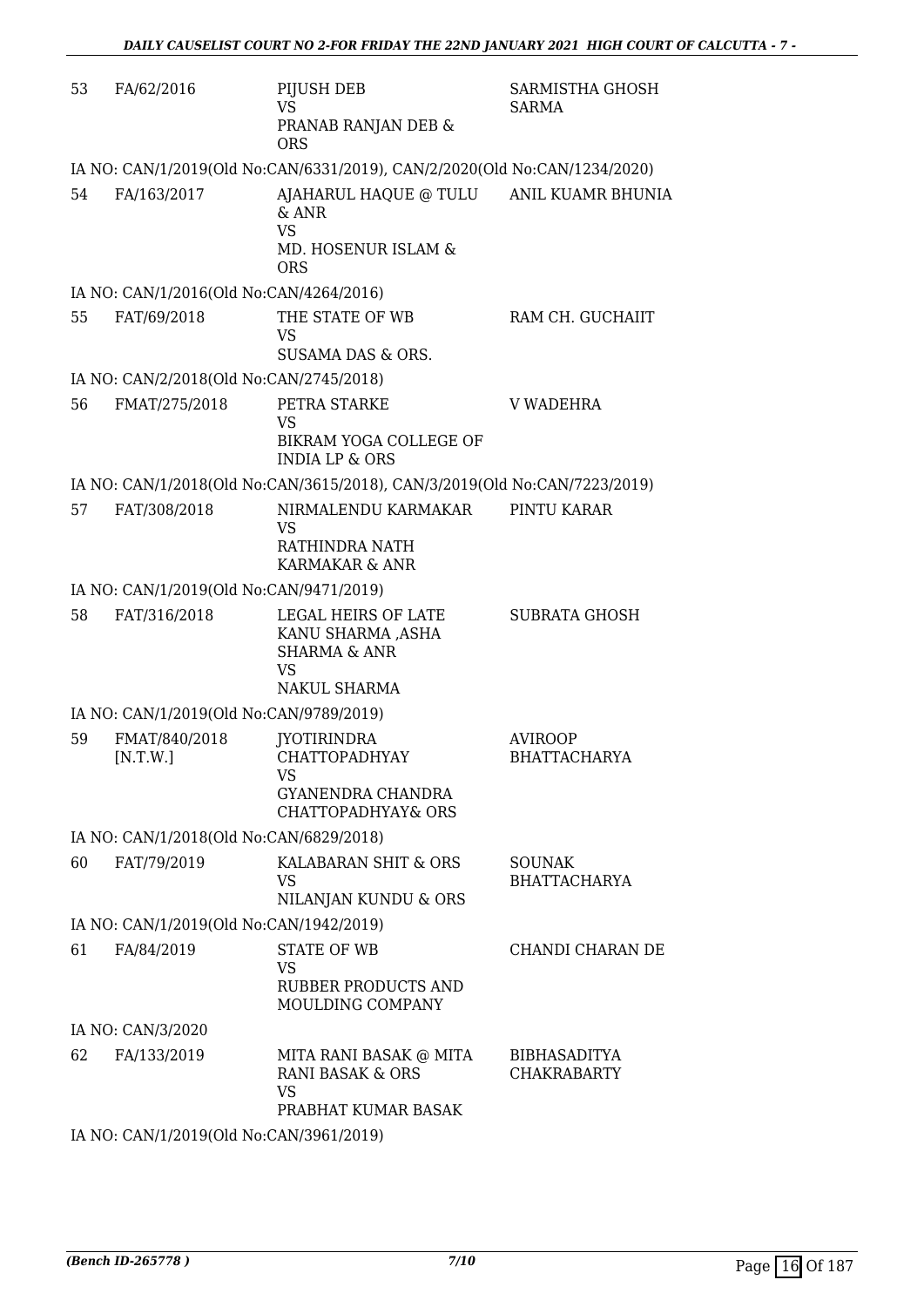| 63 | FAT/272/2019                             | PROTAP CHANDRA NATH @<br><b>PRATAP NATH &amp; ORS</b><br>VS                 | <b>CHITTAPRIYA GHOSH</b>            |
|----|------------------------------------------|-----------------------------------------------------------------------------|-------------------------------------|
|    |                                          | SAMBHU CHOWDHURY&<br><b>ORS</b>                                             |                                     |
|    |                                          | IA NO: CAN/1/2019(Old No:CAN/6388/2019), CAN/2/2019(Old No:CAN/6411/2019)   |                                     |
| 64 | FAT/412/2019                             | RAMESH KUMAR SINGH &<br><b>ORS</b><br><b>VS</b><br>KASHI NATH SINGH & ORS   | <b>SOURAV ROY</b>                   |
|    |                                          | IA NO: CAN/1/2019(Old No:CAN/9236/2019), CAN/2/2021                         |                                     |
| 65 | FAT/448/2019                             | MADHAB KUMAR SAHA<br><b>VS</b>                                              | SAPTARSHI DATT                      |
|    |                                          | TARUN KUMAR SAHA &<br>ANR                                                   |                                     |
|    | IA NO: CAN/1/2019(Old No:CAN/10788/2019) |                                                                             |                                     |
| 66 | FAT/511/2019<br>[27.01.2021]             | THE ESTATE OFFICER<br><b>VS</b><br>DIPANKAR CHAKRABORTY                     | MUKESH KUMAR<br><b>GUPTA</b>        |
|    | IA NO: CAN/1/2020, CAN/2/2020            |                                                                             |                                     |
| 67 | FAT/516/2019<br>(Defective)              | THE STATE OF WEST<br><b>BENGAL</b><br>VS                                    | <b>ANIRUDDHA SEN</b>                |
|    |                                          | <b>SRADDHANANDA BASU</b>                                                    |                                     |
|    |                                          | IA NO: CAN/1/2020(Old No:CAN/1434/2020), CAN/2/2020(Old No:CAN/1435/2020)   |                                     |
| 68 | FAT/597/2019                             | <b>SUJIT GHOSH</b><br><b>VS</b><br>PIJUSH KANTI GHOSH                       | <b>SOMESH KUMAR</b><br><b>GHOSH</b> |
|    |                                          | IA NO: CAN/1/2019(Old No:CAN/12620/2019), CAN/2/2019(Old No:CAN/12621/2019) |                                     |
| 69 | FAT/604/2019                             | ALOK KUMAR DUTT                                                             | <b>ARNAB DUTT</b>                   |
|    |                                          | VS<br><b>SUSANTA KUMAR DE</b>                                               |                                     |
|    | IA NO: CAN/1/2020(Old No:CAN/2518/2020)  |                                                                             |                                     |
| 70 | FAT/621/2019                             | BIDIT KUMAR CHATTERJEE<br><b>VS</b><br>AMRIT MUKHOPADHYAY &<br>ANR          | JAYANTA BANERJEE                    |
|    | IA NO: CAN/1/2020, CAN/2/2020            |                                                                             |                                     |
| 71 | FA/7/2020                                | LA COLLECTOR , HOOGHLY<br><b>VS</b><br>SUJIT KUMAR MANNA                    | R.N. DUTTA                          |
|    |                                          | IA NO: CAN/1/2018(Old No:CAN/7607/2018), CAN/2/2018(Old No:CAN/7621/2018)   |                                     |
| 72 | FAT/62/2020                              | KANIZ FATIMA & ORS                                                          | <b>ATREYEE DE</b>                   |
|    |                                          | VS<br><b>HAROON RASHID &amp; ORS</b>                                        | <b>GANGULY</b>                      |
|    | IA NO: CAN/1/2020(Old No:CAN/1438/2020)  |                                                                             |                                     |
| 73 | FMAT/113/2020                            | <b>GOPAL MUKHERJEE</b>                                                      | <b>SANTIMAY</b>                     |
|    |                                          | <b>VS</b><br>SITARAM MUKHERJEE &<br>ORS.                                    | <b>BHATTACHARYYA</b>                |
|    | IA NO: CAN/1/2020(Old No:CAN/1091/2020)  |                                                                             |                                     |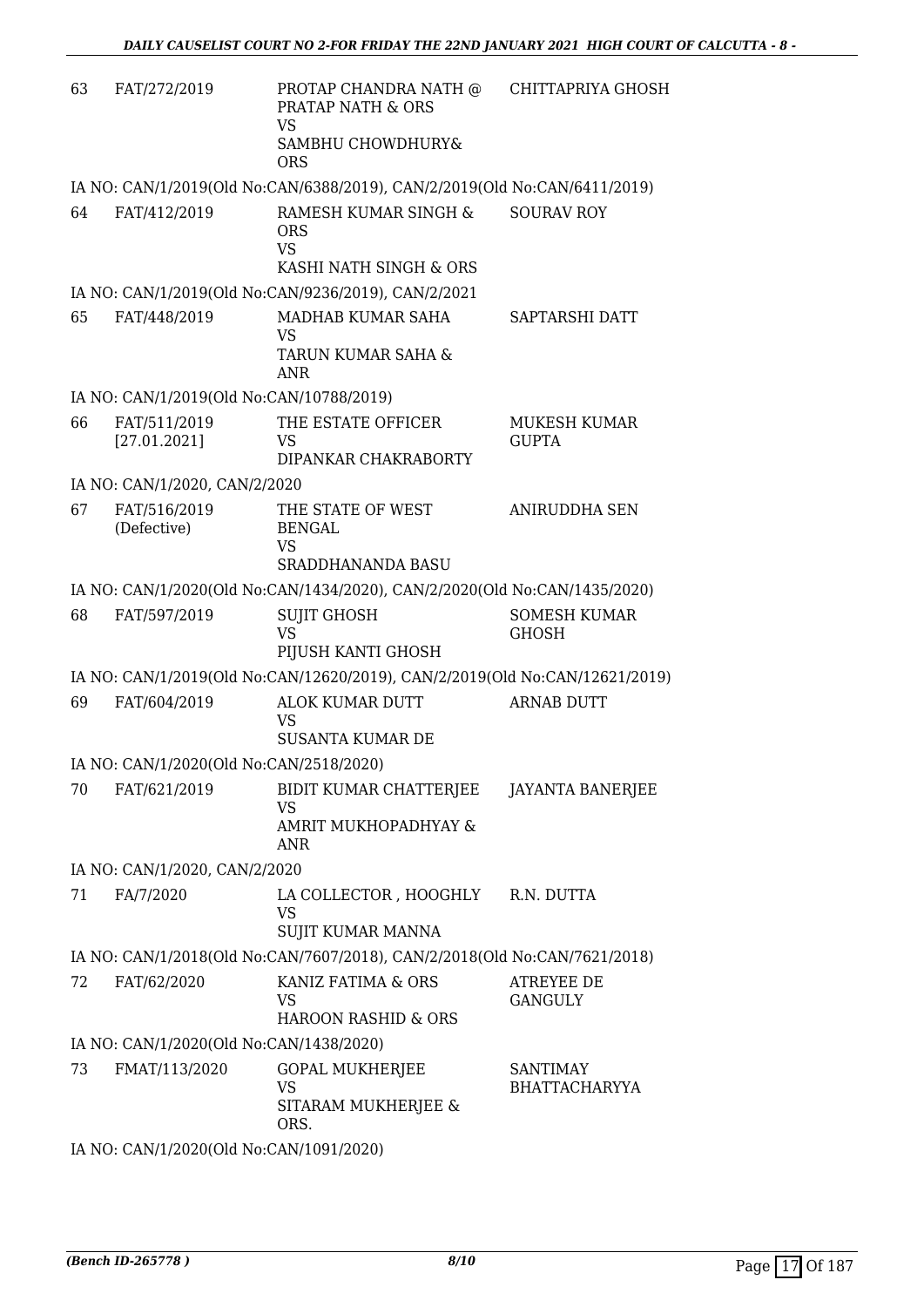| FAT/132/2020<br>(DEFECTIVE)                  | MANJU BANDOPADHYAY & SUPRATIK SYAMAL<br>ORS.<br><b>VS</b><br>PARUL CHAKRABORTY                     |                                                                                                                                                                                                                                                                                                                                                                                                                                                                                                                 |
|----------------------------------------------|----------------------------------------------------------------------------------------------------|-----------------------------------------------------------------------------------------------------------------------------------------------------------------------------------------------------------------------------------------------------------------------------------------------------------------------------------------------------------------------------------------------------------------------------------------------------------------------------------------------------------------|
|                                              |                                                                                                    |                                                                                                                                                                                                                                                                                                                                                                                                                                                                                                                 |
| FAT/140/2020<br>(Defective)                  | THE STATE OF WEST<br>BENGAL REP BY LAND<br>ACQUISTION COLLECTOR<br><b>VS</b><br>ANIRUDDHA BANERJEE | <b>ANIRUDDHA SEN</b>                                                                                                                                                                                                                                                                                                                                                                                                                                                                                            |
|                                              |                                                                                                    |                                                                                                                                                                                                                                                                                                                                                                                                                                                                                                                 |
| FAT/317/2020                                 | <b>ICICI BANK LTD</b><br><b>VS</b><br>AGASTYA AGARWAL AND                                          | <b>AVISHEK GUHA</b>                                                                                                                                                                                                                                                                                                                                                                                                                                                                                             |
|                                              | <b>ORS</b>                                                                                         |                                                                                                                                                                                                                                                                                                                                                                                                                                                                                                                 |
|                                              |                                                                                                    |                                                                                                                                                                                                                                                                                                                                                                                                                                                                                                                 |
|                                              |                                                                                                    |                                                                                                                                                                                                                                                                                                                                                                                                                                                                                                                 |
|                                              | <b>VS</b><br>AMITABHA SENGUPTA                                                                     | <b>ARKADIPTA</b><br><b>SENGUPTA</b>                                                                                                                                                                                                                                                                                                                                                                                                                                                                             |
|                                              | THE STATE OF W B & ORS<br><b>VS</b>                                                                | LAL MOHAN BASU                                                                                                                                                                                                                                                                                                                                                                                                                                                                                                  |
|                                              | <b>FOR HEARING</b>                                                                                 |                                                                                                                                                                                                                                                                                                                                                                                                                                                                                                                 |
| FA/10/2015<br>$[Pt I+4+LCR+2 PB]$            | <b>SMT PRANATI GHOSH &amp;</b><br><b>ORS</b><br><b>VS</b>                                          | ASHIS KUMAR DUTTA                                                                                                                                                                                                                                                                                                                                                                                                                                                                                               |
| FAT/287/2015<br>$(6$ PB + 2 files of<br>LCR) | THE EXECUTIVE OFFICER,<br>BURDWAN DEV.<br><b>AUTHORITY</b><br><b>VS</b><br>KHONDEKAR HEFAZUL       | <b>SANCHARI</b><br><b>CHAKRABORTY</b>                                                                                                                                                                                                                                                                                                                                                                                                                                                                           |
|                                              |                                                                                                    |                                                                                                                                                                                                                                                                                                                                                                                                                                                                                                                 |
|                                              | THE EXECUTIVE OFFICER,<br>BURDWAN DEVELOPMENT CHAKRABORTY<br><b>AUTHORITY</b><br><b>VS</b>         | <b>SANCHARI</b>                                                                                                                                                                                                                                                                                                                                                                                                                                                                                                 |
|                                              |                                                                                                    |                                                                                                                                                                                                                                                                                                                                                                                                                                                                                                                 |
|                                              | THE EX. OFFICER,<br>BURDWAN DEVP.<br><b>AUTHORITY</b><br><b>VS</b><br><b>ABDUL ALIM</b>            | <b>KBS MAHAPATRA</b>                                                                                                                                                                                                                                                                                                                                                                                                                                                                                            |
|                                              | CPAN/312/2020<br>wt78 MAT/1620/2017<br>wt81 FAT/190/2015<br>No:CAN/8772/2019)<br>wt82 FAT/524/2012 | IA NO: CAN/1/2020(Old No:CAN/2827/2020), CAN/2/2020(Old No:CAN/2828/2020)<br>IA NO: CAN/1/2020(Old No:CAN/2944/2020), CAN/2/2020(Old No:CAN/2946/2020)<br>IA NO: CAN/1/2020, CAN/2/2020<br><b>CONTEMPT</b><br><b>AVIJIT GHOSH</b><br><b>AVIJIT GHOSH &amp; ORS</b><br><b>ANIL KUMAR GHOSH</b><br>KARIM & ANR<br>IA NO: CAN/2/2015(Old No:CAN/6062/2015), CAN/3/2019(Old No:CAN/5106/2019)<br>UDAY KUMAR SAIN & ANR<br>IA NO: CAN/2/2015(Old No:CAN/4291/2015), CAN/6/2019(Old No:CAN/5110/2019), CAN/7/2019(Old |

IA NO: CAN/1/2017(Old No:CAN/3193/2017), CAN/2/2019(Old No:CAN/4725/2019), CAN/3/2019(Old No:CAN/8306/2019)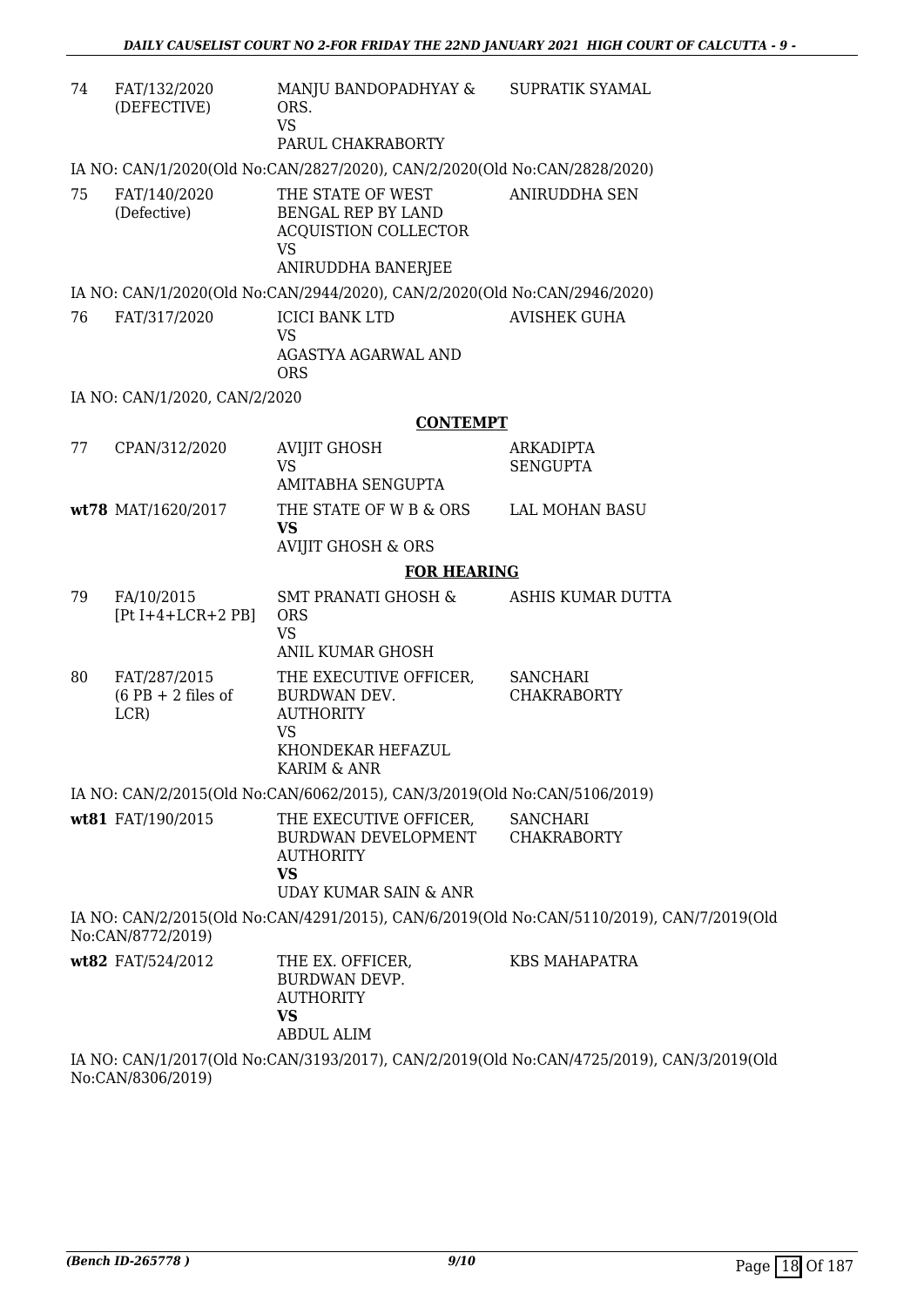|    | wt83 FAT/587/2014                             | BURDWAN DEVELOPMENT<br><b>AUTHORITY</b><br><b>VS</b>                                                            | <b>SANCHARI</b><br><b>CHAKRABORTY</b>                                                                                                                                                |  |  |
|----|-----------------------------------------------|-----------------------------------------------------------------------------------------------------------------|--------------------------------------------------------------------------------------------------------------------------------------------------------------------------------------|--|--|
|    | CAN/8/2019(Old No:CAN/8307/2019)              | ANOWAR ALI & ORS                                                                                                | IA NO: CAN/2/2014(Old No:CAN/12051/2014), CAN/3/2014(Old No:CAN/12476/2014), CAN/4/2015(Old<br>No:CAN/41/2015), CAN/5/2015(Old No:CAN/10469/2015), CAN/7/2019(Old No:CAN/4726/2019), |  |  |
| 84 | $(4$ PBs + 4LCR+ One ORS.<br>Blue Cover File) | FAT/170/2019 BIJOYA LAXMI PARUI &<br>VS<br>DR.RAJENDRANATH PARUI<br>$&$ ORS.                                    | <b>SUKANTA DAS</b>                                                                                                                                                                   |  |  |
|    |                                               | IA NO: CAN/3/2020(Old No:CAN/5267/2020), CAN/4/2020(Old No:CAN/5268/2020)                                       |                                                                                                                                                                                      |  |  |
|    | wt85 FAT/44/2018                              | A. NATH PARUI SINCE<br>DECEASD REP. BY BIJOYA<br>LAXMI PARUI & ORS<br>VS.<br>DE. RAJENDRA NATH PARUI<br>$&$ ORS | ARUP KUMAR<br><b>CHATTERJEE</b>                                                                                                                                                      |  |  |
|    | IA NO: CAN/1/2018(Old No:CAN/1227/2018)       |                                                                                                                 |                                                                                                                                                                                      |  |  |
|    |                                               |                                                                                                                 |                                                                                                                                                                                      |  |  |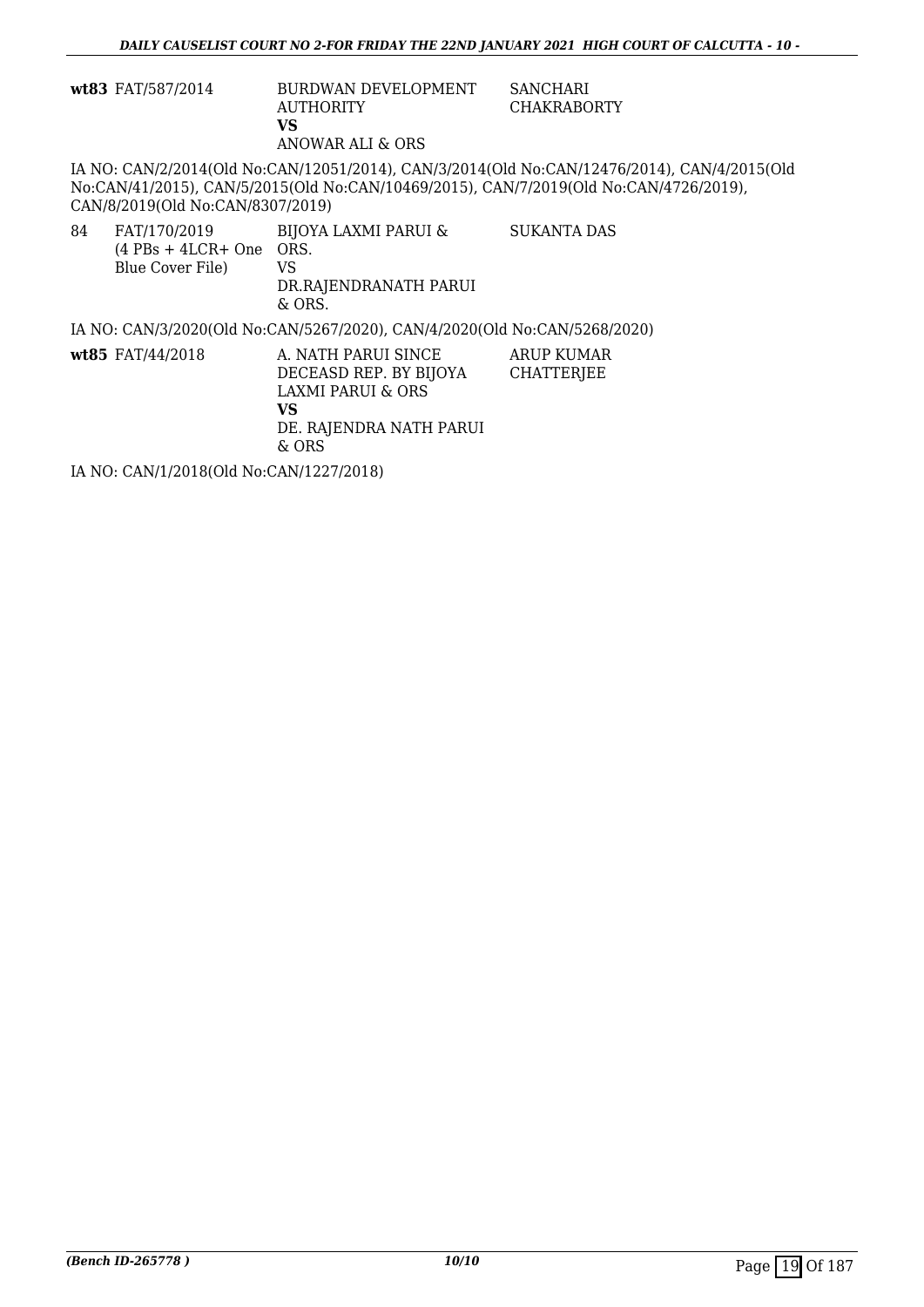

### **Appellate Side**

**DAILY CAUSELIST For Friday The 22nd January 2021**

**COURT NO. 12 DIVISION BENCH (DB - V)**

**AT 10:45 AM**

**HON'BLE JUSTICE SOUMEN SEN HON'BLE JUSTICE ANIRUDDHA ROY (VIA VIDEO CONFERENCE)**

**(ON AND FROM 18.01.2021 TO 29.01.2021) ON AND FROM MONDAY, THE 11TH JANUARY, 2021 - APPEALS RELATING TO EDUCATION UNDER GROUP - II AND APPLICATIONS CONNECTED THERETO;**

**HEARING OF CIVIL APPEALS, IRRESPECTIVE OF CLASSIFICATION, FILED TILL 2018. ADMISSION OF APPEALS UNDER ORDER XLI RULE 11 OF CODE OF CIVIL PROCEDURE INCLUDING APPLICATIONS CONNECTED THERETO;**

**FIRST APPEALS RELATING TO EJECTMENT SUITS AND DECREES AND APPLICATIONS CONNECTED THERETO.**

**LAWAZIMA;**

**HEARING OF WRIT APPEALS IRRESPECTIVE OF CLASSIFICATION INCLUDING APPLICATIONS CONNECTED THERETO.**

**AND**

**ON AND FROM MONDAY, 18TH JANUARY, 2021 TO FRIDAY, 29TH JANUARY, 2021 - WILL SIT TOGETHER AND TAKE THE LIST AND DETERMINATION OF HON'BLE JUSTICE SOUMEN SEN AND HON'BLE JUSTICE SAUGATA BHATTACHARYYA.**

> **NOTE : NO MENTIONING WILL BE ALLOWED WITHOUT PRIOR NOTICE TO THE OTHER SIDE.**

**NOTE: MATTERS WILL BE TAKEN UP THROUGH PHYSICAL HEARING ONLY WHEN BOTH THE PARTIES ARE AGREED**

|                |                                          | <b>TO BE MENTIONED</b>                                                            |                              |  |  |
|----------------|------------------------------------------|-----------------------------------------------------------------------------------|------------------------------|--|--|
| $\mathbf{1}$   | FAT/542/2016<br>$(25-01-2021)$           | SAKHI GOPAL GHOSH<br>VS<br><b>INDRAJIT GHOSH &amp; ORS</b>                        | <b>GOLAM SAYEDAIN KADERI</b> |  |  |
|                |                                          | <b>ORDER XLI RULE II</b>                                                          |                              |  |  |
| $\mathfrak{D}$ | FMAT/949/2019                            | CALCUTTA CHAMBER OF<br>COMMERCE<br>VS<br>M/S. KUNDAN RESTAURANT PVT.<br>LTD & ORS | L.P. TIWARI                  |  |  |
|                | IA NO: CAN/1/2019(Old No:CAN/10516/2019) |                                                                                   |                              |  |  |
| 3              | FMAT/1187/2019                           | ASTO DAS<br>VS<br><b>SMT APARNA DAS &amp; ORS</b>                                 | NILAY SENGUPTA               |  |  |
|                | IA NO: CAN/1/2019(Old No:CAN/11990/2019) |                                                                                   |                              |  |  |
| 4              | FMAT/1206/2019                           | <b>SMT NITU SHAW</b><br>VS<br>BHARAT HITECH ( CEMENTS) PVT.<br><b>LTD</b>         | <b>TANMOY MUKHERJEE</b>      |  |  |
|                | IA NO: CAN/1/2019(Old No:CAN/11314/2019) |                                                                                   |                              |  |  |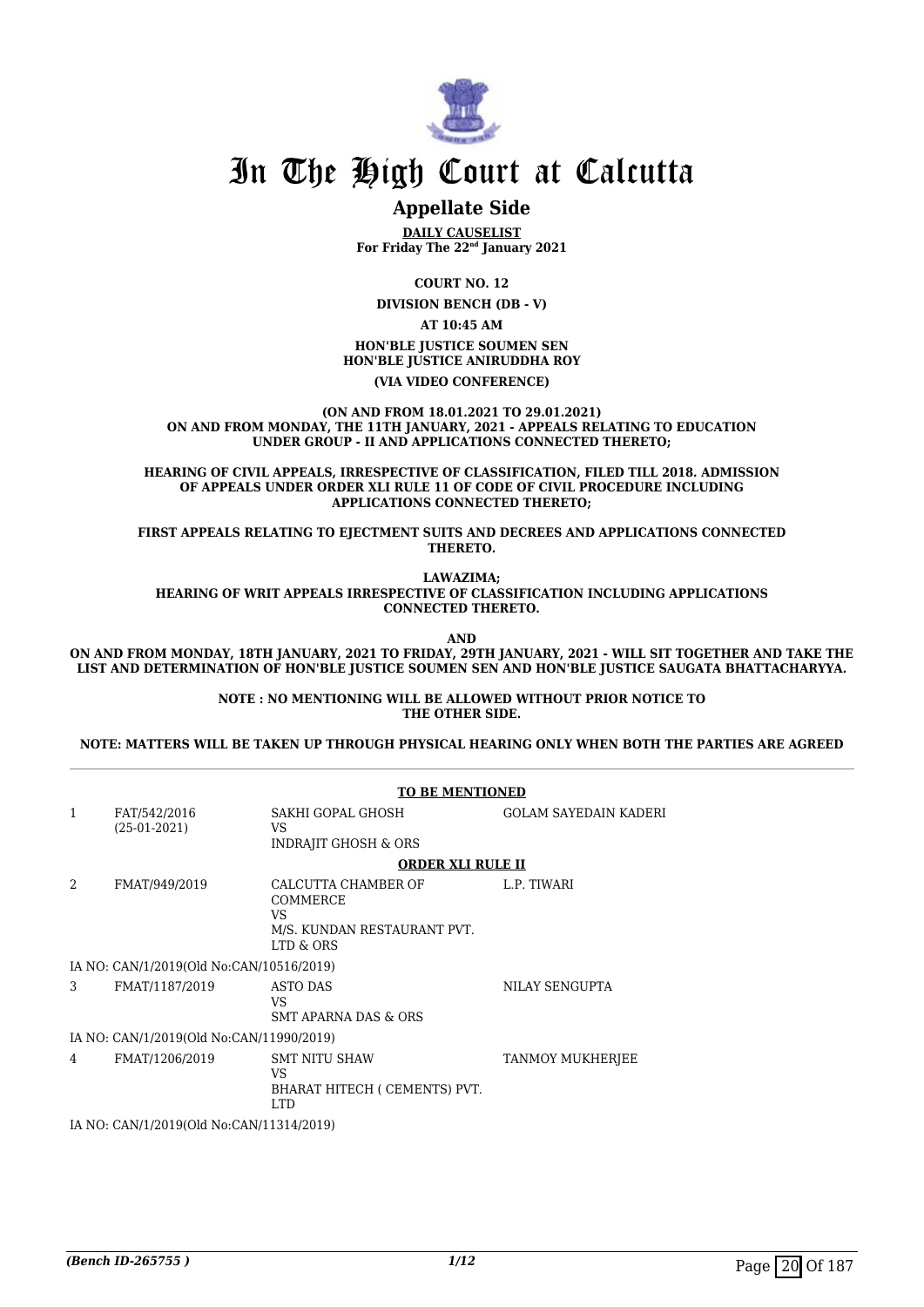| 5  | FMAT/1230/2019                                     | MUSUDUR RAHAMAN RAHAMAN<br><b>MOLLA</b><br>VS                                         | ASIT KR. BHATTACHARYA                   |
|----|----------------------------------------------------|---------------------------------------------------------------------------------------|-----------------------------------------|
|    |                                                    | CHOLMANDALAM INV. & FINANCE<br>CO. LTD.                                               |                                         |
|    | IA NO: CAN/1/2019(Old No:CAN/11658/2019)           |                                                                                       |                                         |
| 6  | FMAT/1251/2019                                     | SANTOSH KUMAR KEJRIWAL<br>VS<br>RABINDRA SINGH & ORS                                  | SANJAY SAHA                             |
|    | IA NO: CAN/1/2019(Old No:CAN/11716/2019)           |                                                                                       |                                         |
| 7  | FMAT/1263/2019                                     | ANARUL SHEIK                                                                          | MD. HAFIZ ALI                           |
|    |                                                    | VS<br>NAYA DASI & ORS                                                                 |                                         |
|    | IA NO: CAN/1/2020(Old No:CAN/548/2020)             |                                                                                       |                                         |
| 8  | FMAT/77/2020                                       | GUNDA BOUL DAS @ BASUDEB<br><b>BOUL DAS &amp; ANR</b><br><b>VS</b>                    | ARUNAVA GANGULY                         |
|    |                                                    | AMIT CHANDRA PAL & ORS                                                                |                                         |
|    | IA NO: CAN/1/2020(Old No:CAN/2673/2020)            |                                                                                       |                                         |
| 9  | FMAT/96/2020                                       | SAHEB ALI MOLLA<br>VS<br>YEACHIN MOLLA & ORS                                          | RANJAN SAHA                             |
|    | IA NO: CAN/1/2020(Old No:CAN/888/2020), CAN/2/2020 |                                                                                       |                                         |
| 10 | FMAT/126/2020                                      | NIRMAL SANTRA                                                                         | SANKHA SUBHRA RAY                       |
|    |                                                    | VS<br>RAGHUNATH JANA                                                                  |                                         |
| 11 | SAT/131/2020                                       | <b>SK ABDUL ALIM</b>                                                                  | MD YOUNUSH MONDAL                       |
|    |                                                    | VS<br>TARAK DAS AND ORS                                                               |                                         |
| 12 | SAT/133/2020                                       | ANANDARAM KOLEY<br>VS                                                                 | RAVI RANJAN KUMAR                       |
|    |                                                    | DILIP MAJHI AND ORS                                                                   |                                         |
|    | IA NO: CAN/1/2020                                  |                                                                                       |                                         |
| 13 | SAT/149/2020                                       | SANTIRAM BANDOPADHYAY<br>DECEASED, HIS LEGAL HEIRS<br>MANIKLAL BANERJEE AND ORS<br>VS | <b>MILAN MAITY</b>                      |
|    |                                                    | SAILESWAR BANDOPADHYAY @<br><b>BANERJEE</b>                                           |                                         |
| 14 | SAT/157/2020                                       | NETAI CHANDRA SADHUKHAN<br>VS                                                         | BHABANI PRASAD MONDAL                   |
|    |                                                    | RANJIT CHARIT AND ORS                                                                 |                                         |
| 15 | SAT/159/2020                                       | NIRMALENDU CHAKRABORTY<br>VS                                                          | <b>SUBHAJIT</b><br><b>CHATTOPADHYAY</b> |
|    |                                                    | NATIONAL INSURANCE<br><b>EMPLOYEES COOPERATIVE</b><br>HOUSINH SOCIETY LIMITED         |                                         |
| 16 | SAT/163/2020                                       | RUKSANA BEGUM AND ORS<br>VS                                                           | DEBAYAN ROY                             |
|    |                                                    | <b>NIZAMUDDIN</b>                                                                     |                                         |
| 17 | FMAT/183/2020                                      | MOHAMAD GAYASUDDIN & ORS<br>VS<br><b>GONDA BIBI WAKF ESTATE &amp; ORS</b>             | SALONI BHATTACHARJEE                    |
| 18 | FMAT/200/2020                                      | SUSILA PIPARA<br>VS<br>RAJ KUMAR PRAMANIK & ORS                                       | DULAL DEY                               |
|    | IA NO: CAN/1/2020(Old No:CAN/2418/2020)            |                                                                                       |                                         |
| 19 | FMAT/261/2020                                      | MAHADEB GHOSH & ORS.<br>VS                                                            | ASIT KR. BHATTACHARYA                   |
|    |                                                    | PROVASH CH. GHOSH & ORS.                                                              |                                         |
|    | IA NO: CAN/1/2020(Old No:CAN/2435/2020)            |                                                                                       |                                         |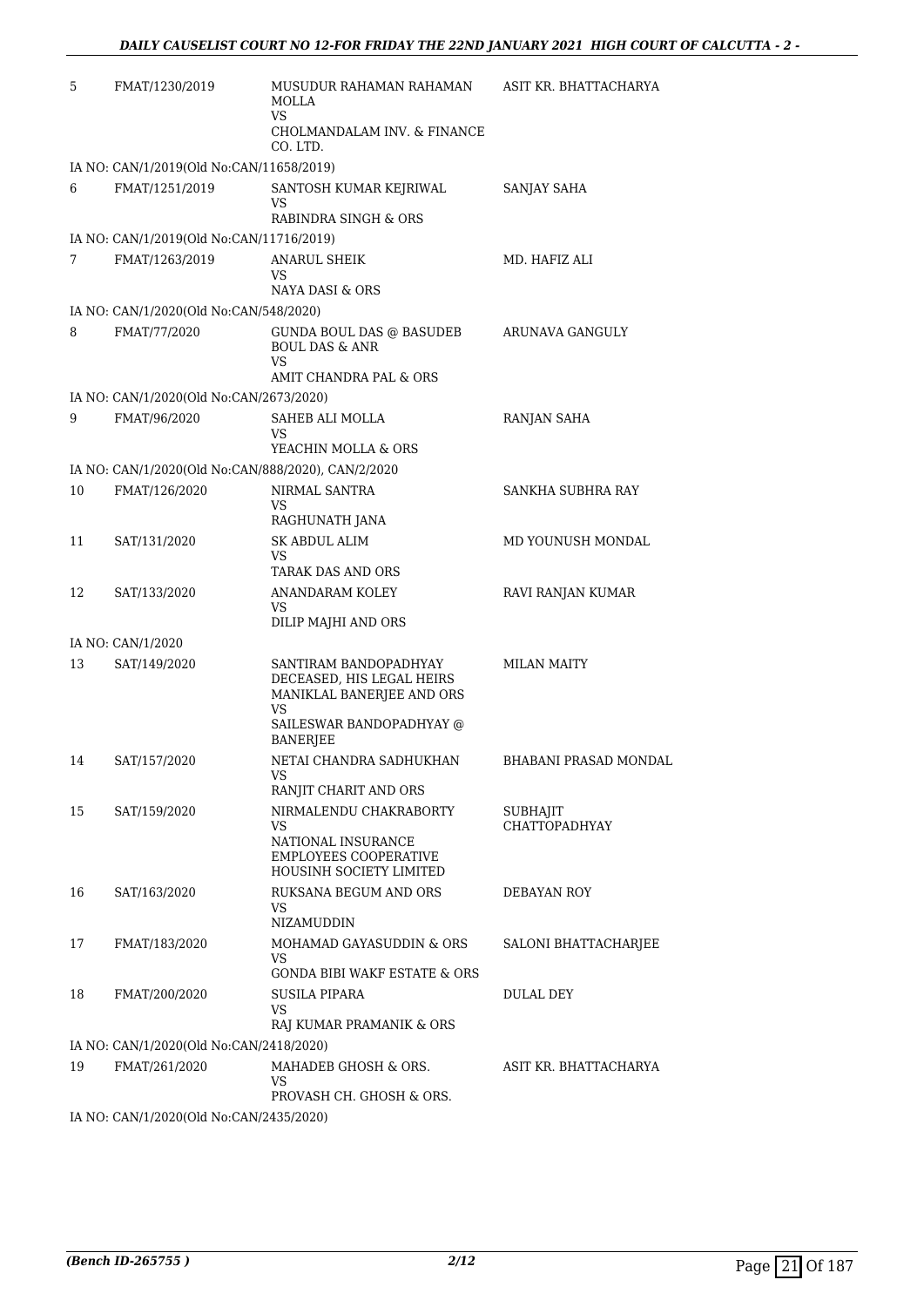| 20 | FMAT/262/2020                             | MADHUSUDAN CHAKRABORTY &<br>ANR.<br>VS                                    | PURNENDU DAS              |
|----|-------------------------------------------|---------------------------------------------------------------------------|---------------------------|
|    |                                           | DEV SAHITYA KUTIR PVT. LTD.                                               |                           |
|    | IA NO: CAN/1/2020(Old No:CAN/2406/2020)   |                                                                           |                           |
| 21 | FMAT/284/2020                             | <b>SUMAN SARKAR</b><br>VS                                                 | SUDIPTA KR. BOSE          |
|    |                                           | MANISHA DUTTA SARKAR                                                      |                           |
|    | IA NO: CAN/1/2020(Old No:CAN/2616/2020)   |                                                                           |                           |
| 22 | FMAT/290/2020                             | JAYSREE DUTTA & ANR.<br>VS<br>CHANDRA DUTTA & ANR.                        | ASHOK KR. SINGH           |
|    |                                           | IA NO: CAN/1/2020(Old No:CAN/2573/2020), CAN/2/2020(Old No:CAN/2747/2020) |                           |
| 23 | FMAT/291/2020                             | ANINDYA SUNDAR MAJI<br>VS                                                 | NEPESH MAJHI              |
|    |                                           | ASISH MONDAL & ORS                                                        |                           |
|    | IA NO: CAN/1/2020(Old No:CAN/2555/2020)   |                                                                           |                           |
| 24 | FMAT/300/2020                             | KALYAN DEY CHOWDHURY<br>VS<br>RITA DEY CHOWDHURY                          | <b>MARIA RAHAMAN</b>      |
|    | IA NO: CAN/1/2020(Old No:CAN/2757/2020)   |                                                                           |                           |
| 25 | FMAT/351/2020                             | ANANYA NANDY                                                              | SUSMITA CHATTAERJEE       |
|    |                                           | VS                                                                        |                           |
|    |                                           | <b>AVIJIT MALLICK</b>                                                     |                           |
| 26 | FMAT/365/2020                             | <b>SOMNATH DAS</b><br>VS<br><b>SHAMA ARIFF HAMID</b>                      | DIBAKAR BHATTACHARJEE     |
|    | IA NO: CAN/1/2020, CAN/2/2020             |                                                                           |                           |
| 27 | FMAT/377/2020                             | SAUGAT KUNDU<br>VS<br><b>BISWARUP DUTTA</b>                               | ASIF SOHAIL TARAFDAR      |
|    | IA NO: CAN/1/2020, CAN/2/2020, CAN/3/2020 |                                                                           |                           |
| 28 | FMAT/378/2020                             | MADHUSUDAN DUTTA                                                          | DEBABRATA ROY             |
|    |                                           | VS<br><b>BISWARUP DUTTA</b>                                               |                           |
|    | IA NO: CAN/1/2020, CAN/2/2020, CAN/3/2020 |                                                                           |                           |
| 29 | FMAT/388/2020                             | <b>SUKUMAR GHOSH</b><br>VS                                                | ANIRBAN GHOSH             |
|    |                                           | MRIDUL KUMAR GHOSH                                                        |                           |
|    | IA NO: CAN/1/2020                         |                                                                           |                           |
| 30 | FMAT/389/2020                             | HOOGHLY MOTORS PVT. LTD<br>VS                                             | SOUVIK MAJUMDER           |
|    | IA NO: CAN/1/2020, CAN/2/2020             | KANISHK SINHA                                                             |                           |
| 31 |                                           | DYS IMPEX PVT. LTD                                                        | <b>SOUVIK MAZUMDER</b>    |
|    | FMAT/390/2020                             | VS<br>KANISHK SINHA                                                       |                           |
|    | IA NO: CAN/2/2020, CAN/3/2020             |                                                                           |                           |
| 32 | FMAT/401/2020                             | L M TECHNO BUILD PRIVATE<br>LIMITED<br>VS<br>PRANATI GHOSH                | <b>MOUSUMI BHOWAL</b>     |
|    | IA NO: CAN/1/2020                         |                                                                           |                           |
| 33 | FMAT/402/2020                             | SANJOY SINHA<br>VS                                                        | SUDHIR KUMAR<br>SADHUKHAN |
|    |                                           | RAJENDRA KUMAR SURANA                                                     |                           |
|    | IA NO: CAN/1/2020                         |                                                                           |                           |
| 34 | FMAT/407/2020                             | AKM AFAZUDDIN<br>VS<br>aftaf hossain and ors                              | DIPTENDU BANERJEE         |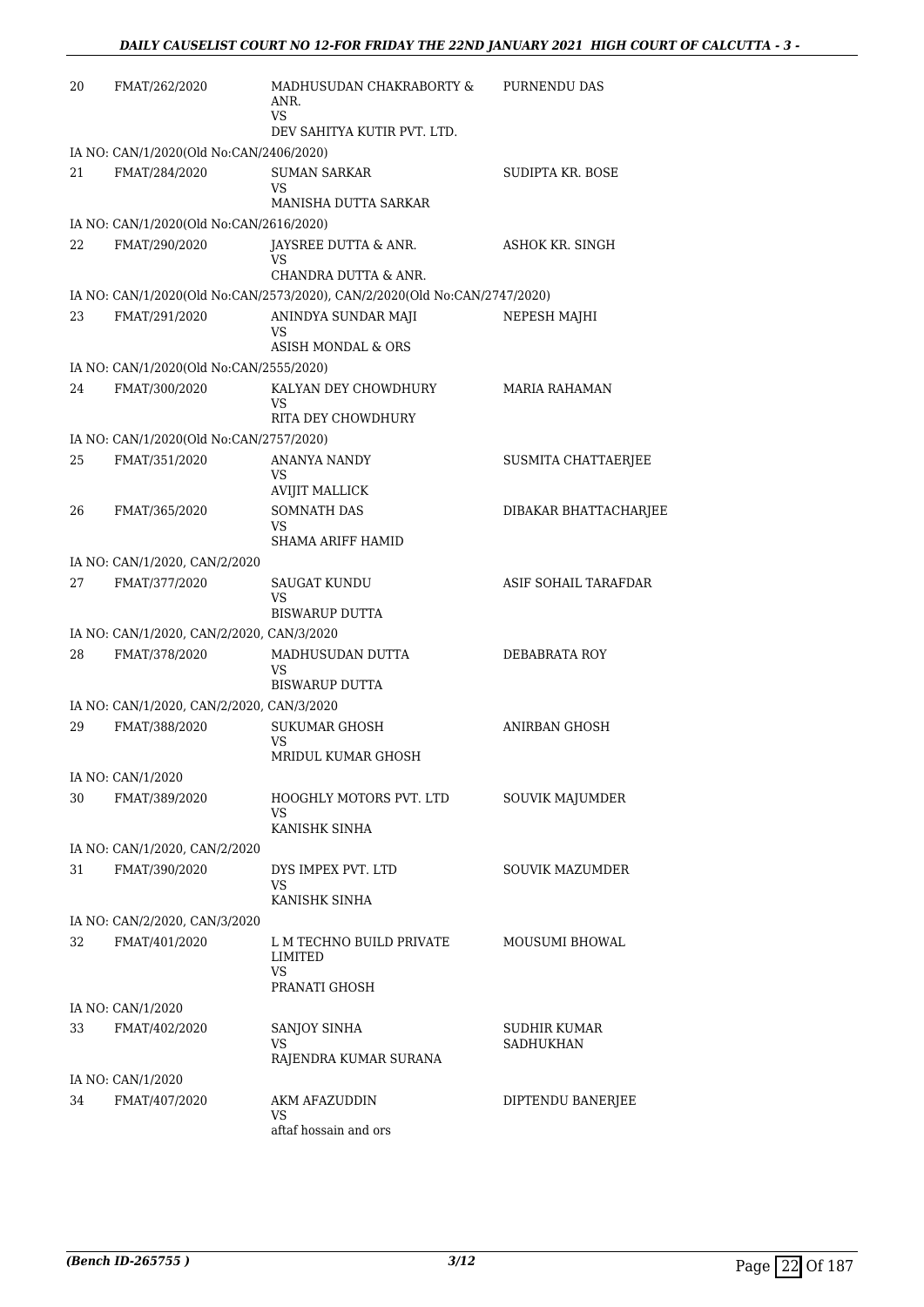#### *DAILY CAUSELIST COURT NO 12-FOR FRIDAY THE 22ND JANUARY 2021 HIGH COURT OF CALCUTTA - 4 -*

| 35 | FMAT/408/2020                            | JANMENJAY HAZRA<br>VS<br>SRIMATYA PRAMILA HAZRA                                                              | SUBHAS JANA            |        |
|----|------------------------------------------|--------------------------------------------------------------------------------------------------------------|------------------------|--------|
| 36 | FMAT/427/2020                            | M/S EASTERN METEC PVT LTD<br>VS<br>M/S QUALITY POWER ELECTRICAL                                              | SUPRIYA RANJAN SAHA    |        |
|    |                                          | EQUIPMENT PVT LTD                                                                                            |                        |        |
|    | IA NO: CAN/1/2020, CAN/2/2020            |                                                                                                              |                        |        |
| 37 | FMAT/433/2020                            | BASUDEV BHATTACHARYA<br>VS<br>AMAL KUMAR CHATTERJEE @                                                        | ASIT KUMAR CHOWDHURY   |        |
|    |                                          | AML CHATTERJEE AND ORS                                                                                       |                        |        |
| 38 | FMAT/562/2020                            | <b>BIKASH SIKDAR</b><br>VS<br>HDB FINANCIAL SERVICES                                                         | ASIT KR BHATTACHARYA   |        |
|    | IA NO: CAN/1/2020                        |                                                                                                              |                        |        |
| 39 | FMAT/563/2020                            | LATIP ALI MOLLA<br>VS                                                                                        | ASIT KR BHATTACHARYA   |        |
|    |                                          | <b>HDB FIN SERVICES LTD</b>                                                                                  |                        |        |
|    | IA NO: CAN/1/2020                        |                                                                                                              |                        |        |
| 40 | FMAT/589/2020                            | <b>LAXMI PAT SURANA</b><br>VS<br>Union of India                                                              | <b>ARINDAM PAUL</b>    |        |
|    | IA NO: CAN/1/2021                        |                                                                                                              |                        |        |
| 41 | FMAT/29/2021                             | M/S CRITICAL MASS MULTILINK<br><b>LTD</b>                                                                    | Moti Sagar Tiwari      |        |
|    |                                          | VS<br>M/S IFCI FACTORS LTD                                                                                   |                        |        |
|    | IA NO: CAN/1/2021                        |                                                                                                              |                        |        |
|    |                                          | <b>LAWAZIMA</b>                                                                                              |                        |        |
| 42 | SA/751/1984                              | SMT. KANI DEVI SETHIA & ORS.<br>VS<br>SITA DEVI JHAWAR                                                       | MR A.B.MAJUMDER        | N.Y.A. |
|    | IA NO: CAN/1/1999(Old No:CAN/2615/1999)  |                                                                                                              |                        |        |
| 43 | SA/117/1993                              | SRI KANAILAL DAS & ORS<br>VS<br><b>SRI KAMDEB DAS</b>                                                        | MR. S. SAMANTA         | N.Y.A  |
|    | IA NO: CAN/1/2007(Old No:CAN/9165/2007)  |                                                                                                              |                        |        |
| 44 | SA/340/1997                              | MADAN MOHAN SAHA & ANR<br><b>VS</b>                                                                          | SHILA SARKAR           |        |
|    |                                          | SATYA KINKAR MODAK                                                                                           |                        |        |
|    | IA NO: CAN/1/2001(Old No:CAN/11491/2001) |                                                                                                              |                        |        |
| 45 | SA/237/2000                              | LAKSHMI PRIYA BERA<br>VS<br>UDAY BERA                                                                        | JAYANTA BHATTACHARYA   |        |
|    |                                          | IA NO: CAN/1/1999(Old No:CAN/1040/1999), CAN/2/2009(Old No:CAN/8958/2009)                                    |                        |        |
| 46 | FMA/355/2001                             | AMRITA GOPAL GHOSAL<br>VS                                                                                    | <b>BUDDHADEB GHOSH</b> |        |
|    |                                          | TAPA NARAYAN CHAKROBORTY                                                                                     |                        |        |
|    |                                          | IA NO: CAN/2/2008(Old No:CAN/5409/2008), CAN/3/2011(Old No:CAN/2418/2011)                                    |                        |        |
| 47 | SA/87/2007                               | JAGANNATH TUDU & ANR.<br>VS<br>RUDRANARAYAN SAHOO                                                            | RABINDRA NATH MAHATO   |        |
| 48 | SAT/2616/2007                            | ABUL HASEM LASKAR<br>VS                                                                                      | SANDIP DAS             |        |
|    |                                          | MD. MOJAMMEL HAQUE LASKAR                                                                                    |                        |        |
| 49 | FMA/137/2008                             | M/S VINDHYA PROJECTS P LTD.<br>VS<br>ALOK KR. BASU & ORS                                                     | PARTHA CHAKRABORTY     |        |
|    |                                          | IA NO: CAN/1/2007(Old No:CAN/8818/2007), CAN/3/2008(Old No:CAN/8544/2008), CAN/4/2012(Old No:CAN/10965/2012) |                        |        |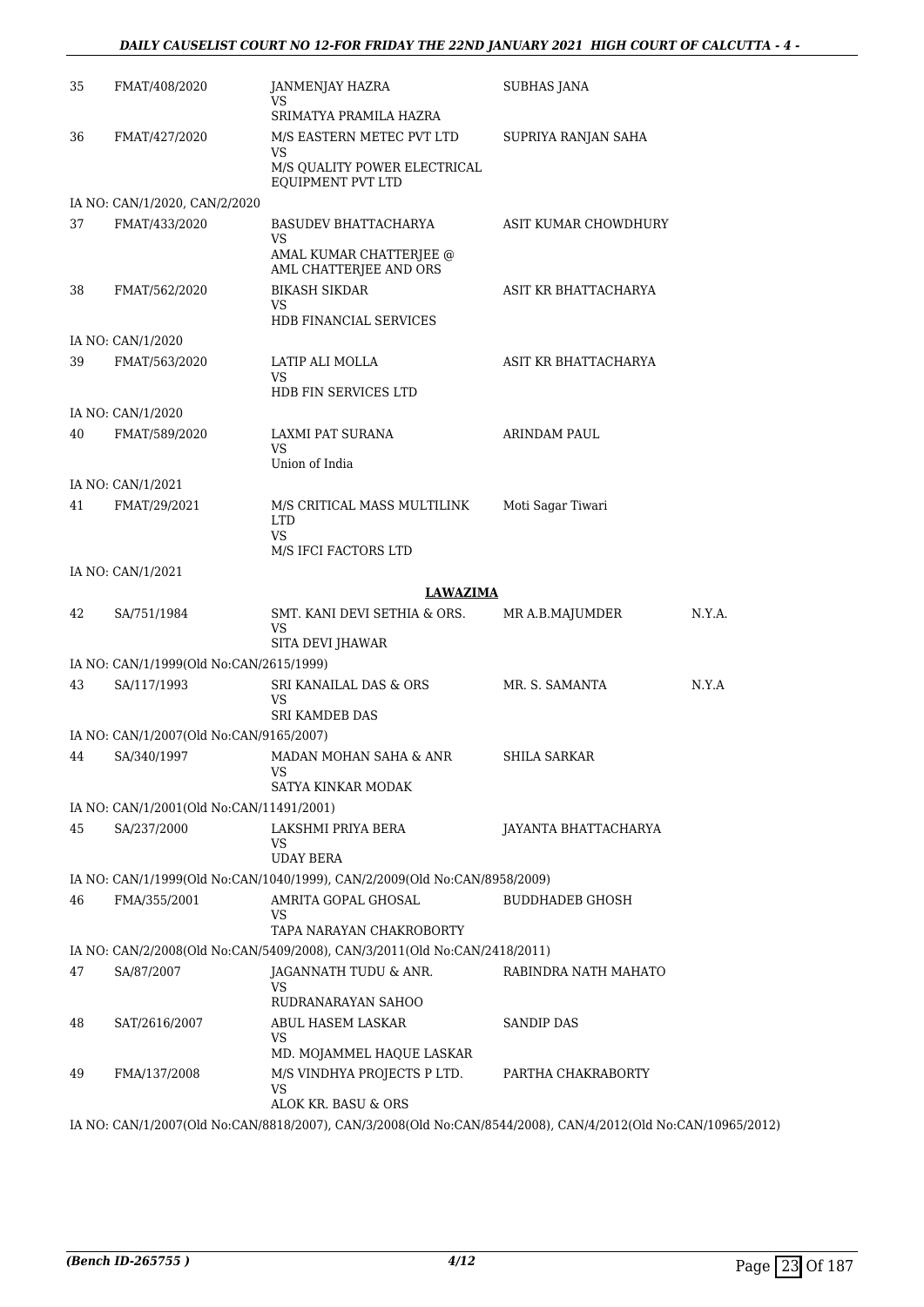| 50 | FMA/250/2008                            | NANIMA CHOWDHURY & ORS<br>VS                                               | RABINDRA NATH MAHATO                                                                                        |
|----|-----------------------------------------|----------------------------------------------------------------------------|-------------------------------------------------------------------------------------------------------------|
|    |                                         | <b>BASANTI CHOWDHURY &amp; ORS</b>                                         |                                                                                                             |
|    | IA NO: CAN/1/2011(Old No:CAN/5812/2011) |                                                                            |                                                                                                             |
| 51 | SMA/539/2008                            | LAKE TOWN ASSOCIATION<br>VS<br><b>HARIDAS BISWAS &amp; ORS</b>             | CHANDRA DOY ROY                                                                                             |
|    |                                         | IA NO: CAN/1/2008(Old No:CAN/5243/2008), CAN/3/2009(Old No:CAN/3189/2009)  |                                                                                                             |
| 52 | SA/554/2008                             | NABAKUMAR BHATTACHARJEE &                                                  | PARTHA PRATIM RAY                                                                                           |
|    |                                         | ANR.<br>VS<br>HARAKALI BHATTACHARJEE                                       |                                                                                                             |
| 53 | SA/625/2008                             | SUDARSHAN DALUI @ DOLUI<br>VS                                              | AMAL KR. SAHA                                                                                               |
|    |                                         | SANAT CHANDRA DHALI                                                        |                                                                                                             |
|    | IA NO: CAN/1/2006(Old No:CAN/1949/2006) |                                                                            |                                                                                                             |
| 54 | FMA/393/2009                            | DEBIDAS MUKHERJEE & ORS<br>VS                                              | KAMALESH JHA                                                                                                |
|    |                                         | SIBESH KUMAR DUBEY & ORS                                                   |                                                                                                             |
| 55 | SA/50/2011                              | <b>GOLOK NATH DEY</b><br>VS<br>CHAMILY DUTTA & ANR.                        | SIDDHESWAR CHANDRA                                                                                          |
|    | IA NO: CAN/2/2014(Old No:CAN/3577/2014) |                                                                            |                                                                                                             |
| 56 | FMA/1220/2011                           | <b>JULFUKER ALI</b>                                                        | JAYANTA KR.MANDAL                                                                                           |
|    |                                         | VS                                                                         |                                                                                                             |
|    |                                         | THE NEW INDNIA ASSURANCE<br>CO.LTD.& ANR.                                  |                                                                                                             |
| 57 | SA/297/2012                             | DIPIKA PAUL<br>VS                                                          | PARTHA PRATIM ROY                                                                                           |
|    |                                         | DILIP KUMAR BASU & ORS                                                     |                                                                                                             |
|    |                                         | IA NO: CAN/1/2012(Old No:CAN/6870/2012), CAN/2/2016(Old No:CAN/10577/2016) |                                                                                                             |
| 58 | FMA/659/2012<br>$(Pt1+OB+2ND J/C)$      | PREM LAL JAIN & ANR.<br>VS                                                 | HIRANMAY<br><b>BHATTACHARYYA</b>                                                                            |
|    |                                         | VINOD DUGER & ORS.                                                         |                                                                                                             |
|    | IA NO: CAN/1/2012(Old No:CAN/300/2012)  |                                                                            |                                                                                                             |
| 59 | FMA/1168/2012                           | SK. JAMALUDDIN<br>VS<br>THE CESC LTD & ORS                                 | PRADEEP KUMAR                                                                                               |
|    | IA NO: CAN/1/2012(Old No:CAN/7841/2012) |                                                                            |                                                                                                             |
|    | wt60 WPA/10942/2012                     | SK. JAMALUDDIN                                                             | PRADEEP KUMAR                                                                                               |
|    |                                         | VS<br>CESC LTD & ORS.                                                      |                                                                                                             |
| 61 | FMA/996/2014                            | ATRYEI PRADHAN<br>VS                                                       | SUJIT KR. RATH                                                                                              |
|    |                                         | STATE OF WEST BENGAL & ORS.                                                |                                                                                                             |
|    | IA NO: CAN/1/2014(Old No:CAN/2395/2014) |                                                                            |                                                                                                             |
|    | wt62 WPA/15895/2013                     | ATREYI PRADHAN<br>VS                                                       | SUJIT KUMAR RATH                                                                                            |
|    |                                         | STATE OF WEST BENGAL & ORS.                                                |                                                                                                             |
| 63 | SA/78/2015                              | AJIT KR BASAK<br>VS<br>JAYANTI BERA @ JUI BERA                             | PRABIR KR MISRA                                                                                             |
|    | CAN/4/2018(Old No:CAN/10136/2018)       |                                                                            | IA NO: CAN/1/2015(Old No:CAN/156/2015), CAN/2/2016(Old No:CAN/2289/2016), CAN/3/2017(Old No:CAN/8586/2017), |
| 64 | FMA/206/2015                            | METROPOLITAN REAL ESTATE                                                   |                                                                                                             |
|    |                                         | P.LTD<br>VS                                                                |                                                                                                             |
|    |                                         | MUKTAR ALI MUFTI & ORS                                                     |                                                                                                             |
| 65 | FMA/380/2015                            | NATIONAL INSURANCE CO. LTD.<br>VS                                          | RAJESH SINGH                                                                                                |
|    |                                         | SHAHBAZ ALAM                                                               |                                                                                                             |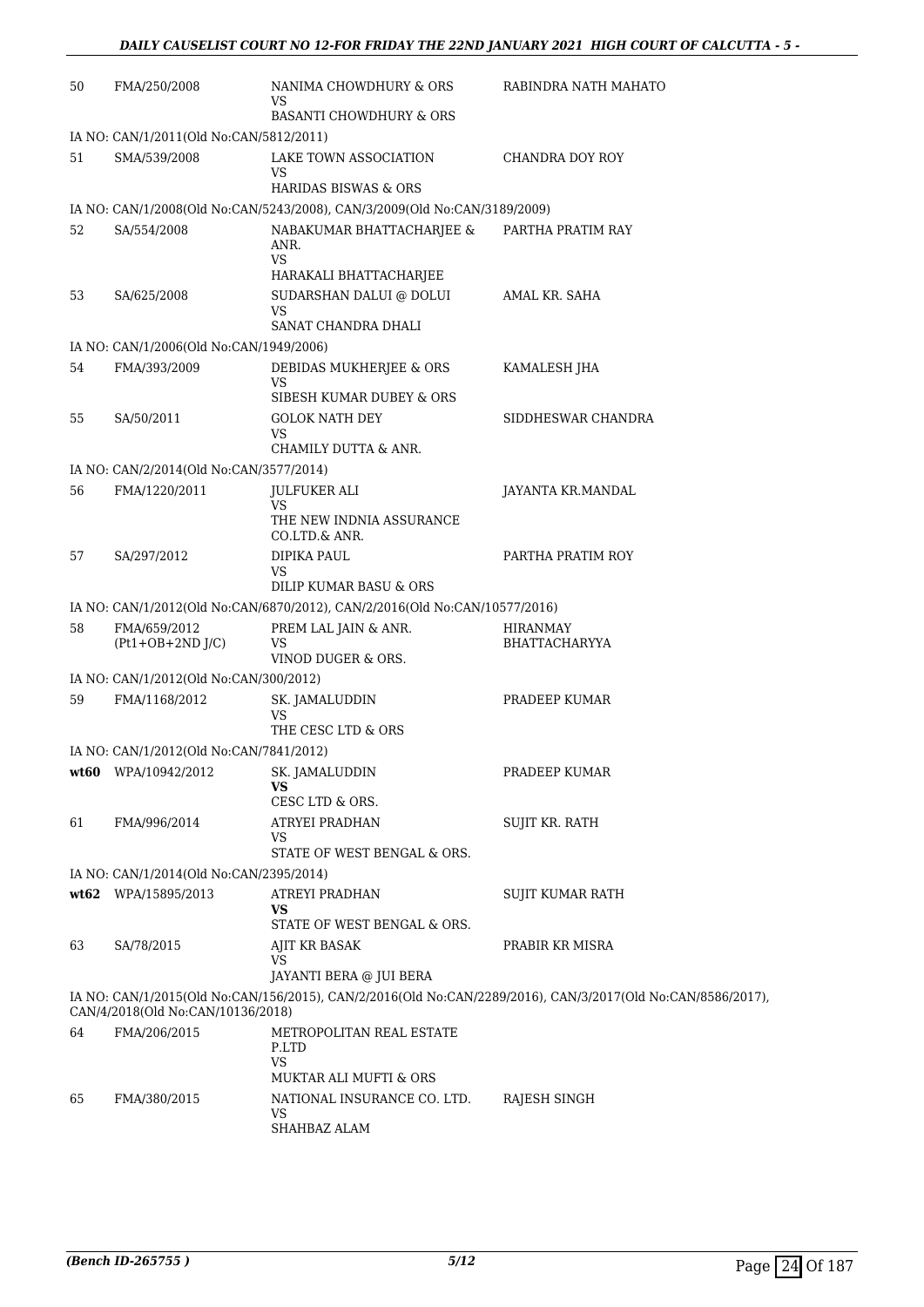| 66                                      | FMA/2218/2015                           | NATIONAL INSURANCE CO. LTD.<br>VS                                               | AFROZE ALAM                        |  |
|-----------------------------------------|-----------------------------------------|---------------------------------------------------------------------------------|------------------------------------|--|
|                                         |                                         | BABLU ROY & ANR.                                                                |                                    |  |
|                                         | IA NO: CAN/1/2014(Old No:CAN/2003/2014) |                                                                                 |                                    |  |
| 67                                      | FMA/2665/2015                           | <b>NURJAHAN BIBI &amp; ORS</b><br>VS<br>UNITED INDIA INSURANCE CO.<br>LTD & ANR | JAYANTA KUMAR MONDAL               |  |
| 68                                      | FMA/2689/2015                           | <b>JULFICAR SARDAR</b><br>VS                                                    | <b>SUJIT SAHA</b>                  |  |
| 69                                      | FMA/4744/2015                           | STATE OF WEST BENGAL & ORS<br>THE GENERAL MANAGER<br>VS                         | SAPTARSHI ROY                      |  |
|                                         | IA NO: CAN/1/2015(Old No:CAN/3928/2015) | STEEL AUTHORITY OF INDIA LTD.                                                   |                                    |  |
| 70                                      | SA/450/2016                             | PRASANTA DAS                                                                    |                                    |  |
|                                         |                                         | VS<br><b>ARATI KHAN &amp; ORS</b>                                               | JAYANTA KUMAR<br>MUKHOPADHYAY      |  |
|                                         | IA NO: CAN/2/2017(Old No:CAN/61/2017)   |                                                                                 |                                    |  |
| 71                                      | FMA/1260/2016                           | <b>GOUTAM SARKAR</b><br>VS                                                      | MR. FAROOQUE ALI                   |  |
|                                         |                                         | <b>HARIPADA SARKAR &amp; ORS</b>                                                |                                    |  |
|                                         | IA NO: CAN/1/2016(Old No:CAN/2127/2016) |                                                                                 |                                    |  |
| 72                                      | FMA/3615/2016                           | RELIANCE GENERAL INSURANCE<br>CO. LTD.<br>VS                                    | KAMAL KRISHNA DAS                  |  |
|                                         |                                         | MOUMITA CHAKRABORTY & ORS.                                                      |                                    |  |
|                                         | IA NO: CAN/2/2017(Old No:CAN/3258/2017) |                                                                                 |                                    |  |
|                                         | wt73 COT/21/2017                        | MOUMITA CHGAKRABORTY & ORS<br>VS<br>THE RELIANCE GEN INSURANCE<br>CO LTD & ORS  | <b>SAIDUR RAHAMAN</b>              |  |
| 74                                      | FMA/167/2017                            | NATIONAL INSURANCE CO LTD<br>VS<br>PANCHANAN ROY & ORS                          | AFROZE ALAM                        |  |
| 75                                      | FMA/591/2017                            | NATIONAL INSURANCE CO. LTD.<br>VS<br>MD. ALLAUDDIN & ANR.                       | RAJESH SINGH                       |  |
| 76                                      | FMA/903/2017                            | CHANDANA SHI & ORS<br>VS<br>NEW INDIA ASSURANCE<br>COMPANY LTD & ANR            | <b>KRISHANU BANIK</b>              |  |
| 77                                      | FMA/1069/2017                           | REHANA BEGUM & ORS<br>VS<br>SHAZAHAN MOLLA & ORS                                | ASITB KUMAR<br><b>BHATTACHARYA</b> |  |
| IA NO: CAN/1/2017(Old No:CAN/5153/2017) |                                         |                                                                                 |                                    |  |
| 78                                      | FMA/1267/2017                           | <b>SAKINA SEKH &amp; ORS</b><br>VS<br>CHOLAMANDALAM MS GENERAL                  | <b>SAIDUR RAHAMAN</b>              |  |
|                                         |                                         | <b>INSURANCE CO. LTD. &amp; ANR</b>                                             |                                    |  |
|                                         | IA NO: CAN/2/2019(Old No:CAN/6899/2019) |                                                                                 |                                    |  |
| 79                                      | FMA/1329/2017                           | SHIRAM GENERAL INSURANCE<br>COMPANY LTD.<br>VS<br>PARUL SARDAR& ORS             | R. SINGH                           |  |
| 80                                      | FMA/602/2018                            | UNION OF INDIA<br>VS<br>SWAPNA MAITY & ORS.                                     | MAHENDRA PRASAD<br><b>GUPTA</b>    |  |
| 81                                      | SA/28/2019                              | KAMALA ROY<br>VS<br>MANINDRA NATH SARKAR @ BHAI<br>SARKAR & ORS                 | SOUNAK BHATTACHARYA                |  |
|                                         |                                         |                                                                                 |                                    |  |

IA NO: CAN/1/2015(Old No:CAN/9856/2015)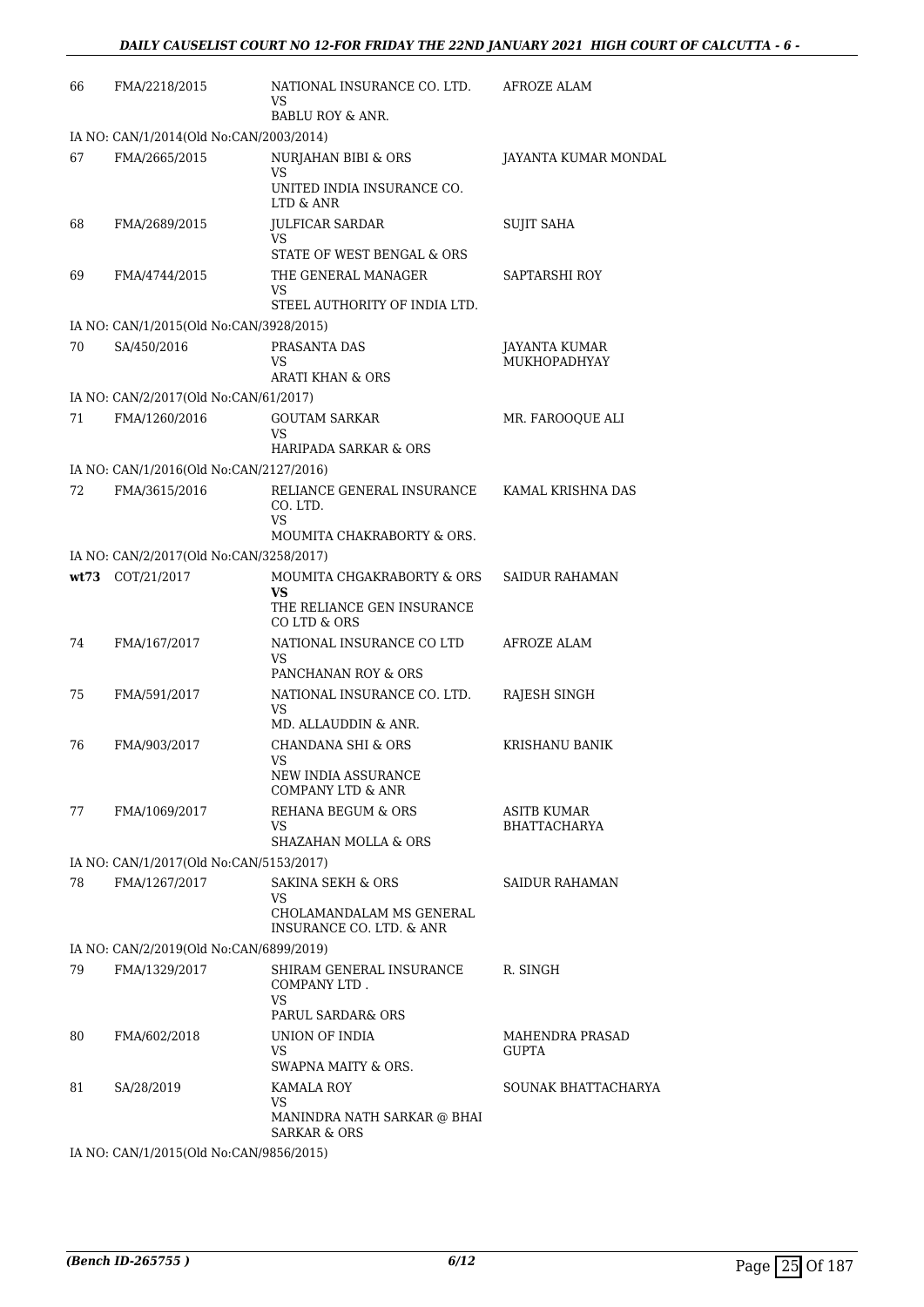| 82 | FMA/216/2019                                                                                       | SEKHARESH CHATTERJEE<br>VS                                                | SOURADIPTA BANERJEE      |  |  |
|----|----------------------------------------------------------------------------------------------------|---------------------------------------------------------------------------|--------------------------|--|--|
|    | ASIMA CHATTERJEE & ORS<br>IA NO: CAN/2/2018(Old No:CAN/979/2018), CAN/3/2019(Old No:CAN/4026/2019) |                                                                           |                          |  |  |
| 83 | SA/226/2019                                                                                        | ADHIR KUMAR MONDAL & ORS<br>VS<br><b>BABLU MONDAL</b>                     | <b>ARIJIT SARKAR</b>     |  |  |
|    |                                                                                                    | <b>CIVIL APPLICATION</b>                                                  |                          |  |  |
| 84 | FAT/169/2020                                                                                       | USHRI ROY                                                                 | TIRTHANKAR DHALI         |  |  |
|    |                                                                                                    | VS.                                                                       |                          |  |  |
|    |                                                                                                    | DEBOJYOTI DE                                                              |                          |  |  |
|    |                                                                                                    | IA NO: CAN/1/2020(Old No:CAN/3535/2020), CAN/2/2020(Old No:CAN/5283/2020) |                          |  |  |
|    |                                                                                                    | <b>APPLICATION</b>                                                        |                          |  |  |
| 85 | MAT/12/2021<br>$(25-01-2021)$                                                                      | PRABIR BHOWMIK AND ORS<br>VS<br>STATE OF WEST BENGAL AND<br>ORS.          | MRIYUNJOY CHATTERJEE     |  |  |
|    | IA NO: CAN/1/2021                                                                                  |                                                                           |                          |  |  |
|    |                                                                                                    | <b>ORDER XLI RULE - II</b>                                                |                          |  |  |
| 86 | SA/129/2010                                                                                        | HAZIBULLA FAROOQUE & ORS.                                                 | USOF ALI DEWAN           |  |  |
|    | $(28-01-2021)$                                                                                     | VS                                                                        |                          |  |  |
|    |                                                                                                    | RADHARAMAN SANTRA                                                         |                          |  |  |
| 87 | SA/235/2017                                                                                        | DEBASHIS CHATTOPADHYAY                                                    | <b>SYED NURUL AREFIN</b> |  |  |
|    | $(25-01-2021)$                                                                                     | VS<br>DEBJYOTI CHATTOPADHYAY                                              |                          |  |  |
|    | IA NO: CAN/1/2016(Old No:CAN/10222/2016)                                                           |                                                                           |                          |  |  |
| 88 | FMAT/123/2019<br>$(25-01-2021)$                                                                    | DURGADAS ROY<br>VS                                                        | SAMIRAN MANDAL           |  |  |
|    | IA NO: CAN/1/2019(Old No:CAN/1191/2019)                                                            | <b>GURUPADA ROY &amp; ORS</b>                                             |                          |  |  |
| 89 | FMAT/253/2019                                                                                      | MARIAMNESSA & ORS                                                         | SAYANI BHATTACHARYA      |  |  |
|    | $(25-01-2021)$                                                                                     | VS<br>SK MOHAMMED MOTIULLAH &<br><b>ORS</b>                               |                          |  |  |
| 90 | FMAT/265/2019                                                                                      | PARTHA DE                                                                 | ARUN KUMAR MISHRA        |  |  |
|    | $(25-01-2021)$                                                                                     | VS                                                                        |                          |  |  |
|    |                                                                                                    | <b>BIMAL BHOWAL &amp; ORS</b>                                             |                          |  |  |
| 91 | FMAT/648/2019<br>$(25-01-2021)$                                                                    | KAZI MD BAZLE ALAM @ QUAZI<br>MD BAZLE ALAM<br>VS                         | PRAN GOPAL DAS           |  |  |
|    |                                                                                                    | MST HASNA ARA BEGUM &ORS                                                  |                          |  |  |
|    |                                                                                                    | IA NO: CAN/1/2019(Old No:CAN/6438/2019), CAN/2/2019(Old No:CAN/6439/2019) |                          |  |  |
| 92 | FMAT/697/2019<br>$(25-01-2021)$                                                                    | SANJOY MONDAL & ANR<br>VS<br>GANESH KAMILYA                               | SAIRA BANU               |  |  |
| 93 | FMAT/705/2019                                                                                      | <b>SWARUP BISWAS</b>                                                      | KAMAL KANTA KAR          |  |  |
|    | $(25-01-2021)$                                                                                     | VS.<br>KASHINATH PATRA & ORS                                              |                          |  |  |
|    |                                                                                                    | IA NO: CAN/1/2019(Old No:CAN/7019/2019), CAN/2/2019(Old No:CAN/7499/2019) |                          |  |  |
| 94 | FMAT/755/2019                                                                                      | MD. FERAJUL ISLAM                                                         | MANIKA SARKAR            |  |  |
|    | $(25-01-2021)$                                                                                     | VS.<br>ELENUR BIBI                                                        |                          |  |  |
|    | IA NO: CAN/1/2019(Old No:CAN/12749/2019)                                                           |                                                                           |                          |  |  |
| 95 | FMAT/888/2019                                                                                      | AJIT KUMAR                                                                | BISHWAMBHER JHA          |  |  |
|    | $(25-01-2021)$                                                                                     | VS<br>SHRACHI SECURITIES LIMITED &<br>ANR                                 |                          |  |  |
| 96 | FMAT/902/2019<br>$(25-01-2021)$                                                                    | MD. PARVEZ<br>VS<br>SAZZED ALI KHAN & ANR                                 | SANTU NANDY              |  |  |
|    |                                                                                                    |                                                                           |                          |  |  |

IA NO: CAN/1/2019(Old No:CAN/9212/2019)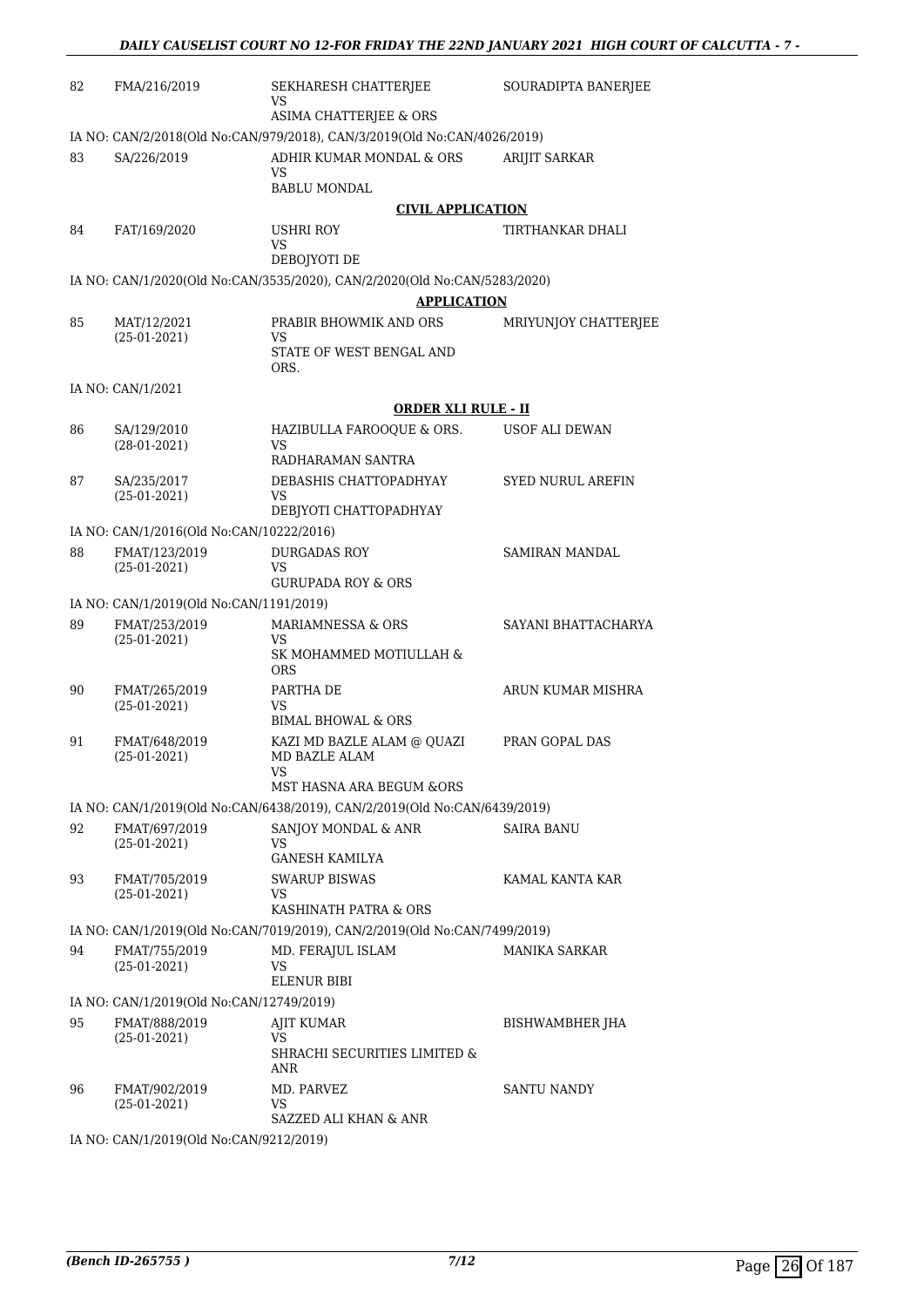| 97  | FMAT/928/2019<br>$(25-01-2021)$          | SARASWATI HALWAIN<br>VS<br><b>NILAM HALWAIN</b>                               | SUSMITA CHATTERJEE                  |
|-----|------------------------------------------|-------------------------------------------------------------------------------|-------------------------------------|
| 98  | FMAT/946/2019<br>$(25-01-2021)$          | <b>SHYAMAL KUMAR</b><br>CHANDA@SHYAMAL CHANDA<br>VS<br>SMT TAPATI GHOSH & ORS | PRANTIK GHOSH                       |
| 99  | FMAT/956/2019<br>$(25-01-2021)$          | <b>SMT DURGA MUDI &amp; NR</b><br>VS<br>SHYAMAL MUDI & ANR                    | MAHAMAD MAHMUD                      |
|     | IA NO: CAN/1/2019(Old No:CAN/10908/2019) |                                                                               |                                     |
| 100 | FMAT/1015/2019<br>$(28-01-2021)$         | SUDIP KUMAR MITRA @SUDIP<br>MITRA<br>VS                                       | ARIJEET DAS MALLICK                 |
| 101 | FMAT/1076/2019<br>$(25-01-2021)$         | SUVAJIT DUTTA<br><b>TIRTHA RAY</b><br>VS<br>PARTHA RAY                        | <b>SOMASHREE DEY</b>                |
|     | IA NO: CAN/1/2020(Old No:CAN/1229/2020)  |                                                                               |                                     |
| 102 | FMAT/1085/2019<br>$(04-02-2021)$         | <b>MINA DAN &amp; ORS</b><br>VS<br><b>SOUMITRA DAW &amp; ORS</b>              | SUDEEP PAL CHOWDHURY                |
| 103 | FMAT/1165/2019<br>$(28-01-2021)$         | PARAG ROY CHOWDHURY & ANR<br>VS<br>JAYASHREE ROY CHOWDHURY                    | MARISHA MULLICK                     |
| 104 | FMAT/1174/2019<br>$(25-01-2021)$         | M/S ANNAPURNA DEVELOPER<br>VS<br>SUDHIR KUMAR BARMAN                          | AJAY DEBNATH                        |
|     | IA NO: CAN/1/2020(Old No:CAN/1071/2020)  |                                                                               |                                     |
| 105 | FMAT/1291/2019<br>$(25-01-2021)$         | MD. QASIM<br>VS<br><b>MANSUR ALAM</b>                                         | DEBAYAN SINHA                       |
| 106 | FMAT/1345/2019<br>$(25-01-2021)$         | RAGHAVENDRA PRASAD<br><b>BHARADIA &amp; ORS</b><br>VS<br>RAMGOPAL JHAWAR      | ABHAY CHARAN JANA                   |
|     | IA NO: CAN/1/2020, CAN/2/2020            |                                                                               |                                     |
| 107 | FMAT/1374/2019<br>$(25-01-2021)$         | <b>ANITA PAUL</b><br>VS<br>AMIT KUMAR DAS& ANR                                | <b>NEEL PAHARI</b>                  |
| 108 | SAT/47/2020<br>$(25-01-2021)$            | LAKSHMAN PRAMANIOK<br>VS<br>KHOKAN PRAMANIK                                   | <b>KINKAR KUMAR</b><br>BHATTACHARYA |
| 109 | SAT/57/2020<br>$(25-01-2021)$            | CHATURBHUJ KAR<br>VS<br><b>RAJU KUMAR SHOW</b>                                | ANIRBAN GHOSH                       |
| 110 | SAT/64/2020<br>$(25-01-2021)$            | KAMALJIT SINGH<br>VS<br>RANBIR SINGH & ORS.                                   | KOUSTAVA RATAN<br>CHATTERJEE        |
| 111 | SAT/75/2020<br>$(25-01-2021)$            | RABINDRANATH SHAW @ BABU<br>VS<br>TARAK DAS @ BHARAT DAS & ORS.               | <b>INDRANIL HALDER</b>              |
| 112 | FMAT/76/2020<br>$(25-01-2021)$           | <b>LAL MIA SK</b><br>VS<br>HDB FINANCIAL SERVICES<br>LIMITED                  | ASIT KR. BHATTACHARYA               |
|     | IA NO: CAN/1/2020(Old No:CAN/791/2020)   |                                                                               |                                     |
| 113 | SAT/76/2020<br>$(04-02-2021)$            | ASHUTOSH ROY @ ASHUTOSH<br>ROY<br>VS<br>SHANKAR HAI MAJUMDER & ORS.           | <b>SAGNIK CHATTERJEE</b>            |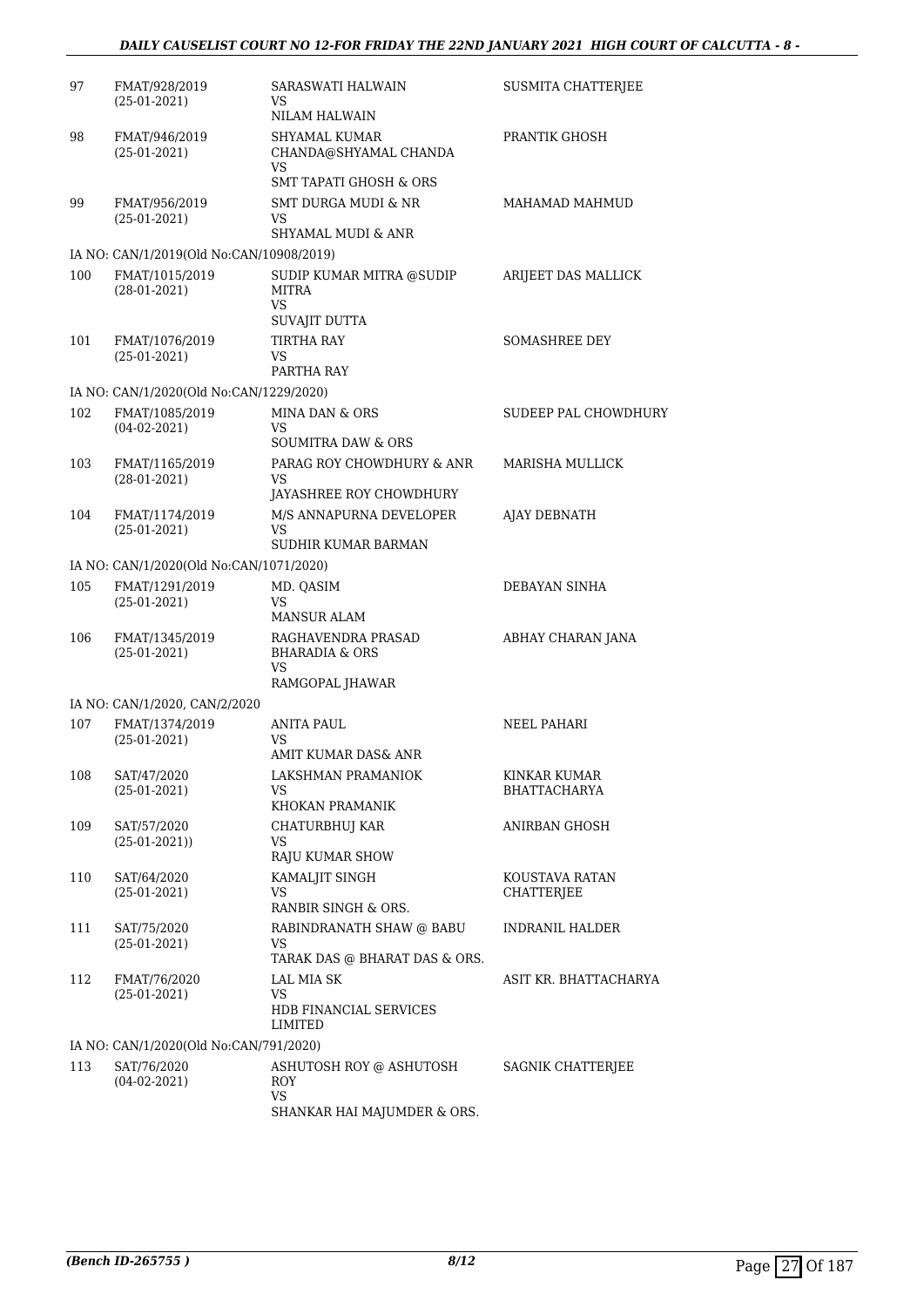#### *DAILY CAUSELIST COURT NO 12-FOR FRIDAY THE 22ND JANUARY 2021 HIGH COURT OF CALCUTTA - 9 -*

| 114 | SAT/83/2020<br>$(25-01-2021)$           | AMRITA PRATIHAR<br>VS.<br>CHAIRMAN, THAI MOOGAMBIGAI<br>DENTAL COLLEGE& HOSPITAL &<br><b>ORS</b>            | PATHIK BANDHU<br><b>BANERJEE</b> |
|-----|-----------------------------------------|-------------------------------------------------------------------------------------------------------------|----------------------------------|
| 115 | SAT/84/2020<br>$(25-01-2021)$           | KALI KUMAR DAS<br>VS<br>PRADIP KUMAR MUKHERJEE                                                              | DEBASISH MITRA                   |
| 116 | SAT/86/2020<br>$(28-01-2021)$           | SWAPAN KUMAR TRIBEDI<br>VS<br>TULASI TRIBEDI & ORS                                                          | SARTHAK BARMAN                   |
| 117 | SAT/90/2020<br>$(28-01-2021)$           | KASEM ALI MONDAL & ORS<br>VS<br>STATE OF WEST BENGAL                                                        | YOUNUSH MONDAL                   |
| 118 | SAT/91/2020<br>$(28-01-2021)$           | PRASANTA CHATTOPADHYAY &<br><b>ORS</b><br>VS<br>SREE SREE RADHA GOBINDA JIU,<br>DAKSHINESWAR KALIBARI & ORS | RAJDEEP BHATTACHARYA             |
| 119 | SAT/92/2020<br>$(25-01-2021)$           | <b>BHULENDRA NATH MANDAL</b><br>VS<br>BHARATI ROY (PANDEY) & ANR.                                           | <b>ASIF DEWAN</b>                |
| 120 | SAT/94/2020<br>$(25-01-2021)$           | SHYAM SUNDAR DHARA & ANR<br>VS<br>SUDARSHAN DHARA & ORS                                                     | <b>SOVAN MUKHERJEE</b>           |
| 121 | FMAT/112/2020                           | <b>SHYAM SHARMA</b><br>VS<br>M/S. LAKTARIA (INDIA) P. LTD.                                                  | SWARVANU SAHA                    |
|     | IA NO: CAN/1/2020(Old No:CAN/1038/2020) |                                                                                                             |                                  |
| 122 | FMAT/137/2020                           | <b>SHER ALI &amp; ORS</b><br>VS<br>BISHMADEB CHATTOPADHYAY &<br><b>ORS</b>                                  | PROBAL SARKAR                    |
|     |                                         | IA NO: CAN/1/2020(Old No:CAN/2313/2020), CAN/2/2020(Old No:CAN/2317/2020), CAN/3/2020                       |                                  |
| 123 | FMAT/140/2020<br>$(25-01-2021)$         | MUKTA RAM MANNA<br>VS<br>MANIK CHANDRA BHAR & ORS                                                           | SWAPAN KR PAL                    |
|     | IA NO: CAN/1/2020(Old No:CAN/1699/2020) |                                                                                                             |                                  |
| 124 | FMAT/156/2020<br>$(28-01-2021)$         | <b>SUBRATA KHANRA</b><br>VS<br>UTTAM KHANARA                                                                | PRATIP KR. CHATTERJEE            |
|     | IA NO: CAN/1/2020(Old No:CAN/1486/2020) |                                                                                                             |                                  |
| 125 | FMAT/206/2020<br>$(28-01-2021)$         | <b>DILIP BANERJEE</b><br>VS<br><b>SATISH DAS &amp; ORS.</b>                                                 | NAYEEMUDDIN MUNSHI               |
|     | IA NO: CAN/1/2020                       |                                                                                                             |                                  |
| 126 | FMAT/292/2020<br>$(04-02-2021)$         | <b>BINOY DAS</b><br>VS<br>CHAYYA RANI SARKAR & ANR.                                                         | NONIGOPAL CHAKRABORTI            |
| 127 | FMAT/297/2020<br>$(25-01-2021)$         | SHIB SANKAR SANTRA<br>VS.<br>ANURADHA CHONGDAR                                                              | <b>UDDIPAN BANERJEE</b>          |
| 128 | FMAT/314/2020<br>$(25-01-2021)$         | <b>AMALESH MAITY &amp; ORS</b><br>VS<br>HRISHIKESH MAITY & ORS                                              | TARASANKAR SAMANTA               |
| 129 | FMAT/337/2020<br>$(25-01-2021)$         | NIHARENDU MANDAL<br>VS<br>SUMITA MANDAL @ SMITA<br><b>BISWAS</b>                                            | PRASANTA KR. BAGCHI              |
| 130 | FMAT/341/2020<br>$(04-02-2021)$         | KYAL DEVELOPERS PRIVATE<br>LIMITED<br>VS                                                                    | LABANYASREE SINHA                |
|     | IA NO: CAN/1/2021                       | ARUN KUMAR DUTTA & ORS                                                                                      |                                  |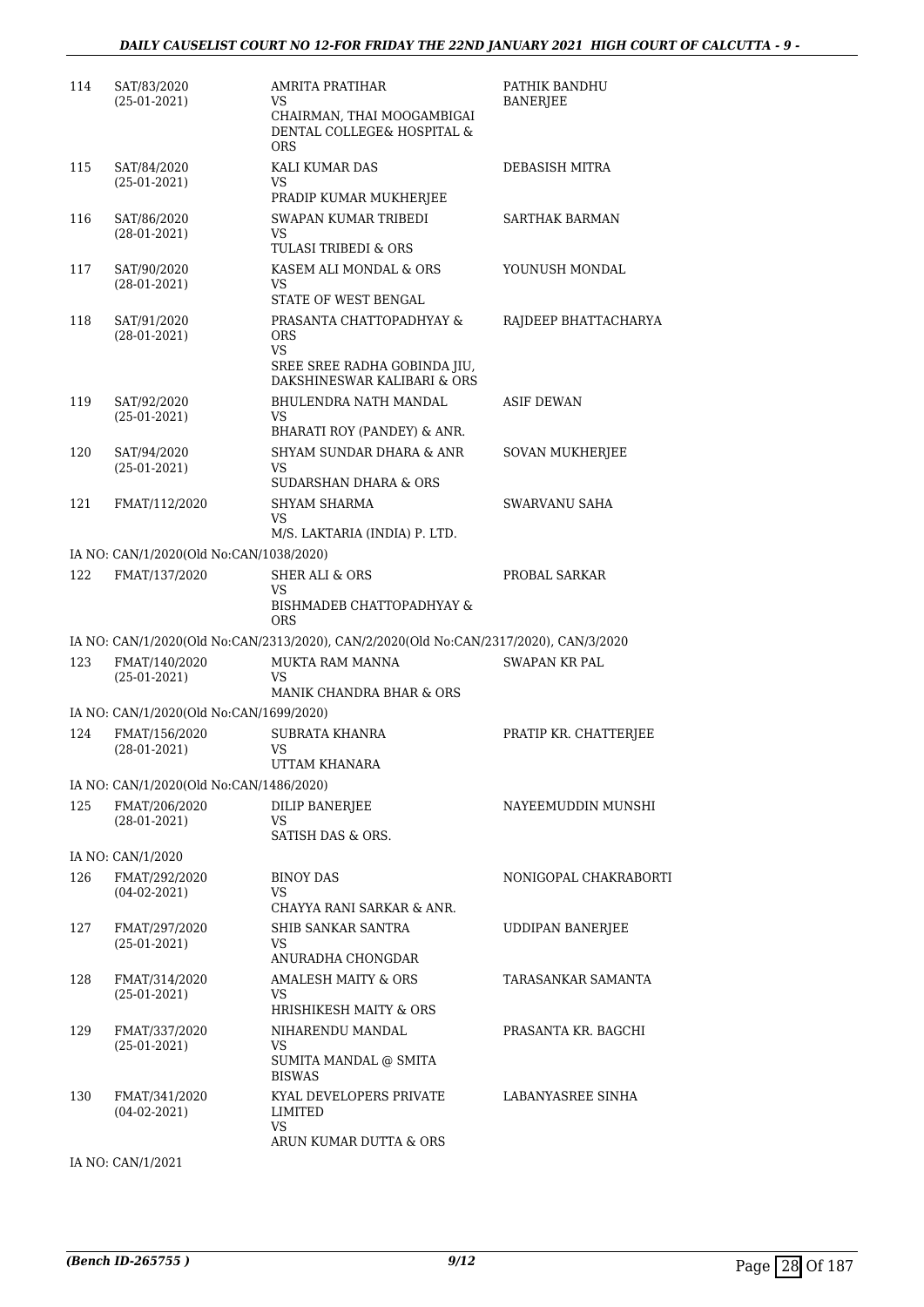#### *DAILY CAUSELIST COURT NO 12-FOR FRIDAY THE 22ND JANUARY 2021 HIGH COURT OF CALCUTTA - 10 -*

| 131 | FMAT/342/2020<br>$(28-01-2021)$         | TACHHLIMA BIBI & ORS<br>VS                                                            | <b>LABANYAMOY SARKAR</b>                                                                                     |
|-----|-----------------------------------------|---------------------------------------------------------------------------------------|--------------------------------------------------------------------------------------------------------------|
|     |                                         | MST SABIYARA BIBI & ORS                                                               |                                                                                                              |
| 132 | FMAT/345/2020<br>$(28-01-2021)$         | TANOJIT KUMAR GAYNE<br>VS                                                             | PRADEEP PANDEY                                                                                               |
|     |                                         | PRASANTA KUMAR SADHU & ANR                                                            |                                                                                                              |
| 133 | FMAT/546/2020<br>$(25-01-2021)$         | KALIMPONG CONFECTIONARIES<br>PRIVATE LIMITED<br>VS                                    | RITUPARNA CHATTERJEE                                                                                         |
|     |                                         | ADMINISTRATOR GENERAL AND<br>THE OFFICIAL TRUSTEE OF WEST<br><b>BENGAL AND OTHERS</b> |                                                                                                              |
| 134 | FMAT/582/2020<br>$(25-01-2021)$         | eureka forbes ltd<br>VS<br>Union of India                                             | purnendu das                                                                                                 |
| 135 | FMAT/584/2020                           | MANIMALA GHOSH AND ANR.                                                               | LORD CHATTERJEE                                                                                              |
|     | $(25-01-2021)$                          | <b>VS</b><br>M/S. K.J BUILDCON P. LTD. AND<br>ORS.                                    |                                                                                                              |
| 136 | FMAT/33/2021                            | PRIYARANJAN MAJEE                                                                     | RAJESH JANA                                                                                                  |
|     | $(25-01-2021)$                          | VS<br>SRIKRISHNA KUMAR MAJI AND<br><b>ORS</b>                                         |                                                                                                              |
|     | IA NO: CAN/1/2021                       |                                                                                       |                                                                                                              |
|     |                                         | <b>LAWAZIMA (FIXED MATTER)</b>                                                        |                                                                                                              |
| 137 | FMA/192/2007<br>$(29-01-2021)$          | MD. EMAJUDDIN BISWAS<br>VS<br><b>STATE</b>                                            | <b>SEBA ROY</b>                                                                                              |
| 138 | FMA/875/2009<br>$(29-01-2021)$          | MADAN KUMAR. PAL & ANR.<br>VS                                                         | <b>SANDIP DAS</b>                                                                                            |
|     |                                         | ANIL PAL & ORS.                                                                       | IA NO: CAN/1/2008(Old No:CAN/5882/2008), CAN/4/2014(Old No:CAN/1239/2014), CAN/5/2019(Old No:CAN/5586/2019)  |
| 139 | FMA/367/2011                            | MALATI SINGH & ORS.                                                                   | JAYANTA KUMAR MANDAL                                                                                         |
|     | $(29-01-2021)$                          | VS<br>THE NEW INDIA ASSURANCE CO.<br>LTD. & ANR.                                      |                                                                                                              |
| 140 | FMA/42/2013<br>$(29-01-2021)$           | NOOR HOSSAIN & ANR<br>VS                                                              | ARINDAM SEN                                                                                                  |
| 141 | FAT/84/2013                             | AHLAZ ABDUL KARIM & ORS<br>NRIPENDRA NATH SARKAR                                      | DEBAMITRA BHARDWAJ                                                                                           |
|     | $(29-01-2021)$                          | VS                                                                                    |                                                                                                              |
|     |                                         | LAND ACQUISITION COLLECTOR                                                            |                                                                                                              |
| 142 | FA/298/2013<br>$(29-01-2021)$           | ARUN CHORONE ROQUITTE<br><b>&amp;ANRS</b><br>VS                                       | MR.H.TANDON                                                                                                  |
|     |                                         | SAHA BATE KRISHNA DAMANI                                                              |                                                                                                              |
|     |                                         | IA NO: CAN/4/2020(Old No:CAN/1352/2020), CAN/5/2020, CAN/6/2020                       |                                                                                                              |
| 143 | FMA/11/2014<br>$(29-01-2021)$           | THE NEW INDIA ASSURANCE CO.<br>LTD.<br>VS                                             | <b>SANJAY PAUL</b>                                                                                           |
|     |                                         | MAHITOSH DEBNATH & ORS.                                                               |                                                                                                              |
|     | IA NO: CAN/1/2013(Old No:CAN/5719/2013) |                                                                                       |                                                                                                              |
| 144 | FA/156/2015<br>$(29-01-2021)$           | KALACHAND MANDAL & ANR<br>VS<br><b>BINDUBALA MANDAL &amp; ORS</b>                     | SUJAY BANDYOPADHYAY                                                                                          |
|     | CAN/4/2019(Old No:CAN/6517/2019)        |                                                                                       | IA NO: CAN/1/2014(Old No:CAN/11048/2014), CAN/2/2015(Old No:CAN/2646/2015), CAN/3/2016(Old No:CAN/9210/2016) |
| 145 | FAT/581/2015<br>$(29-01-2021)$          | ASHIS KUMAR GHOSH & ANR<br>VS<br>SMT MITA GHOSH & ORS                                 | PRABIR KUMAR MISRA                                                                                           |
|     |                                         |                                                                                       |                                                                                                              |

IA NO: CAN/4/2020(Old No:CAN/1478/2020)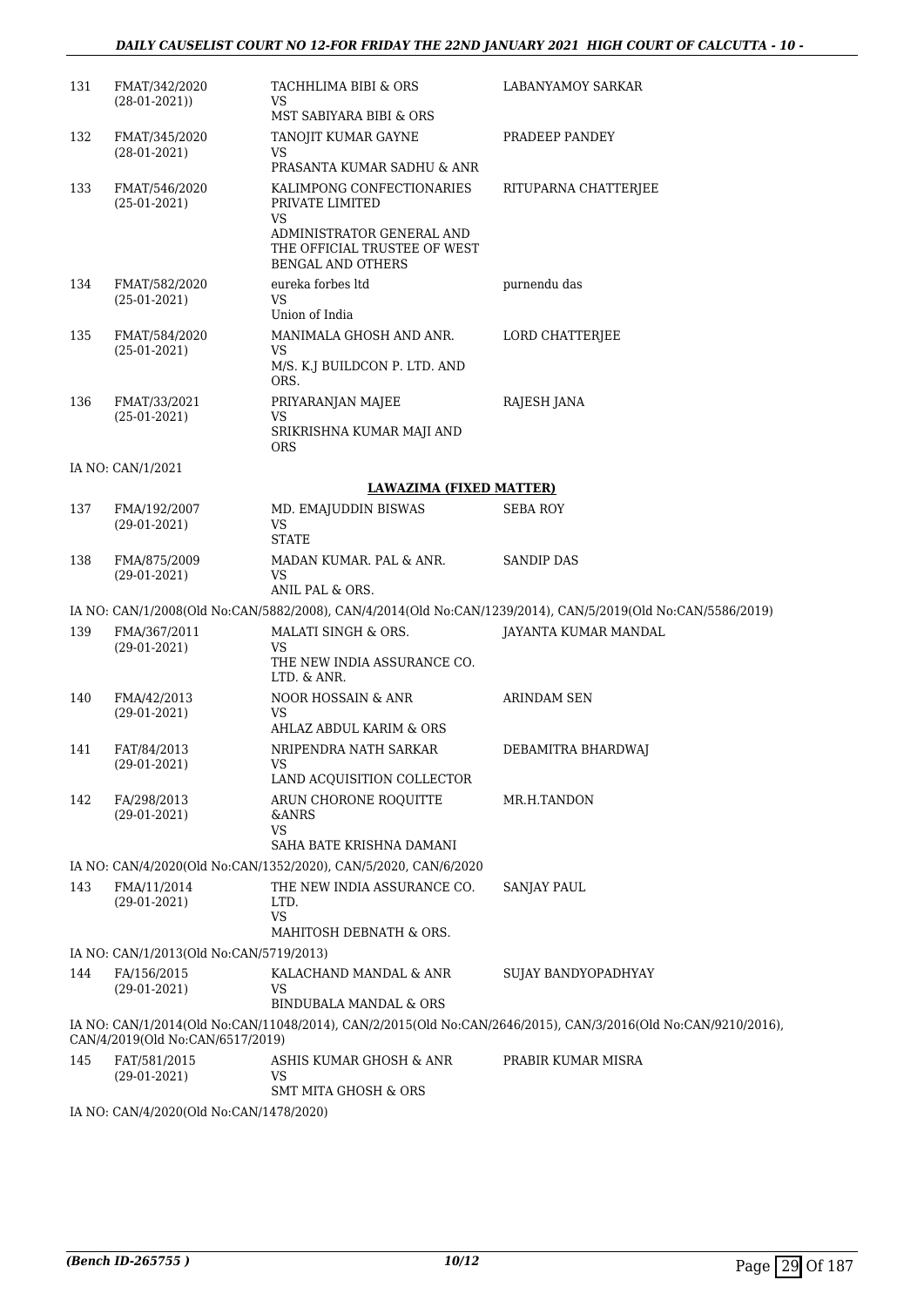| 146 | FMA/1515/2015<br>$(29-01-2021)$          | THE ADMINISTRATIVE<br>SECRETARY, WB COMPRENSIVE A<br><b>D CORPORATION</b><br>VS.<br>RAJARSHI SAHA & ORS | SUBIR BHATTACHARYYA         |
|-----|------------------------------------------|---------------------------------------------------------------------------------------------------------|-----------------------------|
| 147 | FMA/1908/2015<br>$(04-02-2021)$          | PADMA BANERJEE<br>VS<br>ASHIM KUMAR SHARMA & ORS                                                        | SANKHA SUBHRO RAY           |
|     | IA NO: CAN/1/2015(Old No:CAN/4686/2015)  |                                                                                                         |                             |
| 148 | FMA/3437/2015<br>$(29-01-2021)$          | SHANAWAZ AHMED SIDDIOUE<br>VS<br>SHADAB AHMED                                                           | FERIYAL DHANANI             |
|     | IA NO: CAN/1/2015(Old No:CAN/7390/2015)  |                                                                                                         |                             |
| 149 | FMA/159/2017<br>$(29-01-2021)$           | <b>GANESH GHOSH &amp; ORS</b><br>VS<br>SHRIRAM GENERAL INSURANCE<br>COMPANY LTD & ANR                   | KRISHANU BANIK              |
| 150 | FMA/160/2017<br>$(29-01-2021)$           | SUDHANSHU GHOSH<br>VS<br>NATIONAL INSURANCE CO. LTD. &<br>ANR                                           | <b>MUKTAKESH DAS</b>        |
| 151 | FMA/547/2017<br>$(29-01-2021)$           | THE NATIONAL INSURANCE CO.<br><b>LTD</b><br>VS<br>SMT SUBHADRA CHAKRABORTY &<br>ANR                     | KISEN KUAMR AGARWAL         |
|     | IA NO: CAN/1/2016(Old No:CAN/8733/2016)  |                                                                                                         |                             |
| 152 | FMA/549/2017<br>$(29-01-2021)$           | UNION OF INDIA<br>VS<br>NAVYUG ENTERPRISES (P) LTD                                                      | KRISNA DAS PODDAR           |
|     | IA NO: CAN/1/2016(Old No:CAN/11242/2016) |                                                                                                         |                             |
| 153 | FMA/589/2017<br>$(29-01-2021)$           | <b>REKHA SEKH &amp; ORS</b><br>VS<br>CHOLAMANDALAM MS GENERAL                                           | <b>SAIDUR RAHAMAN</b>       |
| 154 | FMA/683/2017<br>$(29-01-2021)$           | INSURANCE CO. LTD. & ANR<br><b>RAKESH DAS</b><br>VS<br>AJIT KUMAR GHOSH & ORS.                          | RANJAN KUMAR KALI           |
|     | IA NO: CAN/1/2016(Old No:CAN/7996/2016)  |                                                                                                         |                             |
| 155 | FAT/19/2018<br>$(29-01-2021)$            | DIPTENDU GHOSH<br>VS —<br>PRODYUT KUMAR DEY & ORS                                                       | <b>ASIT KUMAR CHOWDHURY</b> |
|     | IA NO: CAN/1/2018(Old No:CAN/6678/2018)  |                                                                                                         |                             |
| 156 | FAT/24/2018<br>$(29-01-2021)$            | SAMBHU NATH GUHA<br>VS<br>CMDA NOW KMDA & ANR                                                           | R DATTA                     |
|     | IA NO: CAN/2/2019(Old No:CAN/7360/2019)  |                                                                                                         |                             |
| 157 | FA/122/2018<br>$(29-01-2021)$            | <b>BHASKAR SENGUPTA &amp; ORS</b><br>VS<br>SUBHANKAR SENGUPTA & ORS                                     | MD FARHADUDDIN              |
| 158 | FMA/167/2018<br>$(29-01-2021)$           | STATE OF WEST BENGAL & ORS<br>VS<br>ANUP KUMAR DAS & ORS                                                | SUKLA DAS CHANDA            |
| 159 | FAT/370/2018<br>$(29-01-2021)$           | <b>SMT SHARMILA</b><br>SENGUPTA@SINTU<br>VS<br>KALIDAS SENGUPTA                                         | ASIT KUMAR<br>CHAKRABORTY   |
|     | IA NO: CAN/2/2019(Old No:CAN/5311/2019)  |                                                                                                         |                             |
| 160 | FAT/382/2018<br>$(29-01-2021)$           | SURYA MUKHI SARKAR<br>VS<br>PRANAB KUMAR DAS                                                            | SAWATI ADHIKARY             |
|     | IA NO: CAN/1/2018(Old No:CAN/5719/2018)  |                                                                                                         |                             |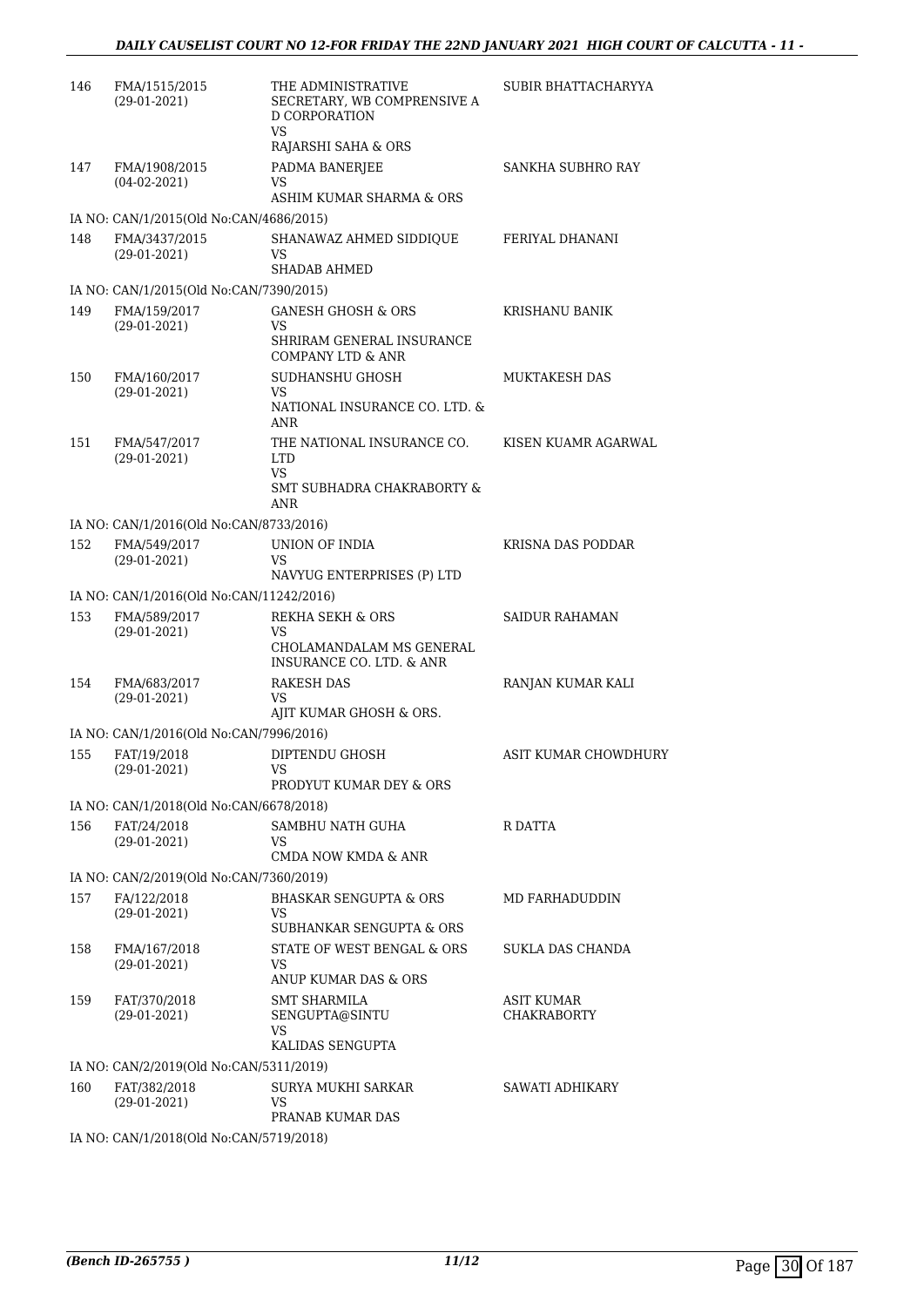| 161                                                             | FMA/597/2018<br>$(29-01-2021)$          | UNION OF INDIA<br>VS.                                                                          | KAHENDRA PRASAD GUPTA                |  |
|-----------------------------------------------------------------|-----------------------------------------|------------------------------------------------------------------------------------------------|--------------------------------------|--|
|                                                                 |                                         | <b>IITENDRA KUMAR SINGH &amp; ANR</b>                                                          |                                      |  |
| 162                                                             | FAT/615/2018<br>$(29-01-2021)$          | ASHIS NAG<br><b>VS</b><br>PANKAJ KUMAR SANTRA & ANR                                            | <b>SUKDEB CHATTERJEE</b>             |  |
|                                                                 | IA NO: CAN/3/2019(Old No:CAN/9779/2019) |                                                                                                |                                      |  |
| 163                                                             | FMA/1681/2018<br>$(29-01-2021)$         | <b>SRABANI CHAKRABORTY &amp; ORS</b><br>VS<br>THE NICL & ANR                                   | <b>SAIDUR RAHAMAN</b>                |  |
|                                                                 | IA NO: CAN/1/2018(Old No:CAN/8863/2018) |                                                                                                |                                      |  |
| 164                                                             | FA/20/2019<br>$(29-01-2021)$            | STATE OF WEST BENGAL & ANR<br><b>VS</b>                                                        | RABINDRA NARAYAN<br><b>DUTTA</b>     |  |
|                                                                 |                                         | M/S. FREE INDIA DRY<br><b>ACCUMULATORS LTD</b>                                                 |                                      |  |
|                                                                 |                                         | IA NO: CAN/2/2018(Old No:CAN/3839/2018), CAN/4/2019(Old No:CAN/4484/2019)                      |                                      |  |
| 165                                                             | FAT/39/2019<br>$(29-01-2021)$           | ABHISHEK SHAMOI & ANR<br><b>VS</b>                                                             | <b>AMITABHA ROY</b>                  |  |
|                                                                 |                                         | DEB KUMAR DUTTA & ORS                                                                          |                                      |  |
|                                                                 | IA NO: CAN/1/2019(Old No:CAN/1766/2019) |                                                                                                |                                      |  |
| 166                                                             | FA/54/2019<br>$(29-01-2021)$            | <b>SUKUMAR SEN</b><br>VS<br>DEBI SUR MANNA & ORS                                               | SAILENDRA NATH<br><b>CHAKRABORTY</b> |  |
| IA NO: CAN/2/2020(Old No:CAN/1619/2020), CAN/3/2020, CAN/4/2020 |                                         |                                                                                                |                                      |  |
| 167                                                             | FAT/293/2019<br>$(29-01-2021)$          | <b>GAUTAM PRASAD BAGCHI</b><br><b>VS</b><br>PRATIMA BAGCHI                                     | PARTHA PRATIM<br><b>MUKHOPADHYAY</b> |  |
| 168                                                             | FMA/349/2019<br>$(29-01-2021)$          | <b>BINA DEVI SHARMA &amp; ANR</b><br><b>VS</b><br>THE NATIONAL INSURANCE CO.<br>$LTD.$ $&$ ANR | AMIT RANJAN ROY                      |  |
|                                                                 |                                         |                                                                                                |                                      |  |

IA NO: CAN/1/2015(Old No:CAN/7848/2015)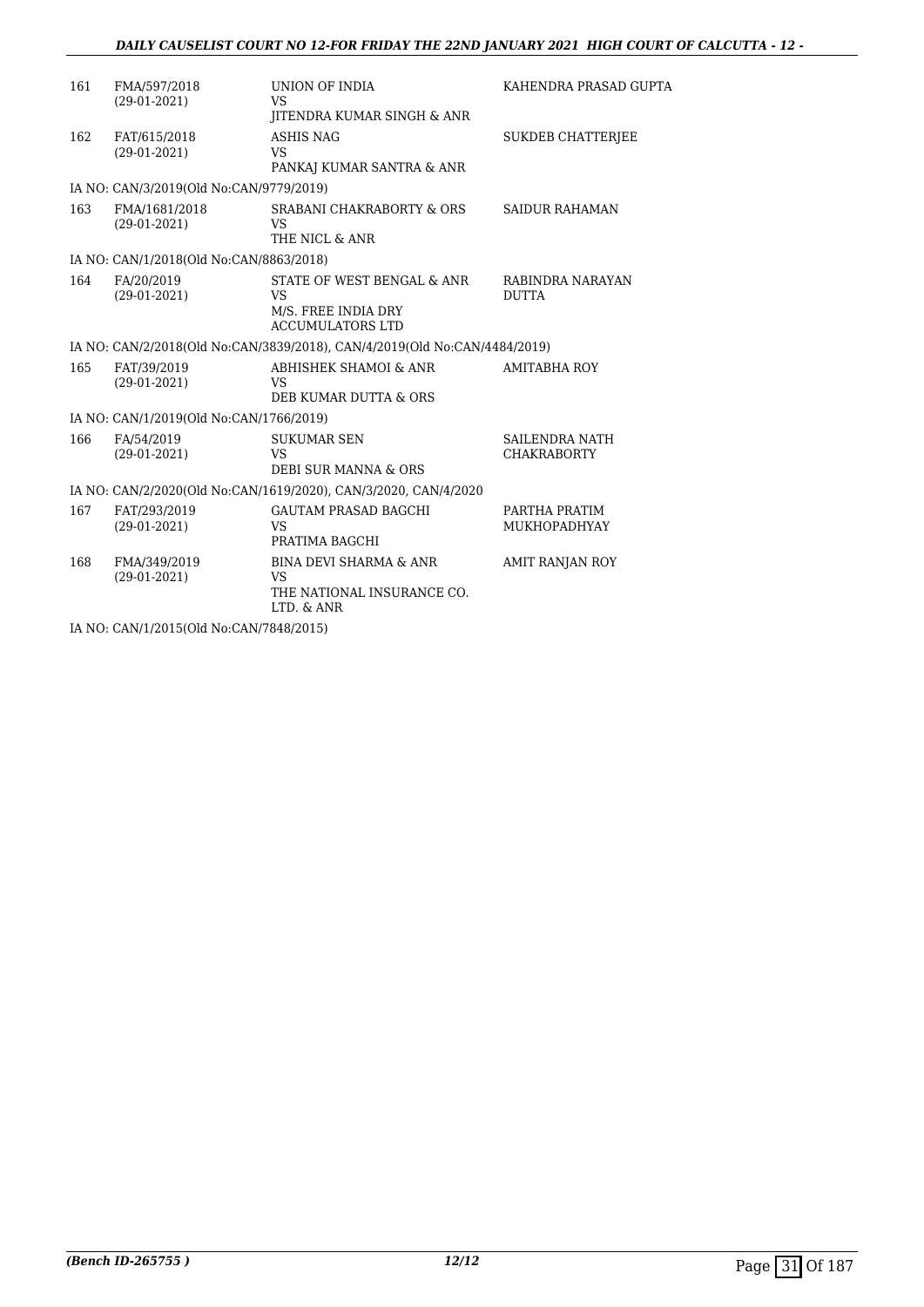

## **Appellate Side**

**DAILY CAUSELIST For Friday The 22nd January 2021**

**COURT NO. 11**

**DIVISION BENCH (DB)**

**AT 3:15 PM**

**HON'BLE JUSTICE SUBRATA TALUKDAR HON'BLE JUSTICE JAY SENGUPTA**

#### **(VIA VIDEO CONFERENCE)**

#### **ON FRIDAY, 22ND JANUARY, 2021 AT 3:15 P.M. WILL SIT TOGETHER AND TAKE AN ASSIGNED MATTER.**

**NOTE: MATTERS WILL BE TAKEN UP THROUGH PHYSICAL HEARING ONLY WHEN BOTH THE PARTIES ARE AGREED.**

#### **ASSIGNED MATTER**

ANIRBAN BANERJEE

1 CRM/210/2020 RASIDUL MIA @ HABIBUR MIA

VS STATE OF WEST BENGAL

IA NO: CRAN/1/2020(Old No:CRAN/558/2020)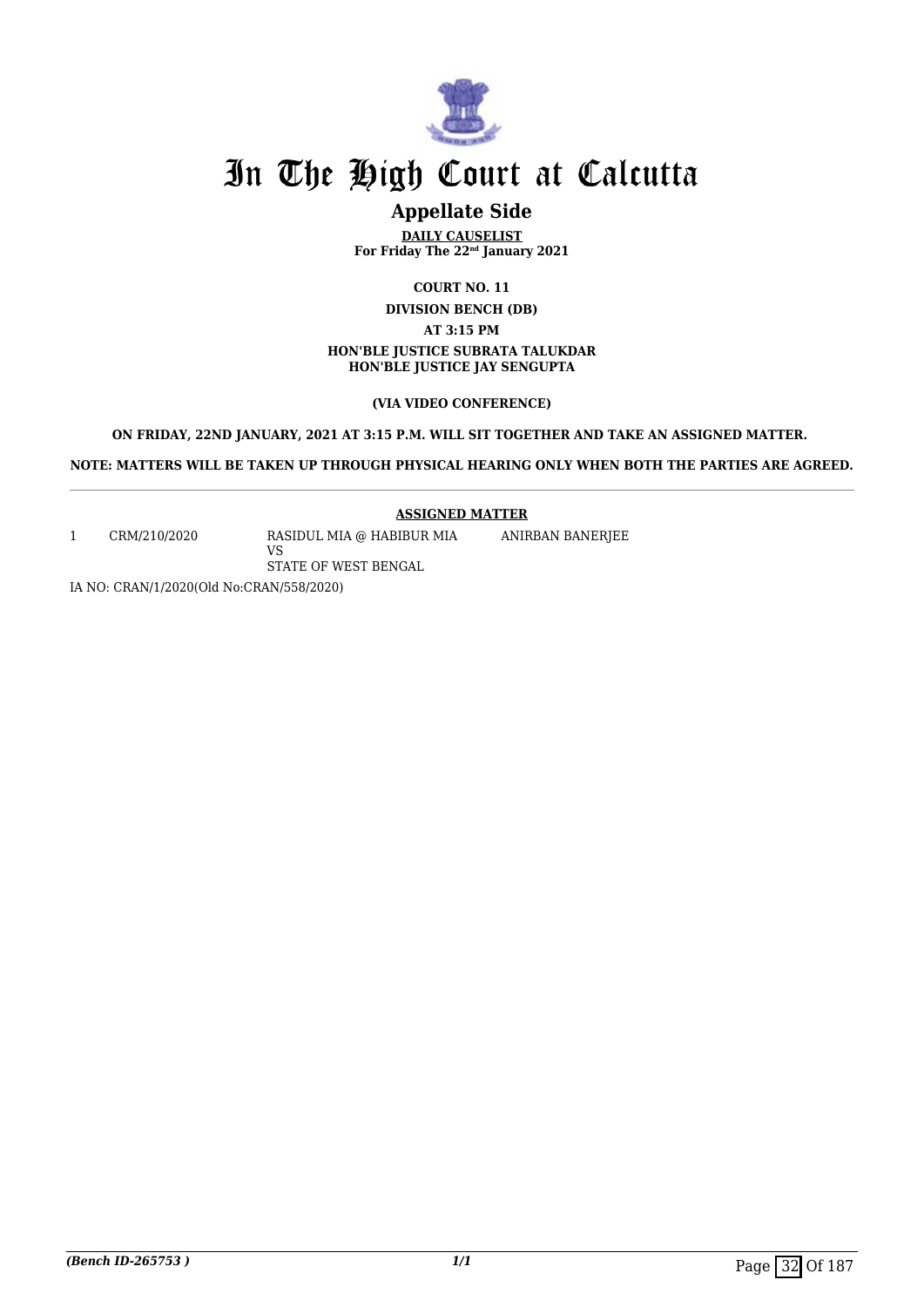

### **Appellate Side**

**DAILY CAUSELIST For Friday The 22nd January 2021**

**COURT NO. 11**

**DIVISION BENCH (DB - VI)**

**AT 10:45 AM**

**HON'BLE JUSTICE SUBRATA TALUKDAR HON'BLE JUSTICE HIRANMAY BHATTACHARYYA**

**(VIA VIDEO CONFERENCE)**

**ON AND FROM MONDAY, THE 11TH JANUARY 2021 - APPEALS FROM ORDERS RELATING TO MUNICIPALITIES, CO-OPERATIVES & PANCHAYATS UNDER GROUP-V INCLUDING APPLICATIONS CONNECTED THERETO;**

**HEARING OF WRIT APPEALS IRRESPECTIVE OF CLASSIFICATION INCLUDING APPLICATIONS CONNECTED THERETO;**

**AND**

**TILL THE CIRCUIT BENCH AT PORT BLAIR RESUMES ON 15TH FEBRUARY, 2021, THE FOLLOWING BENCHES SHALL TAKE UP THE URGENT MATTERS RELATED TO THE ISLANDS FROM THE PRINCIPAL SEAT OF THE HIGH COURT AT CALCUTTA ON EVERY WEDNESDAYS (27TH JANUARY, 2021, 3RD FEBRUARY, 2021 & 10TH FEBRUARY, 2021 – WILL SIT TOGETHER AND TAKE UP, IN ADDITION TO THEIR OWN LIST AND DETERMINATION, THE URGENT MATTERS RELATED TO THE CIRCUIT BENCH AT PORT BLAIR REQUIRED TO BE TAKEN UP BY A DIVISION BENCH.** 

**SPECIAL NOTE: 1.(A) MENTIONING OF REALLY URGENT MATTERS WILL BE ALLOWED ON EVERY MONDAY AND WEDNESDAY AT THE FIRST SITTING OF THE COURT.**

 **(B) MENTIONING SLIPS MUST BE FILED STATING THE GROUNDS OF URGENCY WITH SERVICE OF NOTICE ON THE OPPOSITE SIDE(S).**

**(C) FIXED MATTERS MARKED IN EACH GROUP WILL BE CALLED ON FIRST FROM THE GROUP.** 

 **2. APPELLATE SIDE MATTERS WILL BE TAKEN UP UPTO RECESS ON EVERY TUESDAY AND THURSDAY.** 

**NOTE: MATTERS WILL BE TAKEN UP THROUGH PHYSICAL HEARING ONLY WHEN BOTH THE PARTIES ARE AGREED.**

|                                         | <b>APPLICATIONS</b>                                   |                                                             |                          |  |  |
|-----------------------------------------|-------------------------------------------------------|-------------------------------------------------------------|--------------------------|--|--|
| 1                                       | MAT/1607/2017                                         | <b>SK KUTUBUDDIN</b><br>VS.<br>ASHOK KAMILA & ORS           | KALLOL KUMAR MAITY       |  |  |
|                                         | IA NO: CAN/1/2017(Old No:CAN/11774/2017)              |                                                             |                          |  |  |
|                                         |                                                       |                                                             |                          |  |  |
| 2                                       | FMA/747/2019                                          | PRADIP SANYAL<br>VS<br>STATE OF WEST BENGAL & ORS           | <b>SREYASHI BHOWMICK</b> |  |  |
|                                         | IA NO: CAN/3/2019(Old No:CAN/5584/2019)               |                                                             |                          |  |  |
| 3                                       | MAT/392/2020<br>(N.T.W.)                              | DILIP KR. GIRI & ORS.<br>VS.<br>STATE OF WEST BENGAL & ORS. | <b>BISWAJIT SAU</b>      |  |  |
|                                         | IA NO: CAN/1/2020(Old No:CAN/2608/2020)               |                                                             |                          |  |  |
| 4                                       | MAT/245/2018<br>(DEFECTIVE) (NTW)<br>$+CAN 6193/2018$ | BINA RANI PODDAR<br>VS<br>KMC & ORS                         | G. GOSWAMI               |  |  |
| $\overline{5}$                          | MAT/848/2018<br>(DEFECTIVE)                           | M/S PAJ CONSTRUCTIONS<br>VS<br>STATE OF WEST BENGAL & ORS   | PINGAL BHATTACHARYA      |  |  |
| IA NO: CAN/1/2018(Old No:CAN/8170/2018) |                                                       |                                                             |                          |  |  |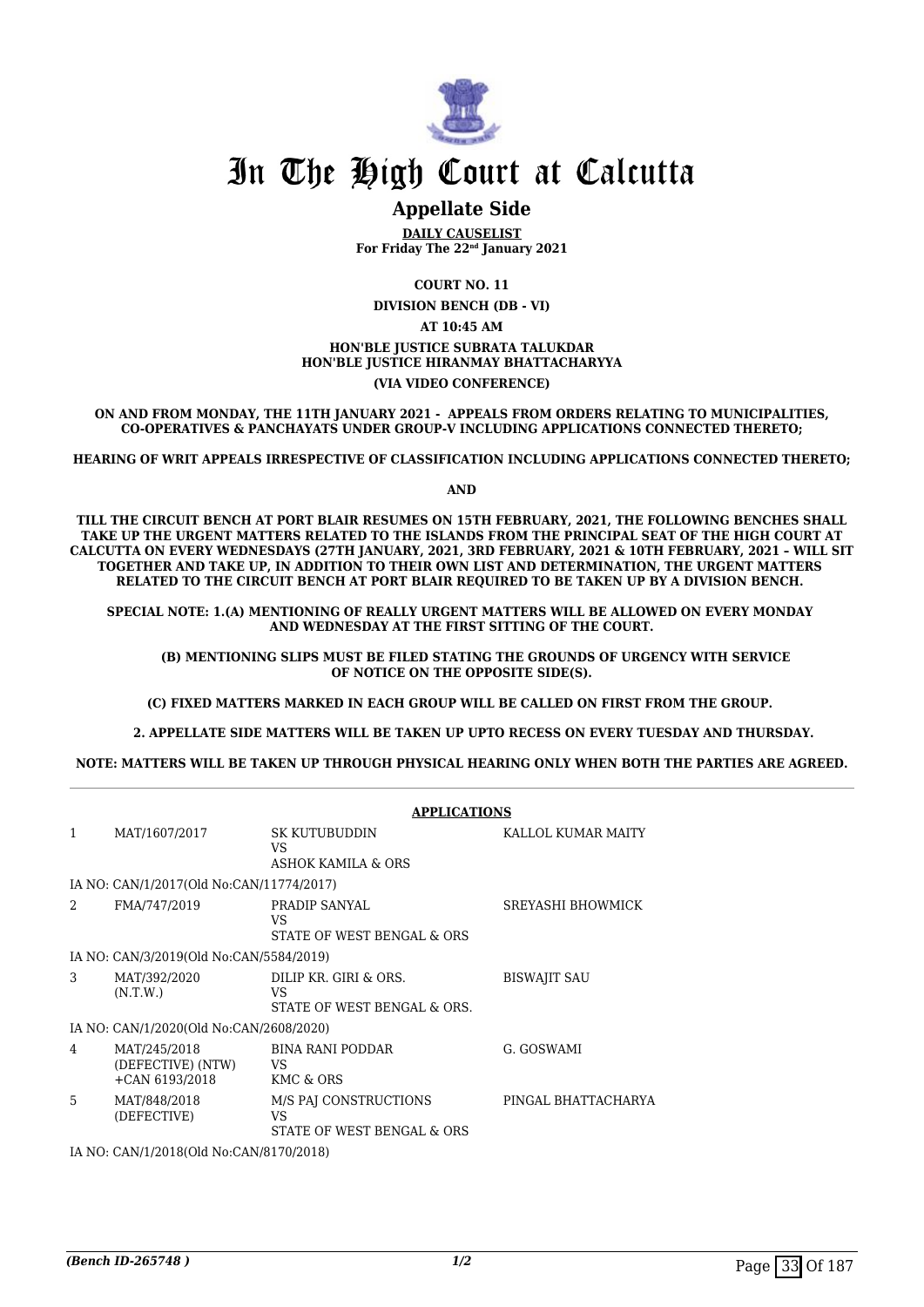| 6  | MAT/1308/2018<br>(NTW)                                   | SOMNATH DUTTA<br>VS                                            | SHEBATEE DATTA                                                                                               |
|----|----------------------------------------------------------|----------------------------------------------------------------|--------------------------------------------------------------------------------------------------------------|
|    |                                                          | HOWRAH MUNICIPAL<br><b>CORPORATION &amp; ORS</b>               |                                                                                                              |
|    | IA NO: CAN/3/2019(Old No:CAN/8597/2019)                  |                                                                |                                                                                                              |
| 7  | MAT/1330/2018<br>(NTW)                                   | SUDHINDRA NATH GHOSH & ANR<br>VS                               | <b>BRATIN KUMAR DEY</b>                                                                                      |
|    |                                                          | KMC & ORS                                                      |                                                                                                              |
| 8  | IA NO: CAN/1/2019(Old No:CAN/8364/2019)<br>MAT/1372/2018 | RAJKUMAR MULLICK & ORS                                         | GOURAB MUKHOPADHYAY                                                                                          |
|    | (DEFECTIVE) (NTW)                                        | VS<br>STATE OF WEST BENGAL & ORS                               |                                                                                                              |
|    | IA NO: CAN/1/2019(Old No:CAN/10080/2019)                 |                                                                |                                                                                                              |
| 9  | MAT/16/2021                                              | JAIDEO DHANANIA AND ORS<br>VS                                  | <b>ANIMESH PAUL</b>                                                                                          |
|    |                                                          | HOWRAH MUNICIPAL<br><b>CORPORATION AND ORS</b>                 |                                                                                                              |
|    | IA NO: CAN/1/2021                                        |                                                                |                                                                                                              |
| 10 | MAT/28/2021<br>(Defective)                               | ATUL BARIK AND ANR<br>VS                                       | Manish Kumar Das                                                                                             |
|    |                                                          | STATE OF WEST BENGAL AND<br>ORS.                               |                                                                                                              |
|    | IA NO: CAN/1/2021                                        |                                                                |                                                                                                              |
| 11 | MAT/1991/2019                                            | RAICHAND GIRI<br><b>VS</b>                                     | SMITA PAL                                                                                                    |
|    |                                                          | STATE OF WEST BENGAL & ORS                                     |                                                                                                              |
|    | IA NO: CAN/1/2020(Old No:CAN/2441/2020)                  |                                                                |                                                                                                              |
|    | wt12 WPA/21938/2019                                      | RAICHAND GIRI & ANR<br><b>VS</b><br>STATE OF WEST BENGAL & ORS | PAMPA DEY DHABAL                                                                                             |
|    |                                                          |                                                                | <b>BHARAT CHANDRA SIMAI</b>                                                                                  |
| 13 | MAT/382/2020                                             | SUBHENDU DUTTA<br>VS<br>STATE OF WEST BENGAL &ORS              |                                                                                                              |
|    | IA NO: CAN/1/2020(Old No:CAN/2621/2020)                  |                                                                |                                                                                                              |
|    | wt14 WPA/17421/2015                                      | SUBHENDU DUTTA                                                 | <b>BHARAT CH SIMAI</b>                                                                                       |
|    |                                                          | VS<br>STATE OF WEST BENGAL & ORS                               |                                                                                                              |
| 15 | MAT/504/2019<br>(DEFECTIVE)                              | SANDIPAN CHAKRABORTY<br>VS                                     | MD. IDRISH                                                                                                   |
|    |                                                          | STATE OF WEST BENGAL & ORS.                                    |                                                                                                              |
|    | IA NO: CAN/2/2019(Old No:CAN/10020/2019)                 |                                                                |                                                                                                              |
| 16 | MAT/580/2020<br>(DEFECTIVE)                              | THE HOOGHLY CHINSURAH<br>MUNICIPALITY AND ORS<br>VS            | TANMOY CHOWDHURY                                                                                             |
|    |                                                          | RAJIB ROY AND ORS                                              |                                                                                                              |
|    | IA NO: CAN/1/2020, CAN/2/2020                            |                                                                |                                                                                                              |
| 17 | MAT/622/2020                                             | GOBINDA SENAPATI<br>VS                                         | SANANDA GHOSH                                                                                                |
|    |                                                          | KUNTAL GHOSH                                                   |                                                                                                              |
|    | IA NO: CAN/1/2020                                        | <b>APPEALS FOR HEARING</b>                                     |                                                                                                              |
|    |                                                          |                                                                |                                                                                                              |
| 18 | FMA/118/2012<br>(2 P.B.)                                 | MANOSH KR GHOSH<br>VS<br>STATE OF W.B.                         | RUDRA JYOTI<br><b>BHATTACHARJEE</b>                                                                          |
|    |                                                          |                                                                | IA NO: CAN/1/2011(Old No:CAN/9055/2011), CAN/2/2012(Old No:CAN/9408/2012), CAN/3/2014(Old No:CAN/8448/2014), |
|    | CAN/4/2014(Old No:CAN/11688/2014)                        |                                                                |                                                                                                              |
| 19 | FMA/3538/2013<br>(2 P.B.)                                | RAJLAXMI PRADHAN(PAL)<br>VS                                    | <b>GOURAV DAS</b>                                                                                            |
|    |                                                          | SUDESHNA MAITY(SASHMAL)                                        |                                                                                                              |
| 20 | FMA/2418/2014<br>(2 P.B.)                                | MADHUSUDAN DAS & ORS<br>VS<br>STATE OF WEST BENGAL & ORS       | A.K.JHA                                                                                                      |
|    |                                                          |                                                                |                                                                                                              |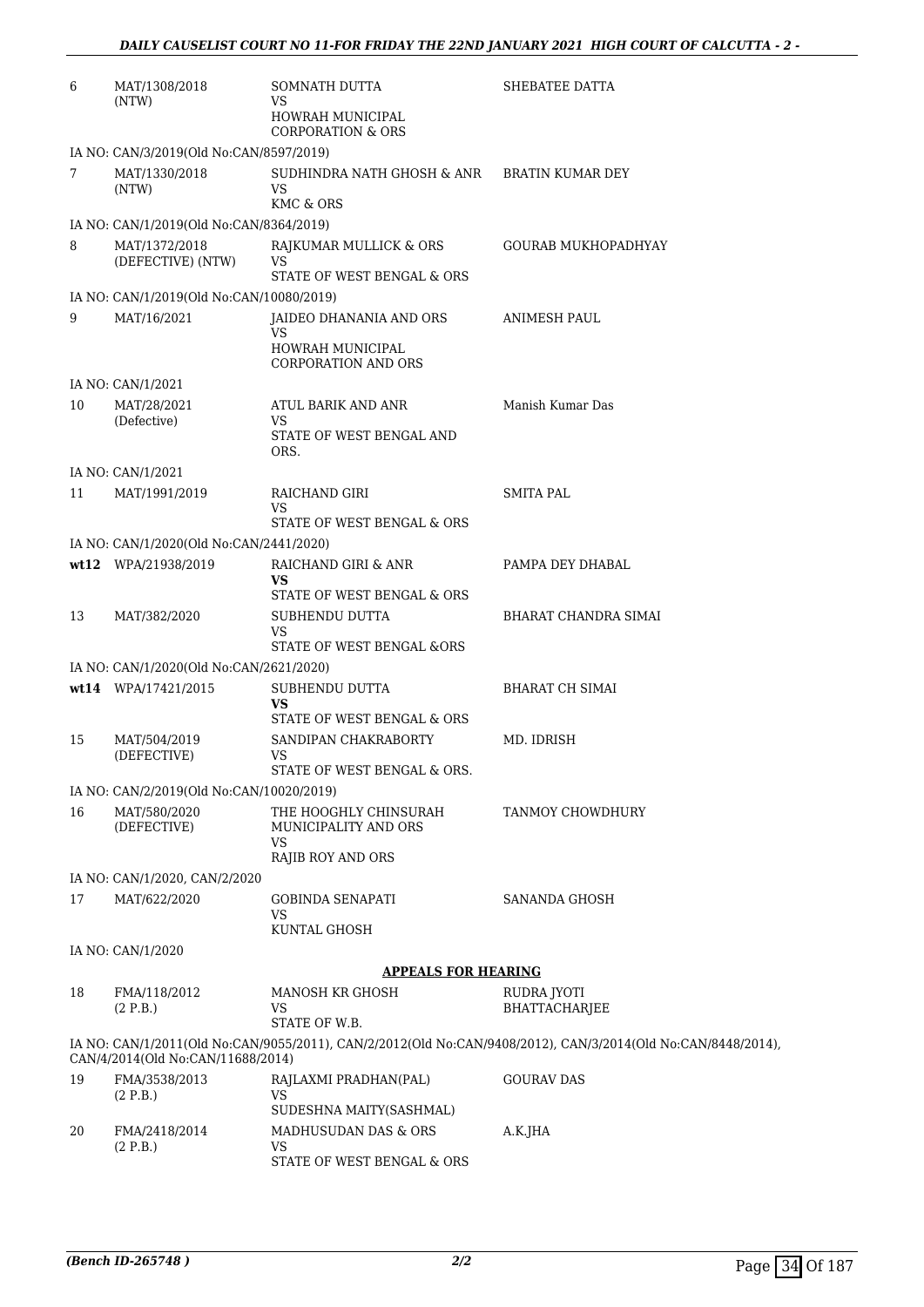

# **Appellate Side**

**DAILY CAUSELIST For Friday The 22nd January 2021**

**COURT NO. 28**

**DIVISION BENCH (DB - VII)**

**AT 10:45 AM**

#### **HON'BLE JUSTICE TAPABRATA CHAKRABORTY HON'BLE JUSTICE TIRTHANKAR GHOSH**

**(VIA VIDEO CONFERENCE)**

**ON AND FROM WEDNESDAY, THE 13TH JANUARY, 2021 - ANTICIPATORY BAIL UNDER SECTION 438 OF THE CODE OF CRIMINAL PROCEDURE INCLUDING MODIFICATION/CANCELLATION AND RELAXATION OF THE SAME;**

**BAIL UNDER SECTION 439 OF THE CODE OF CRIMINAL PROCEDURE (PUNISHMENT ABOVE 7 YEARS) INCLUDING MODIFICATION/CANCELLATION AND RELAXATION OF THE SAME;**

#### **SPL. NOTE:**

 **BAIL APPLICATIONS WILL BE TAKEN UP SERIALLY FROM THE FIRST SITTING OF THE COURT TILL RECESS.**

**FROM 2 P.M. ANTICIPARTORY BAIL APPLICATIONS WILL BE TAKEN UP SERIALLY.**

**ON WEDNESDAY & THURSDAY, APPLICATIONS, RELAXATIONS AND CANCELLATIOS OF BAILS/ANTI BAILS WOULD BE TAKEN UP FROM 3.45 P.M.**

> **SPL. NOTE: TODAY 22ND JANUARY, 2021, BAIL APPLICATIONS WILL BE TAKEN UP SERIALLY FROM THE FIRST SITTING OF THE COURT TILL 3 P.M.**

**NOTE: MENTIONING WILL BE ALLOWED ONLY ON MONDAY & THURSDAY AT THE FIRST SITTING OF THE COURT.**

**NOTE: MATTERS WILL BE TAKEN UP THROUGH PHYSICAL HEARING ONLY WHEN BOTH THE PARTIES ARE AGREED**

|   |                | <b>TO BE MENTIONED</b>                                                        |                       |  |
|---|----------------|-------------------------------------------------------------------------------|-----------------------|--|
| 1 | CRM/298/2021   | JOYDEEP CHOWDHURY<br><b>VS</b><br>CENTRAL BUREAU OF<br><b>INVESTIGATION</b>   | SHALINI1092@GMAIL.COM |  |
|   |                | <b>BAIL APPLICATION</b>                                                       |                       |  |
| 2 | CRM/10770/2020 | UTTAM MONDAL<br>VS<br>State of West Bengal                                    | AMIT SINGH            |  |
| 3 | CRM/10775/2020 | MD. SUKURUDDIN @<br><b>SUKURUDDIN SK</b><br><b>VS</b><br>State of West Bengal | SAGAR SAHA            |  |
| 4 | CRM/10780/2020 | <b>MILON ROY</b><br><b>VS</b><br>State of West Bengal                         | KAZI M RAHMAN         |  |
| 5 | CRM/10782/2020 | SUSHANTA BASU@BOSE<br><b>VS</b><br>State of West Bengal                       | <b>NAZI AHMED</b>     |  |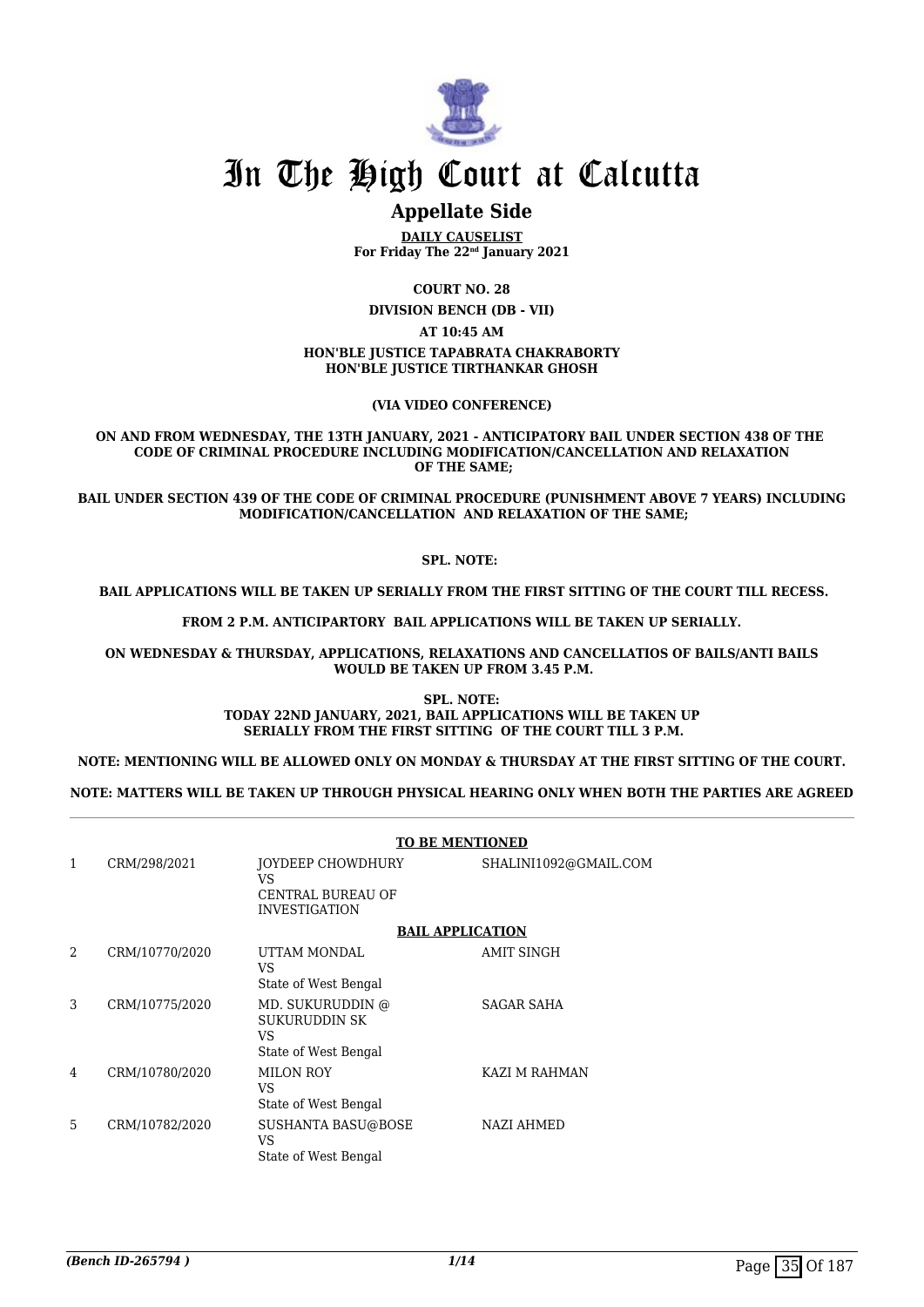# *DAILY CAUSELIST COURT NO 28-FOR FRIDAY THE 22ND JANUARY 2021 HIGH COURT OF CALCUTTA - 2 -*

| 6  | CRM/10784/2020 | AVIJIT KUMAR BHOWMICK<br><b>VS</b>                                         | DEBAJYOTI DEB                       |
|----|----------------|----------------------------------------------------------------------------|-------------------------------------|
| 7  | CRM/10786/2020 | State of West Bengal<br>JAHANGIR ANSARI<br>VS                              | Sujoy Sarkar                        |
|    |                | State of West Bengal                                                       |                                     |
| 8  | CRM/10787/2020 | NURNEHAR BIBI AND ORS<br><b>VS</b>                                         | PABITRA BISWAS                      |
| 9  | CRM/10789/2020 | State of West Bengal<br><b>SAMIR MONDAL</b>                                | Moutusi Hazra                       |
|    |                | VS<br>State of West Bengal                                                 |                                     |
| 10 | CRM/10790/2020 | MILAN MONDAL                                                               | PRABIR MAJUMDER                     |
|    |                | <b>VS</b><br>State of West Bengal                                          |                                     |
| 11 | CRM/10889/2020 | LOKENATH PRAMANICK<br><b>VS</b><br>Union of India                          | ARKA CHAKRABORTY                    |
| 12 | CRM/10894/2020 | <b>TARAK BHOWMIK</b><br><b>VS</b>                                          | ABHIJIT KR ADHYA                    |
|    |                | State of West Bengal                                                       |                                     |
| 13 | CRM/10895/2020 | PRATAP SK<br>VS                                                            | AMANUL ISLAM                        |
|    |                | State of West Bengal                                                       |                                     |
| 14 | CRM/10896/2020 | MUNNA CHOWDHURY<br>VS<br>State of West Bengal                              | PRABIR MAJUMDER                     |
| 15 | CRM/10897/2020 | SACHIN GHOSH AND ANR                                                       | ASIM KUMAR CHAKRABORTI              |
|    |                | VS<br>State of West Bengal                                                 |                                     |
| 16 | CRM/10898/2020 | VIKASH KUMAR YADAV @<br>VIVESH YADAV @ BIKASH<br><b>YADAV</b><br><b>VS</b> | SOUMYA BASU ROY<br><b>CHOWDHURY</b> |
|    |                | State of West Bengal                                                       |                                     |
| 17 | CRM/10900/2020 | DEB KUMAR BAG<br><b>VS</b><br>State of West Bengal                         | <b>GOPA BISWAS</b>                  |
| 18 | CRM/10901/2020 | MD SHAKIR@SAGAR@MD SAKIR                                                   | MD ZEESHAN UDDIN                    |
|    |                | <b>VS</b><br>State of West Bengal                                          |                                     |
| 19 | CRM/10903/2020 | <b>FERDOS ALI</b>                                                          | MITUL CHAKRABORTY                   |
|    |                | VS<br>State of West Bengal AND ANR                                         |                                     |
| 20 | CRM/10904/2020 | AMJAD ALI KHAN                                                             | SANGEETA ROY                        |
|    |                | <b>VS</b>                                                                  |                                     |
|    |                | State of West Bengal                                                       |                                     |
| 21 | CRM/10909/2020 | <b>SUBRATA DAS</b><br>VS<br>State of West Bengal                           | Deepak Prahladka                    |
| 22 | CRM/10910/2020 | SHAMIM HUSSAIN @<br>GILL921782<br><b>VS</b>                                | HUSEN MUSTAFI                       |
|    |                | State of West Bengal                                                       |                                     |
| 23 | CRM/10911/2020 | JAGADISH MANDAL<br>VS                                                      | MOUMICK GHOSH                       |
|    |                | State of West Bengal                                                       |                                     |
| 24 | CRM/10912/2020 | KRISHNA MANDAL@KRISHNA<br><b>MONDAL</b><br>VS                              | <b>MOUNICK GHOSH</b>                |
|    |                | State of West Bengal                                                       |                                     |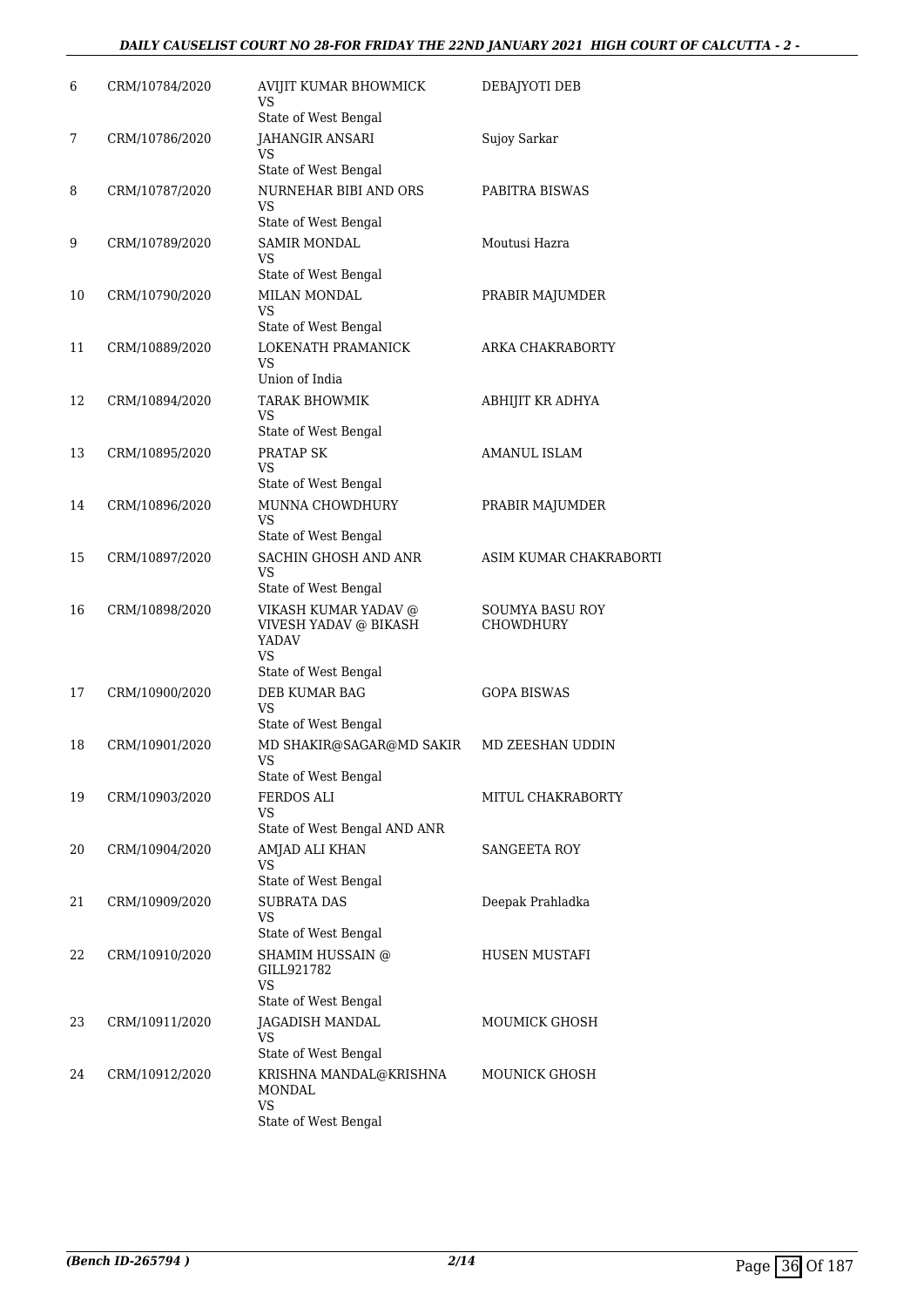# *DAILY CAUSELIST COURT NO 28-FOR FRIDAY THE 22ND JANUARY 2021 HIGH COURT OF CALCUTTA - 3 -*

| 25 | CRM/10917/2020 | PRATAP MALLICK<br>VS<br>State of West Bengal                                                  | Srimoyee Mukherjee     |
|----|----------------|-----------------------------------------------------------------------------------------------|------------------------|
| 26 | CRM/10918/2020 | FAIJUL SEKH ALIAS FAIZUL<br>SEKH ALIAS FAJAL<br><b>VS</b><br>STATE OF WEST BENGAL AND<br>ORS. | <b>TAPODIP GUPTA</b>   |
| 27 | CRM/10919/2020 | SADAY KUMAR DEY<br>VS<br>State of West Bengal                                                 | Srimoyee Mukherjee     |
| 28 | CRM/10921/2020 | ADITYA BAGCHI @<br>KRISHNENDU CHATTERJEE<br>VS<br>State of West Bengal                        | DEV KUMAR SHARMA       |
| 29 | CRM/10922/2020 | MAHAMMAD SK ALIAS<br>SHERFUL SK<br>VS<br>STATE OF WEST BENGAL AND<br>ORS.                     | MD ALAUDDIN MONDAL     |
| 30 | CRM/10924/2020 | GORA SHA @SAHA @ SAHIL<br>VS<br>State of West Bengal                                          | <b>SEKHAR MUKERJEE</b> |
| 31 | CRM/10928/2020 | SHYAMLAL YADAV ALIAS MAMA<br>VS<br>STATE OF WEST BENGAL AND<br>ORS.                           | SANJIDA SULTANA        |
|    |                | <b>BAIL APPLICATION [NEW]</b>                                                                 |                        |
| 32 | CRM/8512/2020  | AJIJUL HAQUE BISWAS AND ANR<br>VS<br>State of West Bengal                                     | Asraf Mandal           |
| 33 | CRM/9382/2020  | MABUL SK @MAIMUDDIN SEKH<br><b>VS</b>                                                         | TAMAL BANERJEE         |
| 34 | CRM/24/2021    | State of West Bengal<br><b>ICHINI SOMNATH SHYAM</b><br>VS<br>STATE OF WEST BENGAL AND<br>ORS. | PIYALI PAUL            |
| 35 | CRM/25/2021    | ICHINI SOMNATH SHYAM<br>VS<br>STATE OF WEST BENGAL AND<br>ORS.                                | PIYALI PAUL            |
| 36 | CRM/103/2021   | SK ASFAR ALI<br>VS<br>State of West Bengal                                                    | Deepak Prahladka       |
| 37 | CRM/370/2021   | ANIRUDDHA GHOSH<br>VS<br>State of West Bengal                                                 | DATTATREYA DUTTA       |
| 38 | CRM/374/2021   | JADAV DOLAI @ JADAB DOLAI<br>VS<br>State of West Bengal                                       | AMAL KRISHNA SAMANTA   |
| 39 | CRM/376/2021   | SK. ISMAIL @ DULAL AND ORS.<br><b>VS</b><br>State of West Bengal                              | SK. TOSLIM ALI         |
| 40 | CRM/379/2021   | <b>BABU SK.</b><br>VS<br>State of West Bengal                                                 | DEBAPRIYA SAMANTA      |
| 41 | CRM/381/2021   | RAJA KHAN<br>VS<br>State of West Bengal                                                       | KOUSTAV BAGCHI         |
| 42 | CRM/383/2021   | MD SAHZADA @ MD SAHAJADA<br>VS<br>State of West Bengal                                        | SWARNALI SAHA          |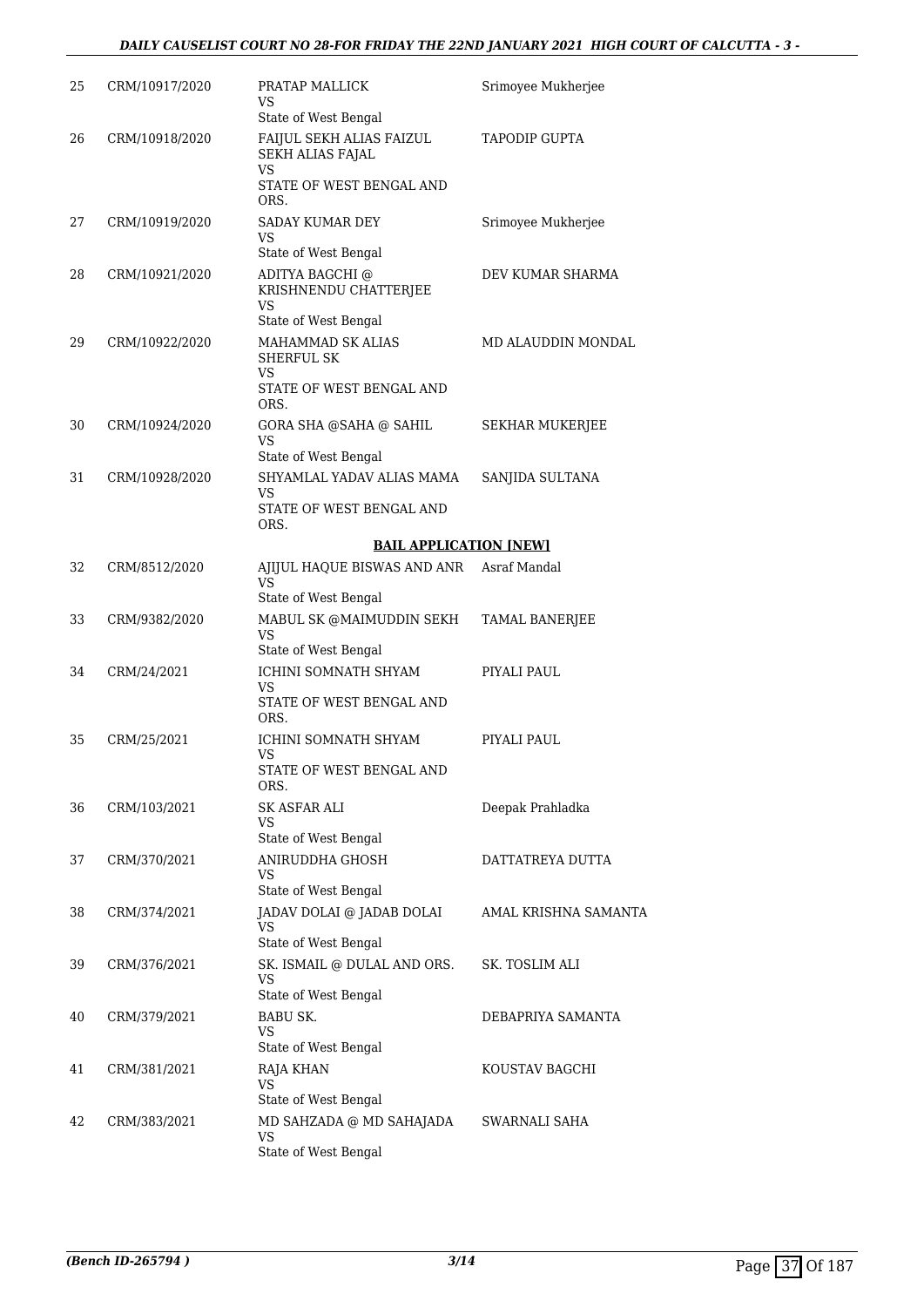# *DAILY CAUSELIST COURT NO 28-FOR FRIDAY THE 22ND JANUARY 2021 HIGH COURT OF CALCUTTA - 4 -*

| 43 | CRM/384/2021 | <b>SENTU SK</b><br>VS<br>State of West Bengal                                      | SWARNALI SAHA                       |
|----|--------------|------------------------------------------------------------------------------------|-------------------------------------|
| 44 | CRM/391/2021 | RAJU HOSSAIN PURKAIT<br>VS<br>State of West Bengal                                 | PARTHA SARATHI MONDAL               |
| 45 | CRM/395/2021 | MIR JUMAN ALI<br>VS<br>State of West Bengal                                        | ARUP KUMAR BHOWMICK                 |
| 46 | CRM/396/2021 | <b>SATADAL DAS</b><br>VS<br>State of West Bengal                                   | ARUP KUMAR BHOWMICK                 |
| 47 | CRM/398/2021 | MOTIUR SK @ JHALU @ MATIUR<br>RAHAMAN AND ANR<br><b>VS</b><br>State of West Bengal | JISAN IQUBAL HOSSAIN                |
| 48 | CRM/402/2021 | KEDAR SINGH @ KEDAR SING<br>VS<br>State of West Bengal                             | SEKHAR MUKERJEE                     |
| 49 | CRM/403/2021 | SANJIB RANG<br><b>VS</b><br>State of West Bengal                                   | SOUMYA BASU ROY<br><b>CHOWDHURY</b> |
| 50 | CRM/407/2021 | <b>MANTU MAHATO</b><br>VS<br>THE CENTRAL BUREAU<br><b>OFINVESIGATION</b>           | MUNMUN GANGOPADHYAY                 |
| 51 | CRM/408/2021 | MD RAJA<br>VS<br>State of West Bengal                                              | MRITYUNJOY CHATTERJEE               |
| 52 | CRM/409/2021 | <b>HAFIJUL ALI</b><br>VS<br>State of West Bengal                                   | AMIT HALDER                         |
| 53 | CRM/410/2021 | <b>TOMIRUL SK</b><br>VS                                                            | SOURAV MUKHERJEE                    |
| 54 | CRM/411/2021 | State of West Bengal<br>RAJESH MONDAL<br><b>VS</b><br>State of West Bengal         | SUBHAJIT CHATTERJEE                 |
| 55 | CRM/415/2021 | <b>DINESH GUPTA</b><br>VS<br>State of West Bengal                                  | <b>SOUMYA BASU ROY</b><br>CHOWDHURI |
| 56 | CRM/416/2021 | <b>HARISANKAR</b><br>GHORUI@SHANKAR GHORAI<br>VS<br>State of West Bengal           | PRONAY BASAK                        |
| 57 | CRM/418/2021 | BINDU SARKAR @ BINDHU<br>SARKAR AND ANR.<br>VS                                     | <b>KARABI ROY</b>                   |
| 58 | CRM/420/2021 | State of West Bengal<br>MUNTASIR RAHAMAN KHAN @<br>MARUF KHAN<br>VS                | SNIGDHA SAHA                        |
| 59 | CRM/423/2021 | State of West Bengal<br>TARIKUL MAHALAT @TARIQUL<br>MAHALAT@ TORIFUL<br>VS         | <b>BUSRA KHATUN</b>                 |
| 60 | CRM/424/2021 | State of West Bengal<br>SAGAR DAS @ LAKHI AND ANR.<br>VS<br>State of West Bengal   | SUBHAJIT CHOWDHURY                  |
| 61 | CRM/427/2021 | SUBRATA GUCHHAIT AND ANR<br>VS<br>THE STATE OF WEST BENGAL                         | SK. SAHJAHAN ALI                    |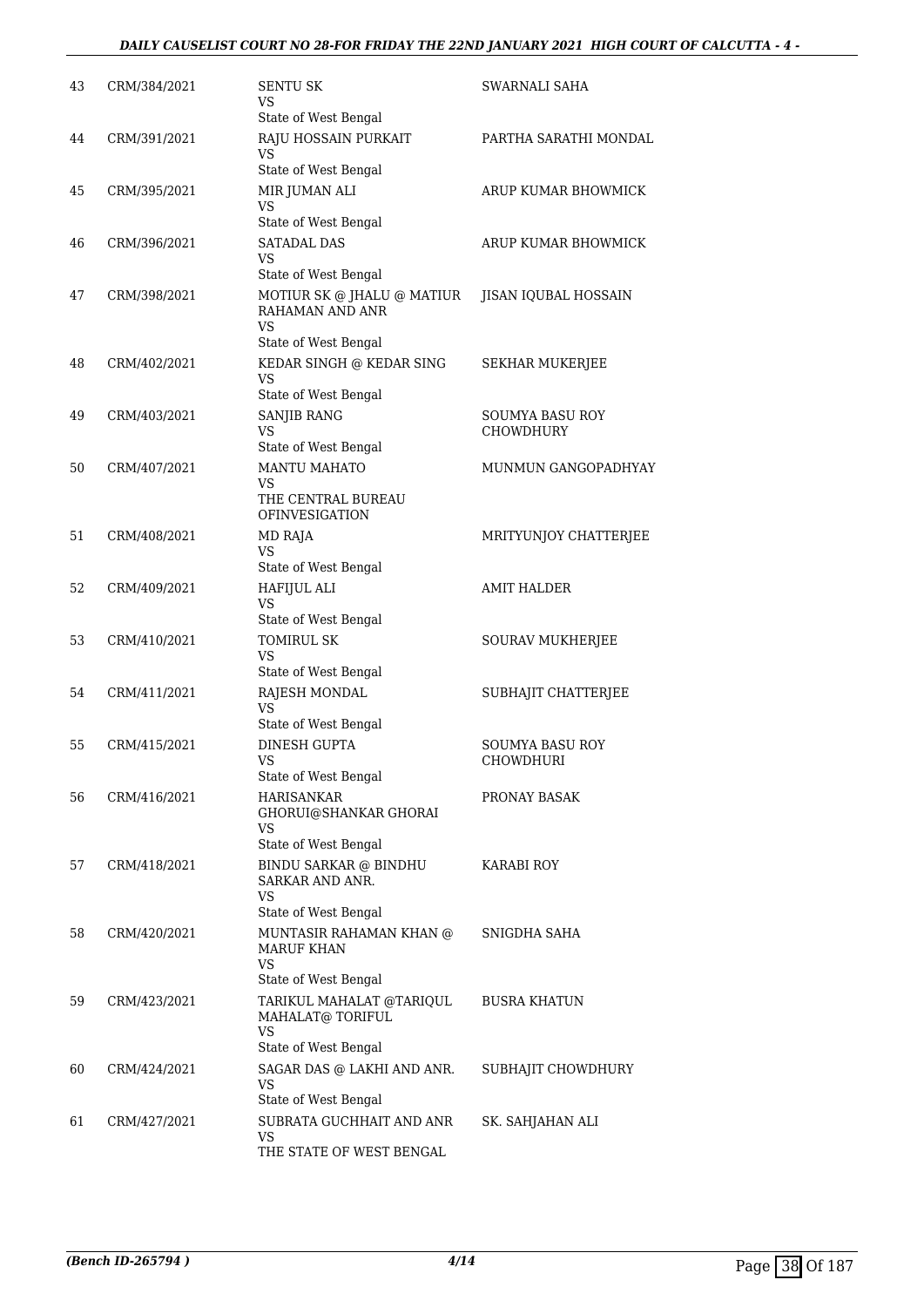# *DAILY CAUSELIST COURT NO 28-FOR FRIDAY THE 22ND JANUARY 2021 HIGH COURT OF CALCUTTA - 5 -*

| 62 | CRM/429/2021 | SUKUMAR BISWAS<br>VS<br>State of West Bengal                                                                             | ANJAN BHATTACHARYA           |
|----|--------------|--------------------------------------------------------------------------------------------------------------------------|------------------------------|
| 63 | CRM/433/2021 | <b>RAJU KHAN</b><br>VS<br>State of West Bengal                                                                           | DEBAPRIYA SAMANTA            |
| 64 | CRM/435/2021 | SAURAV KAYAL @SOURAV<br>KAYAL<br>VS                                                                                      | ISHANI SINHA                 |
| 65 | CRM/441/2021 | State of West Bengal<br><b>SHANKAR LOHAR</b><br>VS                                                                       | SK. SALIM                    |
| 66 | CRM/443/2021 | State of West Bengal<br><b>SAJDAR BISWAS</b><br>VS<br>State of West Bengal                                               | TATHAGATA MAJUMDER           |
| 67 | CRM/447/2021 | SOUMITRA HALDAR AND<br><b>ANOTHER</b><br>VS                                                                              | SUBHAJIT CHOWDHURI           |
| 68 | CRM/449/2021 | State of West Bengal<br><b>SUBHASH SINGH</b><br>VS<br>State of West Bengal                                               | MOYUKH MUKHERJEE             |
| 69 | CRM/451/2021 | HAIDER SK@HAIDAR<br>SEKH@HAYDAR SEKH<br>VS<br>State of West Bengal                                                       | Anisur Rahaman               |
| 70 | CRM/452/2021 | <b>IDRISH</b><br>SEIKH@KANARAJU@IDRISH<br>SHEK@IDRIS SK. @MD<br>IDRISHSK @ RAJU @ PRASANTA<br>VS<br>State of West Bengal | RAJESWHAR CHAKRABORTY        |
| 71 | CRM/454/2021 | BAITUL SK@BAITULLA<br><b>SK@BAIDUL SK</b><br>VS                                                                          | <b>ANISUR RAHAMAN</b>        |
| 72 | CRM/457/2021 | State of West Bengal<br>SHAMBHU LAMA<br>VS<br>State of West Bengal                                                       | <b>SAFDAR AZAM</b>           |
| 73 | CRM/459/2021 | ABDUL KHALIL DHATRI@LALTU AMIT SINGH<br>AND ANR<br>VS<br>State of West Bengal                                            |                              |
| 74 | CRM/462/2021 | NIJAMUDDIN SK @NIJAM SK<br>@NIZAMUDDIN SHAIKH<br><b>VS</b>                                                               | TAPODIP GUPTA                |
| 75 | CRM/463/2021 | State of West Bengal<br>MUSTAK AHMED MALLIK @<br><b>BAPAN</b><br>VS.<br>State of West Bengal                             | PAYEL SHOME                  |
| 76 | CRM/464/2021 | MD KALIM<br>VS<br>State of West Bengal                                                                                   | JYOTI PRAKASH CHATTERJEE     |
| 77 | CRM/466/2021 | <b>ALAMIN MALLICK</b><br>VS<br>State of West Bengal                                                                      | SUBHOJIT CHOWDHURY           |
| 78 | CRM/468/2021 | BABY DAS @ GURIA AND ANR<br><b>VS</b><br>State of West Bengal                                                            | SOUMYA BASU ROY<br>CHOWDHURY |
| 79 | CRM/469/2021 | MD KALU @ ATAUR RAHAMAN<br>VS<br>Union of India                                                                          | SOUMYA NAG                   |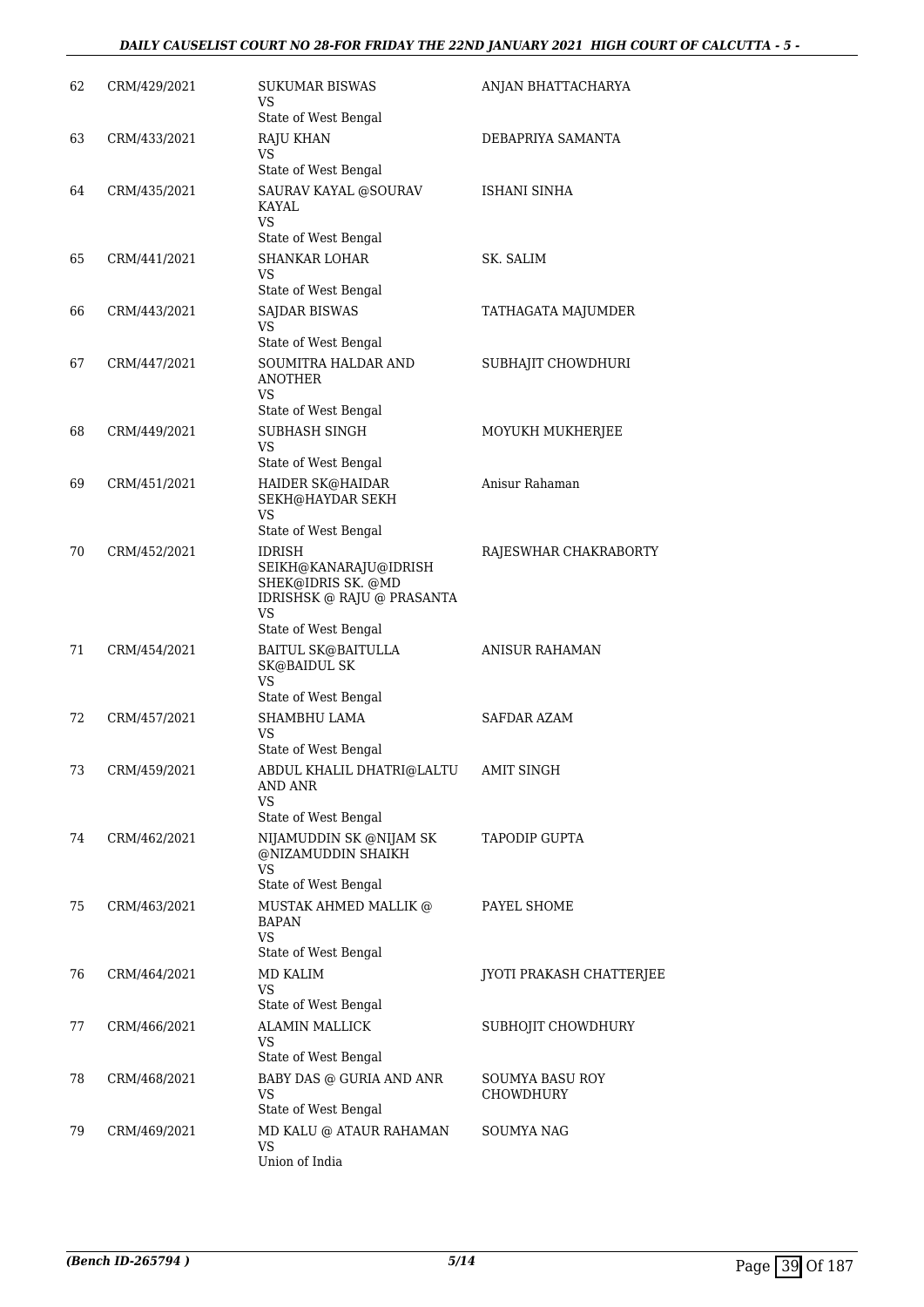# *DAILY CAUSELIST COURT NO 28-FOR FRIDAY THE 22ND JANUARY 2021 HIGH COURT OF CALCUTTA - 6 -*

| 80 | CRM/471/2021 | ASHRAFUL SK.<br>VS                                                         | SOURAV MUKHERJEE      |
|----|--------------|----------------------------------------------------------------------------|-----------------------|
|    |              | State of West Bengal                                                       |                       |
| 81 | CRM/475/2021 | SOURAV MALAKAR @ BANTI<br>VS<br>State of West Bengal                       | SHASHANKA SEKHAR SAHA |
| 82 | CRM/476/2021 |                                                                            | RATAN DAS             |
|    |              | KAJAL MAHATO<br>VS                                                         |                       |
|    |              | State of West Bengal                                                       |                       |
| 83 | CRM/477/2021 | SAJAHAN CHITRAKAR @<br>SAHAJAN CHITRAKAR<br>VS                             | ARUP KR. BHOWMICK     |
|    |              | State of West Bengal                                                       |                       |
| 84 | CRM/480/2021 | DURGAPRASAD TEWARI<br>VS                                                   | SUMANTA DAS           |
|    |              | State of West Bengal                                                       |                       |
| 85 | CRM/482/2021 | SANGITA SHAW@SAHU<br><b>VS</b><br>State of West Bengal                     | SEKHAR MUKERJEE       |
| 86 | CRM/483/2021 | NAKSED SK @MOKSHED SK<br><b>AND ANR</b><br>VS                              | JISAN IQBAL HOSSAIN   |
| 87 | CRM/488/2021 | State of West Bengal<br><b>SWARUP ROY</b>                                  | S.G.CHOWDHURY         |
|    |              | VS                                                                         |                       |
|    |              | State of West Bengal                                                       |                       |
| 88 | CRM/489/2021 | ARKA KHATAM<br>VS                                                          | <b>S G CHOWDHURY</b>  |
|    |              | State of West Bengal                                                       |                       |
| 89 | CRM/491/2021 | MONOJIT MONDAL @ FOCHEN<br><b>AND ANR</b><br>VS                            | <b>AMIT SINGH</b>     |
|    |              | State of West Bengal                                                       |                       |
| 90 | CRM/492/2021 | RAJA SINGH @ MOTA RAJA @<br><b>SUMAN SINGH</b><br>VS                       | SOUMYADEEP DAS        |
|    |              | State of West Bengal                                                       |                       |
| 91 | CRM/493/2021 | SHILPA ACHARJEE NEE<br>ADHIKARY @ SHILPA ADHIKARY<br>@ SHILPI<br><b>VS</b> | Srimoyee Mukherjee    |
|    |              | State of West Bengal                                                       |                       |
| 92 | CRM/494/2021 | <b>ALAMGIR SARDAR</b><br>VS<br>State of West Bengal                        | <b>ASHOK DAS</b>      |
| 93 | CRM/496/2021 | ALAMGIR MALLIK@MD                                                          | ASHOK DAS             |
|    |              | <b>ALAMGIR MULLICK</b><br>VS                                               |                       |
|    |              | State of West Bengal                                                       |                       |
| 94 | CRM/511/2021 | MEHEBUB ALAM @ LITON SK<br>VS<br>State of West Bengal                      | DIPAYAN KUNDU         |
|    |              |                                                                            |                       |
| 95 | CRM/520/2021 | NEWTON ROY<br>VS<br>State of West Bengal                                   | SANANDA BHATTACHARYA  |
| 96 | CRM/524/2021 | UTPAL DUTTA AND ORS<br>VS                                                  | RAMESWAR SINHA        |
|    |              | State of West Bengal                                                       |                       |
| 97 | CRM/527/2021 | MD. MAHMOOD ALAM<br>VS                                                     | SANTANU DEB ROY       |
|    |              | State of West Bengal                                                       |                       |
| 98 | CRM/530/2021 | ALI HOSSAIN MALLICK<br>VS<br>State of West Bengal                          | Srimoyee Mukherjee    |
|    |              |                                                                            |                       |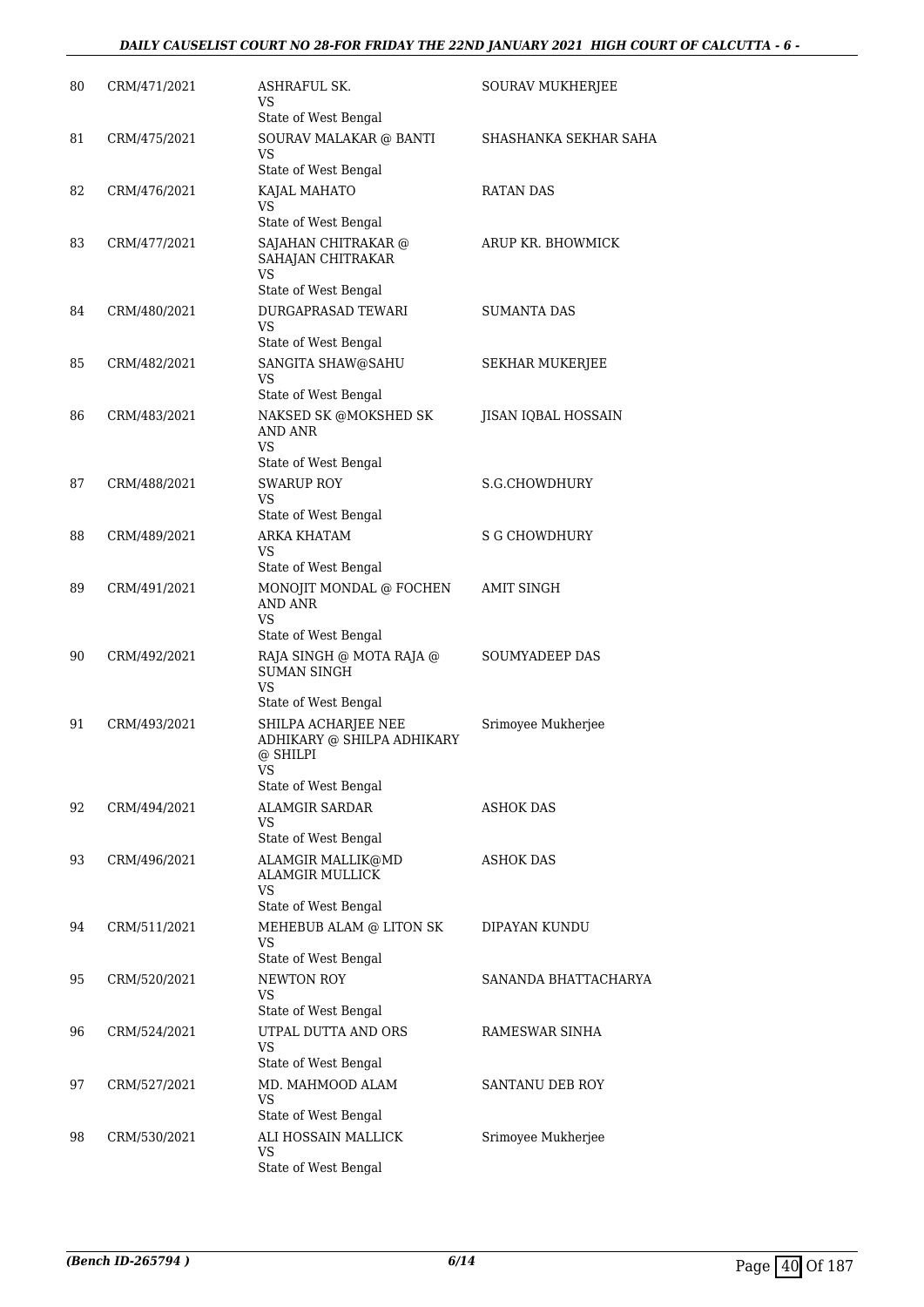# *DAILY CAUSELIST COURT NO 28-FOR FRIDAY THE 22ND JANUARY 2021 HIGH COURT OF CALCUTTA - 7 -*

| 99  | CRM/531/2021       | DEBASHISH MAJUMDAR<br>VS                                             | MUKUNDALAL SARKAR      |
|-----|--------------------|----------------------------------------------------------------------|------------------------|
|     |                    | State of West Bengal                                                 |                        |
| 100 | CRM/535/2021       | <b>BRAJAGOPAL SENI</b><br>VS                                         | TRIPTI PANDEY          |
|     |                    | State of West Bengal                                                 |                        |
| 101 | CRM/536/2021       | NABA BISWAS@LAB BISWAS<br>VS                                         | ABHIJIT KUMAR ADHYA    |
|     |                    | State of West Bengal                                                 |                        |
| 102 | CRM/537/2021       | INDRAJIT MONDAL<br>VS<br>THE STATE OF WEST BENGAL                    | SANDIP KUMAR MONDAL    |
| 103 | CRM/541/2021       | HARAN BARAL @ HARUN BARAL                                            | SANAT KUMAR DAS        |
|     |                    | VS<br>State of West Bengal                                           |                        |
| 104 | CRM/545/2021       | <b>BAPI DAS</b>                                                      | Jeenia Rudra           |
|     |                    | VS.                                                                  |                        |
|     |                    | State of West Bengal                                                 |                        |
| 105 | CRM/546/2021       | MD MANIRUL SK<br><b>VS</b><br>State of West Bengal                   | ARNAB SAHA             |
| 106 | CRM/548/2021       | BISWAJIT MONDAL @ GADU @                                             | PARTHA PRATIM DAS      |
|     |                    | <b>ARIF MONDAL</b><br>VS                                             |                        |
|     |                    | State of West Bengal                                                 |                        |
| 107 | CRM/550/2021       | LAXMAN BISWAS@BISNWAS<br>AND ANR<br><b>VS</b>                        | SUSNIGDHO BHATTACHARYA |
|     |                    | State of West Bengal                                                 |                        |
| 108 | CRM/553/2021       | LUTFAL HAQUE MANDAL AND<br><b>ANR</b><br>VS.<br>State of West Bengal | PRAMITA BANETJEE       |
| 109 | CRM/554/2021       | AYUSH @ GOVIND YADAV                                                 | SNEHA SINGH            |
|     |                    | <b>VS</b><br>THE STATE OF WEST BENGAL                                |                        |
| 110 | CRM/556/2021       | JAWAD ALAM@KAFAN                                                     | PINTU KARAR            |
|     |                    | VS<br>State of West Bengal                                           |                        |
| 111 | CRM/557/2021       | <b>ALAMGIR MOLLA</b>                                                 | SONALI DAS             |
|     |                    | VS<br>State of West Bengal                                           |                        |
| 112 | CRM/560/2021       | BIJOY CHOWDHURY @ BIJAY<br>CHOWDHURY<br>VS                           | ARNAB SAHA             |
|     |                    | State of West Bengal                                                 |                        |
|     | IA NO: CRAN/1/2021 |                                                                      |                        |
| 113 | CRM/565/2021       | NARAYAN PAUL<br>VS<br>State of West Bengal                           | AINDRILA DE            |
| 114 | CRM/569/2021       | <b>JAHANGIR MONDAL</b>                                               | PRABIR KR. BANERJEE    |
|     |                    | VS<br>State of West Bengal                                           |                        |
| 115 | CRM/571/2021       | SANTANU BOSE AND ANR                                                 | SHASANKA SEKHAR SAHA   |
|     |                    | VS<br>State of West Bengal                                           |                        |
| 116 | CRM/572/2021       | sulekha ghosh @ sola                                                 | SHASHANKA SHEKHAR SAHA |
|     |                    | VS                                                                   |                        |
|     |                    | State of West Bengal                                                 |                        |
| 117 | CRM/576/2021       | PRADIP DAS<br>VS                                                     | ANGSHUMAN CHAKRABORTY  |
|     |                    | State of West Bengal                                                 |                        |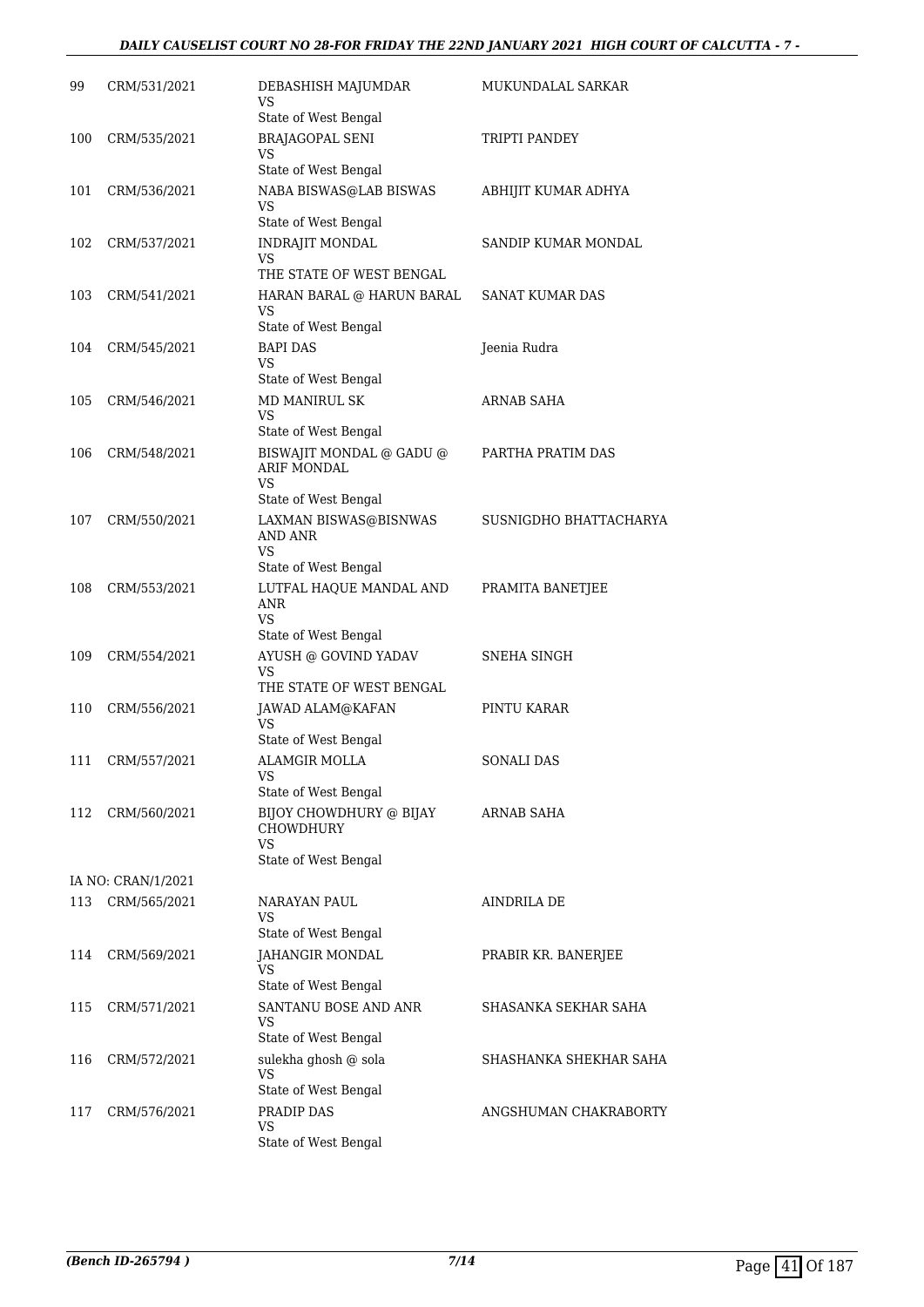### *DAILY CAUSELIST COURT NO 28-FOR FRIDAY THE 22ND JANUARY 2021 HIGH COURT OF CALCUTTA - 8 -*

| 118 | CRM/578/2021 | AKASH BALIMIKI<br>VS                                           | Angshuman Chakrabarty   |
|-----|--------------|----------------------------------------------------------------|-------------------------|
|     |              | State of West Bengal                                           |                         |
| 119 | CRM/580/2021 | SUKUMAR BISWAS AND ORS.<br>VS                                  | DIPTANGSHU BASU         |
|     |              | State of West Bengal                                           |                         |
| 120 | CRM/582/2021 | RATHIN THOKDAR @RIJU AND<br>ANR<br><b>VS</b>                   | ARUP KUMR BHOWMICK      |
|     |              | State of West Bengal                                           |                         |
| 121 | CRM/584/2021 | <b>ABDUL MANNAN</b><br>VS                                      | ARUP KR. BHOWMICK       |
|     |              | State of West Bengal                                           |                         |
| 122 | CRM/585/2021 | Sheo shankar Bharti@ Sheo<br>Shankar Bharti<br><b>VS</b>       | KOUSTAV BAGCHI          |
|     |              | STATE OF WEST BENGAL AND<br>ORS.                               |                         |
| 123 | CRM/586/2021 | SHIBU MONDAL<br>VS                                             | Ali Ahsan Alamgir       |
|     |              | State of West Bengal                                           |                         |
| 124 | CRM/587/2021 | DR. SRIKANTA PUSTI<br>VS<br>STATE OF WEST BENGAL AND           | DEV KUMAR SHARMA        |
|     |              | ORS.                                                           |                         |
| 125 | CRM/588/2021 | MUSLIMA LASKAR AND ANR<br>VS                                   | <b>ABDUR RAKIB</b>      |
|     |              | State of West Bengal                                           |                         |
| 126 | CRM/589/2021 | <b>SAMARPAN SHARMA</b><br>VS<br>STATE OF WEST BENGAL AND       | AMAL KUMAR BANERJEE     |
|     |              | ORS.                                                           |                         |
| 127 | CRM/590/2021 | <b>GOPAL GOUR</b><br>VS                                        | ARITRA BHATTACHARYA     |
|     |              | State of West Bengal                                           |                         |
| 128 | CRM/591/2021 | MERAJUL HAQUE<br>VS<br>State of West Bengal                    | <b>MOUNICK GHOSH</b>    |
|     |              |                                                                |                         |
| 129 | CRM/592/2021 | <b>SWAPAN MONDAL</b><br>VS<br>STATE OF WEST BENGAL AND<br>ORS. | MD. YOUNUSH MONDAL      |
| 130 | CRM/593/2021 | SAYEK SK. AND ANR.                                             | <b>MOUNICK GHOSH</b>    |
|     |              | VS<br>State of West Bengal                                     |                         |
| 131 | CRM/608/2021 | GANI BISWAS @ GONI BISWAS                                      | SOUMYAJIT BHATTA        |
|     |              | VS<br>State of West Bengal                                     |                         |
| 132 | CRM/611/2021 | <b>RIJUL SK AND ORS</b>                                        | <b>MAZHAR HOSSAIN</b>   |
|     |              | VS.                                                            | CHOWDHURY               |
|     |              | State of West Bengal                                           |                         |
| 133 | CRM/612/2021 | SWAPAN MANDAL AND ORS<br>VS<br>State of West Bengal AND ANR    | MOUNICK GHOSH           |
| 134 | CRM/614/2021 | MAJIBAR SK @ MOJU SK                                           | <b>BENAJIR HASNA</b>    |
|     |              | VS.<br>State of West Bengal                                    |                         |
| 135 | CRM/615/2021 | SUROJIT BERA AND ANR                                           | PARTHA SARKAR           |
|     |              | VS<br>State of West Bengal                                     |                         |
| 136 | CRM/618/2021 | AKSHAY SAHA AND ANR                                            | SUSNIGDHO BHATTACHARYYA |
|     |              | VS<br>State of West Bengal                                     |                         |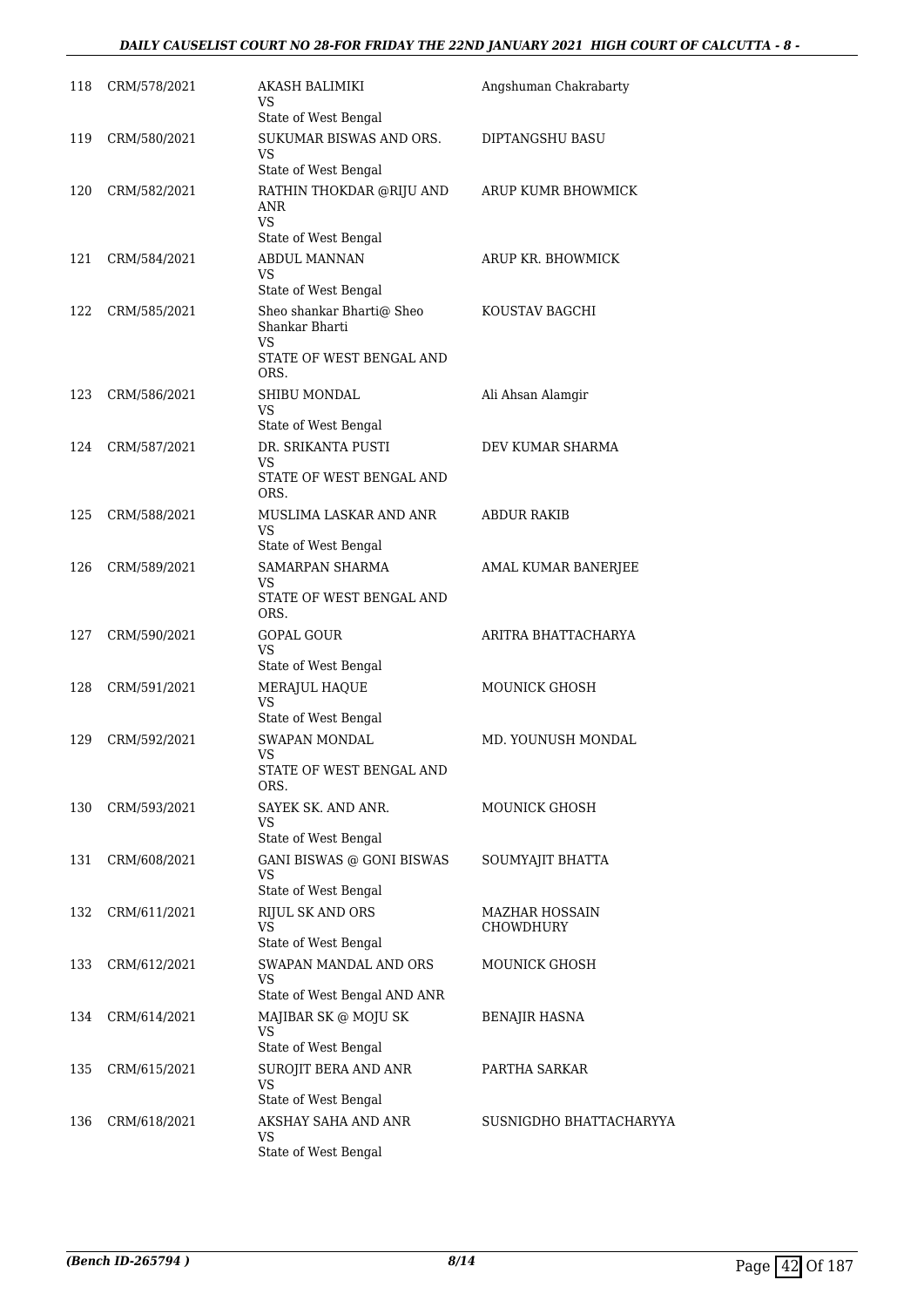# *DAILY CAUSELIST COURT NO 28-FOR FRIDAY THE 22ND JANUARY 2021 HIGH COURT OF CALCUTTA - 9 -*

| 137 | CRM/619/2021  | <b>BHOLA PASWAN @ BHOLA RAM</b><br>VS<br>State of West Bengal                   | SUBHABRATA<br><b>BANDYOPADHYAY</b> |
|-----|---------------|---------------------------------------------------------------------------------|------------------------------------|
| 138 | CRM/621/2021  | <b>ISWAR MANDAL</b><br>VS.<br>State of West Bengal                              | <b>SAGAR SAHA</b>                  |
| 139 | CRM/626/2021  | RAHUL MISRA AND ANR<br>VS<br>State of West Bengal                               | ARUNABHA JANA                      |
| 140 | CRM/628/2021  | KALIDASI NASKAR<br>VS<br>State of West Bengal                                   | <b>ABDUR RAKIB</b>                 |
| 141 | CRM/629/2021  | RAHUL MISRA AND ANR<br>VS<br>State of West Bengal                               | ARUNABHA JANA                      |
| 142 | CRM/631/2021  | RABIN MONDAL<br>VS<br>State of West Bengal                                      | SABYASACHI MUKHERJEE               |
| 143 | CRM/633/2021  | BAPI SAMANTA @ NILMONI<br><b>SAMANTA</b><br><b>VS</b><br>State of West Bengal   | RAMASHIS MUKHERJEE                 |
| 144 | CRM/635/2021  | <b>BISHU HARIJAN</b><br>VS<br>State of West Bengal                              | ARUP KUMAR BHOWMICK                |
| 145 | CRM/641/2021  | MASER ALI@MASER SEKH<br>VS<br>State of West Bengal                              | <b>ABDUS SALAM</b>                 |
| 146 | CRM/643/2021  | SK. MOINUDDIN @ PATAL<br>VS<br>State of West Bengal                             | MANASI ROY                         |
| 147 | CRM/645/2021  | MUSTAKIN MOLLA@SK<br>VS<br>State of West Bengal                                 | SOURAV MUKHERJEE                   |
| 148 | CRM/646/2021  | <b>IYAR MONDAL</b><br>VS.<br>State of West Bengal                               | SOURAV MUKHERJEE                   |
| 149 | CRM/647/2021  | ARIF ALI MOLLA<br>VS<br>State of West Bengal                                    | SUMANTA CHAKRABORTY                |
|     |               | <b>APPLICATION FOR ANTICIPATORY BAIL</b>                                        |                                    |
| 150 | CRM/9673/2020 | KRISHNAPADA SETH @ KESTO<br><b>SETH AND ORS</b><br><b>VS</b>                    | SHIBAJI KUMAR DAS                  |
| 151 | CRM/293/2021  | State of West Bengal<br>HIRONMOY GHOSH AND ANR<br>VS<br>State of West Bengal    | KHALID HASAN                       |
| 152 | CRM/296/2021  | SHABAJ ALAM@SK SHAHBAZ<br>ANWAR AND ORS<br>VS                                   | PRIYANKA SAHA                      |
| 153 | CRM/303/2021  | State of West Bengal<br>SK BOSIR @ SK. BOSIRUDDIN<br>VS<br>State of West Bengal | Kunal Ganguly                      |
| 154 | CRM/304/2021  | RAMNATH CHOWDHURY AND<br>ORS<br>VS                                              | SUJATA DAS                         |
| 155 | CRM/305/2021  | State of West Bengal<br><b>SUMITRA RAY</b><br>VS<br>State of West Bengal        | Srimoyee Mukherjee                 |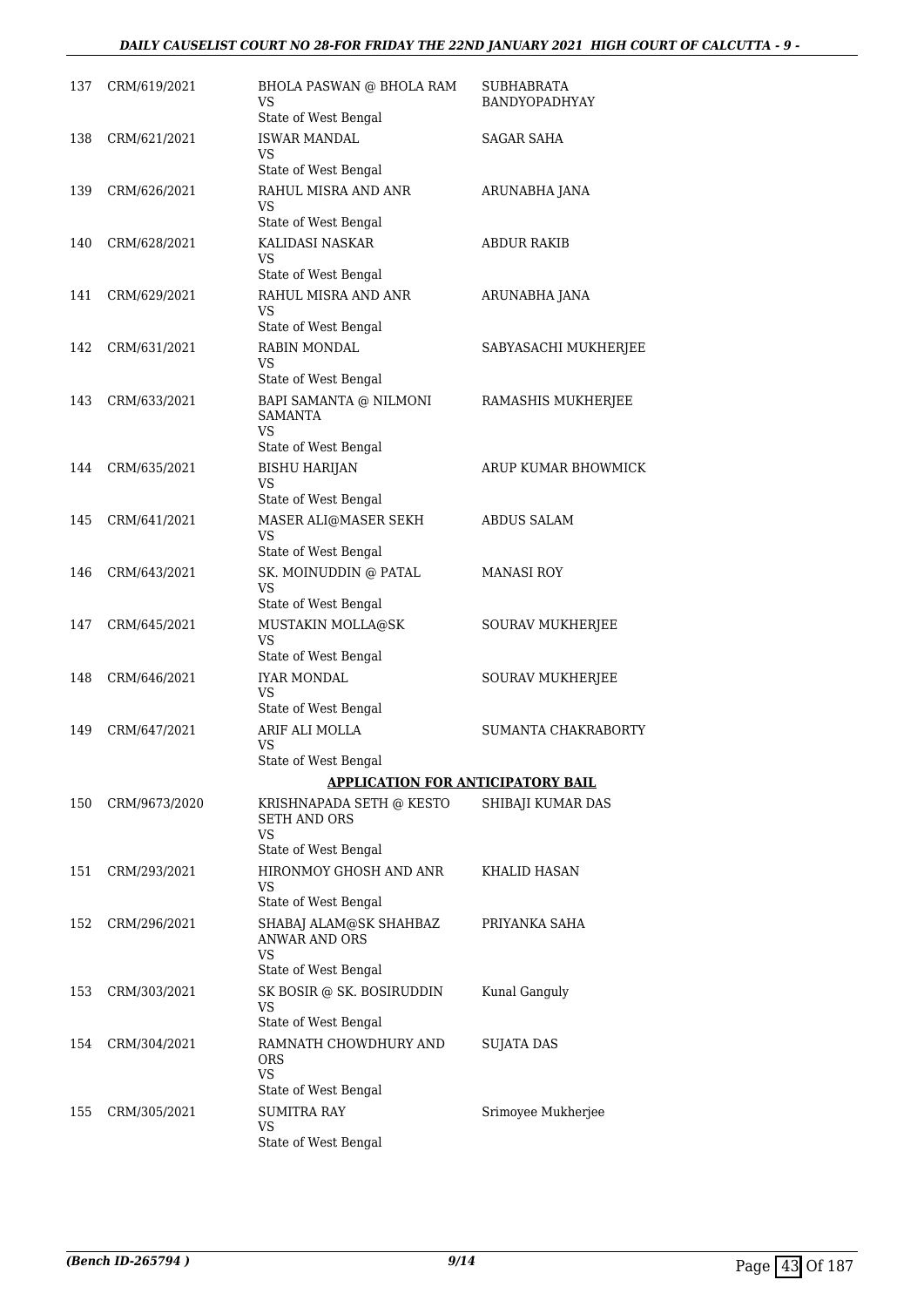# *DAILY CAUSELIST COURT NO 28-FOR FRIDAY THE 22ND JANUARY 2021 HIGH COURT OF CALCUTTA - 10 -*

| 156 | CRM/306/2021 | BAPPA HAZARI AND OTHERS<br>VS                              | SK TOSLIM ALI            |
|-----|--------------|------------------------------------------------------------|--------------------------|
|     |              | State of West Bengal                                       |                          |
| 157 | CRM/307/2021 | RAKHI CHAKRABORTY<br>VS                                    | KAQUSHIK CHOUDHURY       |
|     |              | State of West Bengal                                       |                          |
| 158 | CRM/308/2021 | <b>SOMNATH BISWAS</b><br>VS                                | SITAL CHAKRABORTY        |
|     |              | State of West Bengal                                       |                          |
| 159 | CRM/311/2021 | SOMNATH ROY<br>VS<br>State of West Bengal                  | Apan Saha                |
| 160 | CRM/312/2021 | <b>BABU CHANDRA GHOSH</b>                                  | Shraman Sarkar           |
|     |              | VS<br>State of West Bengal                                 |                          |
| 161 | CRM/314/2021 | SK AISEN ALI@SEKH AISAN ALI<br>ANR ORS<br>VS               | UJJAL RAY                |
|     |              | State of West Bengal                                       |                          |
| 162 | CRM/315/2021 | MAYNUDDIN SK. @ MEHERUL<br>SK @ SADA SK<br>VS              | GANGA SHANKAR CHATTERJEE |
|     |              | State of West Bengal                                       |                          |
| 163 | CRM/318/2021 | MOJJEM SEKH@SK@MENU SK<br>AND ORS<br><b>VS</b>             | MRIYUNJOY CHATTERJEE     |
|     |              | State of West Bengal                                       |                          |
| 164 | CRM/319/2021 | MUSA SK@MUSHAFIR SK<br>VS<br>State of West Bengal          | <b>SAMIRUL BISWAS</b>    |
| 165 | CRM/324/2021 | MD. MAIJUR SK @ PAGLA AND<br>ANR<br>VS                     | ARUP KUMAR BHOWMICK      |
|     |              | State of West Bengal                                       |                          |
| 166 | CRM/328/2021 | <b>SK MAINUDDIN</b><br>VS                                  | ARUP KUMAR BHOWMICK      |
|     |              | State of West Bengal                                       |                          |
| 167 | CRM/329/2021 | CHINMAY KUMAR PATRA<br>VS<br>State of West Bengal          | <b>MUKTESWAR MAITY</b>   |
| 168 | CRM/331/2021 | BENJURA BIBI AND ANR                                       | <b>ASIF DEWAN</b>        |
|     |              | VS                                                         |                          |
|     |              | State of West Bengal                                       |                          |
| 169 | CRM/333/2021 | <b>JYOTSNA</b><br>CHAKRABORTY@JOYTSNA<br>CHAKRABORTY<br>VS | MAHFUZUS SALAM MOLLAH    |
|     |              | State of West Bengal                                       |                          |
| 170 | CRM/334/2021 | <b>BIRESWAR SINGHA</b><br>VS                               | SAIKAT CHATTERJEE        |
| 171 | CRM/335/2021 | State of West Bengal<br><b>SMT SUCHITRA BISWAS</b>         | ARNAB CHATTERJEE         |
|     |              | VS<br>State of West Bengal                                 |                          |
| 172 | CRM/336/2021 | <b>ATANU PRAMANICK</b>                                     | <b>SOUMEN PRADHAN</b>    |
|     |              | VS<br>State of West Bengal                                 |                          |
| 173 | CRM/337/2021 | MONGAL HALDAR@MANGAL<br>HALDER AND ORS                     | PRABIR KUMAR DAS         |
|     |              | VS<br>State of West Bengal                                 |                          |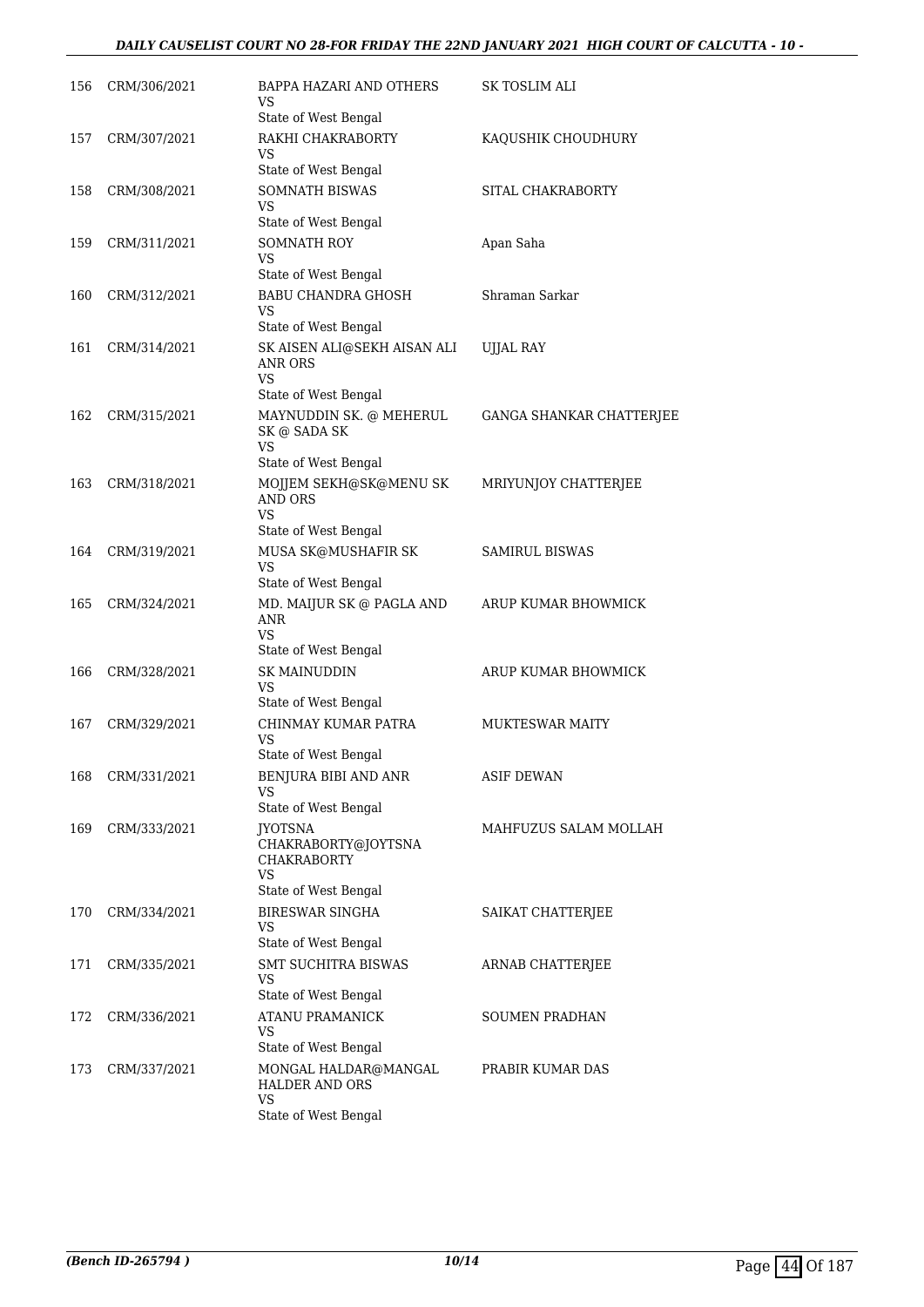| 174 | CRM/338/2021 | NASIRUDDIN MONDAL@NASIR<br>MONDAL<br>VS                                              | MD GOLAM NURE IMROHI    |
|-----|--------------|--------------------------------------------------------------------------------------|-------------------------|
|     |              | State of West Bengal                                                                 |                         |
| 175 | CRM/340/2021 | SOHEB KAJI AND ORS<br>VS<br>State of West Bengal                                     | PARVEJ ANAM             |
| 176 | CRM/343/2021 | MD RAZEL KHAYER@RAJEL<br>KHAYER<br><b>VS</b><br>State of West Bengal                 | PRATIP KUMAR CHATTERJEE |
| 177 | CRM/352/2021 | SABIR MIYAN@SABIR MIA<br>VS                                                          | MD NURE IMROHI          |
|     |              | State of West Bengal                                                                 |                         |
| 178 | CRM/353/2021 | <b>NANDA BAG</b><br>VS.<br>State of West Bengal                                      | RUPAYAN DEB             |
| 179 | CRM/355/2021 | KORBAN SK. AND ORS.<br>VS                                                            | <b>MANAS KUMAR DAS</b>  |
|     |              | State of West Bengal                                                                 |                         |
| 180 | CRM/356/2021 | MAJED SEKH AND ORS<br><b>VS</b><br>State of West Bengal                              | SIDDHARTHA SARKAR       |
| 181 | CRM/359/2021 | MANOJ MONDAL AND ORS<br>VS<br>State of West Bengal                                   | BENAJIR HASNA           |
| 182 | CRM/366/2021 | KAJAL CHAKRABORTY<br><b>VS</b>                                                       | ARITRA BHATTACHARYA     |
|     |              | State of West Bengal                                                                 |                         |
| 183 | CRM/367/2021 | amir hossain sardar<br>VS<br>State of West Bengal                                    | <b>SAFDAR AZAM</b>      |
| 184 | CRM/369/2021 | monoj kumar sau<br>VS                                                                | DEBABRATA MONDAL        |
|     |              | State of West Bengal                                                                 |                         |
| 185 | CRM/371/2021 | SEIKH SADDIQUE AND ANR<br>VS<br>State of West Bengal                                 | DIPTANGSHU BASU         |
| 186 | CRM/373/2021 | APURBA NANDI @ APURBA<br>KUMAR NANDI<br>VS                                           | PAULOMI BANERJEE        |
|     |              | State of West Bengal                                                                 |                         |
| 187 | CRM/377/2021 | <b>DILIP SAHA</b><br><b>VS</b>                                                       | KUSHAL PAUL             |
| 188 | CRM/378/2021 | State of West Bengal<br><b>SAMSUL HUDA AND ORS</b><br>VS                             | Md. Habibur Rahaman     |
|     |              | State of West Bengal                                                                 |                         |
| 189 | CRM/380/2021 | JAIDEB MANDAL AND ORS<br>VS<br>State of West Bengal                                  | <b>ASIF DEWAN</b>       |
| 190 | CRM/385/2021 | RAYCHARAN BISWAS @<br>RAICHARAN BISWAS AND ORS.<br><b>VS</b><br>State of West Bengal | PARTHA CHAKRABORTY      |
| 191 | CRM/386/2021 | <b>SK AYUB ALI</b><br>VS                                                             | <b>SOUMIK GANGULI</b>   |
|     |              | State of West Bengal                                                                 |                         |
| 192 | CRM/388/2021 | PRITI RANI ROY<br><b>VS</b><br>State of West Bengal                                  | <b>SOUMIK GANGULI</b>   |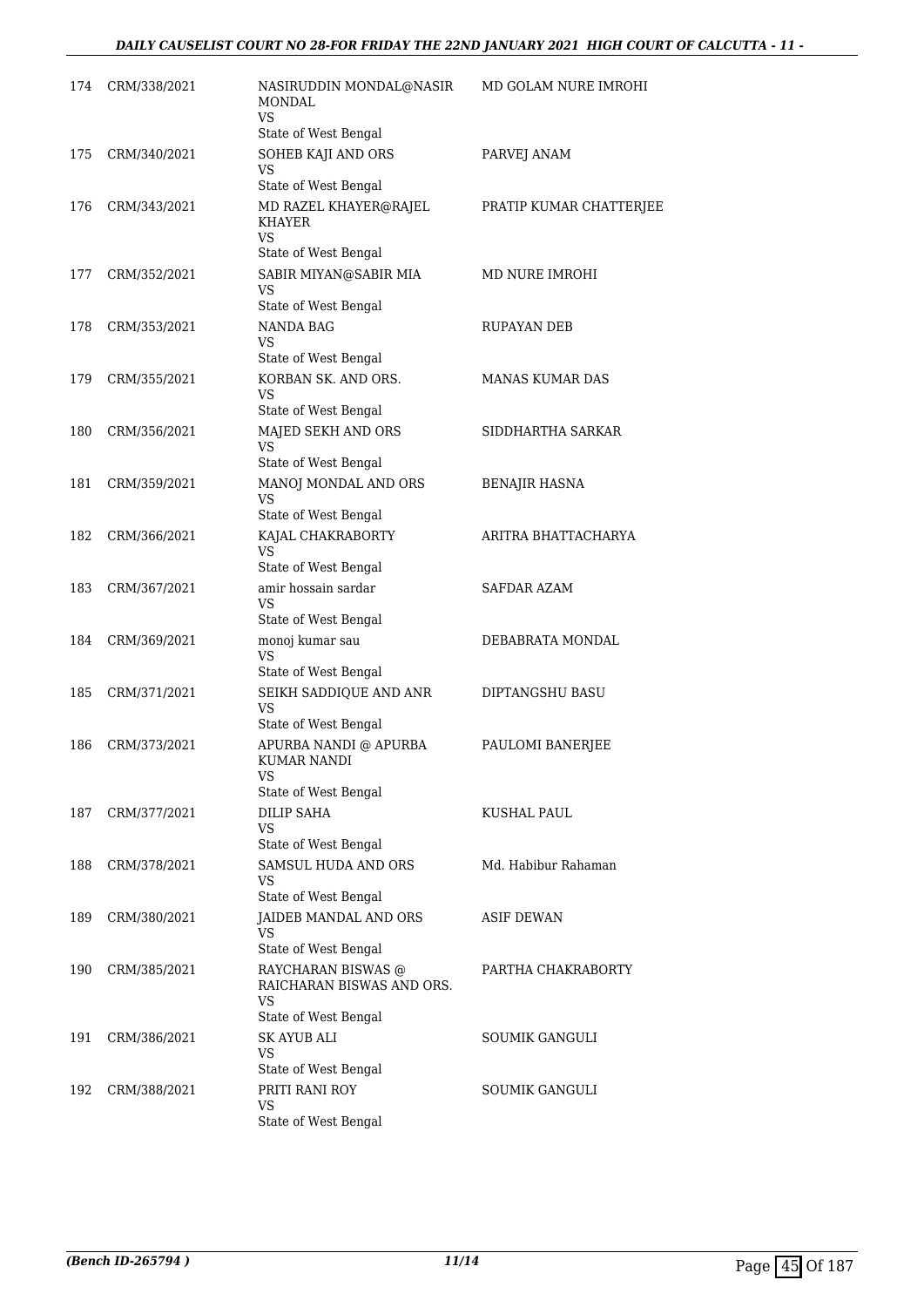| 193 | CRM/389/2021 | PIAR BOX @ PIYARA BAKAS<br><b>SEKH AND ORS</b><br><b>VS</b>                          | MD. GOLAM NURE IMROHI     |
|-----|--------------|--------------------------------------------------------------------------------------|---------------------------|
| 194 | CRM/392/2021 | State of West Bengal<br>MISHUK SK @ NUR ALAM<br>VS                                   | MD. GOLAM NURE IMROHI     |
| 195 | CRM/394/2021 | State of West Bengal<br>SK IBKAR ALI @ SK EBKAR ALI<br>AND ORS<br><b>VS</b>          | MD. JALALUDDIN            |
| 196 | CRM/400/2021 | State of West Bengal<br>MITHUN MONDAL AND ORS<br>VS<br>State of West Bengal          | JISAN IQUBAL HOSSAIN      |
| 197 | CRM/401/2021 | SANTOSH SARKAR @ BHOLA<br><b>AND ANR</b><br><b>VS</b>                                | JISAN IQUBAL HOSSAIN      |
| 198 | CRM/404/2021 | State of West Bengal<br>ENTAJUL GHARAMI<br>VS<br>State of West Bengal                | <b>MAIDUL ISLAM KAYAL</b> |
| 199 | CRM/405/2021 | BAJRANGI SAROJ @ BAJRANGI<br><b>VS</b><br>State of West Bengal                       | KUSHAL DAS                |
| 200 | CRM/406/2021 | <b>UZZAL SAHA</b><br>VS<br>State of West Bengal                                      | DIPANKAR PARAMANICK       |
| 201 | CRM/412/2021 | BISHNU SARKAR AND ANR<br>VS<br>State of West Bengal                                  | HIRONMAY GHOSH            |
| 202 | CRM/413/2021 | <b>BADAL PASI AND ANR</b><br><b>VS</b><br>State of West Bengal AND ANR               | SUBHAJIT CHOWDHURY        |
| 203 | CRM/414/2021 | PRASENJIT DALAI<br><b>VS</b><br>State of West Bengal                                 | ARNAB SAHA                |
| 204 | CRM/419/2021 | MOTOHAR MONDAL AND ANR.<br>VS<br>State of West Bengal                                | <b>KARABI ROY</b>         |
| 205 | CRM/421/2021 | SAHABUDDIN @MD.<br>SAHABUDDIN<br>VS<br>State of West Bengal                          | <b>BUSRA KHATUN</b>       |
| 206 | CRM/422/2021 | SANJAY CH. SARKAR<br>VS<br>State of West Bengal                                      | DEBASISH ROY CHOWDHURY    |
| 207 | CRM/425/2021 | ABDUL JABBAR<br>VS<br>State of West Bengal                                           | ARUP SARKAR               |
| 208 | CRM/426/2021 | SK. NURNIHAL @ GUDDU SK.<br>AND ORS.<br>VS                                           | ARUP SARKAR               |
| 209 | CRM/428/2021 | State of West Bengal<br>MITHUN@MUTHU DULEY<br><b>VS</b><br>State of West Bengal      | SUDIP KUSHARI             |
| 210 | CRM/430/2021 | NOORUL HASAN @NOOR<br>HUSAIN<br>VS                                                   | Md. Habibur Rahaman       |
| 211 | CRM/431/2021 | State of West Bengal<br>MAIRUL HAQUE @SK AND<br>OTHERS<br>VS<br>State of West Bengal | DEBAPRIYA SAMANTA         |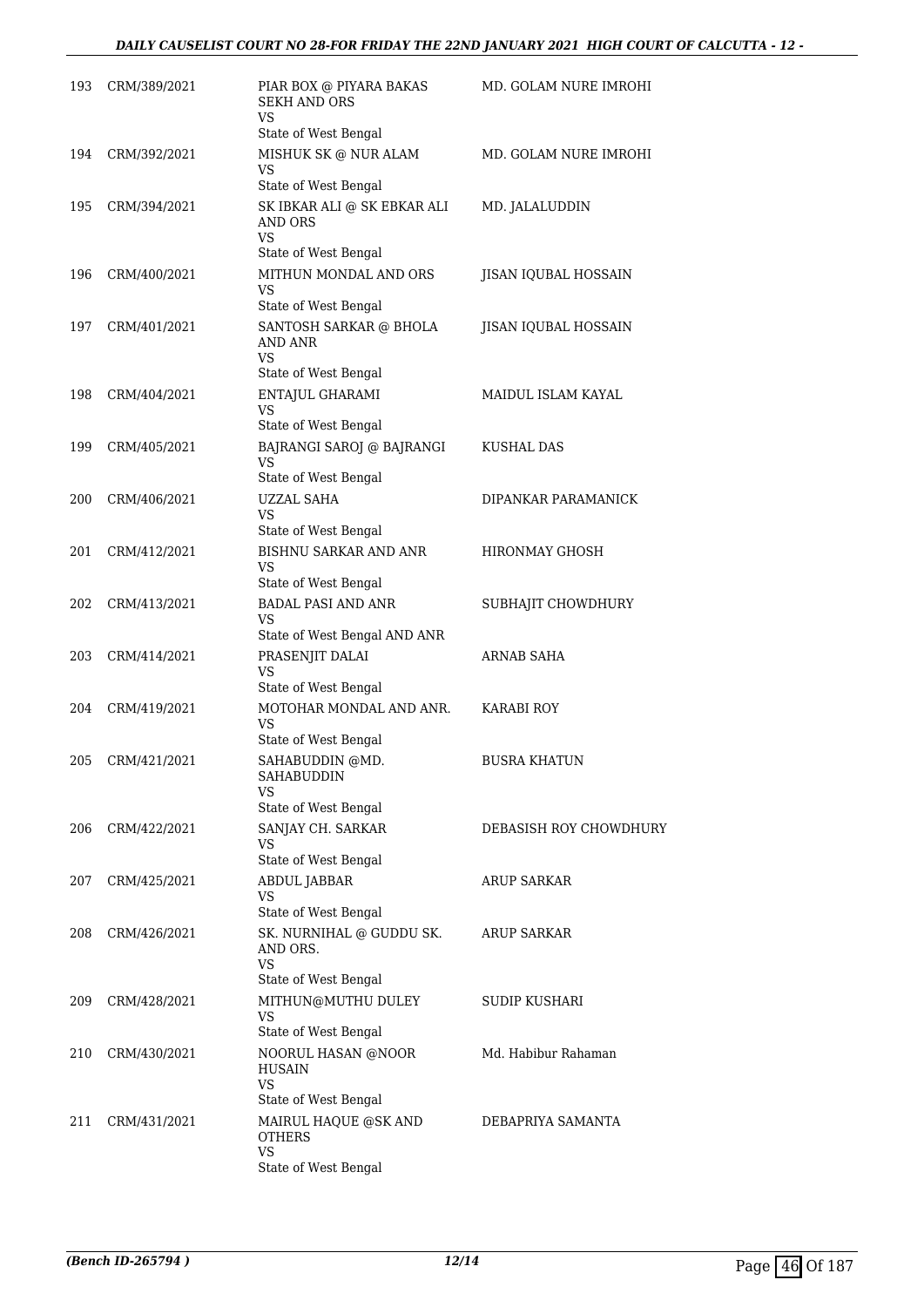| 212 | CRM/432/2021 | HAZRU@HAJRUDDIN BISWAS<br>VS                                                         | <b>IMDADUL HOQUE</b>    |
|-----|--------------|--------------------------------------------------------------------------------------|-------------------------|
| 213 | CRM/434/2021 | State of West Bengal<br>HAFIJUR RAHAMAN<br>VS                                        | ARNAB SAHA              |
| 214 | CRM/436/2021 | State of West Bengal<br><b>CHANDRA BHUSAN</b><br>SHAW@RAJA SHAW AND ANR              | MRITYUNJOY CHATTERJEE   |
|     |              | VS<br>State of West Bengal                                                           |                         |
| 215 | CRM/437/2021 | <b>BIBI MABIYA AND ANR</b><br>VS<br>State of West Bengal                             | PRIYANKA GANGULY        |
| 216 | CRM/438/2021 | AMIT KUMAR MANDAL<br>VS                                                              | SOMNATH ADHIKARY        |
| 217 | CRM/439/2021 | State of West Bengal<br><b>BAPI SK AND ORS</b><br>VS                                 | SOMNATH ADHIKARY        |
| 218 | CRM/440/2021 | State of West Bengal<br>MOSAREF MONDAL@MSAREF<br>HOSSEIN MONDAL<br>VS                | PRABIR MAJUMDER         |
| 219 | CRM/442/2021 | State of West Bengal<br><b>GOURANGA MANDAL</b><br>VS                                 | <b>ABHINABA DAN</b>     |
| 220 | CRM/444/2021 | State of West Bengal<br><b>WAKAR SK</b><br>VS<br>State of West Bengal                | SOUMIK GANGULI          |
| 221 | CRM/446/2021 | MONOJ PAL@MONOJ KUMAR<br>PAL<br><b>VS</b>                                            | <b>SOURAV MUKHERJEE</b> |
| 222 | CRM/448/2021 | State of West Bengal<br><b>RUBEL SK AND ORS</b><br><b>VS</b><br>State of West Bengal | <b>TAPODIP GUPTA</b>    |
| 223 | CRM/450/2021 | ASIT KUMAR DAS AND ORS<br>VS                                                         | Anisur Rahaman          |
| 224 | CRM/453/2021 | State of West Bengal<br>JAYANTI BALA AND ANR<br><b>VS</b>                            | SUMANTA CHAKRABORTY     |
| 225 | CRM/455/2021 | State of West Bengal<br>AKBAR HOSSAIN AND ANR<br>VS                                  | <b>ANISUR RAHAMAN</b>   |
| 226 | CRM/456/2021 | State of West Bengal<br>ISHRAT JAHAN AND OTHERS<br>VS<br>State of West Bengal        | Puja Goswami            |
| 227 | CRM/458/2021 | MD. SAHANAWAZ ALAM @<br>VICKY @ BICKY<br>VS<br>State of West Bengal                  | Puja Goswami            |
| 228 | CRM/460/2021 | DIPU NAYAK @NAYEK<br>VS                                                              | SHIBAJI KUMAR DAS       |
| 229 | CRM/461/2021 | State of West Bengal<br>SAMIRAN KARMAKAR@CHEPU<br>AND ORS<br>VS                      | TAPODIP GUPTA           |
|     |              | State of West Bengal                                                                 |                         |
|     |              | <b>CANCELLATION / RELAXATION OF BAIL</b>                                             |                         |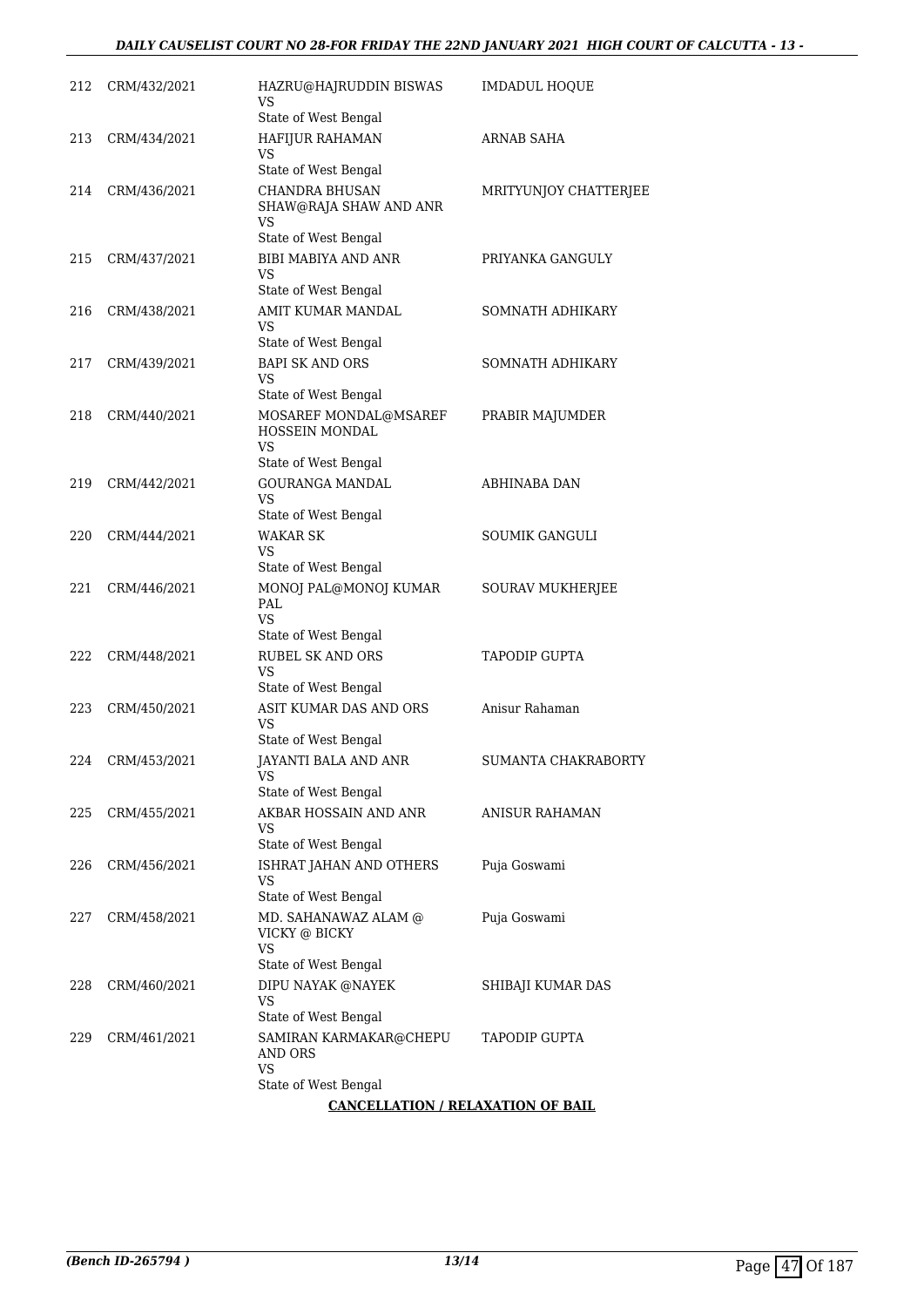| 230 | CRR/1065/2017      | <b>ASHADULLAH</b><br>BISWAS@ASADULLAH BISWAS<br>VS.<br>STATE OF WEST BENGAL | <b>M MUKHERJEE</b>          |
|-----|--------------------|-----------------------------------------------------------------------------|-----------------------------|
|     |                    | IA NO: CRAN/1/2018(Old No:CRAN/1080/2018), CRAN/2/2020                      |                             |
| 231 | CRM/216/2020       | SK ANSAR ALI @ ANSAR ALI<br>VS.<br>STATE OF WEST BENGAL                     | APAN SAHA                   |
|     | IA NO: CRAN/1/2020 |                                                                             |                             |
| 232 | CRM/22/2021        | MD. IMTIYAZ MOOLA<br>VS<br>STATE OF WEST BENGAL AND<br>ORS.                 | SANJIB MITRA                |
| 233 | CRM/803/2021       | <b>MD MANSUR RAHAMAN</b><br>VS<br>State of West Bengal AND ANR              | <b>SALONI BHATTACHARJEE</b> |
| 234 | CRM/806/2021       | SK RABIUL AND ANOTHER<br>VS<br>State of West Bengal                         | DEBJYOTI MAITY              |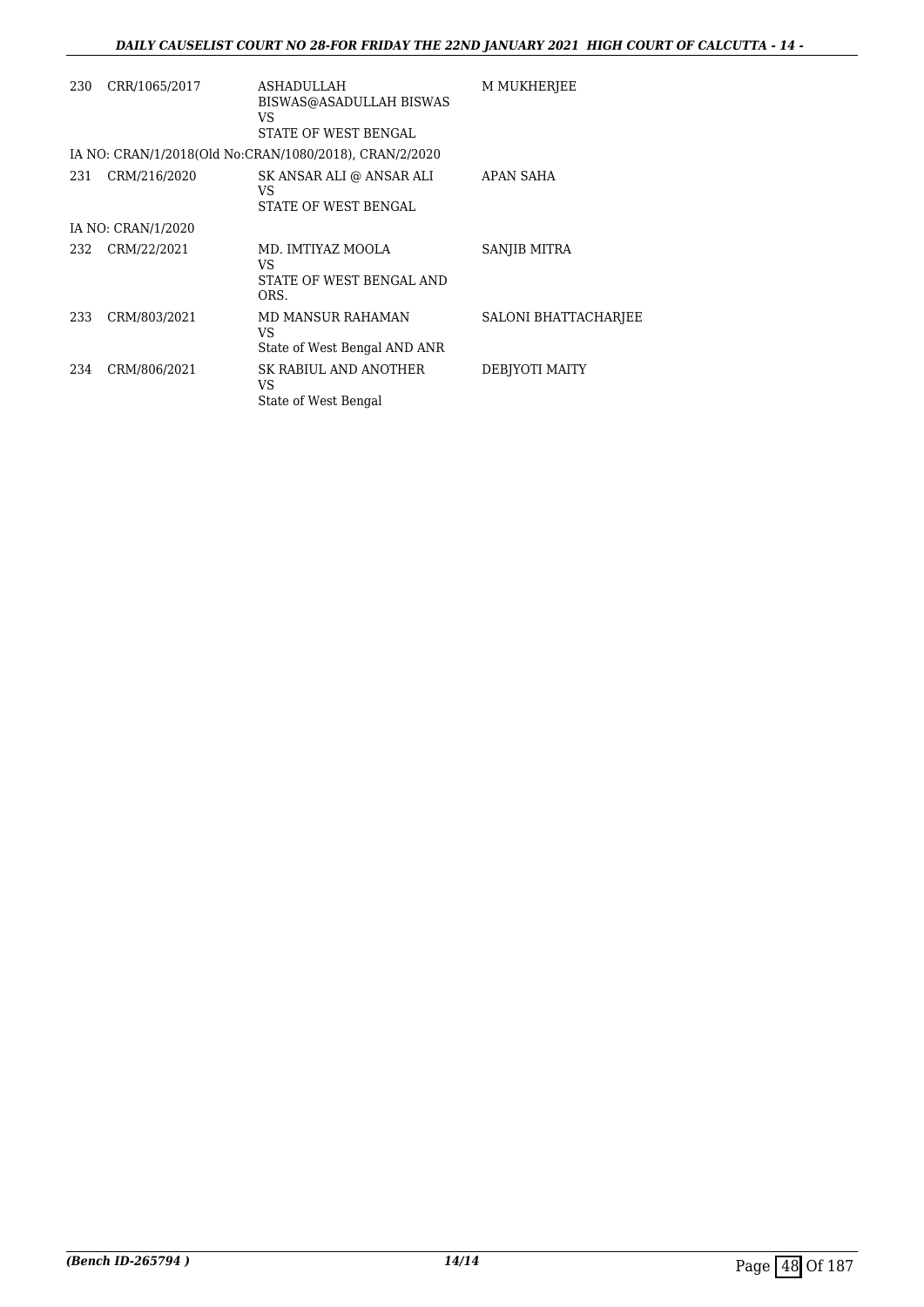

# **Appellate Side**

**DAILY CAUSELIST For Friday The 22nd January 2021**

**COURT NO. 28**

# **SINGLE BENCH ()**

# **AT 3:00 PM**

**HON'BLE JUSTICE TAPABRATA CHAKRABORTY**

# **(VIA VIDEO CONFERENCE)**

**ON FRIDAY, 22ND JANUARY 2021 AT 3.00 P.M. - WILL SIT SINGLY AND TAKE UP SOME PART HEARD, CONTEMPT MATTERS.**

# **NOTE: MATTERS WILL BE TAKEN UP THROUGH PHYSICAL HEARING ONLY WHEN BOTH THE PARTIES ARE AGREED.**

|      |                | L'AIZ AIZATIO                                                                   |                                 |
|------|----------------|---------------------------------------------------------------------------------|---------------------------------|
| 1    | WPA/8530/2019  | CHAMPA RANI PAUL<br><b>VS</b><br>STATE OF WEST BENGAL &<br><b>ORS</b>           | KHAIRUL ALAM                    |
|      |                | <b>CONTEMPT APPLICATION</b>                                                     |                                 |
| 2    | CPAN/1715/2015 | KHAGENDRA NATH GHOSH<br>VS.                                                     | <b>B. BHAKAT</b>                |
|      |                | AVANINDRA SINGH & ORS                                                           |                                 |
| wt3  | WPA/23371/2007 | KHAGENDRA NATH GHOSH<br>VS<br>STATE OF WEST BENGAL &<br>ORS.                    | <b>SOURAV MITRA</b>             |
| wt4  | WPCRC/264/2013 | KHAGENDRANATH GHOSH<br><b>VS</b><br>SANGHAMITRA MAKUR &<br><b>ORS</b>           | KAUSHIK CHANDRA<br><b>GUPTA</b> |
| 5    | WPCRC/299/2016 | SHEKAB SHEIKH<br><b>VS</b><br><b>SADHAN KUMAR</b><br><b>CHOWDHURY</b>           | ATIS KUMAR BISWAS               |
| 6    | CPAN/1268/2016 | <b>SWAPAN KR SARKAR</b><br>VS.<br>JIBAN KRISHNA BAIRAGI                         | <b>MOUMITA MONDAL</b>           |
| wt.7 | WPA/1447/2016  | <b>SWAPAN KUMAR SARKAR</b><br><b>VS</b><br>STATE OF WEST BENGAL &<br><b>ORS</b> | <b>MOUMITA MONDAL</b>           |

#### **FOR ORDERS**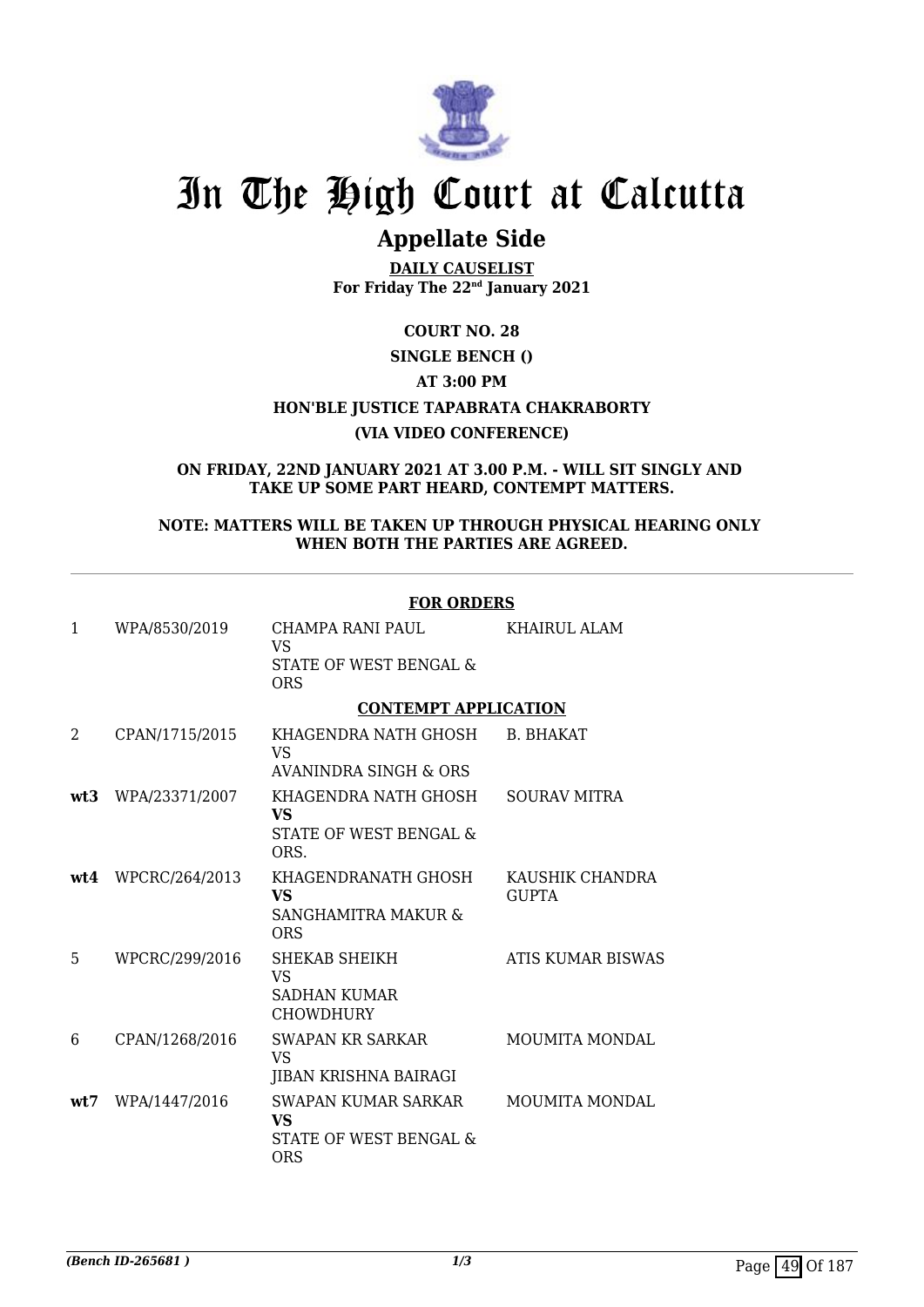| 8    | CPAN/1389/2016                           | AMAL CHANDRA BASAK<br>VS                  | MD Y ALI                              |
|------|------------------------------------------|-------------------------------------------|---------------------------------------|
|      |                                          | AVANINDRA SINGH & ORS                     |                                       |
| wt.9 | WPA/27840/2015                           | AMAL CHANDRA BASAK<br><b>VS</b>           | MD YUSUF ALI                          |
|      |                                          | STATE OF WEST BENGAL &<br><b>ORS</b>      |                                       |
| 10   | CPAN/1618/2016                           | PARAMJIT JANA<br><b>VS</b>                | <b>ABHIJIT BASU</b>                   |
|      |                                          | <b>AVANINDRA SINGH</b>                    |                                       |
|      | wt11 WPA/7490/2016                       | PARAMJIT JANA<br><b>VS</b>                | <b>ABHIJIT BASU</b>                   |
|      |                                          | STATE OF WEST BENGAL &<br><b>ORS</b>      |                                       |
| 12   | CPAN/42/2017                             | ASIM MITRA & ORS<br><b>VS</b>             | <b>SIMANTIKA</b><br><b>DASGUPTA</b>   |
|      |                                          | DR. JAYASHREE<br>ROYCHOWDHURY& ANR        |                                       |
|      | wt13 WPA/26404/2015                      | <b>ASHIM MITRA &amp; ORS</b><br><b>VS</b> | S. DASGUPTA                           |
|      |                                          | STATE OF WEST BENGAL &<br><b>ORS</b>      |                                       |
| 14   | CPAN/43/2017                             | SIDDHARTHA SANKAR<br><b>DUTTA</b>         | <b>SIMANTIKA</b><br><b>DASGUPTA</b>   |
|      |                                          | <b>VS</b>                                 |                                       |
|      |                                          | DR. JAYASREE<br>ROYCHOWDHURY & ANR.       |                                       |
|      | wt15 WPA/26406/2015                      | SIDDHARTHA SANKAR<br><b>DUTTA</b>         | S.DASGUPTA                            |
|      |                                          | <b>VS</b><br><b>STATE OF WEST</b>         |                                       |
|      |                                          | <b>BENGAL&amp;ORS</b>                     |                                       |
| 16   | CPAN/712/2017                            | AMBRISH PRASAD SINGH<br>VS                | <b>ACHIN KUMAR</b><br><b>MAJUMDER</b> |
|      |                                          | VINODE KUMAR DHAKA &<br>ANR               |                                       |
|      | IA NO: CAN/1/2019(Old No:CAN/10737/2019) |                                           |                                       |
| 17   | CPAN/1273/2017                           | AJIT MONDAL & ANR<br>VS.                  | S. DASGUPTA                           |
|      |                                          | DR. JAYASREE<br><b>ROYCHOWDHURY</b>       |                                       |
|      | wt18 WPA/25979/2015                      | AJIT MONDAL & ANR<br><b>VS</b>            | <b>SIMANTIKA</b><br><b>DASGUPTA</b>   |
|      |                                          | STATE OF WEST BENGAL                      |                                       |
| 19   | CPAN/599/2018                            | MD ABUL KHAYER                            | SRIKANTA DATTA                        |
|      |                                          | <b>VS</b><br>MANISH JAIN & ORS            |                                       |
| 20   | CPAN/632/2018                            | <b>ATINMOY GHOSH</b>                      | SABITA KHUTIA                         |
|      |                                          | VS<br>ANINDA CHATTERJEE                   | <b>BHUNYA</b>                         |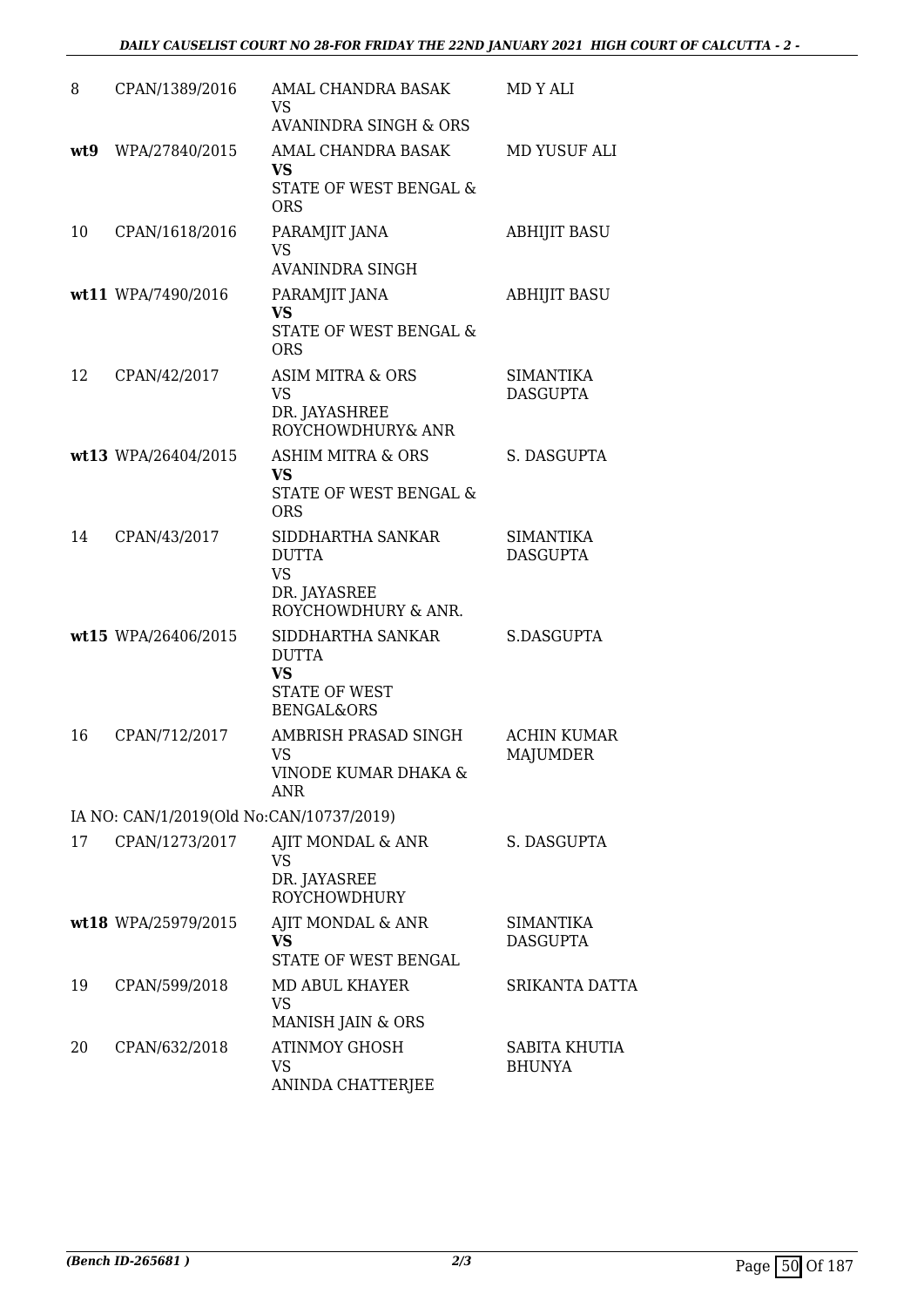**wt21** WPA/14597/2017 ATINMOY GHOSH

**VS** STATE OF WEST BENGAL &ORS

SABITA KHUTIA BHUNYA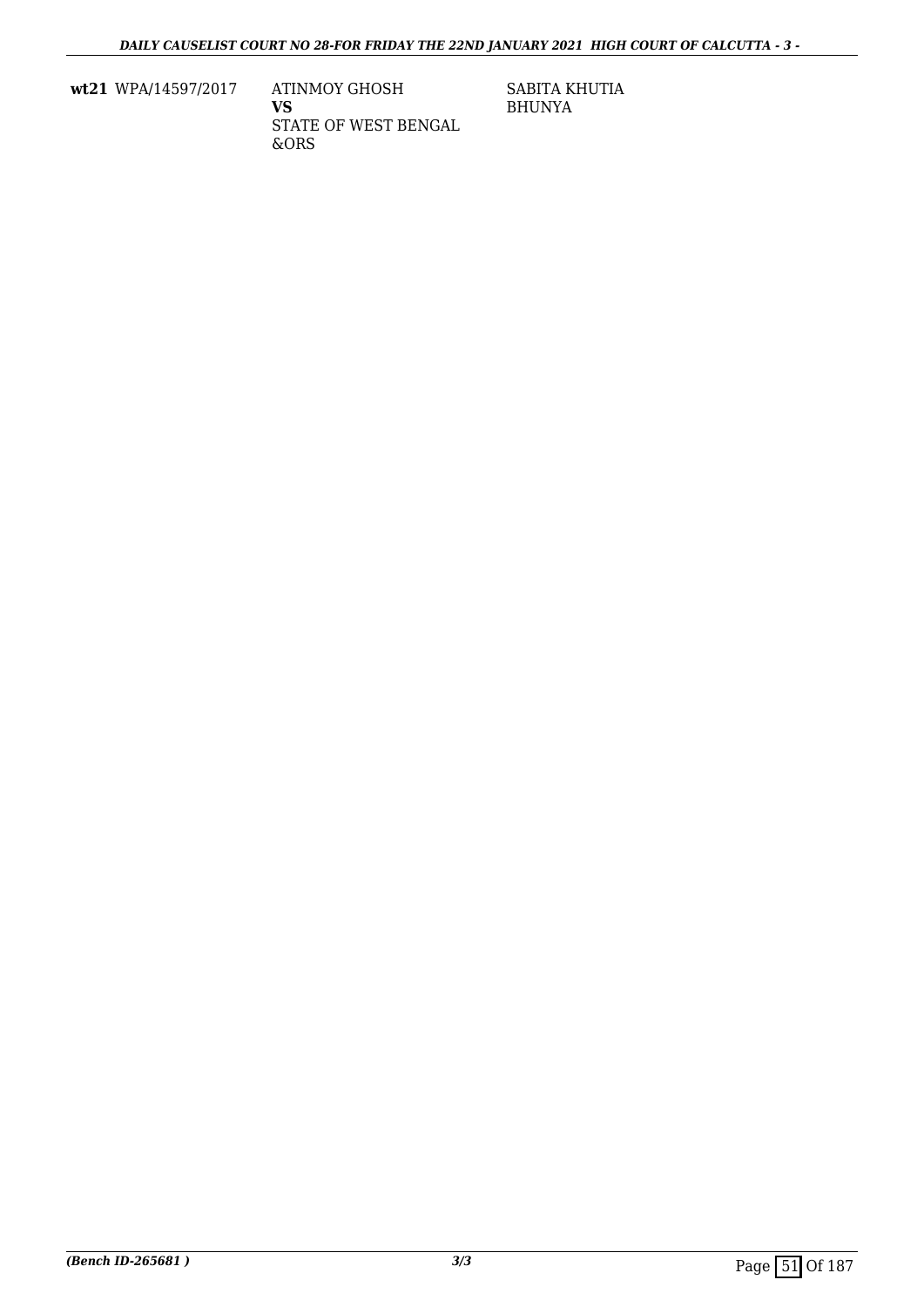

# **Appellate Side**

**DAILY CAUSELIST For Friday The 22nd January 2021**

**COURT NO. 4**

**DIVISION BENCH (DB - VIII) AT 10:45 AM**

#### **HON'BLE JUSTICE ARINDAM SINHA HON'BLE JUSTICE SUVRA GHOSH**

**(VIA VIDEO CONFERENCE)**

**ON AND FROM MONDAY, THE 11TH JANUARY , 2021 – APPEALS RELATING TO SERVICE UNDER GROUP VI AND APPLICATIONS CONNECTED THERETO;**

**MATRIMONIAL & FAMILY COURT APPEALS & MATTERS RELATING TO GUARDIANSHIP INCLUDING APPLICATIONS CONNECTED THERETO;**

**ADMISSION OF APPEALS UNDER SECTION 30 OF THE EMPLOYEES' COMPENSATION ACT, 1923;**

**HEARING OF WRIT APPEALS IRRESPECTIVE OF CLASSIFICATION INCLUDING APPLICATIONS CONNECTED THERETO.**

**NOTE: MATTERS WILL BE TAKEN UP THROUGH PHYSICAL HEARING ONLY WHEN BOTH THE PARTIES ARE AGREED.**

|                                                                           |                                          | <b>APPLICATION</b>                                                                                    |                                  |
|---------------------------------------------------------------------------|------------------------------------------|-------------------------------------------------------------------------------------------------------|----------------------------------|
| 1                                                                         | FMAT/392/2017<br>(Defective)             | DIVISIONAL RAILWAY MANAGER,<br>EASTERN RAILWAY, SEALDAH<br>DIVN.<br><b>VS</b><br><b>GAYETRI GHOSH</b> | SWAPAN BANERJEE                  |
|                                                                           |                                          | IA NO: CAN/1/2017(Old No:CAN/7277/2017), CAN/2/2017(Old No:CAN/7278/2017)                             |                                  |
| $\overline{2}$                                                            | FAT/312/2018<br>(Defective)              | TANUSREE KLARMAKAR NEE DE<br>VS.<br>NIRANJAN KARMAKAR                                                 | L. GHOSH                         |
|                                                                           | IA NO: CAN/1/2018(Old No:CAN/4123/2018)  |                                                                                                       |                                  |
|                                                                           |                                          | <b>APPEAL FOR HEARING</b>                                                                             |                                  |
| 3                                                                         | FA/9/2016<br>$(2$ PBS+PT II)             | GOPAL RANJAN BANDOPADHYAY (BRATIN KR DEY<br><b>BANERIEE</b> )<br>VS<br>MANIDIPA BANERJEE (TALUKDAR    |                                  |
| IA NO: CAN/2/2016(Old No:CAN/2511/2016), CAN/3/2016(Old No:CAN/4894/2016) |                                          |                                                                                                       |                                  |
| 4                                                                         | FA/134/2016<br>$(PT I+II)$               | CHIRANJIB BAG<br><b>VS</b><br><b>SUCHANDRA BAG</b>                                                    | <b>AMAJIT DE</b>                 |
|                                                                           | IA NO: CAN/1/2017(Old No:CAN/3609/2017)  |                                                                                                       |                                  |
| 5.                                                                        | FMA/868/2017<br>$(4$ PBS $)(22.01.2021)$ | JNAN RANAJAN DAS & ORS<br>VS<br><b>SBSTC &amp; ORS</b>                                                | MRINAL RANJAN<br><b>PRAMANIK</b> |
| IA NO: CAN/3/2019(Old No:CAN/6479/2019)                                   |                                          |                                                                                                       |                                  |
| 6                                                                         | MAT/1014/2017<br>$(2$ PBS $)$ $(N.T.W.)$ | <b>JITENDRA PRASAD</b><br>VS.<br>UNION OF INDIA & ORS                                                 | PRATIK MAJUMDER                  |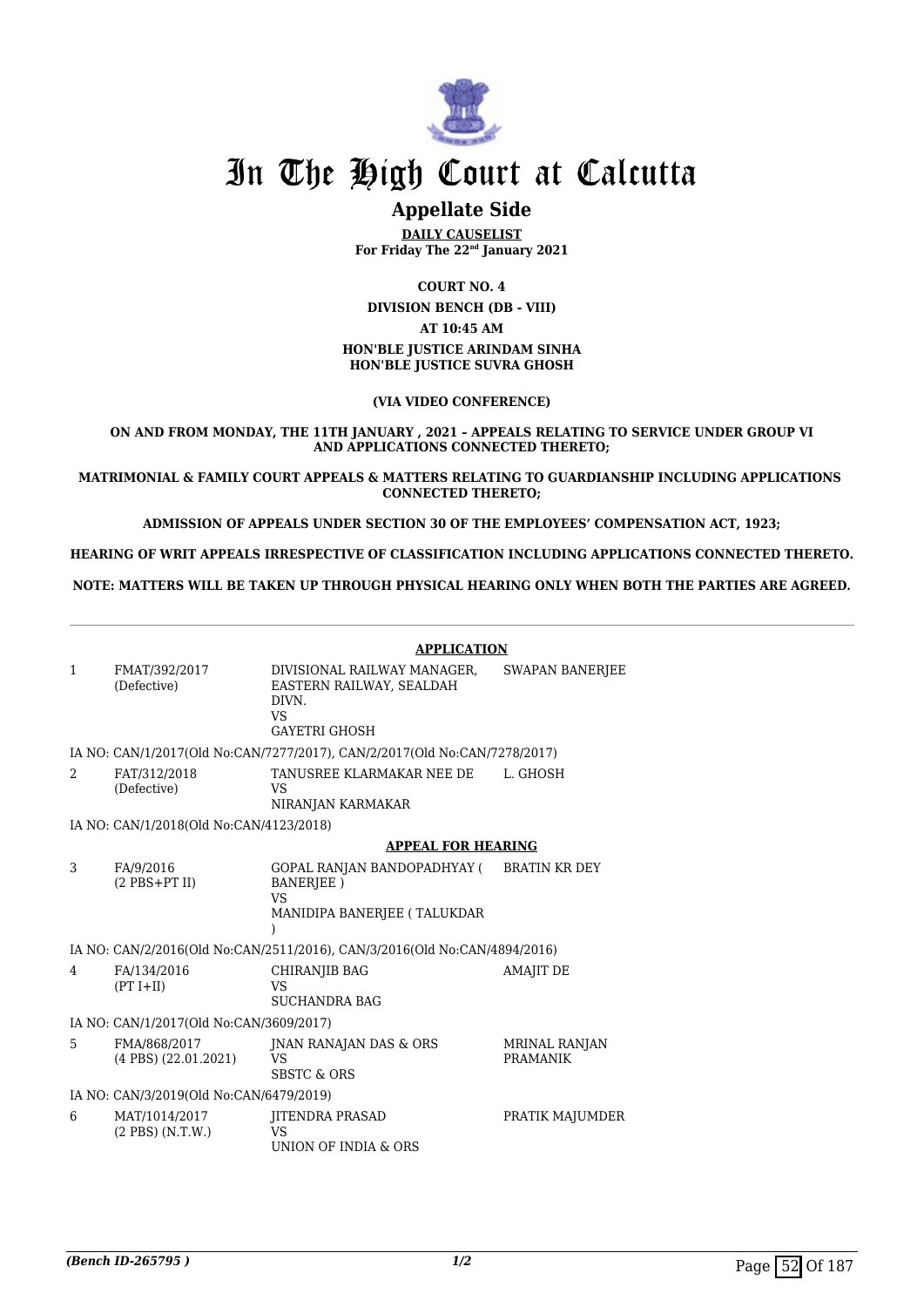| 7  | FMA/505/2019                                | JOYTISH CHANDRA KARMAKAR<br>VS                                                             | <b>SOUMI KUNDU</b>              |
|----|---------------------------------------------|--------------------------------------------------------------------------------------------|---------------------------------|
|    |                                             | UNION OF INDIA & ORS                                                                       |                                 |
|    | IA NO: CAN/1/2019(Old No:CAN/12792/2019)    |                                                                                            |                                 |
| 8  | MAT/356/2020                                | RAM DAYAL RAI<br>VS                                                                        | PAMPA DEY DHABAL                |
|    |                                             | UNION OF INDIA & ORS                                                                       |                                 |
|    | IA NO: CAN/1/2020(Old No:CAN/2445/2020)     |                                                                                            |                                 |
| 9  | MAT/577/2020<br>(N.T.W.)                    | <b>JAYANTA SARKAR</b><br>VS<br>NATIONAL JUTE BOARD                                         | VICTOR CHATTERJEE               |
|    | IA NO: CAN/1/2020                           |                                                                                            |                                 |
| 10 | FMA/700/2020<br>$(2$ PBS $)$                | MADHUSUDAN MONDAL<br>VS                                                                    | D. KUNDU                        |
|    |                                             | STATE OF WEST BENGAL & ORS                                                                 |                                 |
| 11 | MAT/748/2020<br>(Defective) (N.T.W)         | ARUP CHAKRABORTY<br>VS<br>STATE OF WEST BENGAL AND<br>ORS.                                 | FALGUNI<br><b>BANDYOPADHYAY</b> |
|    | IA NO: CAN/1/2020, CAN/2/2020               |                                                                                            |                                 |
| 12 | MAT/751/2020                                | THE STATE OF WEST BENGAL<br>AND ORS<br>VS<br>ARPITA SAHA AND ORS                           | SOMNATH NASKAR                  |
|    | IA NO: CAN/1/2020, CAN/2/2020               |                                                                                            |                                 |
| 13 | MAT/773/2020<br>(2 PBS) (27-01-2021)        | DR. SOURAV CHATTOPADHYAY<br>VS<br>STATE OF WEST BENGAL AND<br>ORS.                         | SWADESH PRIYA GHOSH             |
|    | IA NO: CAN/1/2020                           |                                                                                            |                                 |
|    | $wt14$ MAT/774/2020                         | DR. MOITREYEE CHOWDHURY<br><b>AND ORS</b><br><b>VS</b><br>STATE OF WEST BENGAL AND<br>ORS. | SWADESH PRIYA GHOSH             |
|    | IA NO: CAN/1/2020                           |                                                                                            |                                 |
| 15 | MAT/827/2020<br>(Defective)                 | SWAPAN KUMAR SAHA<br>VS<br>BANGIYA GRAMIN BIKASH BANK<br>AND ORS                           | <b>NEIL BASU</b>                |
|    | IA NO: CAN/1/2020, CAN/2/2020               |                                                                                            |                                 |
| 16 | FMA/920/2020<br>$(6$ PBS $)$ $(28.01.2021)$ | SANTANA DAS<br>VS<br>UNION OF INDIA & ORS                                                  | ABHIJIT PAL                     |
|    |                                             | IA NO: CAN/3/2020(Old No:CAN/3502/2020), CAN/4/2020(Old No:CAN/3503/2020)                  |                                 |
| 17 | MAT/83/2021                                 | KOUSHIK PAUL<br>VS                                                                         | VICTOR CHATTERJEE               |
|    | IA NO: CAN/1/2021                           | UNION OF INDIA AND ORS.                                                                    |                                 |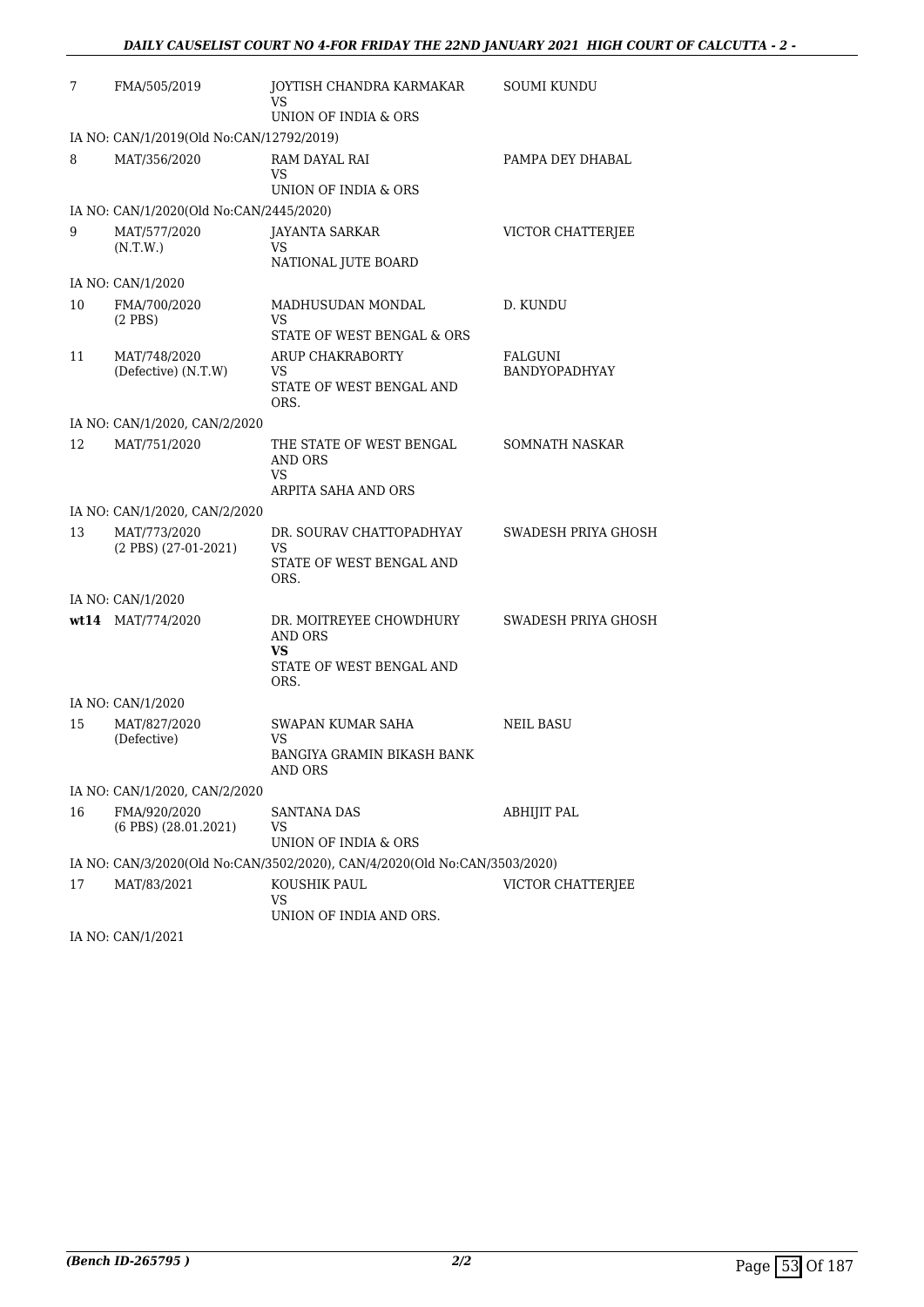

# **Appellate Side**

**DAILY CAUSELIST For Friday The 22nd January 2021**

**COURT NO. 4**

**SINGLE BENCH (SB - II) AT 3:00 PM HON'BLE JUSTICE ARINDAM SINHA (VIA VIDEO CONFERENCE)**

**ON EVERY WEDNESDAY, THURSDAY & FRIDAY AT 3.00 P.M. - WILL SIT SINGLY AND TAKE SOME PART HEARD, CONTEMPT, ASSIGNED, REVIEW, MODIFICATION/CLARIFICATION MATTERS.**

**SPL NOTE:**

**1. ON EVERY THURSDAY, ASSIGNED MATTERS WILL BE TAKEN UP AT 3 P.M. 2. ON EVERY FRIDAY, CONTEMPT MATTERS WILL BE TAKEN UP AT 3 P.M.**

#### **NOTE: MATTERS WILL BE TAKEN UP THROUGH PHYSICAL HEARING ONLY WHEN BOTH THE PARTIES ARE AGREED.**

|                 |                                          | <b>CONTEMPT APPLICATION</b>                                    |                            |
|-----------------|------------------------------------------|----------------------------------------------------------------|----------------------------|
| 1               | CPAN/79/2015                             | KRISHNA GHOSH<br><b>VS</b><br>PURNENDU KR MAJHI                | <b>S KR CHOUDHURY</b>      |
| wt2             | WPA/18904/2014                           | KRISHNA GHOSH & ANR<br><b>VS</b><br>STATE OF WEST BENGAL & ORS | <b>SUMATH KR CHAUDHURY</b> |
| 3               | CPAN/1438/2015<br>$(29-01-2021)$         | SIBENDU SEKHAR PAL<br><b>VS</b><br>PANCHU GOPAL ROY            | <b>SRUTI LAHIRI</b>        |
| wt4             | WPA/23442/2014                           | SIBENDU SEKHAR PAL<br><b>VS</b><br>STATE OF WEST BENGAL & ORS  | S. LAHIRI                  |
| 5               | CPAN/245/2017                            | A. PRABHAKARAN<br><b>VS</b><br><b>RNSBAHAD</b>                 | K. B. S. MAHAPATRA         |
|                 | IA NO: CAN/1/2019(Old No:CAN/1352/2019)  |                                                                |                            |
| wt <sub>6</sub> | WPA/12658/2005                           | A.PRABHAKARAN<br><b>VS</b><br>UNION OF INDIA                   | K.B.S. MAHAPATRA           |
|                 | IA NO: CAN/2/2014(Old No:CAN/10624/2014) |                                                                |                            |
| 7               | CPAN/538/2018                            | <b>ABDUR RAHIM</b><br><b>VS</b><br><b>SUNIL MUKHERJEE</b>      | <b>SHAMIM UL BARI</b>      |
| wt.8            | WPA/32147/2013                           | <b>ABDUR RAHIM</b><br><b>VS</b><br>STATE OF WEST BENGAL & ORS. | <b>SHAMIM UL BARI</b>      |
| wt9             | WPCRC/177/2017                           | <b>ABDUR RAHIM</b><br><b>VS</b><br><b>SUNIL MUKHERJEE</b>      | <b>SHAMIM UL BARI</b>      |
| 10              | CPAN/774/2018                            | <b>BASANTI MAHATO</b><br><b>VS</b><br><b>SAMIM DAD KHAN</b>    | <b>SAURABH MAITRA</b>      |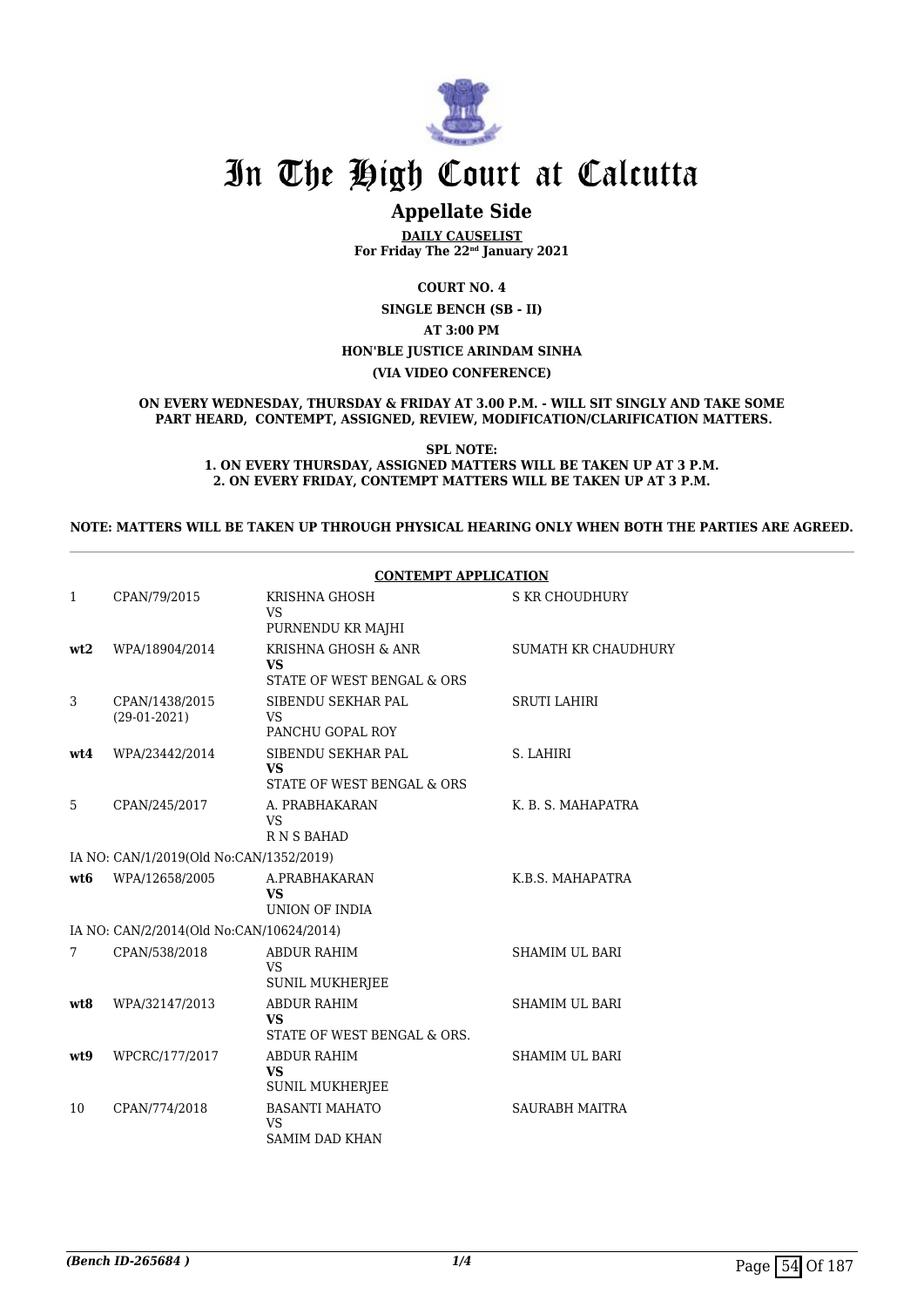|    | wt11 WPA/29848/2016                     | BASANTI MAHATO & ANR<br>VS                                                              | GOURAV PURAKAYASTHA            |
|----|-----------------------------------------|-----------------------------------------------------------------------------------------|--------------------------------|
|    |                                         | PURULIA MUNICIPALITY & ORS                                                              |                                |
|    | IA NO: CAN/1/2020(Old No:CAN/2238/2020) |                                                                                         |                                |
| 12 | CPAN/817/2018                           | GOUTAM RAM<br>VS.<br>V K DHAKA & ANR                                                    | <b>ACHIN KUMAR</b><br>MAJUMDER |
|    | wt13 WPA/12462/2009                     | GOUTAM RAM                                                                              | ACHIN KUMAR                    |
|    |                                         | VS.                                                                                     | MAJUMDER                       |
|    |                                         | UNION OF INDIA & ORS.                                                                   |                                |
| 14 | WPCRC/23/2019<br>$(22-01-2021)$         | <b>GAYATRI MUKHERJEE</b><br>VS<br>PARVEZ AHMED                                          | ARIJIT PRADHAN                 |
|    | wt15 WPA/31320/2017                     | <b>GAYATRI MUKHERJEE</b>                                                                | ARIJIT PRADHAN                 |
|    |                                         | VS<br>STATE OF WEST BENGAL & ORS                                                        |                                |
| 16 | CPAN/455/2019<br>$(05-02-2021)$         | INDIAN JUTE MILLS ASSOCIATION<br>$\&$ ANR<br>VS.<br>MOLOY CHANDAN CHAKRABORTTY<br>& ANR | ANIRUDDHA AGARWALLA            |
|    | wt17 WPA/28614/2017                     | INDIAN JUTE MILLS ASSOCIATION<br>& ANR<br>VS.                                           | ANIRUDDHA AGARWALA             |
|    |                                         | UNION OF INDIA & ORS                                                                    |                                |
|    |                                         | IA NO: CAN/1/2019(Old No:CAN/4874/2019), CAN/2/2019(Old No:CAN/4875/2019)               |                                |
| 18 | CPAN/842/2019                           | DIPANKAR HALDER                                                                         | <b>DIPAK KUMAR</b>             |
|    |                                         | VS<br>SANJAY KUMAR & ANR                                                                | BHATTACHARYYA                  |
|    | wt19 WPA/6591/2018                      | SANJAY KUMAR & ANR                                                                      | <b>GARGI ROY</b>               |
|    |                                         | VS<br>THE AUTHORITY UNDER MINIMUM<br>WAGES ACT 1948 & ANR                               |                                |
| 20 | CPAN/843/2019                           | <b>SUMAN DAS</b>                                                                        | DIPAK KUMAR                    |
|    |                                         | VS<br>SANJAY KUMAR , CHAIRMAN,<br>RAILWAY RECRUITMENT CELL &<br>ANR                     | <b>BHATTACHARYA</b>            |
|    | $wt21$ WPA/6601/2018                    | SANJAY KUMAR                                                                            | MINIMUM WAGES., 1948           |
|    |                                         | VS<br>THE AUTHORITYUNDER MINIMUM<br>WAGES ACT, 1948 & ANR.                              |                                |
| 22 | CPAN/883/2019                           | <b>SUBHASH KUMAR &amp; ORS</b>                                                          | ARPA CHAKRABORTY               |
|    | $(22-01-2021)$                          | VS<br>SRIMAN KUMAR BHATTACHARYYA<br>& ORS                                               |                                |
|    | wt23 WPA/31227/2017                     | SUBHASH KUMAR & ORS                                                                     | A CHAKRABORTY                  |
|    |                                         | VS.<br><b>INDIAN INSTITUTE OF</b><br>TECHNOLOGY, KHARAGPUR(IIT<br>KHARAGPUR)&ORS        |                                |
| 24 | CPAN/1036/2019<br>$(22-01-2021)$        | DOLGOBINDA SOUMANDAL<br>VS<br>PARWEZ AHMED SIDDIQUI                                     | ASHIS KUMAR PAUL               |
|    | wt25 WPA/13535/2017                     | DOLGOBINDA SOUMANDAL                                                                    | ASHIS KUMAR PAUL               |
|    |                                         | VS.                                                                                     |                                |
|    |                                         | STATE OF WEST BENGAL & ORS                                                              |                                |
| 26 | CPAN/1250/2019<br>$(22-01-2021)$        | JYOTI PRASAD BANDYOPADHYAY<br>VS                                                        | VICTOR CHATTERJEE              |
|    |                                         | MANISH JAIN & ANR                                                                       |                                |
|    | wt27 WPA/2710/2016                      | <b>IYOTI PRASAD BANDYOPADHYAY &amp;</b><br><b>ORS</b><br>VS.                            | VICTOR CHATTERJEE              |
|    |                                         | STATE OF WEST BENGAL & ORS                                                              |                                |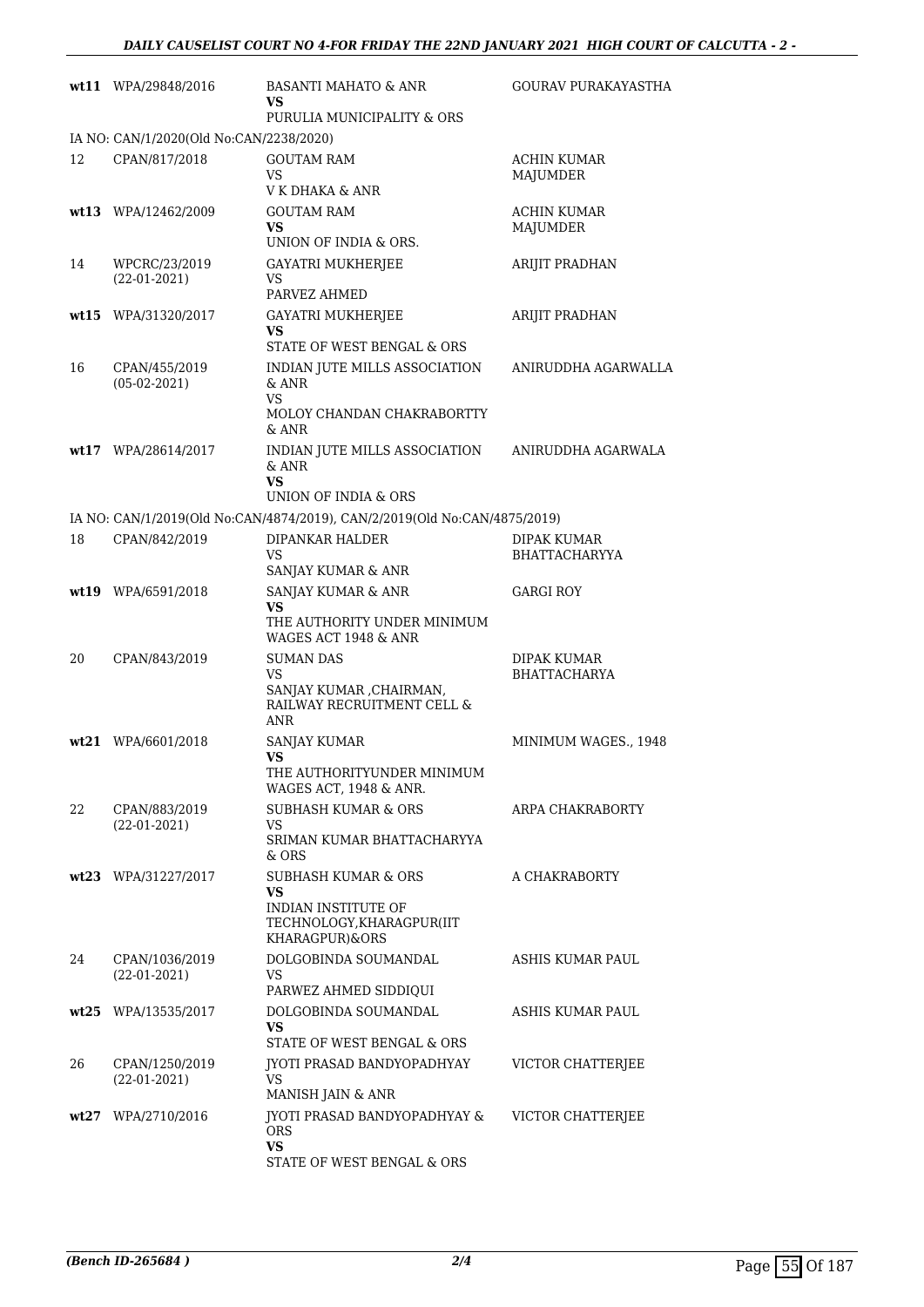| 28 | CPAN/1346/2019<br>$(29-01-2021)$        | FREE INDIA DRY ACCUMULATORS<br>LTD & ANR<br>VS                                                       | DIPAYAN CHOWDHURY    |
|----|-----------------------------------------|------------------------------------------------------------------------------------------------------|----------------------|
|    |                                         | MANOJ PANT & ORS                                                                                     |                      |
|    | wt29 WPA/13495/2005                     | FREE INDIA DRY ACCUMULATOR<br>LTD. & ANR.<br>VS                                                      | ARUNDHATI MUKHERJEE  |
|    |                                         | STATE OF W.B.                                                                                        |                      |
|    | IA NO: CAN/1/2008(Old No:CAN/5096/2008) |                                                                                                      |                      |
| 30 | CPAN/1349/2019                          | KRISHNA GOPAL MONDAL<br>VS.<br>PALLAB KUMAR DAS                                                      | SATYAJIT MAHATO      |
|    | wt31 WPA/1968/2016                      | KRISHNA GOPAL MONDAL<br><b>VS</b>                                                                    | SATYAJIT MAHATA      |
|    |                                         | THE RAJPUR SONARPUR<br><b>MUNICIPALITY &amp; ORS</b>                                                 |                      |
| 32 | WPCRC/5/2020                            | DEBPRASAD SARKAR                                                                                     | SIDDHARTHA SANKAR    |
|    | $(22-01-2021)$                          | VS.<br>NITYANANDA MONDAL & ORS                                                                       | <b>MONDAL</b>        |
|    | wt33 WPA/242/2018                       | DEBAPRASAD SARKAR                                                                                    | ANUSUYA BANERJEE     |
|    |                                         | VS<br>STATE OF WEST BENGAL & ORS.                                                                    |                      |
| 34 | WPCRC/24/2020                           | <b>BASUDEV LAHA</b>                                                                                  | DEBASREE DHAMALI     |
|    | $(22-01-2021)$                          | VS.<br>SUBRATA MUKHOPADHYAY, THE<br>CHAIRMAN, WB COMPREHENSIVE<br><b>AREA DEVE</b>                   |                      |
|    | wt35 WPA/12906/2013                     | <b>BASUDEB LAHA</b><br><b>VS</b><br>WB COMPREHENSIVE AREA<br>DEVELOPMENT CORPORATION &<br><b>ORS</b> | DEBASREE DHAMALI     |
| 36 | WPCRC/28/2020<br>$(22-01-2021)$         | DILIP KR. SENGUPTA<br>VS                                                                             | BIDYUT KR. BANERJEE  |
|    |                                         | NIRMIKA BAGCHI & ANR.                                                                                |                      |
|    | wt37 WPA/10333/2018                     | DILIP KUMAR SENGUPTA<br>VS<br>THE NEW BARRACKPORE<br>MUNICIPALITY & ORS                              | <b>SOUVIK DAS</b>    |
|    | wt38 WPA/5302/2014                      | DILIP KR. SENGUPTA<br>VS.<br>NEW BARAKPUR MUNICIPALITY &<br>ORS.                                     | BIDYUT KR. BANERJEE  |
| 39 | CPAN/153/2020                           | SUDAMA PRASAD CHOUDHURY<br>VS                                                                        | KAUSTAV BHATACHARYA  |
|    |                                         | <b>BIJIN KRISHNA</b>                                                                                 |                      |
|    | $wt40$ WPA/20879/2019                   | SUDAMA PRASAD CHOUDHURY<br><b>VS</b><br>HOWRAH MUNICIPAL<br><b>CORPORATION &amp; ORS</b>             | KAUSTAV BHATTACHARYA |
| 41 | CPAN/169/2020                           | KANCHAN BARMAN<br>VS.                                                                                | SABYASACHI MONDAL    |
|    |                                         | ROPNA KHARIA                                                                                         |                      |
|    | wt42 WPA/23229/2019                     | KANCHAN BARMAN<br>VS<br>UNION OF INDIA & ORS                                                         | MONIKA SINHA         |
| 43 | CPAN/265/2020                           | GOPAL JANA<br>VS<br>DINA NARAYAN GHOSH                                                               | RAVI RANJAN KUMAR    |
|    | wt44 WPA/12053/2019                     | GOPAL JANA<br><b>VS</b><br>STATE OF WEST BENGAL & ORS                                                | RAVI RANJAN KUMAR    |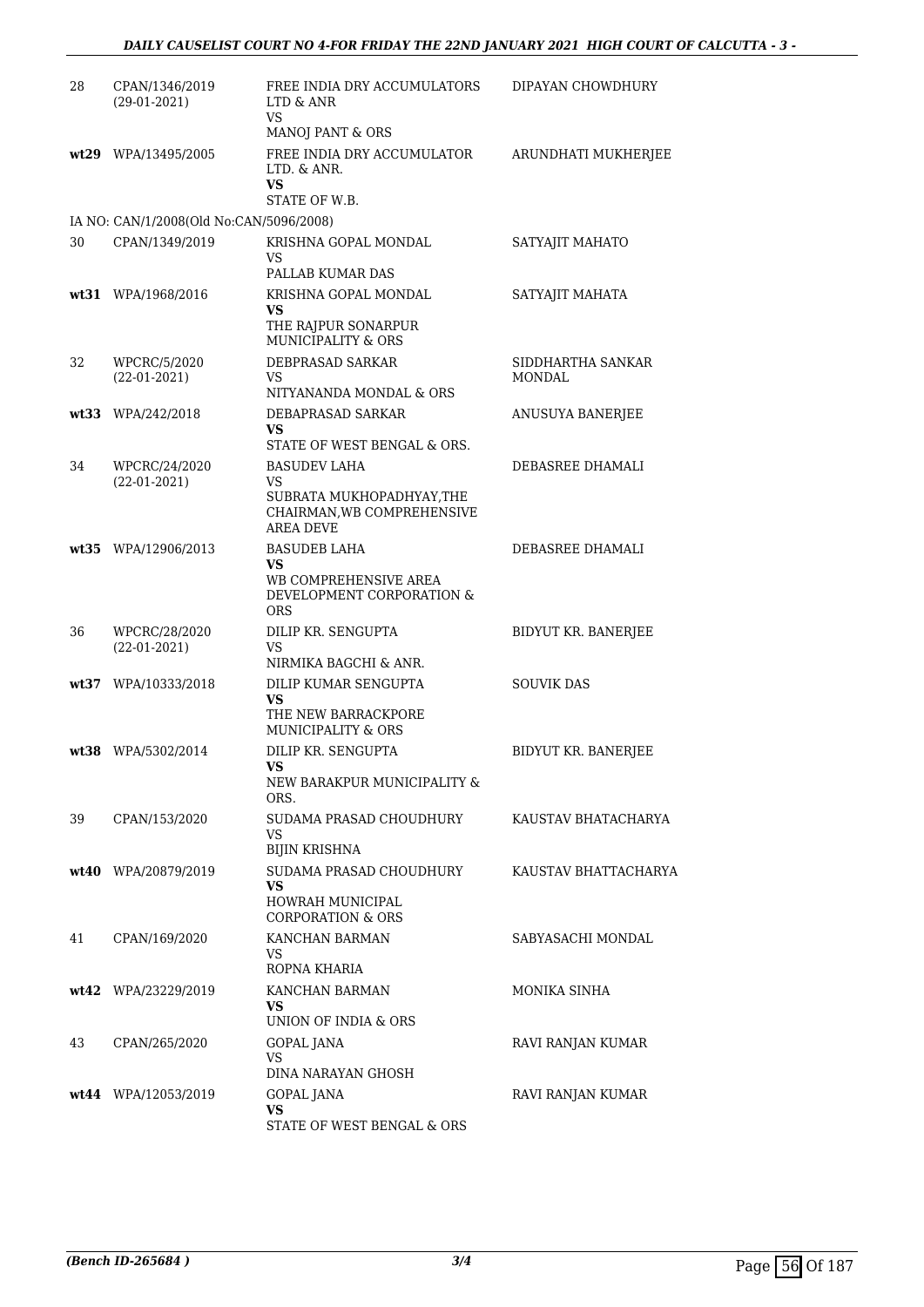| 45 | CPAN/283/2020                            | GURU DAYAL SINGH & ORS<br>VS<br>FIRHAD HAKIM & ORS                                                  | RAVI RANJAN KUMAR          |
|----|------------------------------------------|-----------------------------------------------------------------------------------------------------|----------------------------|
|    | $wt46$ WPA/22410/2019                    | <b>GURU DAYAL SINGH &amp; ORS</b><br>VS<br>STATE OF WEST BENGAL & ORS                               | RAVI RANJAN KUMAR          |
| 47 | CPAN/400/2020                            | MOHIT LAL GHOSH<br><b>VS</b><br>JABA KARMOKAR,PANCHAYAT<br>PRADHAN, SINGUR<br>NO.2GRAMPANCHAYAT&ANR | <b>ARKA PROVA SEN</b>      |
|    | IA NO: CAN/1/2020(Old No:CAN/5327/2020)  |                                                                                                     |                            |
|    | wt48 WPA/3462/2020                       | MOHIT LAL GHOSH<br>VS<br>STATE OF WEST BENGAL & ORS                                                 | ARKAPRAVA SEN              |
| 49 | CPAN/420/2020                            | <b>GOUR HARI GARAIN &amp; ORS</b><br>VS<br>MD. JASIMUDDIN MONDAL & ORS                              | SYED SHAMSUL AREFIN        |
|    | wt50 WPA/22694/2019                      | <b>GOUR HARI GARAIN &amp; ORS</b><br>VS<br>STATE OF WEST BENGAL & ORS                               | <b>SYED SHAMSUL AREFIN</b> |
|    | IA NO: CAN/1/2020(Old No:CAN/5872/2020)  |                                                                                                     |                            |
| 51 | CPAN/497/2020                            | <b>KALIPADA DAS</b><br><b>VS</b><br><b>SAYEED AHMED</b>                                             | <b>ABHISHEK BANERJEE</b>   |
|    | wt52 WPA/22809/2019                      | KALIPADA DAS<br>VS<br>STATE OF WEST BENGAL & ORS                                                    | <b>ABHISHEK BANERJEE</b>   |
| 53 | CPAN/619/2020                            | CANARA LIGHTING INDUSTRIES<br><b>PVT LTD</b><br><b>VS</b><br>BIKASH SAHA                            | PROJJWAL SANYAL            |
|    | wt54 WPA/12134/2019                      | CANARA LIGHTING INDUSTRIES<br>PVT. LTD.<br><b>VS</b><br>MALDA ZILLA PARISHAD & ORS                  | RAJARSHI CHATTERJEE        |
| 55 | CPAN/708/2020                            | <b>GANGADHAR MONDAL</b><br>VS<br><b>SUMIT GUPTA</b>                                                 | NARAYAN CHANDRA<br>MANDAL  |
|    | wt56 WPA/23604/2019                      | <b>GANGADHAR MONDAL &amp; ORS</b><br>VS<br>STATE OF WEST BENGAL & ORS                               | <b>BHASKAR MANDAL</b>      |
| 57 | WPCRC/49/2020<br>$(29-01-2021)$          | M/S N.K. MONDAL & SONS<br>VS.<br>ADITYA KUMAR CHOWDHURY &<br>ANR                                    | MONIKA SINHA               |
|    | wt58 WPA/23113/2019                      | M/S. N.K. MONDAL & SONS<br>VS<br>UNION OF INDIA & ORS                                               | MONIKA SINHA               |
|    | IA NO: CAN/1/2019(Old No:CAN/12647/2019) |                                                                                                     |                            |
| 59 | CPAN/539/2020                            | NAKUL MONDAL<br>VS<br>KARTICK GHOSH                                                                 | PRATIVA GHATAK             |
|    | wt60 WPA/13499/2019                      | NAKUL MONDAL<br>VS<br>STATE OF WEST BENGAL & ORS                                                    | PRATIBHA GHATAK            |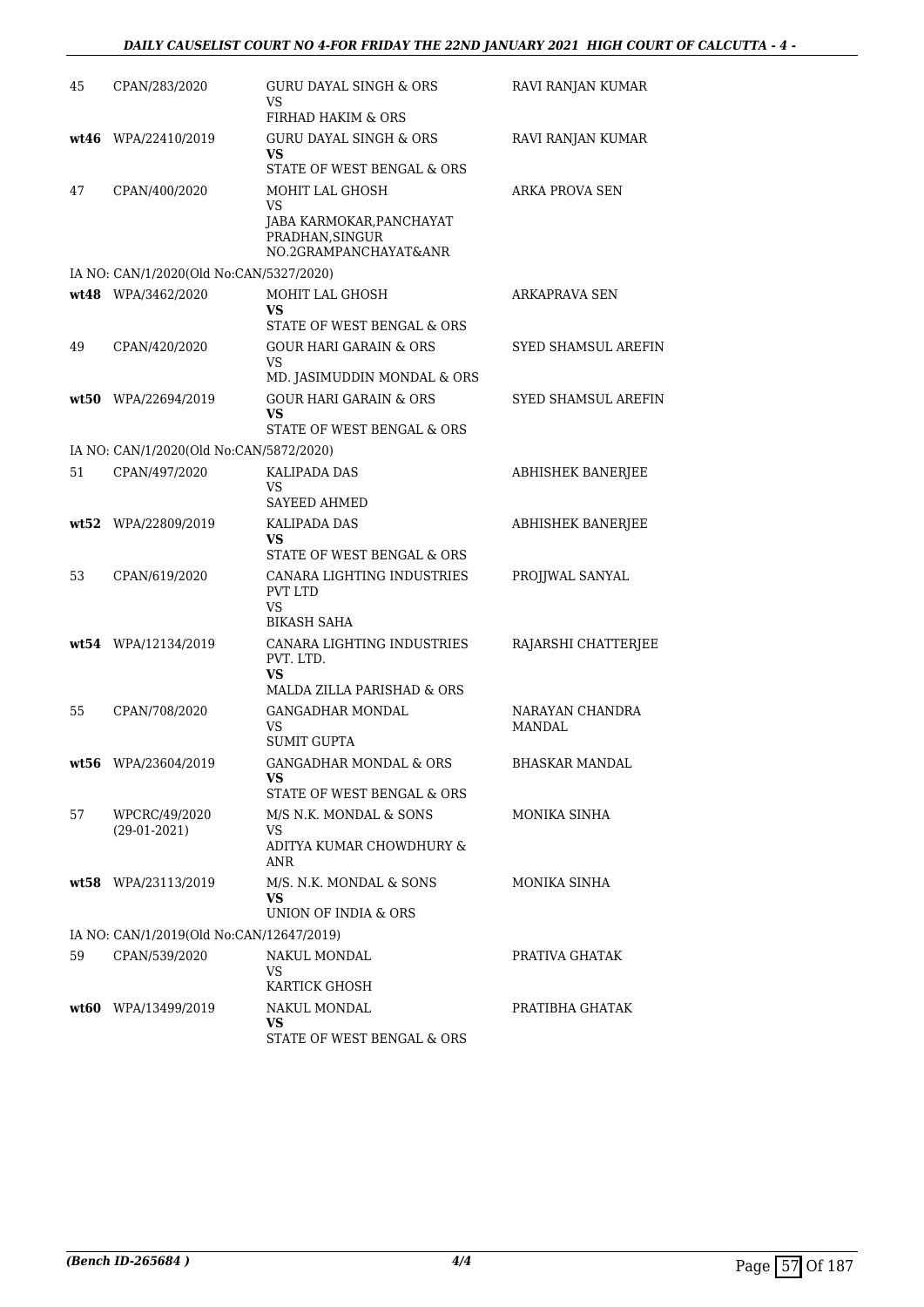

# **Appellate Side**

**DAILY CAUSELIST For Friday The 22nd January 2021**

**COURT NO. 38**

**SINGLE BENCH (SB - II)**

**AT 10:45 AM HON'BLE JUSTICE ASHIS KUMAR CHAKRABORTY**

**(VIA VIDEO CONFERENCE)**

**ON AND FROM MONDAY THE 11TH JANUARY, 2021 - MATTERS ( MOTION & HEARNG) UNDER ARTICLE 226 OF THE CONSTITUTION OF INDIA RELATING TO LAND UNDER GROUP I INCLUDING APPLICATIONS CONNECTED THERETO.**

**NOTE: MATTERS WILL BE TAKEN UP THROUGH PHYSICAL HEARING ONLY WHEN BOTH THE PAR.TIES ARE AGREED**

**MENTIONING WILL BE PERMITTED ONLY ON THE VIRTUAL MODE INDICATING GROUP(S) OR SECTION(S) ALONG WITH GROUND OF URGENCY.**

| SANKHA SUBHRA RAY<br>DEBABRATA SARDAR |
|---------------------------------------|
|                                       |
|                                       |
|                                       |
|                                       |
|                                       |
|                                       |
|                                       |
| RAJENDRA NATH BARIK                   |
|                                       |
| <b>ARINDAM DAS</b>                    |
|                                       |
| PALLAV CHATTERJEE                     |
| PALLAV CHATTERJEE                     |
|                                       |
| <b>BISWARUP BISWAS</b>                |
|                                       |
|                                       |
| <b>S SANYAL</b>                       |
|                                       |
| SUBHAS CHANDRA DUTTA                  |
|                                       |
| ABHILASH SINHA RAY                    |
|                                       |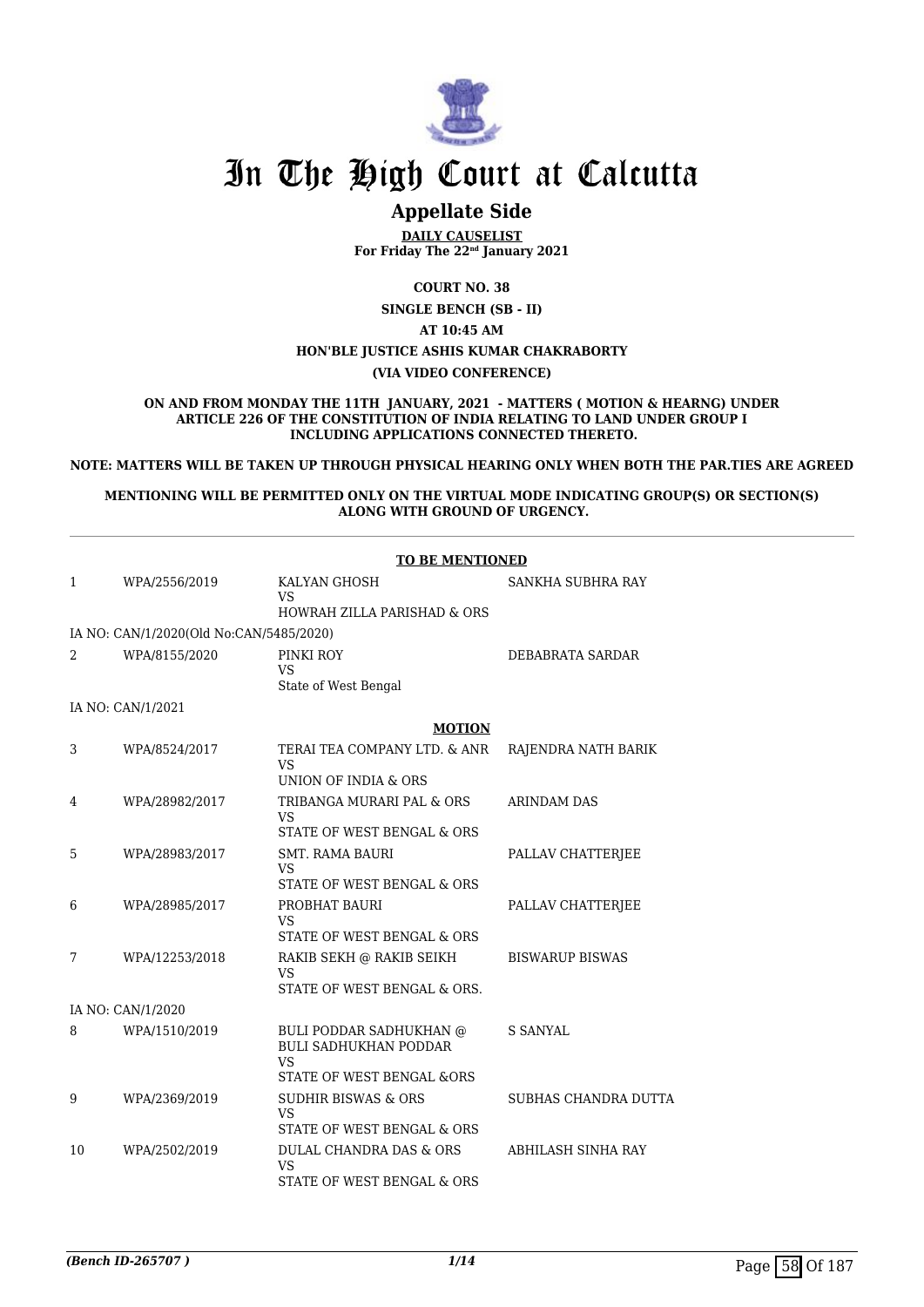| 11 | WPA/3159/2019                 | CHALAM SAPUI & ORS<br>VS<br>STATE OF WEST BENGAL & ORS                                   | SWAPAN KUMAR KAR                          |
|----|-------------------------------|------------------------------------------------------------------------------------------|-------------------------------------------|
| 12 | WPA/3535/2019                 | M/S. KISHAN STAW BOARD &<br>PAPER MILLS P. LTD.<br>VS<br>STATE OF WEST BENGAL & ORS.     | PARTHA PRATIM ROY                         |
| 13 | WPA/3616/2019                 | ANUMATI SARDAR & ORS<br>VS.<br>STATE OF WEST BENGAL & ORS                                | DIPANKAR MANDAL                           |
| 14 | WPA/3885/2019                 | ASMAUL HAFIZUDDIN MIDDYA<br>ALIAS ASMAUL MIDDYA<br>VS.<br>STATE OF WEST BENGAL & ORS     | SUBHASISH MITRA                           |
| 15 | WPA/3923/2019                 | DHANAI SARDAR & ORS<br>VS.                                                               | SABITA KHUTIA(BHUNYA)                     |
| 16 | WPA/3924/2019                 | STATE OF WEST BENGAL & ORS<br>TAHERA BIBI & ORS<br>VS                                    | DYUTIMAN BANERJEE                         |
| 17 | WPA/3925/2019                 | STATE OF WEST BENGAL & ORS<br>MD. TASLIM & ORS.<br>VS.                                   | ARKA KR. NAG                              |
| 18 | WPA/3926/2019                 | STATE OF WEST BENGAL & ORS.<br>KALYANI GUPTA & ORS<br>VS.                                | DYUTIMAN BANERJEE                         |
| 19 | WPA/3928/2019                 | STATE OF WEST BENGAL & ORS<br>MIR MOSSAREF & ORS<br>VS                                   | DYUTIMAN BANERJEE                         |
| 20 | WPA/3934/2019                 | STATE OF WEST BENGAL & ORS<br>SOUMIK DAS<br>VS.<br>STATE OF WEST BENGAL & ORS            | SANTOSH KUMAR<br><b>CHAKRABORTI</b>       |
| 21 | WPA/4028/2019                 | <b>SMT TANIMA ROY</b><br><b>VS</b><br>STATE OF WEST BENGAL & ORS                         | <b>SAKTI PRASAD</b><br><b>CHAKRABORTI</b> |
| 22 | WPA/4041/2019                 | SOUMYA KANTI ROY<br>VS.<br>STATE OF WEST BENGAL & ORS                                    | <b>SAKTI PRASAD</b><br>CHAKRABARTI        |
| 23 | WPA/9096/2019                 | PRABHAS GHOSH<br>VS<br>STATE OF WEST BENGAL & ORS                                        | KALYAN SENGUPTA                           |
|    | IA NO: CAN/1/2020             |                                                                                          |                                           |
| 24 | WPA/14832/2019                | SK. NANNA MD. & ANR.<br>VS.<br>STATE OF WEST BENGAL & ORS.                               | KAUSTAV MISHRA                            |
|    | IA NO: CAN/1/2020, CAN/2/2020 |                                                                                          |                                           |
| 25 | WPA/18215/2019                | GAUTAM ADHIKARI<br>VS<br>STATE OF WEST BENGAL & ORS                                      | ANINDYA HALDER                            |
| 26 | WPA/3983/2020                 | PARASURAM ADAK @ KHOKAN<br>ADAK<br>VS<br>STATE OF WEST BENGAL & ORS                      | <b>GAUTAM GURIA</b>                       |
| 27 | WPA/4058/2020                 | HARAN ALI MOLLA<br>VS.<br>STATE OF WEST BENGAL & ORS.                                    | GURUPADA DAS                              |
| 28 | WPA/4134/2020                 | SANAT KUMAR HALDER @ SANAT<br>HALDER<br>VS.                                              | SWAPAN KUMAR KAR                          |
| 29 | WPA/4273/2020                 | STATE OF WEST BENGAL &ORS<br>PULIN BEHARI ROY & ORS<br>VS.<br>STATE OF WEST BENGAL & ORS | SWAPAN KUMAR KAR                          |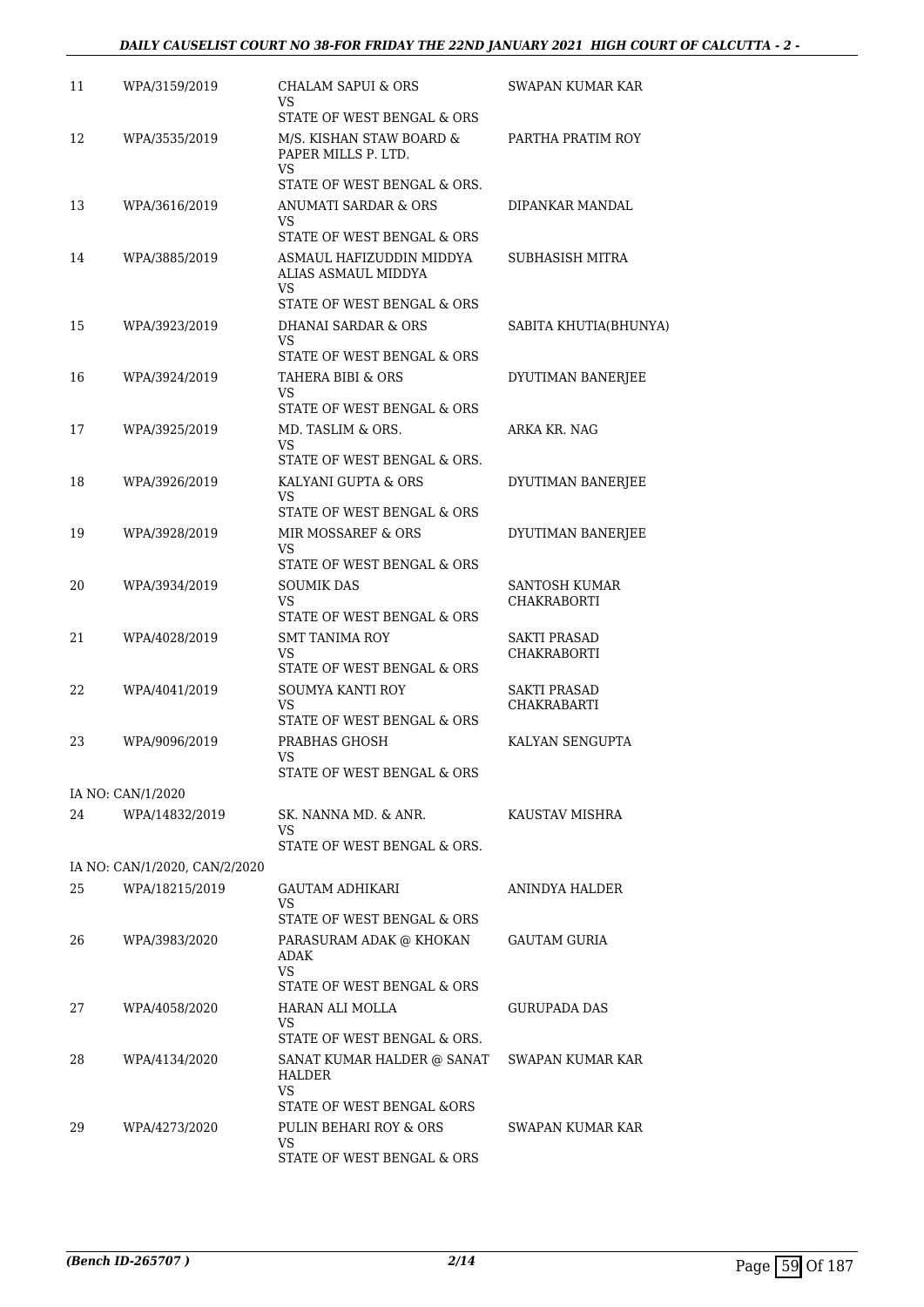# *DAILY CAUSELIST COURT NO 38-FOR FRIDAY THE 22ND JANUARY 2021 HIGH COURT OF CALCUTTA - 3 -*

| 30 | WPA/4289/2020 | ANOYARA & ORS<br>VS<br>UNION OF INDIA & ORS                                                       | DONA GHOSH                          |
|----|---------------|---------------------------------------------------------------------------------------------------|-------------------------------------|
| 31 | WPA/4337/2020 | LIPIKA MUKHERJEE & ANR.<br>VS.<br>NHAI & ANR.                                                     | ABHIJIT CHAKRABARTI                 |
| 32 | WPA/4488/2020 | TODI MINERALS PRIVATE<br><b>LIMITED &amp; ANR</b><br><b>VS</b>                                    | PINAKI RANJAN<br><b>CHAKRABORTI</b> |
|    |               | STATE OF WEST BENGAL & ORS                                                                        |                                     |
| 33 | WPA/4542/2020 | CHANDAN MUKHERJEE<br>VS.                                                                          | S.G. CHOWDHURY                      |
|    |               | STATE OF WEST BENGAL & ORS                                                                        |                                     |
| 34 | WPA/4565/2020 | PUSHPENDU MONDAL<br>VS.                                                                           | GIASUDDIN MULLA                     |
|    |               | STATE OF WEST BENGAL & ORS                                                                        |                                     |
| 35 | WPA/4593/2020 | SANJOY BHATTACHARYA<br>VS                                                                         | DILIP KUMAR SHYAMAL                 |
| 36 |               | STATE OF WEST BENGAL & ORS<br>SETARA BIBI                                                         | PRADIP PAUL                         |
|    | WPA/4646/2020 | VS<br>STATE OF WEST BENGAL & ORS                                                                  |                                     |
| 37 | WPA/4695/2020 | ABDUL SUKUR GODER & ANR                                                                           | MD. YOUNUSH MONDAL                  |
|    |               | VS.                                                                                               |                                     |
|    |               | STATE OF WEST BENGAL & ORS                                                                        |                                     |
| 38 | WPA/4810/2020 | <b>SUKLA BHOWMICK</b><br>VS.                                                                      | MARY DATTA                          |
|    |               | STATE OF WEST BENGAL & ORS                                                                        |                                     |
| 39 | WPA/4907/2020 | KESHAB CHANDRA GIRI<br>VS                                                                         | BHASKAR CHANDRA<br><b>MANNA</b>     |
|    |               | STATE OF WEST BENGAL & ORS                                                                        |                                     |
| 40 | WPA/4936/2020 | TUSHAR KANTI BISWAS<br>VS.<br>STATE OF WEST BENGAL & ORS                                          | PANCHANAN HAJRA                     |
| 41 | WPA/4937/2020 | NIMAI CHANDRA BERA                                                                                | PANCHANAN HAJRA                     |
|    |               | VS                                                                                                |                                     |
|    |               | STATE OF WEST BENGAL &<br>ORS10                                                                   |                                     |
| 42 | WPA/4938/2020 | NIRUP KR GHOSH                                                                                    | PANCHANAN HAJRA                     |
|    |               | VS<br>STATE OF WEST BENGAL & ORS                                                                  |                                     |
| 43 | WPA/4939/2020 | SHUBHAJIT MANDAL & ANR                                                                            | DYUTIMAN BANERJEE                   |
|    |               | VS.                                                                                               |                                     |
|    |               | STATE OF WEST BENGAL & ORS                                                                        |                                     |
| 44 | WPA/4943/2020 | PRATAP GHOSH<br>VS.                                                                               | KAMAL KANTA KAR                     |
|    |               | STATE OF WEST BENGAL & ORS                                                                        |                                     |
| 45 | WPA/4970/2020 | DHANANJAY TAPADAR<br>VS.                                                                          | HEMANTA COOMER<br><b>MITTER</b>     |
|    |               | STATE OF WEST BENGAL & ORS                                                                        |                                     |
| 46 | WPA/4990/2020 | PATELNAGAR MINERALS &<br>INDUSTRIES PRIVATE LIMITED &<br>ANR<br>VS.<br>STATE OF WEST BENGAL & ORS | PINAKI RANJAN<br><b>CHAKRABARTI</b> |
| 47 | WPA/5027/2020 | RATNA GUHA                                                                                        | PARTHA PRATIM KANJILAL              |
|    |               | VS.<br>STATE OF WEST BENGAL & ORS                                                                 |                                     |
| 48 | WPA/5049/2020 | AMIYA KR. MONDAL & ANR.                                                                           | KAMAL KANTA KAR                     |
|    |               | VS                                                                                                |                                     |
| 49 |               | STATE OF WEST BENGAL & ORS.<br>KANU PAUL CHOWDHURY                                                |                                     |
|    | WPA/5051/2020 | VS.<br>UNION OF INDIA & ORS                                                                       | MAYUKH MAITRA                       |
|    |               |                                                                                                   |                                     |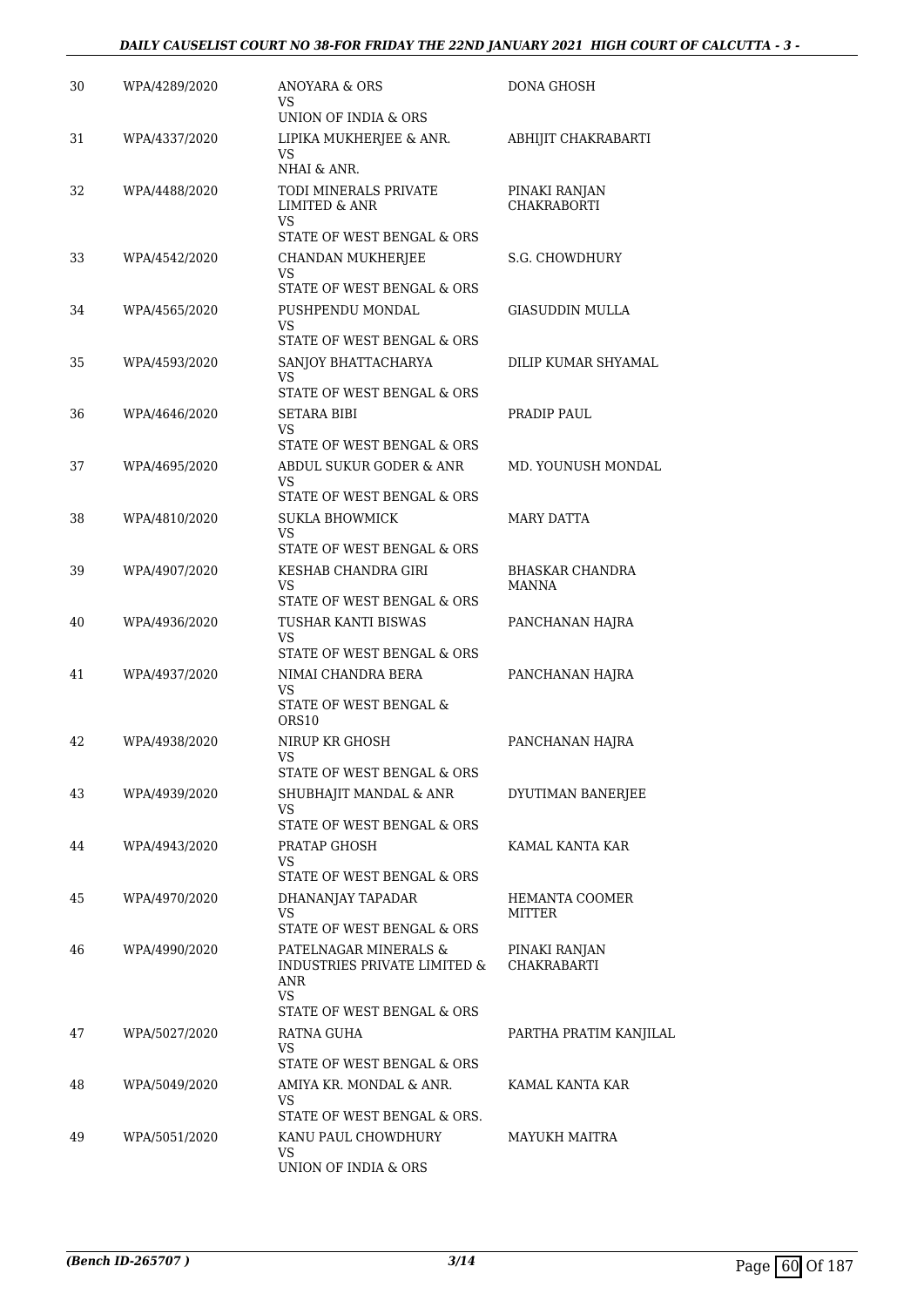| 50 | WPA/5052/2020     | JHUNU PAUL CHOWDHURY &<br><b>ORS</b><br>VS.                                                                         | MAYUKH MAITRA          |
|----|-------------------|---------------------------------------------------------------------------------------------------------------------|------------------------|
|    |                   | UNION OF INDIA & ORS                                                                                                |                        |
| 51 | WPA/5059/2020     | ADARSHA PRATIBANDHI SAMITY<br>& ANR<br>VS                                                                           | SUBRATA SAHA           |
|    |                   | STATE OF WEST BENGAL & ORS                                                                                          |                        |
| 52 | WPA/5103/2020     | SHYAMAPRASAD HAZRA & ANR<br>VS.<br>STATE OF WEST BENGAL & ORS                                                       | MALAY BHATTACHARYYA    |
| 53 | WPA/5140/2020     | MD. ABDUR RAJJAK                                                                                                    | DONA GHOSH             |
|    |                   | VS<br>UNION OF INDIA & ORS                                                                                          |                        |
| 54 | WPA/5198/2020     | NIJAM ALI MONDAL                                                                                                    | ABDUR RAHAMAN          |
|    |                   | VS<br>STATE OF WEST BENGAL & ORS                                                                                    |                        |
| 55 | WPA/5258/2020     | HIMANGSHU SEKHAR TAH                                                                                                | GOURAV BANERJI         |
|    |                   | VS.                                                                                                                 |                        |
|    |                   | STATE OF WEST BENGAL & ORS                                                                                          |                        |
| 56 | WPA/5542/2020     | RAMANUJ SINGH<br>VS.                                                                                                | AMRITO GOURAV KAR      |
|    |                   | STATE OF WEST BENGAL& ORS                                                                                           |                        |
| 57 | WPA/7277/2020     | HARIPADA MONDAL AND<br><b>OTHERS</b>                                                                                | <b>MUKTESWAR MAITY</b> |
|    |                   | VS.<br>STATE OF WEST BENGAL AND<br>ORS.                                                                             |                        |
|    | IA NO: CAN/1/2020 |                                                                                                                     |                        |
| 58 | WPA/7471/2020     | SMT SATWANTI DEVI<br>VS.<br>THE CHAIRMAN, SUB DIV<br>MAGISTRATE, SR CITIZEN<br>WELFARE AND MAIN TRIBUNAL<br>AND ANR | <b>ANJALI NAG</b>      |
|    | IA NO: CAN/1/2020 |                                                                                                                     |                        |
| 59 | WPA/7492/2020     | M/S DHANWANTARI TIE UP P.<br><b>LTD</b><br>VS.<br>State of West Bengal                                              | SIDDHARTHA PAUL        |
|    | IA NO: CAN/1/2020 |                                                                                                                     |                        |
| 60 | WPA/7505/2020     | SUDHIR KUMAR UDGIRKKAR<br>VS                                                                                        | ANAND JHA              |
|    |                   | State of West Bengal                                                                                                |                        |
|    | IA NO: CAN/1/2020 |                                                                                                                     |                        |
| 61 | WPA/7569/2020     | ABANI ROY<br>VS<br>State of West Bengal                                                                             | TARUN DAS SARMA        |
|    | IA NO: CAN/1/2020 |                                                                                                                     |                        |
| 62 | WPA/7924/2020     | PRADIP MAITY                                                                                                        | SANTI PADA PAHARI      |
|    |                   | VS<br>STATE OF WEST BENGAL AND<br>ORS.                                                                              |                        |
| 63 | WPA/8254/2020     | BHOLANATH HALDEWR AND ORS                                                                                           | LAKSHMINATH            |
|    |                   | VS.<br>STATE OF WEST BENGAL AND<br>ORS.                                                                             | BHATTACHARYYA          |
| 64 | WPA/8369/2020     | SUDIPTO ADHIKARI                                                                                                    | DEBASIS SUR            |
|    |                   | VS<br>UNION OF INDIA AND OTHERS                                                                                     |                        |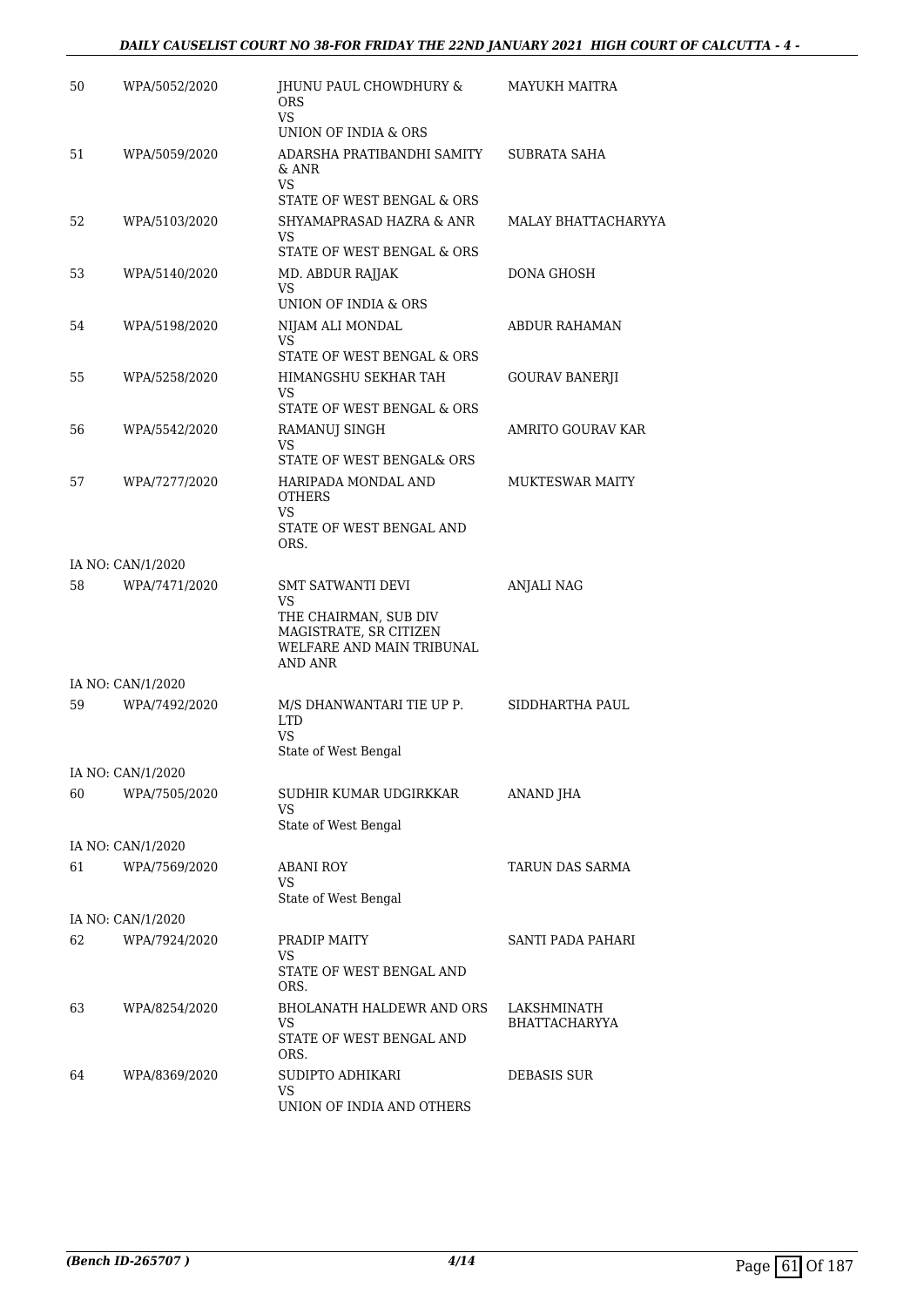# *DAILY CAUSELIST COURT NO 38-FOR FRIDAY THE 22ND JANUARY 2021 HIGH COURT OF CALCUTTA - 5 -*

| 65 | WPA/8473/2020 | MD ANAMUL SHEK<br>VS                                            | MANIKA SARKAR                          |
|----|---------------|-----------------------------------------------------------------|----------------------------------------|
|    |               | STATE OF WEST BENGAL AND<br>ORS.                                |                                        |
| 66 | WPA/8613/2020 | JITENDRANATH MAHANTY AND<br><b>ORS</b><br>VS.                   | FALGUNI<br><b>BANDYOPADHYAY</b>        |
|    |               | STATE OF WEST BENGAL AND<br>ORS.                                |                                        |
| 67 | WPA/8617/2020 | PREMI ARORA<br>VS                                               | SOMNATH ROY<br><b>CHOWDHURY</b>        |
|    |               | STATE OF WEST BENGAL AND<br>ORS.                                |                                        |
| 68 | WPA/8628/2020 | RAJESH DUTTA<br>VS                                              | SOUMYAJIT DAS<br><b>MAHAPATRA</b>      |
|    |               | UNION OF INDIA AND ORS                                          |                                        |
| 69 | WPA/8629/2020 | ORTHO PHARMA PVT LTD AND<br>ANR<br><b>VS</b>                    | SREETAMA BISWAS                        |
|    |               | WEST BENGAL SMALL<br>INDUSTRIES DEV. CORP LTD AND<br><b>ORS</b> |                                        |
| 70 | WPA/8719/2020 | MEGHNAD RANA @ MEGNAD<br>RANA<br>VS                             | SHAMIK CHATTERJEE                      |
|    |               | STATE OF WEST BENGAL AND<br>ORS.                                |                                        |
| 71 | WPA/8812/2020 | PRADIP KUMAR ADHIKARI @<br>ADHIKARY AND ANR<br>VS               | PINAKI RANJAN<br><b>CHAKRABORTI</b>    |
|    |               | THE STATE OF WEST BENGAL<br>AND ORS                             |                                        |
| 72 | WPA/8837/2020 | PALCON ABASAN PRIVATE<br>LIMITED<br>VS                          | <b>SOMNATH ROY</b><br><b>CHOWDHURY</b> |
|    |               | THE STATE OF WEST BENGAL<br>AND ORS                             |                                        |
| 73 | WPA/8905/2020 | SUPENDRA NATH BASAK AND<br><b>ORS</b><br>VS.                    | SARBANANDA SANYAL                      |
|    |               | STATE OF WEST BENGAL AND<br><b>ORS</b>                          |                                        |
| 74 | WPA/8906/2020 | SUSHIL CHANDRA BISWAS AND<br><b>ORS</b><br><b>VS</b>            | SARBANANDA SANYAL                      |
|    |               | STATE OF WEST BENGAL AND<br><b>ORS</b>                          |                                        |
| 75 | WPA/8932/2020 | SIKIMUDDIN SK AND ANOTHER<br>VS                                 | SUFI KAMAL                             |
|    |               | STATE OF WEST BENGAL AND<br>ORS.                                |                                        |
| 76 | WPA/9202/2020 | JHARNA DAS<br>VS                                                | <b>MONIKA SARKAR</b>                   |
| 77 | WPA/9459/2020 | State of West Bengal<br>KRISHNA KINKAR GHOSH                    | SUMAN BASU                             |
|    |               | VS<br>STATE OF WEST BENGAL AND<br>ORS.                          |                                        |
| 78 | WPA/9478/2020 | MANJU RANI MONDAL<br>VS                                         | MANIKA SARKAR                          |
|    |               | STATE OF WEST BENGAL AND<br>ORS.                                |                                        |
| 79 | WPA/9520/2020 | PRAMITA GAYEN<br>VS                                             | DILIP KUMAR SHYAMAL                    |
|    |               | STATE OF WEST BENGAL AND<br>ORS.                                |                                        |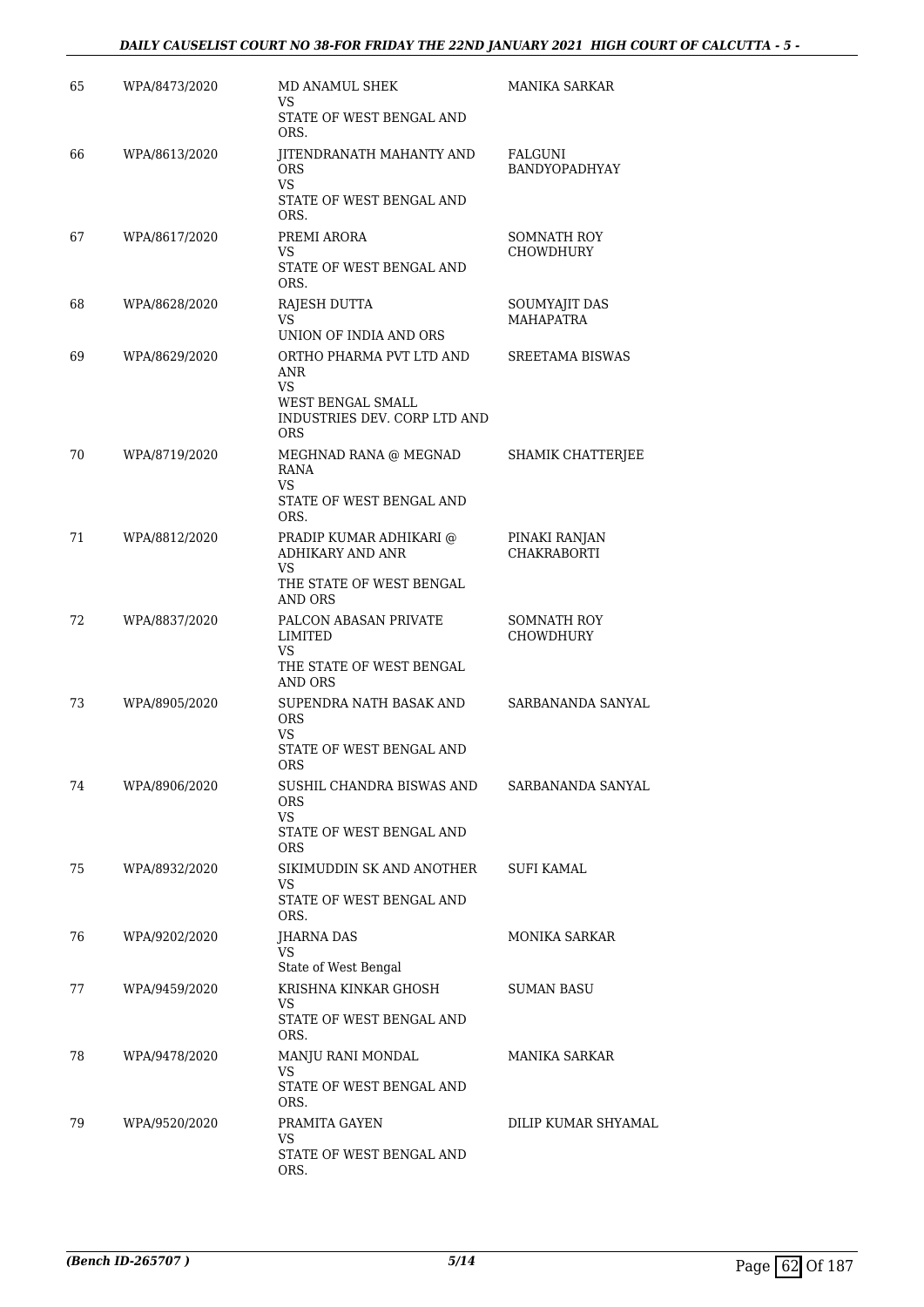# *DAILY CAUSELIST COURT NO 38-FOR FRIDAY THE 22ND JANUARY 2021 HIGH COURT OF CALCUTTA - 6 -*

| 80 | WPA/9521/2020  | <b>GANESH CHAKRABORTY</b><br>VS                                                                                                              | DILIP KUMAR SHYAMAL   |
|----|----------------|----------------------------------------------------------------------------------------------------------------------------------------------|-----------------------|
|    |                | STATE OF WEST BENGAL AND<br>ORS.                                                                                                             |                       |
| 81 | WPA/9523/2020  | MAA SHITALA BISHALAXMI<br>SANGHA REPD BY SUKHEN<br>MITRA<br>VS.<br>STATE OF WEST BENGAL AND                                                  | DILIP KUMAR SHYAMAL   |
| 82 | WPA/9524/2020  | ORS.<br>SWAPAN KUMAR PAG<br>VS<br>STATE OF WEST BENGAL AND                                                                                   | DILIP KUMAR SHYAMAL   |
| 83 | WPA/9525/2020  | ORS.<br>DEBABRATA GURIA<br>VS<br>STATE OF WEST BENGAL AND<br>ORS.                                                                            | DILIP KUMAR SHYAMAL   |
| 84 | WPA/9528/2020  | UTTAM ROUTH<br>VS<br>STATE OF WEST BENGAL AND                                                                                                | DILIP KUMAR SHYAMAL   |
| 85 | WPA/9529/2020  | ORS.<br>NAMKHANA GRAMBARI<br>REPRESENTED BY AJOY KHATUA                                                                                      | DILIP KUMAR SHYAMAL   |
|    |                | VS<br>STATE OF WEST BENGAL AND<br>ORS.                                                                                                       |                       |
| 86 | WPA/9560/2020  | FABWORTH PROMOTERS PVT<br>LTD AND ANR<br>VS<br>KOLKATA METROPOLITAN DEV.                                                                     | <b>ALAKNANDA DAS</b>  |
| 87 | WPA/9681/2020  | <b>AUTHORITY AND ORS</b><br>PRABHA SINGH AND OTHERS<br>VS<br>STATE OF WEST BENGAL AND                                                        | <b>SUMAN BANERJEE</b> |
| 88 | WPA/9722/2020  | ORS.<br>DINESH KUMAR AGARWALA<br><b>VS</b><br>State of West Bengal                                                                           | JAMIRUDDIN KHAN       |
| 89 | WPA/9837/2020  | KHEYA ABASAN SAMABAY<br>SAMITY REPRESENTED BY ITS<br><b>SECRETARY</b><br>VS.<br>STATE OF WEST BENGAL AND                                     | NEIL BASU             |
|    |                | ORS.                                                                                                                                         |                       |
| 90 | WPA/9880/2020  | RAMA PRASAD SARKAR<br>VS<br>STATE OF WEST BENGAL AND<br>ORS.                                                                                 |                       |
| 91 | WPA/9938/2020  | RAFIKUL LASKAR<br>VS.<br>THE STATE OF WEST BENGAL<br>AND ANR                                                                                 | MANABENDRA THAKUR     |
| 92 | WPA/9972/2020  | BIDYUT KUMAR BISWAS<br>VS.                                                                                                                   | GIASUDDIN MOLLA       |
| 93 | WPA/10141/2020 | UNION OF INDIA AND ORS.<br>AKASHTORI CO-OPERATIVE<br>HOUSING SOCIETY LIMITED AND<br><b>ANOTHER</b><br>VS<br>STATE OF WEST BENGAL AND<br>ORS. | SANJAY SAHA           |
| 94 | WPA/10142/2020 | AINUDDIN SEK<br>VS<br>STATE OF WEST BENGAL AND<br>ORS.                                                                                       | ARITRA SANKAR RAY     |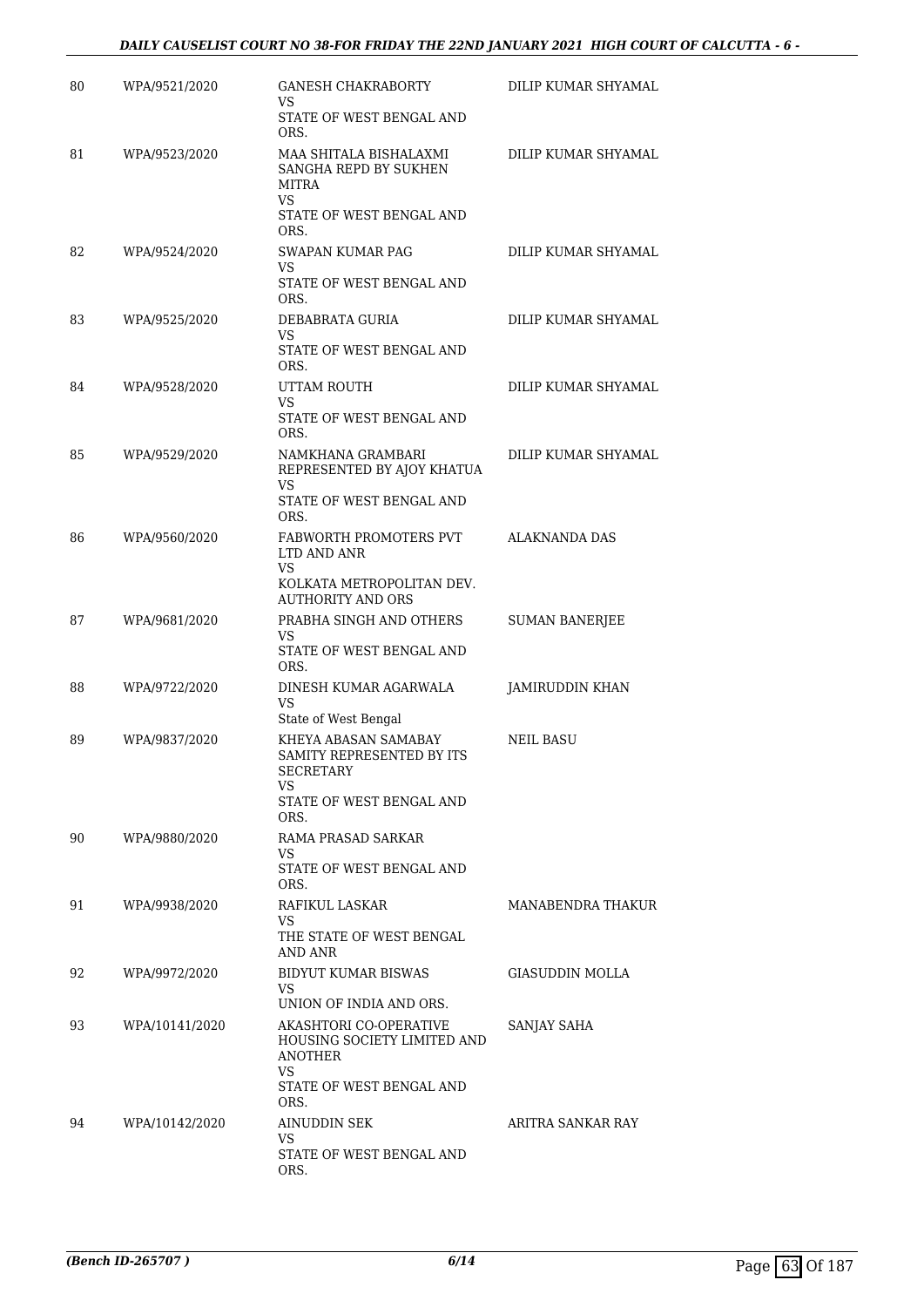# *DAILY CAUSELIST COURT NO 38-FOR FRIDAY THE 22ND JANUARY 2021 HIGH COURT OF CALCUTTA - 7 -*

| 95  | WPA/10143/2020 | KALPANA PAL<br>VS<br>State of West Bengal                                                                             | ARITRA SHANKAR RAY               |
|-----|----------------|-----------------------------------------------------------------------------------------------------------------------|----------------------------------|
| 96  | WPA/10151/2020 | <b>TAIMINA BIBI</b><br>VS<br>STATE OF WEST BENGAL AND<br>ORS.                                                         | ARITRA SHANKAR RAY               |
| 97  | WPA/10168/2020 | MAJET MONDAL<br>VS<br>State of West Bengal                                                                            | <b>ABDUL MURSHID</b>             |
| 98  | WPA/10170/2020 | ABDUL RASHED MONDAL AND<br>OTHERS<br>VS<br>STATE OF WEST BENGAL AND<br>ORS.                                           | ABDUL MURSHID                    |
| 99  | WPA/10199/2020 | NIRMAL KUMAR CHATTERJEE<br>VS<br>STATE OF WEST BENGAL AND<br>ORS.                                                     | DYUTIMAN BANERJEE                |
| 100 | WPA/10430/2020 | <b>SMTI LAXMI</b><br>VS<br>THE ANDAMAN AND NICOBAR<br>ADMINISTRATION AND ORS                                          | K VIJAY KUMAR                    |
| 101 | WPA/10432/2020 | SMTI AMDAMMAL<br>VS<br>THE ANDAMAN AND NICOBAR<br>ADMINISTRATION AND ORS                                              | K. VIJAY KUMAR                   |
| 102 | WPA/10568/2020 | SANTANU MONDAL<br>VS<br>THE ADDITIONAL LAND<br><b>ACQUISITION OFFICER</b>                                             | NITAI CHANDRA SAHA               |
| 103 | WPA/10579/2020 | MD.MAJEDAR RAHAMAN<br>VS<br>STATE OF WEST BENGAL AND<br>ORS.                                                          | <b>BISWAJIT SAMANTA</b>          |
| 104 | WPA/10762/2020 | RAJENDRA KUMAR BIDASARIA<br>VS<br>STATE OF WEST BENGAL AND<br>ORS.                                                    | SURANJAN SAHA                    |
| 105 | WPA/10808/2020 | TAPAN KUMAR MANNA<br>VS<br>STATE OF WEST BENGAL AND<br>ORS.                                                           | <b>GOURAB GHOSH</b>              |
| 106 | WPA/10869/2020 | SHANKAR PRAMANICK<br>VS<br>STATE OF WEST BENGAL AND<br>ORS.                                                           | SARBANANDA SANYAL                |
| 107 | WPA/10874/2020 | PRADIP MONDAL<br>VS<br>STATE OF WEST BENGAL AND<br>ORS.                                                               | SARBANANDA SANYAL                |
| 108 | WPA/10936/2020 | CHANDRANI BISWAS<br>VS.<br>STATE OF WEST BENGAL AND<br>ANR.                                                           | DEBASISH<br><b>CHATTOPADHYAY</b> |
| 109 | WPA/11005/2020 | AMIT GHOSH<br>VS.<br>UNION OF INDIA AND ORS.                                                                          | SOMESH KUMAR GHOSH               |
| 110 | WPA/11055/2020 | BISWANATH PRASAD AND<br><b>OTHERS</b><br>VS<br>GENERAL MANAGER(HR/ADMIN-<br>1) AND NODAL OFFICER AND<br><b>OTHERS</b> | KOUSHIKEE BANERJEE               |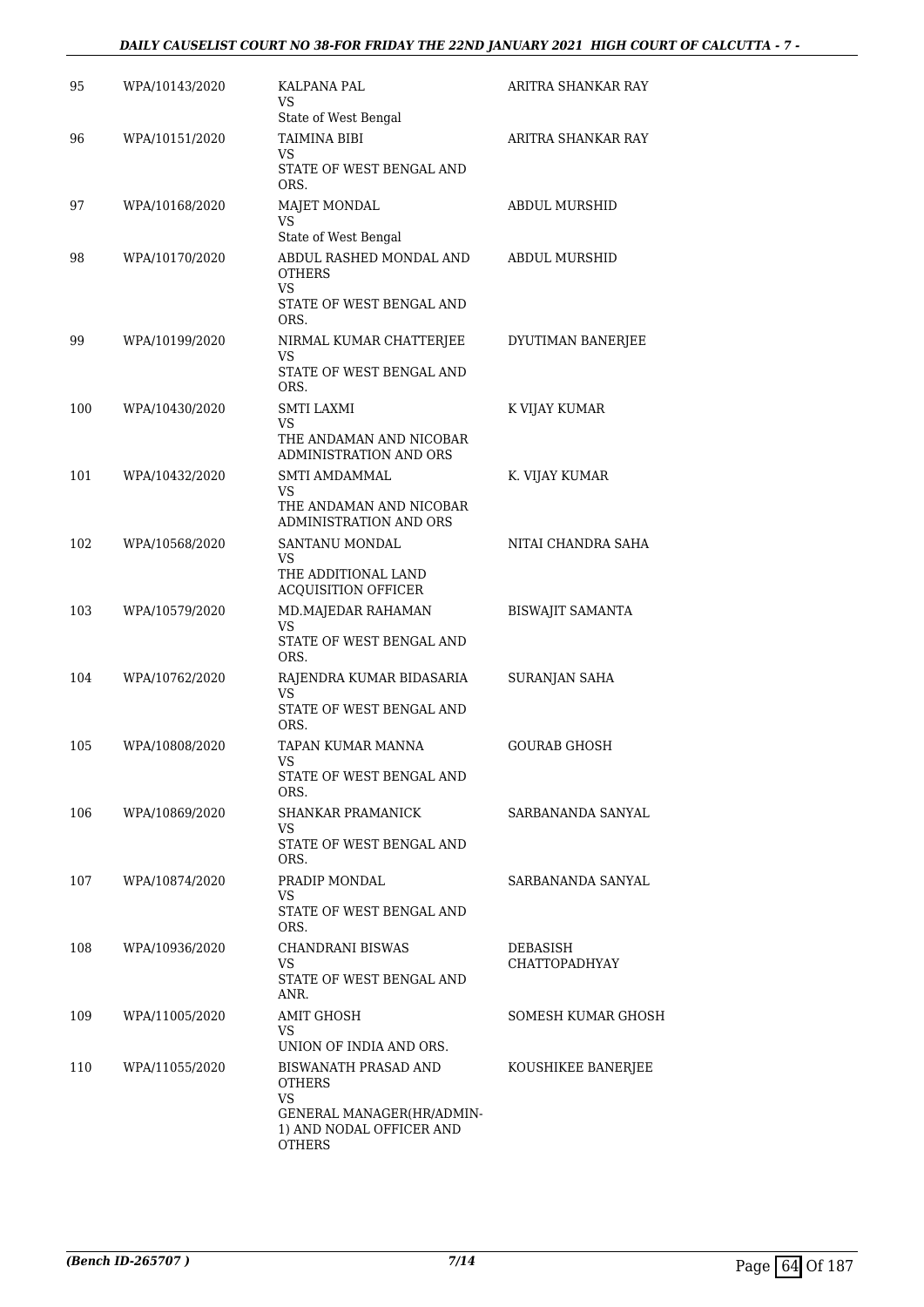| 111 | WPA/11139/2020    | KRISHNANAGAR ANATH SISHU<br><b>ASHRAM AND ANR</b><br>VS                                                   | DEB NARAYAN PATRA      |
|-----|-------------------|-----------------------------------------------------------------------------------------------------------|------------------------|
|     |                   | STATE OF WEST BENGAL AND<br>ORS.                                                                          |                        |
| 112 | WPA/11148/2020    | JAYANTA PROSAD ROY                                                                                        | <b>SAMRAT DEY PAUL</b> |
|     |                   | VS<br>STATE OF WEST BENGAL AND<br>ORS.                                                                    |                        |
| 113 | WPA/11154/2020    | RATAN MANJURI MANDAL                                                                                      | <b>SRIKUMAR MANDAL</b> |
|     |                   | VS<br>STATE OF WEST BENGAL AND<br>ORS.                                                                    |                        |
| 114 | WPA/11156/2020    | UTTAM KUMAR MAITY                                                                                         | ABHILASH SINHA ROY     |
|     |                   | VS<br>STATE OF WEST BENGAL AND<br>ORS.                                                                    |                        |
| 115 | WPA/11169/2020    | HOTEL AL SANA PVT LTD AND<br><b>ORS</b><br>VS.                                                            | SAMIK SARKAR           |
|     |                   | STATE OF WEST BENGAL AND<br>ORS.                                                                          |                        |
|     | IA NO: CAN/1/2021 |                                                                                                           |                        |
| 116 | WPA/11224/2020    | GOPAL MUKHERJEE<br>VS.<br>UNION OF INDIA AND ORS.                                                         | K.M. HOSSAIN           |
| 117 | WPA/11229/2020    | <b>BIMAL PAL AND ANR</b>                                                                                  | ABHIJIT SARKAR         |
|     |                   | <b>VS</b><br>THE STATE OF WEST BENGAL<br><b>AND ORS</b>                                                   |                        |
| 118 | WPA/11329/2020    | JAITA DAS (NEE ROY)                                                                                       | PRANATI DAS            |
|     |                   | VS<br>WEST BENGAL HOUSING<br><b>INFRASTRUCTURE</b><br>DEVELOPMENT CORPORATION<br>LIMITED AND OTHERS       |                        |
| 119 | WPA/11391/2020    | HRISIKESH MAITY AND ORS                                                                                   | SATYAJIT MANDAL        |
|     |                   | VS<br>STATE OF WEST BENGAL AND<br>ORS.                                                                    |                        |
| 120 | WPA/11444/2020    | BISHAN M. AGARWAL                                                                                         | SAYAK RANJAN GANGULY   |
|     |                   | VS<br>UNION OF INDIA AND ORS.                                                                             |                        |
| 121 | WPA/11447/2020    | <b>B.M.DEALERS LLP</b><br>VS.<br>UNION OF INDIA AND ORS.                                                  | SAYAK RANJAN GANGULY   |
| 122 | WPA/11453/2020    | B.K. MARCHANTILE LLP                                                                                      | SAYAK RANJAN GANGULY   |
|     |                   | VS<br>UNION OF INDIA AND ORS.                                                                             |                        |
| 123 | WPA/11477/2020    | KISHAN M. AGARWAL                                                                                         | SAYAN RANJAN GANGULY   |
|     |                   | VS<br>UNION OF INDIA AND ORS.                                                                             |                        |
| 124 | WPA/11480/2020    | K.K. COMMODITIES LLP<br>(FORMERLY KNOWN AS K.K.<br>COMMODITIES PVT. LTD)<br>VS<br>UNION OF INDIA AND ORS. | SAYAK RANJAM GANGULY   |
| 125 | WPA/11483/2020    | <b>B.M.A MERCHANDISE LLP</b>                                                                              | SAYAK RANJAN GANGULY   |
|     |                   | VS<br>UNION OF INDIA AND ORS.                                                                             |                        |
| 126 | WPA/11487/2020    | B.K. MERCHANTILE LLP                                                                                      | SAYAK RANJAN GANGULY   |
|     |                   | VS<br>STATE OF WEST BENGAL AND<br>ORS.                                                                    |                        |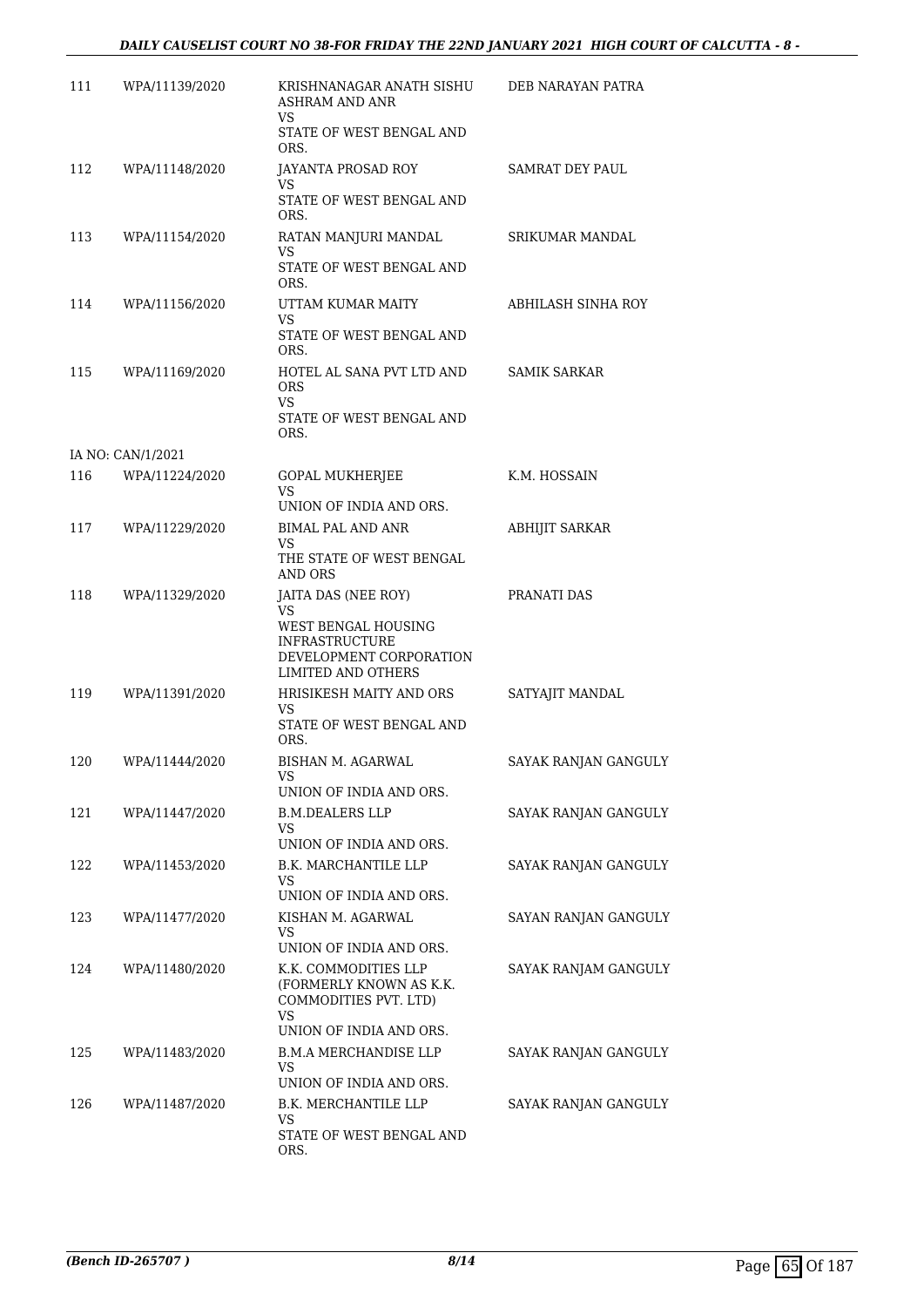# *DAILY CAUSELIST COURT NO 38-FOR FRIDAY THE 22ND JANUARY 2021 HIGH COURT OF CALCUTTA - 9 -*

| 127 | WPA/11490/2020 | MANNALAL SUREKA TRUST<br>VS<br>UNION OF INDIA AND ORS.                                                          | SAYAK RANJAN GANGULY               |
|-----|----------------|-----------------------------------------------------------------------------------------------------------------|------------------------------------|
| 128 | WPA/11493/2020 | BISHAN M. AGARWAL<br>VS.                                                                                        | SAYAK RANJAN GANGULY               |
| 129 | WPA/11538/2020 | UNION OF INDIA AND ORS.<br>SATYEN KUAMR THAKUR AND<br><b>ORS</b><br>VS.                                         | NILADRI SAHA                       |
| 130 | WPA/11540/2020 | UNION OF INDIA AND ORS.<br>SWAPAN SAMANTA AND ORS<br>VS<br>STATE OF WEST BENGAL AND<br>ORS.                     | SARBANANDA SANYAL                  |
| 131 | WPA/11541/2020 | RAHUL AMIN MALLICK<br>VS<br>STATE OF WEST BENGAL AND<br>ORS.                                                    | LAKSHMINATH<br><b>BHATTACHARYA</b> |
| 132 | WPA/11611/2020 | SWAGATA BOSE<br>VS<br>STATE OF WEST BENGAL AND<br>ORS.                                                          | PRASANTA KUMAR<br>PAKRASHI         |
| 133 | WPA/11662/2020 | SANJIB KUNDU<br>VS.<br>STATE OF WEST BENGAL AND<br>ORS.                                                         | SIDHANT CHOWDHURY                  |
| 134 | WPA/11670/2020 | BIBHU BHUSON CHAKRABORTY<br>AND ORS<br>VS<br>THE STATE OF WEST BENGAL<br>AND ORS                                | <b>BHASKAR HUTAIT</b>              |
| 135 | WPA/11694/2020 | PALSON DERMA PVT LTD AND<br>ANR<br>VS.<br>THE COMPENTENT<br>AUTHORITY, URBAN LAND<br>CEILING DEPT , SDO AND ORS | <b>ABHIJIT BISWAS</b>              |
| 136 | WPA/11707/2020 | <b>GANGADHAR SAKHA</b><br>VS<br>STATE OF WEST BENGAL AND<br>ORS.                                                | SANJIB KUMAR GHOSH                 |
| 137 | WPA/11742/2020 | TAPAN KUMAR GHOSH<br>VS<br>THE STATE OF WEST BENGAL<br>AND ORS                                                  | SARBANANDA SANYAL                  |
| 138 | WPA/11746/2020 | NURUL ISLAM AND ANR<br>VS.<br>THE STATE OF WEST BENGAL<br>AND ORS                                               | SARBANANDA SANYAL                  |
| 139 | WPA/11750/2020 | MD. LOKMAL HAQUE AND ANR<br>VS<br>STATE OF WEST BENGAL AND<br>ORS.                                              | DYUTIMAN BANERJEE                  |
| 140 | WPA/11775/2020 | BHAKTIPADA GHOSH<br>VS<br>STATE OF WEST BENGAL AND<br>ORS.                                                      | SASTHI CHARAN DHARA                |
| 141 | WPA/11788/2020 | MD SIRAJUDDIN@MD<br>SIRAJUDDIN AND ORS<br>VS<br>STATE OF WEST BENGAL AND<br>ORS.                                | ARITRA SHANKAR RAY                 |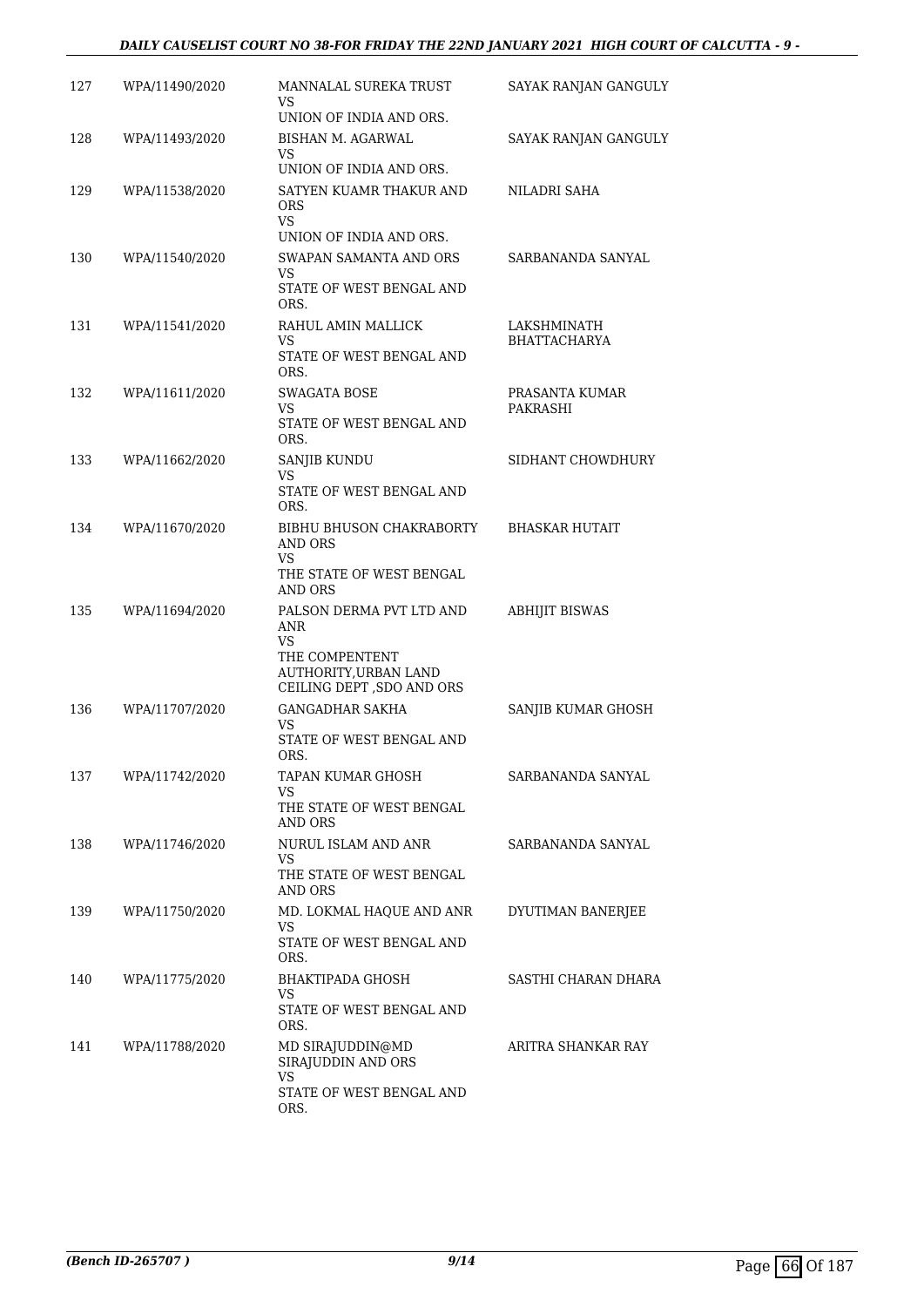| 142 | WPA/11833/2020 | GOUTAM JANA<br>VS                                                   | KRISHNENDU BERA      |
|-----|----------------|---------------------------------------------------------------------|----------------------|
|     |                | STATE OF WEST BENGAL AND<br>ORS.                                    |                      |
| 143 | WPA/11837/2020 | M/S SEWANARAYAN<br>KHUBCHAND AND ANR<br>VS                          | PRANGOPAL DAS        |
|     |                | STATE OF WEST BENGAL AND<br>ORS.                                    |                      |
| 144 | WPA/11886/2020 | SUPRIYO GANGULY<br>VS                                               | JAYASRI BHATTACHARYA |
|     |                | STATE OF WEST BENGAL AND<br>ORS.                                    |                      |
| 145 | WPA/11900/2020 | PRABIR GHOSHAL<br>VS                                                | JAYASRI BHATTACHARYA |
|     |                | STATE OF WEST BENGAL AND<br>ORS.                                    |                      |
| 146 | WPA/11906/2020 | MD. ARIFUL ISLAM ALIAS MINTU<br><b>GOLDER</b><br>VS.                | MD. YOUNUS MONDAL    |
|     |                | STATE OF WEST BENGAL AND<br>ORS.                                    |                      |
| 147 | WPA/11919/2020 | MD. MUCHA MONDAL<br>VS.                                             | MD. YOUNUS MONDAL    |
|     |                | STATE OF WEST BENGAL AND<br>ORS.                                    |                      |
| 148 | WPA/11931/2020 | RABIUL RAHAMAN<br>VS                                                | SK. NIZAMUDDIN       |
|     |                | STATE OF WEST BENGAL AND<br>ORS.                                    |                      |
| 149 | WPA/11943/2020 | VIDYANANDA CHAKRABORTY<br>VS                                        | BISWAJIT CHOWDHURY   |
|     |                | STATE OF WEST BENGAL AND<br>ORS.                                    |                      |
| 150 | WPA/91/2021    | SANJAY SAHA AND ANR<br>VS.                                          | PRASENJIT SAHA       |
|     |                | THE STATE OF WEST BENGAL<br><b>AND ORS</b>                          |                      |
| 151 | WPA/119/2021   | NARAYAN MOSKARA<br>VS.                                              | <b>MANIKA SARKAR</b> |
|     |                | STATE OF WEST BENGAL AND<br>ORS.                                    |                      |
| 152 | WPA/126/2021   | ARDHENDU SEKHAR RANA<br>VS.                                         | PRIYANKA SAHA        |
|     |                | UNION OF INDIA AND ORS.                                             |                      |
| 153 | WPA/218/2021   | SHAMBHU CHANDRA DAS AND<br>ANR<br>VS.                               | AJAY DEBNATH         |
|     |                | THE BOARD OF TRUSTEES FOR<br>THE PORT OF CALCUTTA AND<br><b>ORS</b> |                      |
| 154 | WPA/255/2021   | MANWAR ALI MOLLA<br>VS.                                             | SOUNAK BHATTACHARYA  |
|     |                | STATE OF WEST BENGAL AND<br>ORS.                                    |                      |
| 155 | WPA/296/2021   | STATE BANK OF INDIA<br>VS.                                          | OM NARAYAN RAI       |
|     |                | STATE OF WEST BENGAL AND<br>ORS.                                    |                      |
| 156 | WPA/600/2021   | DWARIKA NATH MONDAL<br>VS.                                          | SANDIPAN PAL         |
|     |                | STATE OF WEST BENGAL AND<br>ORS.                                    |                      |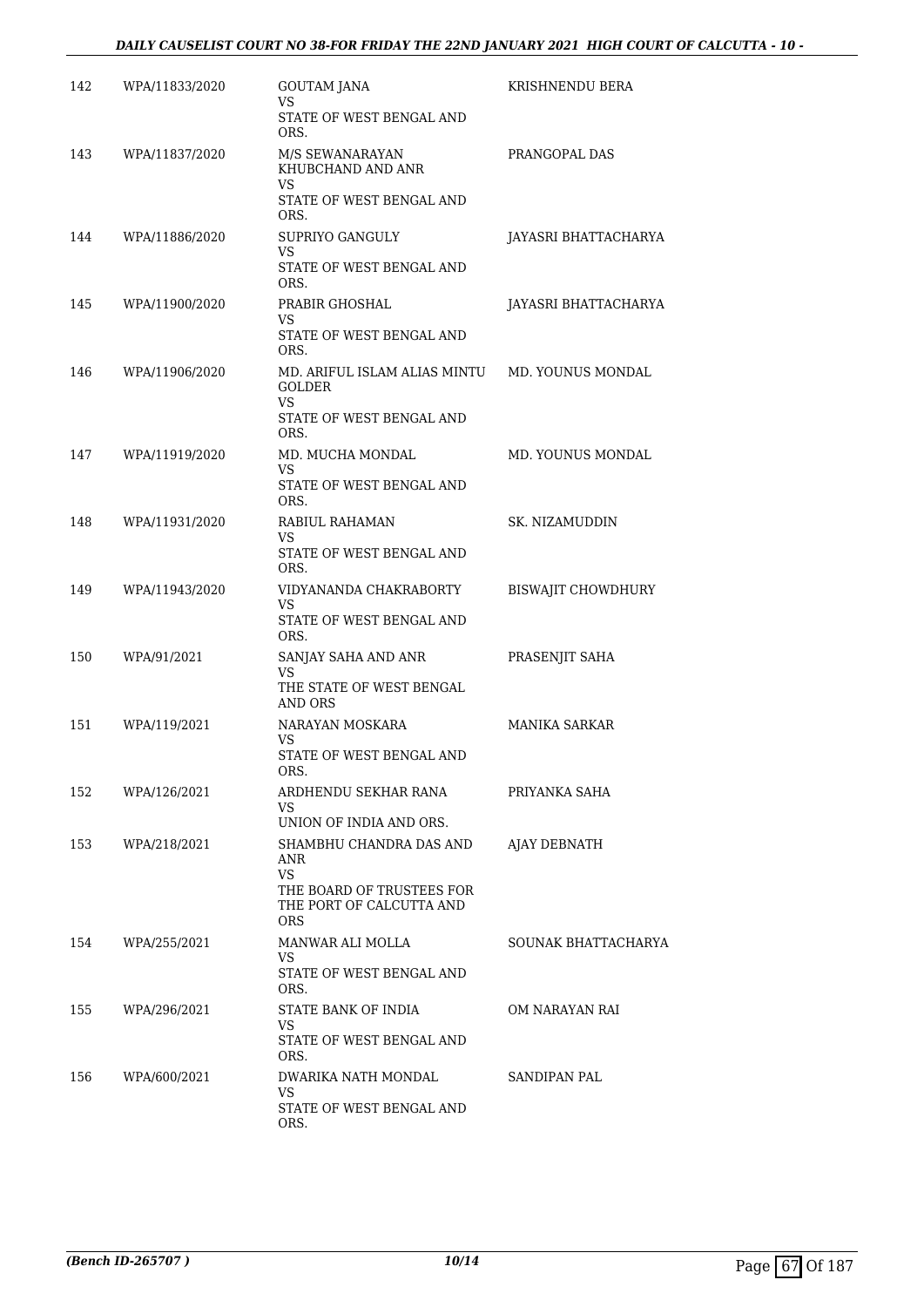# *DAILY CAUSELIST COURT NO 38-FOR FRIDAY THE 22ND JANUARY 2021 HIGH COURT OF CALCUTTA - 11 -*

| 157 | WPA/689/2021                             | KRISHNA DAS AND OTHERS<br>VS                            | DYUTIMAN BANERJEE    |
|-----|------------------------------------------|---------------------------------------------------------|----------------------|
|     |                                          | STATE OF WEST BENGAL AND<br>ORS.                        |                      |
| 158 | WPA/706/2021                             | RANJIT KUMAR BISWAS ALIAS<br><b>RANJIT BISWAS</b>       | TIMIR BARAN SAHA     |
|     |                                          | VS<br>STATE OF WEST BENGAL AND<br>ORS                   |                      |
| 159 | WPA/761/2021                             | FANIBHUSAN HALDER AND ORS                               | LAKSHMINATH          |
|     |                                          | VS<br>STATE OF WEST BENGAL AND<br>ORS.                  | <b>BHATTACHARYA</b>  |
| 160 | WPA/788/2021                             | NIKHILESH BHOWMICK<br>VS                                | <b>SOURAV MONDAL</b> |
|     |                                          | STATE OF WEST BENGAL AND<br>ORS.                        |                      |
| 161 | WPA/958/2021                             | BLUECHIP PROJECTS PVT. LTD.<br>VS                       | REKHA GHOSH          |
|     |                                          | STATE OF WEST BENGAL AND<br>ORS.                        |                      |
| 162 | WPA/1061/2021                            | KANTA CHARAN DAS AND ORS<br>VS                          | RANJAN KUMAR KALI    |
|     |                                          | STATE OF WEST BENGAL AND<br>ORS.                        |                      |
| 163 | WPA/1214/2021                            | <b>EMAMUDDIN MOMIN</b><br>VS                            | TANUSRI SANTRA       |
|     |                                          | STATE OF WEST BENGAL AND<br>ORS.                        |                      |
| 164 | WPA/1242/2021                            | M/S CORONA STEEL INDUSTRY<br>PVT. LTD<br>VS             | PAWAN KUMAR JAJODIA  |
|     |                                          | STATE OF WEST BENGAL AND<br>ORS.                        |                      |
| 165 | WPA/1585/2021                            | A.RAMASWAMY<br>VS                                       | <b>ANJILI NAG</b>    |
|     |                                          | THE TEHSILDAR                                           |                      |
| 166 | WPA/1783/2021                            | PANCHANAN MUKHOPADHYAY<br>@MUKHERJEE AND ANR<br>VS      | SUPREEM NASKAR       |
|     |                                          | STATE OF WEST BENGAL AND<br>ORS.                        |                      |
|     |                                          | <b>ADJOURNED MOTIONS</b>                                |                      |
| 167 | WPA/2260/2014                            | KASHINATH ROY<br>VS<br>STATE OF WEST BENGAL & ORS.      | ARUN NASKAR          |
|     | IA NO: CAN/1/2019(Old No:CAN/10015/2019) |                                                         |                      |
| 168 | WPA/31112/2014                           | USMAN GHANI                                             | TANUSRI SANTRA       |
|     |                                          | VS<br>STATE OF WEST BENGAL & ORS                        |                      |
| 169 | WPA/31113/2014                           | HAZI JAAN MOHAMMAD<br>VS.<br>STATE OF WEST BENGAL & ORS | TANUSRI SANTRA       |
| 170 | WPA/16787/2015                           | NAJRUL ISLAM                                            | TANUSRI SANTRA       |
|     |                                          | VS<br>STATE OF WEST BENGAL & ORS                        |                      |
| 171 | WPA/11596/2016                           | RABINDRA NATH MAJUMDER &<br>ORS                         | TANUSRI SANTRA       |
|     |                                          | VS.<br>STATE OF WEST BENGAL & ORS                       |                      |
| 172 | WPA/20259/2017                           | PANCHANAN DAS & ORS                                     | TANUSRI SANTRA       |
|     |                                          | VS<br>STATE OF WEST BENGAL & ORS                        |                      |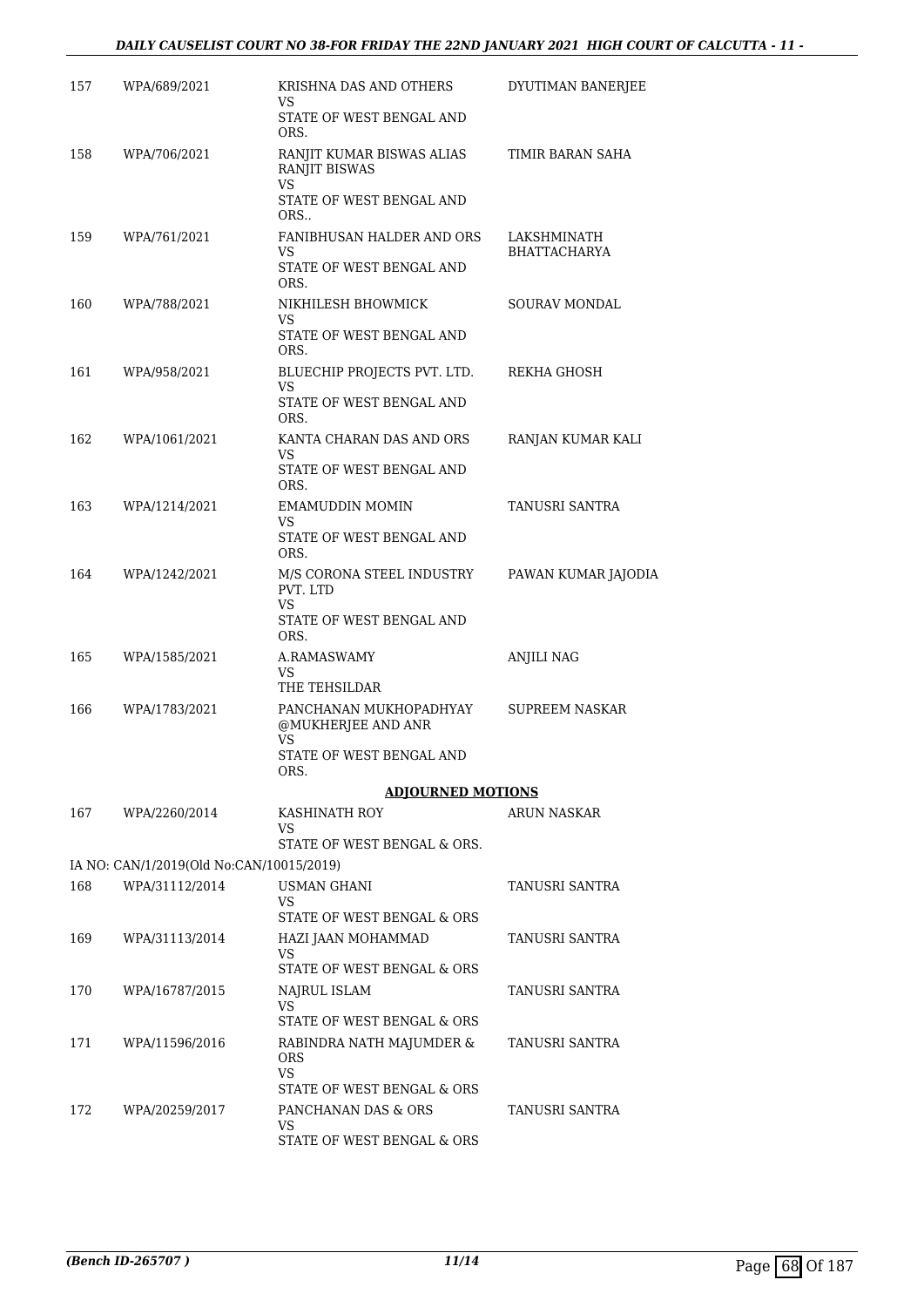# *DAILY CAUSELIST COURT NO 38-FOR FRIDAY THE 22ND JANUARY 2021 HIGH COURT OF CALCUTTA - 12 -*

| 173 | WPA/20262/2017                          | NIMAI DAS & ANR<br>VS                                                         | TANUSRI SANTRA        |
|-----|-----------------------------------------|-------------------------------------------------------------------------------|-----------------------|
| 174 | WPA/26347/2017                          | STATE OF WEST BENGAL & ORS<br>SUBHAS CHANDRA DEY                              | S DEY                 |
|     |                                         | VS                                                                            |                       |
|     |                                         | STATE OF WEST BENGAL & ORS                                                    |                       |
| 175 | WPA/26350/2017                          | SUBHAS CHANDRA NAG<br>VS                                                      | SUBINAY DEY           |
|     |                                         | STATE OF WEST BENGAL & ORS                                                    |                       |
| 176 | WPA/26352/2017                          | ASHUDEB ROY<br>VS                                                             | SUBINAY DEY           |
|     |                                         | STATE OF WEST BENGAL & ORS                                                    |                       |
| 177 | WPA/26476/2017                          | ZARINA RESHMA & ORS                                                           | NILOFER SIDDIQUE ALAM |
|     |                                         | VS<br>STATE OF WEST BENGAL & ORS                                              |                       |
| 178 | WPA/1162/2018                           | KAMALA KANTA BARMAN                                                           | SUBINAY DEY           |
|     |                                         | VS<br>STATE OF WEST BENGAL & ORS                                              |                       |
| 179 | WPA/1164/2018                           | ENESH CHANDRA BARMAN                                                          | S. DEY                |
|     |                                         | VS<br>STATE OF WEST BENGAL & ORS                                              |                       |
| 180 | WPA/1185/2018                           | SHIBANI GHOSH                                                                 | PRATIP KUMAR          |
|     |                                         | VS                                                                            | CHATTERJEE            |
| 181 |                                         | STATE OF WEST BENGAL &ORS<br>BHARAT CHANDRA BARMAN                            | SUBINAY DEY           |
|     | WPA/8008/2018                           | VS                                                                            |                       |
|     |                                         | STATE OF WEST BENGAL & ORS                                                    |                       |
| 182 | WPA/8009/2018                           | NIKHIL SARKAR<br>VS                                                           | SUBINAY DEY           |
|     |                                         | STATE OF WEST BENGAL & ORS                                                    |                       |
| 183 | WPA/9307/2018                           | KAMAL CHANDRA ROY<br>VS                                                       | SUBINAY DEY           |
| 184 | WPA/3151/2019                           | STATE OF WEST BENGAL & ORS<br>ANINDYA KUMAR                                   | ANINDYA BOSE          |
|     |                                         | <b>CHATTOPADHYAY</b><br>VS<br>STATE OF WEST BENGAL & ORS                      |                       |
|     | IA NO: CAN/1/2020                       |                                                                               |                       |
| 185 | WPA/3457/2019                           | GOPAL JHUNJHUNWALA & ORS<br>VS FOR THE VS.                                    | ARINDAM DAS           |
|     |                                         | STATE OF WEST BENGAL & ORS                                                    |                       |
|     | IA NO: CAN/1/2020(Old No:CAN/3850/2020) |                                                                               |                       |
| 186 | WPA/4336/2019                           | UTPAL MONDAL & ORS<br>VS                                                      | TANUSRI SANTRA        |
|     |                                         | STATE OF WEST BENGAL & ORS                                                    |                       |
| 187 | WPA/10503/2019                          | PORTSIDE ESTATES LTD. & ANR<br>VS                                             | SAPTARSHI MUKHERJEE   |
|     |                                         | UNION OF INDIA & ORS                                                          |                       |
|     | wt188 WPA/7168/2020                     | PORTSIDE ESTATES LIMITED<br>AND ANOTHER<br>VS<br>UNION OF INDIA AND OTHERS    | SAPTARSHI MUKHERJEE   |
|     | IA NO: CAN/1/2020                       |                                                                               |                       |
| 189 | WPA/16818/2019                          | R.B.DEALERS PVT. LTD. &<br>INCORPORATED COMPANY<br>VS<br>UNION OF INDIA & ORS | TANUSRI SANTRA        |
| 190 | WPA/3176/2020                           | HIMANGSHU DUTTA & ORS                                                         | TARA PADA DAS         |
|     |                                         | VS<br>STATE OF WEST BENGAL & ORS                                              |                       |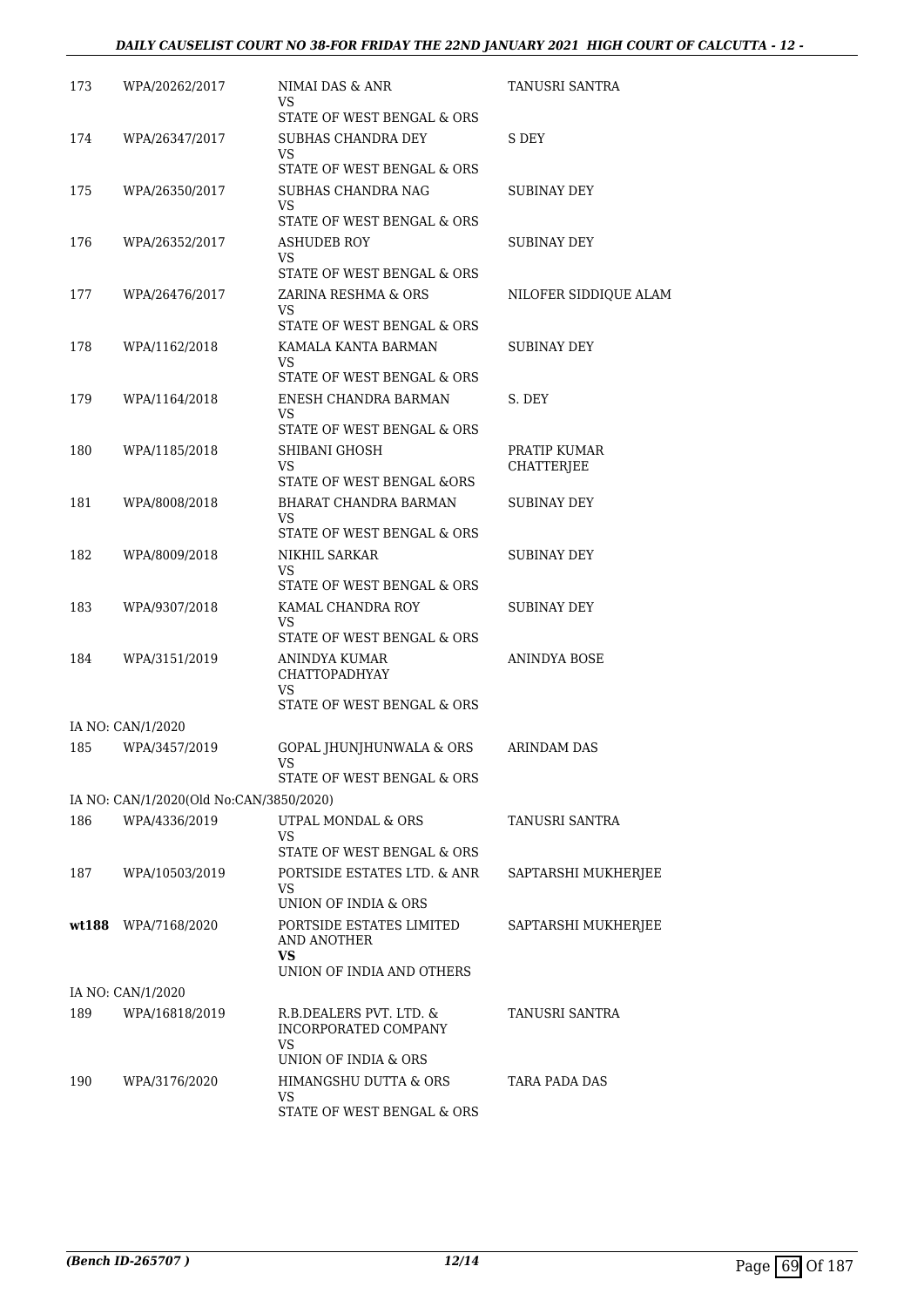| 191 | WPA/3193/2020                 | SUVENDU BIKASH MONDAL @<br>SUVENDU MONDAL<br>VS                                    | <b>TIRTHANKAR ROY</b>      |
|-----|-------------------------------|------------------------------------------------------------------------------------|----------------------------|
| 192 | WPA/5959/2020                 | STATE OF WEST BENGAL & ORS<br><b>RANJIT BISWAS</b><br>VS                           | SOUMYAJIT BHATTA           |
|     |                               | STATE OF WEST BENGAL & ORS.<br>IA NO: CAN/1/2020(Old No:CAN/4119/2020), CAN/2/2020 |                            |
| 193 | WPA/7207/2020                 | DILIP KUMAR KUILA<br>VS<br>State of West Bengal                                    | PRIYANKA JANA              |
|     | IA NO: CAN/1/2020, CAN/2/2020 |                                                                                    |                            |
| 194 | WPA/8385/2020                 | KASHI NATH BERA<br>VS<br>STATE OF WEST BENGAL AND<br>ANR                           | PRASANTA KUMAR<br>PAKRASHI |
| 195 | WPA/8477/2020                 | CEMMIX STRUCTURAL PVT LTD<br><b>AND ANR</b><br>VS<br>STATE OF WEST BENGAL AND      | ANINDA BHATTACHARYA        |
| 196 | WPA/8664/2020                 | ORS.<br>ANUKUL MAJHI @ MURMU AND<br><b>ORS</b><br>VS                               | <b>MUKTESWAR MAITY</b>     |
|     |                               | STATE OF WEST BENGAL AND<br>ORS.                                                   |                            |
| 197 | WPA/8666/2020                 | BADAL MAJHI @TUDU AND ORS<br>VS<br>STATE OF WEST BENGAL AND                        | <b>MUKTESWAR MAITY</b>     |
|     |                               | ORS.                                                                               |                            |
| 198 | WPA/8669/2020                 | BIJOY KRISHNA KHATUA AND<br>ANR<br>VS<br>STATE OF WEST BENGAL AND<br>ORS.          | <b>MUKTESWAR MAITY</b>     |
| 199 | WPA/8670/2020                 | BYOMKESH SAHOO AND ORS<br>VS<br>STATE OF WEST BENGAL AND<br>ORS.                   | <b>MUKTESWAR MAITY</b>     |
| 200 | WPA/8674/2020                 | DULALI MAJHI @ BESARI @JABA<br>MAJHI @BESARI AND ANR<br>VS.                        | <b>MUKTESWAR MAITY</b>     |
|     |                               | STATE OF WEST BENGAL AND<br>ORS.                                                   |                            |
| 201 | WPA/8675/2020                 | PRABODH CHANDRA MONDAL<br>AND ORS<br>VS<br>STATE OF WEST BENGAL AND                | <b>MUKTESWAR MAITY</b>     |
|     |                               | ORS.                                                                               |                            |
| 202 | WPA/8676/2020                 | BADAL MAJHI @ TUDU AND ANR<br>VS<br>STATE OF WEST BENGAL AND                       | <b>MUKTESWAR MAITY</b>     |
| 203 | WPA/8677/2020                 | ORS.<br>BHAGABAN MAJHI @ HEMBRAM                                                   | MUKTESWAR MAITY            |
|     |                               | AND ORS<br>VS<br>STATE OF WEST BENGAL AND<br>ORS.                                  |                            |
| 204 | WPA/8984/2020                 | ABDUL HAI LASKAR<br>VS<br>Union of India                                           | AMAR NATH SEN              |
| 205 | WPA/9422/2020                 | <b>NURUL ISLAM</b><br>VS<br>STATE OF WEST BENGAL AND<br>ORS.                       | NILADRI SAHA               |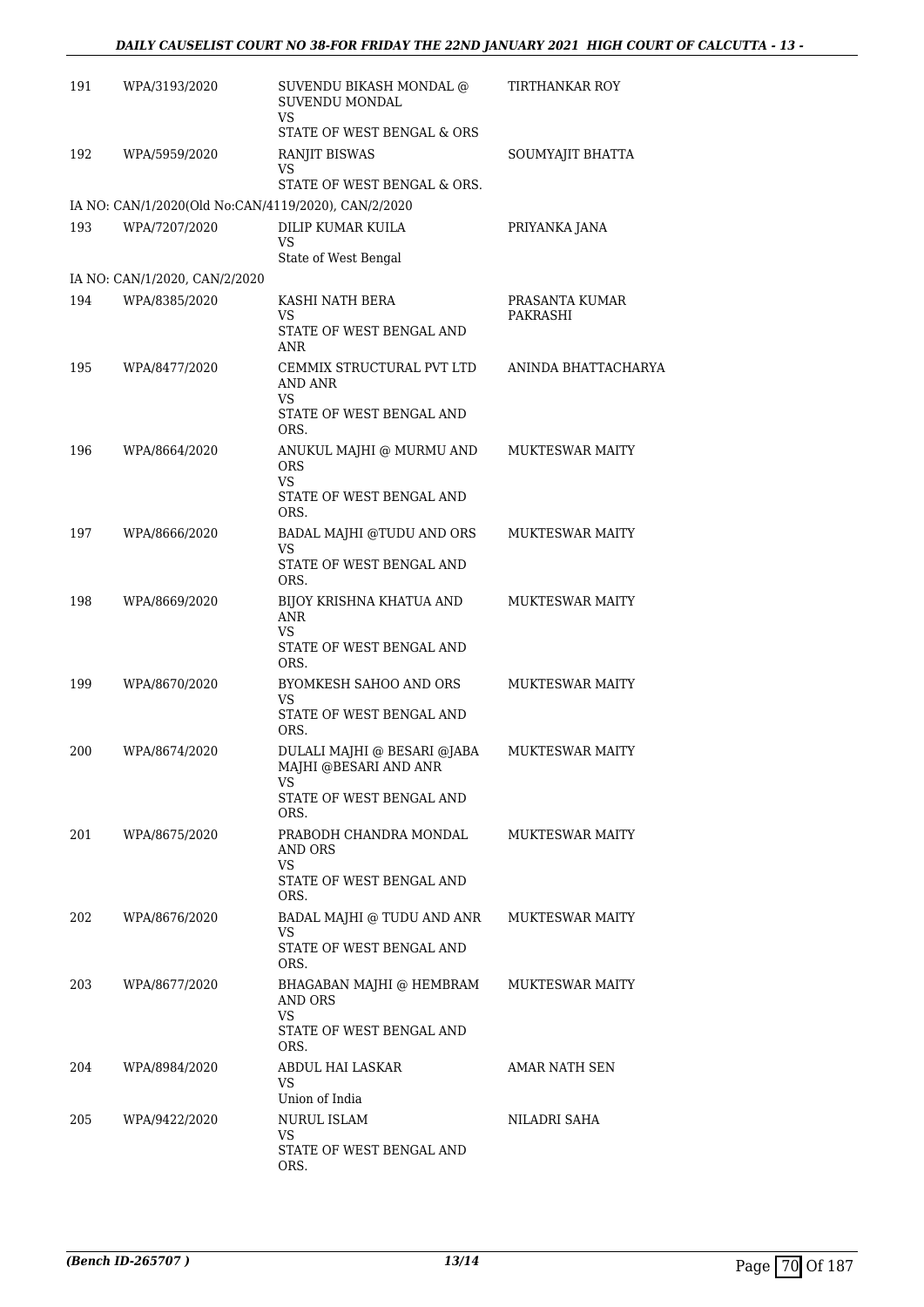| 206               | WPA/9455/2020                            | BAKIBUL ISLAM AND ANR<br>VS<br>STATE OF WEST BENGAL AND<br>ORS.                                    | MD YOUNUSH MONDAL                      |  |
|-------------------|------------------------------------------|----------------------------------------------------------------------------------------------------|----------------------------------------|--|
| 207               | WPA/9456/2020                            | MUKUNDA MOHAN KHAN AND<br><b>ORS</b><br><b>VS</b><br>THE STATE OF WEST BENGAL<br>AND ORS           | <b>BARUN CHATTERJEE</b>                |  |
| 208               | WPA/9554/2020                            | <b>DIPAK BISWAS</b><br>VS<br>STATE OF WEST BENGAL AND<br>ORS.                                      | ANINDA BHATTACHARYA                    |  |
|                   |                                          | <b>CONTEMPT APPLICATION</b>                                                                        |                                        |  |
| 209               | CPAN/322/2017                            | SACHINDRA NATH GHOSH &<br>ORS.<br><b>VS</b><br>ANTARA ACHARYA & ORS.                               | TANUSRI SANTRA                         |  |
|                   | wt210 WPA/10639/2016                     | SACHINDRANATH GHOSH & ORS<br><b>VS</b><br>THE STATE OF WEST BENGAL &<br><b>ORS</b>                 | TANUSRI SANTRA                         |  |
|                   | IA NO: CAN/1/2017(Old No:CAN/10000/2017) |                                                                                                    |                                        |  |
| 211               | CRC/10/2019                              | NAOSAD ALI SEIKH<br>VS<br>DILIP HALDER                                                             | S BHATTACHARYA                         |  |
|                   | wt212 SA/24/2009                         | NAOSAD ALI SHEIKH<br>VS.<br>DILIP HALDER & ORS                                                     | <b>HIRANMOY</b><br><b>BHATTACHARYA</b> |  |
|                   | IA NO: CAN/1/2008(Old No:CAN/10717/2008) |                                                                                                    |                                        |  |
| 213               | CPAN/238/2019                            | SANTOSH KUMAR BHUINYA<br>VS.<br>PARTHA GHOSH & ORS                                                 | SUBHOJIT SAHA                          |  |
| IA NO: CAN/1/2020 |                                          |                                                                                                    |                                        |  |
|                   | wt214 WPA/23441/2015                     | SANTOSH KUMAR BHUINYA<br><b>VS</b><br>STATE OF WEST BENGAL & ORS                                   | <b>GAUTAM GURIA</b>                    |  |
| 215               | CPAN/392/2020                            | CHARAN KR CHABRIA & ORS<br><b>VS</b><br>DR. P. ULAGANATHAN, THE LAND<br>ACQ COLLECTOR , 24 PARG(S) | ANINDITA AUDDY DAS                     |  |

IA NO: CAN/1/2020(Old No:CAN/5176/2020)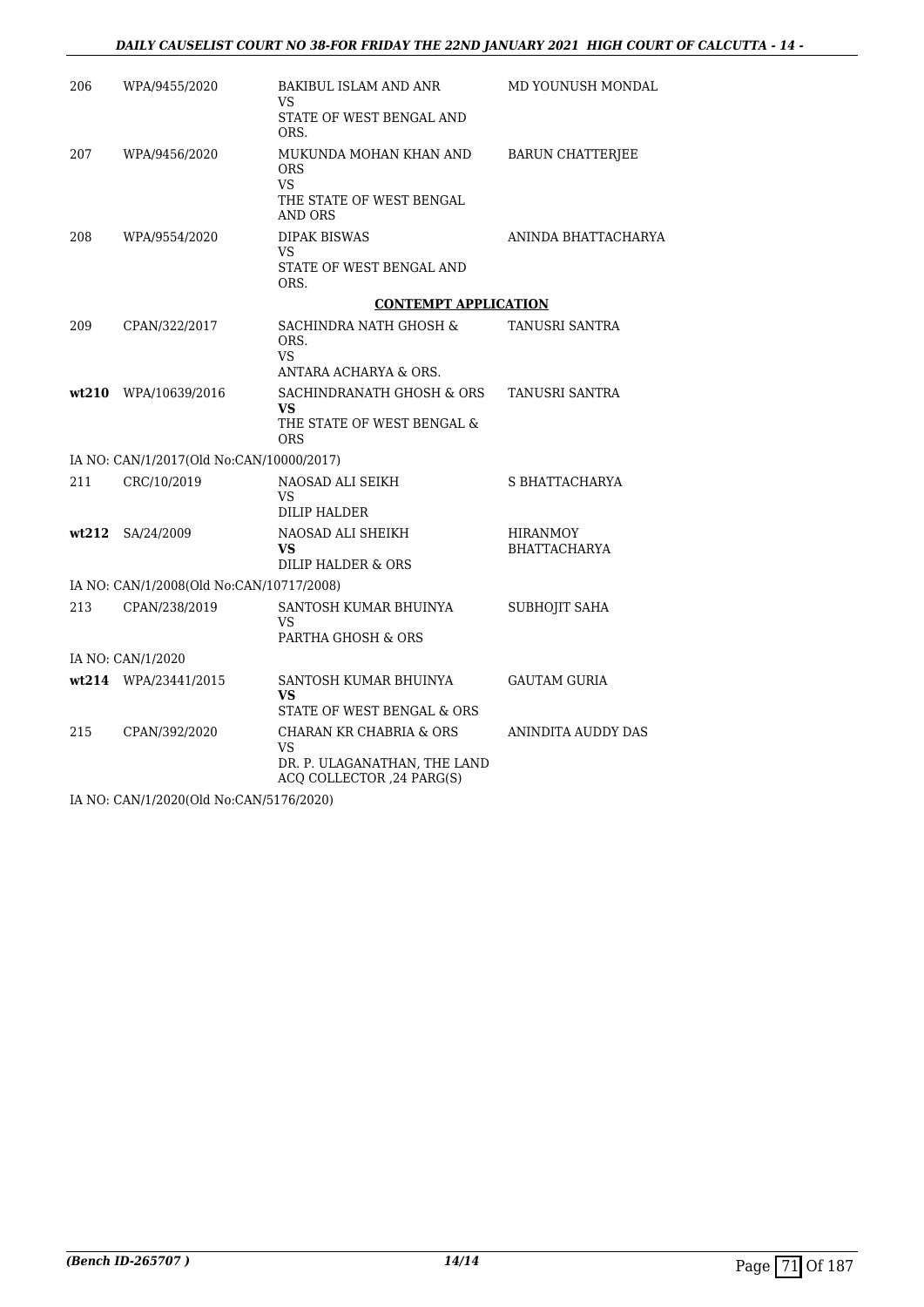

### **Appellate Side**

**DAILY CAUSELIST For Friday The 22nd January 2021**

**COURT NO. 9**

**DIVISION BENCH (DB)**

**AT 2:00 PM**

#### **HON'BLE JUSTICE SHIVAKANT PRASAD HON'BLE JUSTICE RAJARSHI BHARADWAJ (VIA VIDEO CONFERENCE)**

**ON FRIDAY, 22ND JANUARY, 2021 AT 2.00 P.M. - WILL SIT TOGETHER AND TAKE UP SOME ASSIGNED MATTERS.**

#### **NOTE: MATTERS WILL BE TAKEN UP THROUGH PHYSICAL HEARING ONLY WHEN BOTH THE PARTIES ARE AGREED.**

#### **ASSIGNED MATTERS**

| CPAN/219/2016                                                                                                                                                                                                                                                                                                                                                                                                     | DEBASHIS KUMAR RAY<br>VS<br>RITA SINHA VERMA & ORS | J. MALLICK         |
|-------------------------------------------------------------------------------------------------------------------------------------------------------------------------------------------------------------------------------------------------------------------------------------------------------------------------------------------------------------------------------------------------------------------|----------------------------------------------------|--------------------|
| IA NO: CAN/2/2019(Old No:CAN/4330/2019)                                                                                                                                                                                                                                                                                                                                                                           |                                                    |                    |
| $wt2$ WP.CT/41/2010                                                                                                                                                                                                                                                                                                                                                                                               | DEBASISH KUMAR ROY<br>VS<br>UNION OF INDIA & ORS   | TIMIR KANTI BISWAS |
| $\mathbf{r}$ , $\mathbf{r}$ , $\alpha$ , $\alpha$ , $\alpha$ , $\alpha$ , $\alpha$ , $\alpha$ , $\alpha$ , $\alpha$ , $\alpha$ , $\alpha$ , $\alpha$ , $\alpha$ , $\alpha$ , $\alpha$ , $\alpha$ , $\alpha$ , $\alpha$ , $\alpha$ , $\alpha$ , $\alpha$ , $\alpha$ , $\alpha$ , $\alpha$ , $\alpha$ , $\alpha$ , $\alpha$ , $\alpha$ , $\alpha$ , $\alpha$ , $\alpha$ , $\alpha$ , $\alpha$ , $\alpha$ , $\alpha$ |                                                    |                    |

IA NO: CAN/1/2013(Old No:CAN/11743/2013)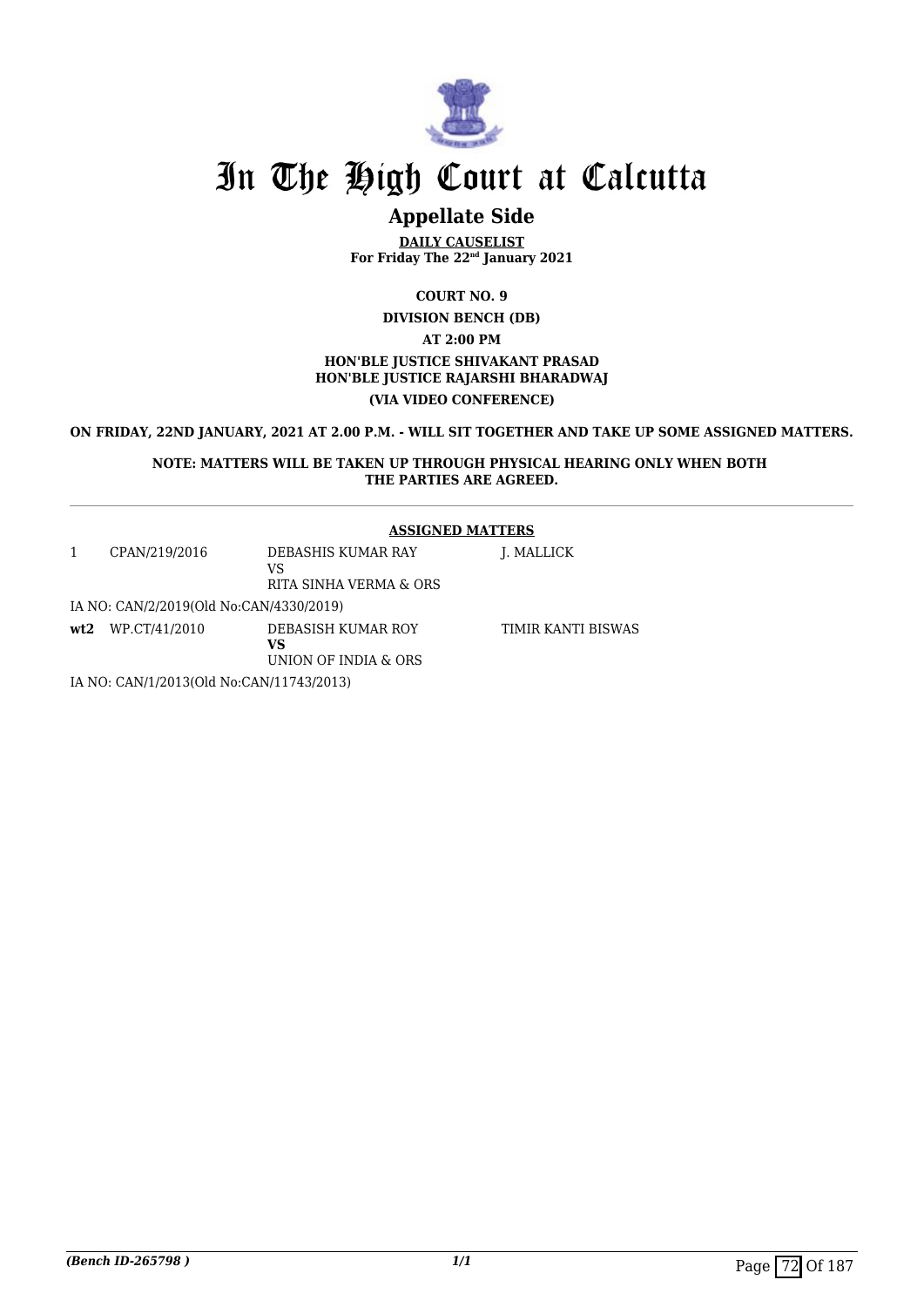

### **Appellate Side**

**DAILY CAUSELIST For Friday The 22nd January 2021**

**COURT NO. 9**

**SINGLE BENCH (SB - III) AT 10:45 AM HON'BLE JUSTICE SHIVAKANT PRASAD**

**(VIA VIDEO CONFERENCE)**

#### **ON AND FROM MONDAY, THE 11TH JANUARY, 2021 – APPLICATIONS UNDER SECTION 24 OF THE CODE OF CIVIL PROCEDURE, SECOND APPEAL, FIRST MISCELLANEOUS APPEAL, SECOND MISCELLANEOUS APPEAL IRRESPECTIVE OF YEARS INCLUDING APPLICATIONS CONNECT THERETO;**

#### **MATTERS RELATING TO CONTEMPT (CIVIL) OF SUB-ORDINATE COURTS TO BE HEARD BY A JUDGE SITTING SINGLY.**

**AND**

**TILL THE CIRCUIT BENCH AT PORT BLAIR RESUMES ON 15TH FEBRUARY, 2021, THE FOLLOWING BENCHES SHALL TAKE UP THE URGENT MATTERS RELATED TO THE ISLANDS FROM THE PRINCIPAL SEAT OF THE HIGH COURT AT CALCUTTA ON EVERY WEDNESDAYS (27TH JANUARY, 2021, 3RD FEBRUARY, 2021 & 10TH FEBRUARY, 2021) – WILL SIT SINGLY AND TAKE UP, IN ADDITION TO HIS OWN LIST AND DETERMINATION, THE URGENT MATTERS RELATED TO THE CIRCUIT BENCH AT PORT BLAIR REQUIRED TO BE TAKEN UP BY A SINGLE BENCH.**

#### **NOTE: MATTERS WILL BE TAKEN UP THROUGH PHYSICAL HEARING ONLY WHEN BOTH THE PARTIES ARE AGREED.**

|              |                                                          | <b>TO BE MENTIONED</b>                                        |                                                                                                                                                                                                                                                                                                                                |
|--------------|----------------------------------------------------------|---------------------------------------------------------------|--------------------------------------------------------------------------------------------------------------------------------------------------------------------------------------------------------------------------------------------------------------------------------------------------------------------------------|
| $\mathbf{1}$ | FMA/478/2012<br>$(PT 1+II+2 PB)$                         | HEMANTA KR. DAS & ORS.<br>VS.<br>ANJAN KR. KAR & ORS.         | INDRANI NANDI                                                                                                                                                                                                                                                                                                                  |
|              |                                                          | <b>APPLICATION</b>                                            |                                                                                                                                                                                                                                                                                                                                |
| 2            | SA/114/2003                                              | TAPAN KUMAR BISWAS<br>VS<br><b>MAHADEV BISWAS</b>             | RAM CHANDRA DE                                                                                                                                                                                                                                                                                                                 |
|              | IA NO: CAN/2/2003(Old No:CAN/7482/2003)                  |                                                               |                                                                                                                                                                                                                                                                                                                                |
| wt3          | SA/71/2002                                               | PANCHU GOPAL BISWAS & ORS<br>VS.<br><b>TAPAN KUMAR BISWAS</b> | ARPAN KUMAR<br><b>CHATTERIEE</b>                                                                                                                                                                                                                                                                                               |
|              | IA NO: CAN/2/2001 (Old No:CAN/9534/2001)                 |                                                               |                                                                                                                                                                                                                                                                                                                                |
| 4            | SA/9/2005<br>$(PT I + II + 1PB + 6LCR$ VS<br>+ R.I. CARD | ASHIMA SANA & ORS.<br>THAKURDAS SANA                          | AMAL KRISHNA SAHA                                                                                                                                                                                                                                                                                                              |
|              |                                                          |                                                               | IA NO: CAN/1/2002(Old No:CAN/3857/2002), CAN/2/2003(Old No:CAN/9556/2003), CAN/3/2006(Old No:CAN/5188/2006)<br>CAN/4/2008(Old No:CAN/1035/2008), CAN/5/2009(Old No:CAN/10295/2009), CAN/6/2013(Old No:CAN/5347/2013),<br>CAN/7/2013(Old No:CAN/5348/2013), CAN/9/2017(Old No:CAN/4502/2017), CAN/10/2019(Old No:CAN/7024/2019) |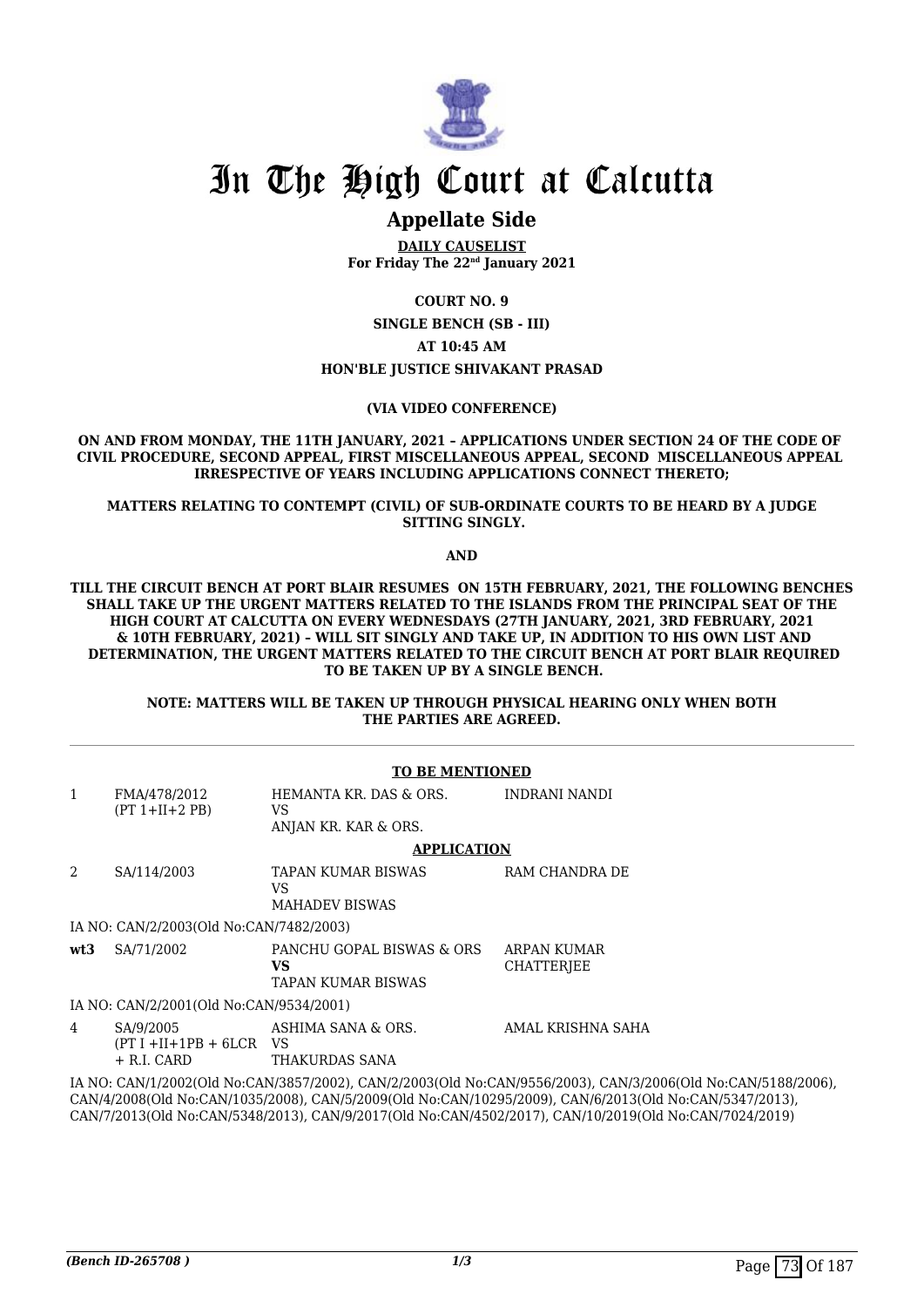| 5          | SA/119/2005                                            | DAYAL CHANDRA SADHUKHAN<br>$&$ ORS.<br><b>VS</b><br><b>ATAR BALA DEWAN</b>    | SHIBAJI KUMAR DAS                                                                                              |
|------------|--------------------------------------------------------|-------------------------------------------------------------------------------|----------------------------------------------------------------------------------------------------------------|
|            | CAN/8/2018(Old No:CAN/3278/2018)                       |                                                                               | IA NO: CAN/1/0409(Old No:CAN/260420/409), CAN/6/2009(Old No:CAN/9141/2009), CAN/7/2012(Old No:CAN/7385/2012),  |
| 6          | SA/487/2007                                            | <b>BURMAN TIWARI</b><br>VS<br>DEBIKA RANI NANDAN @ DEBI<br><b>RANI NANDAN</b> | ASHOK KR. VERMA                                                                                                |
|            |                                                        | IA NO: CAN/1/2007(Old No:CAN/2710/2007), CAN/2/2008(Old No:CAN/4045/2008)     |                                                                                                                |
| 7          | SA/552/2008                                            | <b>SULEKHA DAS</b><br>VS<br>KALPANA SARKAR & ANR.                             | HIRANMAY<br><b>BHATTACHARYYA</b>                                                                               |
|            | IA NO: CAN/3/2019(Old No:CAN/8616/2019)                |                                                                               |                                                                                                                |
| 8          | SAT/153/2011                                           | ABDUL LATIF & ORS.<br>VS<br>HASIMUDDIN & ORS.                                 | RAJU BHATTACHARYYA                                                                                             |
|            | CAN/4/2011(Old No:CAN/5652/2011)                       |                                                                               | IA NO: CAN/1/2011(Old No:CAN/5649/2011), CAN/2/2011(Old No:CAN/5650/2011), CAN/3/2011(Old No:CAN/5651/2011),   |
| 9          | SA/161/2011                                            | <b>GOKUL CH. MONDAL</b><br>VS                                                 | BHABANI PR. MONDAL                                                                                             |
|            |                                                        | <b>GOUTAM ROY</b>                                                             |                                                                                                                |
| 10         | IA NO: CAN/6/2017(Old No:CAN/10507/2017)<br>SA/63/2015 | RAMENDRA NATH GHOSH                                                           | <b>MANISHA NATH</b>                                                                                            |
|            | (Injunction)                                           | VS<br>RADHA ROY & ORS                                                         |                                                                                                                |
|            |                                                        | IA NO: CAN/2/2016(Old No:CAN/1434/2016), CAN/3/2017(Old No:CAN/6273/2017)     |                                                                                                                |
| 11         | SA/85/2017                                             | KEDAR MODI & ANR<br><b>VS</b><br>UMESH BAGLA @ GOENKA&<br><b>ORS</b>          | S.S. SAMANTA                                                                                                   |
|            |                                                        | IA NO: CAN/1/2016(Old No:CAN/4913/2016), CAN/2/2016(Old No:CAN/8892/2016)     |                                                                                                                |
| 12         | SA/140/2017                                            | SURESH KR. AGARWALA<br><b>VS</b>                                              | RAMESH DHARA                                                                                                   |
|            |                                                        | SANKAR LAL AGARWALA                                                           |                                                                                                                |
| CAN/6/2020 |                                                        |                                                                               | IA NO: CAN/1/2017(Old No:CAN/3377/2017), CAN/2/2017(Old No:CAN/6337/2017), CAN/3/2020, CAN/4/2020, CAN/5/2020, |
|            | wt13 SA/177/2017                                       | SURESH KR. AGARWALA<br><b>VS</b><br>SANKARLAL AGARWAL & ANR.                  | RAMESH DHARA                                                                                                   |
|            |                                                        |                                                                               | IA NO: CAN/1/2017(Old No:CAN/3375/2017), CAN/2/2017(Old No:CAN/6344/2017), CAN/3/2020, CAN/4/2020, CAN/5/2020, |
| CAN/6/2020 |                                                        | <b>MOTION</b>                                                                 |                                                                                                                |
| 14         | CO/141/2021                                            | PIU HALDER                                                                    | <b>SHUVANIL</b>                                                                                                |
|            |                                                        | <b>VS</b><br>KARTIK CHANDRA HALDER                                            | <b>CHAKRABORTY</b>                                                                                             |
|            |                                                        | <b>CONTEMPT APPLICATION</b>                                                   |                                                                                                                |
| 15         | CPAN/408/2020                                          | KANAILAL CHAKRABORTY &<br>ANR<br><b>VS</b><br>MAINAK BANERJEE & ORS           | ARIF ALI                                                                                                       |
|            | IA NO: CAN/1/2020(Old No:CAN/5524/2020)                |                                                                               |                                                                                                                |
|            |                                                        | <b>PART HEARD MATTERS</b>                                                     |                                                                                                                |
| 16         | CRA/12/2015                                            | SUJIT KUMAR PANDEY<br><b>VS</b><br>CBI                                        | D. DUTT                                                                                                        |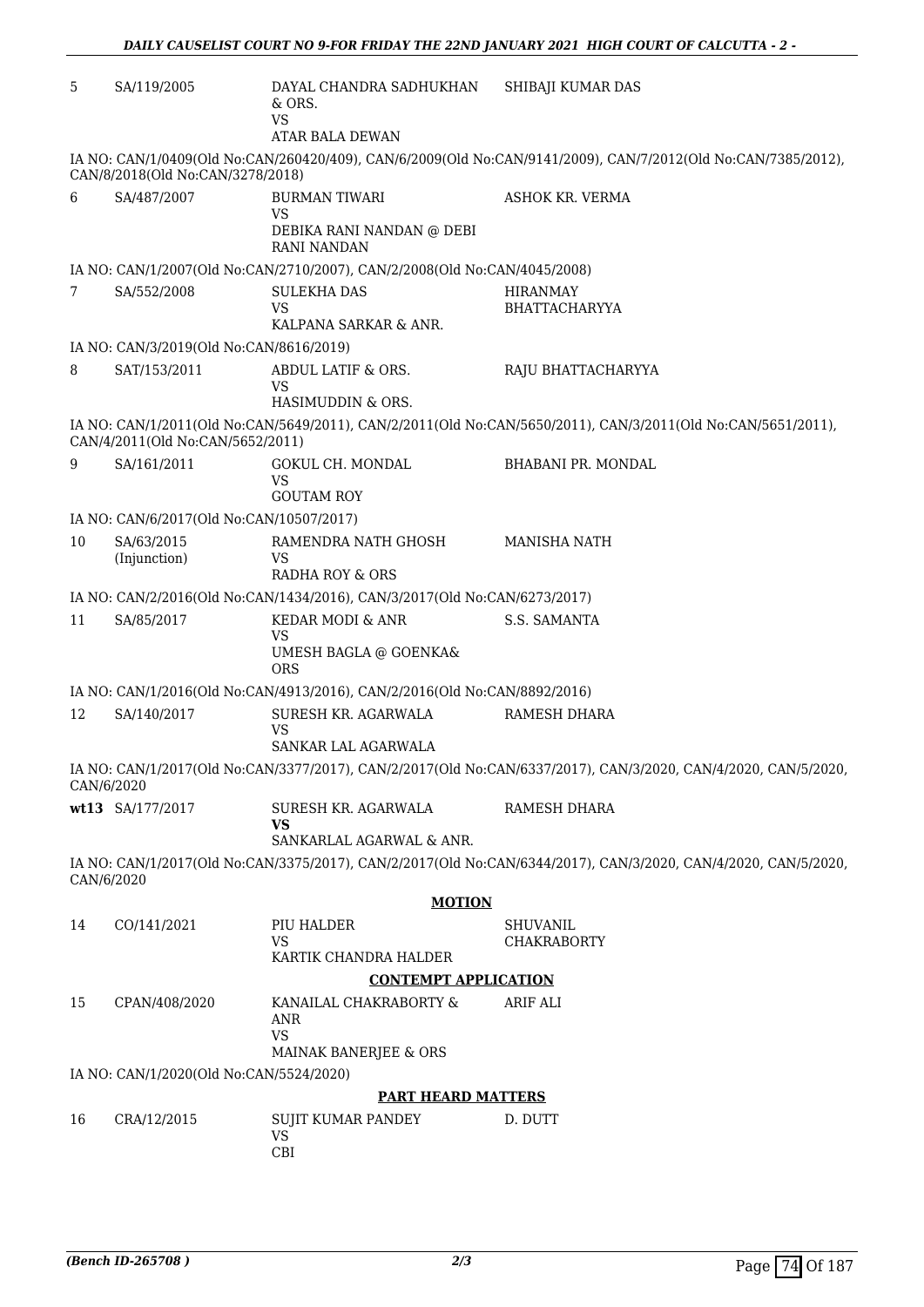|    | $wt17$ CRA/14/2015                                                                                                                               | SUNIL KUMAR SHAW<br><b>VS</b><br><b>CBI</b>                   | A. BHATTACHARYA    |  |  |
|----|--------------------------------------------------------------------------------------------------------------------------------------------------|---------------------------------------------------------------|--------------------|--|--|
|    | IA NO: CRAN/1/2015(Old No:CRAN/384/2015)                                                                                                         |                                                               |                    |  |  |
| 18 | CRR/1040/2018                                                                                                                                    | SHIRDI INDUSTRIES LTD<br>VS.<br>STATE OF WEST BENGAL &<br>ANR | N SENGUPTA         |  |  |
|    |                                                                                                                                                  | <b>FINAL HEARING</b>                                          |                    |  |  |
| 19 | SA/79/2008<br>$(PT I+II+OB+1 PB)$                                                                                                                | SANDHYA GHOSH<br><b>VS</b><br>SMT. SOVA RANI GHOSH &<br>ORS.  | KEYA BHATTACHARYYA |  |  |
|    | IA NO: CAN/1/2007(Old No:CAN/8392/2007), CAN/2/2007(Old No:CAN/9178/2007), CAN/3/2014(Old No:CAN/4778/2014),<br>CAN/4/2015(Old No:CAN/4768/2015) |                                                               |                    |  |  |
| 20 | SA/145/2017<br>(PT+I+OB+P-II ONE<br>PB+3 FILES LCR+ RI<br>CARD+2 COVER                                                                           | SHYAMALI DUTTA<br>VS.<br>SATTYA SANDIP DUTTA                  | S.S. BEYERD        |  |  |

FILES)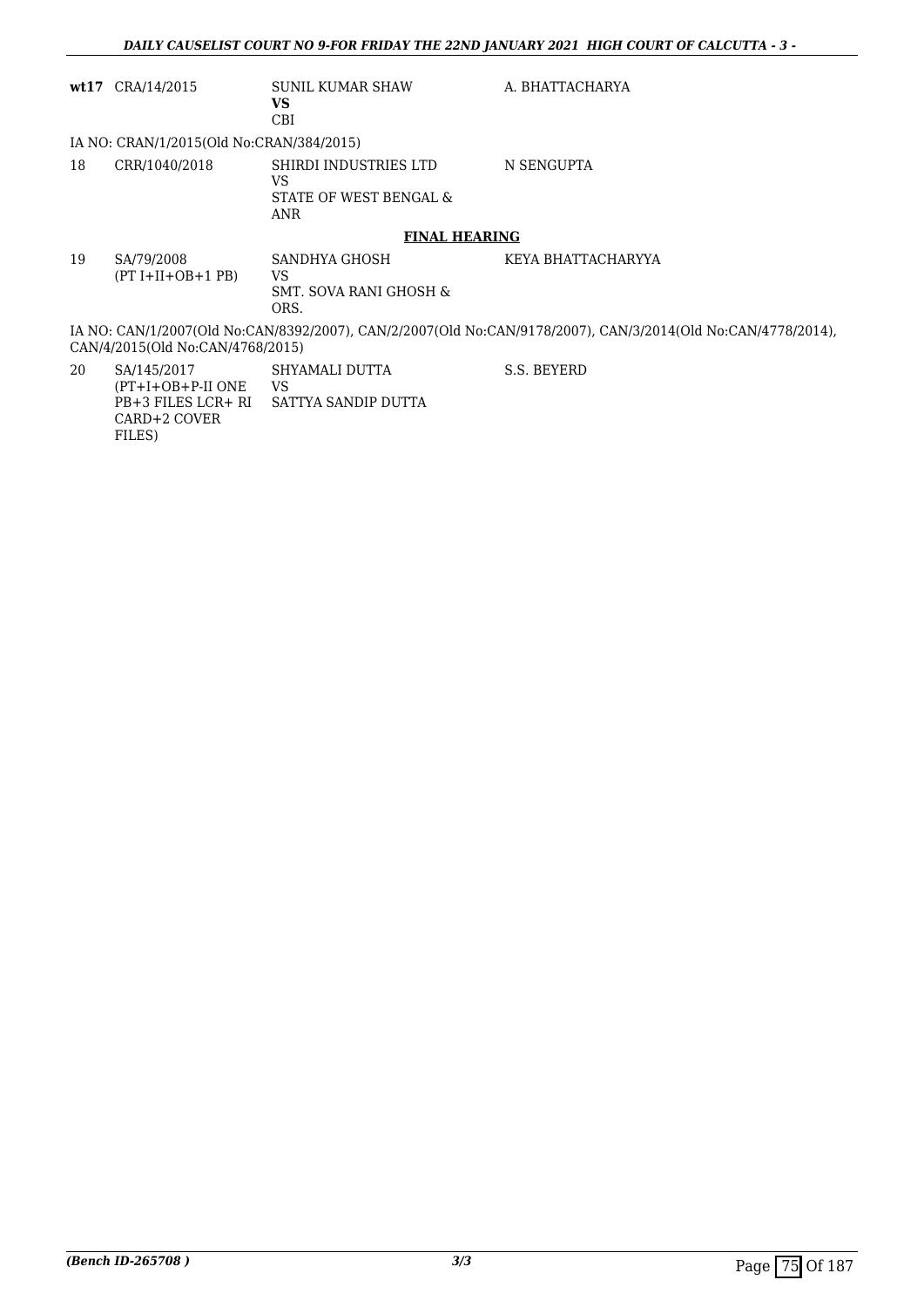

## **Appellate Side**

**DAILY CAUSELIST For Friday The 22nd January 2021**

**COURT NO. 13**

### **DIVISION BENCH (DB)**

**AT 3:00 PM**

**HON'BLE JUSTICE RAJASEKHAR MANTHA HON'BLE JUSTICE TIRTHANKAR GHOSH**

**(VIA VIDEO CONFERENCE) ON 29.01.2021 AT 3.00 P.M. ON FRIDAY, THE 29TH JANUARY, 2021 AT 3.00 P.M. - WILL SIT TOGETHER FOR TAKING UP ONE REVIEW MATTER.**

#### **APPLICATION**

| 1 | RVW/231/2019     | ANDREW YULE HEAD<br><b>OFFICER RETIRED</b><br>EMPLOYEES ASSOCIATION<br>VS<br>UNION OF INDIA & ANR | RANANEESH GUHA<br>THAKURTA        |
|---|------------------|---------------------------------------------------------------------------------------------------|-----------------------------------|
|   | wt2 MAT/323/2019 | ANDREW YULE HEAD<br><b>OFFICE RETIRED</b><br>EMPLOYEES ASSOCIATION<br>VS<br>UNION OF INDIA & ANR  | RANANEESH GUHA<br><b>THAKURTA</b> |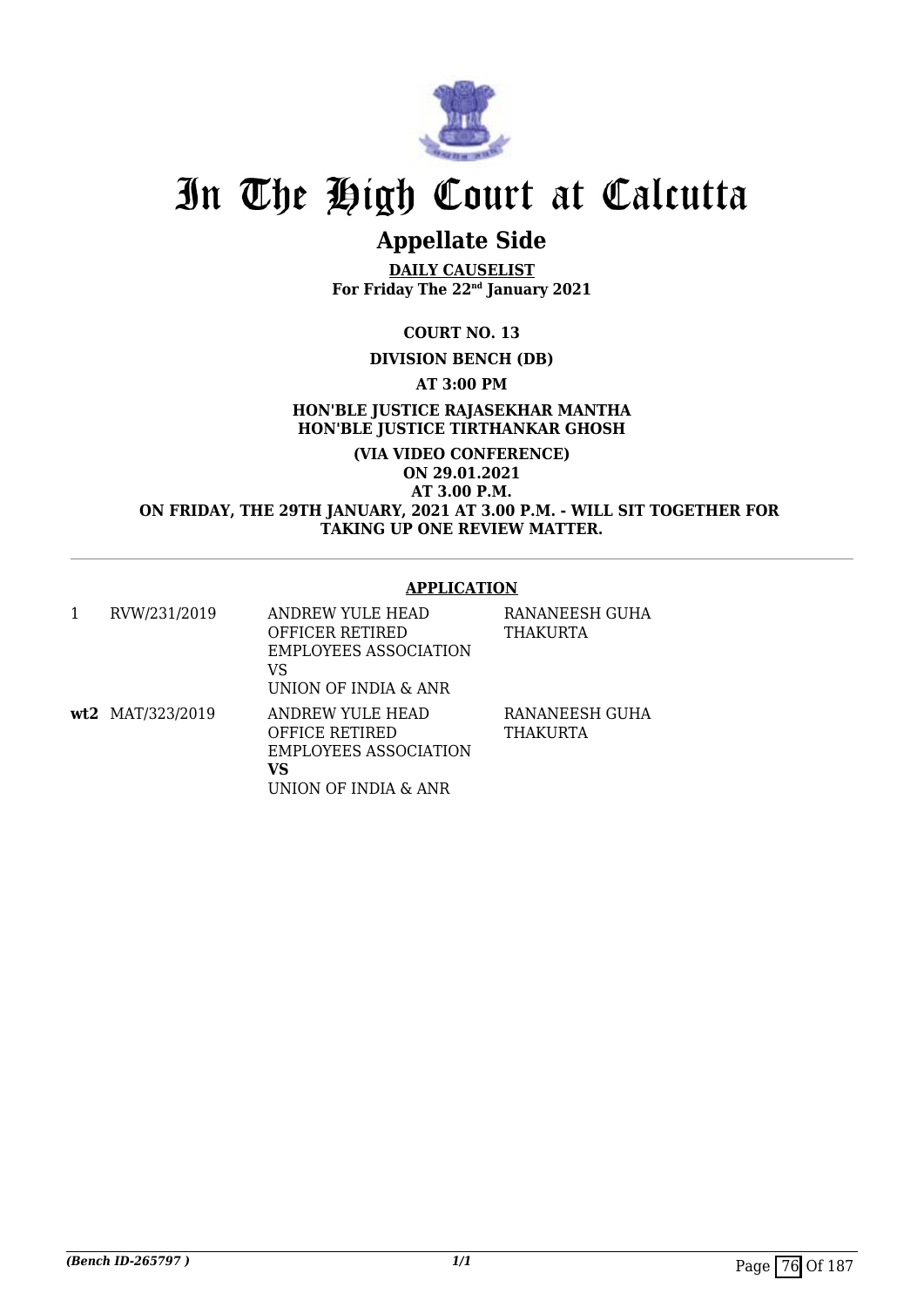

## **Appellate Side**

**DAILY CAUSELIST For Friday The 22nd January 2021**

**COURT NO. 13**

**SINGLE BENCH (SB - IV)**

**AT 10:45 AM**

**HON'BLE JUSTICE RAJASEKHAR MANTHA**

**(VIA VIDEO CONFERENCE)**

**ON AND FROM MONDAY, THE 11TH JANUARY, 2021- ROSTER NOTIFIED ON 8TH JANUARY, 2021 IS MODIFIED TO THE FOLLOWING EXTENT :- MATTERS (MOTIONS & HEARING) UNDER ARTICLE 226 OF THE CONSTITUTION RELATING TO SERVICE UNDER GROUP VI AND APPLICATIONS CONNECTED THERETO; MATTERS (MOTIONS & HEARING) UNDER ARTICLE 226 OF THE CONSTITUTION RELATING TO ALL SERVICE MATTERS RELATING TO PANCHAYATS AND CO-OPERATIVE SOCIETIES UNDER GROUP V AND APPLICATIONS CONNECTED THERETO; HEARING OF WRIT PETITIONS IRRESPECTIVE OF CLASSIFICATIONS AND APPLICATIONS CONNECTED THERETO**

**NOTE :**

**1. MENTIONING WILL BE ALLOWED, AT THE FIRST SITTING OF THE COURT, UPON BEING LISTED AS "TO BE MENTIONED" ONLY IN THE VIRTUAL MODE AS PER NOTIFICATION NO. 4286-RG DATED 27.11.2020 FOLLOWING THE PRESCRIBED PROCEDURE. 2. ALL THE LISTED MATTERS WILL BE TAKEN UP SERIALLY, UNLESS OTHERWISE FIXED. 3. APPELLATE SIDE MATTERS WILL CONTINUE AFTER COMPLETION OF ORIGINAL SIDE.**

**PERSONAL APPEARANCE**

| $\mathbf{1}$ | WPA/9799/2018<br>(28.01.2021)  | WALI AHMAD@AHMAD OLY<br>VS<br>UNION OF INDIA & ORS   | <b>SANKHA SUBHRA</b><br><b>RAY</b> |
|--------------|--------------------------------|------------------------------------------------------|------------------------------------|
|              | wt2 WPCRC/40/2020              | WALI AHAMD @ AHMAD<br>OLY.<br>VS<br>RAVI GUPTA & ORS | SANKHA SUBHRA<br><b>RAY</b>        |
|              |                                | <b>TO BE MENTIONED</b>                               |                                    |
| 3            | WPA/1010/2021<br>(For Release) | <b>SUKUMAR BOSE</b><br>VS<br>State of West Bengal    | <b>BISWAJIT RAY</b>                |
|              |                                | <b>CRIMINAL CONTEMPT</b>                             |                                    |
| 4            | CRLCP/3/2020                   | KAUSIK MITRA<br>VS<br><b>SMT IPSITA MITRA ROY</b>    | <b>AMITAVA BHOWMICK</b>            |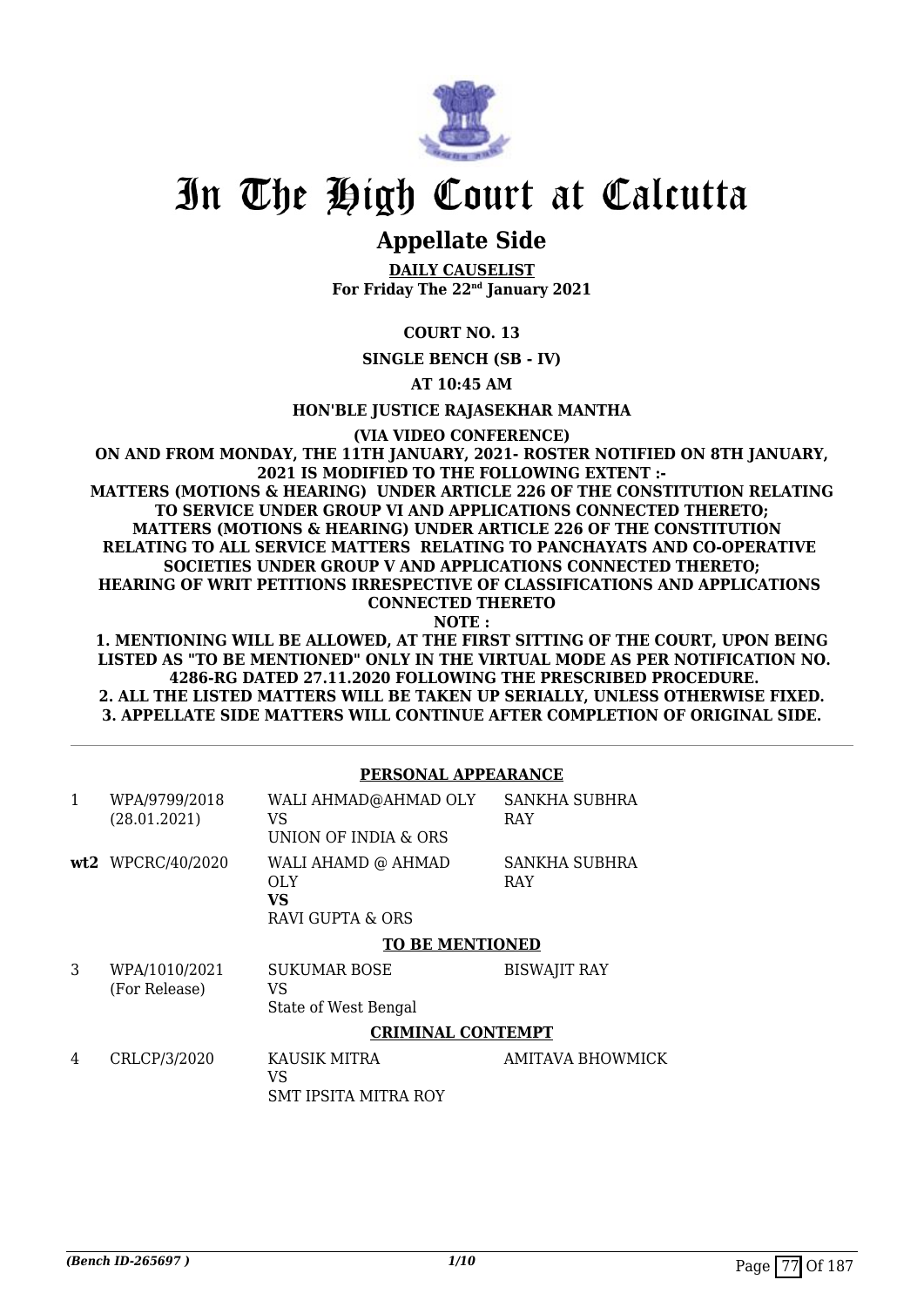|    | wt5 CRR/1052/2020                         | KAUSIK MITRA<br>VS.<br><b>IPSITA MITRA ROY</b>                               | SANANDA GANGULI                     |
|----|-------------------------------------------|------------------------------------------------------------------------------|-------------------------------------|
|    | IA NO: CRAN/1/2020(Old No:CRAN/2613/2020) |                                                                              |                                     |
|    |                                           | <b>CONTEMPT APPLICATION</b>                                                  |                                     |
| 6  | WPA/5728/2019                             | PARESH KUMAR<br><b>MUKHERJEE</b><br><b>VS</b>                                | SANKHA SUBHRA<br><b>RAY</b>         |
|    |                                           | <b>BIRBHUM DISTRICT</b><br>CENTRAL COOPERATIVE<br><b>BANK LTD. &amp; ORS</b> |                                     |
|    | IA NO: CAN/1/2019(Old No:CAN/8698/2019)   |                                                                              |                                     |
|    | wt7 CPAN/1344/2019                        | PARESH KUMAR<br>MUKHERJEE<br><b>VS</b><br>P MOHAN GANDHI & ORS               | SANKHA SUBHRA<br><b>RAY</b>         |
| 8  | WPA/21574/2019<br>(29.01.2021)            | <b>GOLAM HYDER</b><br><b>VS</b><br>STATE OF WEST BENGAL &<br><b>ORS</b>      | NITYA GOPAL<br>MUKHERJEE            |
|    | wt9 CPAN/727/2020                         | <b>GOLAM HYDER</b><br><b>VS</b><br>ABID HOSSAIN AND<br><b>ANOTHER</b>        | NITYA GOPAL<br><b>MUKHERJEE</b>     |
|    |                                           | <b>MOTION (GROUP VI)</b>                                                     |                                     |
| 10 | WPA/10616/2018                            | SHYAMAPADA BANERJEE<br><b>VS</b><br>STATE OF WEST BENGAL &<br><b>ORS</b>     | S. BAIDYA                           |
| 11 | WPA/21200/2019                            | PARIMAL KHANRA<br><b>VS</b><br>STATE OF WEST BENGAL &<br><b>ORS</b>          | <b>SOUMENDRA KR</b><br><b>GHOSH</b> |
|    | IA NO: CAN/1/2020(Old No:CAN/2752/2020)   |                                                                              |                                     |
| 12 | WPA/3440/2020                             | <b>SWAPAN KUMAR DAS</b><br>VS<br>UNION OF INDIA & ORS                        | TANUSRI CHANDA                      |
| 13 | WPA/4010/2020<br>(28.01.2021)             | PRADIP DAS<br>VS<br><b>BANK OF BARODA &amp; ORS</b>                          | PARTHA SARATHI<br><b>BASU</b>       |
| 14 | WPA/4393/2020                             | KARTIK DASMOHORI<br>VS<br>STATE OF WEST BENGAL &                             | VIVEKANANDA BAURI                   |
|    |                                           | ORS.                                                                         |                                     |
|    | IA NO: CAN/1/2020                         |                                                                              |                                     |
| 15 | WPA/4529/2020<br>(28.01.2021)             | <b>BIMAL KUMAR DAS</b><br>VS<br>STATE OF WEST BENGAL &<br><b>ORS</b>         | CHANDAN SEKHAR<br><b>BAG</b>        |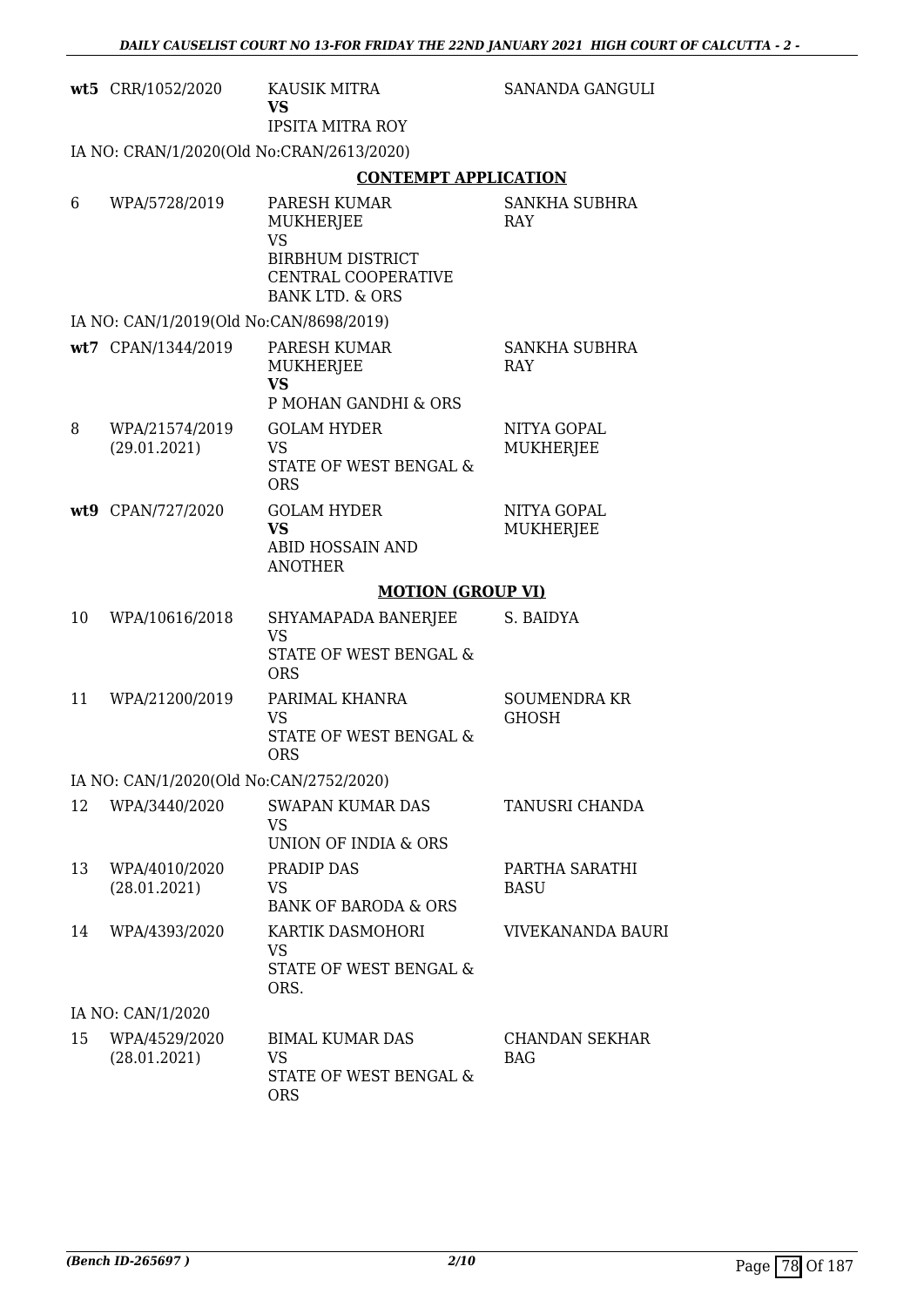| 16 | WPA/4532/2020<br>(25.01.2021)           | PRASANTA KUMAR DE &<br><b>ORS</b><br><b>VS</b><br>STATE OF WEST BENGAL &<br><b>ORS</b>  | <b>JAYANTA MITRA</b>                 |
|----|-----------------------------------------|-----------------------------------------------------------------------------------------|--------------------------------------|
| 17 | WPA/4573/2020<br>(25.01.2021)           | MURSHIDUL HOSSAIN<br><b>SARKAR</b><br><b>VS</b><br>STATE OF WEST BENGAL &<br><b>ORS</b> | MD KUTUBUDDIN                        |
| 18 | WPA/4740/2020<br>(27.01.2021)           | <b>BEAUTY MONDAL</b><br><b>VS</b><br>STATE OF WEST BENGAL &<br><b>ORS</b>               | <b>SUMALYA</b><br><b>CHAKRABORTY</b> |
| 19 | WPA/5079/2020<br>(27.01.2021)           | KAMTA PRASAD NIGAM &<br><b>ORS</b><br><b>VS</b><br>UNION OF INDIA & ORS                 | SAMIT BHANJA                         |
| 20 | WPA/5087/2020<br>(28.01.2021)           | DR ASHOK KUMAR<br><b>SAMANTA</b><br><b>VS</b><br>STATE OF WEST BENGAL &<br><b>ORS</b>   | <b>TAPASH MONDAL</b>                 |
|    | IA NO: CAN/1/2020                       |                                                                                         |                                      |
| 21 | WPA/5532/2020                           | <b>MUNA DHANUK</b><br><b>VS</b><br>UNION OF INDIA & ORS                                 | DEBAJYOTI DEB                        |
|    | IA NO: CAN/1/2020(Old No:CAN/4945/2020) |                                                                                         |                                      |
| 22 | WPA/7435/2020<br>(27.01.2021)           | AJEET KUMAR<br><b>VS</b><br><b>UNION OF INDIA</b>                                       | <b>ASHOK PRASAD</b>                  |
|    | IA NO: CAN/1/2020                       |                                                                                         |                                      |
| 23 | WPA/8216/2020<br>(03.02.2021)           | <b>SMT SUMITRA HEMBRAM</b><br>AND ORS<br><b>VS</b><br>Union of India AND ORS            | <b>SAMIR KUMAR</b><br>ADHIKARI       |
| 24 | WPA/8467/2020<br>(27.01.2021)           | ANIRUDHA KARMAKAR AND<br><b>ORS</b><br><b>VS</b><br>STATE OF WEST BENGAL<br>AND ORS.    | <b>BHASWATI</b><br><b>CHATTERJEE</b> |
| 25 | WPA/8533/2020                           | NITYA GOPAL GHOSH<br>VS<br>UNION OF INDIA AND<br><b>OTHERS</b>                          | SANAJIT KUMAR<br><b>GHOSH</b>        |
| 26 | WPA/8643/2020                           | <b>BADAMIA DEVI AND ANR</b><br><b>VS</b><br>Union of India AND ORS                      | <b>SANGEETA ROY</b>                  |
| 27 | WPA/8926/2020<br>(25.01.2021)           | SUBRATA BHATTACHARYYA<br>VS.<br>Union of India AND ORS                                  | <b>MOYUKH</b><br>MUKHERJEE           |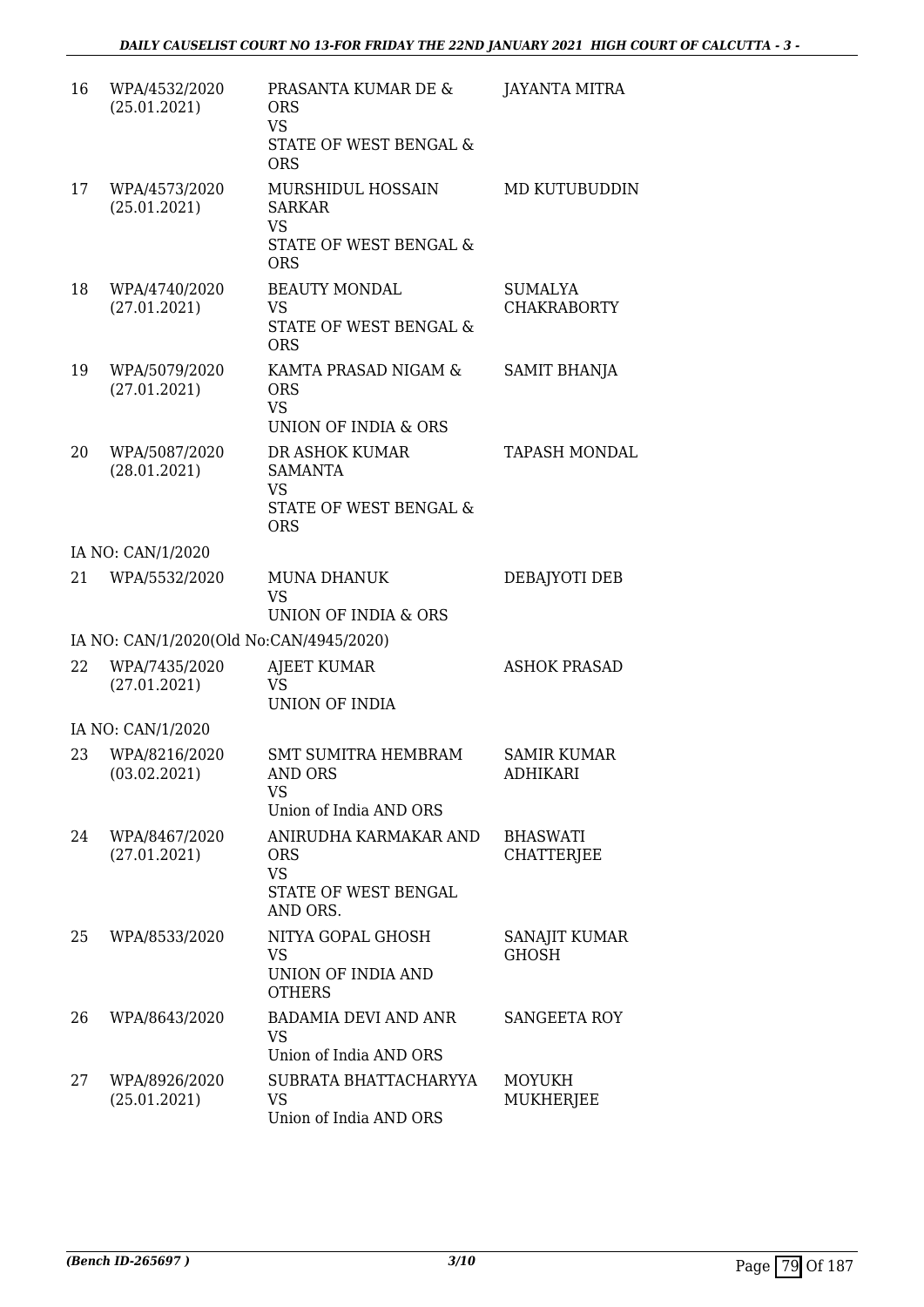| 28 | WPA/9949/2020                  | <b>RITU KUMARI</b><br><b>VS</b><br>UNION OF INDIA AND ORS.                                                                            | INDRADEEP PAL                   |
|----|--------------------------------|---------------------------------------------------------------------------------------------------------------------------------------|---------------------------------|
| 29 | WPA/9984/2020                  | <b>BINOD DOM</b><br><b>VS</b><br>UNITED BANK OF INDIA<br><b>AND ORS</b>                                                               | <b>GOUTAM DEY</b>               |
| 30 | WPA/10117/2020<br>(25.01.2021) | <b>SUCHITRA BISWAS</b><br><b>VS</b><br>STATE OF WEST BENGAL<br>AND ORS.                                                               | <b>SUVOM DUTTA</b>              |
| 31 | WPA/10147/2020                 | AMBIYA KHATUN @ AMBIYA<br><b>BIBI AND ANOTHER</b><br><b>VS</b><br>STATE OF WEST BENGAL<br>AND ORS.                                    | <b>JAKIR HOSSAIN</b>            |
| 32 | WPA/10237/2020<br>(28.01.2021) | <b>ARUP KUMAR BOSE</b><br><b>VS</b><br>STATE OF WEST BENGAL<br>AND ORS.                                                               | DIP JYOTI<br><b>CHAKRABORTY</b> |
| 33 | WPA/10398/2020                 | <b>ASIM PATUA</b><br><b>VS</b><br>UNION OF INDIA AND ORS.                                                                             | PROSENJIT<br><b>MUKHERJEE</b>   |
| 34 | WPA/10405/2020<br>(28.01.2021) | SUPARNA SADHUKHAN<br><b>VS</b><br>UNION OF INDIA AND ORS.                                                                             | <b>RAJIB GHOSH</b>              |
| 35 | WPA/10524/2020<br>(01.02.2021) | MOHIDUL ISLAM<br><b>VS</b><br>STATE OF WEST BENGAL<br>AND ORS.                                                                        | ARGHYA<br><b>CHAKRABARTI</b>    |
| 36 | WPA/10530/2020<br>(27.01.2021) | KAUSHIK BHATTACHARYA<br><b>VS</b><br><b>PUBLIC SERVICE</b><br><b>COMMISSION AND OTHERS</b>                                            | <b>UJJAL RAY</b>                |
| 37 | WPA/10681/2020                 | KESHAB CHANDRA SARKAR<br>AND ORS<br><b>VS</b><br>THE STATE OF WEST<br><b>BENGAL AND ORS</b>                                           | TANUJA BASAK                    |
| 38 | WPA/10687/2020<br>(27.01.2021) | <b>BOARD OF TRUSTEES FOR</b><br><b>SHYAMA PRASAD</b><br>MOOKERJEE PORT, KOL AND<br><b>ANR</b><br><b>VS</b><br>UNION OF INDIA AND ORS. | <b>SOUMEN GHOHS</b>             |
| 39 | WPA/10780/2020<br>27.01.2021)  | ASIT KUMAR ROY<br>VS<br>THE BANGIYA GRAMIN<br>BIKASH BANK AND ORS.                                                                    | PARTHA SARKAR                   |
| 40 | WPA/10992/2020<br>(25.01.2021) | DHANI TUDU<br>VS<br>STATE OF WEST BENGAL<br>AND ORS.                                                                                  | Malay Bhattacharyya             |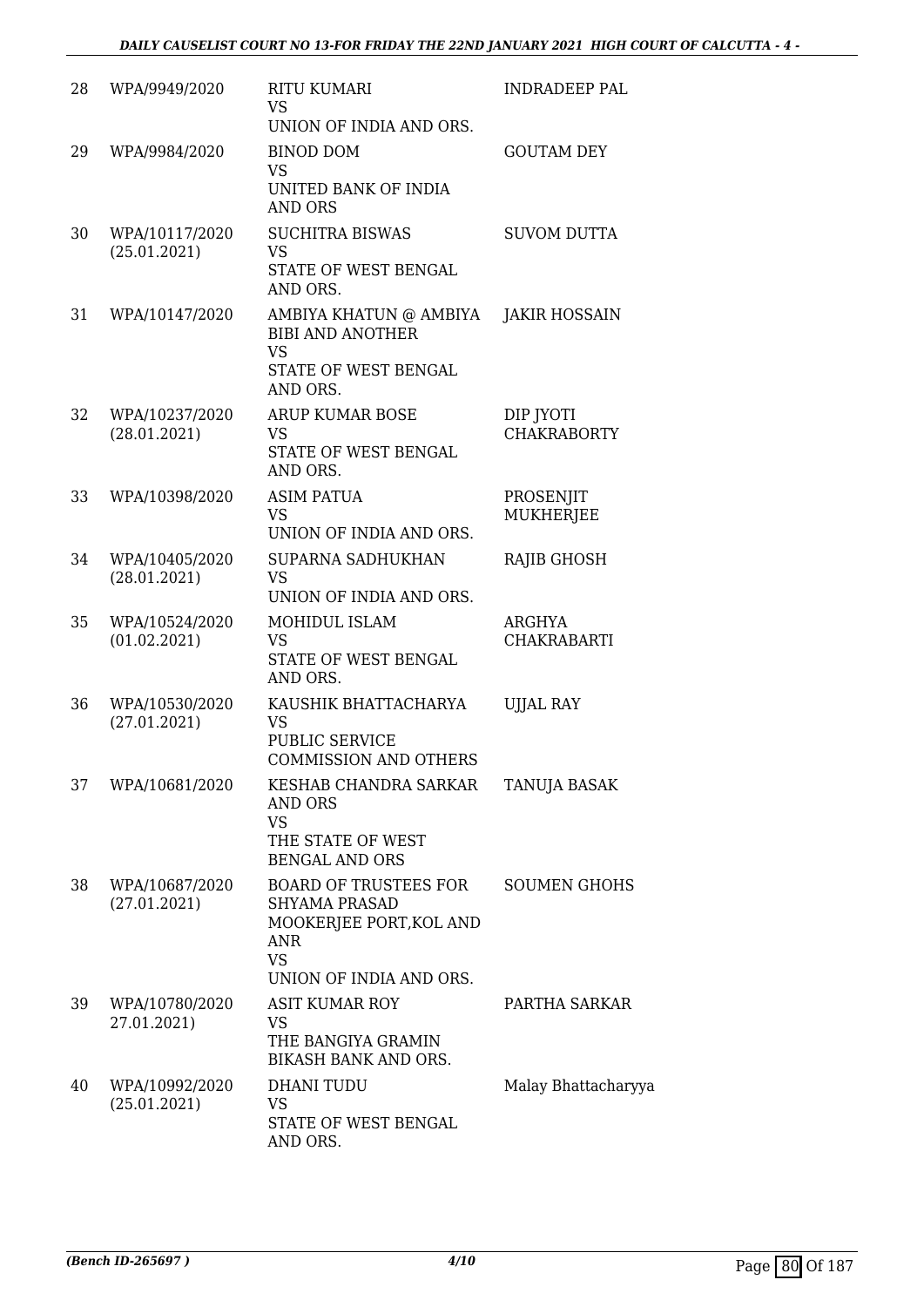| 41 | WPA/11016/2020<br>(28.01.2021) | NAZMA KHATUN<br>VS<br>STATE OF WEST BENGAL<br>AND ORS.                                      | SAMIRAN MANDAL                          |
|----|--------------------------------|---------------------------------------------------------------------------------------------|-----------------------------------------|
| 42 | WPA/11077/2020<br>(28.01.2021) | MD. PIYARU<br><b>VS</b><br>STATE OF WEST BENGAL<br>AND ORS.                                 | <b>JOY CHAKRABORTY</b>                  |
| 43 | WPA/11121/2020<br>(29.01.2021) | <b>GOUTAM SARKAR</b><br><b>VS</b><br>STATE OF WEST BENGAL<br>AND ORS.                       | MD HAFIJ ALI                            |
| 44 | WPA/11163/2020<br>(25.01.2021) | <b>BIPLAB PRASAD MALI</b><br><b>VS</b><br>STATE OF WEST BENGAL<br>AND ORS.                  | <b>RATUL GHOSH</b>                      |
| 45 | WPA/11245/2020<br>(25.01.2021) | MUKUL CHANDRA BERA<br><b>VS</b><br>UNION OF INDIA AND ORS.                                  | MISTHI SAHA                             |
| 46 | WPA/11280/2020<br>(25.01.2021) | <b>NAZMA SARDAR</b><br><b>VS</b><br>STATE OF WEST BENGAL<br>AND ORS.                        | ANJAN DUTTA                             |
| 47 | WPA/11318/2020<br>(27.01.2021) | DR. TAPAS KUMAR<br>MUKHERJEE<br><b>VS</b><br>UNION OF INDIA AND ORS.                        | DEBISREE ADHIKARY                       |
| 48 | WPA/11420/2020<br>(25.01.2021) | <b>UDAY CHAND GHOSH</b><br><b>VS</b><br>UNION OF INDIA AND ORS.                             | ARPAN SINHA                             |
| 49 | WPA/11471/2020<br>(25.01.2021) | <b>MAMATA DAS</b><br><b>VS</b><br>STATE OF WEST BENGAL<br>AND ORS.                          | MD.HAFIZ ALI                            |
| 50 | WPA/11473/2020<br>(27.01.2021) | JAGADISH PRADHAN<br><b>VS</b><br>STATE OF WEST BENGAL<br>AND ORS.                           | MD. HAFIZ ALI                           |
| 51 | WPA/11574/2020<br>(27.01.2021) | ANANDAMOY CHATTERJEE<br><b>VS</b><br>UNION OF INDIA AND ORS.                                | <b>ARUN KUMAR</b><br><b>CHAKRABORTY</b> |
| 52 | WPA/11725/2020<br>(25.01.2021) | <b>HARU DAS AND ORS</b><br><b>VS</b><br>STATE OF WEST BENGAL<br>AND ORS.                    | <b>SAGAR SINGH</b>                      |
| 53 | WPA/11731/2020<br>(28.01.2021) | HIMADRI SEKHAR DUTTA<br>VS<br>UNION OF INDIA AND ORS.                                       | Shahan Shah                             |
| 54 | WPA/11754/2020<br>(25.01.2021) | <b>BANGIYA GRAMIN VIKASH</b><br><b>BANK AND ANR</b><br><b>VS</b><br>UNION OF INDIA AND ORS. | MD MOKARAM<br><b>HOSSAIN</b>            |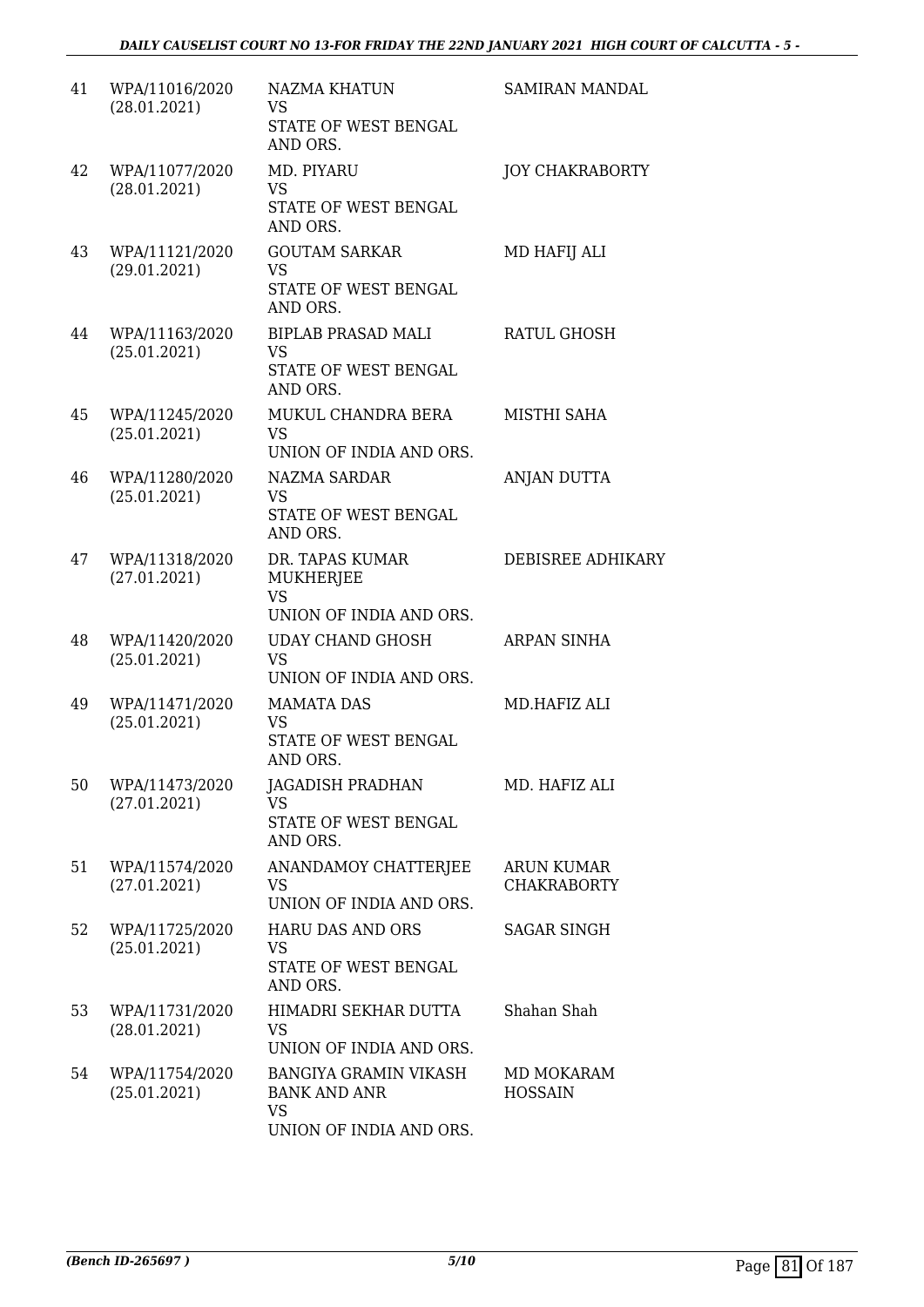| 55 | WPA/11763/2020<br>(25.01.2021)                  | <b>BADAL CHANDRA MAITI</b><br>VS<br>STATE OF WEST BENGAL<br>AND ORS.                              | <b>DIPJYOTI</b><br><b>CHAKRABORTY</b> |
|----|-------------------------------------------------|---------------------------------------------------------------------------------------------------|---------------------------------------|
| 56 | WPA/11811/2020<br>(25.01.2021)                  | SANCHITA DOLAI<br><b>VS</b><br>UNION OF INDIA AND ORS.                                            | ARPA CHAKRABORTY                      |
| 57 | WPA/11814/2020<br>(25.01.2021)                  | KARTIK SINGH<br><b>VS</b><br>UNION OF INDIA AND ORS.                                              | ARPA CHAKRABORTY                      |
| 58 | WPA/11826/2020<br>(27.01.2021)                  | PRADIP KUMAR BASU @<br>PRADIP BASU<br><b>VS</b>                                                   | PARIKSHIT GOSWAMI                     |
| 59 | WPA/11827/2020<br>(27.01.2021)                  | UNION OF INDIA AND ORS.<br>PRADIP KUMAR BASU<br><b>VS</b>                                         | PARIKSHIT GOSWAMI                     |
| 60 | WPA/11855/2020<br>(01.02.2021)                  | UNION OF INDIA AND ORS.<br><b>BANIBRATA BASU</b><br><b>VS</b>                                     | <b>AHANA GHOSH</b>                    |
| 61 | WPA/11894/2020<br>(Last Chance)<br>(25.01.2021) | UNION OF INDIA AND ORS.<br>SUSHOVAN PAUL AND ORS<br><b>VS</b><br>STATE OF WEST BENGAL<br>AND ORS. | <b>KINJAL KUMAR</b><br><b>BARAL</b>   |
| 62 | AST/1/2021<br>(25.01.2021)                      | <b>SOURAV BISWAS</b><br><b>VS</b><br>STATE OF WEST BENGAL<br>AND ORS.                             | <b>ARNAB SAHA</b>                     |
| 63 | WPA/40/2021<br>(29.01.2021)                     | <b>RAJU DAS AND ORS</b><br><b>VS</b><br>STATE OF WEST BENGAL<br>AND ORS.                          | <b>SUSANTA PAUL</b>                   |
| 64 | WPA/157/2021<br>(28.01.2021)                    | <b>KARTICK KUMAR</b><br><b>CHATTERJEE</b><br><b>VS</b><br>UNION OF INDIA AND ORS.                 | PRATIK MAJUMDER                       |
| 65 | WPA/312/2021<br>(02.02.2021)                    | MAMATA BANERJEE<br>VS<br>STATE OF WEST BENGAL<br>AND ORS.                                         | NIRUPAM DUTTA                         |
| 66 | WPA/382/2021                                    | <b>SUKLA MOHANTA</b><br><b>VS</b><br>UNION OF INDIA AND ORS.                                      | <b>GOLAM MOHAMMAD</b>                 |
| 67 | WPA/496/2021                                    | FORIDA KHATUN<br><b>VS</b><br>STATE OF WEST BENGAL<br>AND ORS.                                    | SAMIRUL SARDAR                        |
| 68 | WPA/534/2021<br>28.01.2021)                     | NABENDU SENGUPTA<br><b>VS</b><br>NATIONAL JUTE BOARD<br>AND OTHERS                                | VICTOR CHATTERJEE                     |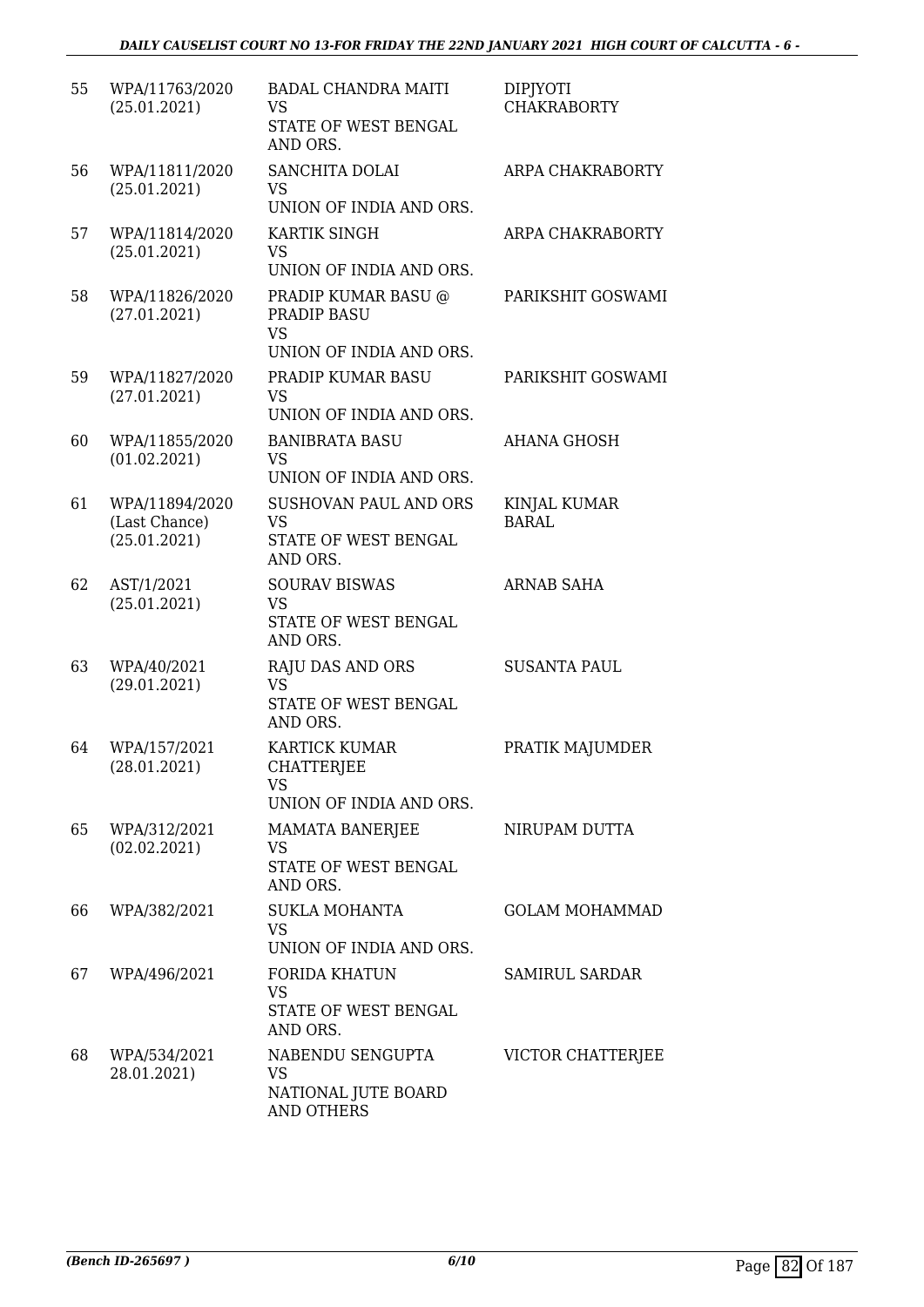| 69 | WPA/594/2021<br>(27.01.2021) | RANJIT CHANDRA MANDAL<br><b>VS</b><br>UNION OF INDIA AND ORS.                                                                                  | <b>DEBANJAN DAS</b>                    |
|----|------------------------------|------------------------------------------------------------------------------------------------------------------------------------------------|----------------------------------------|
| 70 | WPA/615/2021                 | <b>GOPA BISWAS ALIAS</b><br><b>MONDAL</b><br><b>VS</b><br>UNION OF INDIA AND ORS.                                                              | Rituparna Ghosh                        |
| 71 | WPA/786/2021                 | SHRABANI MUKHERJEE<br>VS<br>STATE OF WEST BENGAL<br>AND ORS.                                                                                   | <b>SUDIPA BISWAS</b>                   |
| 72 | WPA/858/2021                 | AMAR CHANDRA DAS<br>VS<br>UNION OF INDIA AND ORS.                                                                                              | <b>BISWAJIT SAMANTA</b>                |
| 73 | WPA/883/2021<br>(25.01.2021) | SARASWATI SAHA<br>VS<br>W.B.S.E.D.C.L AND ORS                                                                                                  | RAHUL GUPTA                            |
| 74 | WPA/929/2021                 | HABIBUR RAHAMAN AND<br><b>OTHERS</b><br><b>VS</b><br>STATE OF WEST BENGAL<br>AND ORS.                                                          | CHAITALI<br>MUKHOPADHYAY               |
| 75 | WPA/950/2021<br>(01.02.2021) | <b>SOMANGSU BHUSAN</b><br><b>SARKAR</b><br><b>VS</b><br>PUNJAB NATIONAL BANK<br><b>AND OTHERS</b>                                              | Sobhan Majumder                        |
| 76 | WPA/1056/2021                | <b>AMIT DAS</b><br>VS<br>WEST BENGAL STATE<br><b>COOPERATIVE</b><br><b>AGRICULTURE AND RURAL</b><br>DEVELOPMENT BANK LTD.<br><b>AND OTHERS</b> | <b>ANKITA DEY</b>                      |
| 77 | WPA/1196/2021                | SWAPAN KUMAR PANDA<br><b>VS</b><br>LIFE INSURANCE<br>CORPORATION OF INDIA<br><b>AND OTHERS</b>                                                 | <b>ARUN KUMAR</b><br><b>CHOWDHURY</b>  |
| 78 | WPA/1202/2021                | SAMARENDRA NATH SINHA<br>VS<br>LIFE INSURANCE<br><b>CORPORATION OF INDIA</b><br><b>AND OTHERS</b>                                              | <b>ARUN KUMAR</b><br><b>CHOWDHURY</b>  |
| 79 | WPA/1236/2021                | PROSENJIT DAS<br><b>VS</b><br>STATE OF WEST BENGAL<br>AND ORS.                                                                                 | <b>SAGNIK MUKHERJEE</b>                |
| 80 | WPA/1301/2021                | <b>SOMEN DAS</b><br><b>VS</b><br>UNION OF INDIA AND ORS.                                                                                       | <b>BARUN CHATTERJEE</b>                |
| 81 | WPA/1331/2021                | RADHESHYAM PRASAD<br><b>VS</b><br>UNION OF INDIA AND ORS.                                                                                      | <b>TAPAN KUMAR</b><br><b>MAHAPATRA</b> |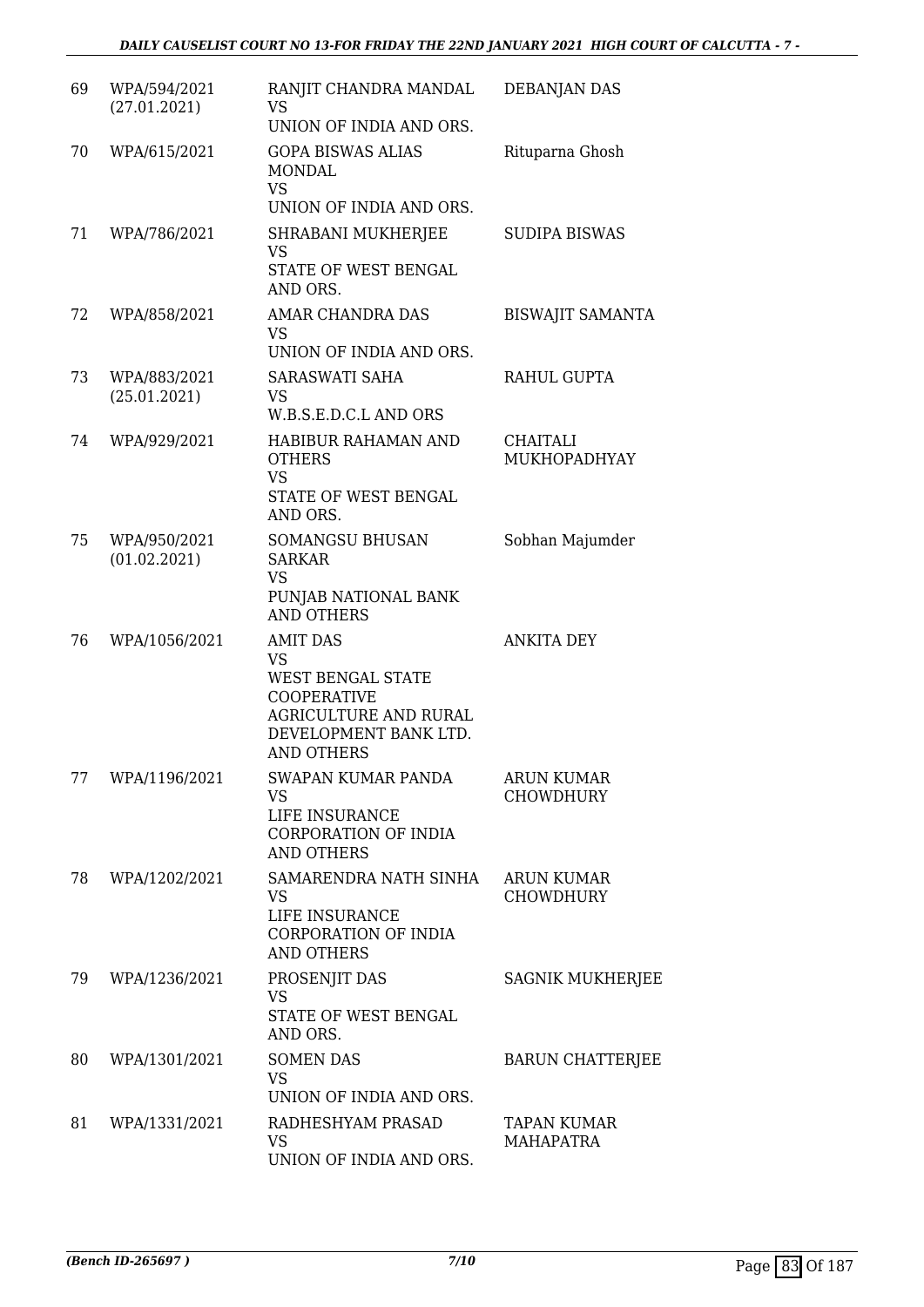| 82 | WPA/1436/2021 | DR. SUBHRA JANA<br><b>VS</b>                                        | <b>SYED NURUL AREFIN</b>            |
|----|---------------|---------------------------------------------------------------------|-------------------------------------|
|    |               | UNION OF INDIA AND ORS.                                             |                                     |
| 83 | WPA/1516/2021 | MUSTAKIM MONDAL<br><b>VS</b>                                        | BIKRAMJIT DUTTA                     |
|    |               | STATE OF WEST BENGAL<br>AND ORS.                                    |                                     |
| 84 | WPA/1674/2021 | JEBUNNESSA MUNSHI<br>VS                                             | <b>SUMAN BANERJEE</b>               |
|    |               | <b>WEST BENGAL</b><br>LEGISLATIVE ASSEMBLY<br>SECFRETARIAT AND ANR. |                                     |
| 85 | WPA/1789/2021 | PRADIP KR. YADAV<br>VS<br>UNION OF INDIA AND ORS                    | KOMAL SINGH                         |
| 86 | WPA/1823/2021 | AMIT KUMAR SAHA                                                     | <b>MANIK LAL PODDAR</b>             |
|    |               | <b>VS</b><br>UNION OF INDIA AND ORS.                                |                                     |
| 87 | WPA/1869/2021 | RANJIT SAHA<br><b>VS</b>                                            | NAZIR AHMED                         |
|    |               | STATE OF WEST BENGAL<br>AND ORS.                                    |                                     |
| 88 | WPA/1871/2021 | TINA MAJUMDER<br><b>VS</b>                                          | SANJUKTA DUTTA                      |
|    |               | AIR INDIA AIRPORT<br><b>SERVICES LIMITED AND</b><br><b>OTHERS</b>   |                                     |
| 89 | WPA/1890/2021 | SUBRATA HALDER AND ORS                                              | <b>GOPAL DAS</b>                    |
|    |               | <b>VS</b><br>STATE OF WEST BENGAL<br>AND ORS.                       |                                     |
| 90 | WPA/1894/2021 | DEBASISH BISWAS AND<br><b>ORS</b><br><b>VS</b>                      | <b>GOPAL DAS</b>                    |
|    |               | <b>STATE OF WEST BENGAL</b><br>AND ORS.                             |                                     |
| 91 | WPA/1973/2021 | ANIMA RANI HAJARI<br>VS                                             | CHANDANA GHOSH                      |
|    |               | STATE OF WEST BENGAL<br>AND ORS.                                    |                                     |
|    |               | <b>MOTION GROUP - V</b>                                             |                                     |
| 92 | WPA/3823/2020 | SUMITA DAS KARAN<br><b>VS</b>                                       | <b>SAURAV ROY</b>                   |
|    |               | STATE OF WEST BENGAL 7<br><b>ORS</b>                                |                                     |
| 93 | WPA/4609/2020 | MOTAJ BIBI<br><b>VS</b>                                             | <b>BIPUL KUMAR</b><br><b>MANDAL</b> |
|    |               | STATE OF WEST BENGAL &<br><b>ORS</b>                                |                                     |
| 94 | WPA/4964/2020 | DIPAK MALIK<br><b>VS</b>                                            | SK ABU JAFAR                        |
|    |               | STATE OF WEST BENGAL &<br><b>ORS</b>                                |                                     |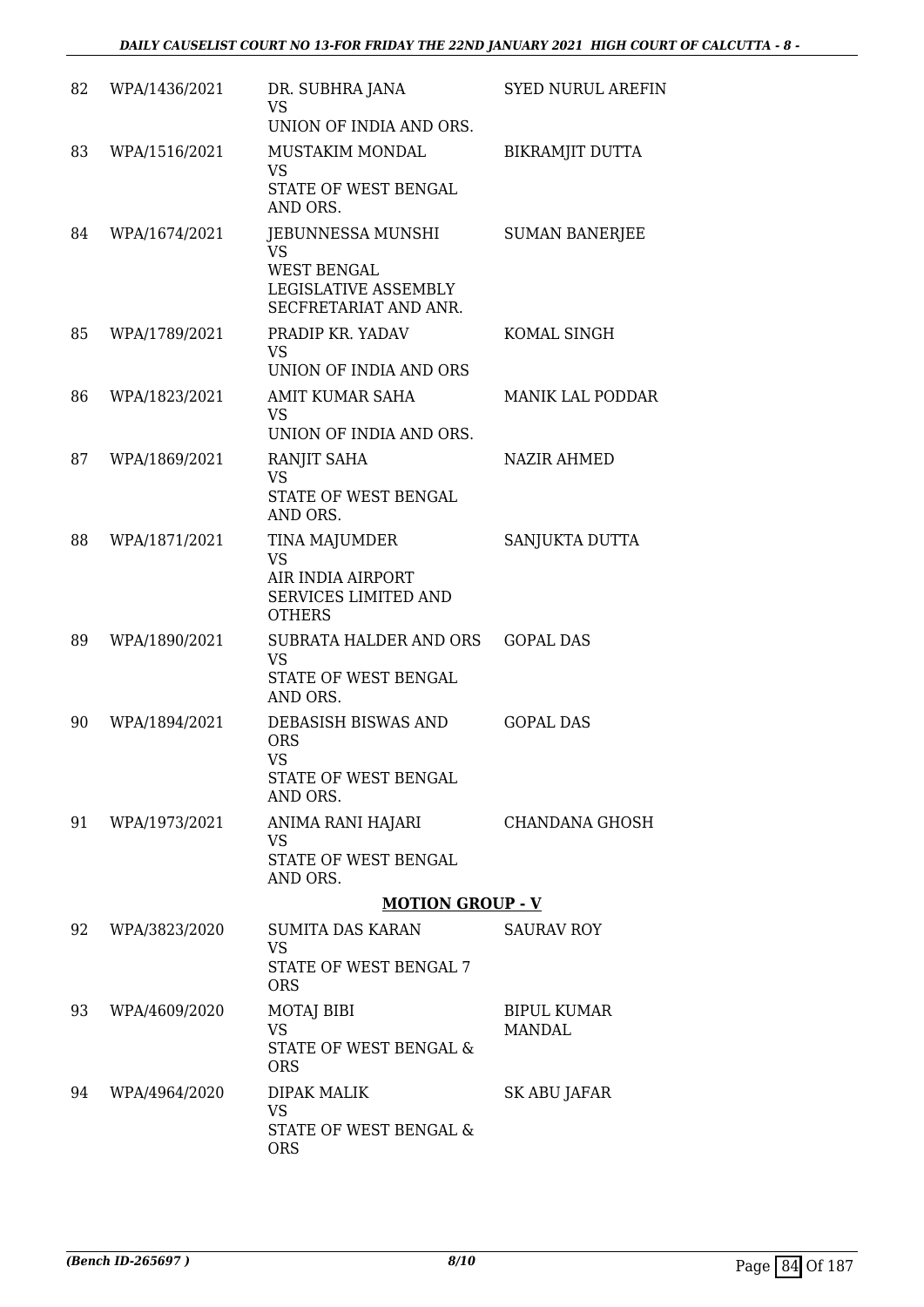| 95 | WPA/5091/2020                           | SANJOY KUMAR ADAK<br>VS.<br>STATE OF WEST BENGAL &<br><b>ORS</b>                                                            | PARAMITA MAITY                          |
|----|-----------------------------------------|-----------------------------------------------------------------------------------------------------------------------------|-----------------------------------------|
| 96 | WPA/5100/2020                           | <b>BRIHASPATI HALDER</b><br>(KAYAL)<br><b>VS</b><br>STATE OF WEST BENGAL &<br><b>ORS</b>                                    | SUDARSHAN GHOSH                         |
| 97 | WPA/6799/2020                           | CHANDRA SEKHAR PANDIT<br><b>VS</b><br>STATE OF WEST BENGAL &<br><b>ORS</b>                                                  | <b>SANDIP KUMAR</b><br><b>MONDAL</b>    |
|    | IA NO: CAN/1/2020(Old No:CAN/5759/2020) |                                                                                                                             |                                         |
| 98 | WPA/9427/2020                           | MAHABIR SWANIRVAR DAL<br>(MAJHPARA)(SELF HELP<br><b>GROUP) AND ANOTHER</b><br><b>VS</b><br>STATE OF WEST BENGAL<br>AND ORS. | <b>SHUVRO PROKASH</b><br>LAHIRI         |
| 99 | WPA/10009/2020                          | SAMIMA AKHTAR MIRJA<br><b>VS</b><br>STATE OF WEST BENGAL<br>AND ORS.                                                        | <b>KARTIK DAS</b>                       |
|    | 100 WPA/209/2021                        | DIGBIJOY SINGHA JANA<br><b>VS</b><br>STATE OF WEST BENGAL<br>AND ORS.                                                       | MADAN KOHAN ROY                         |
|    | 101 WPA/817/2021                        | ANUPANA BOSE PAUL<br>VS<br>THE STATE OF WEST<br><b>BENGAL AND ORS</b>                                                       | PROBAL SARKAR                           |
|    | 102 WPA/977/2021                        | <b>SAMAR DAS</b><br><b>VS</b><br>State of West Bengal                                                                       | <b>BISWAPRIYA</b><br>SAMANTA            |
|    | 103 WPA/984/2021                        | MADHUSUDAN DOLAI<br>VS.<br>State of West Bengal                                                                             | <b>BISWAPRIYA</b><br><b>SAMANTA</b>     |
|    | 104 WPA/1192/2021                       | <b>ASHOK SARKAR</b><br>VS<br>STATE OF WEST BENGAL<br>AND ORS.                                                               | <b>AVISHEK PRASAD</b>                   |
|    | 105 WPA/1624/2021                       | <b>ASIM BANIK</b><br><b>VS</b><br>STATE OF WEST BENGAL<br>AND ORS.                                                          | <b>ARIF MAHAMMAD</b><br><b>KHAN</b>     |
|    | 106 WPA/2138/2021                       | <b>AMAL SARKAR</b><br>VS<br>THE WEST BENGAL STATE<br><b>CO-OPERATIVE HOUSING</b><br>FEDERATION AND ORS                      | <b>STEVEN SOURODIP</b><br><b>BISWAS</b> |

### **HEARING ASSIGNED**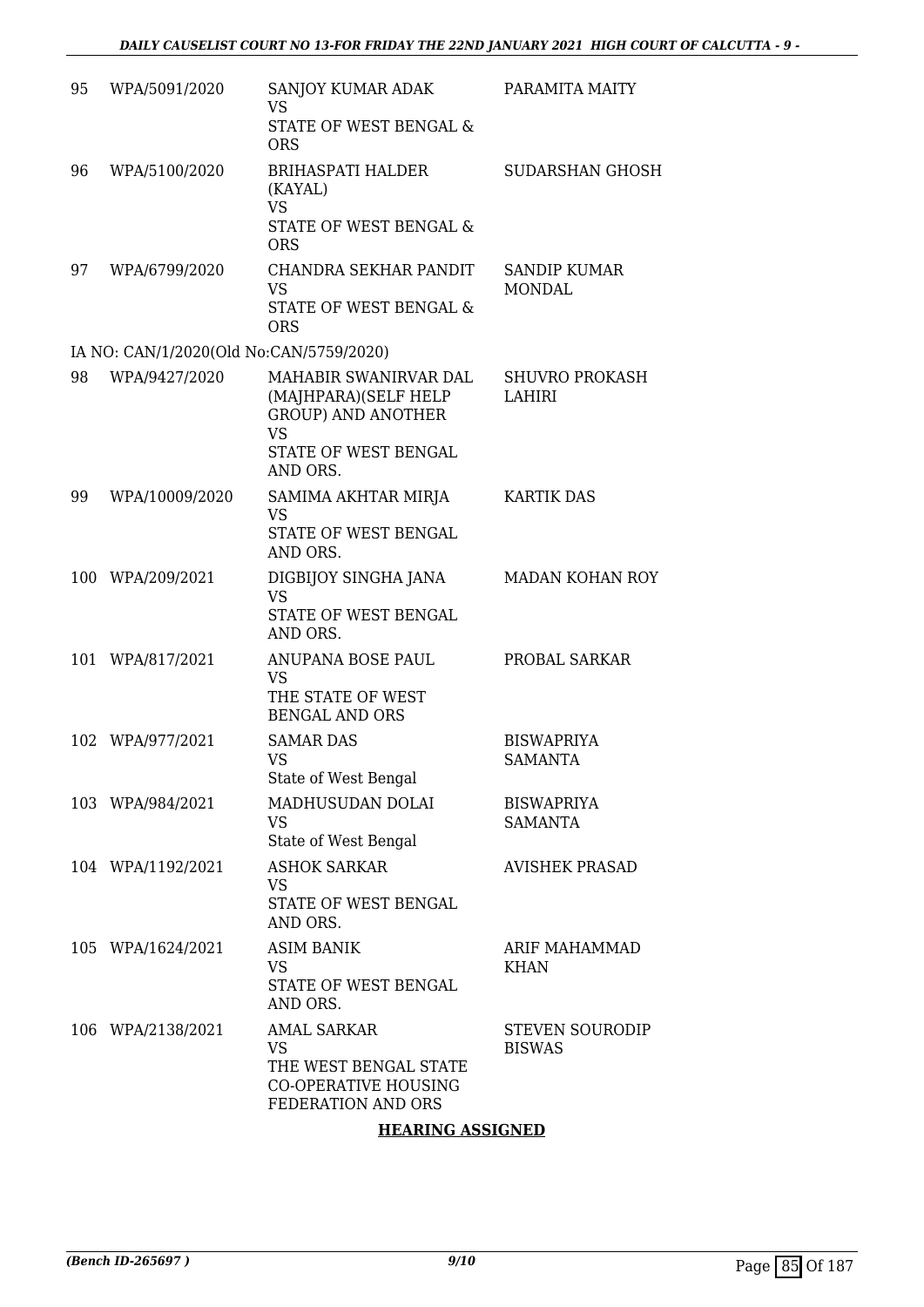| 107 | WPA/13095/2018<br>$(Gr.-III)$                                            | C.D. EQUIFINANCE<br>PRIVATE LIMITED<br><b>VS</b><br>STATE OF WEST BENGAL &<br>ORS | AJAY GAGGAR                  |  |  |  |
|-----|--------------------------------------------------------------------------|-----------------------------------------------------------------------------------|------------------------------|--|--|--|
|     |                                                                          | IA NO: CAN/1/2018(Old No:CAN/5793/2018), CAN/3/2020(Old No:CAN/708/2020)          |                              |  |  |  |
|     |                                                                          | <b>HEARING</b>                                                                    |                              |  |  |  |
| 108 | WPA/924/2009<br>$(Gr.-VI)$                                               | SUBIR BHATTACHARJEE<br>VS<br>STATE OF WEST BENGAL &<br><b>ORS</b>                 | JASOBANTA RAKSHIT            |  |  |  |
|     |                                                                          | IA NO: CAN/1/2010(Old No:CAN/2267/2010), CAN/2/2015(Old No:CAN/4526/2015)         |                              |  |  |  |
| 109 | WPA/20544/2015<br>$(Gr.-VI)$                                             | PURNA CHANDRA SARKAR<br>VS<br>BANGIYA GRAMIN VIKASH<br><b>BANK &amp; ORS</b>      | <b>SUMITA SHAW</b>           |  |  |  |
|     |                                                                          | IA NO: CAN/1/2019(Old No:CAN/12708/2019), CAN/2/2020, CAN/3/2020                  |                              |  |  |  |
| 110 | WPA/21787/2018<br>$(Gr.-VI)$                                             | SK SAMUAL HOSSEN & ORS<br><b>VS</b><br>STATE OF WEST BENGAL &<br><b>ORS</b>       | RAJU<br><b>BHATTACHARYYA</b> |  |  |  |
|     | IA NO: CAN/1/2020(Old No:CAN/898/2020), CAN/2/2020(Old No:CAN/1329/2020) |                                                                                   |                              |  |  |  |
| 111 | WPA/21485/2019<br>$(Gr.-VI)$                                             | PARTHA SAKHA ROY<br><b>VS</b><br>STATE OF WEST BENGAL &<br><b>ORS</b>             | <b>GOUTAM DINDA</b>          |  |  |  |

112 WPA/2728/2020 (Gr.-VI) PRATUL KUMAR NAYAK VS UNITED BANK OF INDIA & ORS GOUTAM ACHARYA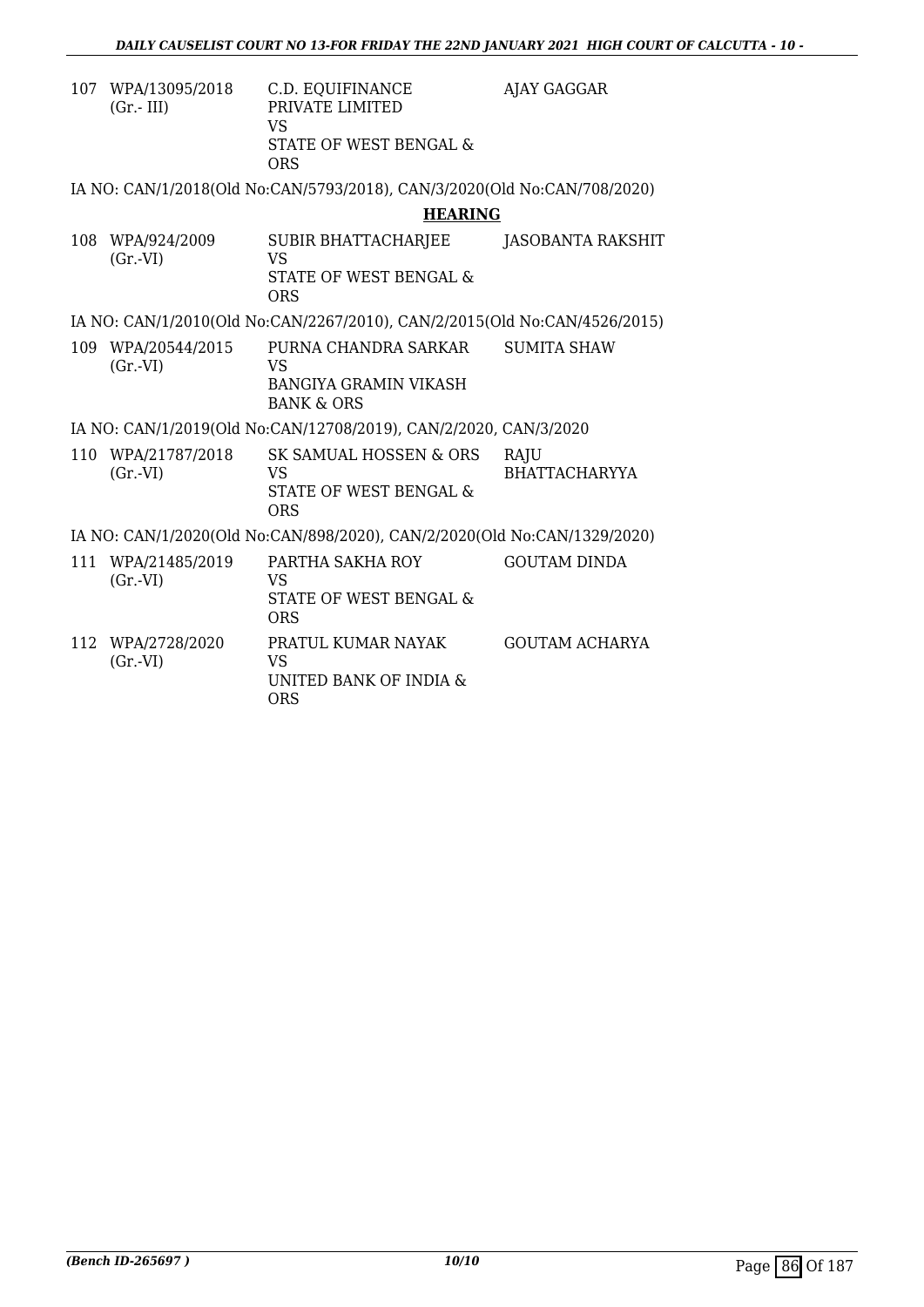

### **Appellate Side**

**DAILY CAUSELIST For Friday The 22nd January 2021**

**COURT NO. 8**

**SINGLE BENCH (SB - V)**

**AT 10:45 AM**

**HON'BLE JUSTICE SABYASACHI BHATTACHARYYA**

**(VIA VIDEO CONFERENCE) ON AND FROM MONDAY, THE 11TH JANUARY, 2021 – MATTERS (MOTION & HEARING ) UNDER ARTICLE 226 OF THE CONSTITUTION RELATING TO RESIDUARY UNDER GROUP IX [EXCLUDING ELECTRICITY MATTERS AND MATTERS UNDER PUBLIC PREMISES (UNAUTHORISED OCCUPANTS) ACT, 1971] INCLUDING APPLICATIONS CONNECTED THERETO.**

**NOTE (1) : ORIGINAL SIDE MATTERS WILL BE TAKEN UP FROM 10:45 A.M. UPTO 12:00 NOON ONLY ON TUESDAYS AND THURSDAYS.**

**NOTE ( 2) : APPELLATE SIDE MATTERS WILL BE TAKEN UP FROM 12:00 NOON ONWARDS OR IMMEDIATELY AFTER COMPLETION OF ORIGINAL SIDE MATTERS, WHICHEVER IS EARLIER, ON TUESDAY AND THURSDAYS.**

**NOTE (3) : ON MONDAYS, WEDNESDAYS AND FRIDAYS, APPELLATE SIDE MATTERS WILL BE TAKEN THROUGHOUT THE DAY.**

**NOTE (4) : LEARNED ADVOCATES APPEARING IN MATTERS PERTAINING TO**

**-------------------------------------------------------------------------------------------------------------**

**DIN (COMPANIES ACT, 2013) ARE REQUESTED TO HAND OVER --------------------------------------------------------------------------------------------**

**THE DETAILS (NUMBER/ITEM NO. .... ETC.) TO THE COURT OFFICER ---------------------------------------------------------------------------------------------------**

**FOR BEING CLUBBED TOGETHER FOR HEARING.**

**----------------------------------------------------------------------- NOTE (5) : MENTIONING WILL BE ALLOWED ONLY AT THE FIRST SITTING OF COURT ON THE FIRST WORKING DAY OF EVERY WEEK.**

**MATTERS WILL BE TAKEN UP THROUGH PHYSICAL HEARING ONLY WHEN BOTH THE PARTIES ARE AGREED.**

#### **FOR JUDGMENT**

1 WPA/1724/2020 SHIBA PROSAD BANERJEE VS STATE OF WEST BENGAL & ORS ANRITA MAJI

IA NO: CAN/1/2020

#### **TO BE MENTIONED**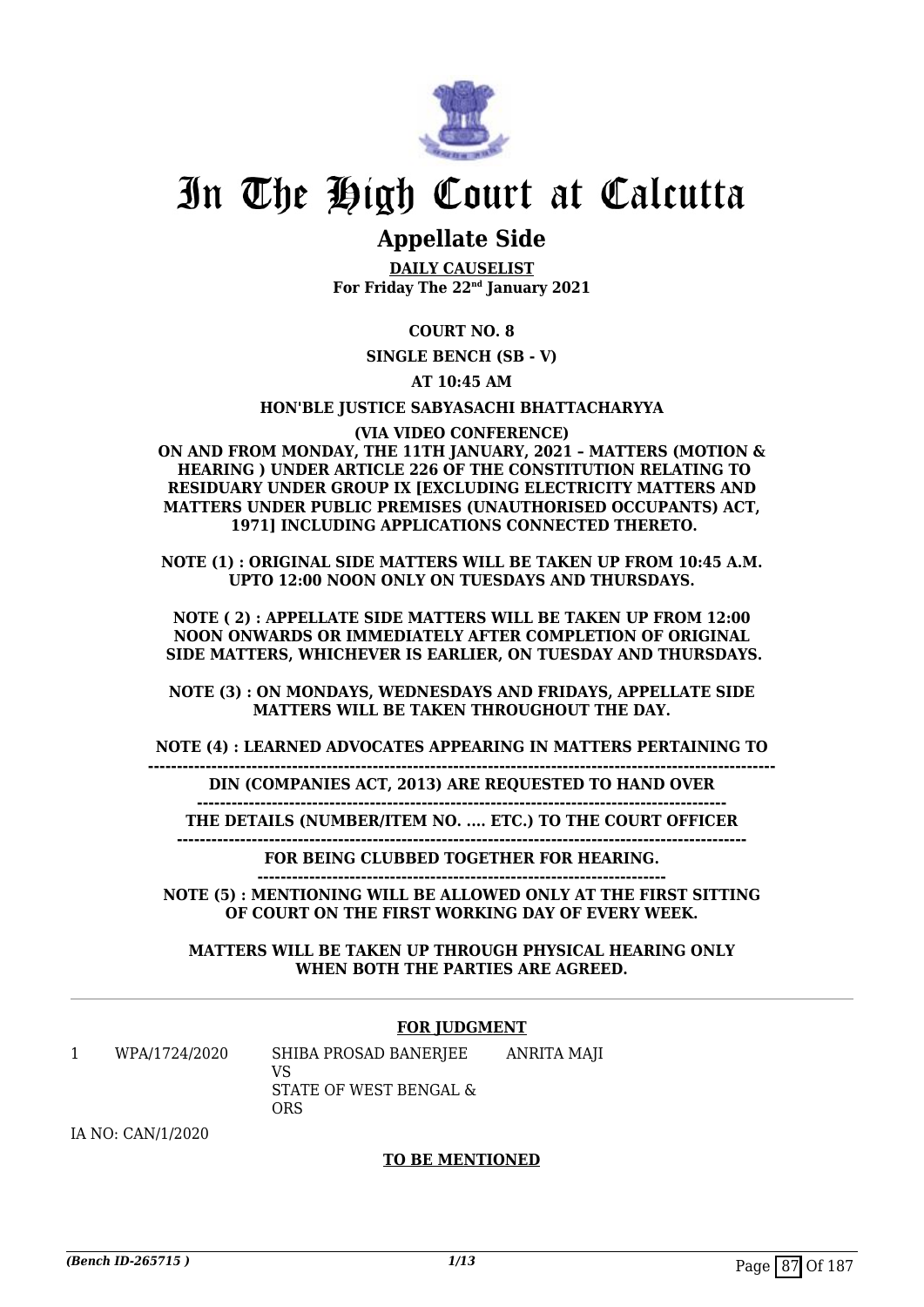| 2  | CO/1194/2020                              | PARTHA DAN<br><b>VS</b><br>SHYUAMANANDA SAHANA<br>AND oRS                                                     | ziaul haque                     |
|----|-------------------------------------------|---------------------------------------------------------------------------------------------------------------|---------------------------------|
|    | IA NO: CAN/1/2020, CAN/2/2020             |                                                                                                               |                                 |
| 3  | WPA/5886/2020                             | SHRISTI INFRASTRUCTURE<br>DEV CORP LTD & ANR<br><b>VS</b><br>R.B.I. & ORS                                     | <b>AMRITA PANDEY</b>            |
|    | IA NO: CAN/1/2020(Old No:CAN/3995/2020)   |                                                                                                               |                                 |
|    |                                           | <b>URGENT MOTION</b>                                                                                          |                                 |
| 4  | WPA/22959/2019<br>(TOP 2)                 | FELU RANI KARMAKAR<br><b>VS</b><br>STATE OF WEST BENGAL &<br><b>ORS</b>                                       | <b>MANIKA SARKAR</b>            |
| 5  | WPA/3571/2020<br>(TOP <sub>3</sub> )      | <b>GOPAL SARKAR</b><br><b>VS</b><br>STATE OF WEST BENGAL &<br><b>ORS</b>                                      | MANOJIT<br><b>BHATTACHARYYA</b> |
| 6  | WPA/7006/2020<br>(TOP 9)                  | <b>BALLYFABS</b><br><b>INTERNATIONAL LTD</b><br><b>VS</b><br>State of West Bengal                             | PRADIP KUMAR<br><b>SARAWGI</b>  |
|    | IA NO: CAN/1/2020                         |                                                                                                               |                                 |
| 7  | WPA/8163/2020<br>(TOP 10)                 | <b>SUNIL KUMAR SARKAR</b><br><b>VS</b><br>State of West Bengal                                                | <b>SHATAROOP</b><br>PURKAYASTHA |
| 8  | WPA/8175/2020<br>(TOP 4)                  | ASHOKARANI PAUL<br><b>VS</b><br>STATE OF WEST BENGAL<br>AND ORS.                                              | ASIS<br><b>BHATTACHARYYA</b>    |
| 9  | WPA/9084/2020<br>(TOP 1)                  | <b>BRAHM(ALLOYS LTD AND</b><br><b>ANR</b><br><b>VS</b><br>WEST BENGAL FINANCIAL<br><b>CORPORATION AND ORS</b> | <b>KAUSIK BISWAS</b>            |
|    | IA NO: CAN/1/2021                         |                                                                                                               |                                 |
| 10 | WPA/9187/2020<br>(TOP 5)                  | MX SUMANA<br>PRAMANIK@SUMAN<br><b>PRAMANIK</b><br><b>VS</b>                                                   | <b>INDRAJEET DEY</b>            |
|    |                                           | Union of India                                                                                                |                                 |
| 11 | WPA/10086/2020<br>(TOP 15)                | <b>MAULISWAR MITRA</b><br>VS<br>STATE OF WEST BENGAL<br>AND ORS.                                              | MAHABOOB AHMED                  |
|    | wt12 WPA/1090/2020                        | BARUN MALAKAR & ORS<br><b>VS</b><br>STATE OF WEST BENGAL &<br><b>ORS</b>                                      | SAMBUDDHA DUTTA                 |
|    | IA NO: CAN/1/2020, CAN/2/2020, CAN/3/2020 |                                                                                                               |                                 |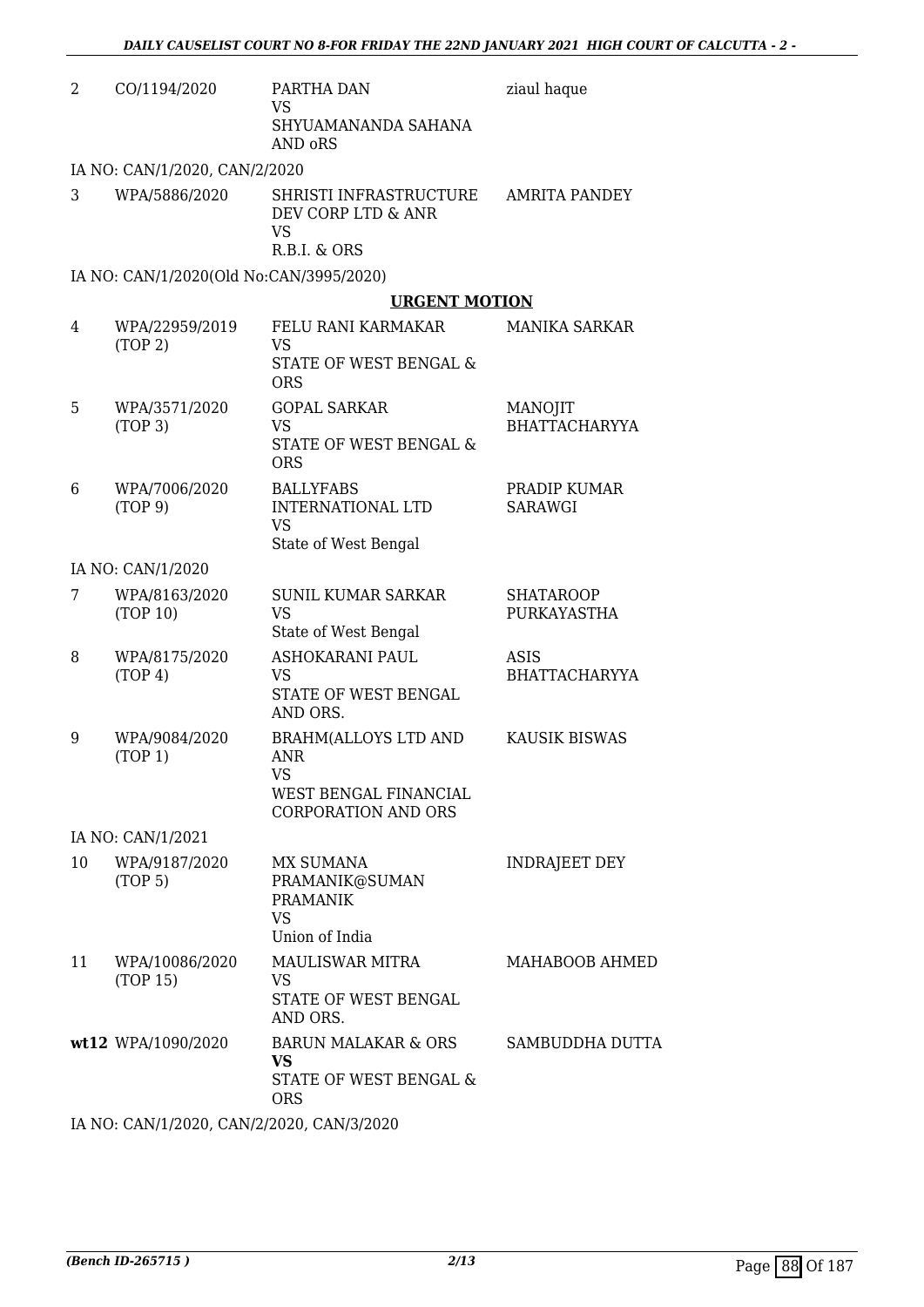| 13 | WPA/10379/2020<br>(TOP 6)  | <b>SK.SHAZAHAN MOLLA</b><br><b>VS</b>                               | <b>SOUNAK</b><br><b>BHATTACHARYA</b>                                                      |
|----|----------------------------|---------------------------------------------------------------------|-------------------------------------------------------------------------------------------|
|    |                            | STATE OF WEST BENGAL<br>AND ORS.                                    |                                                                                           |
| 14 | WPA/10881/2020<br>(TOP7)   | NASRIN BEGUM AND ORS<br><b>VS</b>                                   | PRIYANKA GHOSH                                                                            |
|    |                            | STATE OF WEST BENGAL<br>AND ORS.                                    |                                                                                           |
| 15 | WPA/11291/2020<br>(TOP 11) | <b>SURENDRA DAS</b><br><b>VS</b>                                    | <b>SANJIB SETH</b>                                                                        |
|    |                            | STATE OF WEST BENGAL<br>AND ORS.                                    |                                                                                           |
| 16 | WPA/11979/2020<br>(TOP 12) | KARTIK KOLAY<br><b>VS</b>                                           | SNEHASIS JANA                                                                             |
|    |                            | STATE OF WEST BENGAL<br>AND ORS.                                    |                                                                                           |
| 17 | WPA/390/2021<br>(TOP 14)   | <b>SARADA</b><br>CHOUDHURY(ACHARYA)                                 | <b>SUJIT SAHA</b>                                                                         |
|    |                            | <b>AND ANR</b><br><b>VS</b>                                         |                                                                                           |
|    |                            | UNION OF INDIA AND ORS.                                             |                                                                                           |
| 18 | WPA/599/2021<br>(TOP 13)   | NARAYAN CHANDRA<br><b>BHAUMIK</b><br><b>VS</b>                      | <b>BHARAT CHANDRA</b><br><b>SIMAI</b>                                                     |
|    |                            | STATE OF WEST BENGAL<br>AND ORS.                                    |                                                                                           |
| 19 | WPA/1371/2021<br>(TOP 8)   | TRIRANI INDUSTRIES PVT<br>LTD AND ORS<br><b>VS</b>                  | NIKHIL KUMAR ROY                                                                          |
|    |                            | WEST BENGAL FINANCIAL<br>CORPORATION                                |                                                                                           |
|    |                            | <b>PART HEARD MATTERS</b>                                           |                                                                                           |
| 20 | WPA/4795/2020              | HINDUSTAN STEEL WORKS<br>CONSTRUCTION LIMITED<br><b>VS</b>          | PARTHA PRATIM<br>MUKHOPADHYAY                                                             |
|    |                            | <b>BOARD OF TRUSTEES FOR</b><br>THE PORT OF KOLKATA &<br><b>ORS</b> |                                                                                           |
|    |                            | No:CAN/4563/2020), CAN/6/2020(Old No:CAN/4564/2020)                 | IA NO: CAN/3/2020(Old No:CAN/3106/2020), CAN/4/2020(Old No:CAN/3107/2020), CAN/5/2020(Old |
|    |                            | <b>LISTED MOTION</b>                                                |                                                                                           |
| 21 | WPA/6810/2020              | RAJGARIA TIMBER<br><b>PVT.LTD&amp; ANR</b><br><b>VS</b>             | RAJIB MULLICK                                                                             |

UNION OF INDIA& ORS

IA NO: CAN/1/2020(Old No:CAN/5791/2020), CAN/2/2020, CAN/3/2021, CAN/4/2021

22 WPA/7011/2020 SRIKUMAR GIRI VS STATE OF WEST BENGAL AND ORS. GAUTAM GURIA

IA NO: CAN/1/2020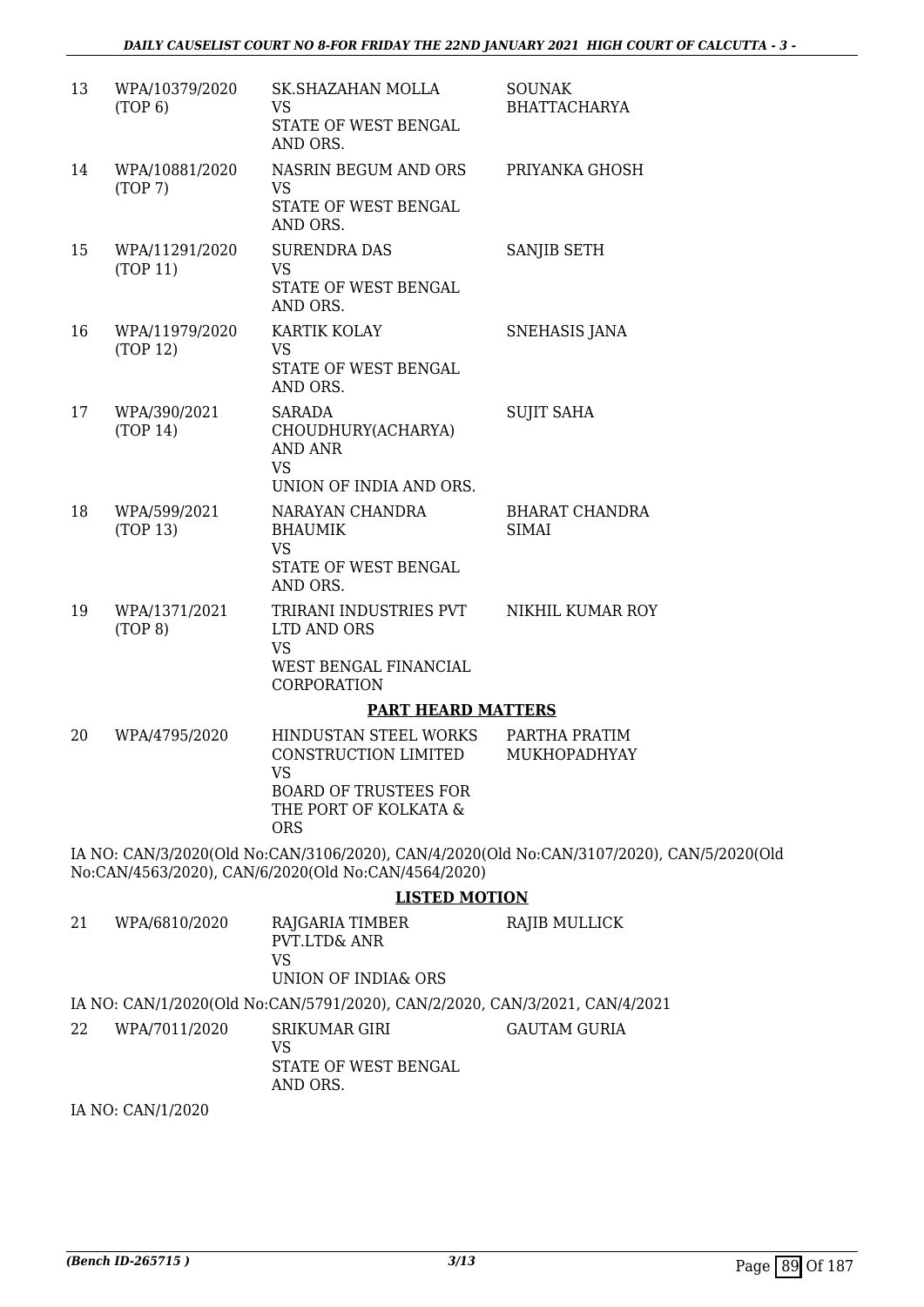| 23 | WPA/7071/2020     | MADAN MOHAN KHANRA<br>VS                                                                         | GAUTAM GURIA                        | <b>GAUTAM GURIA</b> |
|----|-------------------|--------------------------------------------------------------------------------------------------|-------------------------------------|---------------------|
|    |                   | THE STATE OF WEST<br><b>BENGAL</b>                                                               |                                     |                     |
|    | IA NO: CAN/1/2020 |                                                                                                  |                                     |                     |
| 24 | WPA/7656/2020     | A.J. SARKAR AND CO AND<br><b>ORS</b><br><b>VS</b><br>STATE OF WEST BENGAL<br>AND ORS.            | PRATIP KUMAR<br><b>CHATTERJEE</b>   |                     |
|    | IA NO: CAN/1/2020 |                                                                                                  |                                     |                     |
| 25 | WPA/7864/2020     | CYGNUS EQUIPMENTS AND<br>RENTALS PRIVATE LIMITED<br><b>VS</b><br>Union of India                  | RAJESH UPADHYAY                     |                     |
| 26 | WPA/8220/2020     | LAKSHMI NASAKAR<br><b>VS</b><br>STATE OF WEST BENGAL<br>AND ORS.                                 | <b>MANOJ KUMAR</b><br><b>MONDAL</b> |                     |
| 27 | WPA/9255/2020     | HIRE PURCHASE AND<br><b>LEASE ASSOCIATION</b><br><b>VS</b><br>RESERVE BANK OF INDIA              | <b>SHOUNAK MITRA</b>                |                     |
| 28 | WPA/9614/2020     | MOHANA GHOSH<br><b>VS</b><br>STATE OF WEST BENGAL<br>AND ORS.                                    | Madhurima Sarkar                    |                     |
| 29 | WPA/9677/2020     | SHEO CHARAN AGARWAL<br><b>VS</b><br>Union of India                                               | PRABHAT KUMAR<br><b>SINGH</b>       |                     |
| 30 | WPA/9713/2020     | PRATIMA DEVI MEHTA<br><b>VS</b><br>STATE OF WEST BENGAL<br>AND ORS.                              | <b>GOUTAM MISRA</b>                 |                     |
| 31 | WPA/9828/2020     | HABUL MONDAL AND ORS<br><b>VS</b><br>STATE OF WEST BENGAL<br>AND ORS.                            | SUDARSHAN GHOSH                     |                     |
| 32 | WPA/10315/2020    | KSHETRIYA SHERI GANDHI<br><b>ASHRAM AND ANR</b><br><b>VS</b><br>STATE OF WEST BENGAL<br>AND ORS. | <b>SUJIT SAHA</b>                   |                     |
| 33 | WPA/10501/2020    | SHEILA BINANI<br><b>VS</b><br>UNION OF INDIA AND<br><b>ANOTHERS</b>                              | <b>SUBHASIS DEY</b>                 |                     |
| 34 | WPA/11114/2020    | <b>BISWANATH PAL</b><br><b>VS</b><br>STATE OF WEST BENGAL<br>AND ORS.                            | RAFIKUL ISLAM<br><b>SARDAR</b>      |                     |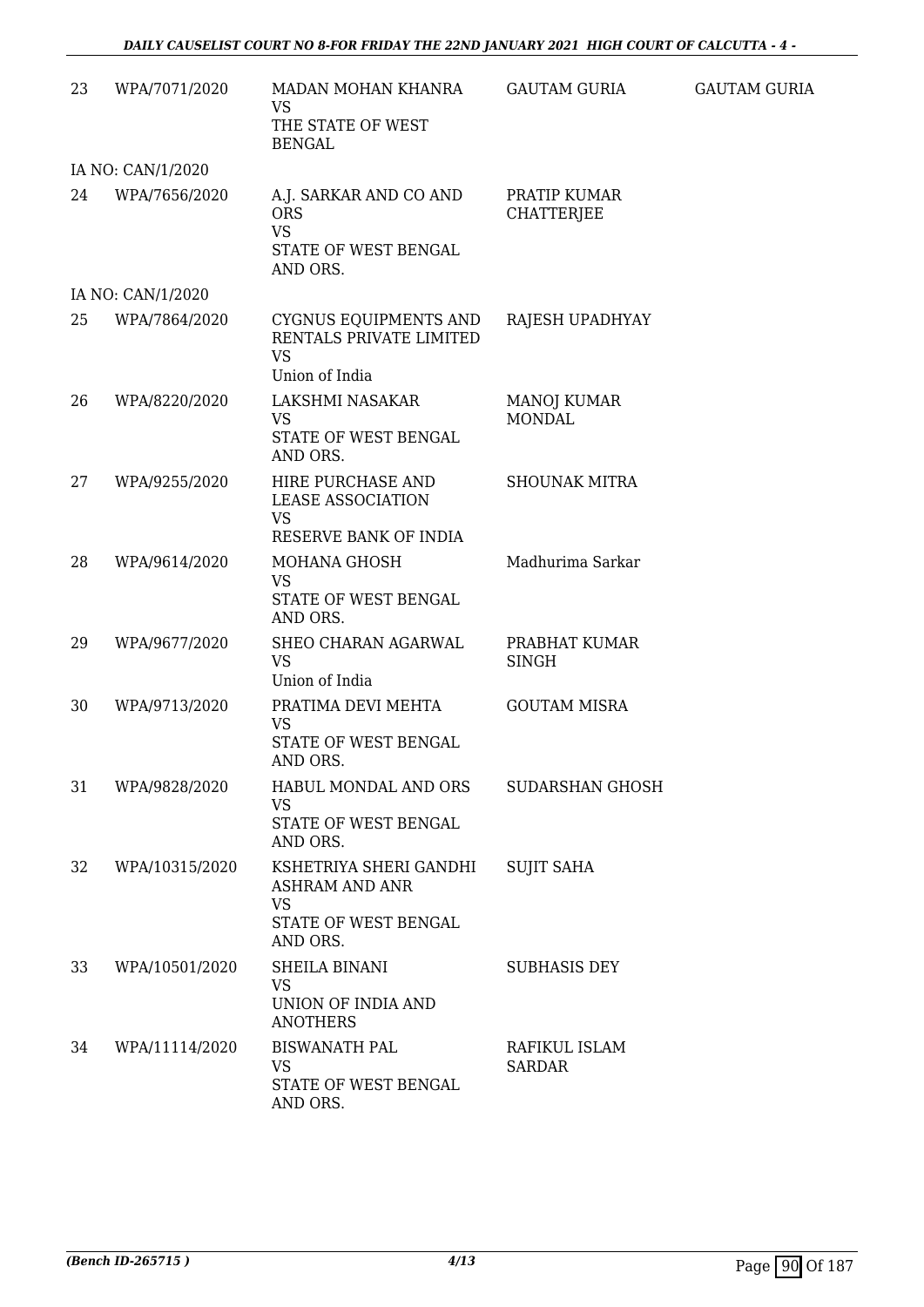| 35 | WPA/11286/2020                          | ASHOK GHORAI AND ANR<br>VS<br>STATE OF WEST BENGAL                                         | <b>MAINAK SWARNOKAR</b>                                                                    |
|----|-----------------------------------------|--------------------------------------------------------------------------------------------|--------------------------------------------------------------------------------------------|
|    |                                         | AND ORS.                                                                                   |                                                                                            |
| 36 | WPA/11385/2020                          | ASLAM ALI MOLLA                                                                            | ASIT KR                                                                                    |
|    |                                         | <b>VS</b><br>STATE OF WEST BENGAL<br>AND ORS.                                              | <b>BHATTACHARYA</b>                                                                        |
| 37 | WPA/11406/2020                          | <b>JYOTI SANKAR BERA</b><br><b>VS</b>                                                      | SABYASACHI<br><b>BHATTACHARYA</b>                                                          |
|    |                                         | STATE OF WEST BENGAL<br>AND ORS.                                                           |                                                                                            |
| 38 | WPA/11860/2020                          | <b>SK ALAUDDIN</b>                                                                         | <b>SOUMAJIT DAS</b>                                                                        |
|    |                                         | <b>VS</b><br>STATE OF WEST BENGAL<br>AND ORS.                                              | <b>MAHAPATRA</b>                                                                           |
| 39 | WPA/11968/2020                          | KOUSHIK DAS                                                                                | <b>SANGHITA</b>                                                                            |
|    |                                         | <b>VS</b><br>STATE OF WEST BENGAL<br>AND ORS.                                              | <b>CHATTERJEE</b>                                                                          |
|    |                                         | <b>CONTEMPT APPLICATION</b>                                                                |                                                                                            |
| 40 | CPAN/393/2020                           | PURNIMA DAS MAHANTA<br>(BISWAS)<br><b>VS</b>                                               | ARJUN SAMANTA                                                                              |
|    |                                         | N.R SEKAR RAJU                                                                             |                                                                                            |
|    | IA NO: CAN/1/2020(Old No:CAN/5205/2020) |                                                                                            |                                                                                            |
|    | wt41 WPA/16452/2019                     | PURNIMA DAS MAHANTA<br>(BISWAS)<br><b>VS</b>                                               | ARJUN SAMANTA                                                                              |
|    |                                         | UNION OF INDIA & ORS                                                                       |                                                                                            |
|    |                                         | <b>APPLICATION</b>                                                                         |                                                                                            |
| 42 | WPA/23011/2006                          | PRIYA BANERJEE<br><b>VS</b>                                                                | <b>MANISHA</b><br><b>CHATTERJEE</b>                                                        |
|    |                                         | STATE OF W.B.<br>IA NO: CAN/1/2008(Old No:CAN/1397/2008), CAN/2/2020(Old No:CAN/2093/2020) |                                                                                            |
| 43 | WPA/326/2014                            | HARAN CH. DAS & ORS                                                                        | SANKHA PRASAD RAY                                                                          |
|    |                                         | <b>VS</b><br>STATE OF WEST BENGAL &<br><b>ORS</b>                                          |                                                                                            |
|    |                                         |                                                                                            | IA NO: CAN/3/2015(Old No:CAN/10943/2015), CAN/4/2019(Old No:CAN/4863/2019), CAN/5/2020     |
| 44 | WPA/18440/2019                          | ARCHON POWERINFRA<br><b>INDIA PVT LTD</b><br><b>VS</b>                                     | <b>JEENIA RUDRA</b>                                                                        |
|    |                                         | THE INDIAN OIL<br><b>CORPORATION &amp; ORS</b>                                             |                                                                                            |
|    | No:CAN/3998/2020)                       |                                                                                            | IA NO: CAN/1/2019(Old No:CAN/11340/2019), CAN/3/2020(Old No:CAN/3997/2020), CAN/4/2020(Old |
|    | wt45 WPA/1404/2020                      | ARCHON POWERINFRA<br><b>INDIA PVT LTD</b><br><b>VS</b><br>INDIAN OIL CORPORATION           | <b>JEENIA RUDRA</b>                                                                        |
|    |                                         | & ORS<br><b>FILL BEATTAL</b>                                                               |                                                                                            |

#### **NEW MOTION**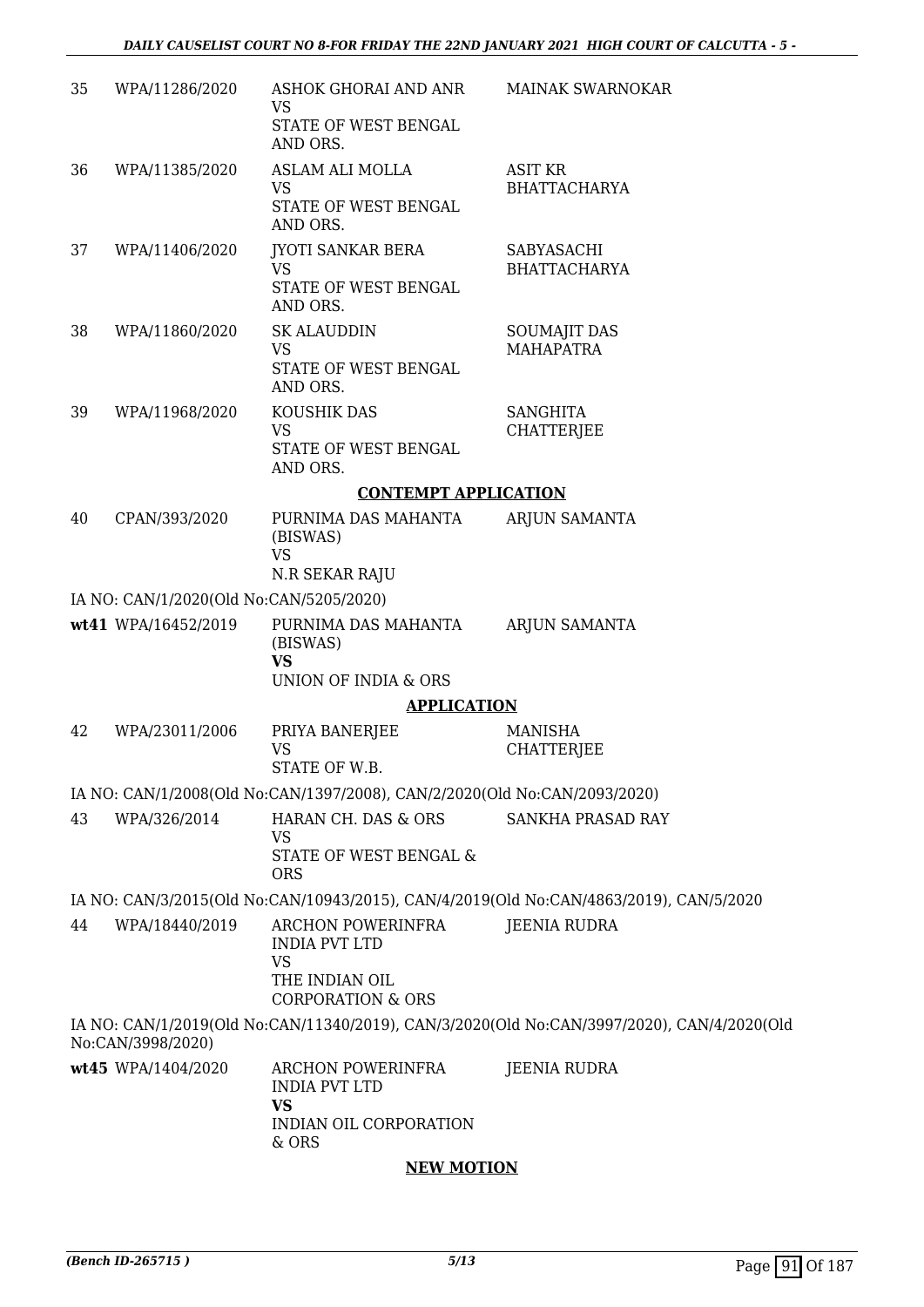| 46 | WPA/231/2021  | <b>ABDUL BARI</b><br><b>VS</b><br>THE MANAGER, BANK OF<br>INDIA, SUPARIGOLA BR.    | <b>SUBIR KUMAR</b><br><b>BHATTACHARYYA</b> |
|----|---------------|------------------------------------------------------------------------------------|--------------------------------------------|
| 47 | WPA/495/2021  | <b>JAYITA MAITI</b><br><b>VS</b><br>STATE OF WEST BENGAL<br>AND ORS.               | <b>APURBA KRISHNA</b><br><b>DAS</b>        |
| 48 | WPA/981/2021  | RAHIMA BIBI<br><b>VS</b><br>STATE OF WEST BENGAL<br>AND ORS.                       | KAMALKANTA KAR                             |
| 49 | WPA/1060/2021 | SK. AHMED ALI<br><b>VS</b><br>STATE OF WEST BENGAL<br>AND ORS.                     | SK. MD. BILWAL<br><b>HOSSAIN</b>           |
| 50 | WPA/1068/2021 | <b>SUBHAJIT BISWAS</b><br><b>VS</b><br>STATE OF WEST BENGAL<br>AND ORS.            | Asraf Mandal                               |
| 51 | WPA/1108/2021 | NIDHUBAN SHIKARI<br><b>VS</b><br>STATE OF WEST BENGAL<br>AND ORS.                  | <b>SWADESH PRIYA</b><br><b>GHOSH</b>       |
| 52 | WPA/1230/2021 | KAKULI GAYEN<br><b>VS</b><br>STATE OF WEST BENGAL<br>AND ORS.                      | KAMAL KANTA KAR                            |
| 53 | WPA/1517/2021 | KANCHAN MONDAL AND<br>ANR<br><b>VS</b><br>STATE OF WEST BENGAL<br>AND ORS.         | SABYASACHI<br><b>MONDAL</b>                |
| 54 | WPA/1531/2021 | SRIDAM MONDAL AND ANR<br>VS<br>STATE OF WEST BENGAL<br>AND ORS.                    | <b>NEIL BASU</b>                           |
| 55 | WPA/1546/2021 | RUMA KSHETRAPAL AND<br><b>ANR</b><br><b>VS</b><br>STATE OF WEST BENGAL<br>AND ORS. | <b>SALONI</b><br><b>BHATTACHARJEE</b>      |
| 56 | WPA/1547/2021 | NITESH PRASAD MAHATO<br><b>VS</b><br>STATE OF WEST BENGAL<br>AND ORS.              | <b>ANIT DEY</b>                            |
| 57 | WPA/1623/2021 | <b>GOUTAM KUMAR DAS</b><br><b>VS</b><br>STATE OF WEST BENGAL<br>AND ORS.           | <b>SANDIP KUMAR</b><br>MONDAL              |
| 58 | WPA/1671/2021 | <b>SANWAR HOSSAIN</b><br><b>VS</b><br>STATE OF WEST BENGAL<br>AND ORS.             | <b>SHAIKA KHAN</b>                         |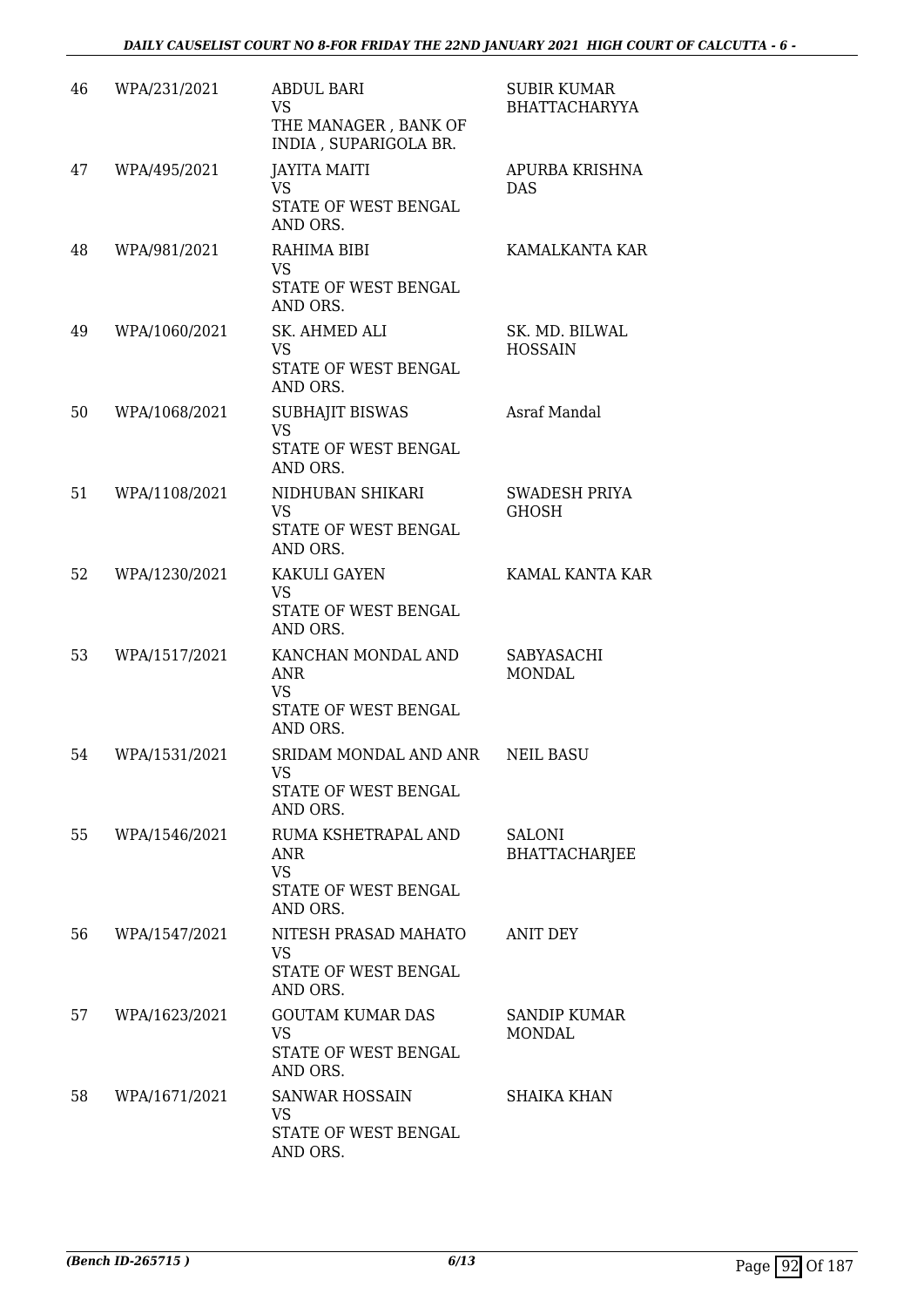| 59 | WPA/1713/2021 | <b>SMT SIPRA MANNA</b><br>VS<br>STATE OF WEST BENGAL<br>AND ORS.                      | <b>DEB KUMAR</b><br><b>CHAKRBAORTY</b> |
|----|---------------|---------------------------------------------------------------------------------------|----------------------------------------|
| 60 | WPA/1715/2021 | SAJAHAN AND OTHERS<br><b>VS</b><br>STATE OF WEST BENGAL<br>AND ORS.                   | SUJIT KUMAR RATH                       |
| 61 | WPA/1721/2021 | SK AJMIR AND OTHERS<br><b>VS</b><br>STATE OF WEST BENGAL<br><b>AND ORS</b>            | SU7JIT KUMAR RATH                      |
| 62 | WPA/1724/2021 | MUKHTAR ALI AND OTHERS<br><b>VS</b><br>STATE OF WEST BENGAL<br>AND ORS.               | <b>SUJIT KUMAR RATH</b>                |
| 63 | WPA/1728/2021 | <b>SK ASLAM AND OTHERS</b><br><b>VS</b><br>STATE OF WEST BENGAL<br>AND ORS.           | <b>SUJIT KUMAR RATH</b>                |
| 64 | WPA/1731/2021 | PRADIP RAJAK AND OTHERS<br><b>VS</b><br>STATE OF WEST BENGAL<br>AND ORS.              | <b>SUJIT KUMAR RATH</b>                |
| 65 | WPA/1735/2021 | BEDANA KHATUN AND<br><b>OTHERS</b><br><b>VS</b><br>STATE OF WEST BENGAL<br>AND ORS.   | <b>SUJIT KUMAR RATH</b>                |
| 66 | WPA/1760/2021 | PRANAB KUMAR PAUL AND<br><b>ANR</b><br>VS<br>STATE OF WEST BENGAL<br>AND ORS.         | SHIBAJHI KUMAR DAS                     |
| 67 | WPA/1841/2021 | <b>BABUL DAS</b><br><b>VS</b><br>STATE OF WEST BENGAL<br>AND ORS.                     | <b>MARIA RAHAMAN</b>                   |
| 68 | WPA/1872/2021 | MALAY KUMAR BEJ AND<br><b>OTHERS</b><br><b>VS</b><br>STATE OF WEST BENGAL<br>AND ORS. | PRABIR REJ                             |
| 69 | WPA/1901/2021 | <b>SUROJIT DAS</b><br><b>VS</b><br>STATE OF WEST BENGAL<br>AND ORS.                   | <b>MAINAK GANGULY</b>                  |
| 70 | WPA/1961/2021 | PAMMI KHATUN<br>VS.<br>STATE OF WEST BENGAL<br>AND ORS.                               | <b>SIBANGI</b><br><b>CHATTOPADHYAY</b> |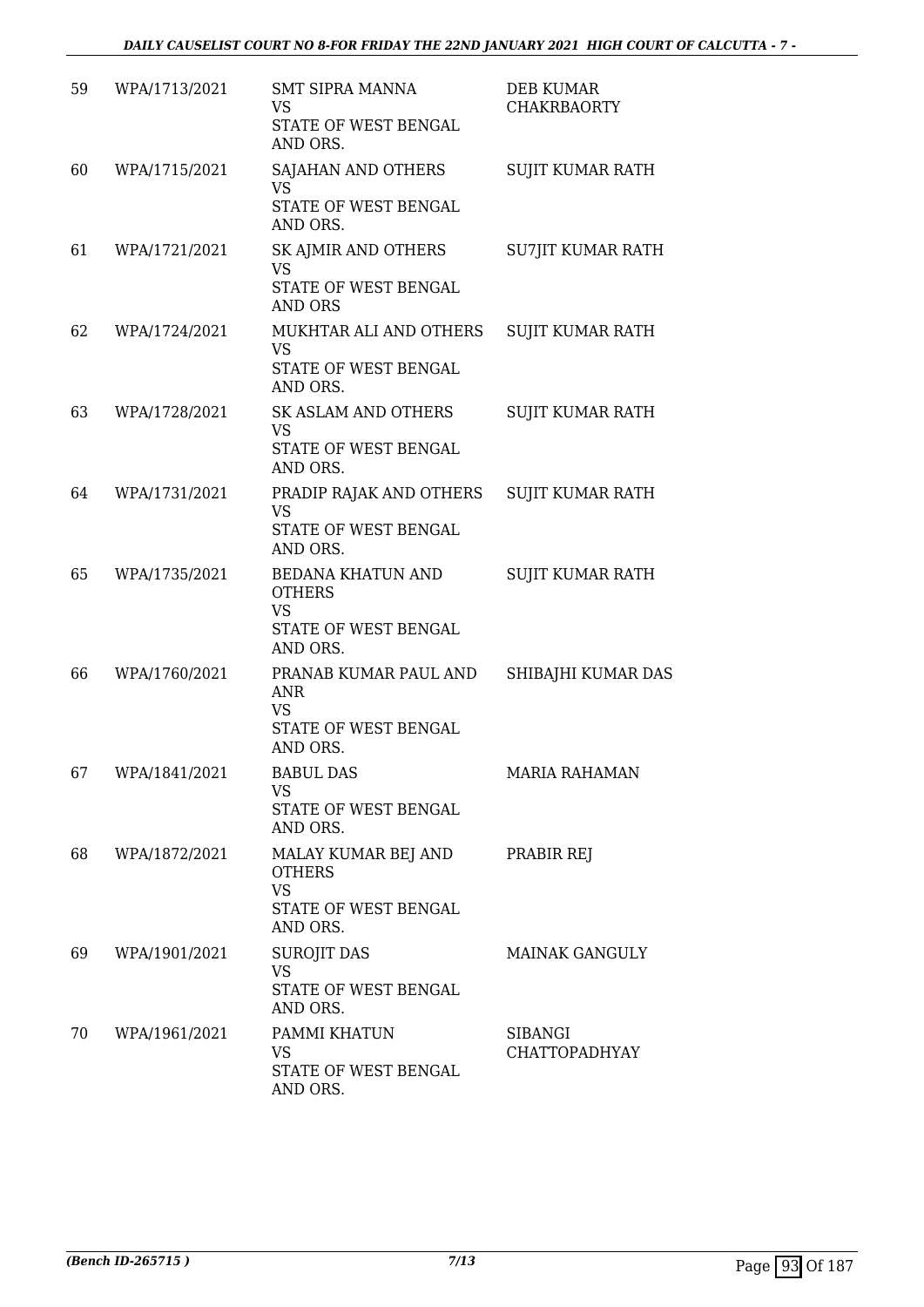| 71 | WPA/2003/2021     | RAJU GUPTA<br><b>VS</b><br>STATE OF WEST BENGAL<br>AND ORS.                                                             | PRADYAT SAHA                            |
|----|-------------------|-------------------------------------------------------------------------------------------------------------------------|-----------------------------------------|
| 72 | WPA/2008/2021     | STATE BANK OF INDIA AND<br>ANR.<br><b>VS</b><br>STATE OF WEST BENGAL<br>AND ORS.                                        | <b>INDRAJIT</b><br><b>BHATTACHARJEE</b> |
| 73 | WPA/2037/2021     | <b>BRH WEALTH KREATORS</b><br>LIMITED AND ANOTHER<br><b>VS</b><br><b>SEBI</b>                                           | ANIRUDDHA<br><b>AGARWALLA</b>           |
| 74 | WPA/2038/2021     | M/S EASY FIT JEWELLERY<br>(P) LIMITED AND ANOTHER<br><b>VS</b><br>UNION OF INDIA AND ORS.                               | ANIRUDDHA<br><b>AGRWALLA</b>            |
| 75 | WPA/2085/2021     | KAMRUNNESA MIRJA AND<br><b>ANOTHER</b><br><b>VS</b><br>THE REGIONAL MANAGER<br>STATE BANK OF INDIA AND<br><b>OTHERS</b> | ARKA<br><b>BHATTACHARYA</b>             |
| 76 | WPA/2202/2021     | <b>JAYANTA KUMAR</b><br><b>MUKHERJEE</b><br><b>VS</b><br>STATE OF WEST BENGAL<br><b>AND ANR</b>                         | <b>SOURIYA DAS</b>                      |
| 77 | WPA/2206/2021     | M/S BHRANTI BHUSAN<br>SINGHA AND ANOTHER<br><b>VS</b><br>STATE OF WEST BENGAL<br>AND ORS.                               | <b>GURUSADAY DUTTA</b>                  |
| 78 | WPA/2241/2021     | RASHIDUL MONDAL<br>VS.<br>STATE OF WEST BENGAL<br>AND ORS.                                                              | RAJU MONDAL                             |
|    |                   | <b>UPGRADED MATTERS</b>                                                                                                 |                                         |
| 79 | WPA/21791/2019    | MIR ZULFIKER ALI<br><b>VS</b><br>STATE OF WEST BENGAL &<br><b>ORS</b>                                                   | <b>SANTANU MAJI</b>                     |
| 80 | WPA/1712/2020     | NETAI CHARAN GIRI<br><b>VS</b><br>STATE OF WEST BENGAL &<br><b>ORS</b>                                                  | <b>ARNAB MUKHERJEE</b>                  |
|    | IA NO: CAN/1/2020 |                                                                                                                         |                                         |
| 81 | WPA/2181/2020     | KAUSALYA MONDAL @<br>KAUSALLY MONDAL<br><b>VS</b><br>STATE OF WEST BENGAL &<br><b>ORS</b>                               | <b>ARUNIMA DAS</b><br><b>SHARMA</b>     |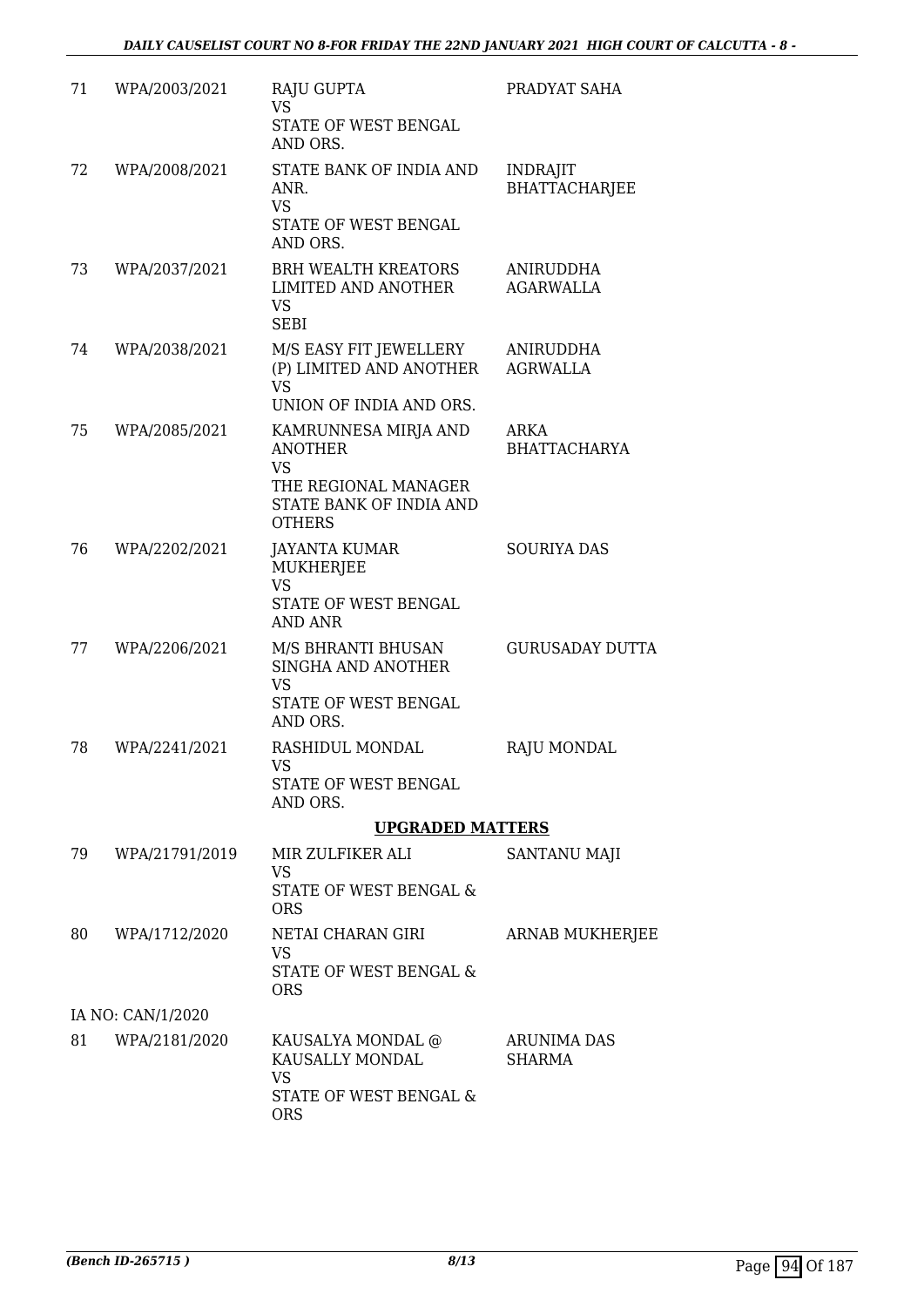| 82 | WPA/2638/2020                    | <b>MANIK DUTTA</b><br><b>VS</b><br>STATE OF WEST BENGAL &<br><b>ORS</b>                                                             | PRADYOT MALAKAR                     |
|----|----------------------------------|-------------------------------------------------------------------------------------------------------------------------------------|-------------------------------------|
| 83 | WPA/2931/2020                    | CONTAI CO-OPERATIVE<br><b>BANK LTD &amp; ANR</b><br><b>VS</b><br>NATIONAL HIGHWAYS<br><b>AUTHORITY OF INDIA &amp;</b><br><b>ORS</b> | RITWIK PATTANAYAK                   |
| 84 | WPA/3132/2020                    | BLUE CHIP NIRMIT (PVT)<br>LTD & ANR<br><b>VS</b><br>RESERVE BANK OF INDIA &<br><b>ORS</b>                                           | <b>SANWAL TIBREWAL</b>              |
| 85 | WPA/3291/2020                    | <b>GOBRA ORAW</b><br><b>VS</b><br>STATE OF WEST BENGAL &<br><b>ORS</b>                                                              | <b>AVISHEK PRASAD</b>               |
| 86 | WPA/3986/2020                    | SAHIDUL ISLAM MANDAL &<br><b>ORS</b><br><b>VS</b><br>UNION OF INDIA & ORS                                                           | ALI AHSAN ALAMGIR                   |
| 87 | WPA/4070/2020                    | NARAYAN KR. SAHA<br><b>VS</b><br>STATE OF WEST BENGAL &<br>ORS.                                                                     | <b>AVISHEK PRASAD</b>               |
|    | IA NO: CAN/1/2020                |                                                                                                                                     |                                     |
| 88 | WPA/4098/2020                    | <b>RENUKA SARDAR</b><br><b>VS</b><br>STATE OF WEST BENGAL &<br><b>ORS</b>                                                           | <b>SONAK</b><br><b>BHATTACHARYA</b> |
| 89 | WPA/4843/2020                    | <b>BONOMALI PRAMANIK</b><br><b>VS</b><br>W.B. MEDICAL COUNCIL<br>(WBMC) & ORS                                                       | <b>SRIKANTA DUTTA</b>               |
| 90 | WPA/4887/2020                    | DEBAPAM GHOSH & ANR<br><b>VS</b><br>UNION OF INDIA & ORS                                                                            | RAMJI MUNSI                         |
| 91 | WPA/5090/2020                    | ASOKE KUMAR AGASTI<br><b>VS</b><br>STATE OF WEST BENGAL &<br><b>ORS</b>                                                             | <b>SOURAV DUTTA</b>                 |
| 92 | WPA/6046/2020<br>(Office Report) | SHILABATI HOSPITAL PVT<br>LTD & ORS<br><b>VS</b><br>STATE BANK OF INDIA &<br><b>ORS</b>                                             | <b>SAURABH MAITRA</b>               |
| 93 | WPA/6179/2020                    | WELFARE SOCIETY OF<br><b>SHEORAPHULI &amp; ANR</b><br><b>VS</b><br>STATE OF WEST BENGAL &<br><b>ORS</b>                             | DIPANJAN GHOSH                      |

IA NO: CAN/1/2020(Old No:CAN/4483/2020), CAN/2/2020, CAN/3/2020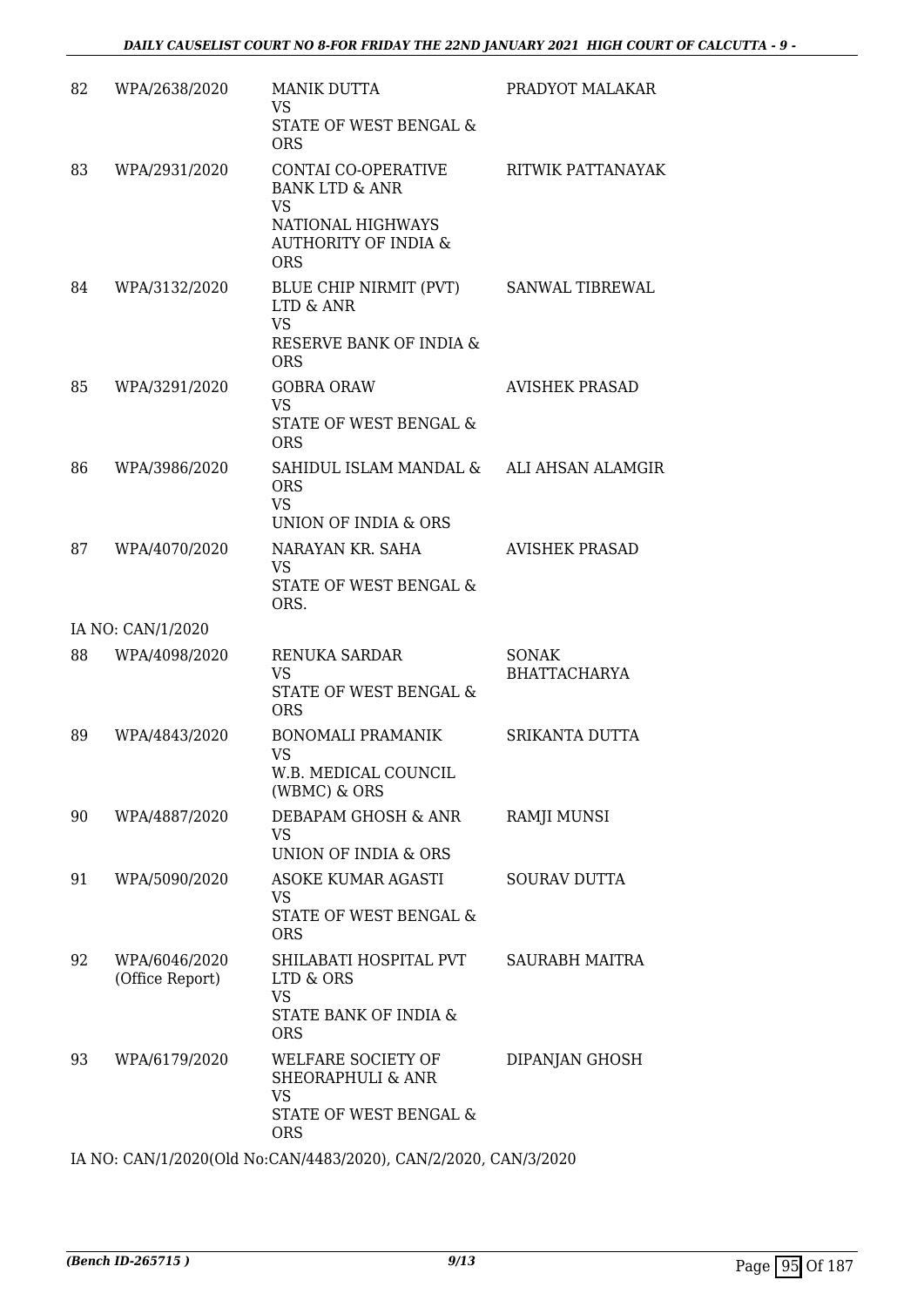| 94  | WPA/7632/2020     | <b>TAHER ALI LASKAR</b><br><b>VS</b><br><b>STATE OF WEST BENGAL</b><br>AND ORS.          | PRONAY BASAK                            |
|-----|-------------------|------------------------------------------------------------------------------------------|-----------------------------------------|
|     | IA NO: CAN/1/2020 |                                                                                          |                                         |
| 95  | WPA/7639/2020     | SAMIUL SK.<br><b>VS</b><br>State of West Bengal                                          | RAMDULAL MANNA                          |
|     | IA NO: CAN/1/2020 |                                                                                          |                                         |
| 96  | WPA/8104/2020     | RENUKA MONDAL<br><b>VS</b><br>State of West Bengal                                       | <b>SUPRABHAT</b><br><b>BHATTACHARYA</b> |
| 97  | WPA/8109/2020     | HIRENDRA NATH PODDAR<br><b>VS</b><br>THE STATE OF WEST<br><b>BENGAL AND ORS</b>          | SOMNATH SAHA                            |
| 98  | WPA/8200/2020     | ARJUN CHANDA<br><b>VS</b><br>STATE OF WEST BENGAL<br>AND ORS.                            | <b>SUBHADEEP GHOSH</b>                  |
| 99  | WPA/8209/2020     | M/S. AATRYEE NIRMAN P.<br>LTD. AND ORS.<br><b>VS</b><br>STATE OF WEST BENGAL<br>AND ORS. | <b>SUVAM SINHA</b>                      |
| 100 | WPA/8293/2020     | UTTAM KUMAR JANA<br><b>VS</b><br>State of West Bengal                                    | <b>GAUTAM GURIA</b>                     |
| 101 | WPA/8328/2020     | ARIJIT MITRA<br><b>VS</b><br>State of West Bengal                                        | <b>AMITAVA MITRA</b>                    |
| 102 | WPA/8499/2020     | K K INFRAPROMOTERS PVT<br><b>LTD</b><br><b>VS</b><br>STATE OF WEST BENGAL<br>AND ORS.    | ABANTIKA GARAI                          |
| 103 | WPA/8522/2020     | AJIT KUMAR AGARWAL<br><b>VS</b><br>STATE OF WEST BENGAL<br>AND ORS.                      | SOUMYAJIT NANDY                         |
| 104 | WPA/8546/2020     | NIRMAL BAHALIA AND ORS.<br>VS<br>STATE OF WEST BENGAL<br>AND ORS.                        | PINAKI RANJAN<br><b>CHAKRABORTY</b>     |
|     | IA NO: CAN/1/2020 |                                                                                          |                                         |
| 105 | WPA/8795/2020     | RATHINDAR MAJUMDAR<br>AND ANR<br><b>VS</b><br>STATE OF WEST BENGAL<br>AND ORS.           | ANUJ KUMAR<br><b>MISHRA</b>             |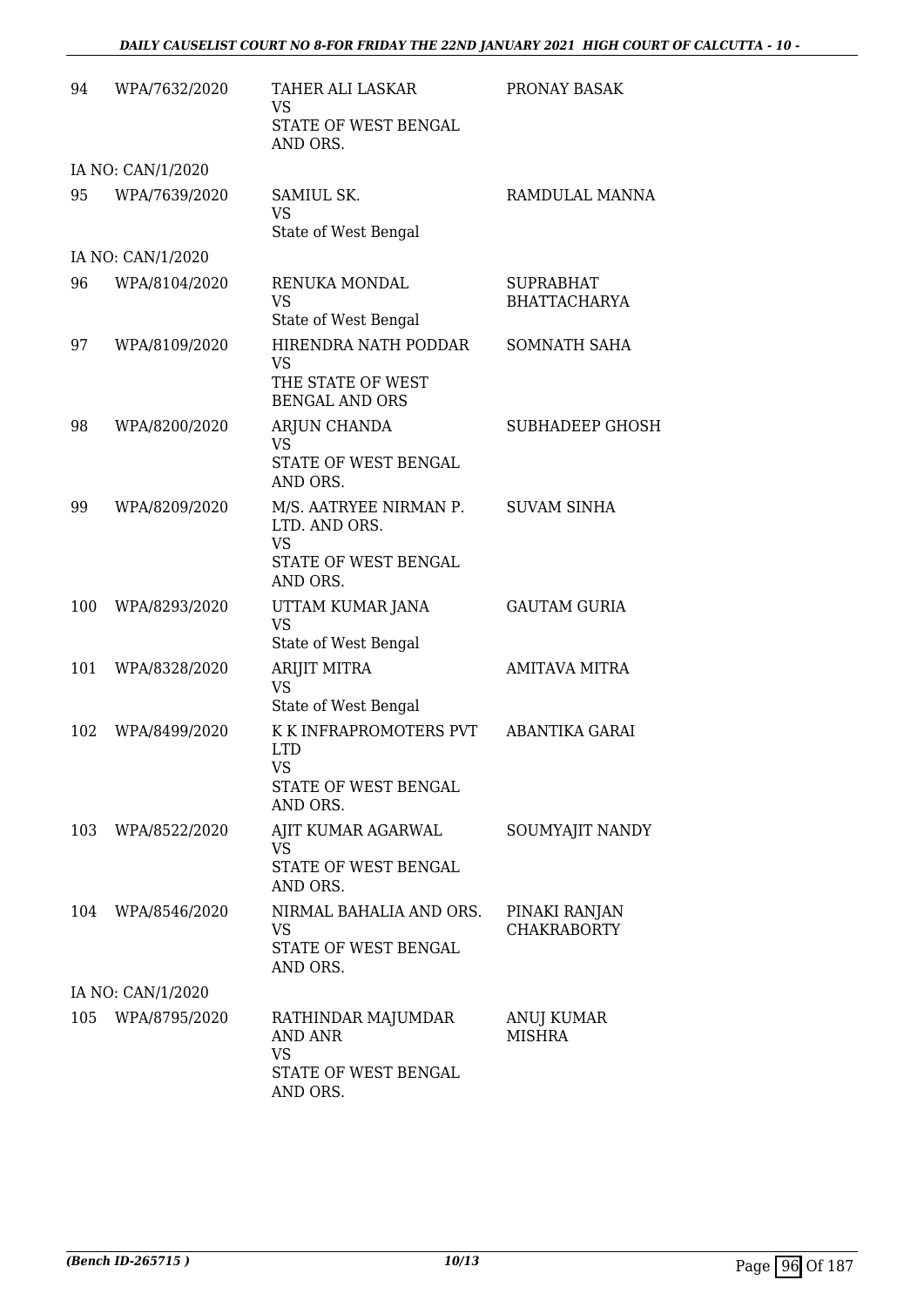| 106 | WPA/8820/2020      | KRISHNAPADA GORAIN<br>VS.<br>STATE OF WEST BENGAL<br>AND ORS.                                    | MADHUSUDAN<br><b>MANDAL</b>        |
|-----|--------------------|--------------------------------------------------------------------------------------------------|------------------------------------|
| 107 | WPA/8903/2020      | K K INFRAPROMOTERS<br>PRIVATE LIMITED<br><b>VS</b><br>STATE OF WEST BENGAL<br><b>AND ANOTHER</b> | ABANTIKA GARAI                     |
| 108 | WPA/8999/2020      | SUDIPTA DUTTA<br><b>VS</b><br>RESERVE BANK OF INDIA                                              | DYUTIMAN BANERJEE                  |
| 109 | WPA/9185/2020      | KAKALI DAS KAPAS<br><b>VS</b><br>State of West Bengal                                            | <b>BIBEK DEY</b>                   |
| 110 | WPA/9246/2020      | <b>REBA ROY</b><br><b>VS</b><br><b>STATE OF WEST BENGAL</b><br>AND ORS.                          | <b>MANISHA DEBDAS</b>              |
| 111 | WPA/9910/2020      | PRABIR KUNDU<br><b>VS</b><br>STATE OF WEST BENGAL<br>AND ORS.                                    | <b>JOYITA RAY</b>                  |
| 112 | WPA/10337/2020     | <b>RUNU BHOWMICK</b><br><b>VS</b><br>STATE OF WEST BENGAL<br>AND ORS.                            | <b>JUIN CHAKRABORTY</b>            |
| 113 | WPA/10338/2020     | <b>GOURSHANKAR MAITY</b><br><b>VS</b><br>STATE OF WEST BENGAL<br>AND ORS.                        | <b>SOUMIK GANGULI</b>              |
| 114 | WPA/10493/2020     | <b>MALLIKA DAS</b><br><b>VS</b><br>STATE OF WEST BENGAL<br>AND ORS.                              | ARPAN GUHA                         |
|     | 115 WPA/10516/2020 | SWARUPAM KANTI DAS<br><b>VS</b><br>STATE OF WEST BENGAL<br>AND ORS.                              | <b>SARBANANDA</b><br><b>SANYAL</b> |
|     | 116 WPA/10545/2020 | RENUKA SARKAR<br><b>VS</b><br>STATE OF WEST BENGAL<br>AND ORS.                                   | SHAMIK CHATTERJEE                  |
|     | 117 WPA/10585/2020 | <b>SUSANTA KUNDU</b><br><b>VS</b><br>STATE OF WEST BENGAL<br>AND ORS.                            | KAJAL RAY                          |
| 118 | WPA/10594/2020     | ADITYA BIRLA FINANCE<br><b>LTD</b><br><b>VS</b><br>STATE OF WEST BENGAL<br>AND ORS.              | <b>ASHOK KUMAR</b><br><b>SINGH</b> |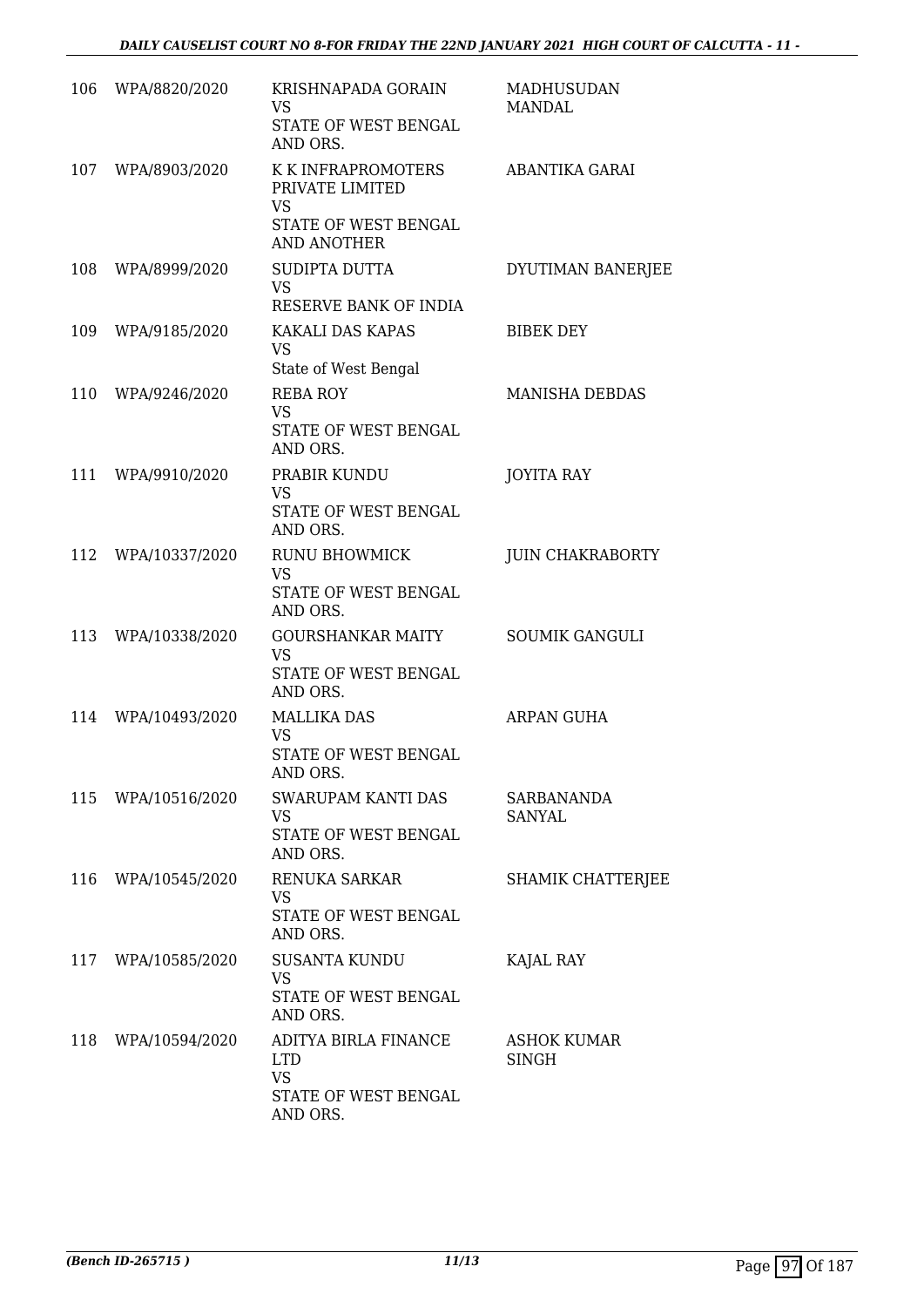|     | 119 WPA/10596/2020 | ADITYA BIRLA FINANCE<br><b>LTD</b><br><b>VS</b><br>STATE OF WEST BENGAL<br>AND ORS.           | <b>ASHOK KUMAR</b><br>SINGH          |
|-----|--------------------|-----------------------------------------------------------------------------------------------|--------------------------------------|
| 120 | WPA/10598/2020     | ADITYA BIRLA FINANCE<br><b>LTD</b><br><b>VS</b><br>STATE OF WEST BENGAL<br>AND ORS.           | <b>ASHOK KUMAR</b><br><b>SINGH</b>   |
| 121 | WPA/10858/2020     | DINESH AGARWAL<br><b>VS</b><br>STATE OF WEST BENGAL<br>AND ORS.                               |                                      |
| 122 | WPA/10870/2020     | NILOY SAHA<br>VS<br>UNION OF INDIA AND ORS.                                                   | TRIPTIMOY<br><b>TALUKDER</b>         |
| 123 | WPA/11315/2020     | <b>GOPAL KUMAR SEN AND</b><br><b>ANOTHER</b><br><b>VS</b><br>STATE OF WEST BENGAL<br>AND ORS. | Sanjib Dawn                          |
| 124 | WPA/11435/2020     | KIC RESOURCES LIMITED<br><b>AND ANOTHER</b><br><b>VS</b><br>STATE OF WEST BENGAL<br>AND ORS.  | KUM KUM<br>MUKHERJEE                 |
|     | 125 WPA/11510/2020 | MORJINA BIBI<br><b>VS</b><br>STATE OF WEST BENGAL<br>AND ORS.                                 | RENUKA ROY                           |
| 126 | WPA/11883/2020     | GOPAL CHANDRA MANDAL<br><b>VS</b><br>ESTATE OFFICER, UNDER<br>PREMISES                        | <b>ANINDA</b><br><b>BHATTACHARYA</b> |
|     | 127 WPA/11892/2020 | HAREKRISHNA MANDAL<br>VS<br>ESTATE OFFICER, UNDER<br><b>PUBLIC PREMISES</b>                   | ANINDA<br><b>BHATTACHARYA</b>        |
|     | 128 WPA/11909/2020 | <b>ISLAM ALI KHAN</b><br><b>VS</b><br>STATE OF WEST BENGAL<br>AND ORS.                        | ASHIS KUMAR DUTTA                    |
|     | 129 WPA/11924/2020 | DIPTI KHANRA<br><b>VS</b><br>STATE OF WEST BENGAL<br>AND ORS.                                 | Shahan Shah                          |
| 130 | WPA/328/2021       | SANJOY SAHA<br>VS<br>STATE OF WEST BENGAL<br>AND ORS.                                         | ABHIJIT MANDAL                       |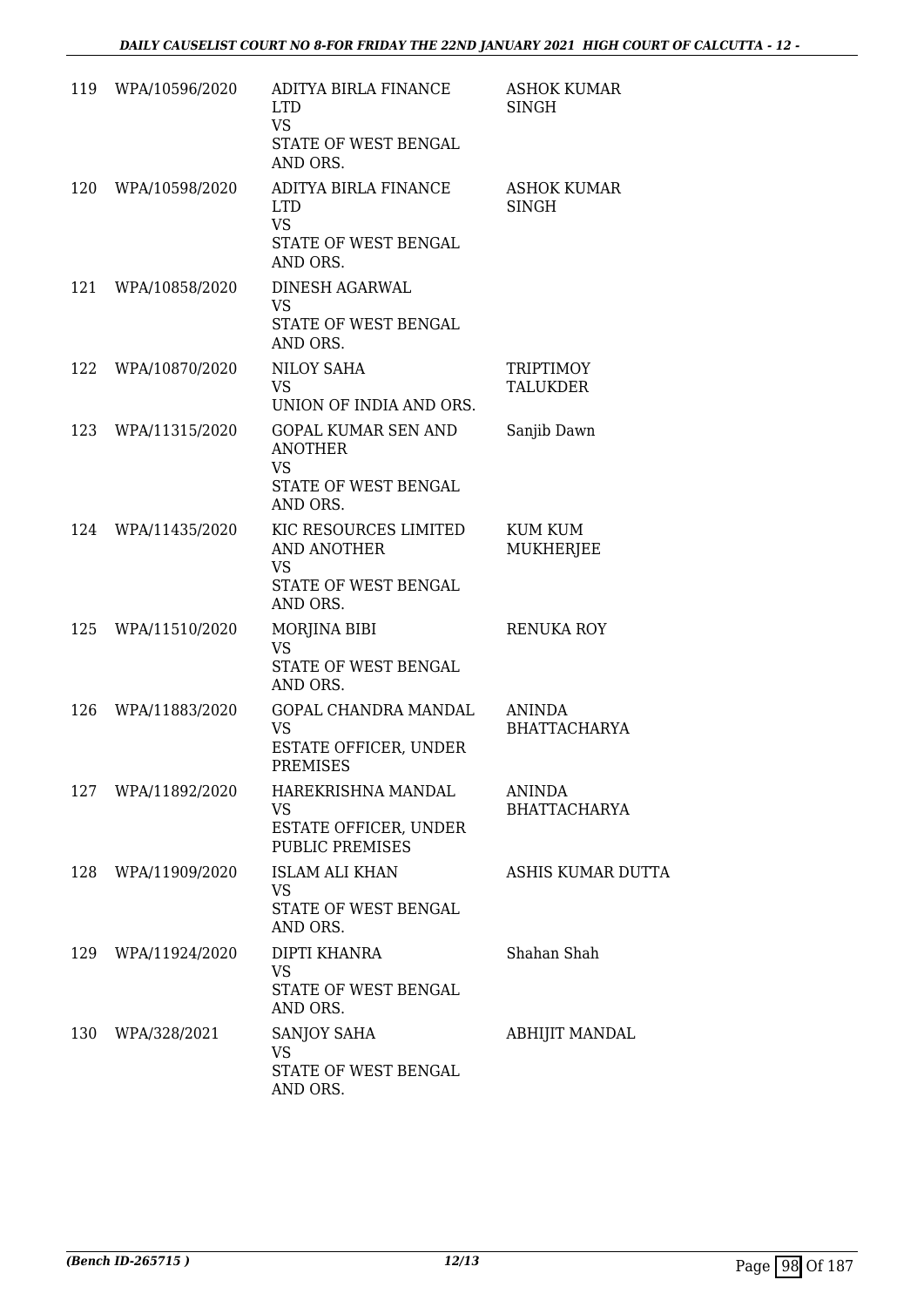| 131 | WPA/866/2021                  | <b>SANDHYA DE</b><br>VS<br>STATE OF WEST BENGAL<br>AND ORS.                                                                   | <b>NEIL BASU</b>         |
|-----|-------------------------------|-------------------------------------------------------------------------------------------------------------------------------|--------------------------|
|     | IA NO: CAN/1/2021, CAN/2/2021 |                                                                                                                               |                          |
|     | 132 WPA/1198/2021             | DR MALABIKA<br><b>BHATTACHARJEE</b><br>VS<br><b>INTENAL COMPLAINTS</b><br>COMMITTEE, VIVEKANANDA<br><b>COLLEGE AND OTHERS</b> | <b>DEBASHIS BANERJEE</b> |
| 133 | WPA/1796/2021                 | MOUMITA GHOSH<br>VS<br>STATE OF WEST BENGAL<br>AND ORS.                                                                       | DEBASISH BANERJEE        |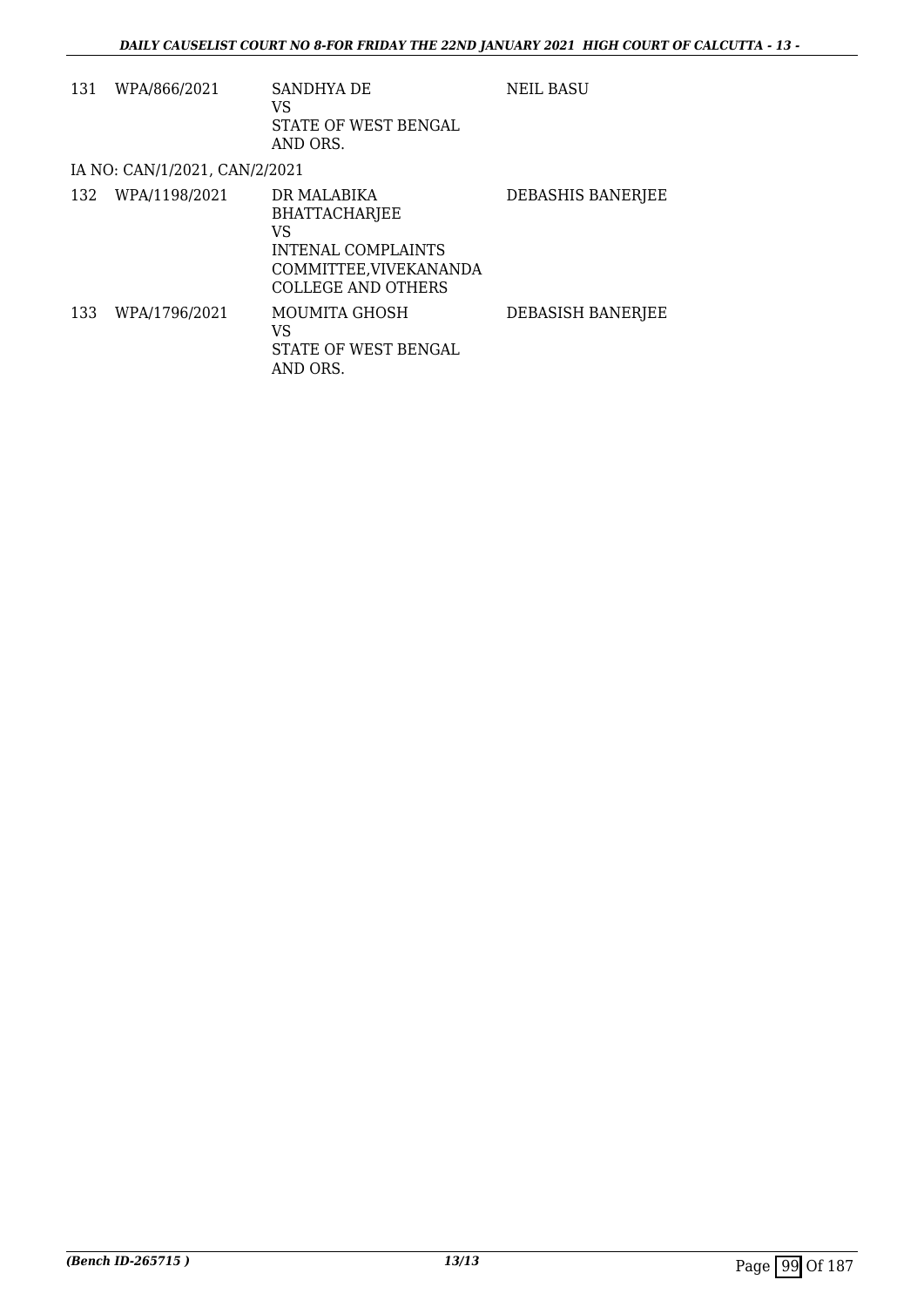

### **Appellate Side**

**DAILY CAUSELIST For Friday The 22nd January 2021**

**COURT NO. 26 SINGLE BENCH (SB - VII) AT 10:45 AM HON'BLE JUSTICE SHEKHAR B. SARAF (VIA VIDEO CONFERENCE)**

**ON AND FROM MONDAY, THE 11TH JANUARY, 2021 – MATTERS (MOTION & HEARING) UNDER ARTICLE 226 OF THE CONSTITUTION RELATING TO SECONDARY AND HIGHER SECONDARY EDUCATION UNDER GROUP II INCLUDING SERVICES AND APPLICATIONS CONNECTED THERETO AND EDUCATIONAL MATTERS NOT ASSIGNED TO ANY OTHER BENCH.**

**HEARING OF WRIT PETITIONS IRRESPECTIVE OF CLASSIFICATION AND APPLICATIONS CONNECTED THERETO.**

**NOTE : MATTERS WILL BE TAKEN UP THROUGH PHYSICAL HEARING WHEN BOTH THE PARTIES ARE AGREED.**

**SPL.NOTE : I) 'HEARING' AND 'ASSIGNED' MATTERS WILL BE TAKEN UP ON FRIDAY OF EACH WEEK AFTER RECESS.**

**II) CONTEMPT MATTERS WILL BE TAKEN UP ON THURSDAY AFTER RECESS.**

#### **III) ORIGINAL SIDE MATTERS WILL NORMALLY BE TAKEN UP AT 3.00 P.M.OR EXHAUSTION OF THE APPELLATE SIDE LIST WHICHEVER IS EARLIER.**

|   |                             | <b>TO BE MENTIONED</b>                                                                                   |                               |  |
|---|-----------------------------|----------------------------------------------------------------------------------------------------------|-------------------------------|--|
| 1 | WPA/14468/2013              | ANIMESH CHOUDHURY<br>VS<br>STATE OFW B & ORS                                                             | MD JAMALUDDIN<br><b>AHMED</b> |  |
|   | IA NO: CAN/1/2020           |                                                                                                          |                               |  |
| 2 | WPA/11919/2018              | <b>BIJAYA CHATTERJEE</b><br>VS<br>STATE OF WEST BENGAL<br>&N ORS                                         | SRIKANTA DATTA                |  |
| 3 | WPA/73/2019<br>(Correction) | MURSHIDABAD<br>WHOLESALE CONSUMERS<br><b>COOPERATIVE SOCIETY</b><br>LTD&ANR<br>VS<br>UNION OF INDIA &ORS | ARUNESH PATHAK                |  |

IA NO: CAN/2/2019(Old No:CAN/5634/2019)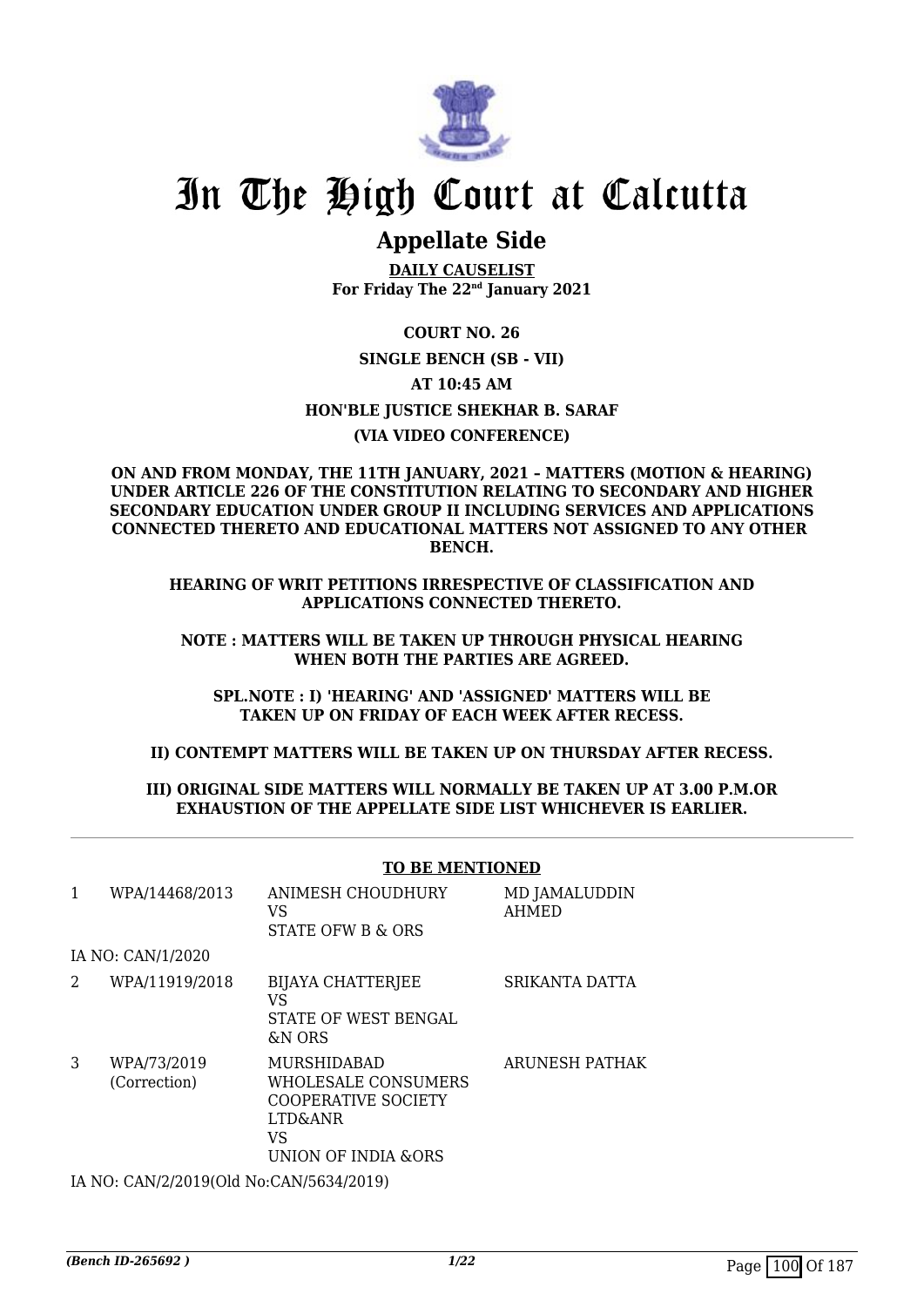| 4  | WPA/427/2020<br>(Correction)  | M/S. DHANNALAL<br>MOHANLAL JAIN<br><b>VS</b><br>THE REGIONAL PROVIDENT<br>FUND COMMISSIONNER 7<br><b>ANR</b> | L.P. TIWARI                                |
|----|-------------------------------|--------------------------------------------------------------------------------------------------------------|--------------------------------------------|
| 5  | WPA/3092/2020<br>(Correction) | NIMAI CHAND PARIHARI &<br>ANR<br><b>VS</b><br>STATE OF WEST BENGAL &<br><b>ORS</b>                           | PINGAL<br><b>BHATTACHARYYA</b>             |
|    |                               | <b>NEW MOTION</b>                                                                                            |                                            |
| 6  | WPA/167/2021                  | GAUTAM CHOUDHURI<br><b>VS</b>                                                                                | <b>BIDHAN BISWAS</b>                       |
|    |                               | STATE OF WEST BENGAL<br>AND ORS.                                                                             |                                            |
| 7  | WPA/274/2021                  | PRASANTA KUMAR GHOSH<br><b>VS</b>                                                                            | <b>DEBASISH BANERJEE</b>                   |
|    |                               | STATE OF WEST BENGAL<br>AND ORS.                                                                             |                                            |
| 8  | WPA/505/2021                  | <b>BANANI MONDAL</b><br><b>VS</b>                                                                            | TANUJA BASAK                               |
|    |                               | STATE OF WEST BENGAL<br>AND ORS.                                                                             |                                            |
| 9  | WPA/507/2021                  | <b>SUVAJIT KARAN</b><br><b>VS</b>                                                                            | <b>TANUJA BASAK</b>                        |
|    |                               | STATE OF WEST BENGAL<br>AND ORS.                                                                             |                                            |
| 10 | WPA/557/2021                  | <b>MINATI MANDAL</b><br><b>VS</b>                                                                            | <b>SANTOSH KUMAR</b><br><b>CHAKRABARTI</b> |
|    |                               | STATE OF WEST BENGAL<br>AND ORS.                                                                             |                                            |
| 11 | WPA/605/2021                  | <b>AMITA GHOSH</b><br><b>VS</b>                                                                              | KAUSTAV SHOME                              |
|    |                               | STATE OF WEST BENGAL<br>AND ORS.                                                                             |                                            |
| 12 | WPA/1088/2021                 | PRAHLAD SANKI<br><b>VS</b>                                                                                   | DEBJANI GHOSAL                             |
|    |                               | STATE OF WEST BENGAL<br>AND ORS.                                                                             |                                            |
| 13 | WPA/1939/2021                 | PARTHA PRATIM BISWAS<br>VS                                                                                   | SHIBAJI KUMAR DAS                          |
|    |                               | STATE OF WEST BENGAL<br>AND ORS.                                                                             |                                            |
| 14 | WPA/2065/2021                 | DHANANJOY KARMAKAR<br><b>VS</b>                                                                              | <b>ASHIM KUMAR</b><br><b>HALDAR</b>        |
|    |                               | STATE OF WEST BENGAL<br>AND ORS.                                                                             |                                            |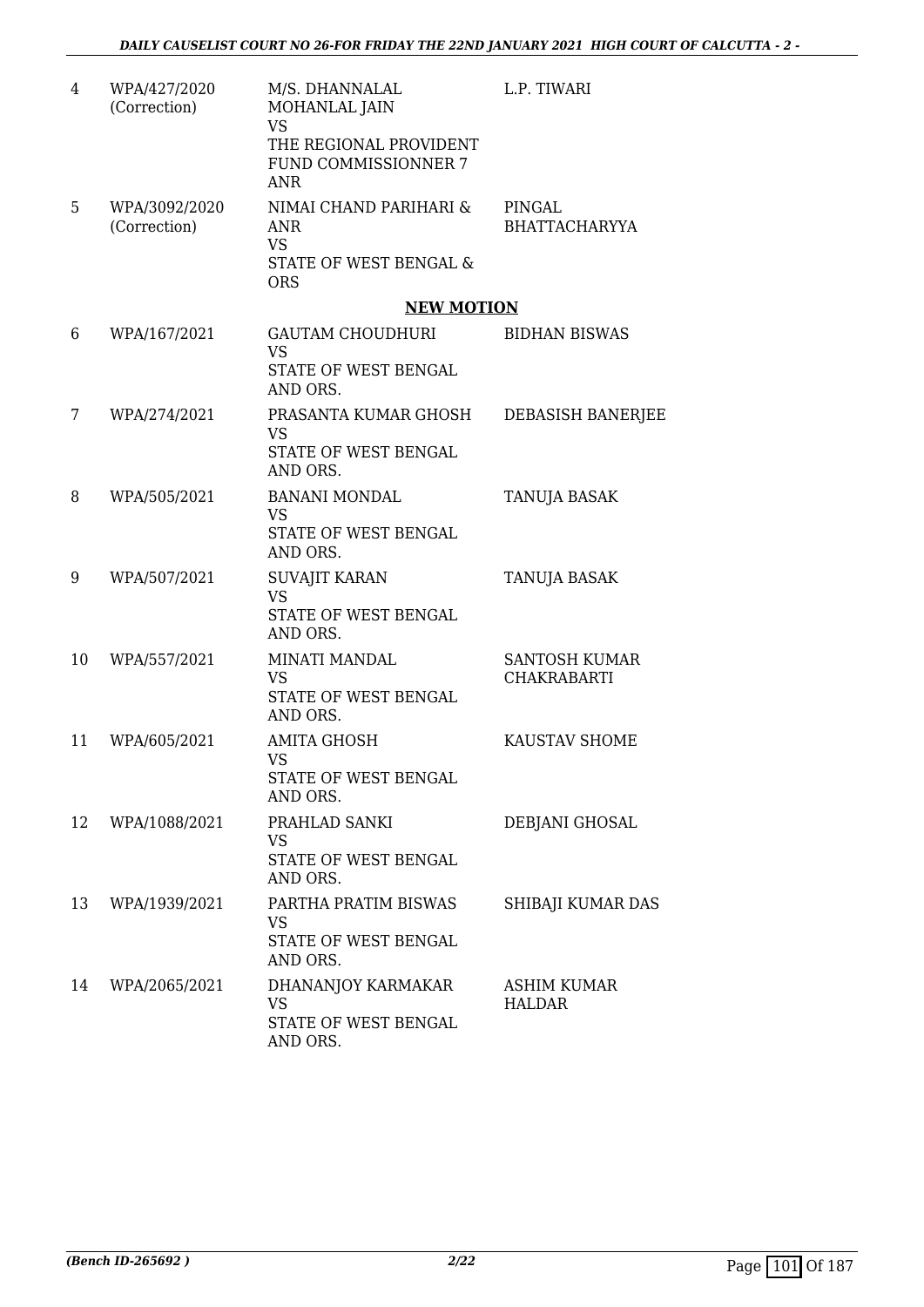| 15 | WPA/2327/2021                 | ASIM KUMAR SAMANTA<br><b>AND OTHERS</b><br><b>VS</b><br>NATIONAL INSTITUTE OF                          | JAYANTI GHOSHAL                         |
|----|-------------------------------|--------------------------------------------------------------------------------------------------------|-----------------------------------------|
|    |                               | OPEN SCHOOLING AND<br><b>OTHERS</b>                                                                    |                                         |
|    |                               | <b>MOTION</b>                                                                                          |                                         |
| 16 | WPA/4336/2014                 | SARFARAJ AHMED<br><b>VS</b><br>STATE OF WEST BENGAL &<br><b>ORS</b>                                    | T BASAK                                 |
| 17 | WPA/24103/2018                | DINABANDHU PURKAIT<br><b>VS</b><br>STATE OF WEST BENGAL &<br><b>ORS</b>                                | PANKAJ HALDER                           |
| 18 | WPA/12115/2019                | PRASENJIT PAL & ORS<br><b>VS</b><br>WB CENTRAL SCHOOL<br><b>SERVICE COMMISSION &amp;</b><br><b>ORS</b> | <b>SAKHAWAT</b><br><b>KHANDEKAR</b>     |
| 19 | WPA/13811/2019<br>(In person) | <b>SUGATA MUKHERJEE</b><br><b>VS</b><br>STATE OF WEST BENGAL &<br><b>ORS</b>                           | IN PERSON                               |
| 20 | WPA/14433/2019                | <b>BIMALA HATI</b><br><b>VS</b><br>STATE OF WEST BENGAL &<br><b>ORS</b>                                | <b>JUIN DUTTA</b><br><b>CHAKRABORTY</b> |
| 21 | WPA/15847/2019                | ANUPAM SAMANTA<br><b>VS</b><br>STATE OF WEST BENGAL &<br><b>ORS</b>                                    | SANJAY SAHA                             |
| 22 | WPA/22723/2019                | LIPIKA KARMAKAR<br><b>VS</b><br>STATE OF WEST BENGAL &<br><b>ORS</b>                                   | <b>UJJAL RAY</b>                        |
| 23 | WPA/23111/2019                | AMIT KUMAR MAHAPATRA<br><b>VS</b><br><b>STATE OF WEST BENGAL &amp;</b><br><b>ORS</b>                   | SANTI PADA PAHARI                       |
| 24 | WPA/23218/2019                | SHIBDAS MONDAL<br><b>VS</b><br>STATE OF WEST BENGAL &<br><b>ORS</b>                                    | MD. MANUWAR ALI                         |
| 25 | WPA/23245/2019                | CHINMOY DEY<br><b>VS</b><br>STATE OF WEST BENGAL &<br>ORS.                                             | SAKTI PADA JANA                         |
| 26 | WPA/23399/2019                | RANJIT KUMAR SASMAL &<br><b>ORS</b><br><b>VS</b><br>STATE OF WEST BENGAL &<br><b>ORS</b>               | <b>BIBEKANANDA</b><br><b>TRIPATHY</b>   |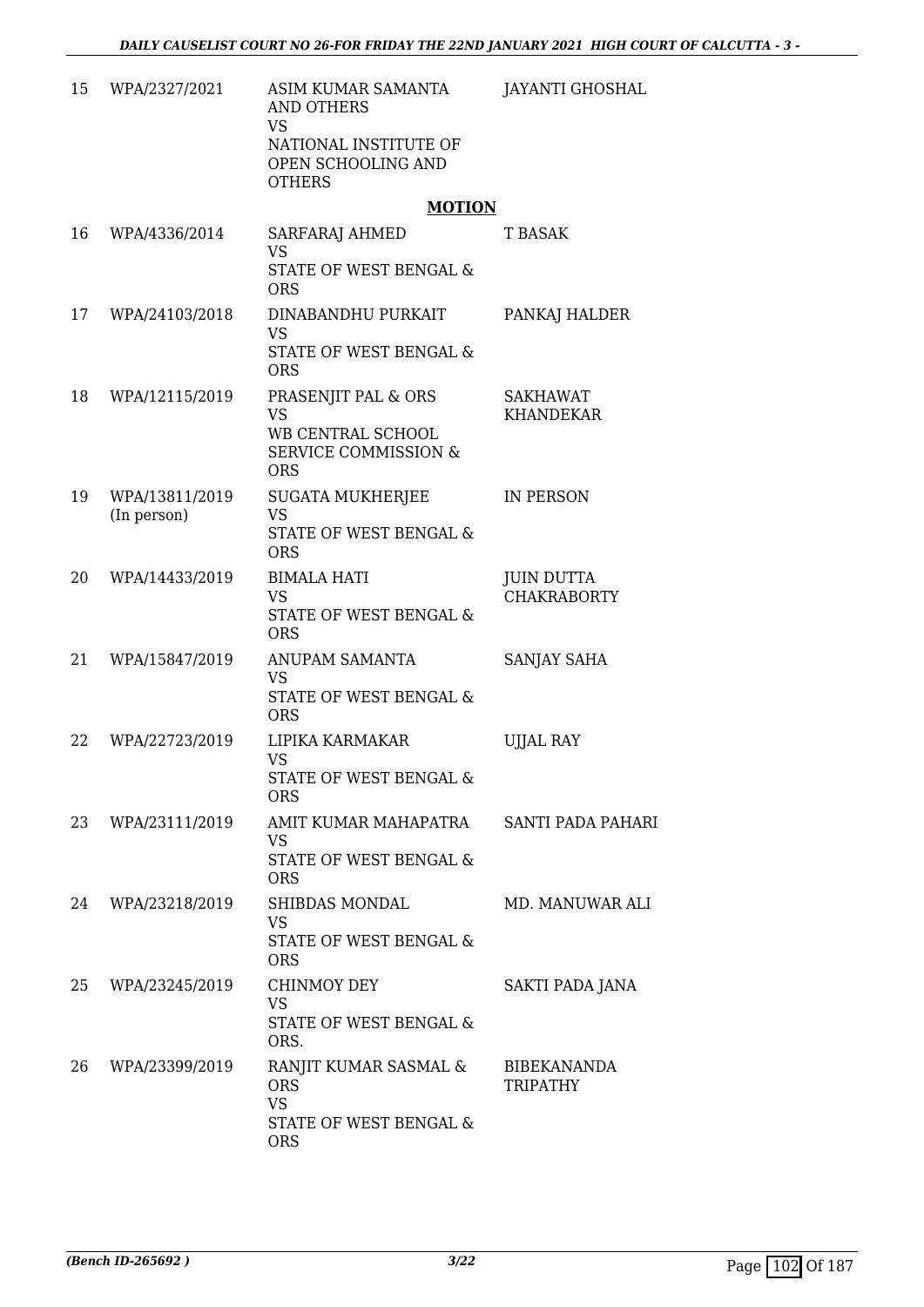| 27 | WPA/23589/2019    | SANTANU GHOSH<br><b>VS</b><br><b>STATE OF WEST BENGAL &amp;</b>                       | SANCHAYITA DE                   |
|----|-------------------|---------------------------------------------------------------------------------------|---------------------------------|
|    |                   | <b>ORS</b>                                                                            |                                 |
| 28 | AST/7/2020        | ABDUL KALAM SHEIKH<br><b>VS</b>                                                       | SK JAYED HOSSAIN                |
|    |                   | STATE OF WEST BENGAL &<br><b>ORS</b>                                                  |                                 |
|    | IA NO: CAN/1/2020 |                                                                                       |                                 |
| 29 | WPA/170/2020      | KRISHANAPRASAD MAITY &<br><b>ORS</b><br><b>VS</b>                                     | SATYAM MUKHERJEE                |
|    |                   | STATE OF WEST BENGAL &<br><b>ORS</b>                                                  |                                 |
| 30 | WPA/954/2020      | DR. DEBASIS<br><b>CHATTOPADHYAY</b><br><b>VS</b><br><b>STATE OF WEST BENGAL &amp;</b> | <b>SUBHRANGSU PANDA</b>         |
|    |                   | <b>ORS</b>                                                                            |                                 |
| 31 | WPA/1782/2020     | MRS. MAHUWA MONDAL<br>(DAS)<br><b>VS</b>                                              | <b>SOURAV DUTTA</b>             |
|    |                   | STATE OF WEST BENGAL &<br><b>ORS</b>                                                  |                                 |
| 32 | WPA/2410/2020     | <b>SAHID MONDAL &amp; ORS</b><br><b>VS</b><br>STATE OF WEST BENGAL &<br><b>ORS</b>    | <b>SHUVRO PROKASH</b><br>LAHIRI |
| 33 | WPA/2411/2020     | DEBASISH BAG                                                                          | <b>SHUVRO PROKASH</b>           |
|    |                   | <b>VS</b><br>STATE OF WEST BENGAL &<br><b>ORS</b>                                     | LAHIRI                          |
| 34 | WPA/2772/2020     | <b>RUMA RAY</b>                                                                       | <b>TANUJA BASAK</b>             |
|    |                   | <b>VS</b><br><b>STATE OF WEST BENGAL &amp;</b><br><b>ORS</b>                          |                                 |
| 35 | WPA/2774/2020     | <b>DOLLY MAITY</b><br>VS.                                                             | TANUJA BASAK                    |
|    |                   | STATE OF WEST BENGAL &<br><b>ORS</b>                                                  |                                 |
| 36 | WPA/3178/2020     | MOUMITA GHOSH<br><b>VS</b><br>STATE OF WEST BENGAL &<br><b>ORS</b>                    | <b>MIR ANOWAR</b>               |
| 37 | WPA/4555/2020     | <b>RIYA BEGUM</b><br><b>VS</b><br>STATE OF WEST BENGAL &<br><b>ORS</b>                | <b>SHUVRO PROKASH</b><br>LAHIRI |
| 38 | WPA/4576/2020     | SAIDUL ISLAM<br><b>VS</b><br>STATE OF WEST BENGAL &<br><b>ORS</b>                     | TANUJA BASAK                    |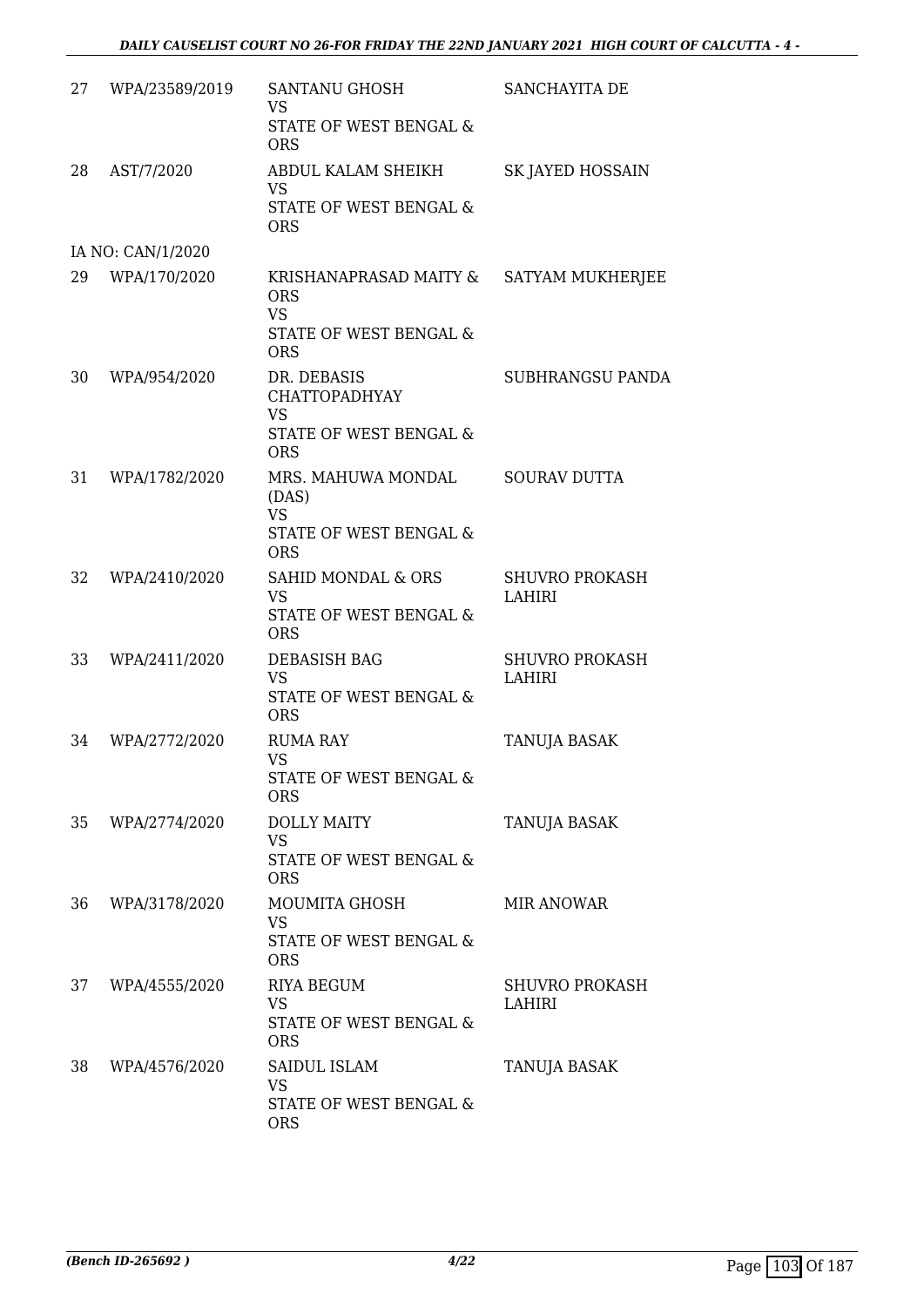| 39 | WPA/5197/2020                           | <b>TIYASA HALDER</b><br><b>VS</b>                                         | MISTHI SAHA                               |
|----|-----------------------------------------|---------------------------------------------------------------------------|-------------------------------------------|
|    |                                         | STATE OF WEST BENGAL &<br><b>ORS</b>                                      |                                           |
| 40 | WPA/6146/2020                           | RUDRA NARAYAN MISRA<br>VS                                                 | NIBEDITA PAL                              |
|    |                                         | WBBSE&ORS                                                                 |                                           |
|    | IA NO: CAN/1/2020(Old No:CAN/4429/2020) |                                                                           |                                           |
| 41 | WPA/8046/2020                           | ALL POST GRADUATE<br>TEACHERS WELFARE<br><b>ASSOCIATION AND ANR</b><br>VS | <b>SIDDHARTHA</b><br><b>SANKAR MANDAL</b> |
|    |                                         | THE STATE OF WEST<br><b>BENGAL AND ORS</b>                                |                                           |
| 42 | WPA/8078/2020                           | NADIA PARVIN MOU<br><b>VS</b>                                             | <b>GOLAM MOHIUDDIN</b>                    |
|    |                                         | THE WEST BENGAL<br>CENTRAL SCHOOL SERVICE<br><b>COMMISSION AND ORS</b>    |                                           |
| 43 | WPA/8095/2020                           | SUDIPTA MANDAL<br><b>VS</b><br>STATE OF WEST BENGAL<br><b>AND ORS</b>     | SOMNATH<br><b>GANGOPADHYAY</b>            |
| 44 | WPA/8179/2020                           | SHIBU JOARDDER<br><b>VS</b>                                               | <b>SIDDHARTHA</b><br><b>SANKAR MANDAL</b> |
|    |                                         | STATE OF WEST BENGAL<br>AND ORS.                                          |                                           |
| 45 | WPA/8319/2020                           | KALIPADA JANA<br><b>VS</b><br>STATE OF WEST BENGAL<br>AND ORS.            | <b>SABITA</b><br>KHUTIA(BHUNYA)           |
| 46 | WPA/8398/2020                           | PUNAM CHOUBEY<br>VS<br>STATE OF WEST BENGAL<br>AND ORS.                   | SAKTI PADA JANA                           |
| 47 | WPA/8567/2020                           | PRADIP KUMAR BHATTA<br>AND ANR<br><b>VS</b>                               | SK SAHAJAHAN ALI                          |
|    |                                         | STATE OF WEST BENGAL<br>AND ORS.                                          |                                           |
| 48 | WPA/8572/2020                           | RIKU MAJUMDAR<br>VS<br>STATE OF WEST BENGAL<br>AND ORS.                   | RAJIB GHOSH                               |
| 49 | WPA/8588/2020                           | SISIR KUMAR SENAPATI<br><b>VS</b><br>STATE OF WEST BENGAL<br>AND ORS.     | <b>SUBIR SABUD</b>                        |
| 50 | WPA/8953/2020                           | NIHAR RANJAN NASKAR<br>VS<br>STATE OF WEST BENGAL<br>AND ORS.             | <b>ANUPAM DAS</b>                         |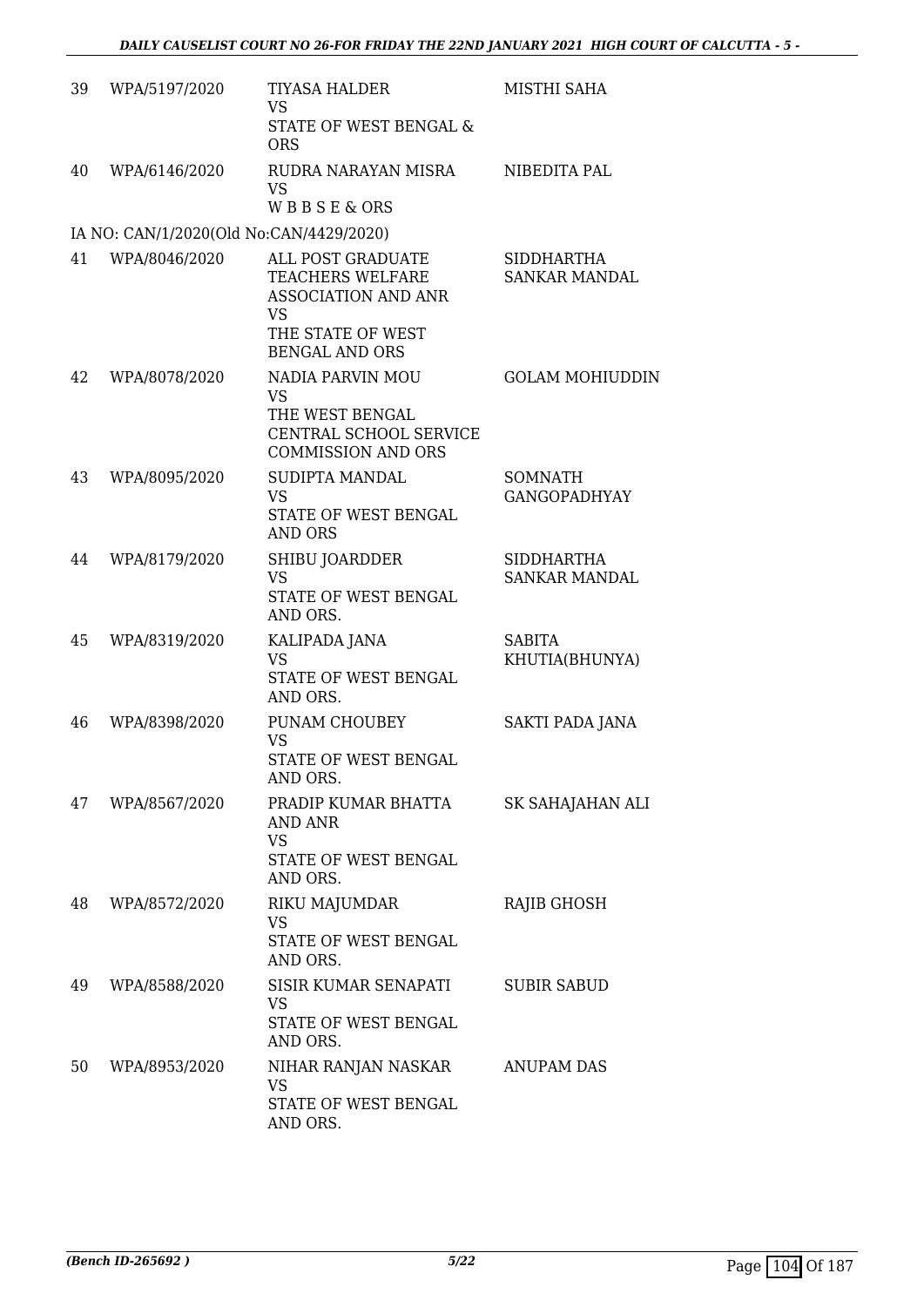| 51 | WPA/9142/2020 | <b>BASANTI MAHARA</b><br><b>VS</b><br>STATE OF WEST BENGAL<br>AND ORS.                                       | DEBABRATA<br><b>DASGUPTA</b>        |
|----|---------------|--------------------------------------------------------------------------------------------------------------|-------------------------------------|
| 52 | WPA/9149/2020 | amit sadhukhan<br><b>VS</b><br>STATE OF WEST BENGAL<br>AND ORS.                                              | <b>DEBABRATA</b><br><b>DASGUPTA</b> |
| 53 | WPA/9155/2020 | MUSTAQUE AHMED<br><b>VS</b><br>STATE OF WEST BENGAL<br>AND ORS.                                              | DEBABRATA<br><b>DASGUPTA</b>        |
| 54 | WPA/9159/2020 | TAPAS KUMAR MONDAL<br><b>VS</b><br>STATE OF WEST BENGAL<br>AND ORS.                                          | DEBABRATA<br><b>DASGUPTA</b>        |
| 55 | WPA/9165/2020 | MUNMUN GHOSH<br><b>VS</b><br>STATE OF WEST BENGAL<br>AND ORS.                                                | DEBABRATA<br><b>DASGUPTA</b>        |
| 56 | WPA/9200/2020 | CHAMPA JHA<br><b>VS</b><br>State of West Bengal                                                              | DEBABRATA DAS<br><b>GUPTA</b>       |
| 57 | WPA/9439/2020 | RAJ KUMARI SRIVASTAVA<br><b>AND ORS</b><br><b>VS</b><br>STATE OF WEST BENGAL<br>AND ORS.                     | SAKTI PADA JANA                     |
| 58 | WPA/9442/2020 | KALPANA BHAKTA<br><b>VS</b><br>STATE OF WEST BENGAL<br>AND ORS.                                              | SAKTI PADA JANA                     |
| 59 | WPA/9577/2020 | KAKOLI DAS<br><b>VS</b><br>THE G.M, GUN SHELL<br>FACTORY, COSSIPORE-<br><b>CUM-THE PRESIDENT AND</b><br>ORS. | SITAL CHAKRABORTY                   |
| 60 | WPA/9673/2020 | SK.SAMSUL HUDA<br><b>VS</b><br>STATE OF WEST BENGAL<br>AND ORS.                                              | Anisur Rahaman                      |
| 61 | WPA/9850/2020 | <b>RINKI DEY SARKAR</b><br><b>VS</b><br>STATE OF WEST BENGAL<br>AND ORS.                                     | <b>ABHIJIT SARKAR</b>               |
| 62 | WPA/9935/2020 | JHARNA MONDAL @<br><b>BHASKAR</b><br><b>VS</b><br>STATE OF WEST BENGAL<br>AND ORS.                           | DEBABRATA DAS<br><b>GUPTA</b>       |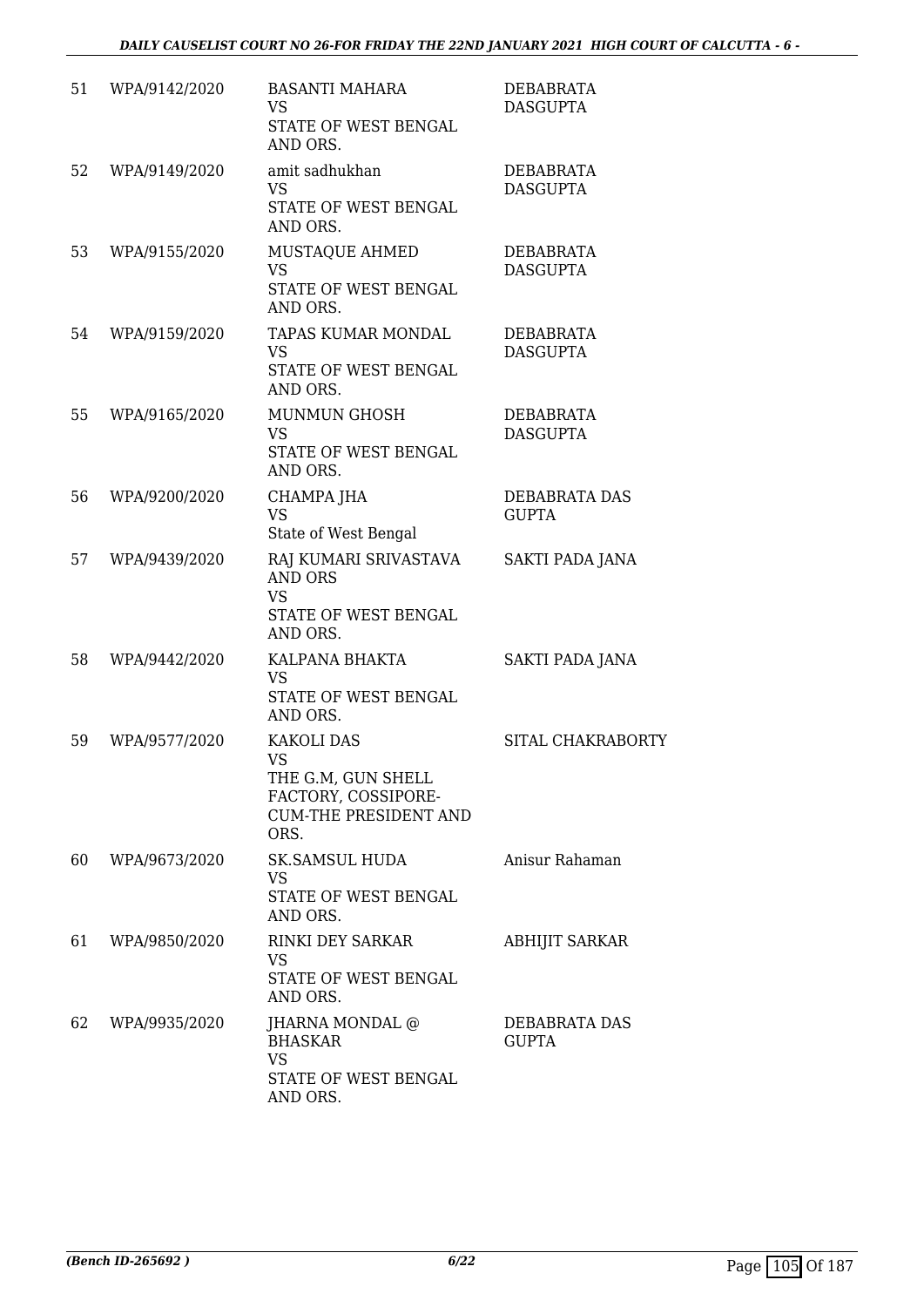| 63 | WPA/9936/2020     | <b>SHABANA PARVEEN</b><br><b>VS</b><br>STATE OF WEST BENGAL<br>AND ORS.                        | <b>DEBABRATA DAS</b><br><b>GUPTA</b> |
|----|-------------------|------------------------------------------------------------------------------------------------|--------------------------------------|
| 64 | WPA/9940/2020     | <b>TUSAR MONDAL</b><br><b>VS</b><br>STATE OF WEST BENGAL<br>AND ORS.                           | DEBABRATA DAS<br><b>GUPTA</b>        |
| 65 | WPA/9941/2020     | PRATYUSH BHASKAR<br>VS.<br>STATE OF WEST BENGAL<br>AND ORS.                                    | DEBABRATA DAS<br><b>GUPTA</b>        |
| 66 | WPA/9942/2020     | <b>SUBRATA DAS</b><br><b>VS</b><br>THE STATE OF WEST<br><b>BENGAL AND ORS</b>                  | DEBABRATA DAS<br><b>GUPTA</b>        |
| 67 | WPA/10033/2020    | UTTAM KUMAR ROY<br><b>VS</b><br>STATE OF WEST BENGAL<br>AND ORS.                               | <b>SOUGATA MITRA</b>                 |
| 68 | WPA/10104/2020    | PARTHASARATHI DAS AND<br><b>ORS</b><br><b>VS</b><br>THE STATE OF WEST<br><b>BENGAL AND ORS</b> | <b>SOUGATA MITRA</b>                 |
| 69 | WPA/10458/2020    | <b>MOUSHUMI</b><br><b>BHATTACHARYA</b><br><b>VS</b><br>STATE OF WEST BENGAL<br>AND ORS.        | <b>SUKANTA DAS</b>                   |
| 70 | WPA/10670/2020    | MOUSUMI CHATTERJEE<br><b>VS</b><br>THE STATE OF WEST<br><b>BENGAL AND ORS</b>                  | <b>SOUGATA MITRA</b>                 |
| 71 | WPA/10747/2020    | MD ASHIQUE IKBAL<br><b>MANDAL</b><br><b>VS</b><br>STATE OF WEST BENGAL<br>AND ORS.             | SUDIPTA DASGUPTA                     |
|    | IA NO: CAN/1/2021 |                                                                                                |                                      |
| 72 | WPA/10793/2020    | RINKU MAJUMDER<br><b>VS</b><br>STATE OF WEST BENGAL<br>AND ORS.                                | RAGHUNAYH DAS                        |
| 73 | WPA/10795/2020    | MD EHIYA BISWAS<br><b>VS</b><br>STATE OF WEST BENGAL<br>AND ORS.                               | SK NAYEEMUL<br><b>HOQUE</b>          |
| 74 | WPA/10819/2020    | PURNENDU SHAW<br><b>VS</b><br>STATE OF WEST BENGAL<br>AND ORS.                                 | SOURAV MONDAL                        |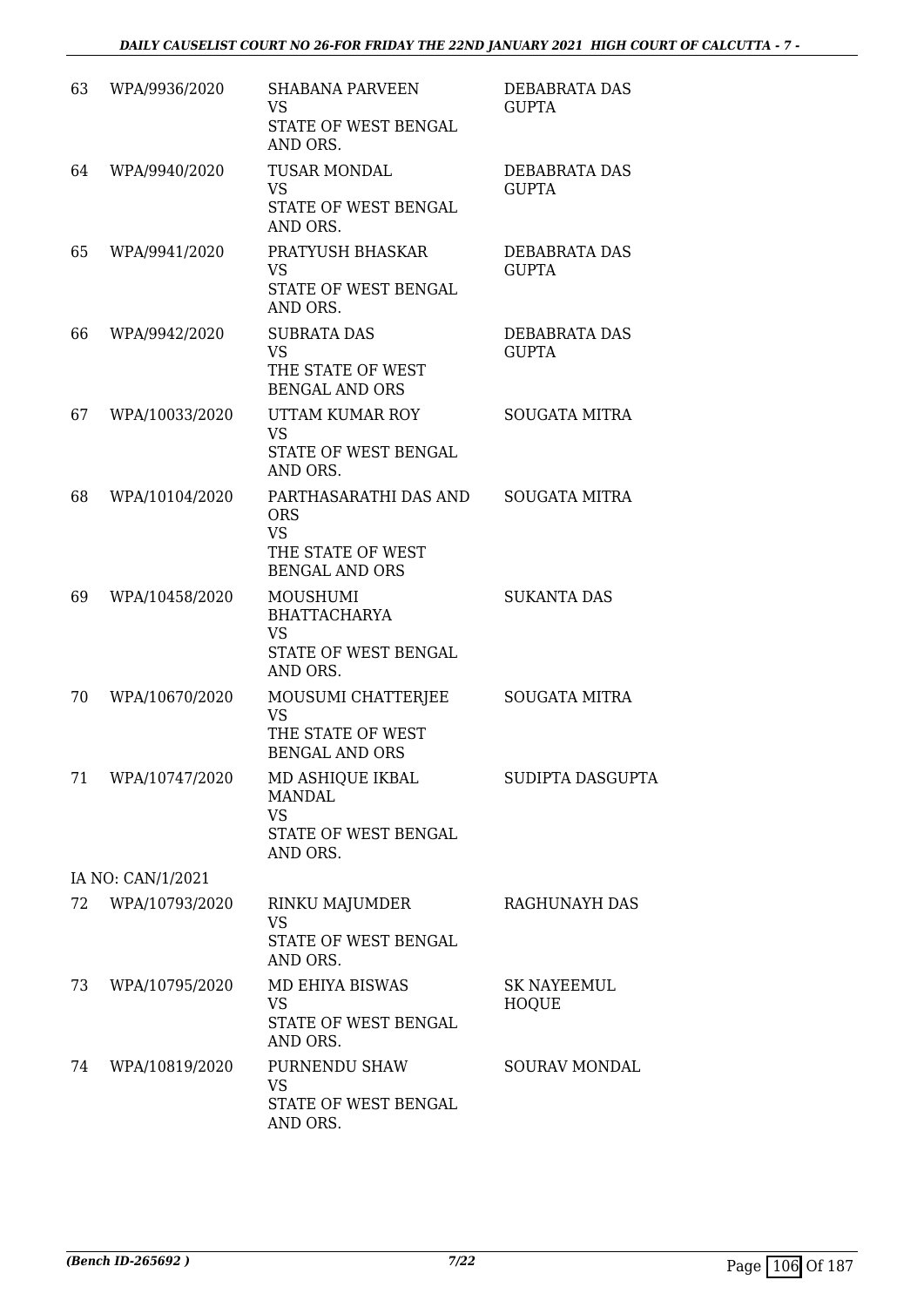| 75 | WPA/10877/2020 | <b>ARUN KR</b><br><b>SINHAMAHAPATRA</b><br>VS<br>STATE OF WEST BENGAL<br>AND ORS.                                | <b>ARUNAVA PATI</b>                      |
|----|----------------|------------------------------------------------------------------------------------------------------------------|------------------------------------------|
| 76 | WPA/11232/2020 | <b>SANDIPAN MITRA</b><br><b>VS</b><br>STATE OF WEST BENGAL<br>AND ORS.                                           | <b>SUNIT KUMAR ROY</b>                   |
| 77 | WPA/11324/2020 | <b>AVIJIT DAS</b><br>VS<br>STATE OF WEST BENGAL<br>AND ORS.                                                      | RIMPY MUKHERJEE                          |
| 78 | WPA/11358/2020 | SAHABUDDIN ALAM<br><b>VS</b><br>STATE OF WEST BENGAL<br>AND ORS.                                                 | MISTHI SAHA                              |
| 79 | WPA/11390/2020 | <b>BHASKAR ROY</b><br><b>CHOUDHURY</b><br><b>VS</b><br>STATE OF WEST BENGAL<br>AND ORS.                          | TANUJA BASAK                             |
| 80 | WPA/11442/2020 | <b>GOPAL CHANDRA KUILA</b><br><b>VS</b><br>STATE OF WEST BENGAL<br>AND ORS.                                      | <b>SAKYA MAITY</b>                       |
| 81 | WPA/11497/2020 | <b>SOMA MAITI AND ORS</b><br><b>VS</b><br>THE WEST BENGAL<br>CENTRAL SCHOOL SERVICE<br><b>COMMISSION AND ORS</b> | TIRTHANKAR DEY                           |
| 82 | WPA/11516/2020 | <b>SMRITIKANA ROY</b><br><b>SENGUPTA</b><br><b>VS</b><br>STATE OF WEST BENGAL<br>AND ORS.                        | <b>BISWAJIT MAL</b>                      |
| 83 | WPA/11626/2020 | PRASANTA SUTRADHAR<br>VS<br>THE STATE OF WEST<br><b>BENGAL AND ORS</b>                                           | <b>TARUN KUMAR DAS</b>                   |
| 84 | WPA/11737/2020 | NAFISA PARVIN KHAN<br><b>VS</b><br>STATE OF WEST BENGAL<br>AND ORS.                                              | SARIFUL ISLAM<br><b>MALLICK</b>          |
| 85 | WPA/11848/2020 | <b>APARNA GHOSH</b><br>VS<br>STATE OF WEST BENGAL<br>AND ORS.                                                    | <b>SWAPAN KUAMR</b><br><b>CHATTERJEE</b> |
| 86 | WPA/11862/2020 | <b>GOUTAM RAKSHIT</b><br><b>VS</b><br>STATE OF WEST BENGAL<br>AND ORS.                                           | <b>ARUNDHUTI</b><br><b>BANERJEE</b>      |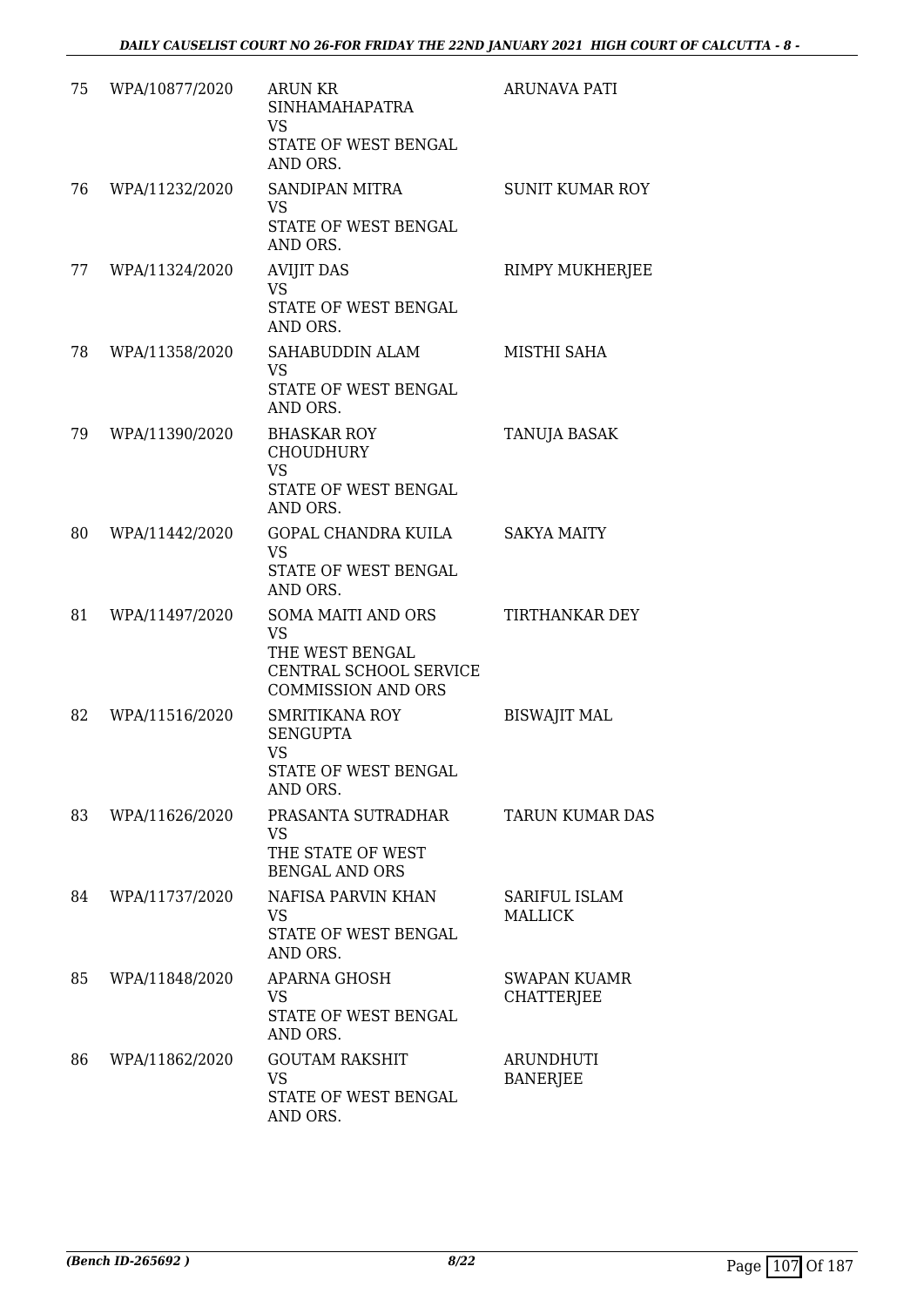| 87 | WPA/11877/2020    | <b>SRIKANTA KOLEY</b><br><b>VS</b><br>STATE OF WEST BENGAL<br>AND ORS.                | <b>SYED SHAMSUL</b><br><b>AREFIN</b>        |
|----|-------------------|---------------------------------------------------------------------------------------|---------------------------------------------|
| 88 | WPA/11897/2020    | <b>WASIM FIROZ KHAN</b><br><b>VS</b><br>STATE OF WEST BENGAL<br>AND ORS.              | YOUNUSMONDAL                                |
| 89 | WPA/11911/2020    | SK AFSAR ALI<br><b>VS</b><br>STATE OF WEST BENGAL<br>AND ORS.                         | Raju Bhattacharyya                          |
| 90 | WPA/11936/2020    | <b>UMA DAS</b><br><b>VS</b><br>STATE OF WEST BENGAL<br>AND ORS.                       | <b>SALIL KANTI MAITI</b>                    |
|    |                   | <b>ASSIGNED MATTERS</b>                                                               |                                             |
|    |                   | (AT 2.30 P.M.)                                                                        |                                             |
| 91 | WPA/20412/2019    | AMARENDRA NATH<br><b>HALDER &amp; ANR</b><br><b>VS</b>                                | AMARENDRA NATH<br><b>HALDER (IN PERSON)</b> |
|    |                   | UNION OF INDIA & ANR                                                                  |                                             |
| 92 | WPA/4138/2020     | PRABIR KUMAR BANDHU<br>VS<br>STATE OF WEST BENGAL &<br><b>ORS</b>                     | <b>SYED SHAMSUL</b><br><b>AREFIN</b>        |
|    | IA NO: CAN/1/2020 |                                                                                       |                                             |
| 93 | WPA/10873/2020    | <b>SUSANTA MANDAL</b><br><b>VS</b><br>STATE OF WEST BENGAL<br>AND ORS.                | SATYAJIT MAHATA                             |
|    |                   | <b>MOTION 1</b>                                                                       |                                             |
|    |                   | (FOLLOWING MATTERS TO BE TAKEN UP AT 2.45 P.M.)                                       |                                             |
| 94 | WPA/12159/2019    | NANDINI KONAR<br><b>VS</b><br>STATE OF WEST BENGAL &<br><b>ORS</b>                    | <b>RITUPARNA</b><br><b>SENGUPTA</b>         |
| 95 | WPA/12292/2019    | <b>BIDISHA MONDAL</b><br><b>VS</b><br><b>STATE OF WEST BENGAL &amp;</b><br><b>ORS</b> | PRIYANKA SAHA                               |
| 96 | WPA/12304/2019    | SUNANDITA MISRA<br><b>VS</b><br>STATE OF WEST BENGAL &<br><b>ORS</b>                  | <b>SOMESH KUMAR</b><br><b>GHOSH</b>         |
| 97 | WPA/12338/2019    | ARIF MAHAMMAD KHAN<br><b>VS</b><br>STATE OF WEST BENGAL &<br><b>ORS</b>               | <b>MD ZAKIR HOSSAIN</b>                     |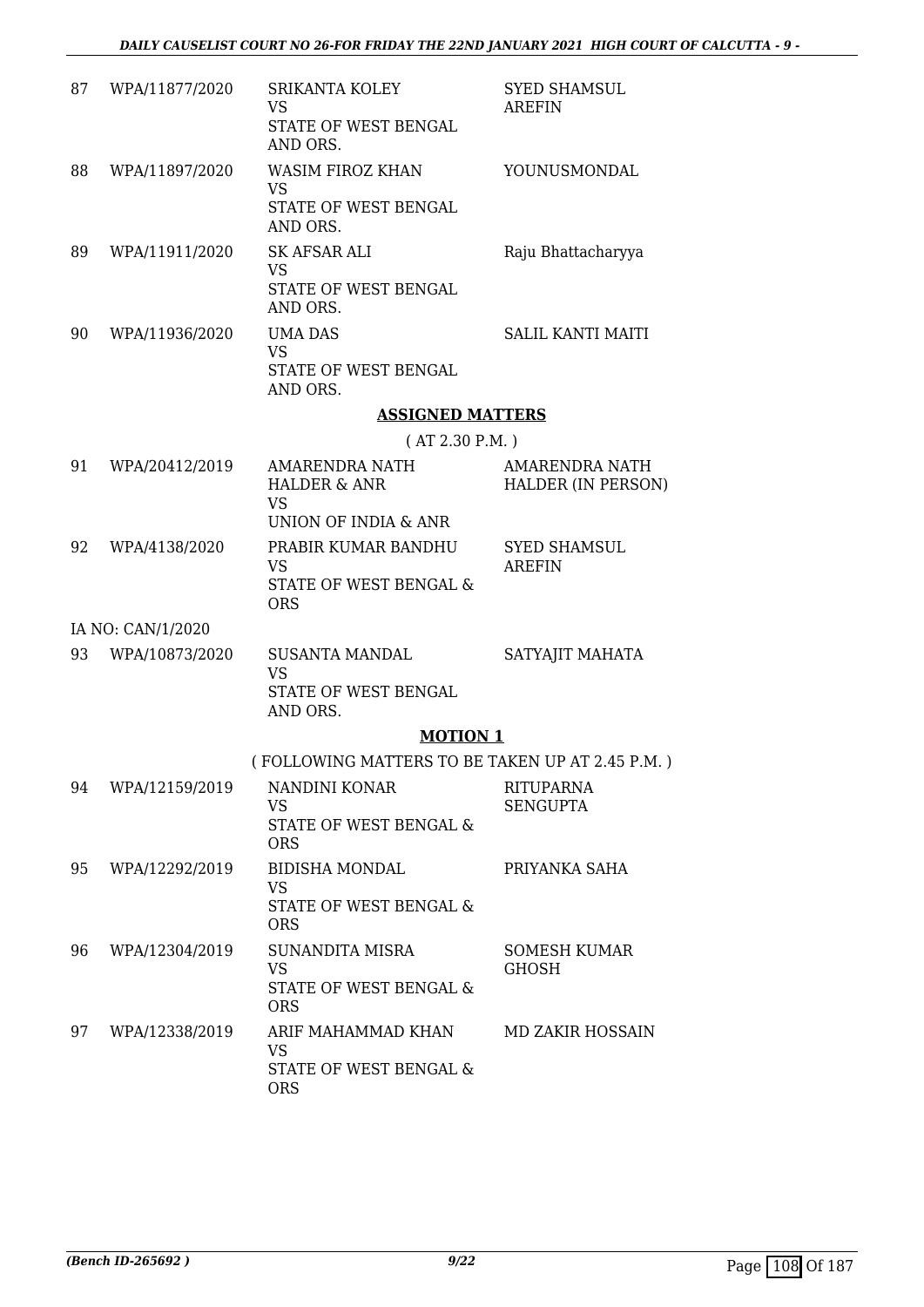| 98 | WPA/12341/2019     | <b>SYED NUR ASLAM</b><br><b>VS</b><br>STATE OF WEST BENGAL & | MD ZAKIR HOSSAIN        |
|----|--------------------|--------------------------------------------------------------|-------------------------|
|    |                    | <b>ORS</b>                                                   |                         |
| 99 | WPA/12343/2019     | TANMOY MUKHERJEE<br><b>VS</b>                                | MD ZAKIR HOSSAIN        |
|    |                    | STATE OF WEST BENGAL &<br><b>ORS</b>                         |                         |
|    | 100 WPA/12344/2019 | ABHIRUP DUTTA<br><b>VS</b>                                   | MD ZAKIR HOSSAIN        |
|    |                    | STATE OF WEST BENGAL &<br><b>ORS</b>                         |                         |
|    | 101 WPA/12345/2019 | <b>ARJUMAND BANU</b><br>VS                                   | MD ZAKIR HOSSAIN        |
|    |                    | <b>STATE OF WEST BENGAL &amp;</b><br><b>ORS</b>              |                         |
|    | 102 WPA/12347/2019 | <b>RAJIBUL HOSSAIN</b><br><b>VS</b>                          | <b>MD ZAKIR HOSSAIN</b> |
|    |                    | STATE OF WEST BENGAL &<br><b>ORS</b>                         |                         |
|    | 103 WPA/12348/2019 | SAYED FARUK HOSSEN<br><b>VS</b>                              | MD ZAKIR HOSSAIN        |
|    |                    | <b>STATE OF WEST BENGAL &amp;</b><br><b>ORS</b>              |                         |
|    | 104 WPA/12351/2019 | <b>NURUL ISLAM</b><br><b>VS</b>                              | <b>MD ZAKIR HOSSAIN</b> |
|    |                    | <b>STATE OF WEST BENGAL &amp;</b><br><b>ORS</b>              |                         |
|    | 105 WPA/12363/2019 | TITIL PATRA<br><b>VS</b>                                     | HEMANTA KR DAS          |
|    |                    | <b>STATE OF WEST BENGAL &amp;</b><br><b>ORS</b>              |                         |
|    | 106 WPA/12390/2019 | MITA ROY & ANR<br><b>VS</b>                                  | <b>SARTHAK BURMAN</b>   |
|    |                    | STATE OF WEST BENGAL &<br><b>ORS</b>                         |                         |
|    | 107 WPA/12391/2019 | MD. JABED ALI & ANR<br><b>VS</b>                             | <b>SARTHAK BURMAN</b>   |
|    |                    | STATE OF WEST BENGAL &<br><b>ORS</b>                         |                         |
|    | 108 WPA/12394/2019 | AMTI KUMAR CHANGDAR<br>VS                                    | <b>SARTHAK BURMAN</b>   |
|    |                    | <b>STATE OF WEST BENGAL &amp;</b><br><b>ORS</b>              |                         |
|    | 109 WPA/12395/2019 | MUNMUN CHEL & ANR<br><b>VS</b>                               | <b>SARTHAK BURMAN</b>   |
|    |                    | STATE OF WEST BENGAL &<br><b>ORS</b>                         |                         |
|    | 110 WPA/12396/2019 | REETASREE DAS<br>VS                                          | SARTHAK BURMAN          |
|    |                    | STATE OF WEST BENGAL &<br><b>ORS</b>                         |                         |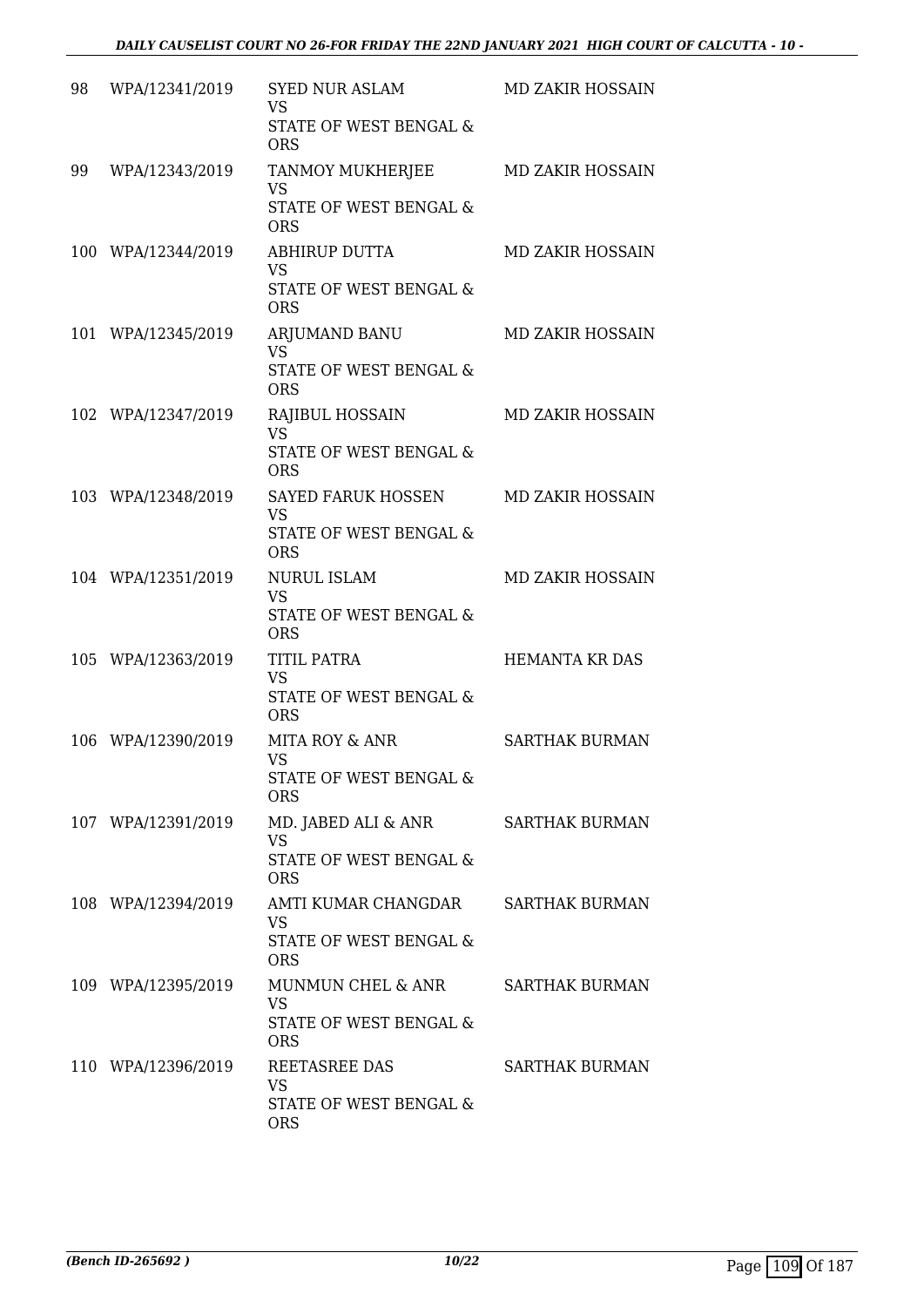| 111 WPA/12477/2019 | PAMPA MALLIK<br><b>VS</b><br>W.B. CENTRAL SCHOOL<br><b>SERVICE COMMISSION &amp;</b><br><b>ANR</b>                        | KAMAL MISHRA                 |
|--------------------|--------------------------------------------------------------------------------------------------------------------------|------------------------------|
| 112 WPA/12548/2019 | LAKSHMI MONDAL<br>VS<br>STATE OF WEST BENGAL &<br><b>ORS</b>                                                             | <b>MOLLY SAHA</b>            |
| 113 WPA/12563/2019 | SHARMISTHA<br><b>CHATTOPADHYAYA</b><br><b>VS</b><br>STATE OF WEST BENGAL &<br><b>ORS</b>                                 | SHAMIM UL BARI               |
| 114 WPA/12565/2019 | APARESH MANDAL<br>VS<br>STATE OF WEST BENGAL &<br><b>ORS</b>                                                             | SHAMIM UL BARI               |
| 115 WPA/12566/2019 | <b>AMRITA BISWAS</b><br><b>VS</b><br>STATE OF WEST BENGAL&<br><b>ORS</b>                                                 | <b>SONALI DAS</b>            |
| 116 WPA/12568/2019 | <b>RITWIK BISWAS</b><br>VS<br>STATE OF WEST BENGAL &<br><b>ORS</b>                                                       | <b>MOLLY SAHA</b>            |
| 117 WPA/12570/2019 | BRINDABAN MONDAL<br>VS.<br>STATE OF WEST BENGAL &<br><b>ORS</b>                                                          | <b>MOLLY SAHA</b>            |
| 118 WPA/12572/2019 | TIRTHA SARKAR<br>VS<br>STATE OF WEST BENGAL<br>&ORS                                                                      | <b>MOLLY SAHA</b>            |
| 119 WPA/12582/2019 | <b>MADHUMITA DAS</b><br>VS.<br>STATE OF WEST BENGAL &<br><b>ORS</b>                                                      | <b>ANWESHA HALDER</b>        |
| 120 WPA/12709/2019 | SWAGATA ROY<br><b>CHHOWDHURY NEE</b><br><b>CHATTERJEE &amp; ORS</b><br><b>VS</b><br>STATE OF WEST BENGAL &<br><b>ORS</b> | TIRTHANKAR DEY               |
| 121 WPA/12725/2019 | SUBHANKAR MANDAL<br>VS<br>STATE OF WEST BENGAL &<br><b>ORS</b>                                                           | <b>DILIP KUMAR SINHA</b>     |
| 122 WPA/12745/2019 | <b>SMT SAHELY</b><br>BHATTACHARYA NEE<br><b>BANERJEE</b><br>VS<br>STATE OF WEST BENGAL &<br><b>ORS</b>                   | ARKADIPTA<br><b>SENGUPTA</b> |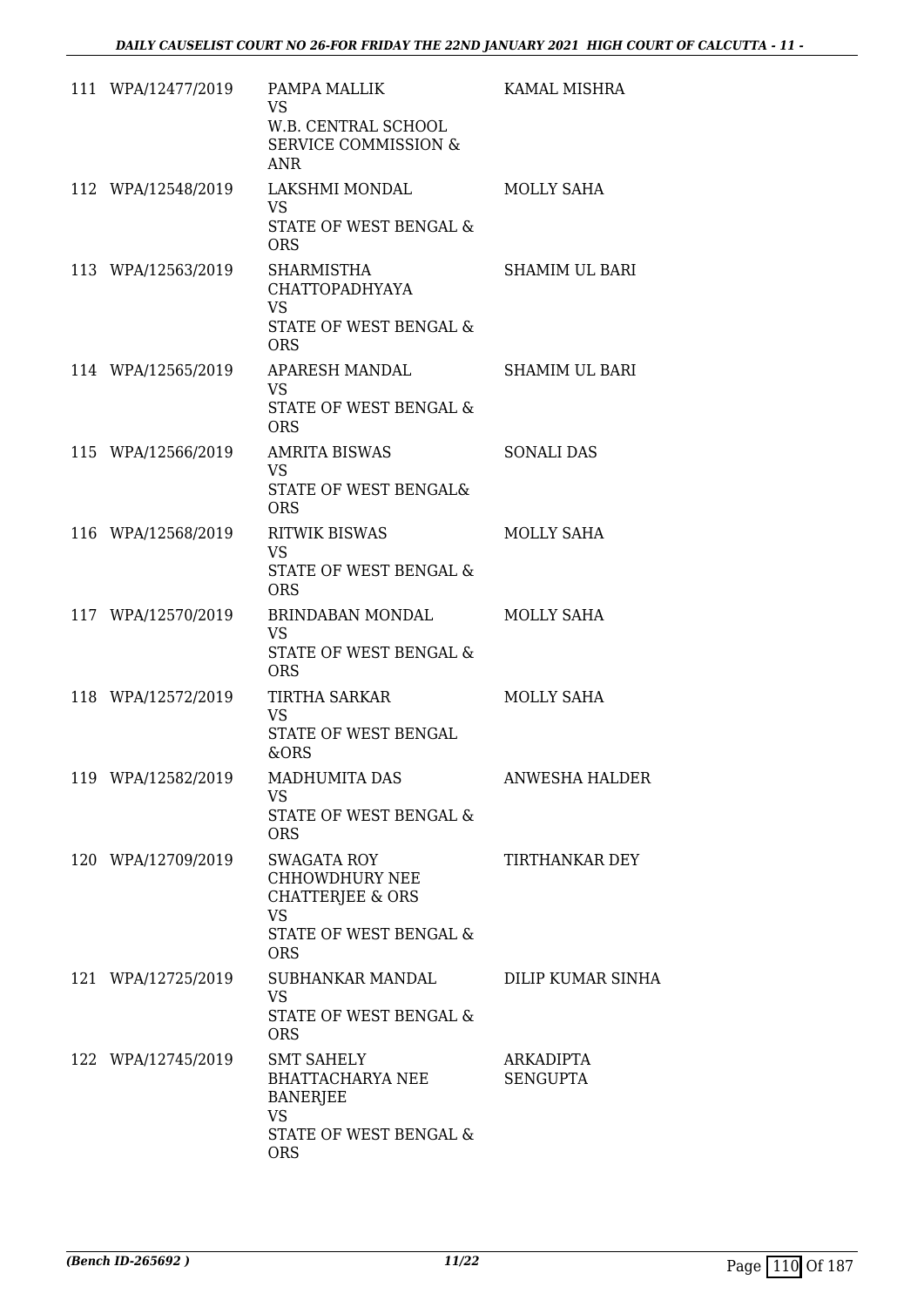| 123 WPA/12759/2019 | PIARUL SHAIKH & ORS<br><b>VS</b><br>STATE OF WEST BENGAL &<br><b>ORS</b>               | <b>RIYA DAS</b>                     |
|--------------------|----------------------------------------------------------------------------------------|-------------------------------------|
| 124 WPA/12817/2019 | <b>NASRIN JAFRIN</b><br><b>VS</b><br>STATE OF WEST BENGAL &<br><b>ORS</b>              | MIR KAZI SAJJAD<br><b>ALAM</b>      |
| 125 WPA/12845/2019 | <b>IPSITA MISHRA</b><br><b>VS</b><br>STATE OF WEST BENGAL &<br><b>ORS</b>              | <b>SOMESH KUMAR</b><br><b>GHOSH</b> |
| 126 WPA/12846/2019 | <b>TANMOY MONDAL</b><br><b>VS</b><br>STATE OF WEST BENGAL &<br><b>ORS</b>              | <b>SOMESH KUMAR</b><br><b>GHOSH</b> |
| 127 WPA/12847/2019 | SUSMITA CHAKRABORTY<br><b>VS</b><br>STATE OF WEST BENGAL &<br><b>ORS</b>               | <b>SOMESH KUMAR</b><br><b>GHOSH</b> |
| 128 WPA/12849/2019 | <b>AKASH KARMAKAR</b><br><b>VS</b><br>STATE OF WEST BENGAL &<br><b>ORS</b>             | <b>SOMESH KUMAR</b><br><b>GHOSH</b> |
| 129 WPA/12850/2019 | RABI SANKAR NARAYAN<br><b>DEO</b><br><b>VS</b><br>STATE OF WEST BENGAL &<br><b>ORS</b> | <b>SOMESH KUMAR</b><br><b>GHOSH</b> |
| 130 WPA/12874/2019 | AVIJIT BARDHAN & ORS<br><b>VS</b><br>STATE OF WEST BENGAL &<br><b>ORS</b>              | <b>SAYANTAN HAZRA</b>               |
| 131 WPA/12877/2019 | CHUMKI BISWAS & ANR<br>VS<br>STATE OF WEST BENGAL &<br><b>ORS</b>                      | SAYANTAN HAZRA                      |
| 132 WPA/12878/2019 | MOUSUMI BANERJEE<br><b>VS</b><br>STATE OF WEST BENGAL &<br><b>ORS</b>                  | THIRTHANKAR DEY                     |
| 133 WPA/12888/2019 | JASHIMUDDIN & ORS<br><b>VS</b><br>STATE OF WEST BENGAL &<br><b>ORS</b>                 | SAYANTAN HAZRA                      |
| 134 WPA/12889/2019 | A.K.M. MOTIAR RAHAMAN<br>& ORS<br><b>VS</b><br>STATE OF WEST BENGAL<br>&ORS            | SAYANTAN HAZRA                      |
| 135 WPA/13084/2019 | MD MAKSUD ELAHI<br><b>VS</b><br>STATE OF WEST BENGAL &<br><b>ORS</b>                   | RAJLAKSHMI GHATAK                   |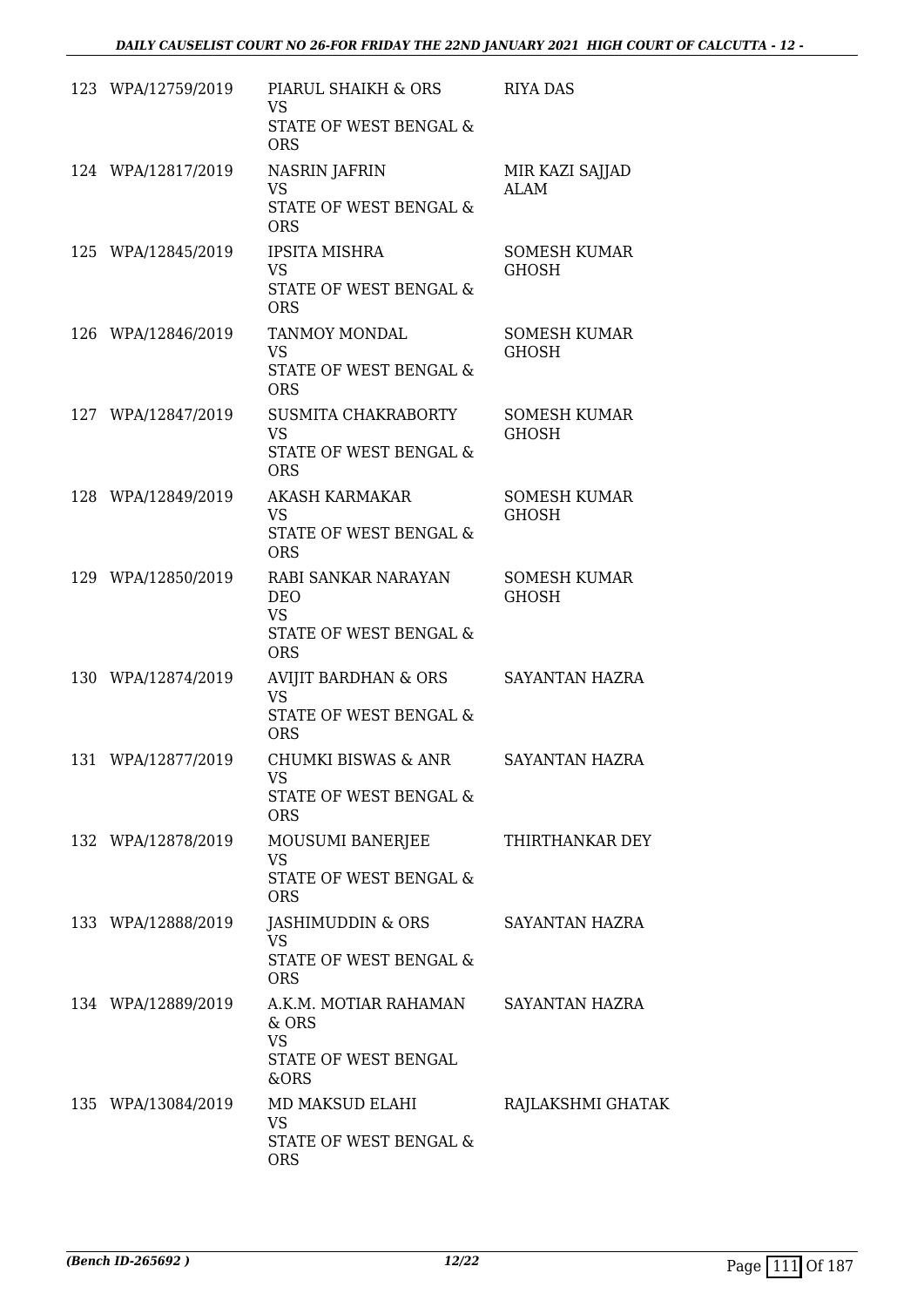| 136 WPA/13085/2019 | SANJOY KUMAR NANDI RAJLAKSHMI GHATAK<br><b>VS</b><br>STATE OF WEST BENGAL &<br><b>ORS</b> |                   |
|--------------------|-------------------------------------------------------------------------------------------|-------------------|
| 137 WPA/13086/2019 | RABIUL HASAN SHAIKH<br><b>VS</b><br>STATE OF WEST BENGAL<br>&ORS                          | RAJLAKSHMI GHATAK |
| 138 WPA/13087/2019 | SUJOY KUMAR BOSU<br><b>VS</b><br>STATE OF WEST BENGAL &<br><b>ORS</b>                     | RAJLAKSHMI GHATAK |
| 139 WPA/13088/2019 | SUJAYA CHATTERJEE<br><b>VS</b><br>STATE OF WEST BENGAL &<br><b>ORS</b>                    | RAJLAKSHMI GHATAK |
| 140 WPA/13115/2019 | NANDAN KALAMURI<br><b>VS</b><br>STATE OF WEST BENGAL &<br><b>ORS</b>                      | S.K. BHUNYA       |
|                    | <b>INTEREST ON GRATUITY</b>                                                               |                   |
|                    | (FOLLOWING MATTERS WILL BE TAKEN UP ON 25.01.2021)                                        |                   |
| 141 WPA/2946/2020  | BIKAS KUMAR GHOSH SANCHAYITA DE                                                           |                   |
|                    | <b>VS</b><br>STATE OF WEST BENGAL &<br><b>ORS</b>                                         |                   |
| 142 WPA/2947/2020  | SYAMAPROSAD GHOSH SANCHAYITA DE<br><b>VS</b><br>STATE OF WEST BENGAL &<br><b>ORS</b>      |                   |
| 143 WPA/2948/2020  | <b>BASUDEB KUMAR</b><br><b>VS</b><br><b>STATE OF WEST BENGAL &amp;</b><br><b>ORS</b>      | SANCHAYITA DE     |
| 144 WPA/2949/2020  | <b>JOYDEB GHOSH</b><br><b>VS</b><br>STATE OF WEST BENGAL &<br><b>ORS</b>                  | SANCHAYITA DE     |
| 145 WPA/2950/2020  | <b>BASUDEV ULAL</b><br>VS.<br>STATE OF WEST BENGAL &<br><b>ORS</b>                        | SANCHAYITA DE     |
| 146 WPA/2952/2020  | BANDANA KUMAR<br>VS<br>STATE OF WEST BENGAL &<br><b>ORS</b>                               | SANCHAYITA DE     |
| 147 WPA/2953/2020  | SK. NAZIMUDDIN<br><b>VS</b><br>STATE OF WEST BENGAL &<br><b>ORS</b>                       | SANCHAYITA DE     |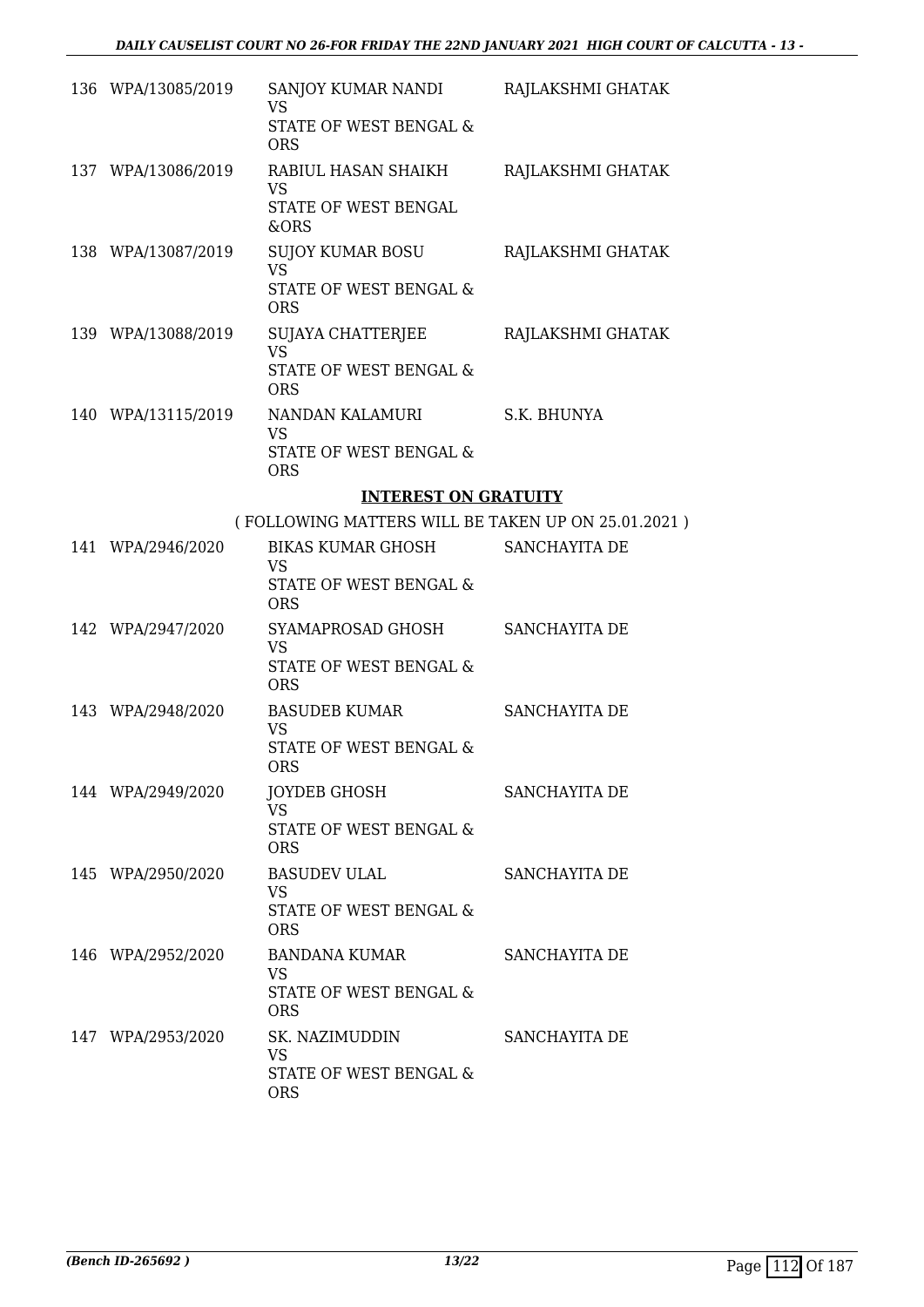| 148 WPA/2954/2020 | <b>PRANAMITA</b><br><b>BHATTACHARYYA</b><br>(BANDYOPADHYAY)<br><b>VS</b><br>STATE OF WEST BENGAL &<br><b>ORS</b> | SANCHAYITA DE   |
|-------------------|------------------------------------------------------------------------------------------------------------------|-----------------|
| 149 WPA/2955/2020 | SANKAR KUMAR GHOSH<br><b>VS</b><br>STATE OF WEST BENGAL &<br><b>ORS</b>                                          | SANCHAYITA DE   |
| 150 WPA/2956/2020 | <b>BRAJAGOPAL MAITI</b><br><b>VS</b><br>STATE OF WEST BENGAL &<br><b>ORS</b>                                     | SANCHAYITA DE   |
| 151 WPA/2959/2020 | <b>DHARANIDHAR</b><br><b>BANDYOPADHYAY</b><br><b>VS</b><br>STATE OF WEST BENGAL &<br><b>ORS</b>                  | SANCHAYITA DE   |
| 152 WPA/2960/2020 | <b>UMA SARKAR</b><br><b>VS</b><br>STATE OF WEST BENGAL &<br><b>ORS</b>                                           | SANCHAYITA DE   |
| 153 WPA/2961/2020 | SK. AKBAR ALI<br><b>VS</b><br>STATE OF WEST BENGAL &<br><b>ORS</b>                                               | SANCHAYITA DE   |
| 154 WPA/2962/2020 | <b>BHOLANATH DAS</b><br><b>VS</b><br>STATE OF WEST BENGAL &<br><b>ORS</b>                                        | SANCHAYITA DE   |
| 155 WPA/2963/2020 | <b>GURU PRASAD KUMAR</b><br><b>VS</b><br>STATE OF WEST BENGAL &<br><b>ORS</b>                                    | SANCHAYITA DE   |
| 156 WPA/2966/2020 | MURARI MOHAN KOLE<br><b>VS</b><br>STATE OF WEST BENGAL &<br><b>ORS</b>                                           | AJAY BARMAN RAY |
| 157 WPA/2968/2020 | AMAL PRASAD KUMAR<br><b>VS</b><br>STATE OF WEST BENGAL &<br><b>ORS</b>                                           | SANCHAYITA DE   |
| 158 WPA/2969/2020 | BENOY KRISHNA KUMAR<br>VS<br>STATE OF WEST BENGAL &<br><b>ORS</b>                                                | SANCHAYITA DE   |
| 159 WPA/2970/2020 | NANDALAL KHANRA<br><b>VS</b><br>STATE OF WEST BENGAL &<br><b>ORS</b>                                             | SANCHAYITA DE   |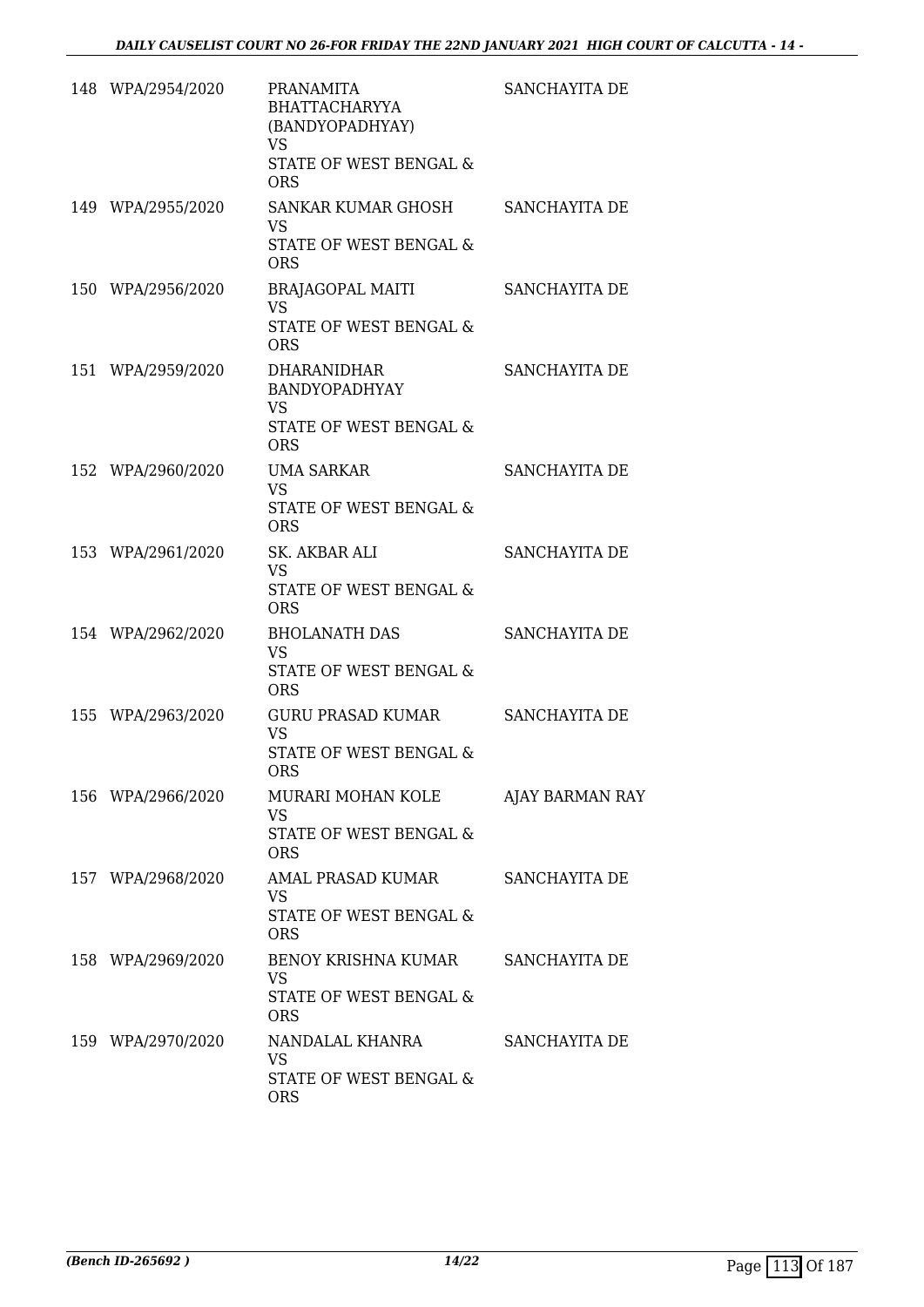| 160 WPA/2971/2020 | DHANANJAY KOLEY<br><b>VS</b><br>STATE OF WEST BENGAL &<br><b>ORS</b>                | SANCHAYITA DE         |
|-------------------|-------------------------------------------------------------------------------------|-----------------------|
| 161 WPA/2972/2020 | LAKSHMI KANTA SAMANTA SANCHAYITA DE<br>VS.<br>STATE OF WEST BENGAL &<br><b>ORS</b>  |                       |
| 162 WPA/2973/2020 | MUKTA KESHI MONDAL<br><b>VS</b><br>STATE OF WEST BENGAL &<br><b>ORS</b>             | SANCHAYITA DE         |
| 163 WPA/2974/2020 | NILIMA HAZRA<br><b>VS</b><br>STATE OF WEST BENGAL &<br><b>ORS</b>                   | SANCHAYITA DE         |
| 164 WPA/2975/2020 | SANDHYA RANI PAL<br><b>VS</b><br>STATE OF WEST BENGAL &<br><b>ORS</b>               | SANCHAYITA DE         |
| 165 WPA/2976/2020 | NILA RANI GIRI & ANR<br><b>VS</b><br>STATE OF WEST BENGAL &<br><b>ORS</b>           | SANCHAYITA DE         |
| 166 WPA/2977/2020 | <b>SOVA RANI DAS</b><br><b>VS</b><br>STATE OF WEST BENGAL &<br><b>ORS</b>           | SANCHAYITA DE         |
| 167 WPA/2981/2020 | AVA MIDYA<br><b>VS</b><br>STATE OF WEST BENGAL &<br><b>ORS</b>                      | SANCHAYITA DE         |
| 168 WPA/2982/2020 | JUTHIKA CHAKRABORTY<br><b>VS</b><br><b>STATE OF WEST BENGAL &amp;</b><br><b>ORS</b> | SANCHAYITA DE         |
| 169 WPA/2983/2020 | SANDHYA DAS<br>VS<br>STATE OF WEST BENGAL &<br><b>ORS</b>                           | SANCHAYITA DE         |
| 170 WPA/2984/2020 | ANNAPURNA PANDA<br>VS.<br>STATE OF WEST BENGAL &<br><b>ORS</b>                      | SANCHAYITA DE         |
| 171 WPA/3406/2020 | KAKALI DAS<br>VS.<br>STATE OF WEST BENGAL &<br><b>ORS</b>                           | ARUN KHUTIA           |
| 172 WPA/3511/2020 | KALPANA HALDAR(ROY)<br><b>VS</b><br>STATE OF WEST BENGAL &<br><b>ORS</b>            | KALYAN KUMAR<br>PANDA |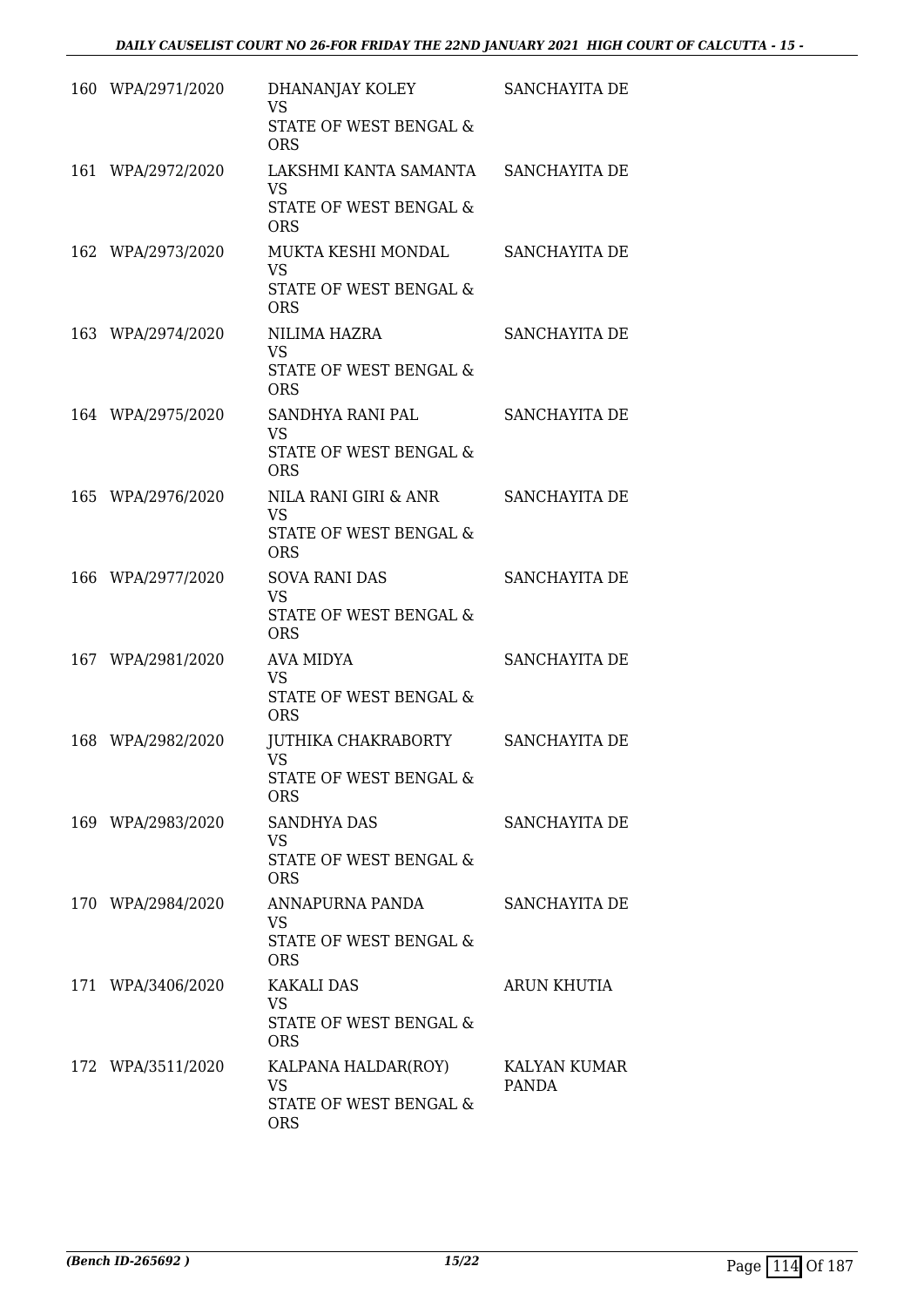| 173 WPA/3698/2020 | ANITA CHAKRABORTY<br><b>VS</b>                                     | SANCHAYITA DE                           |
|-------------------|--------------------------------------------------------------------|-----------------------------------------|
|                   | STATE OF WEST BENGAL &<br><b>ORS</b>                               |                                         |
| 174 WPA/3824/2020 | <b>BANI RANI MAITI @ VBANI</b><br><b>MAITI</b><br><b>VS</b>        | <b>KRISHNA PADA</b><br><b>SANTRA</b>    |
|                   | STATE OF WEST BENGAL &<br><b>ORS</b>                               |                                         |
| 175 WPA/3886/2020 | DIPAK KR BAG<br><b>VS</b>                                          | SABITA KHUTIA<br><b>BHUNYA</b>          |
|                   | STATE OF WEST BENGAL &<br><b>ORS</b>                               |                                         |
| 176 WPA/3927/2020 | AMITAVA CHAKRABORTTY<br><b>VS</b><br>STATE OF WEST BENGAL &        | DILIP KR MAITI                          |
|                   | <b>ORS</b>                                                         |                                         |
| 177 WPA/3955/2020 | TAPAN KR. MANDAL<br><b>VS</b><br><b>STATE OF WEST BENGAL &amp;</b> | <b>JUIN DUTTA</b><br><b>CHAKRABORTY</b> |
|                   | ORS.                                                               |                                         |
| 178 WPA/3956/2020 | TARAPADA CHAKRABORTY<br><b>VS</b>                                  | <b>JUIN DUTTA</b><br><b>CHAKRABORTY</b> |
|                   | STATE OF WEST BENGAL &<br>ORS.                                     |                                         |
| 179 WPA/3958/2020 | <b>KALPANA DAS</b><br><b>VS</b>                                    | <b>JUIN DUTTA</b><br><b>CHAKRABORTY</b> |
|                   | STATE OF WEST BENGAL &<br>ORS.                                     |                                         |
| 180 WPA/4039/2020 | JAGADISH DAS<br><b>VS</b>                                          | <b>KAUSTAV MISHRA</b>                   |
|                   | <b>STATE OF WEST BENGAL &amp;</b><br><b>ORS</b>                    |                                         |
| 181 WPA/4063/2020 | <b>RITA GHOSH</b><br><b>VS</b>                                     | <b>KAUSTUV MISHRA</b>                   |
|                   | STATE OF WEST BENGAL &<br><b>ORS</b>                               |                                         |
| 182 WPA/4225/2020 | <b>GOPAL CH GORE</b><br>VS.                                        | <b>BANSHI BADAN</b><br><b>MAITY</b>     |
|                   | STATE OF WEST BENGAL &<br><b>ORS</b>                               |                                         |
| 183 WPA/4226/2020 | SUNIRMAL CHANDRA<br>DHARA<br><b>VS</b>                             | <b>BANSHI BADAN</b><br><b>MAITY</b>     |
|                   | STATE OF WEST BENGAL &<br><b>ORS</b>                               |                                         |
| 184 WPA/4227/2020 | RABINDRANATH BAR<br><b>VS</b>                                      | <b>BANSHI BADAN</b><br><b>MAITY</b>     |
|                   | STATE OF WEST BENGAL &<br><b>ORS</b>                               |                                         |
| 185 WPA/4229/2020 | SANKARI PRASAD HALDER<br>VS                                        | <b>BANSHI BADAN</b><br>MAITY            |
|                   | STATE OF WEST BENGAL &<br><b>ORS</b>                               |                                         |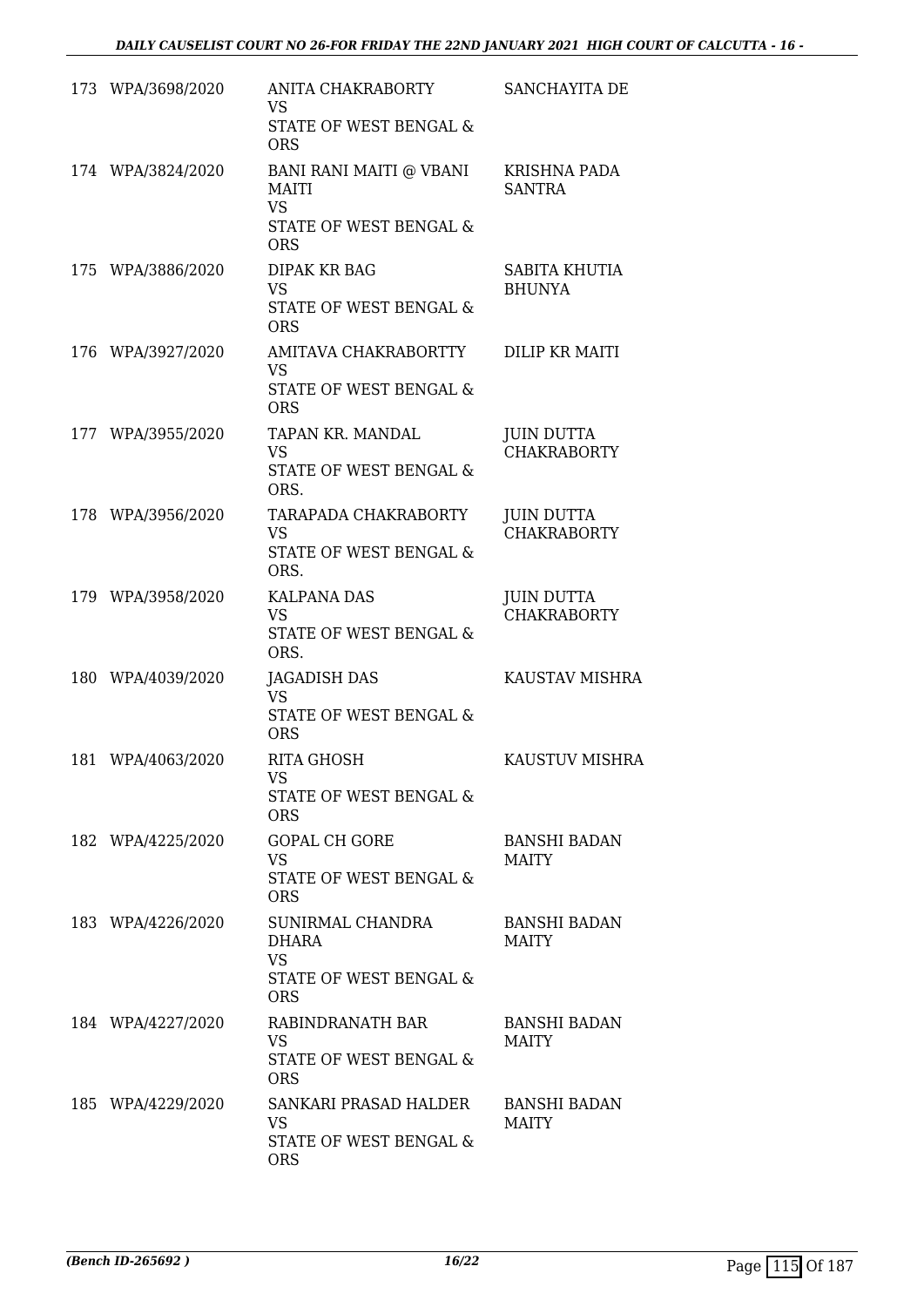|     | 186 WPA/4230/2020 | MADHURI RAY<br><b>VS</b><br>STATE OF WEST BENGAL &<br><b>ORS</b>                            | <b>BANSHI BADAN</b><br><b>MAITY</b> |
|-----|-------------------|---------------------------------------------------------------------------------------------|-------------------------------------|
| 187 | WPA/4231/2020     | MOBARAK ALI AKHAND<br><b>VS</b><br>STATE OF WEST BENGAL &<br><b>ORS</b>                     | <b>BANSHI BADAN</b><br><b>MAITY</b> |
|     | 188 WPA/4232/2020 | ROSHENARA KHATUN<br><b>VS</b><br>STATE OF WEST BENGAL &<br><b>ORS</b>                       | <b>BANSHI BADAN</b><br><b>MAITY</b> |
|     | 189 WPA/4234/2020 | RABINDRANATH BAR<br><b>VS</b><br>STATE OF WEST BENGAL &<br><b>ORS</b>                       | <b>BANSHI BADAN</b><br><b>MAITY</b> |
|     | 190 WPA/4236/2020 | <b>CHANDI CHARAN HALDER</b><br><b>VS</b><br><b>STATE OF WEST BENGAL &amp;</b><br><b>ORS</b> | <b>BANSHI BADAN</b><br><b>MAITY</b> |
|     | 191 WPA/4238/2020 | SANTI RAM GHOSH<br><b>VS</b><br>STATE OF WEST BENGAL &<br><b>ORS</b>                        | <b>BANSHI BADAN</b><br><b>MAITY</b> |
|     | 192 WPA/4239/2020 | SANKARI PRASAD HALDER<br><b>VS</b><br>STATE OF WEST BENGAL &<br><b>ORS</b>                  | <b>BANSHI BADAN</b><br><b>MAITY</b> |
|     | 193 WPA/4243/2020 | ROSHENARA KHATUN<br><b>VS</b><br>STATE OF WEST BENGAL &<br><b>ORS</b>                       | <b>BANSHI BADAN</b><br><b>MAITY</b> |
|     | 194 WPA/4245/2020 | <b>SANTI RAM GHOSH</b><br>VS<br>STATE OF WEST BENGAL &<br><b>ORS</b>                        | <b>BANSHI BADAN</b><br><b>MAITY</b> |
|     | 195 WPA/4246/2020 | <b>GOPAL CHANDRA GORE</b><br><b>VS</b><br>STATE OF WEST BENGAL &<br><b>ORS</b>              | <b>BANSHI BADAN</b><br><b>MAITY</b> |
|     | 196 WPA/4247/2020 | RANU BALA SAMANTA<br><b>VS</b><br><b>STATE OF WEST BENGAL &amp;</b><br><b>ORS</b>           | <b>BANSHI BADAN</b><br>MAITY        |
|     | 197 WPA/4330/2020 | DEBALA HALDER<br><b>VS</b><br>STATE OF WEST BENGAL &<br><b>ORS</b>                          | <b>GOUTAM KUMAR</b><br><b>MAITY</b> |
|     | 198 WPA/4331/2020 | ARUP KUMAR HALDER<br><b>VS</b><br>STATE OF WEST BENGAL &<br><b>ORS</b>                      | GOUTAM KUMAR<br><b>MAITY</b>        |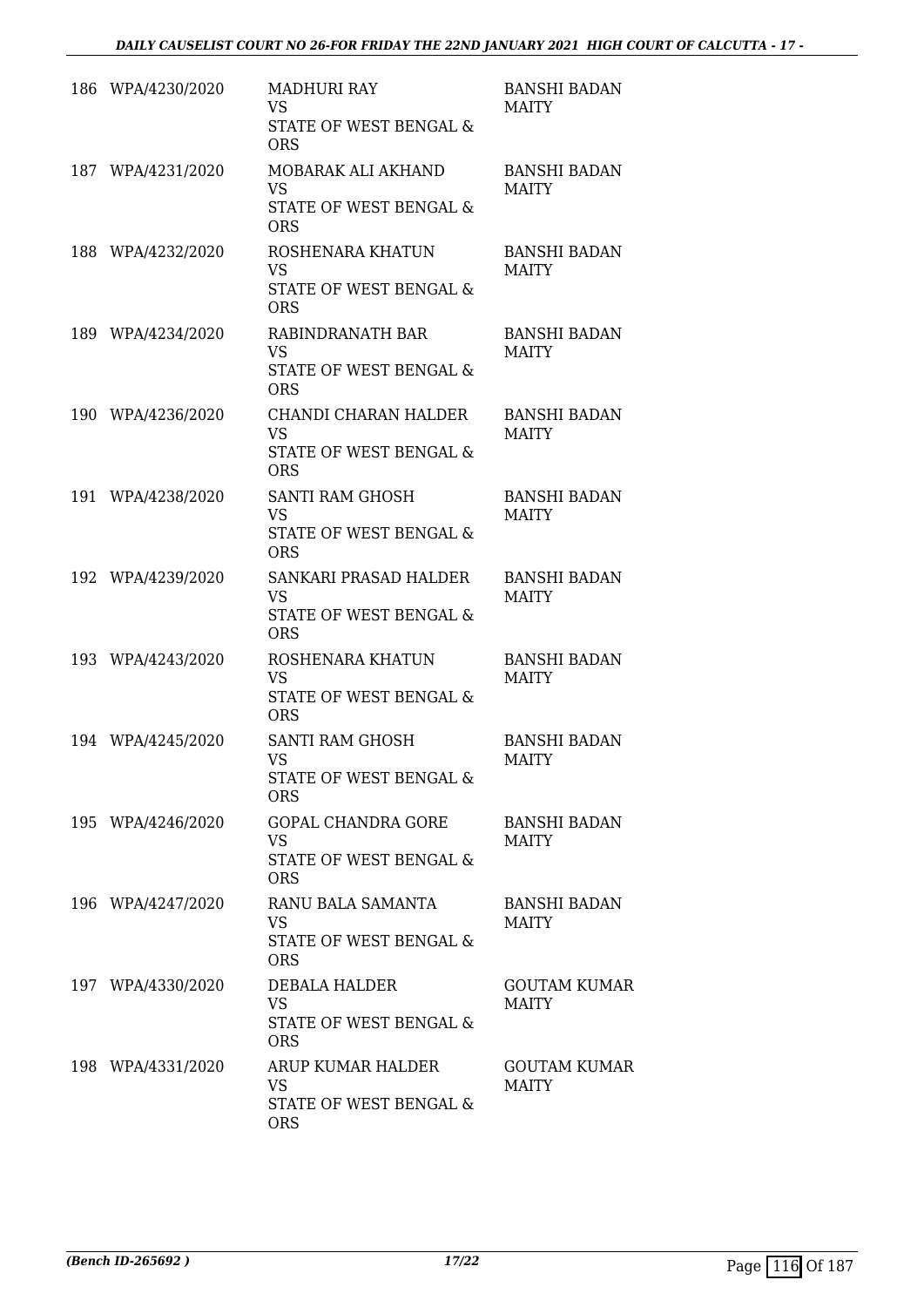| 199 WPA/4332/2020 | SANAT KUMAR MONDAL<br><b>VS</b><br>STATE OF WEST BENGAL &<br><b>ORS</b>                         | <b>GOUTAM KUMAR</b><br><b>MAITY</b> |
|-------------------|-------------------------------------------------------------------------------------------------|-------------------------------------|
| 200 WPA/4334/2020 | KANAILAL BHANDARI<br><b>VS</b><br>STATE OF WEST BENGAL &<br><b>ORS</b>                          | <b>GOUTAM KUMAR</b><br><b>MAITY</b> |
| 201 WPA/4335/2020 | <b>DEBALA HALDER</b><br><b>VS</b><br><b>STATE OF WEST BENGAL &amp;</b><br><b>ORS</b>            | <b>GOUTAM KUMAR</b><br><b>MAITY</b> |
| 202 WPA/4336/2020 | <b>MD. ABU TAHER</b><br><b>VS</b><br>STATE OF WEST BENGAL &<br>ORS.                             | <b>GOUTAM KR. MAITY</b>             |
| 203 WPA/4343/2020 | SUBODINI MAHATA<br><b>VS</b><br>STATE OF WEST BENGAL &<br>ORS.                                  | <b>GOUTAM KR. MAITY</b>             |
| 204 WPA/4344/2020 | KANAILAL BHANDARI<br><b>VS</b><br>STATE OF WEST BENGAL &<br>ORS.                                | <b>GOUTAM KR MAITY</b>              |
| 205 WPA/4345/2020 | AJIT KR. RAY<br><b>VS</b><br>STATE OF WEST BENGAL &<br>ORS.                                     | <b>GOUTAM KR. MAITY</b>             |
| 206 WPA/4349/2020 | TAHERA KHATUN<br><b>VS</b><br>STATE OF WEST BENGAL &<br>ORS.                                    | <b>GOUTAM KR. MAITY</b>             |
| 207 WPA/4356/2020 | RAHIM A BEBA<br><b>VS</b><br>STATE OF WEST BENGAL &<br>ORS.                                     | <b>SAIDUL ISLAM</b>                 |
| 208 WPA/4357/2020 | HARIDAS MANDAL<br><b>VS</b><br><b>STATE OF WEST BENGAL &amp;</b><br>ORS.                        | <b>GOUTAM KR. MAITY</b>             |
| 209 WPA/4358/2020 | BIJOY KRISHNA HALDER GOUTAM KR. MAITY<br><b>VS</b><br><b>STATE OF WEST BENGAL &amp;</b><br>ORS. |                                     |
| 210 WPA/4366/2020 | SAHADEB GHORAI<br><b>VS</b><br>STATE OF WEST BENGAL &<br><b>ORS</b>                             | SAIDUL ISLAM                        |
| 211 WPA/4367/2020 | BARUN CHANDRA<br><b>DEBNATH</b><br><b>VS</b><br>STATE OF WEST BENGAL &<br><b>ORS</b>            | <b>GOUTAM KUMAR</b><br><b>MAITY</b> |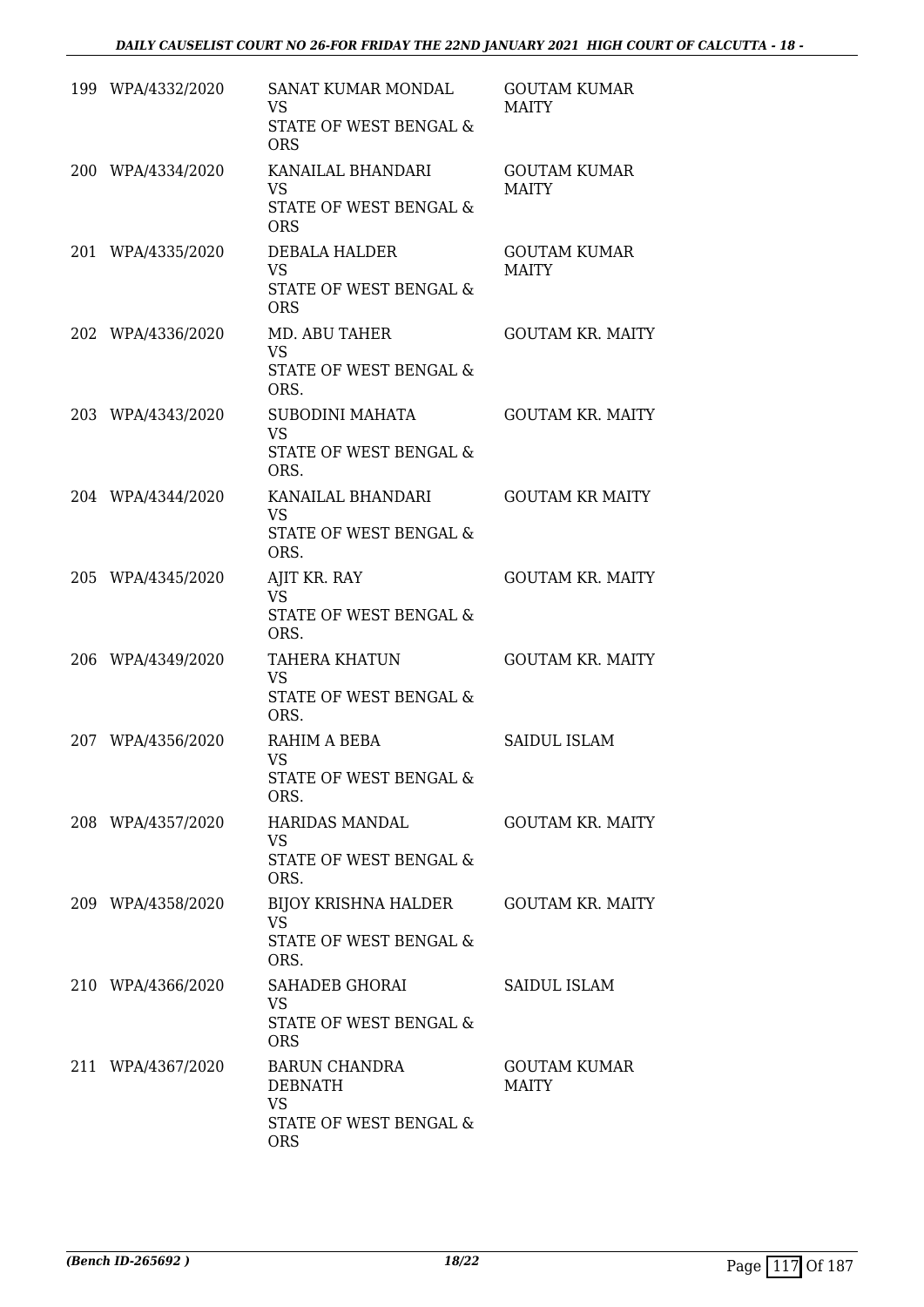| 212 WPA/4380/2020 | SHYAMAL KANTI<br><b>CHATTORAJ</b><br><b>VS</b><br>STATE OF WEST BENGAL &<br><b>ORS</b>   | UTTAM KUMAR ROY |
|-------------------|------------------------------------------------------------------------------------------|-----------------|
| 213 WPA/4381/2020 | ASOK KUMAR SINGHA<br><b>MAHATA</b><br><b>VS</b><br>STATE OF WEST BENGAL &<br><b>ORS</b>  | UTTAM KUMAR ROY |
| 214 WPA/4382/2020 | SAROJ KUMAR GHOSH<br><b>VS</b><br>STATE OF WEST BENGAL<br>&ROS                           | UTTAM KUMAR ROY |
| 215 WPA/4384/2020 | MANOJ KUMAR BANERJEE<br><b>VS</b><br><b>STATE OF WEST BENGAL &amp;</b><br><b>ROS</b>     | UTTAM KUMAR ROY |
| 216 WPA/4385/2020 | AJOY KUMAR MALIK<br><b>VS</b><br>STATE OF WEST BENGAL &<br><b>ORS</b>                    | UTTAM KUMAR ROY |
| 217 WPA/4387/2020 | <b>REBA DAN</b><br><b>VS</b><br>STATE OF WEST BENGAL &<br><b>ORS</b>                     | UTTAM KUMAR ROY |
| 218 WPA/4389/2020 | <b>BIMAL KANTI KUNDU</b><br><b>VS</b><br>STATE OF WEST BENGAL &<br><b>ORS</b>            | UTTAM KUMAR ROY |
| 219 WPA/4394/2020 | RAMKRISHNA DEBNATH<br><b>VS</b><br>STATE OF WEST BENGAL &<br>ORS                         | UTTAM KUMAR ROY |
| 220 WPA/4395/2020 | <b>BANI GOPE</b><br><b>VS</b><br>STATE OF WEST BENGAL &<br><b>ORS</b>                    | UTTAM KUMAR ROY |
| 221 WPA/4396/2020 | CHANDIDAS MUKHERJEE<br><b>VS</b><br>STATE OF WEST BENGAL &<br><b>ORS</b>                 | UTTAM KUMAR ROY |
| 222 WPA/4398/2020 | PARUL KOLEY & ANR<br><b>VS</b><br>STATE OF WEST BENGAL &<br><b>ORS</b>                   | UTTAM KUMAR ROY |
| 223 WPA/4399/2020 | KRISHNA CHANDRA ROY UTTAM KUMAR ROY<br><b>VS</b><br>STATE OF WEST BENGAL &<br><b>ORS</b> |                 |
| 224 WPA/4400/2020 | <b>KANIKA ROY</b><br><b>VS</b><br>STATE OF WEST BENGAL &<br><b>ORS</b>                   | UTTAM KUMAR ROY |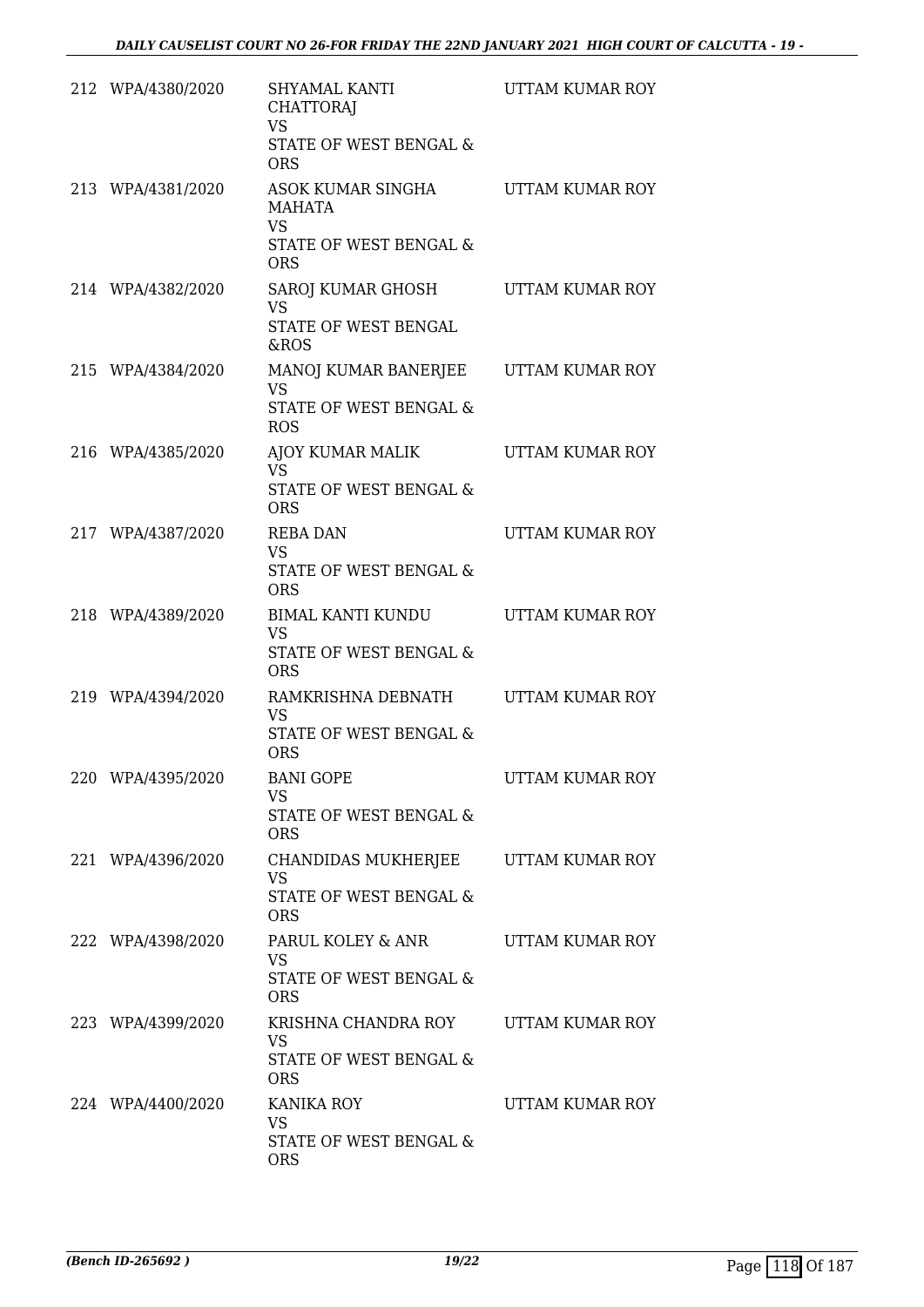| 225 WPA/4401/2020 | SITARAM MUKHERJEE<br><b>VS</b><br>STATE OF WEST BENGAL &<br><b>ROS</b>           | UTTAM KUMAR ROY                |
|-------------------|----------------------------------------------------------------------------------|--------------------------------|
| 226 WPA/4402/2020 | HAREKRISHNA MONDAL<br><b>VS</b><br>STATE OF WEST BENGAL &<br><b>ORS</b>          | UTTAM KUMAR ROY                |
| 227 WPA/4403/2020 | <b>JIBAN HARI PAL</b><br><b>VS</b><br>STATE OF WEST BENGAL &<br><b>ORS</b>       | UTTAM KUMAR ROY                |
| 228 WPA/4404/2020 | NABANI KANTA PAL<br><b>VS</b><br><b>STATE OF WEST BENGAL &amp;</b><br><b>ORS</b> | UTTAM KUMAR ROY                |
| 229 WPA/4405/2020 | AMIYA KUMAR BISWAS<br><b>VS</b><br>STATE OF WEST BENGAL &<br><b>ORS</b>          | UTTAM KUMAR ROY                |
| 230 WPA/4406/2020 | <b>KALPANA DAS</b><br><b>VS</b><br>STATE OF WEST BENGAL &<br><b>ORS</b>          | UTTAM KUMAR ROY                |
| 231 WPA/4407/2020 | NEMAI CHANDRA POREL<br><b>VS</b><br>STATE OF WEST BENGAL &<br><b>ORS</b>         | UTTAM KUMAR ROY                |
| 232 WPA/4408/2020 | AMAL KUMAR KUNDU<br><b>VS</b><br><b>STATE OF WEST BENGAL &amp;</b><br><b>ORS</b> | UTTAM KUMAR ROY                |
| 233 WPA/4409/2020 | ANJALI CHAKRABORTY<br><b>VS</b><br>STATE OF WEST BENGAL &<br><b>ORS</b>          | UTTAM KUMAR ROY                |
| 234 WPA/4411/2020 | NANDALAL MAHATO<br><b>VS</b><br>STATE OF WEST BENGAL &<br><b>ORS</b>             | UTTAM KUMAR ROY                |
| 235 WPA/4412/2020 | ANAJALI CHAKRABORTY<br><b>VS</b><br>STATE OF WEST BENGAL &<br><b>ORS</b>         | UTTAM KUMAR ROY                |
| 236 WPA/4419/2020 | AJIT KR. KUNDU & ANR.<br><b>VS</b><br>STATE OF WEST BENGAL &<br>ORS.             | SABITA KHUTIA                  |
| 237 WPA/4447/2020 | MRINAL KANTI MALLIK<br>VS<br>STATE OF WEST BENGAL &<br><b>ORS</b>                | SABITA KHUTIA<br><b>BHUNYA</b> |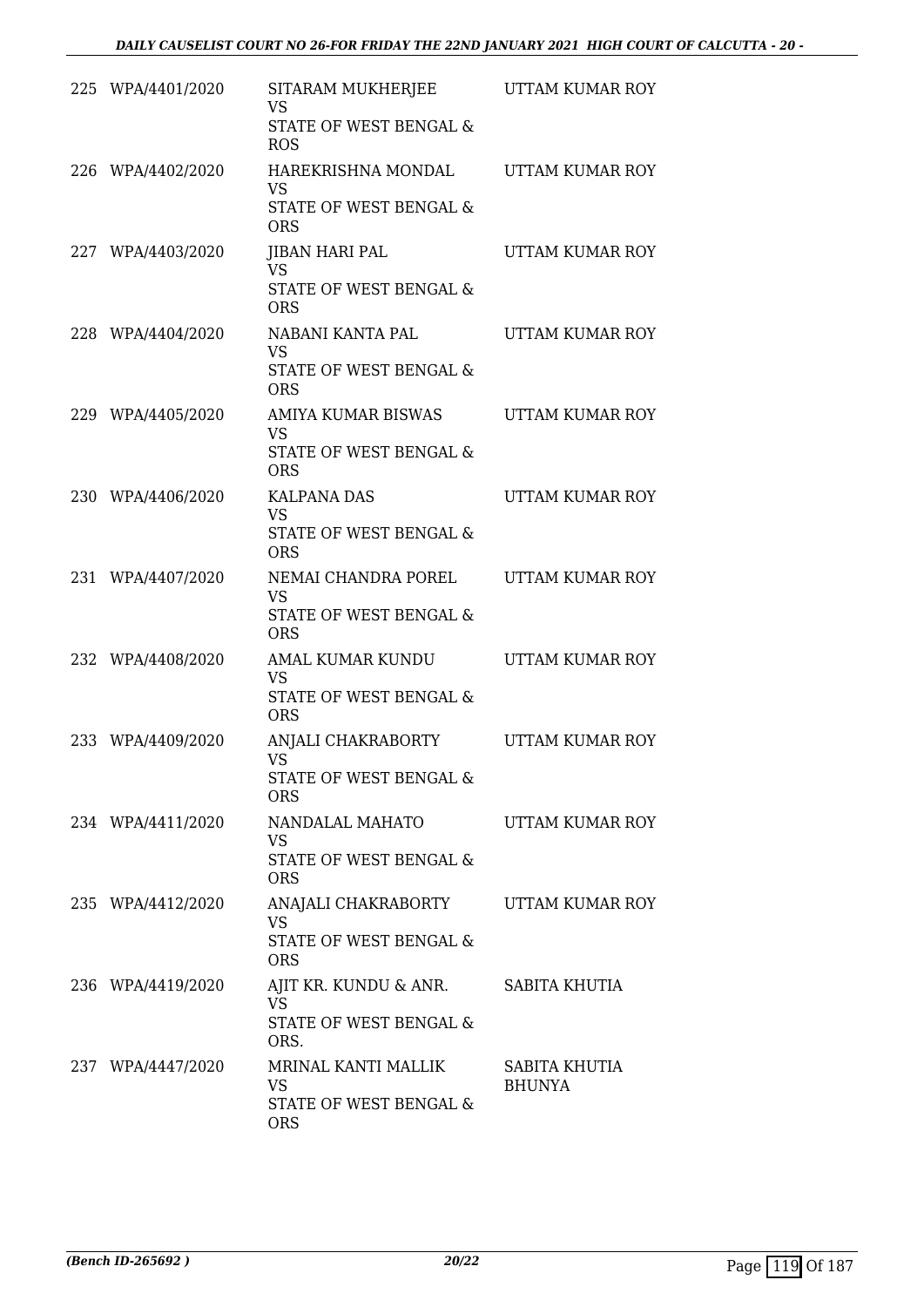| 238 WPA/4451/2020 | PHALGUNI SEKHAR GIRI<br><b>VS</b><br>STATE OF WEST BENGAL &<br><b>ORS</b>                                | SABITA KHUTIA<br><b>BHUNYA</b> |
|-------------------|----------------------------------------------------------------------------------------------------------|--------------------------------|
| 239 WPA/4454/2020 | REKHA MANDAL<br><b>VS</b><br>STATE OF WEST BENGAL &<br><b>ORS</b>                                        | <b>SUDIP SARKAR</b>            |
| 240 WPA/4457/2020 | TAPAN KUMAR BORAL<br>VS.<br><b>STATE OF WEST BENGAL &amp;</b><br><b>ORS</b>                              | <b>SANDIP GHOSH</b>            |
| 241 WPA/4462/2020 | <b>BASANTI GAYEN</b><br><b>VS</b><br>STATE OF WEST BENGAL &<br><b>ORS</b>                                | <b>SUDIP SARKAR</b>            |
| 242 WPA/4469/2020 | <b>BANGSHIDHAR MAITY</b><br><b>VS</b><br>STATE OF WEST BENGAL &<br><b>ORS</b>                            | <b>TAPAS KUMAR DEY</b>         |
| 243 WPA/4470/2020 | <b>GITA GIRI</b><br><b>VS</b><br>STATE OF WEST BENGAL &<br><b>ORS</b>                                    | <b>SANDIP GHOSH</b>            |
| 244 WPA/4472/2020 | MRINAL KANTI MALLIK<br><b>VS</b><br>STATE OF WEST BENGAL &<br><b>ORS</b>                                 | <b>SANDIP GHOSH</b>            |
| 245 WPA/4476/2020 | NITAI CHAND MANNA<br><b>VS</b><br>STATE OF WEST BENGAL &<br><b>ORS</b>                                   | SABITA KHUTIA<br><b>BHUNYA</b> |
| 246 WPA/4528/2020 | ASHOKE KUMAR MANDAL<br><b>VS</b><br>STATE OF WEST BENGAL &<br><b>ORS</b>                                 | SABITA KHUTIA<br><b>BHUNYA</b> |
| 247 WPA/4531/2020 | RABINDRANATH<br>CHAKRABORTI<br>VS.<br>STATE OF WEST BENGAL &<br><b>ORS</b>                               | SANDIP GHOSH                   |
| 248 WPA/4548/2020 | GOPAL CHANDRA<br><b>MUKHERJEE</b> @<br>MUKHOPADHYAY<br><b>VS</b><br>STATE OF WEST BENGAL &<br><b>ORS</b> | <b>SANDIP GHOSH</b>            |
| 249 WPA/4549/2020 | KAPLANA MANDAL<br><b>VS</b><br>STATE OF WEST BENGAL &<br><b>ORS</b>                                      | SANDIP GHOSH                   |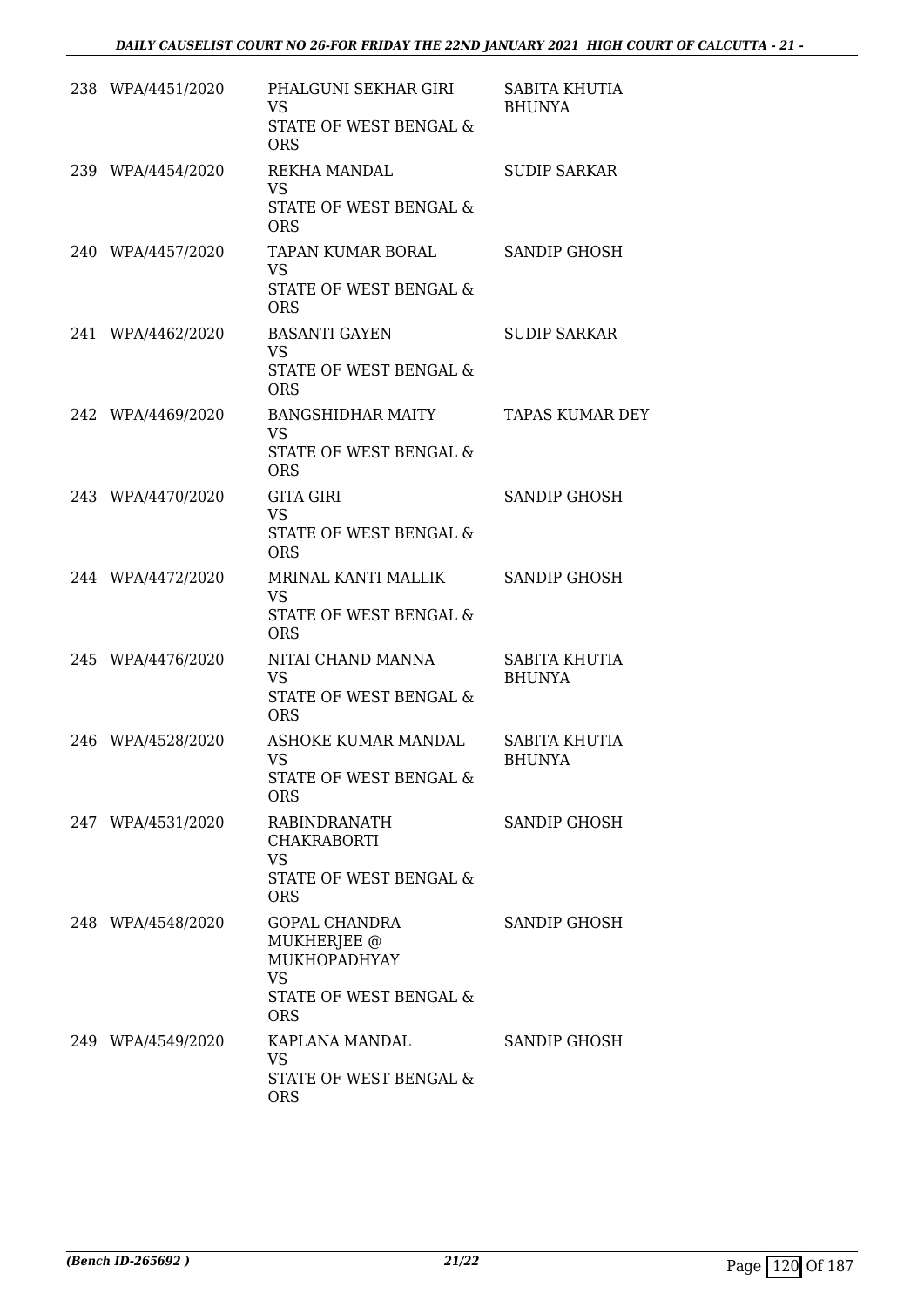| 250 WPA/4554/2020 | JAGANNATH ROY<br><b>VS</b><br><b>STATE OF WEST BENGAL &amp;</b><br><b>ORS</b> | SABITA KHUTIA<br><b>BHUNYA</b>      |
|-------------------|-------------------------------------------------------------------------------|-------------------------------------|
| 251 WPA/4706/2020 | SUBHAS CHANDRA DAS<br><b>VS</b><br>STATE OF WEST BENGAL &<br><b>ORS</b>       | ARUN KHUTIA                         |
| 252 WPA/4707/2020 | <b>ABDUS SALAM</b><br><b>VS</b><br>STATE OF WEST BENGAL &<br><b>ORS</b>       | ARUN KHUTIA                         |
| 253 WPA/4709/2020 | RAGHUNATH RAM<br>VS<br>STATE OF WEST BENGAL &<br><b>ORS</b>                   | <b>ARUN KHUTIA</b>                  |
| 254 WPA/4712/2020 | ASHADULLAH CHAUDHURI<br><b>VS</b><br>STATE OF WEST BENGAL &<br><b>ORS</b>     | ARUN KHUTIA                         |
| 255 WPA/4713/2020 | ANIL KUMAR DAS<br>VS<br>STATE OF WEST BENGAL &<br><b>ORS</b>                  | ARUN KHUTIA                         |
| 256 WPA/4714/2020 | MD. MUNSER ALI<br><b>VS</b><br>STATE OF WEST BENGAL &<br><b>ORS</b>           | <b>ARUN KHUTIA</b>                  |
| 257 WPA/4797/2020 | MD. SAFIULLA PAIK<br>VS<br>STATE OF WEST BENGAL &<br><b>ORS</b>               | <b>BANSHI BADAN</b><br><b>MAITY</b> |
| 258 WPA/4798/2020 | KRISHNA PADA MANDAL<br>VS<br>STATE OF WEST BENGAL &<br><b>ORS</b>             | <b>BANSHI BADAN</b><br><b>MAITY</b> |
| 259 WPA/4799/2020 | AKLIMA SARDAR<br>VS<br>STATE OF WEST BENGAL &<br><b>ORS</b>                   | <b>BANSHI BADAN</b><br><b>MAITY</b> |
| 260 WPA/4800/2020 | <b>RANI MONDAL</b><br>VS.<br>STATE OF WEST BENGAL &<br><b>ORS</b>             | <b>BANSHI BADAN</b><br><b>MAITY</b> |
| 261 WPA/4805/2020 | AKLIMA SARDAR<br>VS.<br>STATE OF WEST BENGAL &<br><b>ORS</b>                  | <b>BANSHI BADAN</b><br><b>MAITY</b> |
| 262 WPA/4806/2020 | SARASWATI BISWAS<br>VS<br>STATE OF WEST BENGAL &<br><b>ORS</b>                | B.B. BISWAS                         |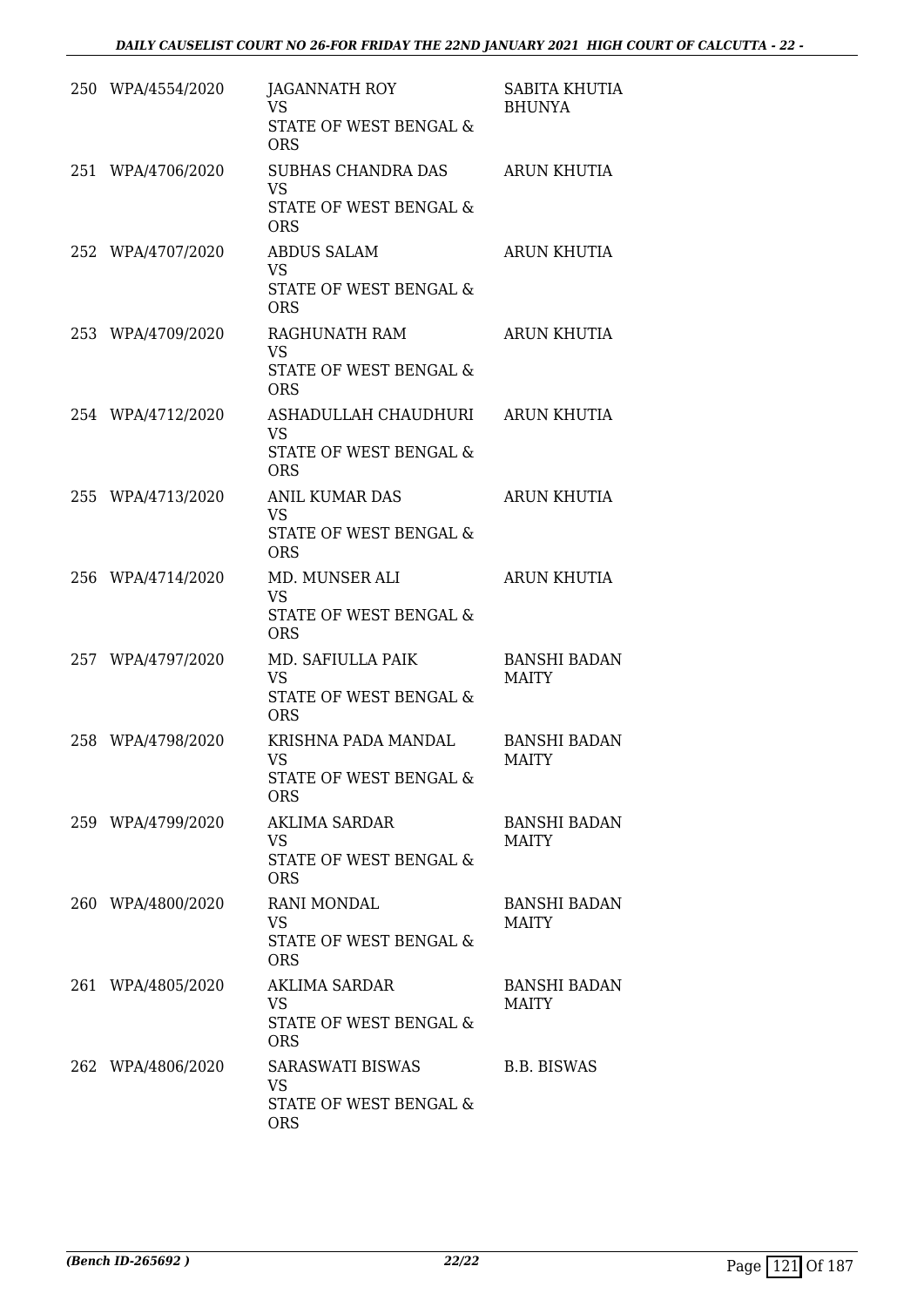

### **Appellate Side**

**DAILY CAUSELIST For Friday The 22nd January 2021**

**COURT NO. 15**

**SINGLE BENCH (SB - VIII)**

**AT 10:45 AM**

#### **HON'BLE JUSTICE RAJARSHI BHARADWAJ**

**(VIA VIDEO CONFERENCE)**

#### **ON AND FROM MONDAY, THE 11TH JANUARY, 2021 - MATTERS (MOTION & HEARING) UNDER ARTICLE 226 OF THE CONSTITUTION RELATING TO PRIMARY EDUCATION UNDER GROUP-II INCLUDING SERVICES AND APPLICATIONS CONNECTED THERETO;**

**MATTERS (MOTION & HEARING) UNDER ARTICLE 226 OF THE CONSTITUTION RELATING TO COLLEGES, UNIVERSITIES AND LIBRARIES UNDER GROUP - II INCLUDING SERVICES AND APPLICATIONS CONNECTED THERETO.**

 **HEARING OF WRIT PETITIONS IRRESPECTIVE OF CLASSIFICATION AND APPLICATIONS CONNECTED THERETO.**

**NOTE : EVERY MONDAY TO THURSDAY NEW MOTION, URGENT MOTION AND MOTION WILL BE TAKEN UP SERIALLY.**

**NOTE : EVERY FRIDAY APPLICATION, URGENT MOTION AND MOTION WILL BE TAKEN UP SERIALLY.**

**NOTE : MENTIONING WILL BE ALLOWED ONLY ON VIRTUAL MODE AND ON MONDAY & WEDNESDAY.**

#### **NOTE : NO UPGRADATION WILL BE ALLOWED.**

**NOTE : MATTERS WILL BE TAKEN UP THROUGH PHYSICAL HEARING WHEN BOTH THE PARTIES ARE AGREED.**

#### **TO BE MENTIONED**

| 1 | WPA/10496/2020 | <b>KRISHNA HALDER</b><br>VS<br>STATE OF WEST BENGAL<br>AND ORS. | <b>BANSHI BADAN MAITY</b> |
|---|----------------|-----------------------------------------------------------------|---------------------------|
| 2 | WPA/10655/2020 | REKHA RANI JANA<br>VS<br>STATE OF WEST BENGAL<br>AND ORS.       | MANARANJAN SAHU           |
| 3 | WPA/10664/2020 | NANDA RANI BERA<br>VS<br>STATE OF WEST BENGAL<br>AND ORS.       | <b>MANARANJAN SAHU</b>    |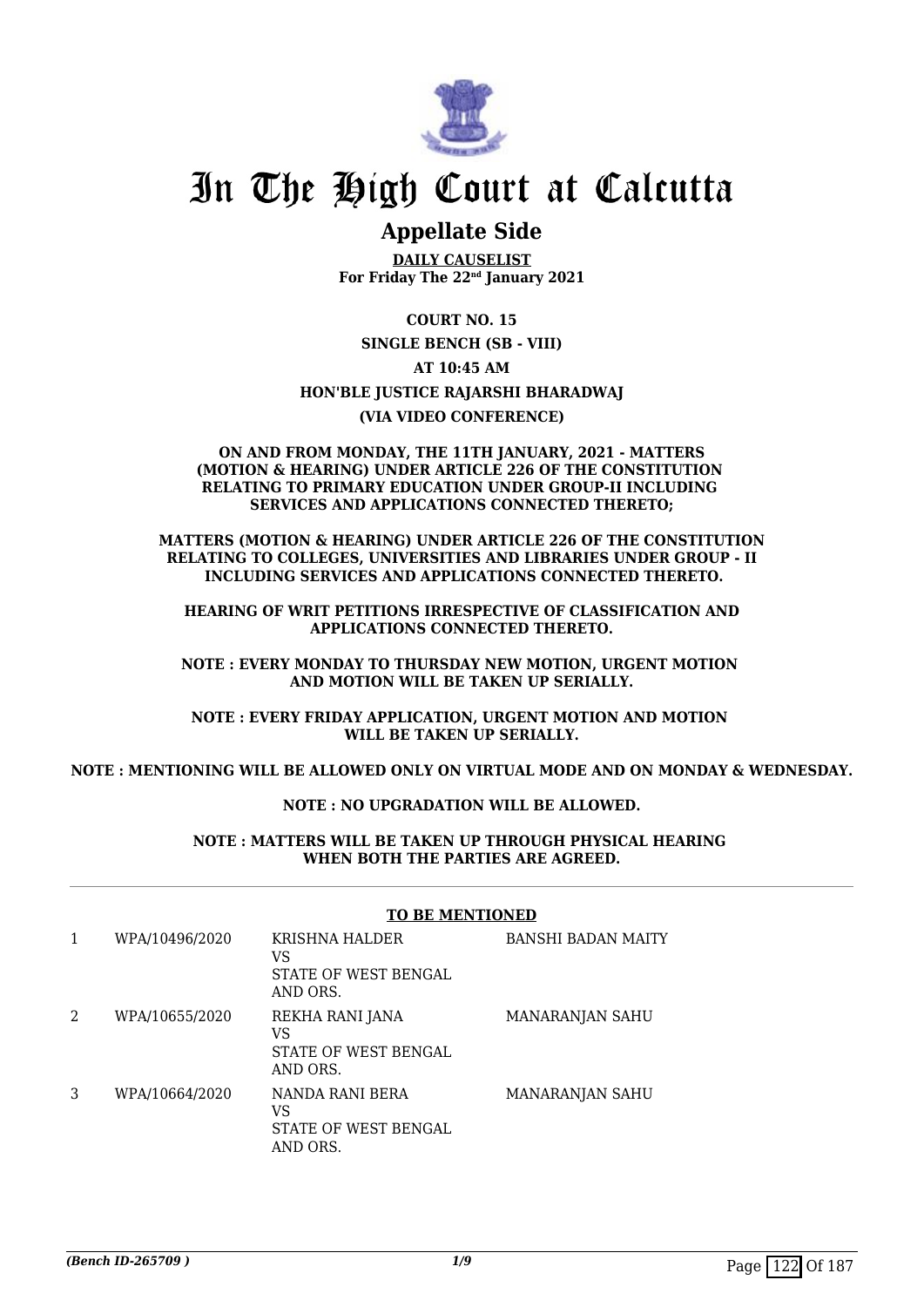| 4  | WPA/197/2021                            | SONALI MONDAL<br><b>VS</b>                                                  | PUSPITA BHOWMICK             |
|----|-----------------------------------------|-----------------------------------------------------------------------------|------------------------------|
|    |                                         | THE STATE OF WEST<br><b>BENGAL AND ORS</b>                                  |                              |
|    |                                         | <b>MOTION</b>                                                               |                              |
| 5  | WPA/3136/2020                           | SRILA DE                                                                    | <b>BHASKAR MONDAL</b>        |
|    | (22.01.2021 AT 10.45 VS<br>A.M.         | STATE OF WEST BENGAL &<br><b>ORS</b>                                        |                              |
|    | IA NO: CAN/1/2020                       |                                                                             |                              |
| 6  | WPA/976/2021<br>(22.01.2021 AT 10.45 VS | SWAPAN KR ROY KANJILAL                                                      | ARPITA SAHA                  |
|    | A.M.                                    | STATE OF WEST BENGAL<br>AND ORS.                                            |                              |
|    |                                         | <b>APPLICATION</b>                                                          |                              |
| 7  | WPA/28924/2014                          | SUBIR KUMAR SAMANTA<br><b>VS</b>                                            | <b>MOUSUMI BHOWAL</b>        |
|    |                                         | STATE OF WEST BENGAL &<br><b>ORS</b>                                        |                              |
|    | IA NO: CAN/1/2020                       |                                                                             |                              |
| 8  | WPCRC/212/2016                          | MD. MASUM RABBANI SHAH<br><b>VS</b>                                         | ALOK ROY<br><b>CHOWDHURY</b> |
|    |                                         | AVANINDRA SINGH & ANR                                                       |                              |
|    | IA NO: CAN/1/2019(Old No:CAN/3265/2019) |                                                                             |                              |
|    | wt9 WPA/19057/2012                      | MD. MAUSAM RABBANI<br><b>SHAH</b><br><b>VS</b>                              | <b>TAUHID KHAN</b>           |
|    |                                         | STATE OF W.B. & ORS.                                                        |                              |
|    |                                         | IA NO: CAN/2/2019(Old No:CAN/12532/2019), CAN/3/2019(Old No:CAN/12533/2019) |                              |
| 10 | WPA/5228/2017                           | SOMENATH MALIK<br><b>VS</b>                                                 | <b>SWAPAN MAITY</b>          |
|    |                                         | STATE OF WEST BENGAL &<br><b>ORS</b>                                        |                              |
|    | IA NO: CAN/1/2020                       |                                                                             |                              |
| 11 | WPCRC/156/2019                          | PAYEL BAG<br>VS.                                                            | <b>BIKRAM BAJERJEE</b>       |
|    |                                         | DR RATNA CHAKRABORTY<br><b>BAGCHI</b>                                       |                              |
|    | wt12 WPA/12399/2018                     | PAYEL BAG                                                                   | <b>BIKRAM BANERJEE</b>       |
|    |                                         | <b>VS</b><br>STATE OF WEST BENGAL &<br>ORS.                                 |                              |
| 13 | WPCRC/162/2019                          | PRATIVA MONDAL<br><b>VS</b>                                                 | <b>BIKRAM BANERJEE</b>       |
|    |                                         | DR. RATNA CHAKRABORTY<br><b>BAGCHI</b>                                      |                              |
|    | wt14 WPA/23006/2018                     | <b>MINATI HALDER</b><br><b>VS</b>                                           | NITYA GOPAL<br>MUKHERJEE     |
|    |                                         | STATE OF WEST BENGAL &<br><b>ORS</b>                                        |                              |
| 15 | WPCRC/184/2019                          | MD JILLUR RAHAMAN<br><b>VS</b>                                              | SUDIPTA DASGUPTA             |
|    |                                         | DR RATNA CHAKRABORTY<br><b>BAGCHI</b>                                       |                              |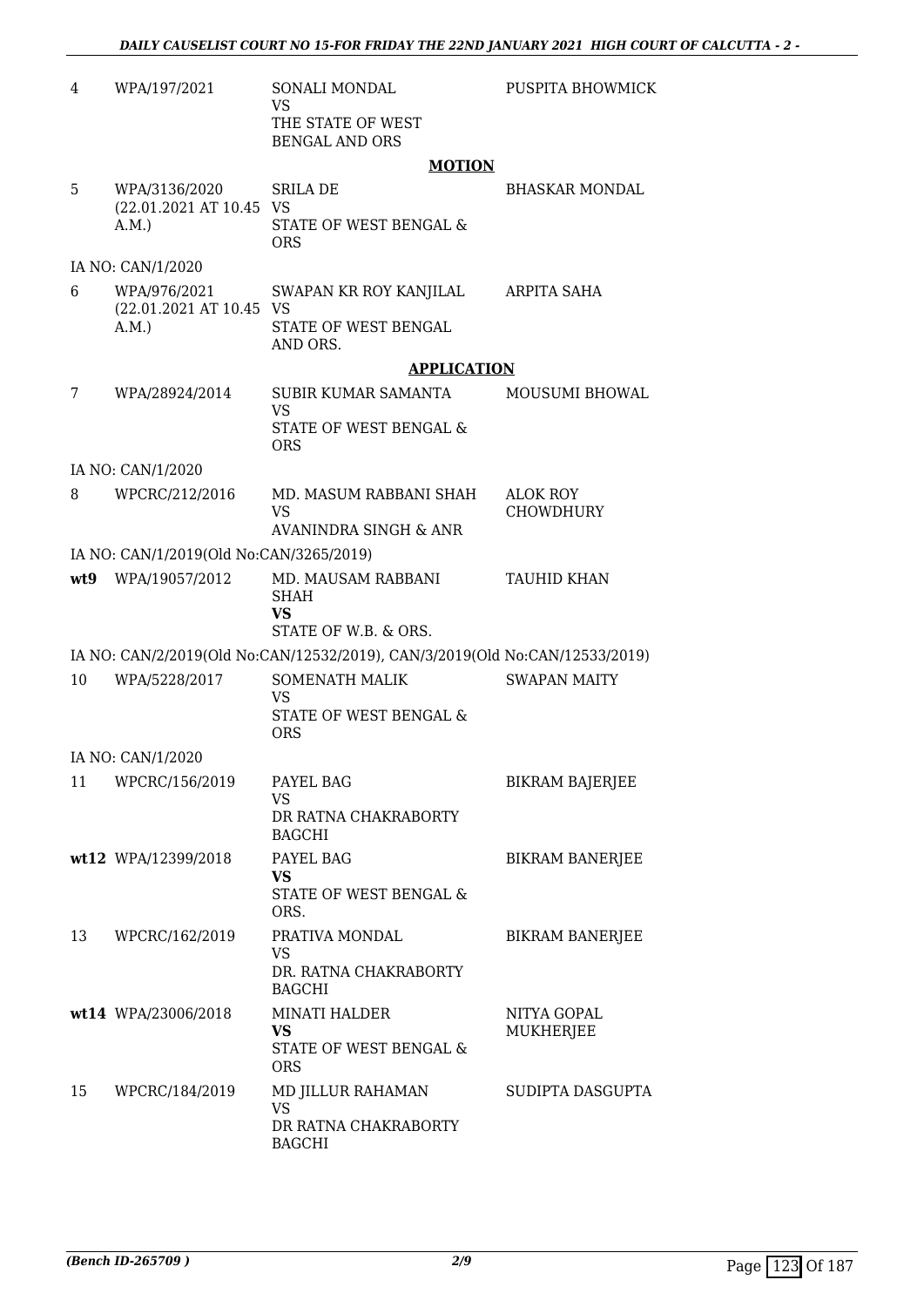|    | wt16 WPA/414/2018                        | MD JILLUR RAHAMAN<br><b>VS</b><br>STATE OF WEST BENGAL &<br><b>ORS</b>   | S DASGUPTA             |
|----|------------------------------------------|--------------------------------------------------------------------------|------------------------|
| 17 | WPCRC/226/2019                           | SRABASTI MAZUMDER<br>VS<br>DR RATNA CHAKRABORTY<br><b>BAGCHI</b>         | <b>BIKRAM BANERJEE</b> |
|    | wt18 WPA/25770/2017                      | SRABASTI MAZUMDER<br><b>VS</b><br>STATE OF WEST BENGAL &<br><b>ORS</b>   | <b>BIKRAM BANERJEE</b> |
| 19 | WPCRC/246/2019                           | ABRITI ADHIKARY & ORS<br><b>VS</b><br>DR RATNA CHAKRABORTY               | UTSAV DUTTA            |
|    | IA NO: CAN/1/2019(Old No:CAN/10836/2019) |                                                                          |                        |
|    | wt20 WPA/25886/2017                      | ABRITI ADHIKARY & ORS<br><b>VS</b><br>STATE OF WEST BENGAL<br>&ORS       | UTSAV DUTTA            |
| 21 | CPAN/711/2019                            | <b>BIJALI GHOSH</b><br><b>VS</b><br><b>SAIKAT SAHOO</b>                  | SRIKANTA DATTA         |
|    | wt22 WPA/4984/2018                       | <b>BIJOLI GHOSH</b><br><b>VS</b><br>STATE OF WEST BENGAL &<br><b>ORS</b> | <b>SRIKANTA DATTA</b>  |
| 23 | CPAN/712/2019                            | <b>ESARUN BEWA</b><br>VS<br>SAIKAT SAHOO                                 | SRIKANTA DATTA         |
|    | wt24 WPA/2194/2018                       | <b>ESARUN BEWA</b><br>VS<br>STATE OF WEST BENGAL &<br><b>ORS</b>         | SRIKANTA DATTA         |
| 25 | CPAN/713/2019                            | ANUBALA SAHA<br>VS<br><b>TAPAN MONDAL</b>                                | SRIKANTA DATTA         |
|    | wt26 WPA/2866/2018                       | ANUBALA SAHA<br>VS.<br><b>STATE OF WEST BENGAL &amp;</b><br><b>ORS</b>   | KRIKANTA DATTA         |
| 27 | CPAN/735/2019                            | ANNAPURNA DE<br><b>VS</b><br><b>TAPAN MONDAL</b>                         | SRIKANTA DATTA         |
|    | wt28 WPA/2636/2018                       | ANNAPURNA DE<br>VS.<br>STATE OF WEST BENGAL &<br>ORS                     | S DATTA                |
| 29 | CPAN/870/2019                            | ANNAPURNA<br>BANDHYAPADHYAY<br><b>VS</b><br>KOUSHIK SAHA                 | SRIKANTA DATTA         |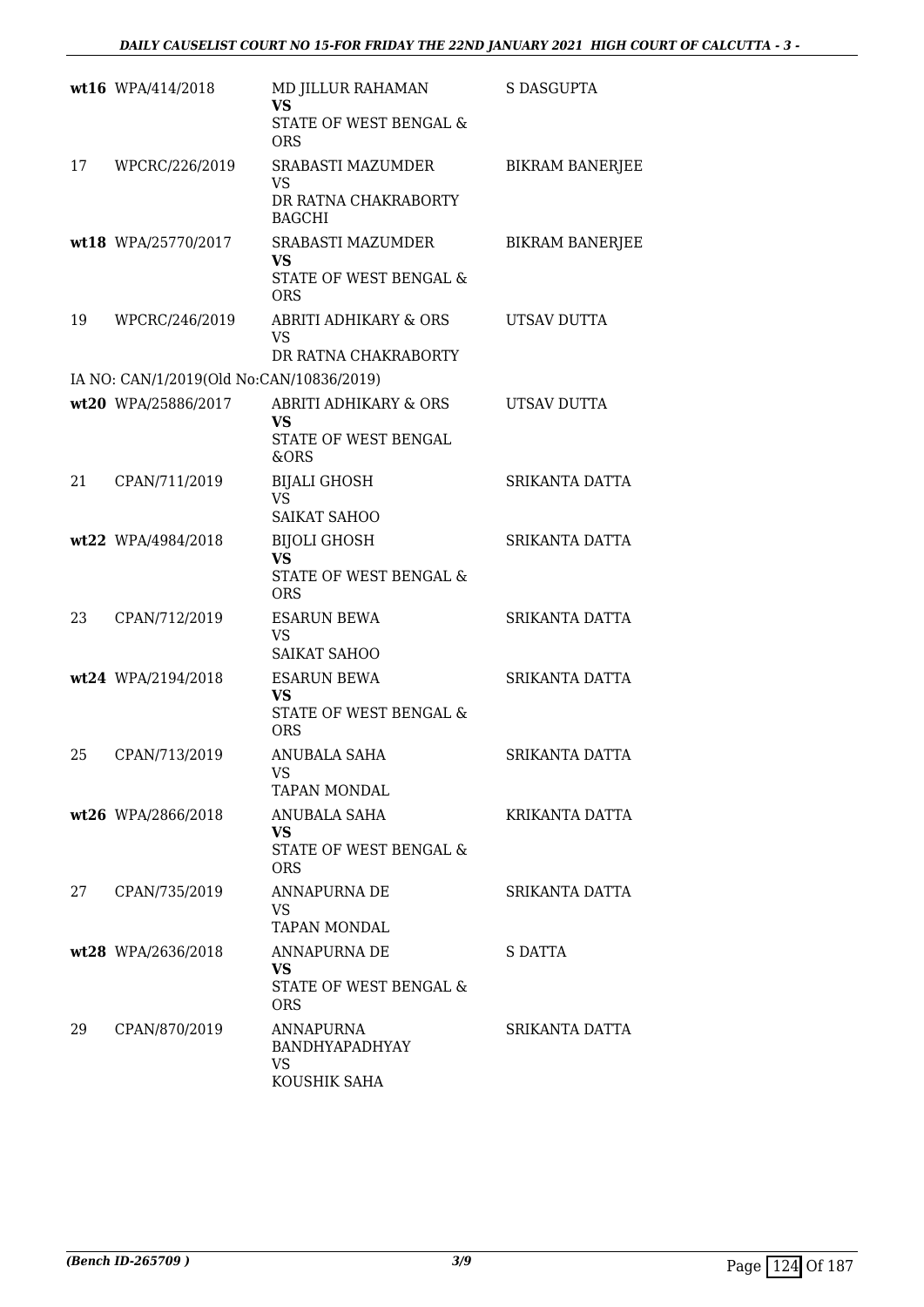|    | wt30 WPA/3839/2018                      | ANNAPURNA<br>BANDHYAPADHYAY<br><b>VS</b>                                            | SRIKANTA DATTA                                                                                       |
|----|-----------------------------------------|-------------------------------------------------------------------------------------|------------------------------------------------------------------------------------------------------|
|    |                                         | STATE OF WEST BENGAL &<br><b>ORS</b>                                                |                                                                                                      |
| 31 | CPAN/949/2019                           | JAGANNATH NASKAR<br><b>VS</b>                                                       | SUBHRAJYOTI GHOSH                                                                                    |
|    |                                         | K. MOCHHARY, JT.<br>SECRETARY, DEPT. OF<br><b>SCHOOL EDUCATION</b>                  |                                                                                                      |
|    | wt32 WPA/6309/2019                      | JAGANNATH NASKAR<br>VS<br>STATE OF WEST BENGAL &<br><b>ORS</b>                      | SUBHRAJYOTI GHOSH                                                                                    |
| 33 | CPAN/1191/2019                          | <b>SMT PRIYANKA GIRI</b><br><b>VS</b><br>DR RATNA CHAKRABORTY<br><b>BAGCHI</b>      | <b>DEBAPRATIM</b><br><b>BANERJEE</b>                                                                 |
|    | wt34 WPA/13499/2017                     | PRIYANKA GIRI<br><b>VS</b><br>STATE OF WEST BENGAL &<br><b>ORS</b>                  | <b>BHARAT CHANDRA</b><br><b>SIMAI</b>                                                                |
| 35 | CPAN/1422/2019                          | SANTU MANDAL<br><b>VS</b><br>RATNA CHKARABORTY<br>(BAGCHI)                          | <b>SANTANU</b><br><b>CHATTERJEE</b>                                                                  |
|    | wt36 WPA/10995/2017                     | <b>SANTU MANDAL</b><br><b>VS</b><br>STATE OF WEST BENGAL &<br><b>ORS</b>            | <b>S CHATTERJEE</b>                                                                                  |
| 37 | CPAN/458/2020                           | SK. LIAKAT ALI<br><b>VS</b><br>ASIS KUMAR DANDAPAT                                  | <b>SHUVRO PROKASH</b><br>LAHIRI                                                                      |
|    | IA NO: CAN/1/2020                       |                                                                                     |                                                                                                      |
|    | wt38 WPA/12326/2012                     | SK LIAKAT ALI<br>VS.<br>STATE OF W B & ORS                                          | <b>BHARAT CHANDRA</b><br>SIMAI                                                                       |
|    |                                         | IA NO: CAN/1/2019(Old No:CAN/10198/2019), CAN/2/2019(Old No:CAN/10199/2019)         |                                                                                                      |
| 39 | WPA/5394/2020                           | THE UNIVERSITY OF<br>CALCUTTA & ORS.<br><b>VS</b><br>BAR COUNCIL OF INDIA &<br>ORS. | SANDIP DASGUPTA                                                                                      |
|    | IA NO: CAN/1/2020(Old No:CAN/3080/2020) |                                                                                     |                                                                                                      |
| 40 | WPA/5607/2020                           | DR BADAL KUMAR MAITY<br><b>VS</b><br>STATE OF WEST BENGAL &<br><b>ORS</b>           | DILIP KUMAR MAITI                                                                                    |
|    | CAN/7/2020                              |                                                                                     | IA NO: CAN/1/2020(Old No:CAN/3367/2020), CAN/2/2020, CAN/3/2020, CAN/4/2020, CAN/5/2020, CAN/6/2020, |
| 41 | WPA/6010/2020                           | DR. MD. IQBAL ALAM<br><b>VS</b><br>STATE OF WEST BENGAL &<br>ORS.                   | <b>SALONI</b><br><b>BHATTACHARJEE</b>                                                                |

IA NO: CAN/1/2020(Old No:CAN/4194/2020), CAN/2/2020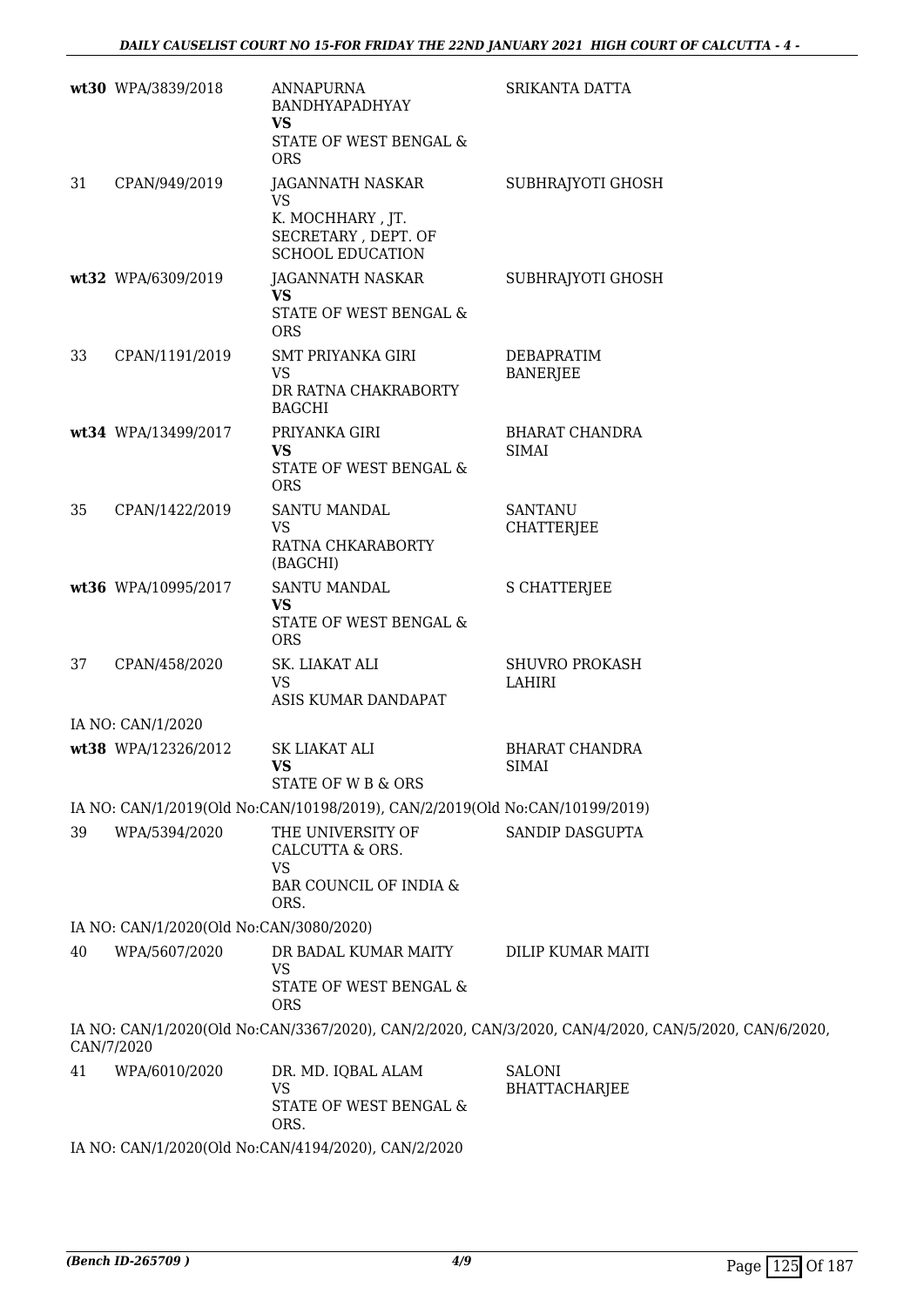| 42 | WPA/6178/2020                           | DR DALLIYA ROY<br><b>VS</b>                                                       | SUROJIT DUTTA                                                                           |
|----|-----------------------------------------|-----------------------------------------------------------------------------------|-----------------------------------------------------------------------------------------|
|    |                                         | STATE OF WEST BENGAL &<br><b>ORS</b>                                              |                                                                                         |
|    |                                         | IA NO: CAN/1/2020(Old No:CAN/5688/2020), CAN/2/2020(Old No:CAN/5690/2020)         |                                                                                         |
| 43 | WPA/6384/2020                           | ANUPAM MANDAL & ORS<br><b>VS</b>                                                  | <b>SUMAN BANERJEE</b>                                                                   |
|    |                                         | THE UNION OF INDIA & ORS                                                          | IA NO: CAN/1/2020(Old No:CAN/4972/2020), CAN/2/2020, CAN/3/2020, CAN/4/2020, CAN/5/2020 |
| 44 | WPA/6539/2020                           | PURNENDU SARKAR                                                                   | PROBAL SARKAR                                                                           |
|    |                                         | <b>VS</b>                                                                         |                                                                                         |
|    |                                         | STATE OF WEST BENGAL &<br><b>ORS</b>                                              |                                                                                         |
|    | IA NO: CAN/1/2020(Old No:CAN/5302/2020) |                                                                                   |                                                                                         |
| 45 | WPA/6737/2020                           | ARDHENDU GHOSH & ORS.<br><b>VS</b><br>STATE OF WEST BENGAL &<br>ORS.              | <b>DIBYENDU</b><br><b>CHATTERJEE</b>                                                    |
|    | IA NO: CAN/1/2020(Old No:CAN/5651/2020) |                                                                                   |                                                                                         |
| 46 | WPA/6766/2020                           | <b>SONIA GHOSH</b><br><b>VS</b><br>STATE OF WEST BENGAL &<br>ORS.                 | DIPAYAN KUNDU                                                                           |
|    | IA NO: CAN/1/2020(Old No:CAN/5704/2020) |                                                                                   |                                                                                         |
| 47 | WPA/6816/2020                           | PARTHA DAS                                                                        | <b>GOPA BISWAS</b>                                                                      |
|    |                                         | <b>VS</b><br>STATE OF WEST BENGAL&<br><b>ORS</b>                                  |                                                                                         |
|    | IA NO: CAN/1/2020(Old No:CAN/5801/2020) |                                                                                   |                                                                                         |
| 48 | WPA/6873/2020                           | <b>SRIYAM PANDA &amp; ANR</b><br><b>VS</b><br>STATE OF WEST BENGAL&<br><b>ORS</b> | SK. JAYED HOSSAIN                                                                       |
|    | IA NO: CAN/1/2020(Old No:CAN/5938/2020) |                                                                                   |                                                                                         |
| 49 | WPA/7058/2020                           | <b>TANMOY DAS</b><br><b>VS</b><br>State of West Bengal                            | <b>AVINABA PATRA</b>                                                                    |
|    | IA NO: CAN/1/2020                       |                                                                                   |                                                                                         |
| 50 | WPA/7170/2020                           | PRADIP SINGHA                                                                     | <b>BISWAJIT HAZRA</b>                                                                   |
|    |                                         | <b>VS</b><br>STATE OF WEST BENGAL<br>AND ORS.                                     |                                                                                         |
|    | IA NO: CAN/1/2020                       |                                                                                   |                                                                                         |
| 51 | WPA/7296/2020                           | ABDUL KADIR ZILANI<br><b>VS</b>                                                   | ROBIUL ISLAM                                                                            |
|    |                                         | State of West Bengal                                                              |                                                                                         |
|    | IA NO: CAN/1/2020                       |                                                                                   |                                                                                         |
| 52 | WPA/7297/2020                           | SAMPA GAYAN<br><b>VS</b><br>State of West Bengal                                  | NILANJAN ADHIKARI                                                                       |
|    | IA NO: CAN/1/2020                       |                                                                                   |                                                                                         |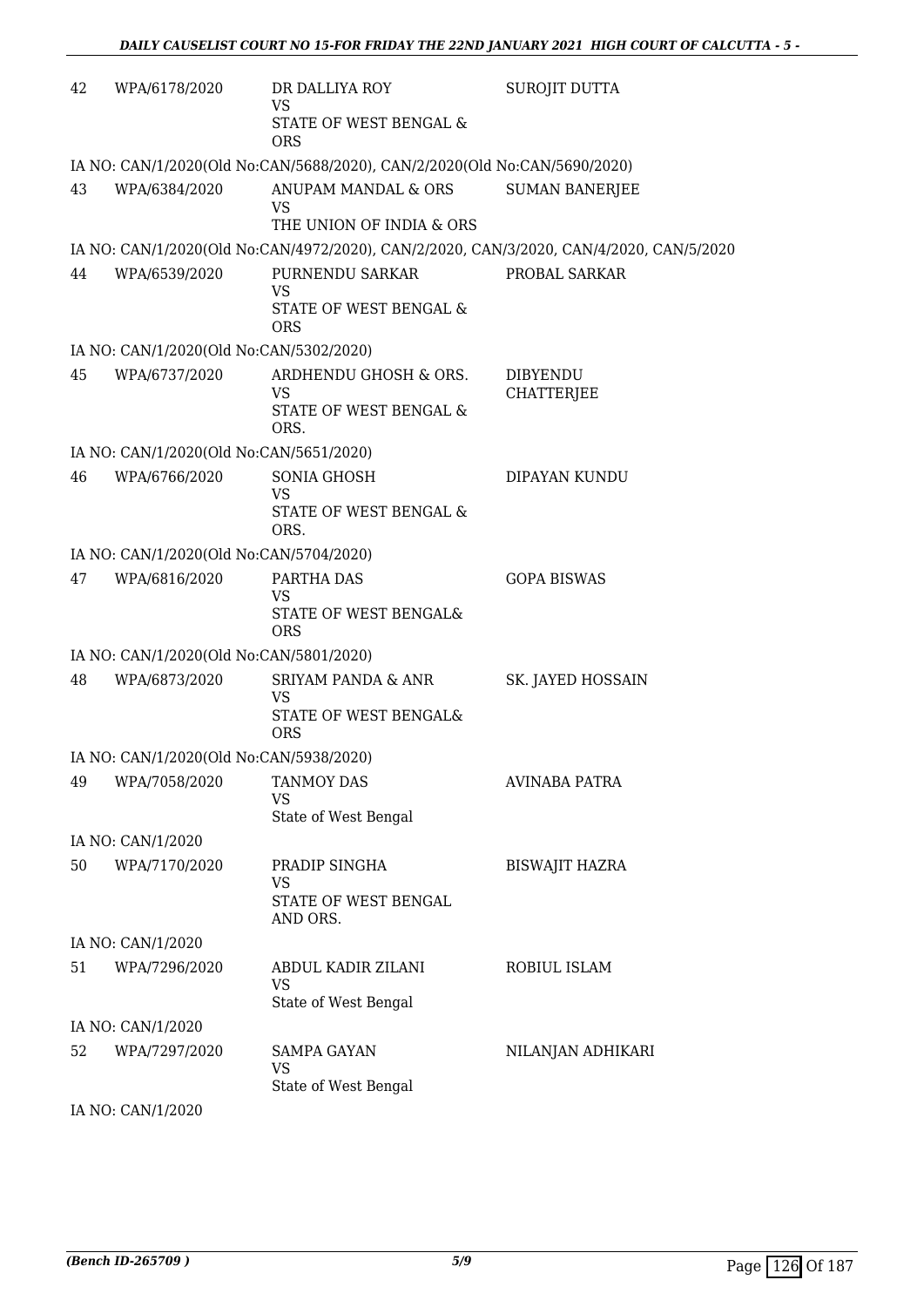| 53 | WPA/7665/2020                 | UTTAM KUMAR GHOSH<br>VS<br>State of West Bengal                                       | TANUJA BASAK                           |
|----|-------------------------------|---------------------------------------------------------------------------------------|----------------------------------------|
|    | IA NO: CAN/1/2020             |                                                                                       |                                        |
| 54 | WPA/9281/2020                 | <b>JOYDEEP SIL</b><br>VS<br>Union of India AND ORS                                    | DIPANJAN KUNDU                         |
|    | IA NO: CAN/1/2021             |                                                                                       |                                        |
| 55 | CPAN/66/2021                  | <b>SUSMITA SARDAR</b><br><b>VS</b>                                                    | SK. SAHJAHAN ALI                       |
|    | wt56 WPA/11294/2020           | dr. ratna chakraborty<br><b>SUSMITA SARDAR</b>                                        | <b>SHJAHAN ALI</b>                     |
|    |                               | <b>VS</b><br>STATE OF WEST BENGAL<br>AND ORS.                                         |                                        |
|    |                               | <b>URGENT MOTION</b>                                                                  |                                        |
| 57 | WPA/1989/2020                 | MD RAFIQUE ALAM & ORS                                                                 | MD. M NAZAR                            |
|    |                               | <b>VS</b><br>STATE OF WEST BENGAL &<br><b>ORS</b>                                     | <b>CHOWDHURY</b>                       |
| 58 | WPA/3391/2020                 | MD. ABUZER TAMANNAI &<br>ORS.<br><b>VS</b><br>STATE OF WEST BENGAL &                  | MD. M. NAZAR<br><b>CHOWDHURY</b>       |
|    |                               | ORS.                                                                                  |                                        |
| 59 | WPA/3901/2020                 | HILLOL MUKHERJEE<br><b>VS</b><br>UNION OF INDIA & ORS                                 | <b>DONA GHOSH</b>                      |
|    | IA NO: CAN/1/2020             |                                                                                       |                                        |
| 60 | WPA/4651/2020                 | SK. LIAKAT ALI<br><b>VS</b><br>STATE OF WEST BENGAL &<br><b>ORS</b>                   | <b>SHUVRO PROKASH</b><br><b>LAHIRI</b> |
|    | IA NO: CAN/1/2020, CAN/2/2020 |                                                                                       |                                        |
| 61 | WPA/8308/2020                 | SABUJ KOLI SEN<br>VS<br>VISWA BHARATI AND<br><b>OTHERS</b>                            | <b>SALONI</b><br><b>BHATTACHARYYA</b>  |
| 62 | WPA/8316/2020                 | SAUGATA CHATTOPADHYAY<br><b>VS</b><br>VISWA BHARATI AND                               | <b>SALONI</b><br><b>BHATTACHARJEE</b>  |
|    |                               | <b>OTHERS</b>                                                                         |                                        |
| 63 | WPA/8428/2020                 | CHAKDAH HAPPY HOME AND<br><b>ORS</b><br><b>VS</b><br>STATE OF WEST BENGAL<br>AND ORS. | <b>SAYANI</b><br><b>BHATTACHARYA</b>   |
| 64 | WPA/10153/2020                | NAZIA SHIRIN AND OTHERS<br>VS<br>STATE OF WEST BENGAL<br>AND ORS.                     | <b>SHAREQ SIDDIQUE</b>                 |
| 65 | WPA/10321/2020                | <b>SUMAN MONDAL</b><br><b>VS</b><br>THE UNION OF INDIA AND<br>ANR                     | SK. TOSLIM ALI                         |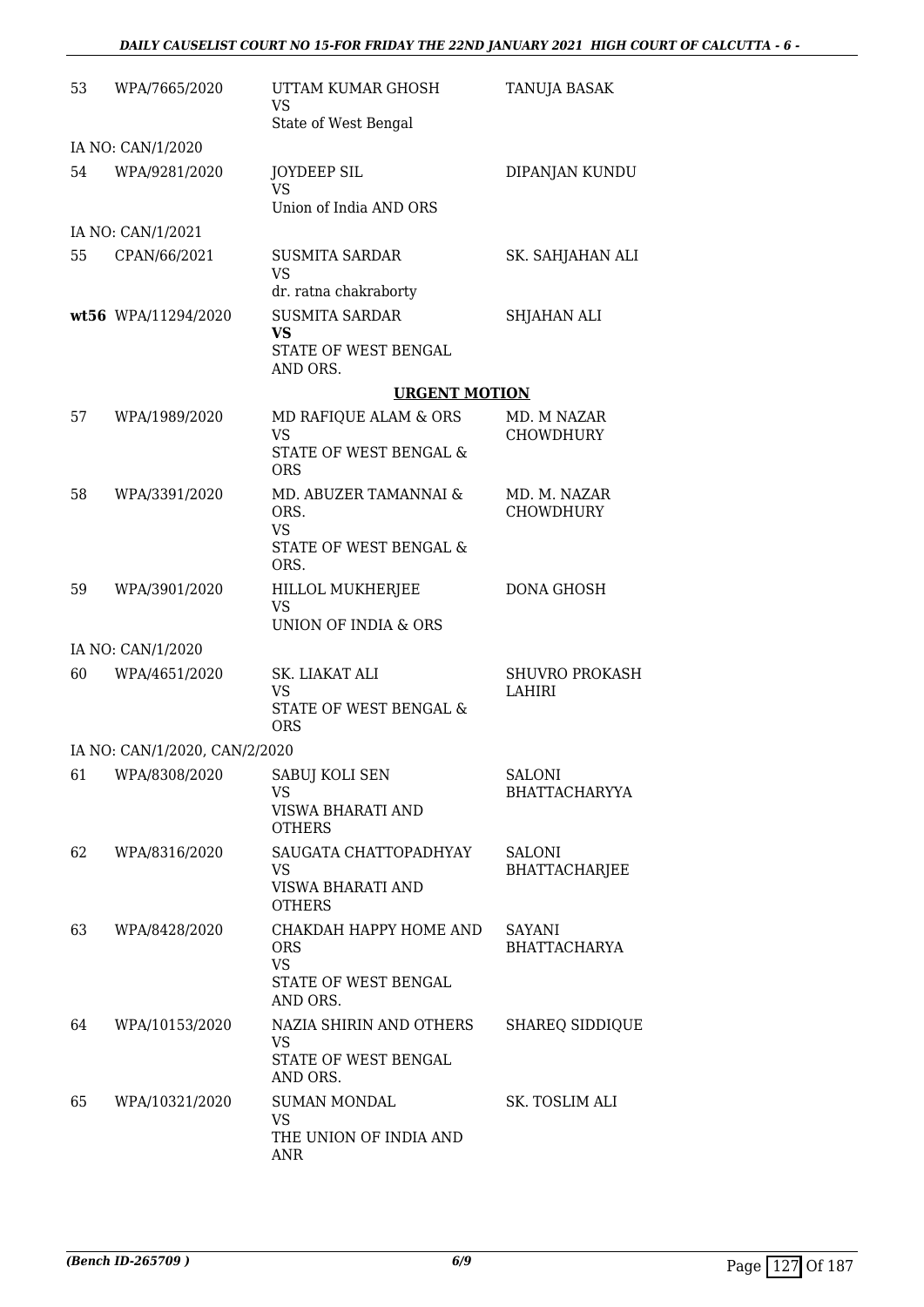| 66 | WPA/11508/2020     | DEBYUTI SARKAR<br><b>VS</b><br>State of West Bengal                                                          | <b>MANSA KUMAR</b><br>SADHU |
|----|--------------------|--------------------------------------------------------------------------------------------------------------|-----------------------------|
|    | wt67 WPA/1685/2019 | DEBDYUTI SARKAR<br><b>VS</b><br><b>STATE OF WEST BENGAL &amp;</b><br><b>ORS</b>                              | <b>MANAS KUMAR</b><br>SADHU |
| 68 | WPA/11513/2020     | HAPNA BASKEY AND ORS<br><b>VS</b><br>STATE OF WEST BENGAL<br>AND ORS.                                        | <b>BISWAJIT MAL</b>         |
| 69 | WPA/502/2021       | <b>BIPLAB MUKHERJEE</b><br><b>VS</b><br>INDIAN INSTITUTE OF<br>ENGINEERING, SCIENCE<br><b>AND TECHNOLOGY</b> | Sanjay Saha                 |
| 70 | WPA/720/2021       | SURENDRA NATH JANA<br><b>VS</b><br>STATE OF WEST BENGAL<br>AND ORS.                                          | <b>BISWAJIT MAL</b>         |
|    |                    | <b>MOTION 1</b>                                                                                              |                             |
| 71 | WPA/69/2021        | AMRITA DUTTA AND ORS<br><b>VS</b><br>STATE OF WEST BENGAL                                                    | SUDIPTA DASGUPTA            |
| 72 | WPA/83/2021        | AND ORS.<br><b>AVIJIT KAR</b><br><b>VS</b><br>THE STATE OF WEST                                              | <b>RITA PATRA</b>           |
| 73 | WPA/85/2021        | <b>BENGAL AND ORS</b><br>MD. NURUL ABSAR AND ORS<br><b>VS</b><br>STATE OF WEST BENGAL<br>AND ORS.            | MD. KUTUBUDDIN              |
| 74 | WPA/109/2021       | PRADIP BANERJEE AND ORS<br><b>VS</b><br>THE STATE OF WEST<br><b>BENGAL AND ORS</b>                           | <b>GOPA BISWAS</b>          |
| 75 | WPA/229/2021       | KAZI MOFIJUL ISLAM AND<br><b>ORS</b><br><b>VS</b><br>STATE OF WEST BENGAL<br>AND ORS.                        | <b>GOPA BISWAS</b>          |
| 76 | WPA/256/2021       | SANJOY KIRTIONIA<br><b>VS</b><br>STATE OF WEST BENGAL<br>AND ORS.                                            | SANTU DAS ADHIKARY          |
| 77 | WPA/259/2021       | RAKSHYAKAR MONDAL<br><b>VS</b><br>STATE OF WEST BENGAL<br>AND ORS.                                           | SANTU DAS ADHIKARI          |
| 78 | WPA/262/2021       | ANUP KUMAR HAZRA<br><b>VS</b><br>STATE OF WEST BENGAL<br>AND ORS.                                            | SANTU DAS ADHIKARI          |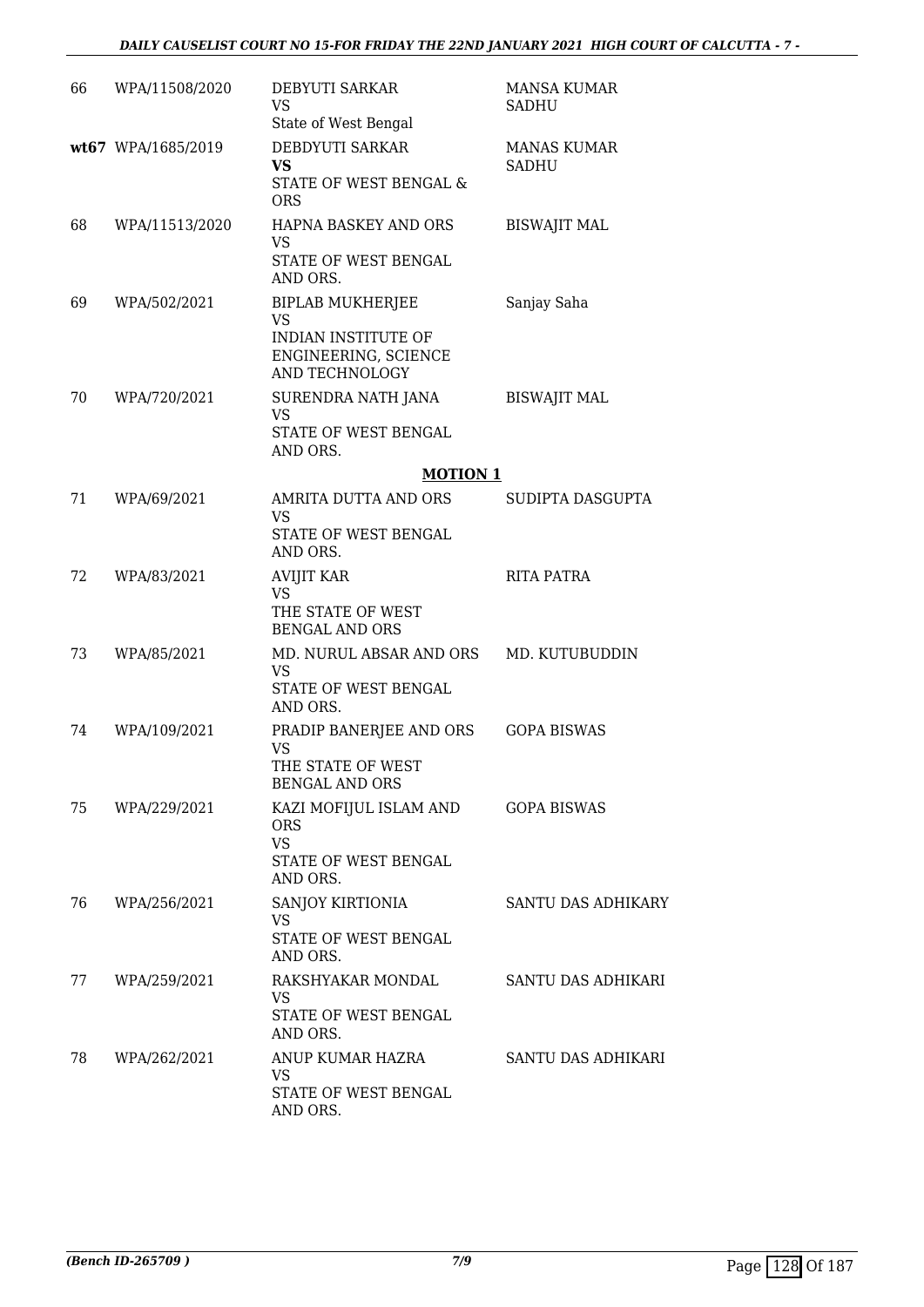| 79 | WPA/276/2021 | RAKHI HALDER<br>VS<br>STATE OF WEST BENGAL<br>AND ORS.                                           | TIRTHANKAR KAR                   |
|----|--------------|--------------------------------------------------------------------------------------------------|----------------------------------|
| 80 | WPA/277/2021 | SATINATH MAHANTY<br><b>VS</b><br>STATE OF WEST BENGAL<br>AND ORS.                                | MITHU SINGHA<br><b>MAHAPATRA</b> |
| 81 | WPA/294/2021 | TARUN GHOSH AND OTHERS<br><b>VS</b><br>STATE OF WEST BENGAL<br>AND ORS.                          | ARUNESH PATHAK                   |
| 82 | WPA/298/2021 | <b>GOUTAM DOLAI</b><br><b>VS</b><br>STATE OF WEST BENGAL<br>AND ORS.                             | DEBABRATA SARDAR                 |
| 83 | WPA/362/2021 | <b>MALLIKA SAHA DAS</b><br><b>VS</b><br>STATE OF WEST BENGAL<br>AND ORS.                         | <b>TAPODIP GUPTA</b>             |
| 84 | WPA/409/2021 | PINTU MONDAL AND ORS<br><b>VS</b><br>WEST BENGAL BOARD OF<br>PRIMARY EDU AND ORS                 | ANIRUDDHA SINGHA<br><b>ROY</b>   |
| 85 | WPA/434/2021 | MILAN KUMAR DEY AND ORS<br><b>VS</b><br>STATE OF WEST BENGAL<br>AND ORS.                         | <b>JAYANTA SAMANTA</b>           |
| 86 | WPA/438/2021 | KARTICK CHANDRA KHAN<br><b>VS</b><br>STATE OF WEST BENGAL<br>AND ORS.                            | MITHU SAHA                       |
| 87 | WPA/441/2021 | MANIK KUMAR MANDAL AND<br><b>ORS</b><br><b>VS</b><br>THE STATE OF WEST<br><b>BENGAL AND ORS</b>  | PALASH MUKHERJEE                 |
| 88 | WPA/449/2021 | SOFIKUJJAMAN BISWAS AND<br><b>ORS</b><br><b>VS</b><br>THE STATE OF WEST<br><b>BENGAL AND ORS</b> | PALASH MUKHERJEE                 |
| 89 | WPA/450/2021 | ASHISH KUMAR SAHOO<br><b>VS</b><br>STATE OF WEST BENGAL<br>AND ORS.                              | <b>ABHIJIT BASU</b>              |
| 90 | WPA/456/2021 | KRISHNA JANA AND ORS<br><b>VS</b><br>THE STATE OF WEST<br><b>BENGAL AND ORS</b>                  | PALASH MUKHERJEE                 |
| 91 | WPA/464/2021 | SATYABRATA DAS AND ORS<br>VS<br>THE STATE OF WEST<br><b>BENGAL AND ORS</b>                       | PALASH MUKHERJEE                 |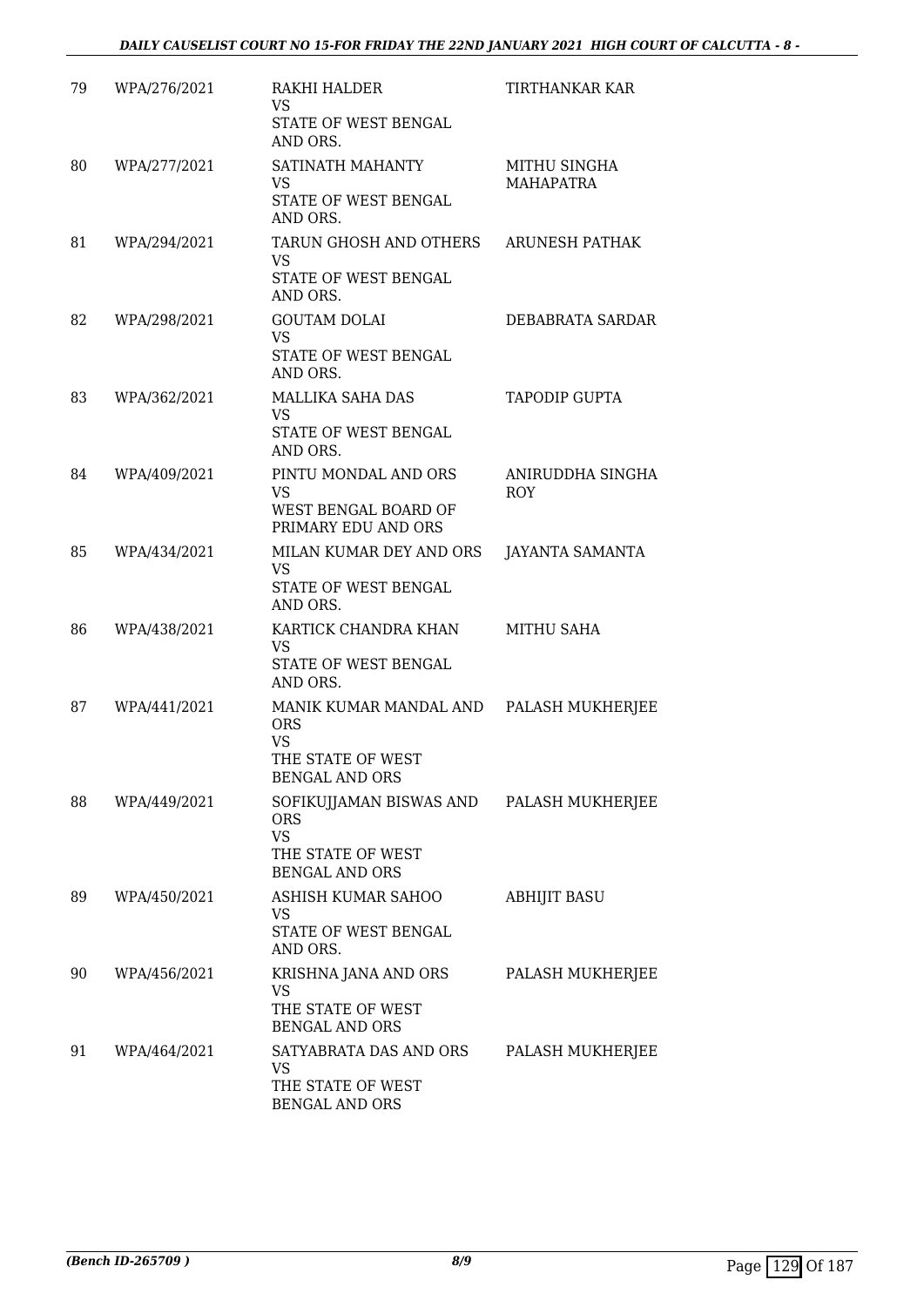| 92 | WPA/468/2021 | AMINUL KABIUL AZIZ AND<br><b>ORS</b><br>VS<br>THE STATE OF WEST<br><b>BENGAL AND ORS</b> | ANISUR RAHMAN                          |
|----|--------------|------------------------------------------------------------------------------------------|----------------------------------------|
| 93 | WPA/474/2021 | AKBAR ALI GAZI AND<br>OTHERS<br>VS<br>UNION OF INDIA AND<br><b>OTHERS</b>                | SOMESH KUMAR<br><b>GHOSH</b>           |
| 94 | WPA/518/2021 | APURBA BALLAV<br>VS<br>STATE OF WEST BENGAL<br>AND ORS.                                  | DILIP KUMAR<br><b>SHYAMAL</b>          |
| 95 | WPA/540/2021 | RAJJAK SEKH AND ORS<br>VS<br>STATE OF WEST BENGAL<br>AND ORS.                            | <b>FALGUNI</b><br><b>BANDYOPADHYAY</b> |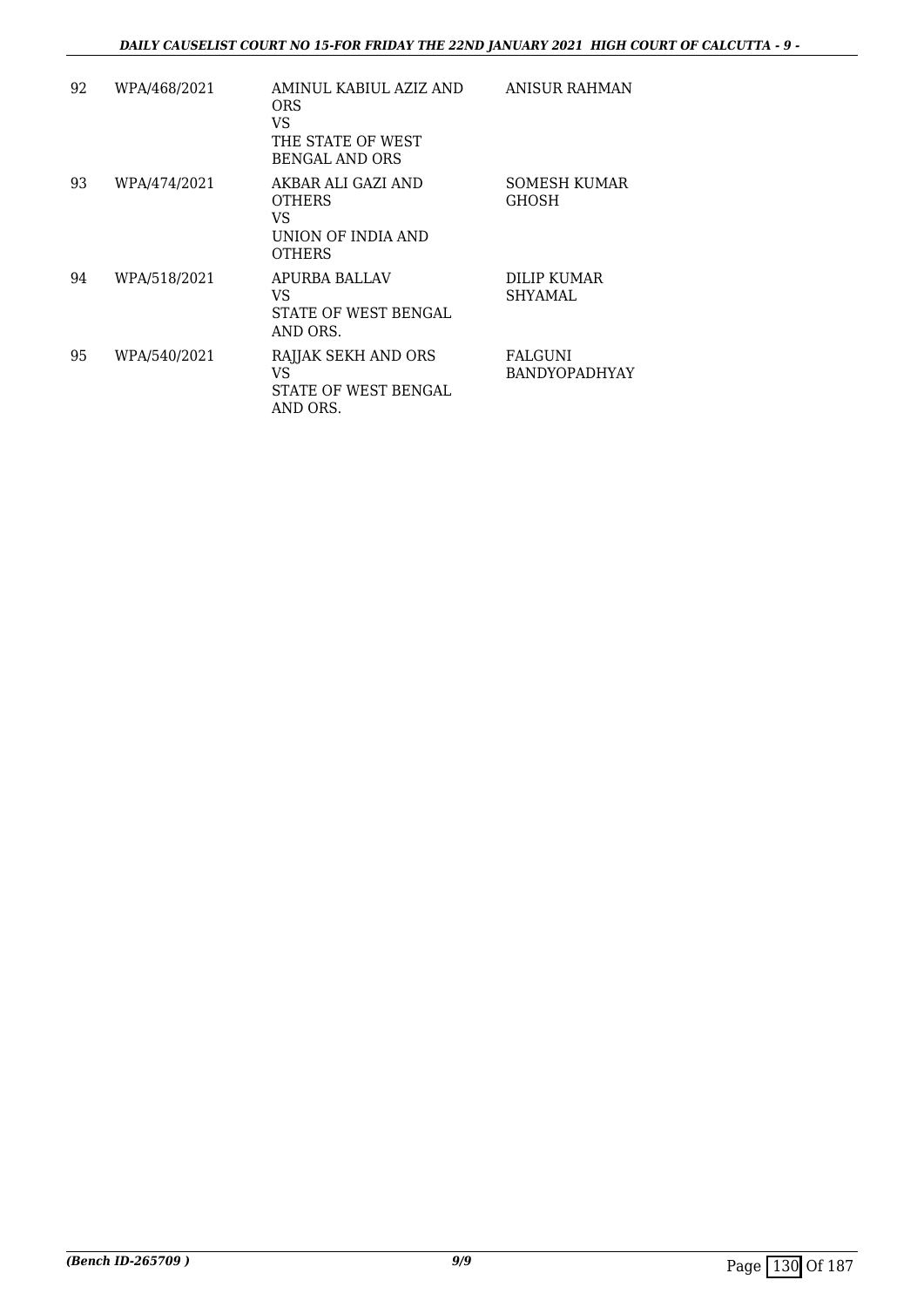

### **Appellate Side**

**DAILY CAUSELIST For Friday The 22nd January 2021**

#### **COURT NO. 19**

**SINGLE BENCH (SB - IX)**

**AT 10:45 AM**

#### **HON'BLE JUSTICE SHAMPA SARKAR**

#### **(VIA VIDEO CONFERENCE) ON AND FROM MONDAY, THE IITH JANUARY 2021 - ADMISSION AND HEARING OF CIVIL REVISION APPLICATIONS AND APPLICATIONS UNDER ARTICLE 227 OF THE CONSTITUTION INCLUDING APPLICATIONS CONNECTED THERETO [EXCLUDING CIVIL REVISIONS ARISING OUT OF TESTAMENTARY AND EJECTMENT / EVICTION SUITS AND PUBLIC PREMISES (UNAUTHORISED OCCUPANTS) ACT, 1971**

**SPECIAL NOTE : TODAY "UPON MENTIONING" MATTERS WILL BE TAKEN UP FIRST.**

**THEREAFTER "NEW MOTION" WILL BE TAKEN UP. 'CONTEMPT APPLICATION' & 'APPLICATIONS' WILL BE TAKEN UP AT 2.00 P.M. OR AFTER COMPLETION OF MOTIONS WHICHEVER IS EARLIER.** 

**'HEARING' MATTERS ARE EXHAUSTED, THERAFTER 'MOTION' WILL BE TAKEN UP.**

**NOTE : MENTIONING ONLY ON MONDAYS AT THE FIRST SITTING OF THE COURT.**

#### **NOTE: MATTERS WILL BE TAKEN UP THROUGH PHYSICAL HEARING ONLY WHEN BOTH THE PARTIES ARE AGREED.**

|              | <b>FOR JUDGMENT</b> |                                                                                      |                                       |  |
|--------------|---------------------|--------------------------------------------------------------------------------------|---------------------------------------|--|
| $\mathbf{1}$ | WPA/23951/2009      | SWARAJ KR. DUTTA<br>VS<br>STATE OF WEST BENGAL &<br><b>ORS</b>                       | ANGSHUMAN GUHA                        |  |
|              |                     | <b>TO BE MENTIONED</b>                                                               |                                       |  |
| 2            | CO/3835/2019        | <b>GOUR SAHA</b><br>VS<br>ASOK KUMAR ROY                                             | MR DEBAPRATIM<br><b>BANERJEE</b>      |  |
| 3            | CO/116/2021         | TRIPTI GOSWAMI GHOSH<br>VS<br>SANDHYA GHOSH AND ANR                                  | <b>SOMA KAR GHOSH</b>                 |  |
|              |                     | <b>UPON MENTIONING</b>                                                               |                                       |  |
| 4            | CO/96/2021          | VASAV NARAYAN SAHGAL<br>AND ANR<br>VS<br><b>SESA MINERALS LTD. AND</b><br><b>ORS</b> | <b>RITUPARNA</b><br><b>CHATTERJEE</b> |  |

#### **NEW MOTION**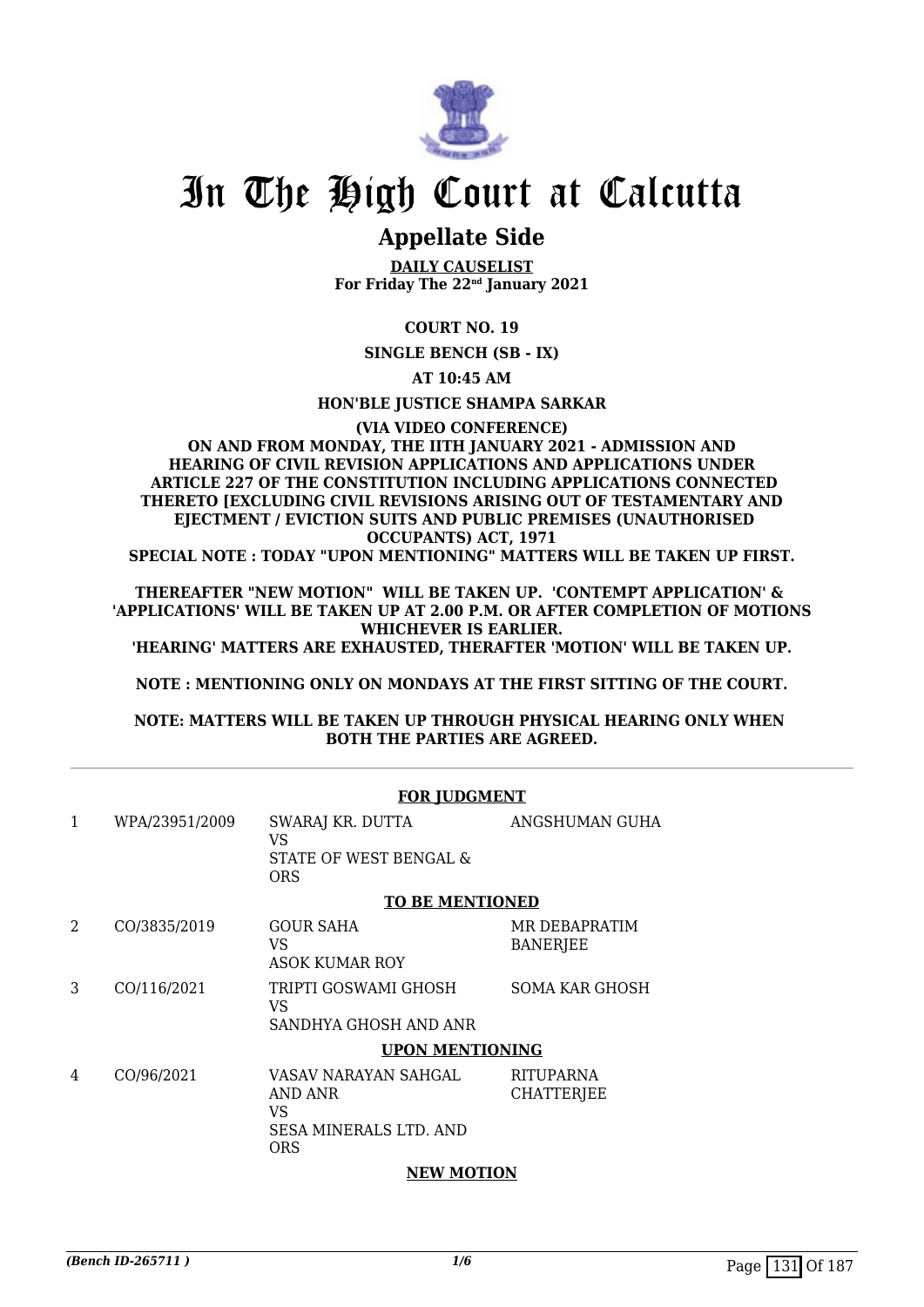| 5   | CO/3771/2017                            | SUSHANTA BIKASH DEY<br><b>VS</b><br><b>SAHADEB DAS &amp; ANR</b> | <b>SIDDHARTHA</b><br><b>SANKAR MANDAL</b> |
|-----|-----------------------------------------|------------------------------------------------------------------|-------------------------------------------|
|     | IA NO: CAN/1/2020, CAN/2/2020           |                                                                  |                                           |
| 6   | CO/284/2020                             | RITU PODDAR NEE KANORIA<br>VS                                    | SAPTARSHI KUMAR<br>MAL                    |
| wt7 | CO/1148/2020                            | <b>AMIT PODDER</b><br><b>AMIT PODDAR</b><br>VS                   | <b>SUTIRTHA DAS</b>                       |
|     |                                         | <b>RITU PODDAR</b>                                               |                                           |
|     | IA NO: CAN/1/2020(Old No:CAN/4042/2020) |                                                                  |                                           |
| 8   | CO/640/2020                             | KRISHNA KANTA ROY<br><b>VS</b><br>NIHAR RANJAN ROY & ORS         | <b>JOYITA RAY</b>                         |
| 9   | CO/811/2020                             | ANIL KUMAR DEY BISWAS<br><b>VS</b>                               | TARUNJYOTI TEWARI                         |
|     |                                         | SABITA DEY BISWAS & ORS                                          |                                           |
| 10  | CO/958/2020                             | NETAI DEY & ORS.<br><b>VS</b>                                    | ARITRA SHANKAR<br><b>RAY</b>              |
|     |                                         | SHANTI RANJAN BHANJA &<br>ORS.                                   |                                           |
| 11  | CO/1128/2020                            | LABA KUMAR NAYAK & ORS<br>VS                                     | ARIJIT PRADHAN                            |
|     |                                         | <b>MALAY KUMAR MAITY</b>                                         |                                           |
|     | IA NO: CAN/1/2020(Old No:CAN/3561/2020) |                                                                  |                                           |
| 12  | CO/1326/2020                            | <b>TANVEER ALAM</b><br><b>VS</b>                                 | RAVI RANJAN KUMAR                         |
| 13  | CO/1424/2020                            | <b>MUSARI BEGUM AND ORS</b><br><b>KASMIRA BIBI</b>               | <b>ARITRA SHANKAR</b>                     |
|     |                                         | <b>VS</b><br>YAKUB ALI MONDAL AND                                | RAY                                       |
|     |                                         | <b>ORS</b>                                                       |                                           |
| 14  | CO/1490/2020                            | RATNA SAHA AND ANR<br>VS                                         | SAPTARSHI KR MAL                          |
|     |                                         | VINOD PANDEY AND ANR                                             |                                           |
| 15  | CO/1513/2020                            | ABDUL HAI<br><b>VS</b><br>SK. SULTAN AND ORS.                    | <b>SUJIT SAHA</b>                         |
| 16  | CO/131/2021                             | <b>AKTER ALI AND ORS</b><br>VS                                   | <b>MANIKA SARKAR</b>                      |
|     |                                         | TARUN MAL AND ORS                                                |                                           |
| 17  | CO/139/2021                             | RAYEES ALAM<br><b>VS</b>                                         | <b>IFTEKAR MUNSHI</b>                     |
|     |                                         | M/S GANGES GARDEN<br>REALTORS PVT LTD AND ORS                    |                                           |
| 18  | CO/140/2021                             | SALIL GHOSH AND ORS<br><b>VS</b><br>PARTHAJIT MAJUMDER           | ANIKET MITRA                              |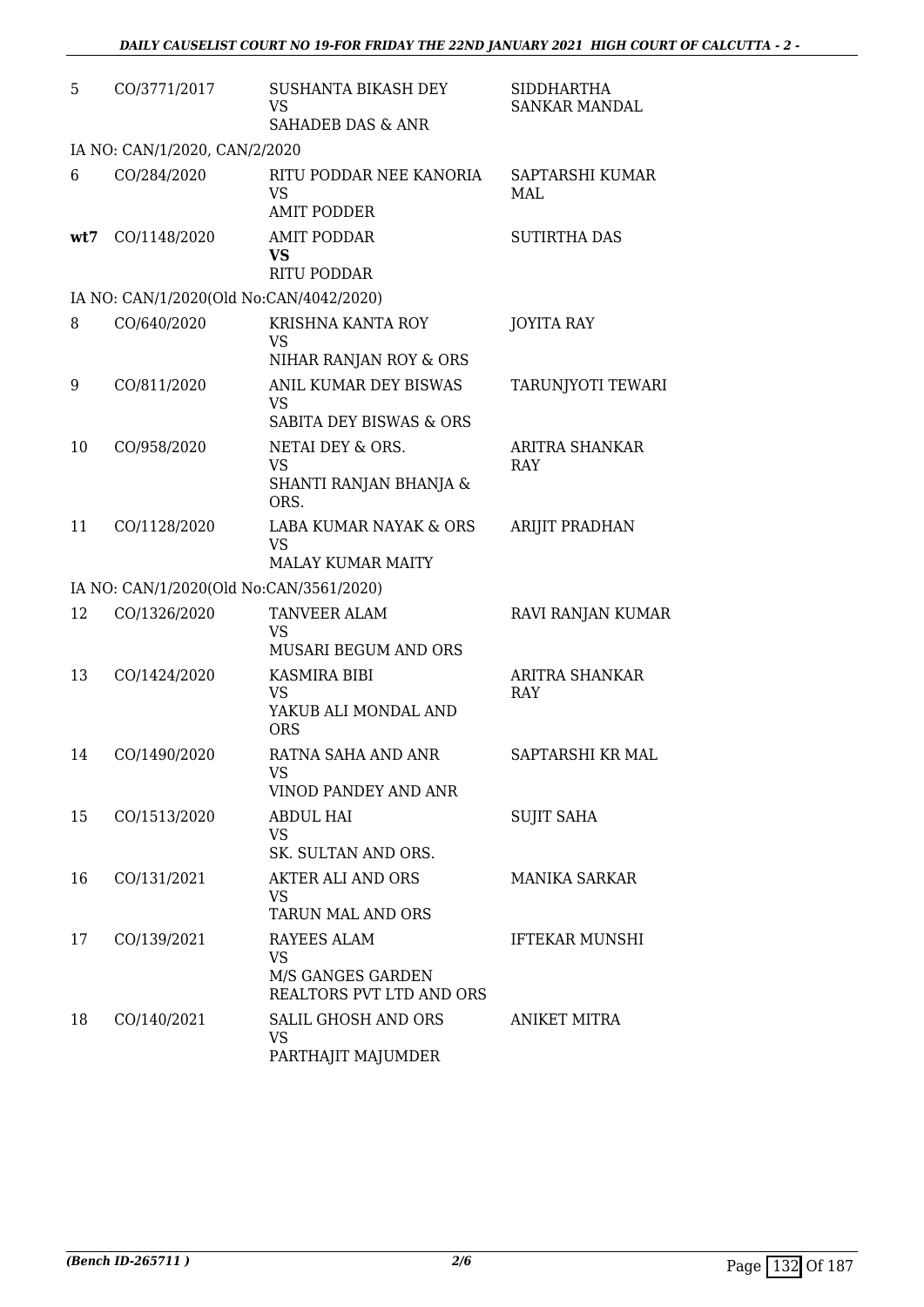| 19 | CO/148/2021                            | M/S DBAR CODE RESTRO BAR<br>AND CLUB LLP<br><b>VS</b><br>SIDDHANT COMMOTRADE<br>PVT. LTD.          | <b>SWETA GANDHI</b><br><b>MURGAI</b>   |
|----|----------------------------------------|----------------------------------------------------------------------------------------------------|----------------------------------------|
|    |                                        | <b>CONTEMPT APPLICATION</b>                                                                        |                                        |
| 20 | CPAN/831/2019                          | <b>AZMAUL SK</b><br><b>VS</b><br><b>DIBYENDU SARKAR</b>                                            | MD AHSANUZZAMAN                        |
|    | wt21 WPA/30452/2017                    | <b>AMAZUL SK</b><br><b>VS</b><br>STATE OF WEST BENGAL<br>&ORS                                      | MD. AHSANUZZAMAN                       |
| 22 | CPAN/1019/2019                         | DR. SABYASACHI ACHARYA<br><b>VS</b><br>ANIRBAN MONDAL & ANR                                        | KISHALAYA GHOSH                        |
|    | wt23 WPA/728/2018                      | DR. SABYASACHI ACHARYA<br><b>VS</b><br><b>STATE OF WEST BENGAL &amp;</b><br><b>ORS</b>             | <b>B R SIDHARTH</b>                    |
| 24 | CPAN/1252/2019                         | <b>GOUTAM KUMAR DUGAR</b><br><b>VS</b><br>PRASENJIT GHOSH                                          | <b>BRATINDRA</b><br>NARAYAN ROY        |
|    | wt25 WPA/9679/2019                     | <b>GAUTAM KUMAR DUGAR &amp;</b><br><b>ORS</b><br><b>VS</b><br>STATE OF WEST BENGAL &<br><b>ORS</b> | <b>BRATINDRA</b><br><b>NARAYAN RAY</b> |
| 26 | CPAN/21/2020                           | HIRON THOMAS MONDAL<br><b>VS</b><br>BROJENDRA NATH MONDAL<br>& ANR                                 | MAHESWARI<br><b>SHARMA</b>             |
|    | wt27 WPA/2869/2017                     | HIRON THOMAS MONDAL<br><b>VS</b><br>STATE OF WEST BENGAL &<br>ORS.                                 | <b>KARABI ROY</b>                      |
| 28 | CPAN/102/2020                          | <b>SHARMILA BOSE &amp; ORS</b><br>VS<br>HARENDRA SINGH                                             | SUROJIT ROY                            |
|    | wt29 WPA/1267/2018                     | <b>SHARMILA BOSE &amp; ORS</b><br><b>VS</b><br>STATE OF WEST BENGAL<br>&ORS                        | <b>SASWATI GHOSH ROY</b>               |
|    | IA NO: CAN/4/2019(Old No:CAN/907/2019) |                                                                                                    |                                        |
| 30 | CPAN/307/2020                          | ROWSONARA KHATUN<br>VS<br><b>ABDUR RAUF</b>                                                        | <b>SUPRIYO</b><br><b>CHATTOPADHYAY</b> |
|    | wt31 WPA/2636/2015                     | ROWSNARA KHATUN<br><b>VS</b><br>STATE OF WEST BENGAL &<br><b>ORS</b>                               | SANJUKTA SAMANTA                       |
| 32 | CPAN/712/2020                          | MD. AMINUDDIN<br><b>VS</b><br><b>ABID HOSSAIN</b>                                                  | <b>ABHIJIT SARKAR</b>                  |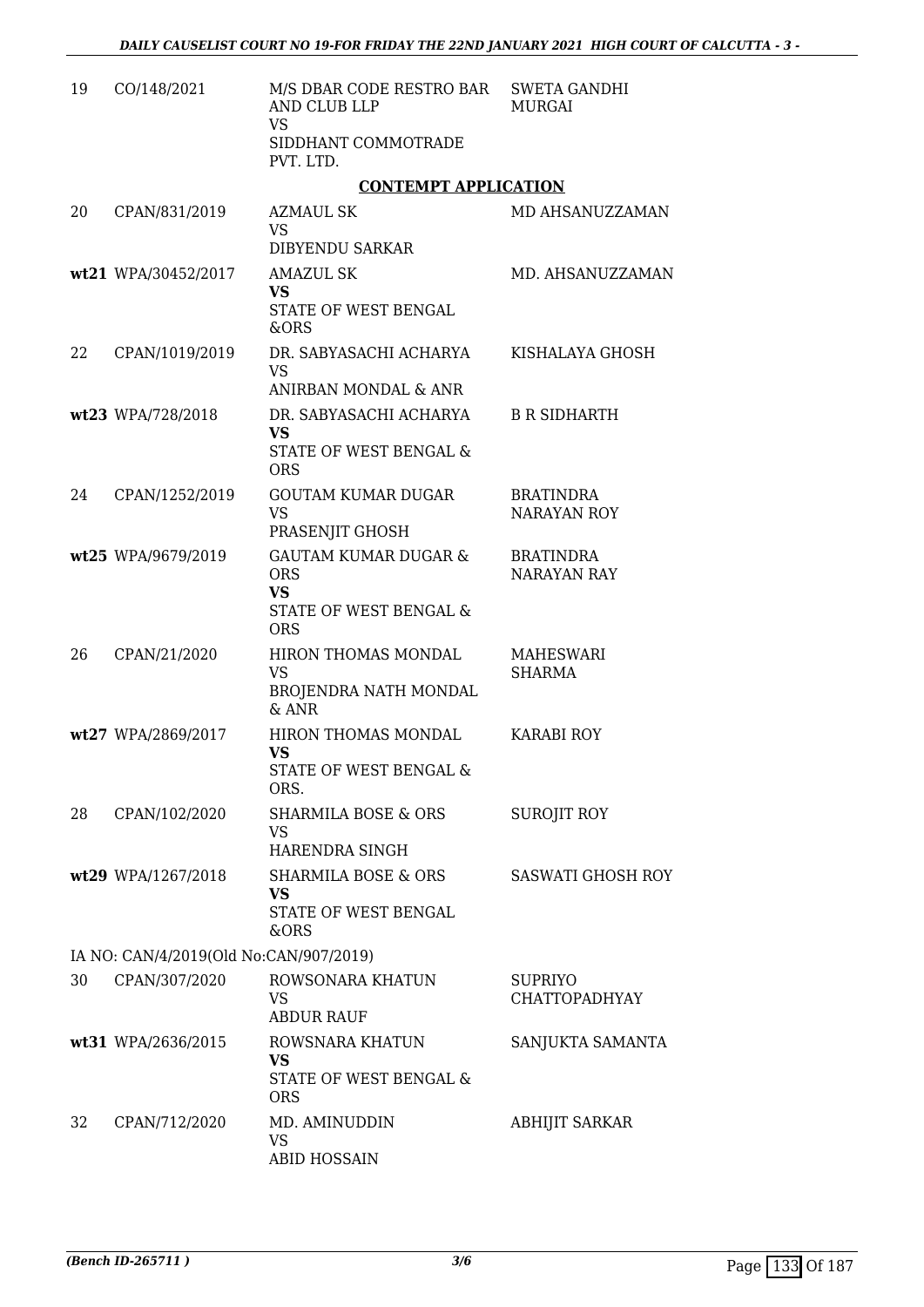|    | wt33 WPA/25722/2017                     | MD. AMINUDDIN<br><b>VS</b><br>STATE OF WEST BENGAL &                                                                                      | <b>ABHIJIT SARKAR</b>                                                                     |
|----|-----------------------------------------|-------------------------------------------------------------------------------------------------------------------------------------------|-------------------------------------------------------------------------------------------|
| 34 | CPAN/719/2020                           | <b>ORS</b><br>GARAI INFRA PROJECT GOVT<br>CONTRACTOR AND GENERAL<br><b>VS</b>                                                             | <b>PAPIYA</b><br>CHATTOPADHAYAY                                                           |
|    |                                         | KHALIAL AHMED IAS AND<br><b>ORS</b>                                                                                                       |                                                                                           |
|    | wt35 WPA/5269/2018                      | <b>GARIA INFRA</b><br>PROJECT, GOVT.CONTRACTOR<br>& GENERAL ORDER<br><b>SUPPLIER</b><br><b>VS</b><br>STATE OF WEST BENGAL &<br><b>ORS</b> | P. CHATTOPADHYAY                                                                          |
|    |                                         | <b>APPLICATION</b>                                                                                                                        |                                                                                           |
| 36 | CO/178/2013                             | SMT PURNIMA SARKAR &<br><b>ANR</b><br><b>VS</b>                                                                                           | <b>ALOKE CHATTERJEE</b>                                                                   |
|    |                                         | <b>DULAL CHANDRA BISWAS</b>                                                                                                               |                                                                                           |
|    |                                         | IA NO: CAN/4/2019(Old No:CAN/12651/2019), CAN/5/2020, CAN/6/2020                                                                          |                                                                                           |
| 37 | CO/717/2013                             | ASHISH KUMAR DAS & ORS<br><b>VS</b><br>CHETAN PRAKASH JINDAL &<br><b>ANR</b>                                                              | <b>KISHORE</b><br><b>MUKHERJEE</b>                                                        |
|    |                                         | No:CAN/7205/2017), CAN/4/2020(Old No:CAN/2813/2020)                                                                                       | IA NO: CAN/1/2017(Old No:CAN/7203/2017), CAN/2/2017(Old No:CAN/7204/2017), CAN/3/2017(Old |
| 38 | CO/2949/2014                            | PIJUSH KANTI SADHU<br>VS<br><b>SHANKAR DEBNATH &amp; ANR</b>                                                                              | SRIJIB CHAKRABORTY                                                                        |
|    | IA NO: CAN/5/2019(Old No:CAN/7591/2019) |                                                                                                                                           |                                                                                           |
| 39 | CO/2490/2016                            | <b>SWAPNA PAUL</b><br><b>VS</b><br>SANJIB MALLICK                                                                                         | M. SASMAL                                                                                 |
|    | IA NO: CAN/2/2017(Old No:CAN/4649/2017) |                                                                                                                                           |                                                                                           |
| 40 | CO/1865/2017                            | ACHINTYA @ ACHINTA<br><b>BARMAN &amp; ORS</b><br><b>VS</b>                                                                                | R MANNA                                                                                   |
|    |                                         | <b>KEDAR ROY &amp; ORS</b>                                                                                                                |                                                                                           |
|    | IA NO: CAN/1/2020                       |                                                                                                                                           |                                                                                           |
| 41 | CO/3589/2017                            | M/S. DUTTA LAHIRI AND<br><b>COMPANY</b><br><b>VS</b>                                                                                      | KUSHAL CHATTERJEE                                                                         |
|    |                                         | <b>SMT RATNA SUR</b>                                                                                                                      |                                                                                           |
| 42 | IA NO: CAN/3/2020<br>RVW/275/2019       | DR. ABHIJIT GHOSH                                                                                                                         | CHHANDAK DUTTA                                                                            |
|    |                                         | <b>VS</b><br>DR. JOYITA GHOSH (NEE<br>CHATTERJEE)                                                                                         |                                                                                           |
|    |                                         | IA NO: CAN/1/2019(Old No:CAN/11439/2019), CAN/2/2019(Old No:CAN/11446/2019)                                                               |                                                                                           |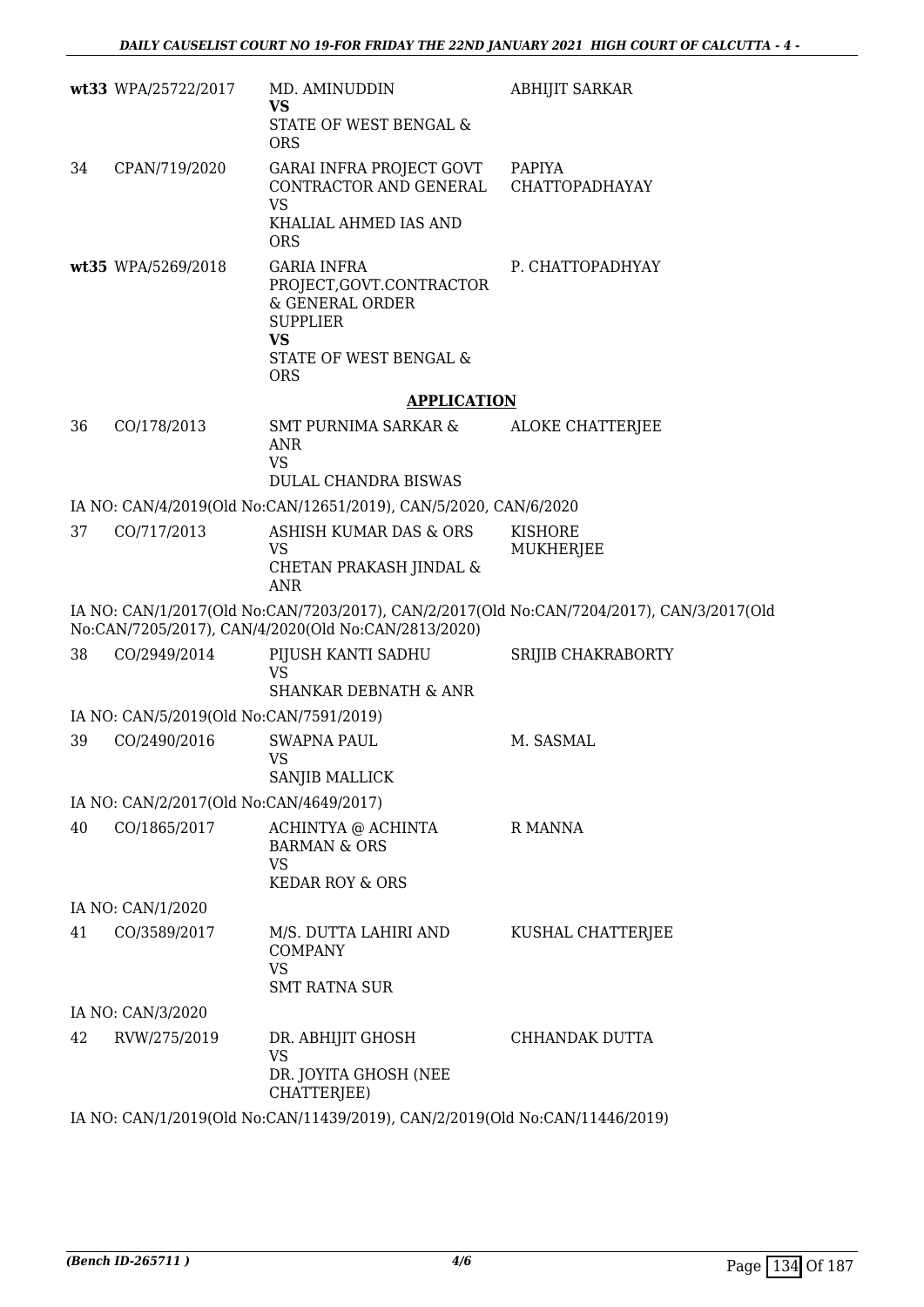| 43 | CO/416/2019                               | OM PRAKASH JHAWAR<br>VS<br>KANA DUTTA & ORS.                                            | REEMA COOMAR                         |
|----|-------------------------------------------|-----------------------------------------------------------------------------------------|--------------------------------------|
|    | IA NO: CAN/1/2019(Old No:CAN/12275/2019)  |                                                                                         |                                      |
| 44 | CO/849/2019                               | <b>ARUP NATH</b><br><b>BHATTACHARYYA</b><br><b>VS</b><br><b>DURGA MULLICK &amp; ORS</b> | <b>SAYANI DAS</b>                    |
|    |                                           | IA NO: CAN/1/2019(Old No:CAN/4872/2019), CAN/3/2019(Old No:CAN/12200/2019)              |                                      |
| 45 | CO/2873/2019                              | JAGANNATH GHOSH<br>VS<br>TAPAN KUMAR GHOSH &                                            | <b>HIMADRI KUMAR</b><br>MAHATA       |
|    | IA NO: CAN/1/2020(Old No:CAN/1375/2020)   | <b>ORS</b>                                                                              |                                      |
| 46 | CO/3664/2019                              | <b>SAILEN SARKAR</b><br><b>VS</b><br>RATHINDRA NATH GAYEN &<br><b>ORS</b>               | <b>DILIP KUMAR</b><br><b>SHYAMAL</b> |
|    | IA NO: CAN/1/2020                         |                                                                                         |                                      |
| 47 | CO/4175/2019                              | APEEJAY SURENDRA PARK<br><b>HOTELS LTD</b><br><b>VS</b><br><b>M/S TRINCUS</b>           | <b>BISWAJIT KUMAR</b>                |
|    | IA NO: CAN/1/2020(Old No:CAN/2629/2020)   |                                                                                         |                                      |
| 48 | CO/4195/2019                              | <b>HASINA BIBI</b><br><b>VS</b><br>SIBU PRASAD DAS & ANR                                | NEMAI CHANDRA<br><b>BETAL</b>        |
|    | IA NO: CAN/1/2020                         |                                                                                         |                                      |
| 49 | CO/4358/2019                              | SHYAMAL KUMAR PAL<br><b>VS</b><br><b>SWETA PAL &amp; ORS</b>                            | ARINDAM PAUL                         |
|    | IA NO: CAN/1/2020, CAN/2/2020, CAN/3/2021 |                                                                                         |                                      |
| 50 | RVW/42/2020                               | JIBAN KRISHNA BANIK<br>VS.<br>KANIKA SAHA                                               | ABHIJIT BORAL                        |
|    | wt51 CO/2877/2018                         | JIBAN KRIHSNA BANIK<br>VS.<br>PUSPA RANI DAS                                            | <b>ABHIJIT BORAL</b>                 |
| 52 | CO/566/2020                               | <b>MADHURI SHAW</b><br>VS.<br><b>INDIRA KUMARI SHAW</b>                                 | <b>DILIP KUMAR</b><br><b>MANDAL</b>  |
|    |                                           | IA NO: CAN/1/2020(Old No:CAN/2906/2020), CAN/2/2021                                     |                                      |
| 53 | CO/1073/2020                              | <b>SULATA DAS</b><br><b>VS</b><br>RANJIT KR. KALAPAHAR                                  | SANDIP DINDA                         |
|    | IA NO: CAN/1/2020                         |                                                                                         |                                      |
| 54 | CO/1155/2020                              | <b>SOUMI MUKHERJEE</b><br>(CHAKKRABORTY)<br><b>VS</b><br><b>MANAS MUKHERJEE</b>         | SOUMI GHOSAL                         |
|    | IA NO. CANILIZOZOCO No CANILOR 20020      |                                                                                         |                                      |

IA NO: CAN/1/2020(Old No:CAN/4608/2020)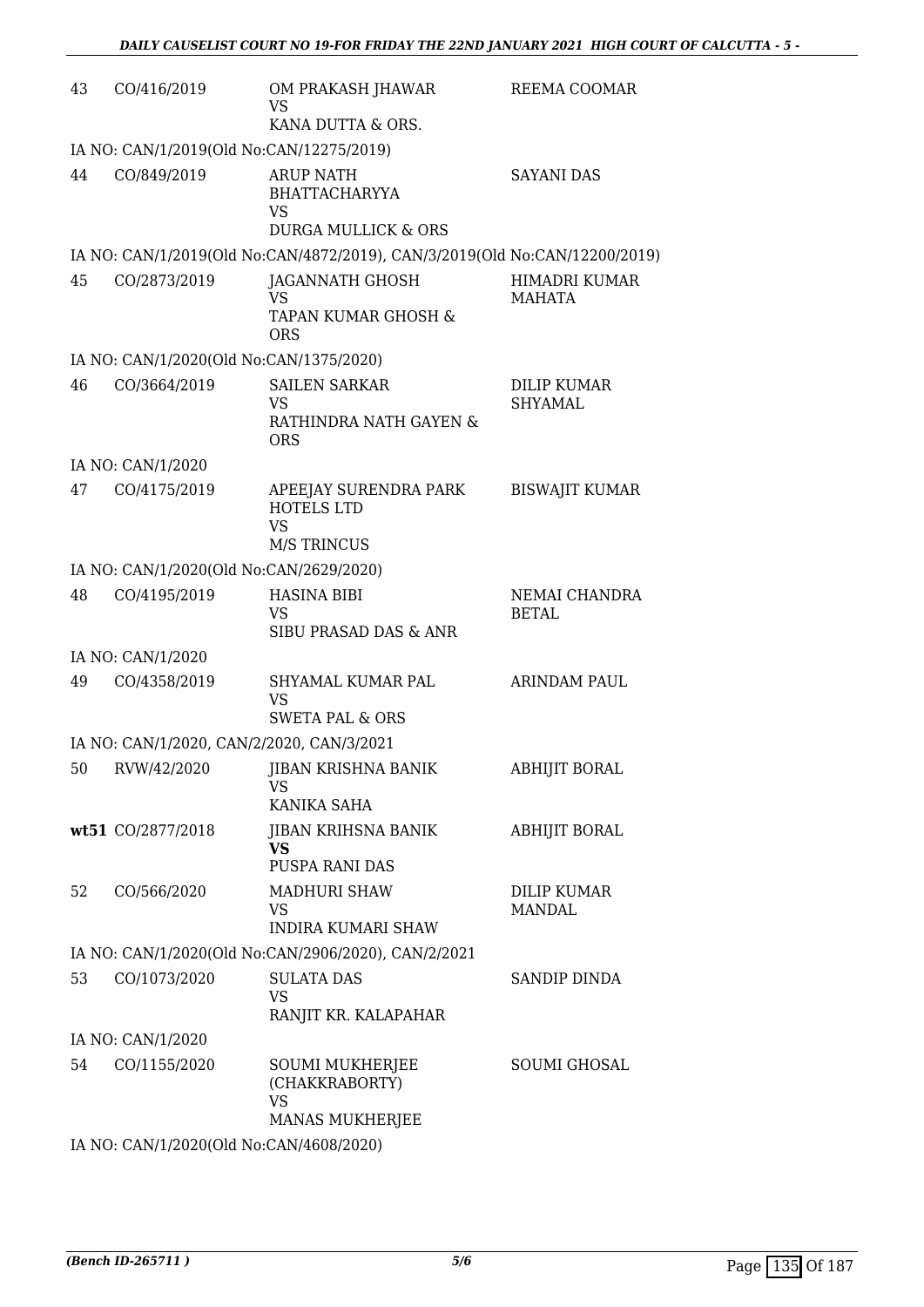|                               | wt55 CO/1119/2020                       | <b>MANAS MUKHERJEE</b><br><b>VS</b><br>SOUMI<br>MUKHERJEE(CHAKRABORTY)                    | <b>SANANDA GANGULY</b>        |  |
|-------------------------------|-----------------------------------------|-------------------------------------------------------------------------------------------|-------------------------------|--|
|                               |                                         | IA NO: CAN/2/2020(Old No:CAN/3980/2020), CAN/3/2020(Old No:CAN/3981/2020)                 |                               |  |
| 56                            | CO/1161/2020                            | ASHER ALI MONDAL<br>VS<br><b>INSAN ALI BISWAS &amp; ORS</b>                               | DYTIMAN BANERJEE              |  |
|                               | IA NO: CAN/1/2020(Old No:CAN/4792/2020) |                                                                                           |                               |  |
| 57                            | CO/1437/2020                            | TIBREWALA REALTORS PVT<br><b>LTD</b><br>VS<br>KESAR TRADING CO. PVT LTD<br><b>AND ORS</b> | KAUSHIK BANERJEE              |  |
|                               | IA NO: CAN/1/2020                       |                                                                                           |                               |  |
|                               |                                         | <b>FOR HEARING</b>                                                                        |                               |  |
| 58                            | CO/4172/2019                            | M/S. ASHROY<br>CONSTRUCTION & ORS<br><b>VS</b><br>PANKAJ MITRA & ORS                      | PRAJAAINI DAS                 |  |
| IA NO: CAN/1/2020, CAN/2/2021 |                                         |                                                                                           |                               |  |
| 59                            | CO/1527/2020                            | M/S. PRIYAGOPAL BISOYI<br><b>SAREES PVT LTD</b><br>VS<br>MRITYUNJOY GHOSH AND             | KAUSTAV CHANDRA<br><b>DAS</b> |  |

ORS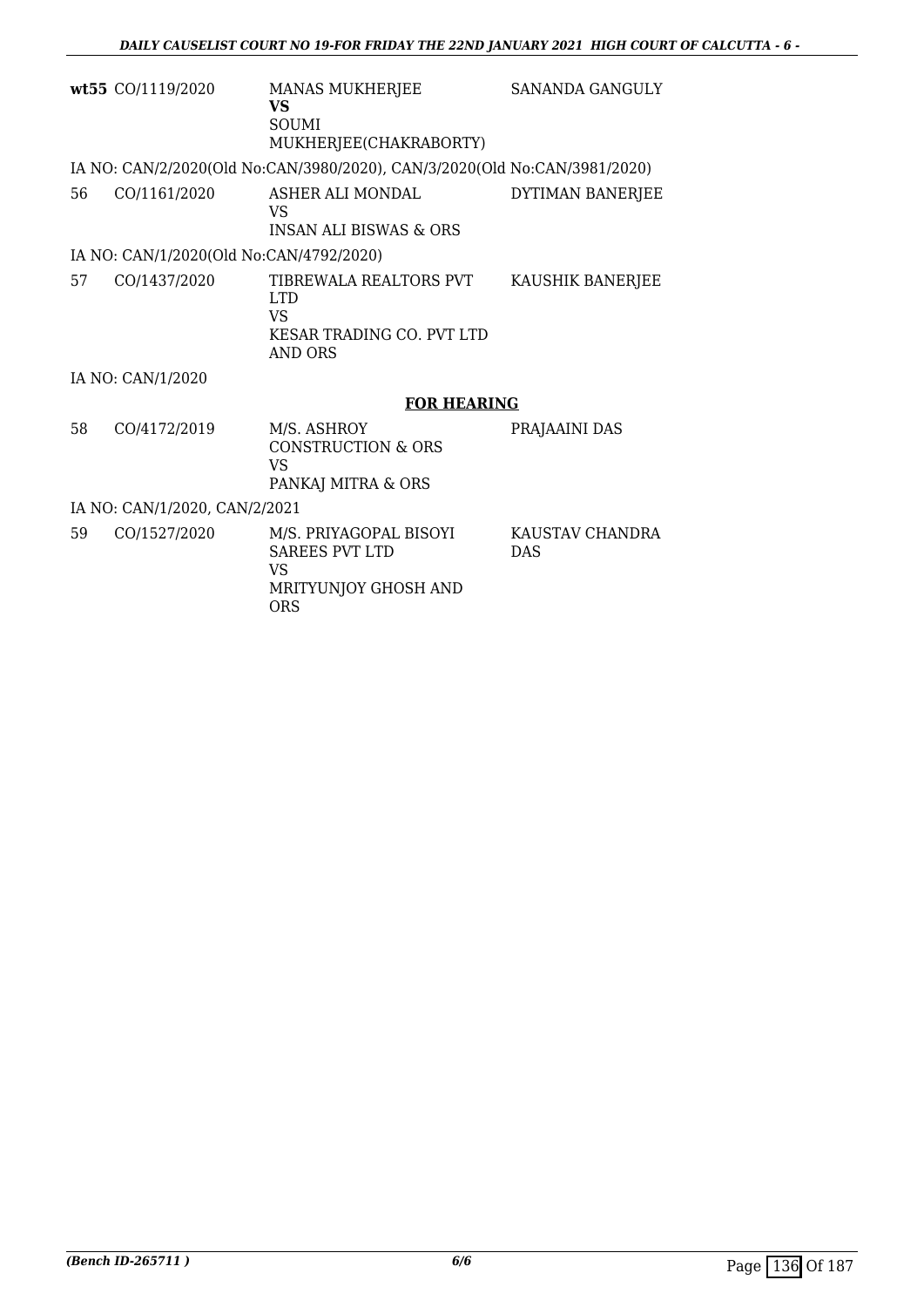

### **Appellate Side**

**DAILY CAUSELIST For Friday The 22nd January 2021**

**COURT NO. 10 SINGLE BENCH (SB - X) AT 10:45 AM HON'BLE JUSTICE RAVI KRISHAN KAPUR (VIA VIDEO CONFERENCE)** 

#### **ON AND FROM MONDAY, THE 11TH JANUARY, 2021 - MATTERS (MOTIONS & HEARING) UNDER ARTICLE 226 OF THE CONSTITUTION RELATING TO MADHYAMIK SIKSHYA KENDRA, INCLUDING APPLICATIONS CONNECTED THERETO;**

**MATTERS (MOTION & HEARING) UNDER ARTICLE 226 OF THE CONSTITUTION RELATING TO RESIDUARY UNDER GROUP IX RELATING TO PUBLIC PREMISES (UNAUTHORISED OCCUPANTS) ACT, 1971 INCLUDING APPLICATION CONNECTED THERETO;**

**MATTERS (MOTION & HEARING) UNDER ARTICLE 226 OF THE CONSTITUTION OF INDIA RELATING TO CO-OPERATIVE SOCIETIES UNDER GROUP V (EXCLUDING SERVICE MATTERS) AND APPLICATIONS CONNECTED THERETO;**

**HEARING OF WRIT PETITIONS IRRESPECTIVE OF CLASSIFICATION AND APPLICATIONS CONNECTED THERETO;**

**NOTE : MATTERS WILL BE TAKEN UP THROUGH PHYSICAL HEARING WHEN BOTH THE PARTIES ARE AGREED.**

#### **TO BE MENTIONED**

1 WPA/17786/1998 GAJENDRA NATH SARDAR  $V<sup>2</sup>$ STATE OF WEST BENGAL SANTIPADA PAHARI

IA NO: CAN/1/2001(Old No:CAN/10215/2001)

2 WPA/24840/2005 PURAJHAR & KAWAKHALI M.BHUMI RAKSHA COM. VS STATE OF W.B. TAPAS KR. **MAJUMDAR** 

IA NO: CAN/3/2019(Old No:CAN/2559/2019), CAN/4/2019(Old No:CAN/2561/2019), CAN/5/2020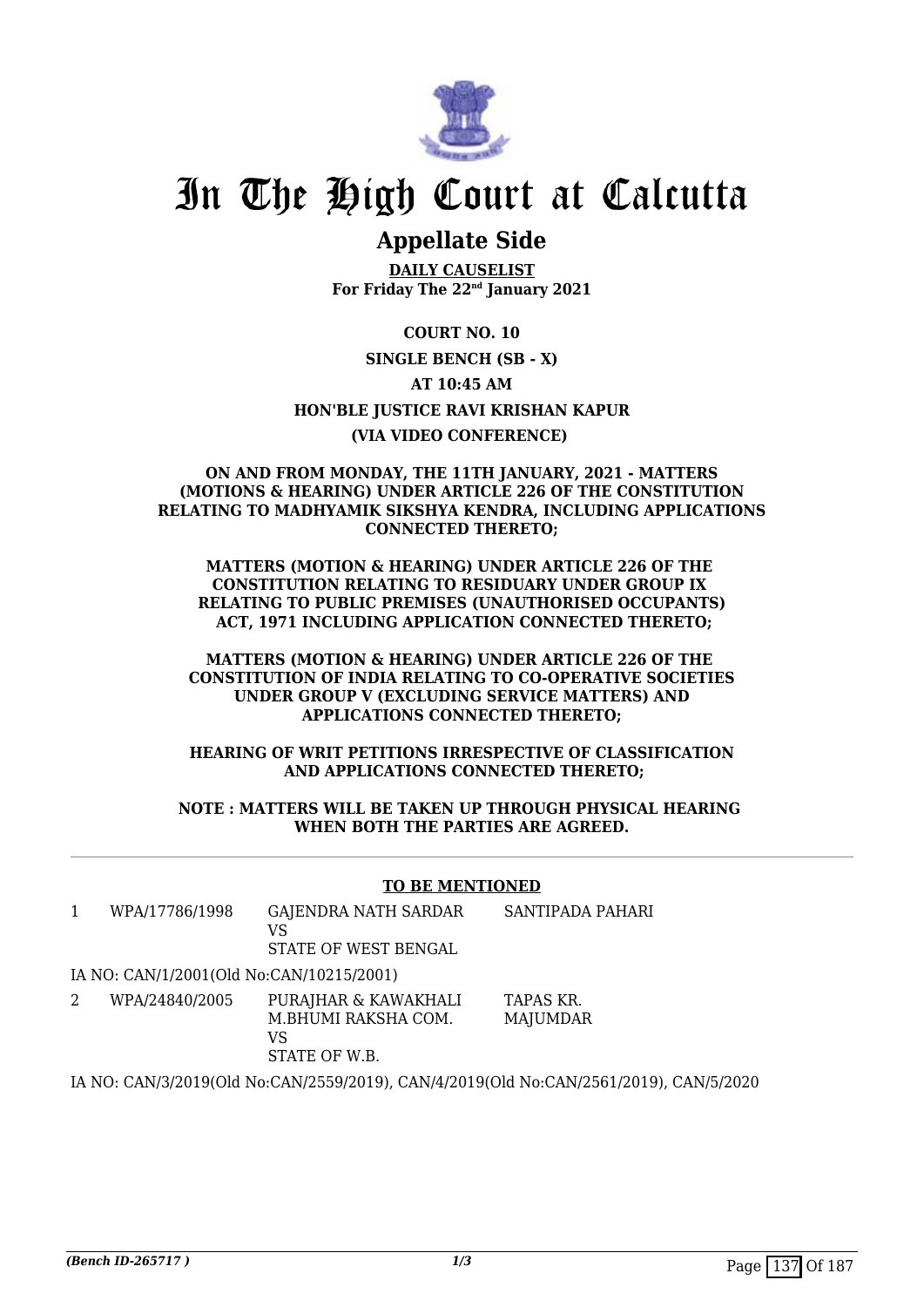| 3  | WPA/1653/2009             | <b>SWATI MUKHUTY</b><br><b>VS</b>                                                                                                      | <b>ACHYUT BASU</b>                    |
|----|---------------------------|----------------------------------------------------------------------------------------------------------------------------------------|---------------------------------------|
|    |                           | STATE OF WEST BENGAL &<br>ORS.                                                                                                         |                                       |
|    | IA NO: CAN/1/2020         |                                                                                                                                        |                                       |
| 4  | WPA/25012/2017            | <b>SUBIR GORAIN &amp; ORS</b><br><b>VS</b><br>THE DIRECTORATE OF<br><b>INSTITUTIONAL FINANCE &amp;</b><br><b>STATE LOTTERIES &amp;</b> | PROSENJIT<br><b>MUKHERJEE</b>         |
| 5  | WPA/2293/2018<br>(pt.hd.) | PADMABATI MITRA<br><b>VS</b><br>UNION OF INDIA & ORS                                                                                   | S. MUKHERJEE                          |
| 6  | WPA/4488/2018             | <b>NAKUL BERA</b><br><b>VS</b><br>STATE OF WEST BENGAL &<br><b>ORS</b>                                                                 | R PAL                                 |
| 7  | WPA/17473/2018            | <b>GOUTAM DAS &amp; ORS</b><br><b>VS</b><br>UNION OF INDIA & ORS                                                                       | P.B. BIHANI                           |
| 8  | WPA/984/2019              | CHITTARANJAN ROY<br><b>VS</b><br>STATE OF WEST BENGAL &<br><b>ORS</b>                                                                  | G. DAS<br><b>HARBHAJANKA</b>          |
| 9  | WPA/17834/2019            | <b>BIDYUT BARAN HALDER</b><br><b>VS</b><br>UNITED BANK OF INDIA<br>ORS ORS                                                             | <b>SOHAN KUMAR ROY</b>                |
| 10 | WPA/18242/2019            | AMIT KUMAR BAL<br><b>VS</b><br>STATE OF WEST BENGAL &<br><b>ORS</b>                                                                    | SOBHAN MAJUMDER                       |
| 11 | WPA/21621/2019            | <b>ROHIT PAL</b><br>VS<br>LIFE INSURANCE<br><b>CORPORATION OF INDIA &amp;</b><br><b>ORS</b>                                            | <b>SANKAR HALDER</b>                  |
| 12 | WPA/22251/2019            | MD. EMRAN HOSSAIN &<br><b>ORS</b><br><b>VS</b><br>STATE OF WEST BENGAL &<br><b>ORS</b>                                                 | PABITRA CHARAN<br><b>BHATTACHARYA</b> |
| 13 | WPA/6629/2020             | SMT SADHANA<br><b>CHOUDHURY</b><br><b>VS</b><br>AXIS BANK LTD & ORS                                                                    | SHEBATEE DATTA                        |
|    |                           | IA NO: CAN/1/2020(Old No:CAN/5455/2020), CAN/2/2020                                                                                    |                                       |
| 14 | WPA/7960/2020             | KARNATAKA BANK LTD<br><b>VS</b><br>WEST BENGAL FINANCIAL<br>CORPORATION                                                                | <b>ANIRBAN</b><br><b>PRAMANICK</b>    |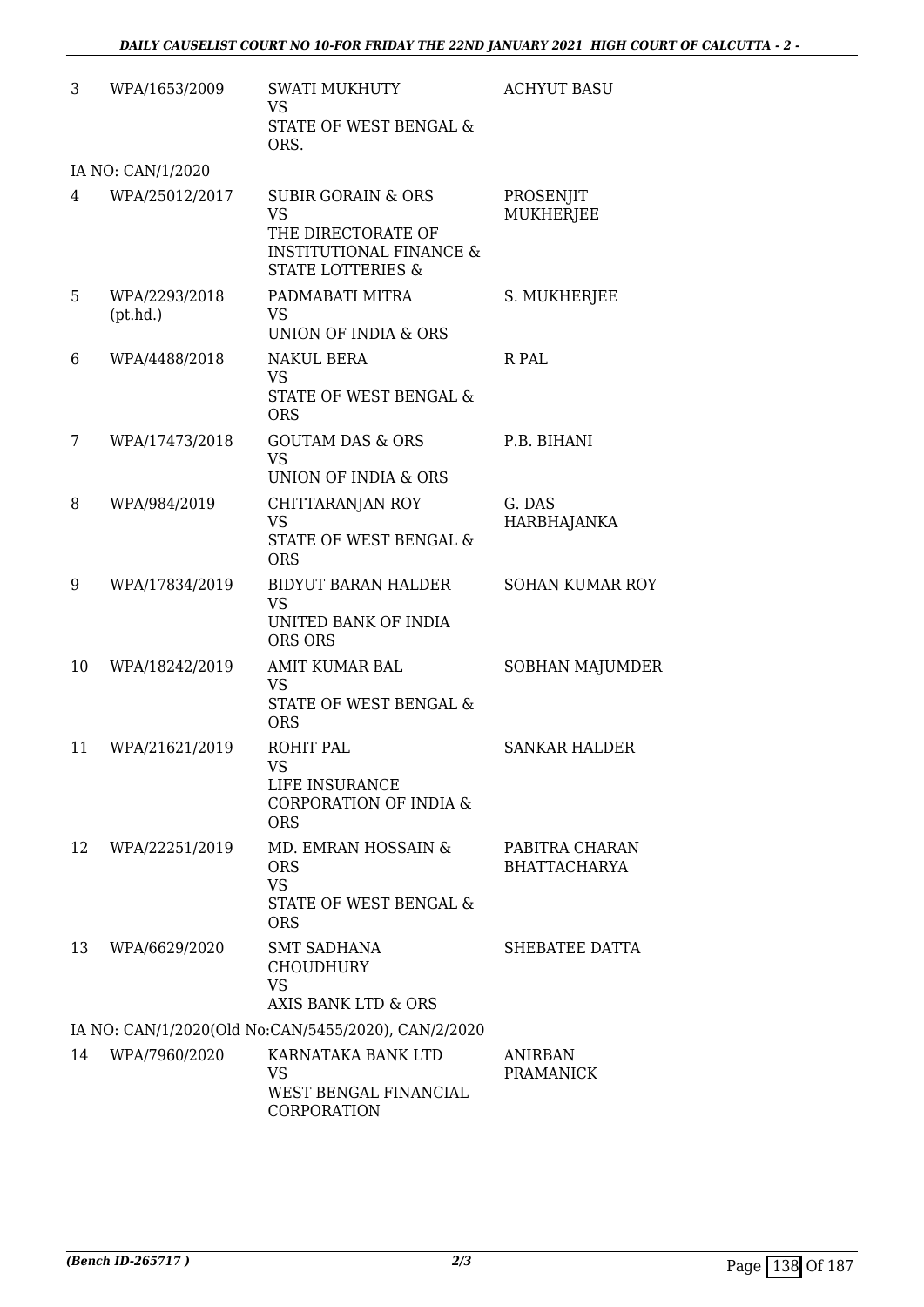| 15 | WPA/11976/2020                          | <b>MANOHAR MALANI</b><br><b>VS</b>                                                                               | PALLAVI RAY                            |
|----|-----------------------------------------|------------------------------------------------------------------------------------------------------------------|----------------------------------------|
|    |                                         | UNION OF INDIA AND ORS.                                                                                          |                                        |
| 16 | WPA/11977/2020                          | <b>MANOHAR MALANI</b><br><b>VS</b>                                                                               | PALLAVI RAY                            |
|    |                                         | UNION OF INDIA AND ORS.                                                                                          |                                        |
|    |                                         | <b>MOTION</b>                                                                                                    |                                        |
| 17 | WPA/147/2021                            | RAIL VIHAR CO-OP<br><b>HOUSING SOCIETY LTD</b><br><b>VS</b>                                                      | <b>VIKASH SINGH</b>                    |
|    |                                         | STATE OF WEST BENGAL<br>AND ORS.                                                                                 |                                        |
| 18 | WPA/884/2021                            | TAPAS KUMAR GHORAI AND<br><b>OTHERS</b><br><b>VS</b><br><b>STATE OF WEST BENGAL</b><br>AND ORS.                  | SUBHAJIT PANJA                         |
| 19 | WPA/1271/2021                           | <b>SK. SAIFUDDIN</b><br><b>VS</b><br><b>STATE OF WEST BENGAL</b><br>AND ORS.                                     | SIRAJUL HAQUE<br><b>MONDAL</b>         |
| 20 | WPA/2002/2021                           | AMALENDU BIKASH PANDA KAMAL KANTA KAR<br><b>VS</b><br>STATE OF WEST BENGAL<br>AND ORS.                           |                                        |
|    |                                         | <b>PART HEARD MATTERS</b>                                                                                        |                                        |
| 21 | WPA/17970/2018                          | CIMA ROADLINERS & ANR<br><b>VS</b><br>HPCL & ORS                                                                 | D CHATTARAJ                            |
|    |                                         | <b>FOR HEARING</b>                                                                                               |                                        |
| 22 | WPA/12444/2017                          | NIHARENDU SOM<br><b>VS</b><br>STATE OF WEST BENGAL &<br><b>ORS</b>                                               | <b>DWARIKANATH</b><br><b>MUKHERJEE</b> |
| 23 | WPA/22270/2017                          | <b>ASIT RAY &amp; ORS</b><br><b>VS</b><br>THE UNIVERSITY OF<br>CALCUTTA REPD BY THE<br><b>REGISTRAR&amp; ORS</b> | K BERA                                 |
|    | IA NO: CAN/1/2018(Old No:CAN/9622/2018) |                                                                                                                  |                                        |
| 24 | WPA/23784/2018                          | <b>BARRACKPORE</b><br><b>GYMNASIUM</b><br><b>VS</b>                                                              | SAYANTAN<br><b>BHATTACHARJEE</b>       |
|    |                                         | THE BARRACKPORE<br>MUNICIPALITY & ORS.                                                                           |                                        |
| 25 | WPA/15811/2019                          | M/S MAA SRBAMANGALA<br><b>UDYOGAND &amp; ANR</b><br><b>VS</b><br>UNION OF INDIA & ORS                            | SANDIP KUNDU                           |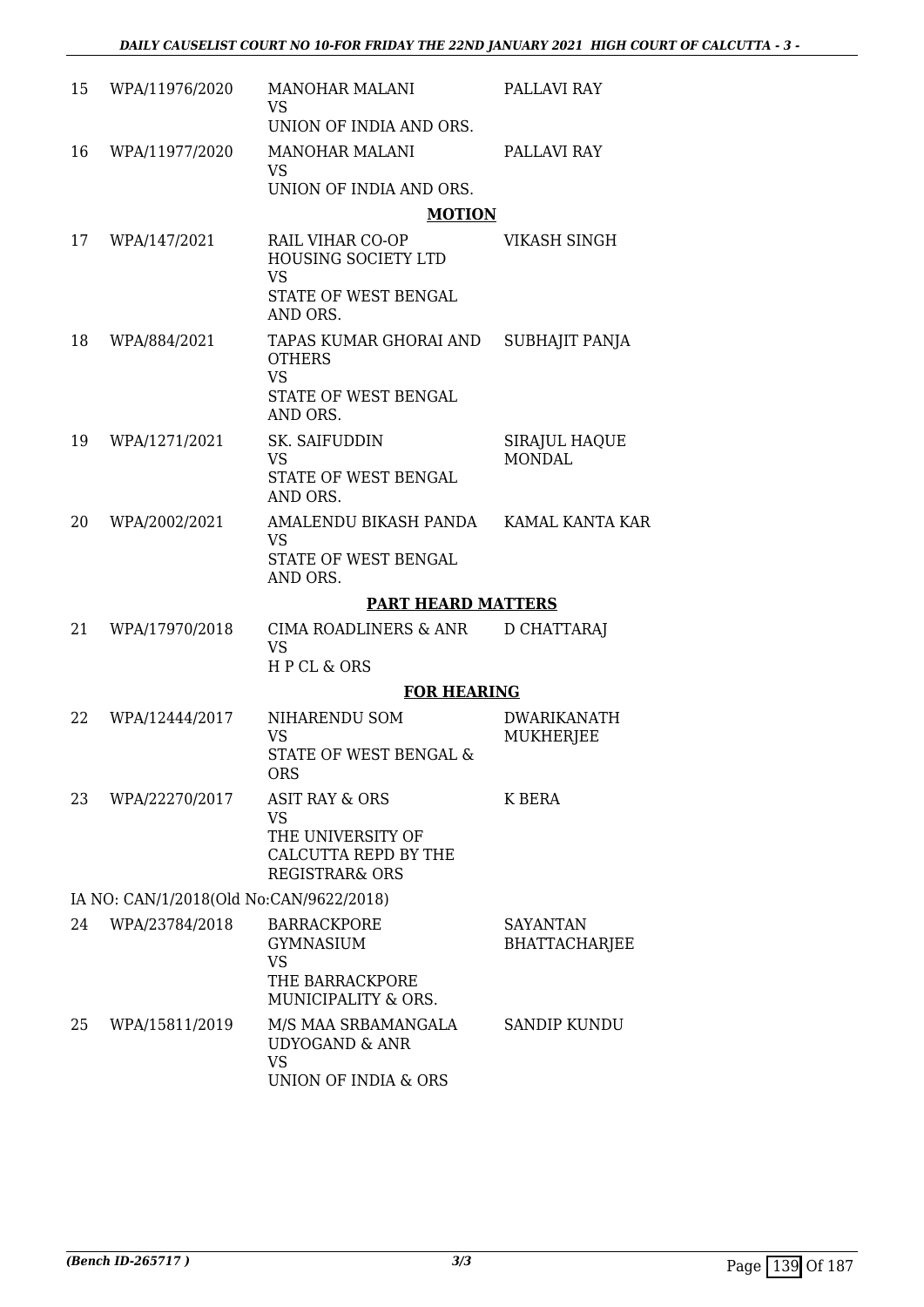

### **Appellate Side**

**DAILY CAUSELIST For Friday The 22nd January 2021**

**COURT NO. 23 SINGLE BENCH (SB - XI) AT 10:45 AM HON'BLE JUSTICE ARINDAM MUKHERJEE (VIA VIDEO CONFERENCE)** 

#### **ON AND FROM MONDAY, THE 11TH JANUARY, 2021 - MATTERS (MOTION & HEARING) UNDER ARTICLE 226 OF THE CONSTITUTION RELATING TO RESIDUARY UNDER GROUP IX (ELECTRICITY ONLY) INCLUDING APPLICATIONS CONNECTED THERETO.**

**MATTERS (MOTION & HEARING) RELATING TO REVENUE AND TAX LAWS (EXCLUDING LAND REVENUE) UNDER GROUP IV INCLUDING APPLICATIONS CONNECTED THERETO;**

**HEARING OF CIVIL REVISION APPLICATIONS AND APPLICATIONS UNDER ARTICLE 227 OF THE CONSTITUTION INCLUDING APPLICATIONS CONNECTED THERETO.**

**IF NO ONE APPEARS FOR THE PETITIONER FOR TWO CONSECUTIVE DATES, MATTERS WILL BE TAKEN UP IN THEIR ABSENCE.**

**NOTE : APPELLATE SIDE MATTERS WILL BE TAKEN UP FIRST.**

**ORIGINAL SIDE MATTERS WILL BE TAKEN UP FROM 2 :00 P.M. AFTER COMPLETION OF ORIGINAL SIDE MATTERS,IF TIME PERMITS APPELLATE SIDE GROUP IV MATTERS WILL BE TAKEN UP.**

**NOTE : 1. MATTERS WILL BE TAKEN UP THROUGH PHYSICAL HEARING WHEN BOTH THE PARTIES ARE AGREED.**

**NOTE : 2. NO MENTIONING OF HEARING MATTERS FOR INCLUSION.**

#### **NOTE : 3. MATTERS MARKED AS LAST CHANCE SHALL BE TAKEN UP FIRST & IF NO ONE APPEARS MATTER SHALL BE DISMISSED.**

#### **MOTION**

( GROUP IX ELECTRICITY ) PRATIMA RANI BURMAN &

1 WPA/22394/2019 (Last Chance) ORS VS CESC LIMITED & ORS MONIKA GHOSH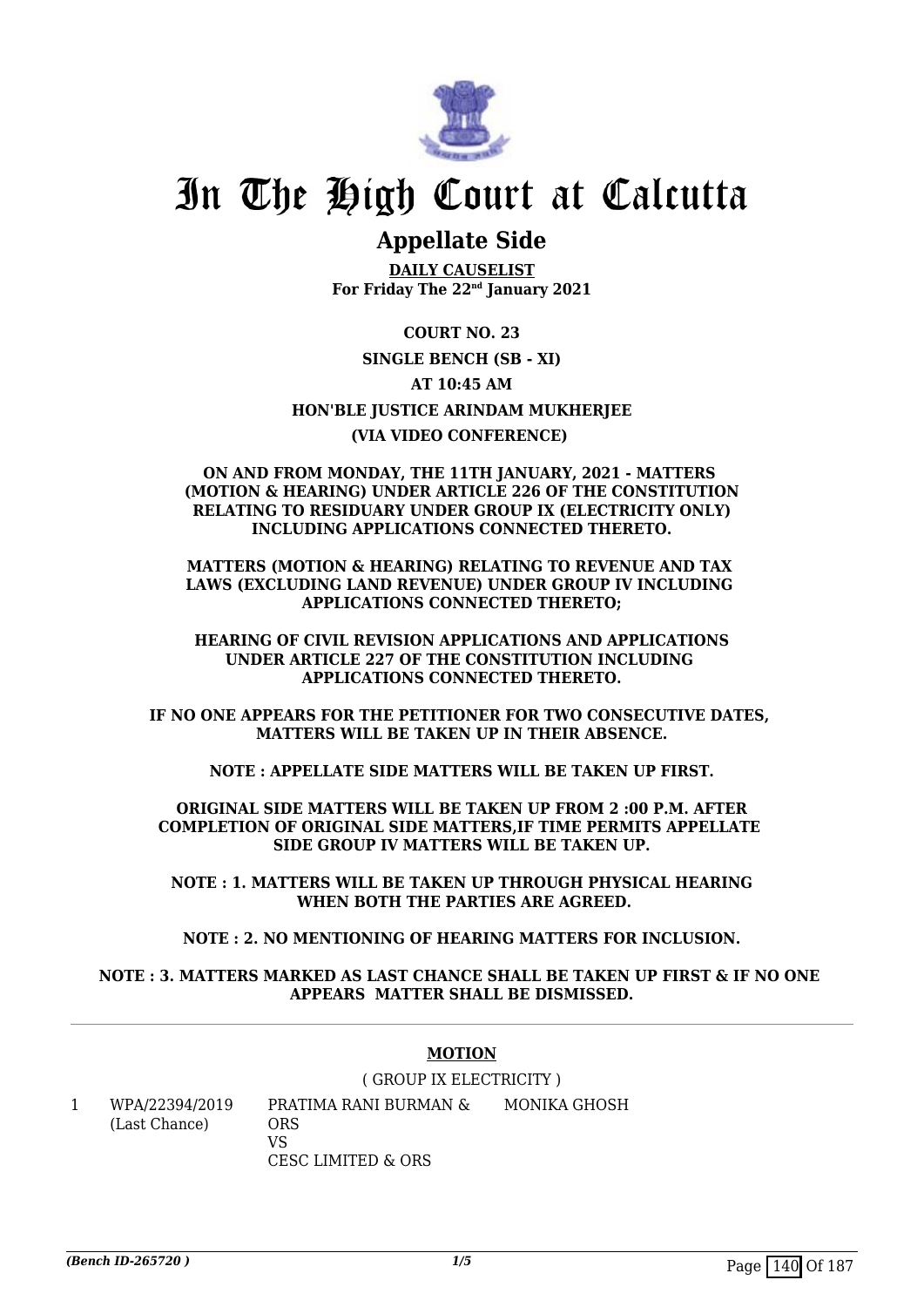| 2  | WPA/23517/2019                          | <b>CHHANDA BOSE</b>                                      | SWARNALI SAHA                          |
|----|-----------------------------------------|----------------------------------------------------------|----------------------------------------|
|    |                                         | <b>VS</b>                                                |                                        |
|    |                                         | STATE OF WEST BENGAL &<br><b>ORS</b>                     |                                        |
| 3  | WPA/23927/2019                          | MURALILAL AGARWAL                                        | <b>INDRANIL HALDER</b>                 |
|    |                                         | <b>VS</b><br><b>CESC LIMITED &amp; ANR</b>               |                                        |
|    | IA NO: CAN/1/2020                       |                                                          |                                        |
| 4  | WPA/23980/2019                          | SAPTARSHI DEY<br><b>VS</b>                               | <b>ABHIJIT RAY</b>                     |
|    |                                         | C.E.S.C LTD& ORS                                         |                                        |
| 5  | WPA/2327/2020                           | <b>NUR MAHAMMAD</b><br><b>VS</b>                         | SK SHAHJAHAN                           |
|    |                                         | <b>WBSEDC LTD &amp; ORS</b>                              |                                        |
| 6  | WPA/2859/2020                           | RAMESH NASKAR<br><b>VS</b><br>CESC LTD. & ORS            | DIPANKAR ADITYA                        |
| 7  | WPA/3030/2020                           | ANANDA ROY CHOWDHURY                                     | <b>DEBASIS MITRA</b>                   |
|    |                                         | <b>VS</b><br><b>WBSEDC LTD &amp; ORS</b>                 |                                        |
| 8  | WPA/3249/2020                           | ARBIND JAISWAL<br><b>VS</b>                              | ANUPAM ACHARYYA                        |
|    | (Last Chance)                           | THE SEC. MINISTRY OF                                     |                                        |
|    |                                         | ELECTRICITY, NABANNA &<br>ORS.                           |                                        |
| 9  | WPA/3265/2020                           | SHAIK GOLAM HOSSAIN @<br><b>GULAM HUSSAIN</b>            | KALYANI                                |
|    |                                         | <b>VS</b>                                                | <b>BHATTACHARYYA</b>                   |
|    |                                         | STATE OF WEST BENGAL &<br>ORS.                           |                                        |
| 10 | WPA/4047/2020                           | <b>USHA DUTTA</b>                                        | <b>INDRANIL HALDER</b>                 |
|    |                                         | <b>VS</b><br><b>CESC LIMITED &amp; ANR</b>               |                                        |
|    | IA NO: CAN/1/2020(Old No:CAN/4343/2020) |                                                          |                                        |
| 11 | WPA/4157/2020                           | SUSHIL PRASAD SINGH                                      | MOHIT KUMAR DEY                        |
|    |                                         | <b>VS</b>                                                |                                        |
|    |                                         | THE CALCUTTA ELECTRIC<br>SUPPLY CORPORATION LTD<br>& ORS |                                        |
| 12 | WPA/4327/2020                           | NIKHIL KOLEY & ORS                                       | <b>BALARAM NEOGI</b>                   |
|    |                                         | <b>VS</b>                                                |                                        |
|    |                                         | THE C.E.S.C. LTD & ORS                                   |                                        |
| 13 | WPA/4422/2020                           | <b>ASIT MONDAL</b><br><b>VS</b>                          | <b>ASIT KR.</b><br><b>BHATTACHARYA</b> |
|    |                                         | STATE OF WEST BENGAL &<br>ORS.                           |                                        |
| 14 | WPA/4985/2020                           | <b>SUBHODEB CHAUDHURI</b>                                | ASHOK KR JHA                           |
|    |                                         | <b>VS</b><br>STATE OF WEST BENGAL &                      |                                        |
|    |                                         | <b>ORS</b>                                               |                                        |
| 15 | WPA/5300/2020                           | RAHUL MONDAL                                             | <b>INDRANIL HALDER</b>                 |
|    |                                         | <b>VS</b><br><b>CESC LIMITED &amp; ANR</b>               |                                        |
|    |                                         |                                                          |                                        |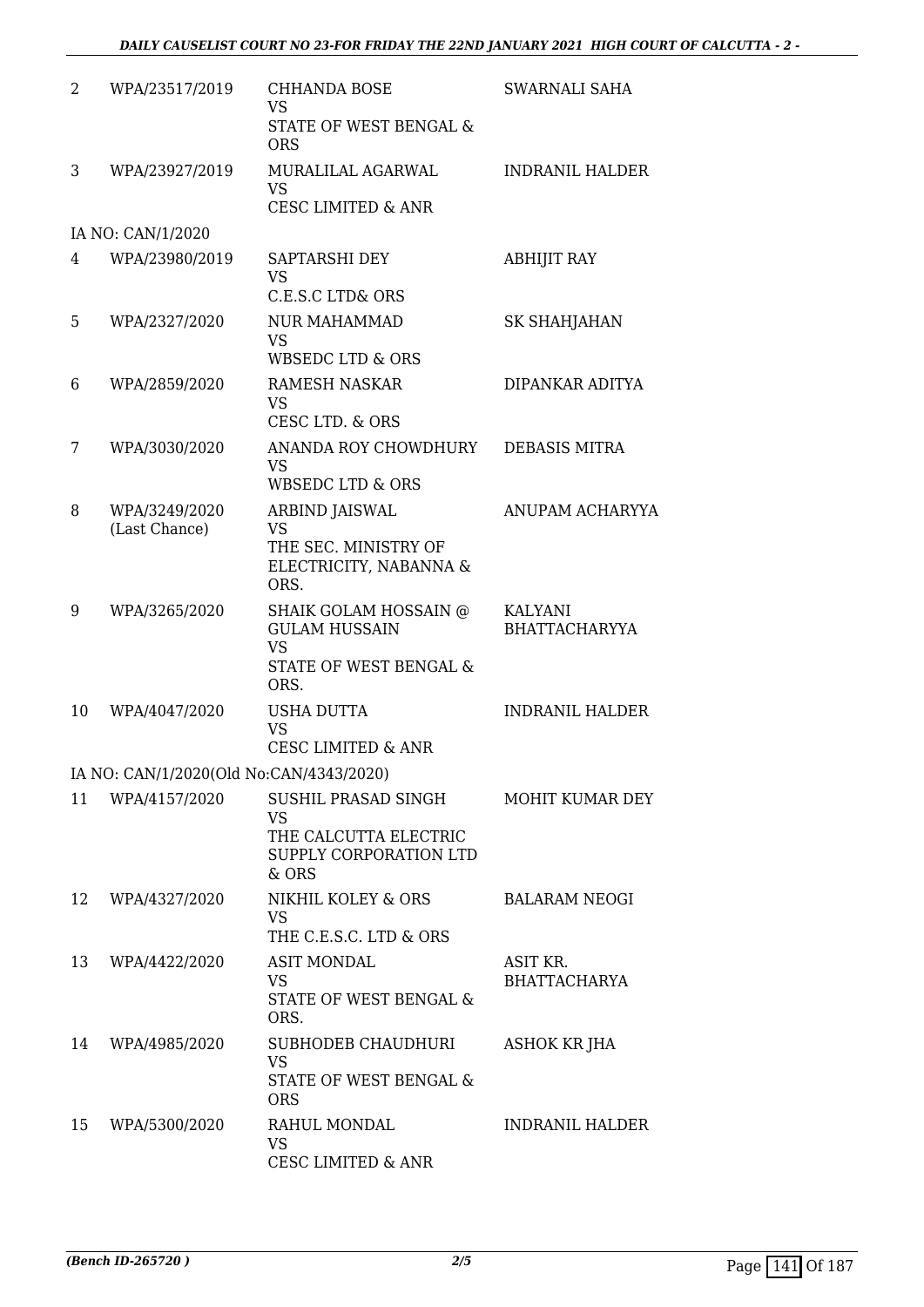| 16 | WPA/5330/2020                           | JAYASHREE PATRA MAITY<br><b>VS</b><br><b>WESEDCL &amp; ORS</b>                                            | NILANJAN ADHIKARI                 |
|----|-----------------------------------------|-----------------------------------------------------------------------------------------------------------|-----------------------------------|
| 17 | WPA/6550/2020                           | <b>GOUR MONDAL</b><br><b>VS</b><br>THE CALCUTTA ELECTRIC<br><b>SUPPLY CORPORATION &amp;</b><br><b>ORS</b> | SHEBATEE DATTA                    |
|    | IA NO: CAN/1/2020(Old No:CAN/5318/2020) |                                                                                                           |                                   |
| 18 | WPA/7828/2020                           | KASEM ALI MOLLA<br><b>VS</b><br>THE STATE OF WEST<br><b>BENGAL</b>                                        | <b>DONA AKTER</b>                 |
| 19 | WPA/8142/2020                           | <b>MD RUSTAM</b><br><b>VS</b><br><b>CESC LTD AND ANR</b>                                                  | <b>INDRANIL HALDER</b>            |
| 20 | WPA/8497/2020                           | K K INFRAPROMOTERS PVT<br><b>LTD</b><br><b>VS</b><br>STATE OF WEST BENGAL<br>AND ORS.                     | ABANTIKA GARAI                    |
| 21 | WPA/8574/2020                           | JAGADISH MONDAL<br><b>VS</b><br>THE CHAIRMAN, WBSEDCL<br><b>AND OTHERS</b>                                | <b>AMITABHA GHOSH</b>             |
| 22 | WPA/9413/2020                           | SEKH JISARAT @ SEKH<br>JISARAT ALI<br><b>VS</b><br><b>WBSEDCL AND ORS</b>                                 | PAPPU ADHIKARI                    |
| 23 | WPA/10152/2020                          | TANDRA CHATTERJEE<br><b>VS</b><br><b>WEST BENGALSTATE</b><br>ELECTRICITY DISTRIUTION<br>COMPANY LIMITED   | ANIRUDDHA<br><b>KARMAKAR</b>      |
| 24 | WPA/10296/2020                          | KHITISH CHANDRA BISWAS<br><b>VS</b><br>CESC LTD.                                                          | <b>INDRANIL HALDER</b>            |
| 25 | WPA/10472/2020                          | <b>ALO KARAN</b><br><b>VS</b><br>CESC LIMITED AND ORS                                                     | <b>MANAS DAS</b>                  |
| 26 | WPA/10739/2020                          | JAHIRUDDIN DAFADAR<br><b>VS</b><br>WB STATE ELECTRICITY<br>DISTRIBUTION CO LTD AND<br><b>ORS</b>          | <b>ALLEN FELIX</b>                |
| 27 | WPA/10857/2020                          | <b>SAHIDUL HOQUE</b><br><b>VS</b><br>THE CHAIRMAN, WBSEDCL<br><b>AND OTHERS</b>                           | SAILENDRANATH<br>NATH CHAKRABARTI |
| 28 | WPA/11108/2020                          | <b>VINOD SHARMA</b><br><b>VS</b><br>CESC LTD AND ORS                                                      | ALOKE CHATTERJEE                  |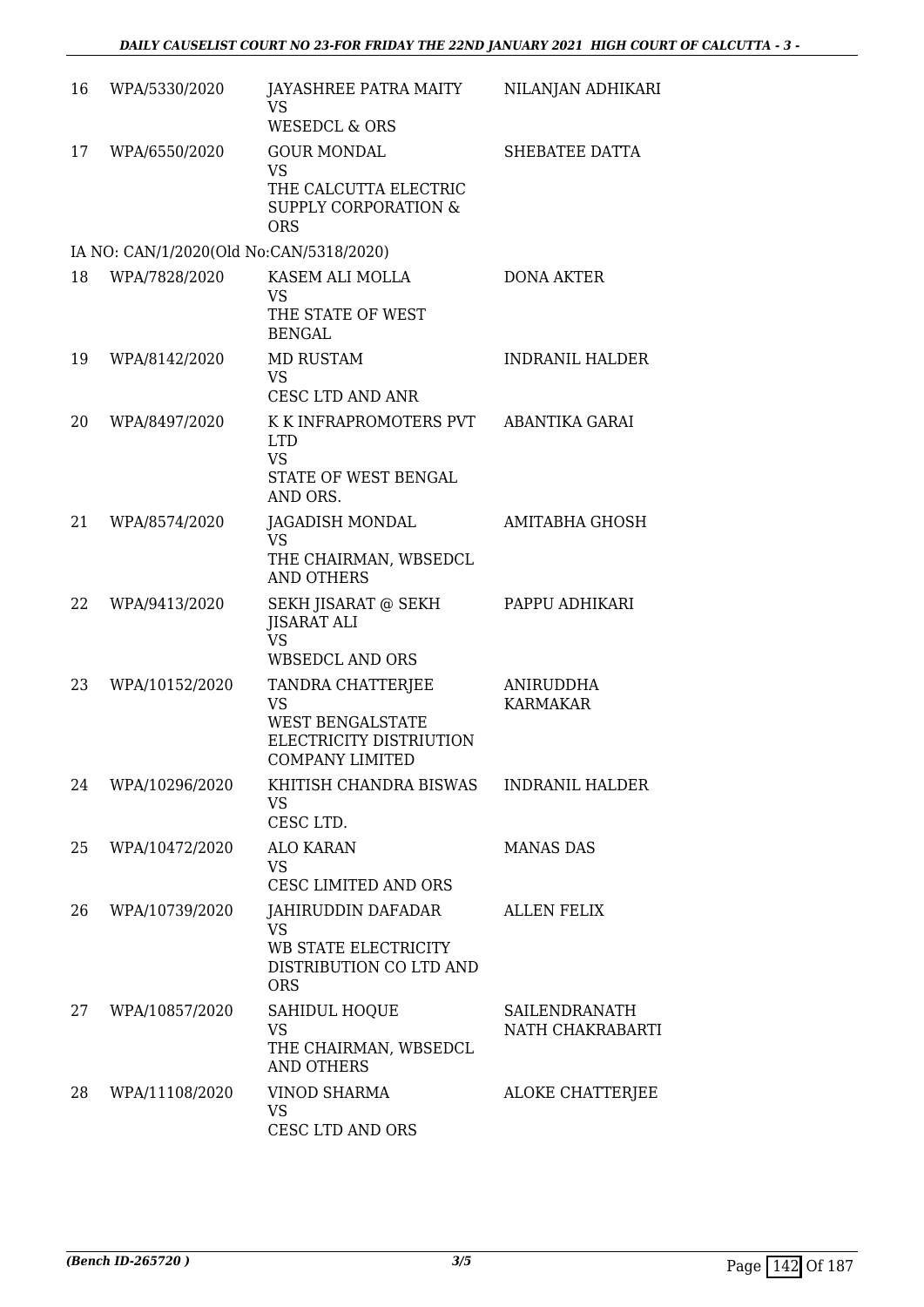| 29 | WPA/11486/2020 | <b>SALEHA KHATUN ALIAS</b><br>SALEHA KHATUN HAQUE<br><b>VS</b><br><b>WEST BENGAL STATE</b><br><b>ELECTRICITY</b><br>DISTRIBUTION COMPANY<br><b>LIMITED</b> | <b>RAMJI MUNSI</b>                     |
|----|----------------|------------------------------------------------------------------------------------------------------------------------------------------------------------|----------------------------------------|
| 30 | WPA/11903/2020 | <b>SARIFUL MALLICK</b><br><b>VS</b><br>STATE OF WEST BENGAL<br>AND ORS.                                                                                    | MD. YOUNUS<br><b>MONDAL</b>            |
| 31 | WPA/196/2021   | HIMSHILA FERRO ALLOYS<br>PVT LTD AND ANR<br><b>VS</b><br>DAMODAR VALLEY<br><b>CORPORATION AND ORS</b>                                                      | <b>SOMA KAR GHOSH</b>                  |
| 32 | WPA/527/2021   | <b>SUKUMAR HAZRA AND</b><br><b>OTHERS</b><br><b>VS</b><br>STATE OF WEST BENGAL<br>AND ORS.                                                                 | <b>SYED SHAMSUL</b><br><b>AREFIN</b>   |
| 33 | WPA/781/2021   | MASIHUR RAHAMAN AND<br><b>ORS</b><br><b>VS</b><br><b>WEST BENGAL STATE</b><br><b>ELECTRICITY</b><br>DISTRIBUTION CO LTD AND<br><b>OSR</b>                  | MAHABOOB AHMED                         |
| 34 | WPA/821/2021   | JOYNARAYAN MANDAL<br><b>VS</b><br><b>WEST BENGAL STATE</b><br><b>ELECTRICITY</b><br>DISTRIBUTION COMPANY<br>LTD. AND ORS                                   | PROBAL SARKAR                          |
| 35 | WPA/972/2021   | BASANTA KUMAR GHOSH<br>VS<br><b>WEST BENGAL STATE</b><br><b>ELECTRICITY</b><br>DISTRIBUTION COMPANY<br>LIMITED AND ORS.                                    | ASHIS KUMAR PAUL                       |
| 36 | WPA/1115/2021  | RANJAN KUMAR NASKAR<br><b>VS</b><br>THE CESC LIMITED AND<br><b>OTHERS</b>                                                                                  | NILANJAN ADHIKARI                      |
|    |                | <b>MOTION (GROUP IV)</b>                                                                                                                                   |                                        |
|    |                | (REVENUE AND TAX)                                                                                                                                          |                                        |
| 37 | WPA/11884/2020 | BURDWAN MUNUCIPALITY<br><b>AND ANR</b><br><b>VS</b>                                                                                                        | <b>SUBHASIS</b><br><b>BANDOPADHYAY</b> |

UNION OF INDIA AND ORS.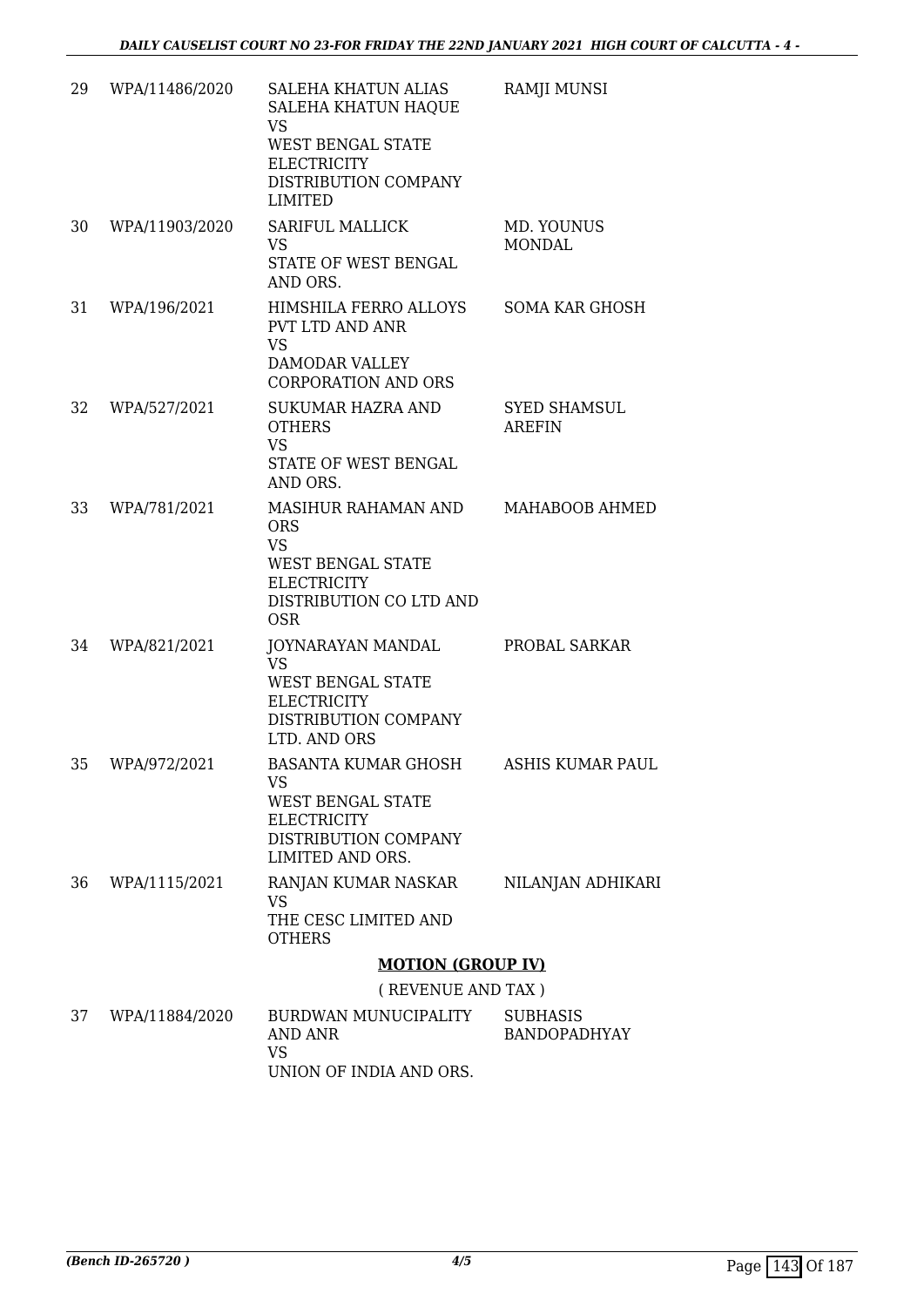| 38 | WPA/672/2021  | EAST HOOGHLY POLYPLAST<br>PRIVATE LIMITED AND ANR<br><b>VS</b><br>STATE OF WEST BENGAL<br>AND ORS.                                                   | <b>ANIRUDHA</b><br><b>AGARWALLA</b> |
|----|---------------|------------------------------------------------------------------------------------------------------------------------------------------------------|-------------------------------------|
| 39 | WPA/1326/2021 | <b>MAK GLOBAL EXPORTS</b><br><b>VS</b><br><b>ASSISTANT</b><br><b>COMMISSIONER OF</b><br><b>CUSTOMS, IGST REFUND</b><br>CELL(PORT)                    | JOYDEEP GUHA                        |
| 40 | WPA/1586/2021 | <b>SYLLAN EARTH MOVERS</b><br>PRIVATE LIMITED<br><b>VS</b><br><b>COMMISSIONER OF</b><br>CENTRAL GOODS AND<br>SERVICE TAX AND CX AND<br><b>OTHERS</b> | <b>SRETAPA SINHA</b>                |
| 41 | WPA/1622/2021 | RAKESH AGARWAL<br><b>VS</b><br>UNION OF INDIA AND ORS.                                                                                               | <b>MOUSUMI BHOWAL</b>               |
| 42 | WPA/1625/2021 | RAKESH AGARWAL<br><b>VS</b><br>UNION OF INDIA AND ORS.                                                                                               | MOUSUMI BHOWAL                      |
| 43 | WPA/1753/2021 | S M NIRYAT PVT LTD ANXD<br><b>ANR</b><br><b>VS</b><br>UNION OF INDIA AND ORS.                                                                        | <b>SUNNY NANDY</b>                  |
| 44 | WPA/1791/2021 | <b>BRUBECK RESOURCES</b><br>PRIVATE LIMITED AND<br><b>ANOTHER</b><br><b>VS</b><br>UNION OF INDIA AND ORS.                                            | <b>ANUJ KUMAR</b><br><b>MISHRA</b>  |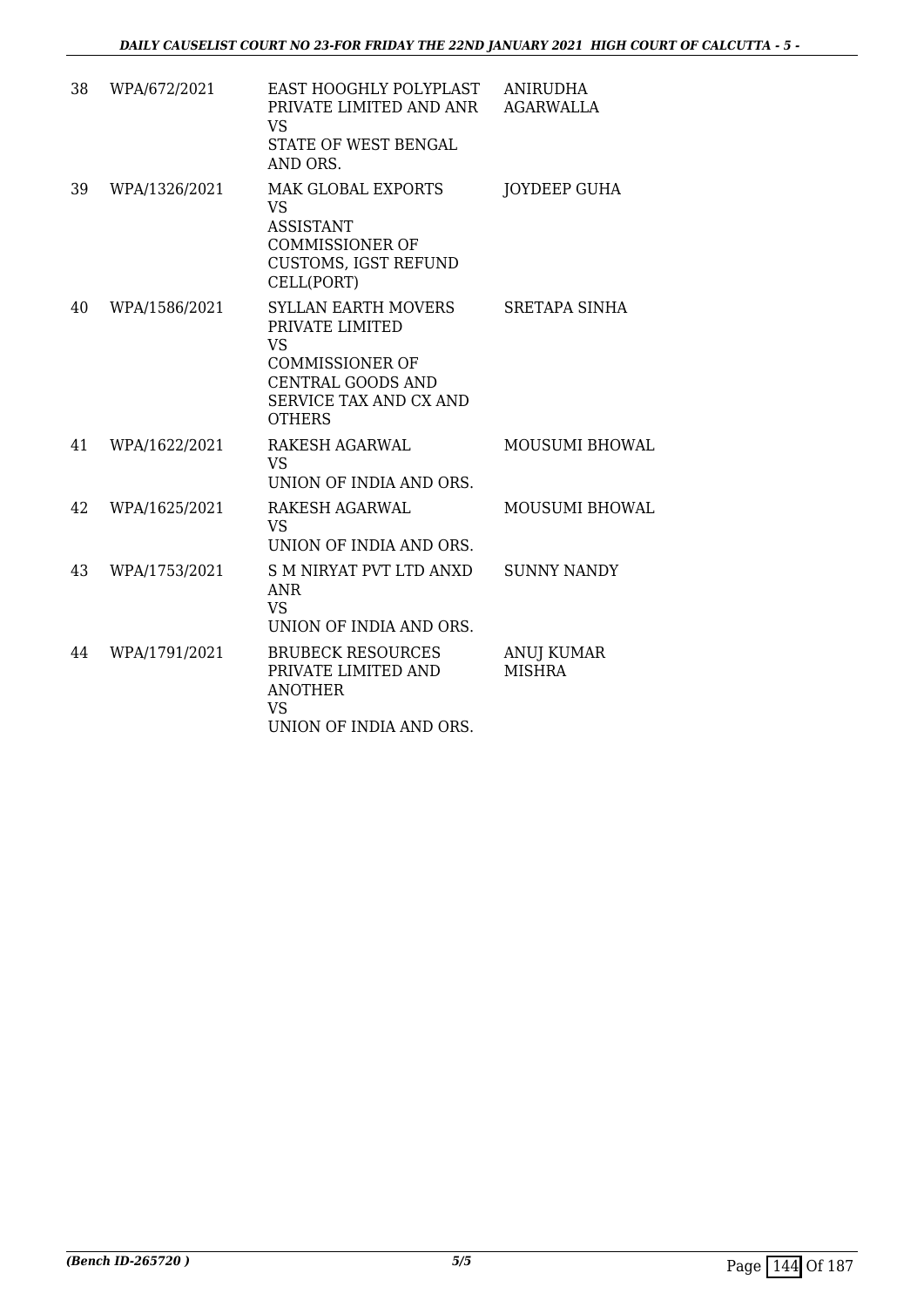

### **Appellate Side**

**DAILY CAUSELIST For Friday The 22nd January 2021**

**COURT NO. 18 SINGLE BENCH (SB - XII) AT 10:45 AM HON'BLE JUSTICE BISWAJIT BASU (VIA VIDEO CONFERENCE)**

**ROSTER, WHICH HAS COME INTO EFFECT FROM 11TH JANUARY, 2021 AND HAS BEEN NOTIFIED ON 8TH JANUARY, 2021 IS MODIFIED TO THE FOLLOWING EXTENT:-**

**MATTERS (MOTION & HEARING) UNDER ARTICLE 226 OF THE CONSTITUTION RELATING TO MADRASAH EDUCATION UNDER GROUP II AND APPLICATIONS CONNECTED THERETO;**

**MATTERS (MOTION & HEARING) UNDER ARTICLE 226 OF THE CONSTITUTION RELATING TO APPOINTMENT AND SERVICE CONDITION OF PARA TEACHERS UNDER GROUP II AND APPLICATIONS CONNECTED THERETO;**

**APPEALS RELATING TO ALL CLAIM CASES INCLUDING APPLICATIONS CONNECTED THERETO (EXCLUDING ADMISSION OF APPEALS UNDER SECTION 30 OF THE EMPLOYEES' COMPENSATION ACT, 1923);**

**ADMISSION AND HEARING OF CIVIL REVISION APPLICATIONS AND APPLICATIONS UNDER ARTICLE 227 OF THE CONSTITUTION OF INDIA ARISING OUT OF TESTAMENTARY, EJECTMENT / EVICTION SUITS AND PUBLIC PREMISES (UNAUTHORISED OCCUPANTS) ACT, 1971 INCLUDING APPLICATIONS CONNECTED THERETO.** 

**NOTE: MATTERS WILL BE TAKEN UP THROUGH PHYSICAL HEARING ONLY WHEN BOTH THE PARTIES ARE AGREED.**

|    | <b>TO BE MENTIONED</b>                  |                                                                      |                     |  |  |
|----|-----------------------------------------|----------------------------------------------------------------------|---------------------|--|--|
| 1  | CO/1634/2020                            | <b>SK.EKRAMUDDIN</b><br><b>VS</b>                                    | Shebatee Datta      |  |  |
|    |                                         | <b>BASUDEB GHOSH</b>                                                 |                     |  |  |
|    |                                         | <b>NEW MOTION</b>                                                    |                     |  |  |
| 2  | CO/363/2020<br>(No Caveat)              | <b>SUBRATA DAS</b><br><b>VS</b><br>SURAJIT MONDAL                    | KOUSTAV BAGCHI      |  |  |
| 3  | CO/365/2020<br>(No Caveat)              | <b>SUBRATA DAS</b><br>VS<br><b>SAMIT KUNDU</b>                       | KOUSTAV BAGCHI      |  |  |
| 4  | WPA/1467/2021                           | MD. MOJIBUR RAHAMAN<br><b>VS</b><br>STATE OF WEST BENGAL AND<br>ORS. | MD AHASANUZZAMAN    |  |  |
|    |                                         | <b>FOR ORDERS</b>                                                    |                     |  |  |
| 5. | CO/1738/2016                            | SUBHAS CHANDRA JANA<br><b>VS</b>                                     | DEBAPRATIM BANERJEE |  |  |
|    |                                         | <b>GURUDAS GHOSH</b>                                                 |                     |  |  |
|    |                                         | <b>APPLICATION</b>                                                   |                     |  |  |
| 6  | CO/1642/2014<br>(Restoration)           | DEBASHIS CHAKRABORTY<br>VS<br><b>SARBESH TEWARI</b>                  | ANIRBAN MAJUMDER    |  |  |
|    | IA NO: CAN/1/2017(Old No:CAN/5945/2017) |                                                                      |                     |  |  |
|    | <b>MOTION</b>                           |                                                                      |                     |  |  |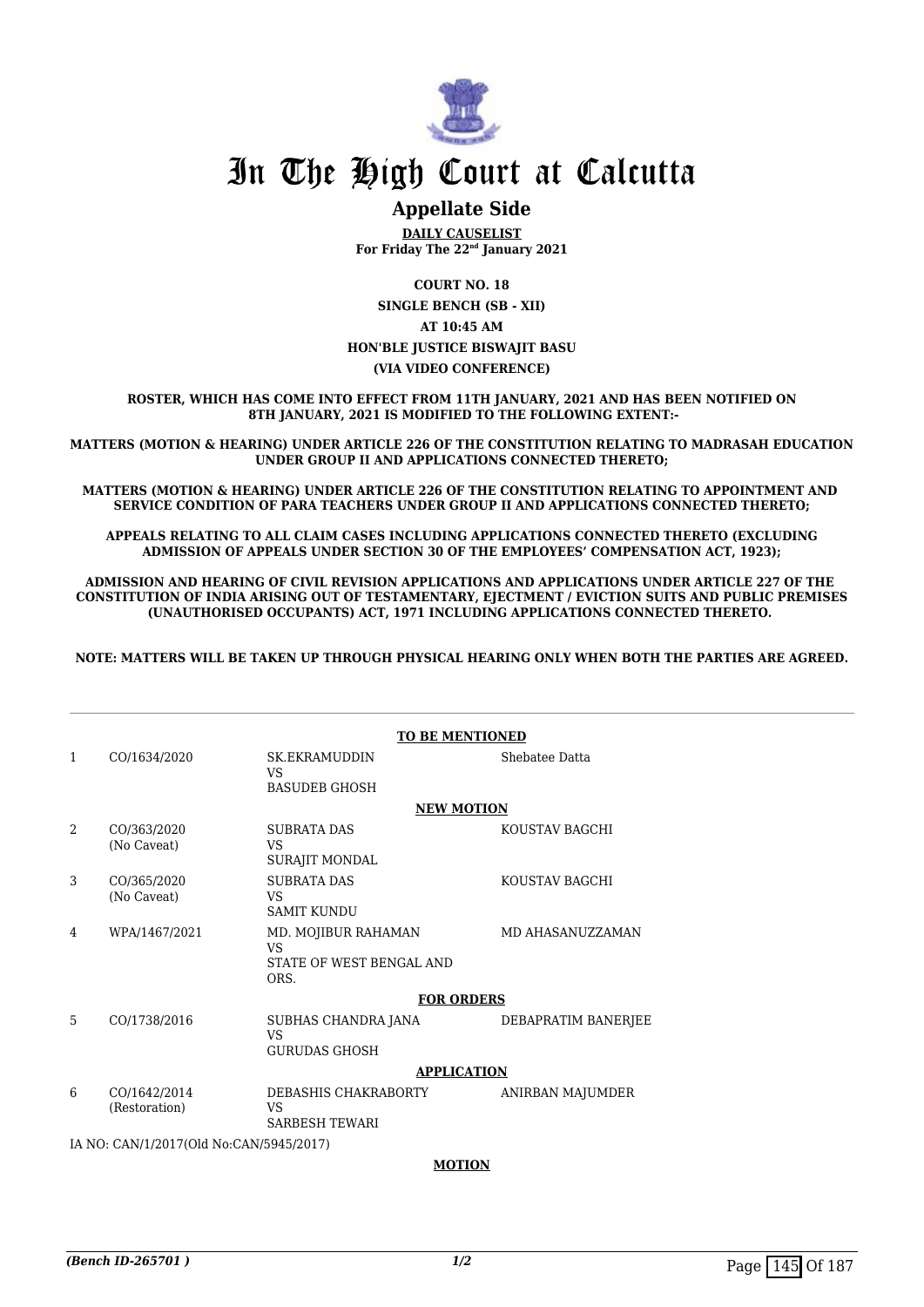#### *DAILY CAUSELIST COURT NO 18-FOR FRIDAY THE 22ND JANUARY 2021 HIGH COURT OF CALCUTTA - 2 -*

| 7  | CO/2081/2019                | SHYAMAL KUMAR KUNDU<br>VS                                                                   | TANMOY MUKHERJEE     |
|----|-----------------------------|---------------------------------------------------------------------------------------------|----------------------|
| 8  | CO/565/2020                 | BIDYUT KUMAR HALDER & ORS<br><b>SUDEEP DHAR</b><br>VS<br>KALYANI SARKAR                     | ARINDAM SEN          |
| 9  | CO/1545/2020<br>(No Caveat) | ASHA SINGH AND ORS<br>VS<br>KAMAL KUMAR RATHI AND ORS                                       | TUHIN SUBHRA RAUT    |
| 10 | WPA/2647/2020               | MOSTAB ALI MOLLA & ORS<br>VS<br>STATE OF WEST BENGAL & ORS                                  | <b>SAMIM UL BARI</b> |
| 11 | WPA/5206/2020               | NURJAHAN KHANAM & ORS<br>VS<br>STATE OF WEST BENGAL & ORS                                   | SAKTI PADA JANA      |
|    | IA NO: CAN/1/2020           |                                                                                             |                      |
| 12 | WPA/7667/2020               | <b>SK ARIF ABBAS</b><br>VS<br>State of West Bengal                                          | TANUJA BASAK         |
|    | IA NO: CAN/1/2020           |                                                                                             |                      |
| 13 | WPA/8728/2020               | MD AZAD HOSSAIN AND ANOTHER<br>VS<br>STATE OF WEST BENGAL AND                               | SAMIRUL SARKAR       |
| 14 | WPA/9018/2020               | ORS.<br>MD. HAFIZUR RAHAMAN MOLLAH<br>VS<br>STATE OF WEST BENGAL AND                        | S.M. ISMAIL          |
| 15 | WPA/9034/2020               | ORS.<br><b>AINUL HAQUE</b><br>VS<br>STATE OF WEST BENGAL AND                                | TARASANKAR SAMANTA   |
| 16 | WPA/9157/2020               | ORS.<br>MIR MAHEBAR ALI<br>VS                                                               | <b>TANUJA BASAK</b>  |
| 17 | WPA/11345/2020              | State of West Bengal<br>MD NURUL ISLAM MONDAL<br>VS<br>STATE OF WEST BENGAL AND             | <b>TANUJA BASAK</b>  |
| 18 | WPA/11348/2020              | ORS.<br>MD AMIRUL ISLAM<br>STATE OF WEST BENGAL AND                                         | <b>TANUJA BASAK</b>  |
| 19 | WPA/11349/2020              | ORS.<br>MD SAYIDULLAH SARDAR<br>VS<br>STATE OF WEST BENGAL AND                              | <b>TANUJA BASAK</b>  |
| 20 | WPA/11880/2020              | ORS.<br>MD KAMALUDDIN BAIDYA<br>VS<br>STATE OF WEST BENGAL AND                              | SANKHA PRASAD ROY    |
| 21 | WPA/11881/2020              | ORS.<br>MD MAHTABUDDIN LASKAR AND<br><b>OTHERS</b><br><b>VS</b><br>STATE OF WEST BENGAL AND | K M HOSSAIN          |
| 22 | CO/101/2021<br>(No Caveat)  | ORS.<br>M/S. VISHWSAMITRA RAMKUMAR<br>VS<br>M/S. GHOSH AND SONS PVT LTD                     | LUTFUL HQUE          |
|    |                             | <b>WRIT HEARING</b>                                                                         |                      |
| 23 | WPA/8760/2020               | JAHANGIR KHAN<br>VS<br>STATE OF WEST BENGAL AND<br>ORS.                                     | DIPTENDU MANDAL      |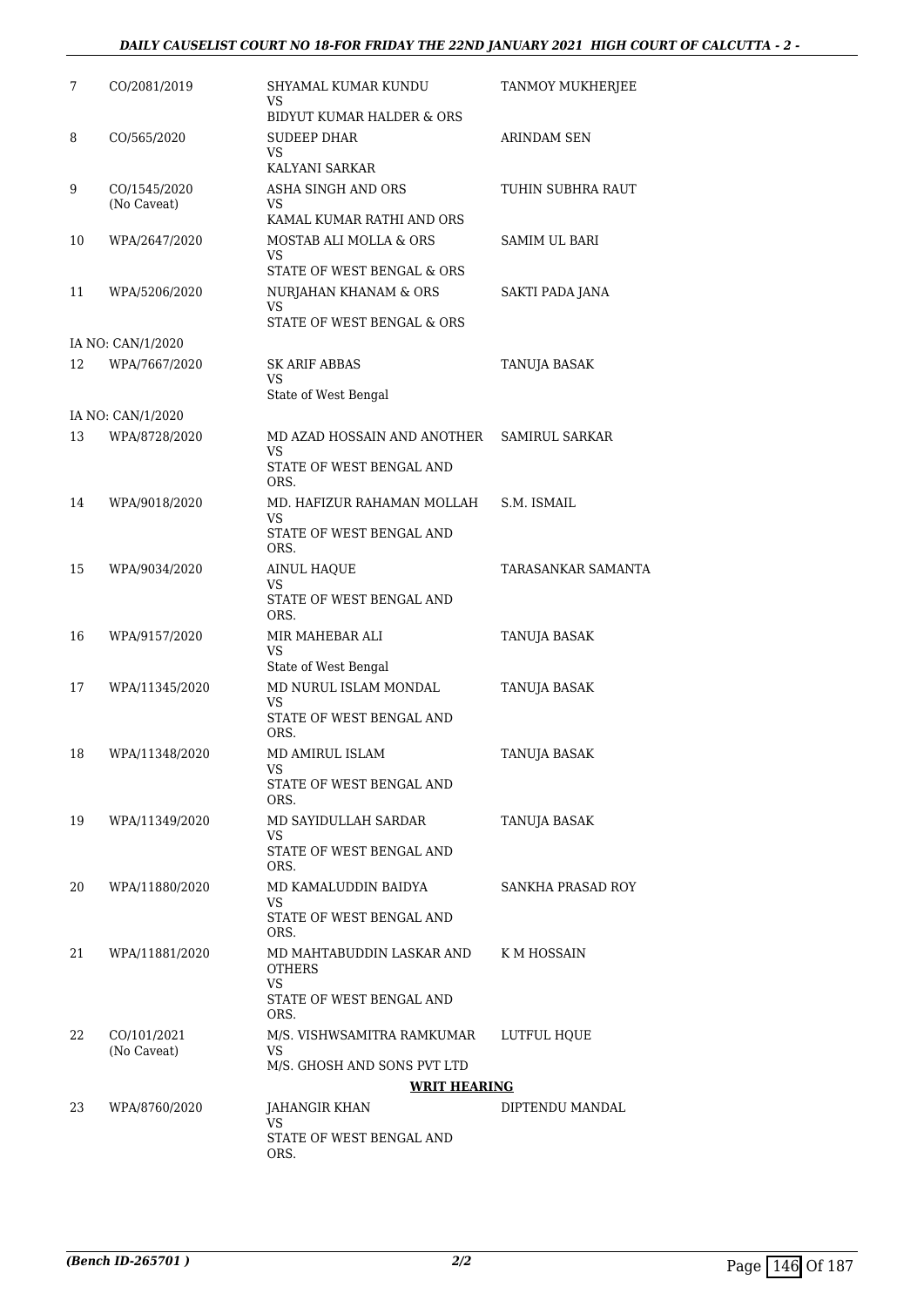

### **Appellate Side**

**DAILY CAUSELIST For Friday The 22nd January 2021**

**COURT NO. 24**

**SINGLE BENCH (SB - XIII) AT 10:45 AM HON'BLE JUSTICE AMRITA SINHA**

#### **(VIA VIDEO CONFERENCE)**

**ON AND FROM MONDAY, 11TH JANUARY, 2021 ROSTER NOTIFIED ON 8TH JANUARY, 2021 IS MODIFIED TO THE FOLLOWING EXTENT :- MATTERS (MOTION & HEARING) UNDER ARTICLE 226 OF THE CONSTITUTION RELATING TO MUNICIPALITIES AND PANCHAYATS (EXCLUDING MATTERS RELATED TO CO-OPERATIVE SOCIETIES) UNDER GROUP V AND APPLICATIONS CONNECTED THERETO (INCLUDING ALL SERVICE MATTERS RELATED TO MUNICIPALITY AND CONNECTED APPLICATIONS CONNECTED THERETO).** 

**THE FOLLOWING NOTES WILL BE EFFECTIVE ON AND FROM 11.01.2021.**

**SPECIAL NOTE : (1) NO FURTHER INCLUSION IN THE LIST WILL BE ALLOWED UNTIL FURTHER ORDER.** 

**(2) ON MONDAY (25.01.2021) "MUNICIPALITY MOTIONS" WILL BE TAKEN UP FIRST AND THEREAFTER "PANCHAYAT MOTIONS" WILL BE TAKEN UP.** 

**(3) ON WEDNESDAY (20.01.2021) AND ON THURSDAY (21.01.2021) "PANCHAYAT MOTIONS" WILL BE TAKEN UP FIRST AND THEREAFTER "MUNICIPALITY MOTIONS" WILL BE TAKEN UP.** 

**1. ON EVERY MONDAY MOTIONS WILL BE TAKEN UP FOR THE WHOLE DAY. ON FRIDAY (22.01.2021) MUNICIPALITY MOTIONS WILL BE TAKEN UP SERIALLY.**

**2. ON EVERY TUESDAY MOTIONS WILL BE TAKEN UP TILL RECESS. AFTER RECESS APPLICATIONS WILL BE TAKEN UP AND IF TIME PERMITS MOTIONS WILL BE TAKEN UP.** 

**3. ON EVERY WEDNESDAY 'MOTIONS' WILL BE TAKEN UP TILL RECESS, AFTER RECESS CONTEMPT MATTERS WILL BE TAKEN UP AND IF TIME PERMITS MOTIONS WILL BE TAKEN UP.**

**4.ON EVERY THURSDAY MOTIONS WILL BE TAKEN UP TILL RECESS. AFTER RECESS HEARING MATTERS WILL BE TAKEN UP AND THEREAFTER OTHER MOTIONS WILL BE TAKEN UP SERIALLY.** 

**5. ON EVERY FRIDAY MOTIONS WILL BE TAKEN UP TILL RECESS. AFTER RECESS 'HEARING' MATTERS WILL BE TAKEN UP AND THEREAFTER OTHER MOTIONS WILL BE TAKEN UP SERIALLY.** 

**NOTE: MATTERS WILL BE TAKEN UP THROUGH PHYSICAL HEARING ONLY WHEN BOTH THE PARTIES ARE AGREED.**

|                                     | TO BE MENTIONED                                                                      |                                 |  |
|-------------------------------------|--------------------------------------------------------------------------------------|---------------------------------|--|
| WPA/10242/2020<br>(Non-Prosecution) | SANJAY KUMAR SARKAR<br>VS<br>STATE OF WEST BENGAL AND<br>ORS.                        | SADIK ALI DHALI                 |  |
| WPA/11838/2020                      | PUNJAB NATIONAL BANK<br><b>SRAMIK UNION AND ANR</b><br>VS<br>UNION OF INDIA AND ORS. | SUPRIYO<br><b>CHATTOPADHYAY</b> |  |
| WPA/1426/2021                       | KAMAL KUMAR DAS<br>VS<br>CALCUTTA STATE TRANSPORT<br>CORPORATION AND OTHERS          | RUPSA SREEMANI                  |  |
|                                     |                                                                                      | --------                        |  |

#### **TO BE MENTIONED**

**MUNICIPALITY - MOTIONS**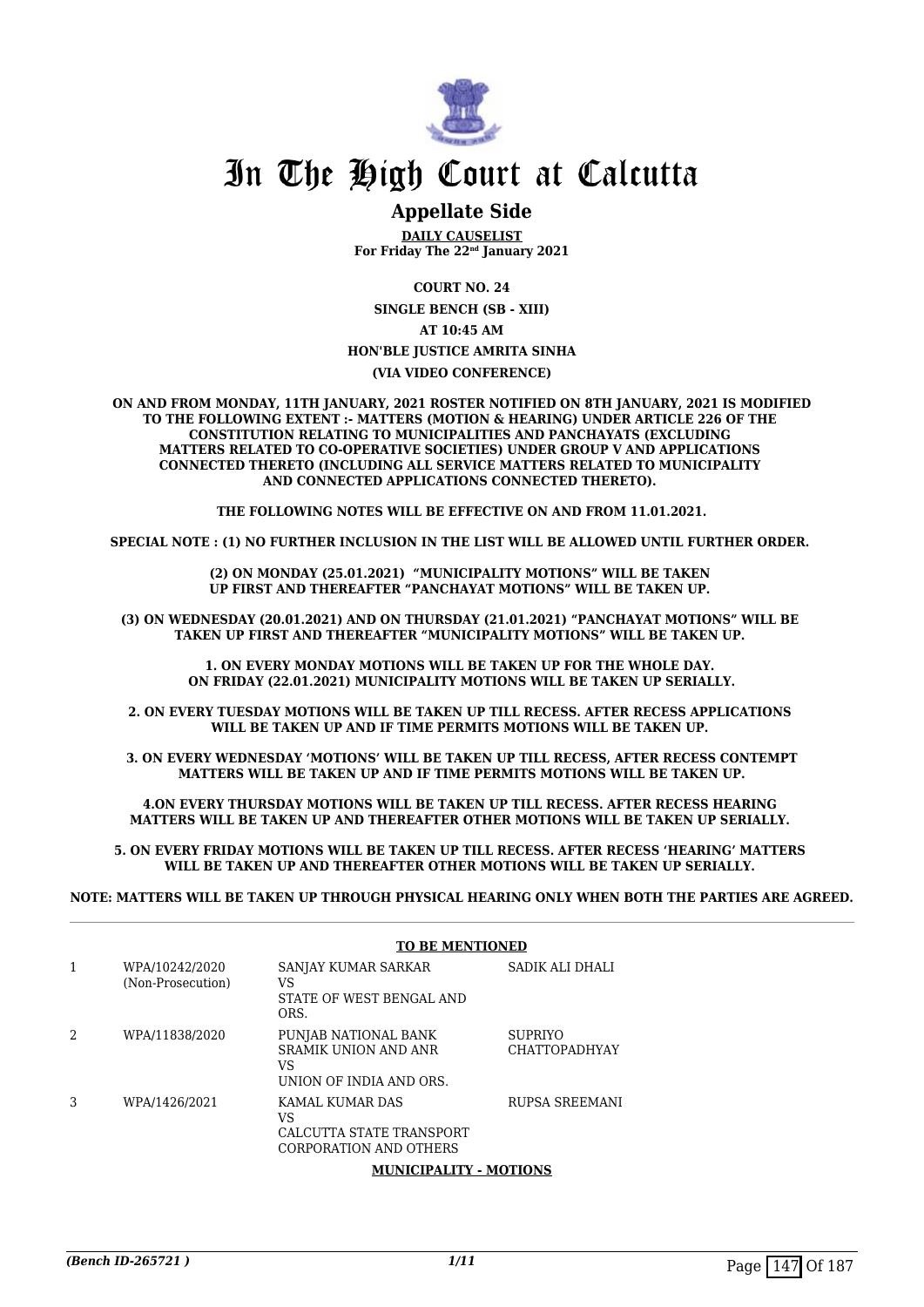| 4   | WPA/8146/2019                           | DEBJANI DAS PARI<br>VS<br>STATE OF WEST BENGAL & ORS                                                      | SOMA CHAKRABORTY                   |
|-----|-----------------------------------------|-----------------------------------------------------------------------------------------------------------|------------------------------------|
|     | IA NO: CAN/1/2020                       |                                                                                                           |                                    |
| 5   | WPA/10338/2019                          | RIMPY DEY<br>VS                                                                                           | SOMA CHAKRABORTY                   |
|     |                                         | STATE OF WEST BENGAL & ORS                                                                                |                                    |
|     | IA NO: CAN/1/2020                       |                                                                                                           |                                    |
| 6   | WPA/20876/2019                          | ALLEN LABORATORIES LTD &<br>ANR<br><b>VS</b>                                                              | ARUP KR CHATTERJEE                 |
|     |                                         | BIDHANNAGAR MUNICIPAL<br><b>CORPORATION &amp; ORS</b>                                                     |                                    |
| wt7 | WPA/23266/2017                          | ALLEN LABORATORIES KIMITED<br>& ANR<br><b>VS</b><br>BIDHANNAGAR MUNICIPAL<br><b>CORPORATION &amp; ORS</b> | ARUP K CHATTERJEE                  |
|     |                                         | IA NO: CAN/2/2019(Old No:CAN/3061/2019), CAN/3/2019(Old No:CAN/5321/2019)                                 |                                    |
| 8   | WPA/2204/2020                           | <b>SRISTHI RESIDENCY &amp; ORS</b>                                                                        | DEBABRATA ROY                      |
|     |                                         | VS<br>HOWRAH MUNICIPAL<br>CORPORATION & ORS                                                               |                                    |
|     | IA NO: CAN/1/2021                       |                                                                                                           |                                    |
| wt9 | WPA/2632/2020                           | AMIYO DAS                                                                                                 | ASIF SOHIL TARAFDAR                |
|     |                                         | VS<br>THE HOWRAH MUNICIPAL<br><b>CORPORATION &amp; ORS</b>                                                |                                    |
|     | IA NO: CAN/1/2021                       |                                                                                                           |                                    |
| 10  | WPA/4582/2020                           | DEBASHIS RANJAN DAS<br>VS<br>STATE OF WEST BENGAL & ORS                                                   | PRANTICK GHOSH                     |
| 11  | WPA/6698/2020                           | ANUP KUMAR MONDAL<br>VS<br>HMC & ORS                                                                      | RAJNIL MUKHERJEE                   |
|     | IA NO: CAN/1/2020(Old No:CAN/5592/2020) |                                                                                                           |                                    |
| 12  | WPA/7203/2020                           | CAPITAL CONSTRUCTIO0N                                                                                     | <b>ABHIJIT SARKAR</b>              |
|     |                                         | CO.AND ANR<br>VS<br>KOLKTA MUNICIPAL<br><b>CORPORTAION AND ORS</b>                                        |                                    |
|     | IA NO: CAN/1/2020                       |                                                                                                           |                                    |
| 13  | WPA/8045/2020                           | PALAN CHANDRA MARIK<br>VS.<br>THE BARUIPUR MUNICIPALITY                                                   | <b>SOUNAK BHATTACHARYA</b>         |
|     |                                         | AND ORS                                                                                                   |                                    |
| 14  | WPA/8393/2020                           | <b>SOUVIK HALDER</b><br>VS<br>THE STATE OF WEST BENGAL<br>AND ORS                                         | RAJDEEP BHATTACHARYA               |
| 15  | WPA/8443/2020                           | TAJ AHMED @MOTI<br>VS.<br>KOLKATA MUNICIPAL<br>CORPORATION                                                | SHIBAJI KUMAR DAS                  |
| 16  | WPA/8682/2020                           | ASHISH KUMAR SARKAR<br>VS<br>BALURGHAT MUNICIPALITY AND<br><b>OTHERS</b>                                  | ABHIJIT BORAL                      |
| 17  | WPA/9017/2020                           | SUNAND PRASAD SHAW<br>VS.<br>STATE OF WEST BENGAL AND<br>ORS.                                             | PRATAP RANJAN<br><b>CHATTERJEE</b> |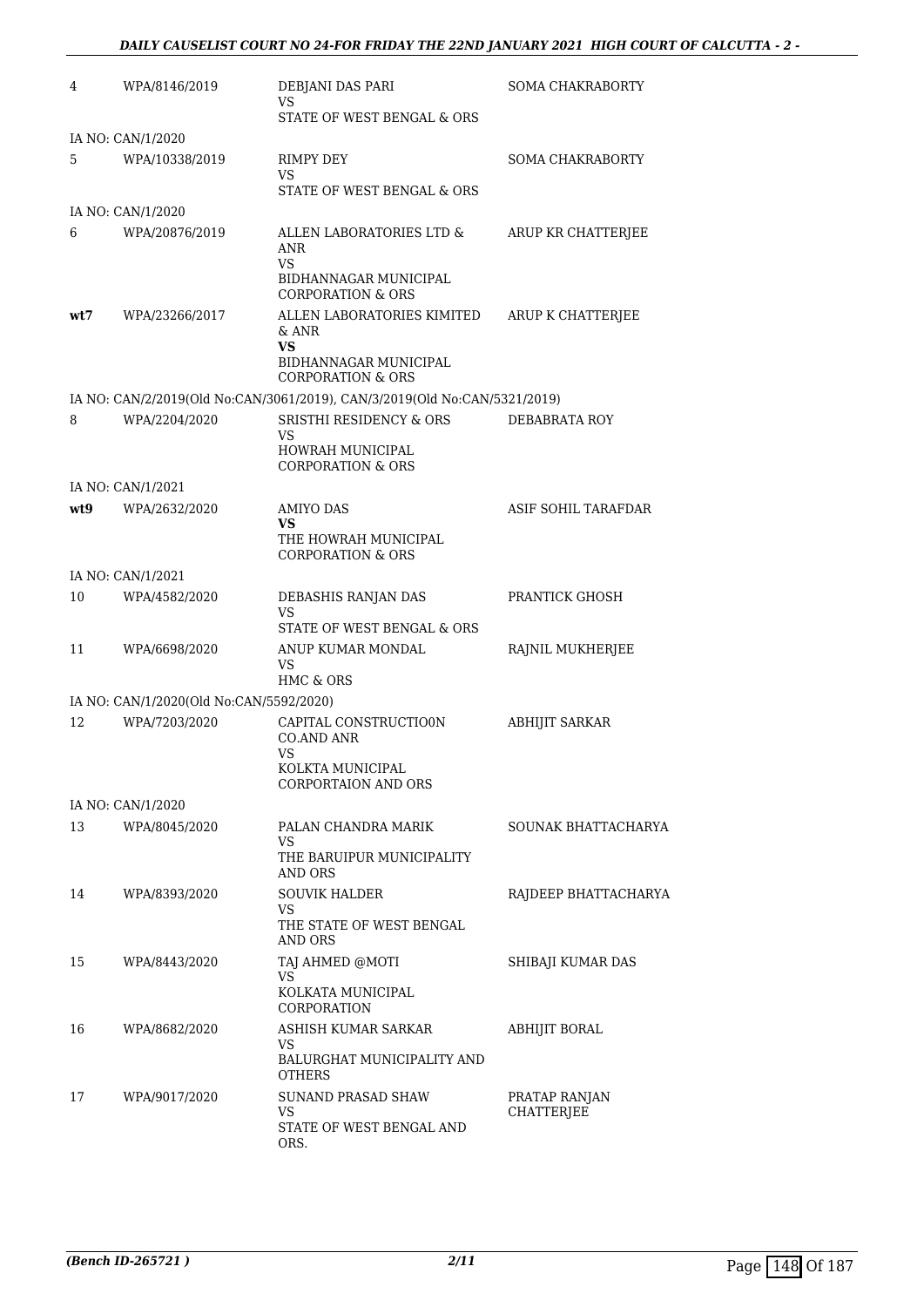#### *DAILY CAUSELIST COURT NO 24-FOR FRIDAY THE 22ND JANUARY 2021 HIGH COURT OF CALCUTTA - 3 -*

| 18 | WPA/9218/2020  | <b>JIBAN NANDI</b><br>VS<br>STATE OF WEST BENGAL AND<br>ORS.                                                    | SHIBAJI KUMAR DAS                 |
|----|----------------|-----------------------------------------------------------------------------------------------------------------|-----------------------------------|
| 19 | WPA/9500/2020  | MD. MOIZUDDIN<br>VS<br>THE KOLKATA MUNICIPAL<br>CORPORATION                                                     | <b>SYED NURUL AREFIN</b>          |
| 20 | WPA/10281/2020 | SAKTIGARH TEXTILES AND<br><b>INDUSTRIES LTD</b><br>VS.<br>CHANDANNAGAR MUNICIPAL<br><b>CORPORATION AND ORS</b>  | AMRITA PANDEY                     |
| 21 | WPA/10703/2020 | ANJALI UKIL<br>VS<br>STATE OF WEST BENGAL AND<br>ORS.                                                           | <b>SUJIT BHUNIA</b>               |
| 22 | WPA/11120/2020 | MONJU HAR AND ANOTHER<br>VS<br>STATE OF WEST BENGAL AND<br>ORS.                                                 | PRASANTA KUMAR<br>PAKRASHI        |
| 23 | WPA/11353/2020 | <b>SHYAM DEB</b><br>VS<br>UNION OF INDIA AND ORS.                                                               | AMANUL ISLAM                      |
| 24 | WPA/11394/2020 | M/S NEW MAA LAXMI<br>CONSTRUCTION AND COMPANY<br>AND ANOTEHR<br>VS<br>KOLKATA MUNICIPAL<br>CORPORATION AND ORS. | SUMITAVA CHAKRABORTY              |
| 25 | WPA/11396/2020 | MD MUSTAFA KHAN<br>VS.<br>THE RISHRA MUNICIPALITY AND<br><b>ORS</b>                                             | RITUPRITA GHOSH                   |
| 26 | WPA/11466/2020 | SUJATA CHATTERJEE<br>VS.<br>BHADRESHWAR MUNICIPALITY                                                            | BHASKAR GHOSH                     |
| 27 | WPA/11658/2020 | RAJESH KUMAR SHAW AND ANR<br>VS<br>PANIHATI MUNICIPALITY AND<br>ORS                                             | ASIF SOHAIL TARAFDAR              |
| 28 | WPA/18/2021    | SWAPAN KUMAR HOTA AND<br>OTHERS<br>VS.<br>STATE OF WEST BENGAL AND<br>ORS.                                      | SABYASACHI<br><b>BHATTACHARYA</b> |
| 29 | WPA/141/2021   | SHYAMAL BANERJEE<br>VS<br>UNION OF INDIA AND ORS.                                                               | PRASENJIT DEBNATH                 |
| 30 | WPA/190/2021   | NEMAI CHAND BHATTACHARYA<br>VS<br>THE HOWRAH MUNICIPAL<br><b>CORPORATION AND ORS</b>                            | ANIMESH PAUL                      |
| 31 | WPA/194/2021   | ABDUL QUADIR @ QADIR<br>VS<br>THE KOLKATA MUNICIPAL<br>CORPORATION                                              | FATIMA HASSAN                     |
| 32 | WPA/245/2021   | ASOKE BASU @ ASHOKE BASU<br>AND ANR<br>VS.<br>STATE OF WEST BENGAL AND<br>ORS.                                  | ARINDAM SEN                       |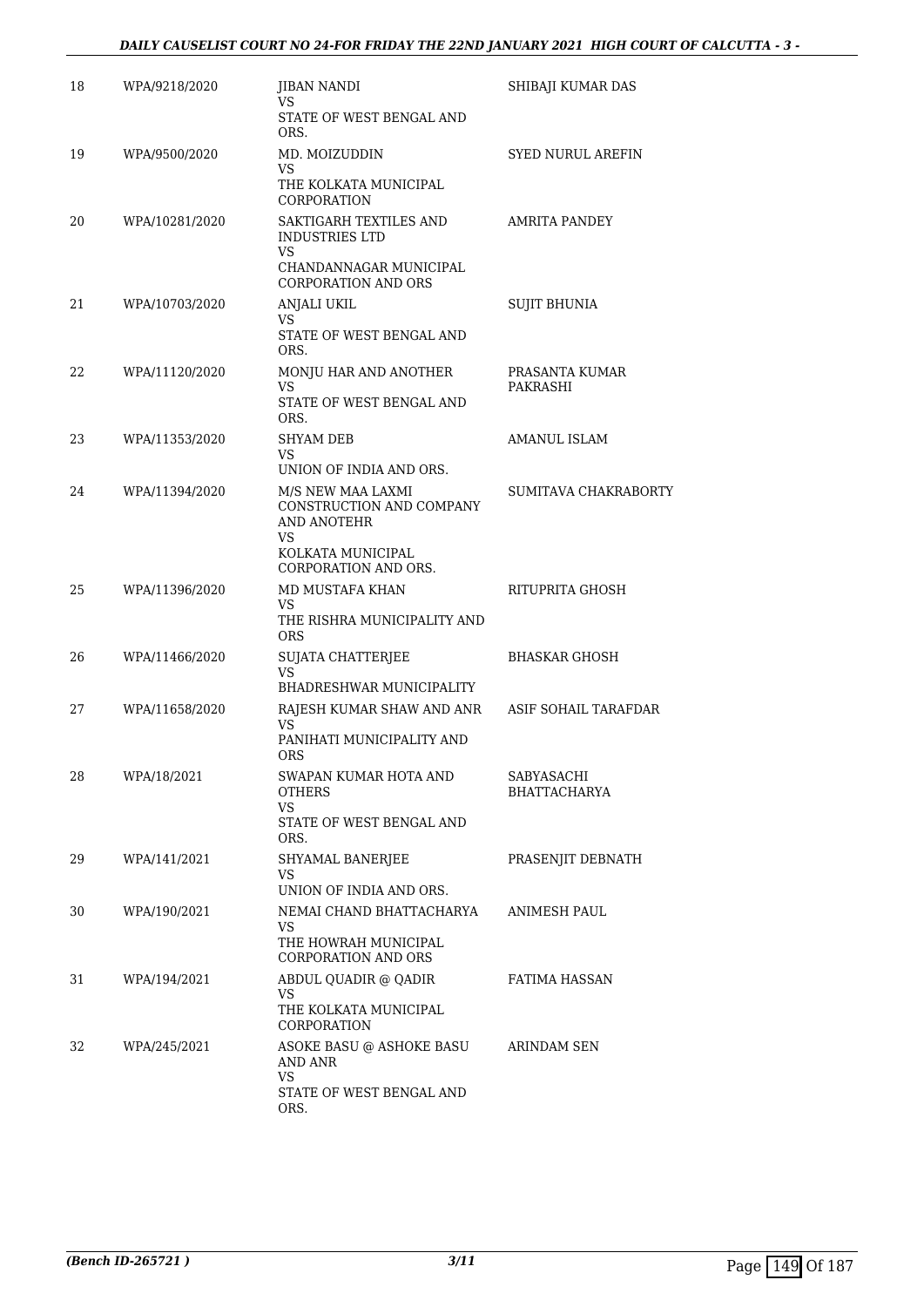| 33 | WPA/247/2021  | BIKASH KUMAR PANDEY                                                                | ARINDAM SEN                     |
|----|---------------|------------------------------------------------------------------------------------|---------------------------------|
|    |               | VS<br>STATE OF WEST BENGAL AND<br>ORS.                                             |                                 |
| 34 | WPA/260/2021  | DHARMENDRA SHARMA<br>VS<br>KOLKATA MUNICIPAL<br><b>CORPORATION AND OTHERS</b>      | <b>SAYAN RAY</b>                |
| 35 | WPA/319/2021  | PRASANTA KUMAR PAKRASHI<br>VS<br>THE RISHRA MUNICIPALITY                           | PRASANTA KUMAR<br>PAKRASHI      |
| 36 | WPA/484/2021  | <b>TAPAN PATRA</b><br>VS<br>THE HOWRAH MUNICIPAL<br>CORPORATION                    | ANIMESH PAUL                    |
| 37 | WPA/740/2021  | <b>BANASRI MONDAL</b><br>VS<br>STATE OF WEST BENGAL AND<br>ORS.                    | RAMESHWAR SINHA                 |
| 38 | WPA/913/2021  | MD. SAKIL<br>VS<br>HOWRAH MUNICIPAL<br>CORPORATION AND OTHERS                      | Kaustav Bhattacharya            |
| 39 | WPA/1012/2021 | <b>ALI ENTERPRISE</b><br>VS.<br>THE BHATPARA MUNICIPALITY<br><b>AND ORS</b>        | <b>IQBAL HUSSAIN</b>            |
| 40 | WPA/1015/2021 | SUBHASH MONDAL<br>VS<br>THE RAJPUR SONARPUR<br>MUNICIPALITY                        | KRISHNENDU BERA                 |
| 41 | WPA/1092/2021 | SATIRANI GHOSH<br>VS<br>YHE KOLKATA MUNICIAL<br><b>CORPORATION AND ORS</b>         | KAUSHIK CHANDRA<br><b>GUPTA</b> |
| 42 | WPA/1095/2021 | CHAITALI BARMAN<br>VS.<br>STATE OF WEST BENGAL AND<br>ORS.                         | SALONI BHATTACHARJEE            |
| 43 | WPA/1106/2021 | SUBODH MALAKAR AND ORS<br>VS<br>STATE OF WEST BENGAL AND<br>ORS.                   | SALONI BHATTACHARJEE            |
| 44 | WPA/1113/2021 | SNEHASIS BARUA<br>VS<br>STATE OF WEST BENGAL AND<br>ORS.                           | ANIL KUMAR<br>CHATTOPADHYAY     |
| 45 | WPA/1145/2021 | CHANDRA MADHAB GHOSH<br>VS.<br>STATE OF WEST BENGAL AND<br>ORS.                    | <b>INDRAJIT CHATTERJEE</b>      |
| 46 | WPA/1173/2021 | SHYAMAL NARAYAN BASU<br>VS<br>THE KOLKATA MUNICIPAL<br><b>NORPORATION</b>          | <b>DEBDUTTA BASU</b>            |
| 47 | WPA/1182/2021 | KAMRUN NISHA<br>VS.<br>STATE OF WEST BENGAL AND<br>ORS.                            | SANJIB SETH                     |
| 48 | WPA/1184/2021 | NARAYAN CHANDRA DATTA @<br>NARAYAN DATTA<br>VS<br>STATE OF WEST BENGAL AND<br>ORS. | Arjun Samanta                   |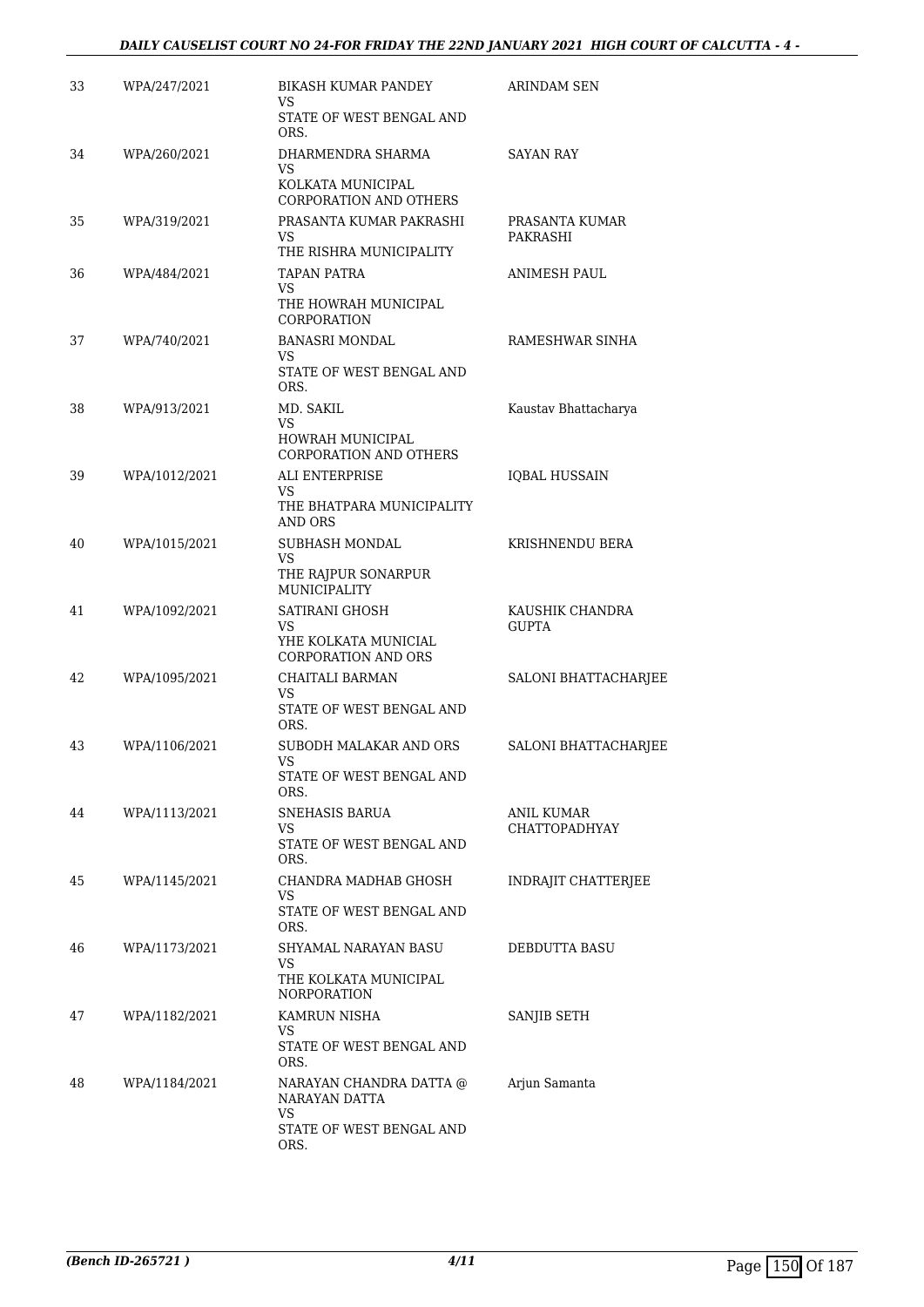| 49 | WPA/1278/2021 | <b>SULOK BANDHU BAG</b><br>VS                                                                                         | <b>DEBASISH DAS</b>              |
|----|---------------|-----------------------------------------------------------------------------------------------------------------------|----------------------------------|
|    |               | STATE OF WEST BENGAL AND<br>ORS.                                                                                      |                                  |
| 50 | WPA/1279/2021 | <b>SUBIR SAHA</b><br>VS.                                                                                              | <b>SARTHAK BARMAN</b>            |
|    |               | <b>VIVEK SHARMA</b>                                                                                                   |                                  |
| 51 | WPA/1292/2021 | <b>INDIA MOTOR PARTS AND</b><br>ACCESSORIES LTD. AND ANR<br>VS<br>THE KOLKATA MUNICIPAL<br><b>CORPORATION AND ORS</b> | AJAY GAGGAR                      |
| 52 | WPA/1314/2021 | SANJIB SINGHA ROY<br>VS.                                                                                              | AMITABRATA RAY                   |
|    |               | STATE OF WEST BENGAL AND<br>ORS.                                                                                      |                                  |
| 53 | WPA/1380/2021 | VISHAL PRASAD AND ANOTHER<br>VS                                                                                       | MD. BANI ISRAIL                  |
|    |               | STATE OF WEST BENGAL AND<br>ORS.                                                                                      |                                  |
| 54 | WPA/1384/2021 | <b>VISHAL PRASAD</b><br>VS.                                                                                           | MD BANI ISRAIL                   |
|    |               | STATE OF WEST BENGAL AND<br>ORS.                                                                                      |                                  |
| 55 | WPA/1403/2021 | <b>SWAPAN KUMAR DEY</b><br>VS.                                                                                        | SURYA MAITY                      |
|    |               | STATE OF WEST BENGAL AND<br>ORS.                                                                                      |                                  |
| 56 | WPA/1408/2021 | <b>SANTU GHOSH</b><br>VS.                                                                                             | PALASH MUKHERJEE                 |
|    |               | STATE OF WEST BENGAL AND<br>ORS.                                                                                      |                                  |
| 57 | WPA/1433/2021 | GARIMA DEVELOPERS AND<br>ANOTHER<br>VS.                                                                               | ANUJIT MOOKHERJI                 |
|    |               | KOLKATA MUNICIPAL<br><b>CORPORATION AND OTHERS</b>                                                                    |                                  |
| 58 | WPA/1464/2021 | UMA KARMAKAR<br>VS.                                                                                                   | SOUMYAJIT BHATTA                 |
|    |               | STATE OF WEST BENGAL AND<br>ORS.                                                                                      |                                  |
| 59 | WPA/1511/2021 | RUHUL ISLAM AND ORS<br>VS                                                                                             | ANJANA BANERJEE                  |
|    |               | STATE OF WEST BENGAL AND<br>ORS.                                                                                      |                                  |
| 60 | WPA/1578/2021 | SABITA HALDER AND ANR<br>VS.                                                                                          | SULAGNA BHATTACHARYA             |
|    |               | KOLKATA MUNICIPAL<br><b>CORPORATION AND ORS</b>                                                                       |                                  |
| 61 | WPA/1607/2021 | ALAM ARA BIBI<br>VS                                                                                                   | <b>INDRAJIT</b><br>BHATTACHARJEE |
|    |               | KOLKATA MUNICIPAL<br>CORPORATION                                                                                      |                                  |
| 62 | WPA/1669/2021 | JITENDRA NARAYAN SINGH AND<br><b>ORS</b><br><b>VS</b>                                                                 | RAMESHWAR SINHA                  |
|    |               | STATE OF WEST BENGAL AND<br>ORS.                                                                                      |                                  |
| 63 | WPA/1754/2021 | SOUMYABRATA BOSE<br>VS.                                                                                               | MANIKA SARKAR                    |
|    |               | BIDHANNAGAR MUNICIPAL<br>CORPORATION AND ORS                                                                          |                                  |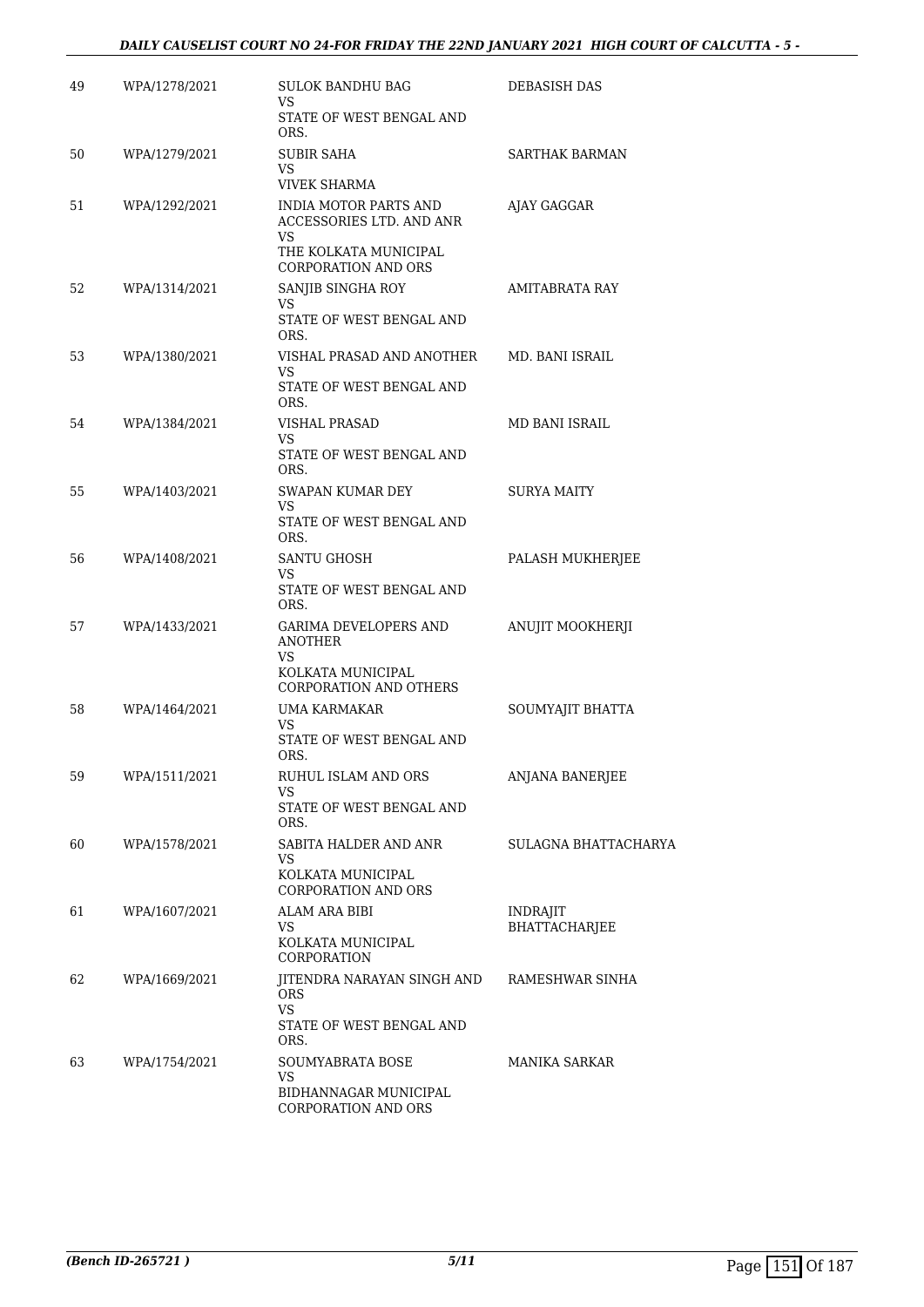| 64  | WPA/1770/2021                                                                     | <b>BIPLAB SARKAR</b><br>VS                                                          | SUPREEM NASKAR                     |
|-----|-----------------------------------------------------------------------------------|-------------------------------------------------------------------------------------|------------------------------------|
|     |                                                                                   | STATE OF WEST BENGAL AND<br>ORS.                                                    |                                    |
| 65  | WPA/1817/2021                                                                     | <b>RITA SIL</b><br>VS<br>THE ADMINISTRATOR<br>LIEUTENANT GOVERNOR AND<br><b>ORS</b> | ANJILI NAG                         |
| 66  | WPA/1944/2021                                                                     | SANKAR KUMAR SAHA AND<br><b>OTHERS</b><br><b>VS</b><br>STATE OF WEST BENGAL AND     | SANGHAMITRA NANDY                  |
| 67  | WPA/1978/2021                                                                     | ORS.<br>CHANDRABATI GAYEN (BAG)<br>VS                                               | ANIL KUMAR<br><b>VHATTOPADHYAY</b> |
| 68  | WPA/1981/2021                                                                     | THE ULUBERIA MUNICIPALITY<br>AMIT KUMAR RAI<br>VS                                   | <b>ANIMESH PAUL</b>                |
|     |                                                                                   | HOWRAH MUNICIPAL<br><b>CORPORATION AND OTHERS</b>                                   |                                    |
| 69  | WPA/2043/2021                                                                     | <b>BHASKAR SINGHA</b><br>VS                                                         | Kunal Ganguly                      |
|     |                                                                                   | UTTARPARA KOTRUNG<br><b>MUNICIPALITY</b>                                            |                                    |
|     |                                                                                   | PANCHAYAT - MOTIONS                                                                 |                                    |
| 70  | WPA/23371/2019                                                                    | MALA BAURI<br>VS<br>STATE OF WEST BENGAL & ORS                                      | SOUMIK GANGULI                     |
|     | IA NO: CAN/1/2020(Old No:CAN/1056/2020)                                           |                                                                                     |                                    |
| 71  | WPA/1034/2020                                                                     | ARABINDA JANA                                                                       | <b>BHASKAR CHANDRA</b>             |
|     | AR(C)                                                                             | VS<br>STATE OF WEST BENGAL & ORS                                                    | <b>MANNA</b>                       |
| 72  | WPA/2803/2020<br>AR(C)                                                            | ABDUR RASHID<br>VS<br>STATE OF WEST BENGAL & ORS                                    | SRIKANTA SATTA                     |
| 73  | WPA/4789/2020                                                                     | RUMABHADRA PAUL<br>VS                                                               | ARUN BANDYOPADHYAY                 |
| 74  | WPA/4796/2020                                                                     | STATE OF WEST BENGAL 7 ORS<br>APARNA DHAR @ APARNA DHAR<br>NATH<br>VS               | KINGSUK MONDAL                     |
|     |                                                                                   | STATE OF WEST BENGAL & ORS                                                          |                                    |
|     | IA NO: CAN/1/2020                                                                 |                                                                                     |                                    |
| 75  | WPA/5109/2020                                                                     | SWADESH PRADHAN & ORS<br>VS<br>STATE OF WEST BENGAL & ORS                           | AMIT BARAN DASH                    |
| 76  | WPA/5242/2020                                                                     | ASISH KOLEY<br>VS<br>HOWRAH ZILLA PARISHAD & ORS                                    | SOUMEN<br>BHATTACHARJEE            |
| 77  | WPA/6071/2020                                                                     | <b>SUSANTA DUTTA</b><br>VS                                                          | RAMA HALDER                        |
|     |                                                                                   | STATE OF WEST BENGAL & ORS                                                          |                                    |
|     |                                                                                   | IA NO: CAN/1/2020(Old No:CAN/4287/2020), CAN/2/2020                                 |                                    |
| 78  | WPA/6569/2020                                                                     | MD. AFJAL HOQUE & ORS<br>VS<br>STATE OF WEST BENGAL & ORS                           | SUNNY NANDY                        |
|     | IA NO: CAN/1/2020(Old No:CAN/5351/2020)                                           |                                                                                     |                                    |
| 79  | WPA/7042/2020                                                                     | ACHINTA KUMAR SAM<br>VS                                                             | APURBA GHOSH                       |
|     |                                                                                   | State of West Bengal                                                                |                                    |
| T A | $\overline{M}$ $\cap$ $\overline{M}$ $\overline{M}$ $\overline{M}$ $\overline{M}$ |                                                                                     |                                    |

IA NO: CAN/1/2020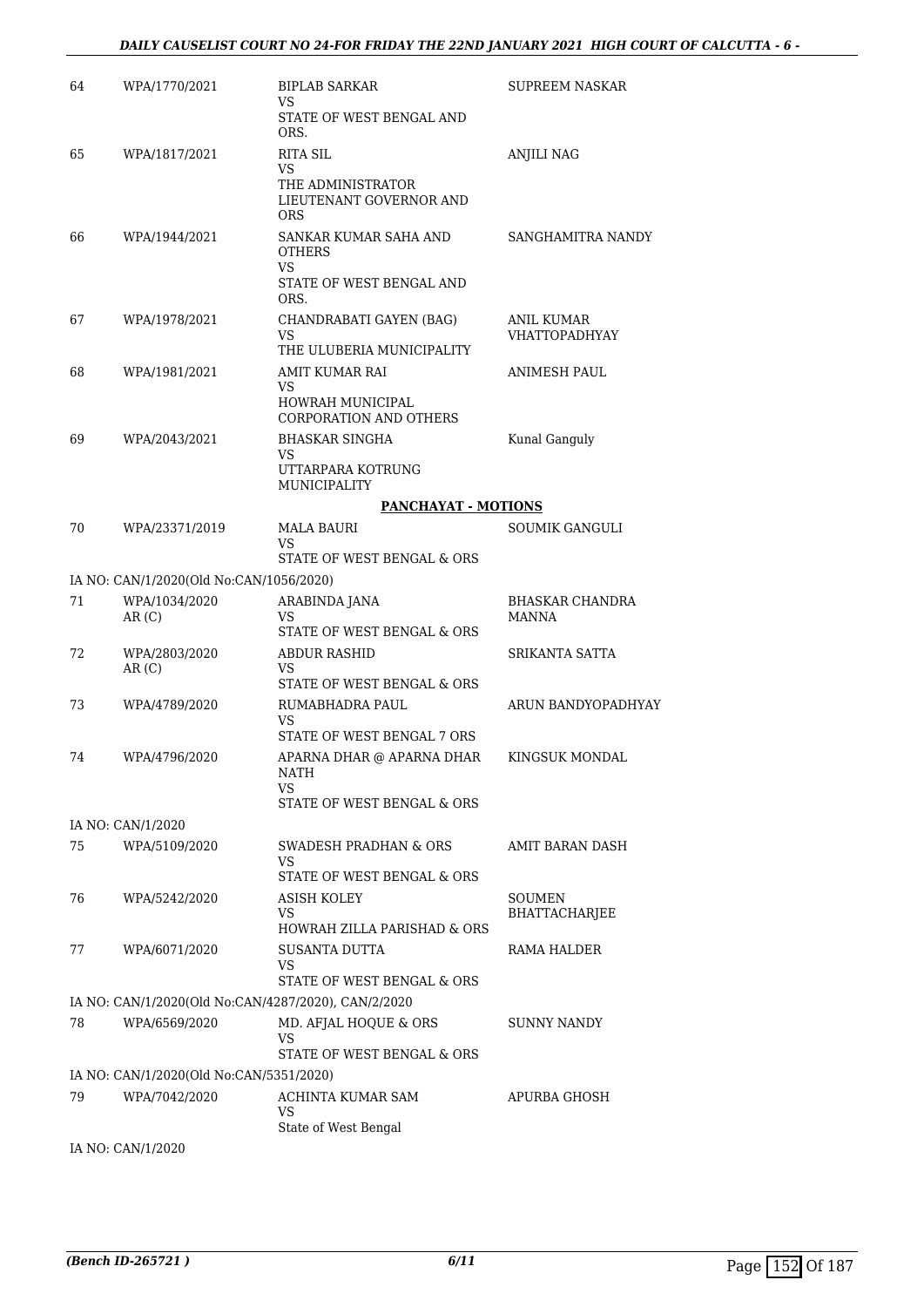#### *DAILY CAUSELIST COURT NO 24-FOR FRIDAY THE 22ND JANUARY 2021 HIGH COURT OF CALCUTTA - 7 -*

| 80 | WPA/7788/2020     | <b>BALARAM DHIBAR</b><br>VS<br>STATE OF WEST BENGAL AND      | DIPTENDU MONDAL        |
|----|-------------------|--------------------------------------------------------------|------------------------|
| 81 | WPA/7959/2020     | ORS.<br><b>BIMAL KUMAR GAYEN</b><br>VS                       | SUDARSHAN GHOSH        |
|    |                   | State of West Bengal                                         |                        |
| 82 | WPA/8034/2020     | SAMIR KUMAR SAMANTA<br>VS<br>STATE OF WEST BENGAL AND        | PAYEL SHOME            |
| 83 | WPA/8133/2020     | ORS.<br>YASHODA KUMARI MONDAL<br>VS                          | TANUJA BASAK           |
| 84 | WPA/8193/2020     | State of West Bengal<br><b>GOBINDA MONDAL</b>                | <b>MUKTESWAR MAITY</b> |
|    |                   | VS<br>STATE OF WEST BENGAL AND                               |                        |
| 85 | WPA/8599/2020     | ORS.<br><b>SUKUL SHAW AND ORS</b>                            | <b>SUNNY NANDI</b>     |
|    |                   | VS<br>kolkata municipality corporation<br>and ors            |                        |
|    | IA NO: CAN/1/2021 |                                                              |                        |
| 86 | WPA/8855/2020     | MESER ALI<br>VS                                              | TANUJA BASAK           |
|    |                   | STATE OF WEST BENGAL AND<br>ORS.                             |                        |
| 87 | WPA/8879/2020     | LALITA ROY AND ANR<br>VS                                     | PAPIYA CHATTOPADHYAY   |
|    |                   | THE STATE OF WEST BENGAL<br>AND ORS                          |                        |
| 88 | WPA/9032/2020     | SK. ASLAM ALI AMD ORS<br>VS<br>THE STATE OF WEST BENGAL      | SIRAJUL HAQUE MONDAL   |
| 89 | WPA/9219/2020     | AND ORS<br>RADHA GOBINDO DAS                                 | SHBAJI KUMAR DAS       |
|    |                   | VS<br>STATE OF WEST BENGAL AND<br>ORS.                       |                        |
| 90 | WPA/9643/2020     | JASPAL SINGH CHANDHOK<br>VS.                                 | SOMALI MUKHOPADHYAY    |
|    |                   | KOLKATA MUNICIPAL<br><b>CORPORATION AND ORS</b>              |                        |
| 91 | WPA/9653/2020     | MADHUSUDAN DEBNATH<br>VS                                     | CHITTARANJAN RAY       |
|    |                   | STATE OF WEST BENGAL AND<br>ORS.                             |                        |
| 92 | WPA/10041/2020    | MAMANI BHANJA BARMAN<br>VS.                                  | DILIP SARKAR           |
|    |                   | STATE OF WEST BENGAL AND<br>ORS.                             |                        |
| 93 | WPA/10088/2020    | KISHOR GHOSH<br>VS                                           | AMRITA DE              |
|    |                   | THE CHANDERNAGORE<br>MUNICIPAL CORPORATION AND<br><b>ORS</b> |                        |
| 94 | WPA/10096/2020    | R K M SAROWAR JAHAN<br>VS.                                   | TANUJA BASAK           |
|    |                   | STATE OF WEST BENGAL AND<br>ORS.                             |                        |
| 95 | WPA/10129/2020    | SAYED NEAJUDDIN<br>VS.                                       | MIR ANOWAR             |
|    |                   | THE STATE OF WEST BENGAL<br>AND ORS                          |                        |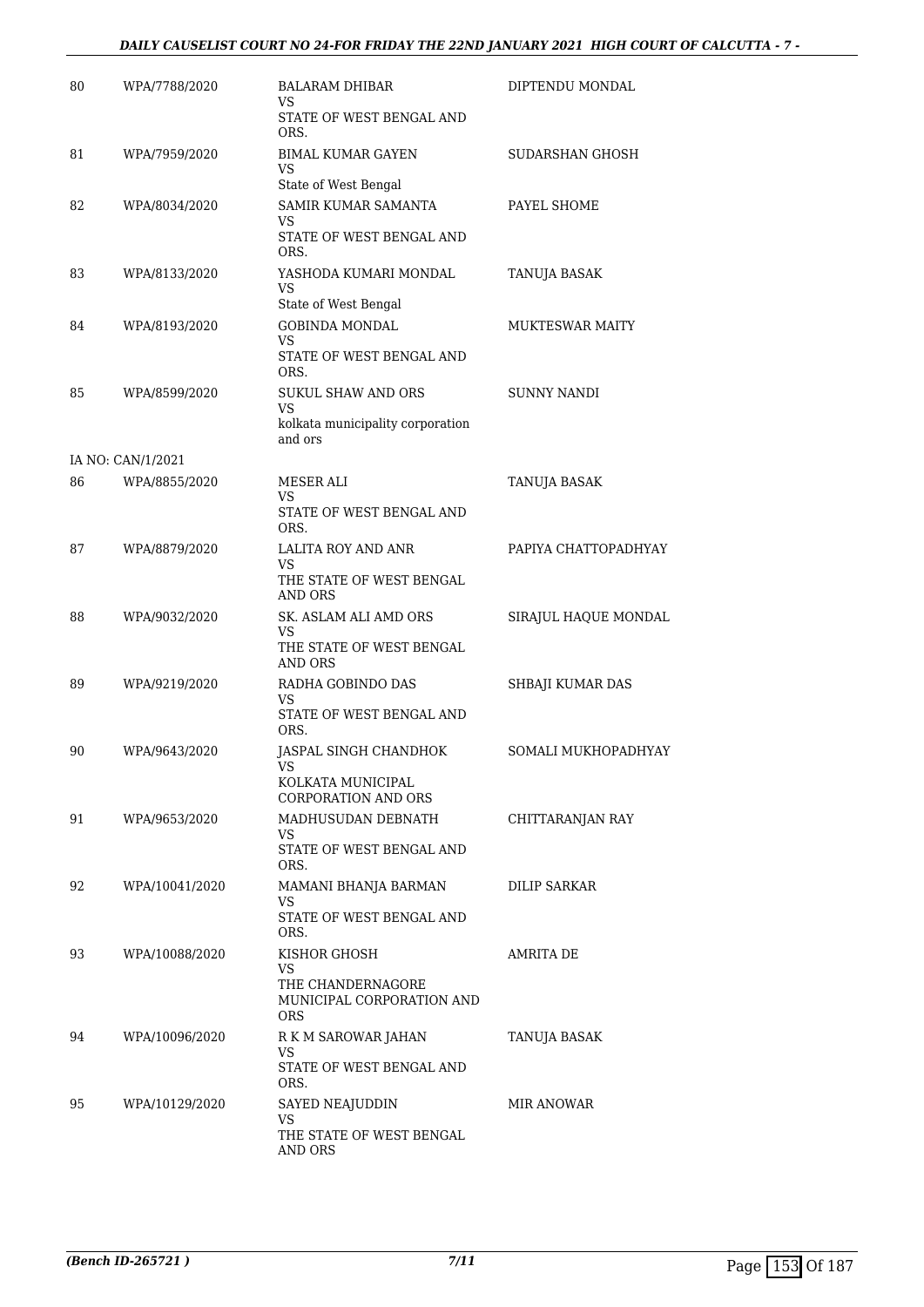#### *DAILY CAUSELIST COURT NO 24-FOR FRIDAY THE 22ND JANUARY 2021 HIGH COURT OF CALCUTTA - 8 -*

| 96  | WPA/10156/2020 | RESS UDYOG PRIVATE LIMITED<br>VS                       | SUMITAVA CHAKRABORTY            |
|-----|----------------|--------------------------------------------------------|---------------------------------|
|     |                | STATE OF WEST BENGAL AND<br>ORS.                       |                                 |
| 97  | WPA/10160/2020 | <b>DIPA GHUGU</b><br>VS                                | MRITYUNJOY CHATTERJEE           |
|     |                | STATE OF WEST BENGAL AND<br>ORS.                       |                                 |
| 98  | WPA/10211/2020 | NARAYAN CHOWDHURY<br>VS                                | MOLOY BANERJEE                  |
|     |                | STATE OF WEST BENGAL AND<br>ORS.                       |                                 |
| 99  | WPA/10328/2020 | CHITTARANJAN PARAMANIK<br>VS                           | ANJAN BHATTACHARYA              |
|     |                | STATE OF WEST BENGAL AND<br>ORS.                       |                                 |
| 100 | WPA/10332/2020 | SOUMYA SAHU<br>VS.                                     | <b>SUBHAMOY PATRA</b>           |
|     |                | STATE OF WEST BENGAL AND<br>ORS.                       |                                 |
| 101 | WPA/10399/2020 | TULSI PAUL(BASAK)<br>VS                                | PAPIYA CHATTOPADHYAY            |
|     |                | STATE OF WEST BENGAL AND<br>ORS.                       |                                 |
| 102 | WPA/10402/2020 | <b>TAPASI ROY</b><br>VS.                               | KAZI SAJJAD ALAM                |
|     |                | STATE OF WEST BENGAL AND<br>ORS.                       |                                 |
| 103 | WPA/10418/2020 | MOSARRAF HOSSAIN<br>VS                                 | MD. AHSANUZZAMAN                |
|     |                | STATE OF WEST BENGAL AND<br>ORS.                       |                                 |
| 104 | WPA/10677/2020 | LAKSHMI KANTA MAHATO AND<br><b>OTHERS</b><br><b>VS</b> | SULAGNA<br>BHATTACHARJEE BAGCHI |
|     |                | STATE OF WEST BENGAL AND<br>ORS.                       |                                 |
| 105 | WPA/10707/2020 | <b>BULAND JAVED</b><br><b>VS</b>                       | CHANDRAKANT<br>KUSHWAHA         |
|     |                | STATE OF WEST BENGAL AND<br>ORS.                       |                                 |
| 106 | WPA/10801/2020 | JEWEL GHOSH AND ORS<br>VS.                             | KUNTAL BANERJEE                 |
|     |                | BARANAGAR MUICIPALITY AND<br><b>ORS</b>                |                                 |
| 107 | WPA/10917/2020 | ASHOK SAMANTA<br>VS.                                   | KRISHNENDU BHADRA               |
|     |                | STATE OF WEST BENGAL AND<br>ORS.                       |                                 |
| 108 | WPA/10928/2020 | SASTI PADA NANDI<br>VS.                                | AMAL KUMAR DATTA                |
|     |                | STATE OF WEST BENGAL AND<br>ORS.                       |                                 |
| 109 | WPA/10938/2020 | CHANDRA KANTA MONDAL<br>VS.                            | MD. HASANUZ ZAMAN               |
|     |                | THE STATE OF WEST BENGAL<br>AND ORS                    |                                 |
| 110 | WPA/11035/2020 | SANATAN SHAW AND ORS<br>VS.                            | KALYAN KUMAR<br>BHATTACHARJEE   |
|     |                | THE STATE OF WEST BENGAL<br>AND ORS                    |                                 |
| 111 | WPA/11092/2020 | FIROZ SARKAR<br><b>VS</b>                              | <b>GOLAM NURE IMROHI</b>        |
|     |                | State of West Bengal                                   |                                 |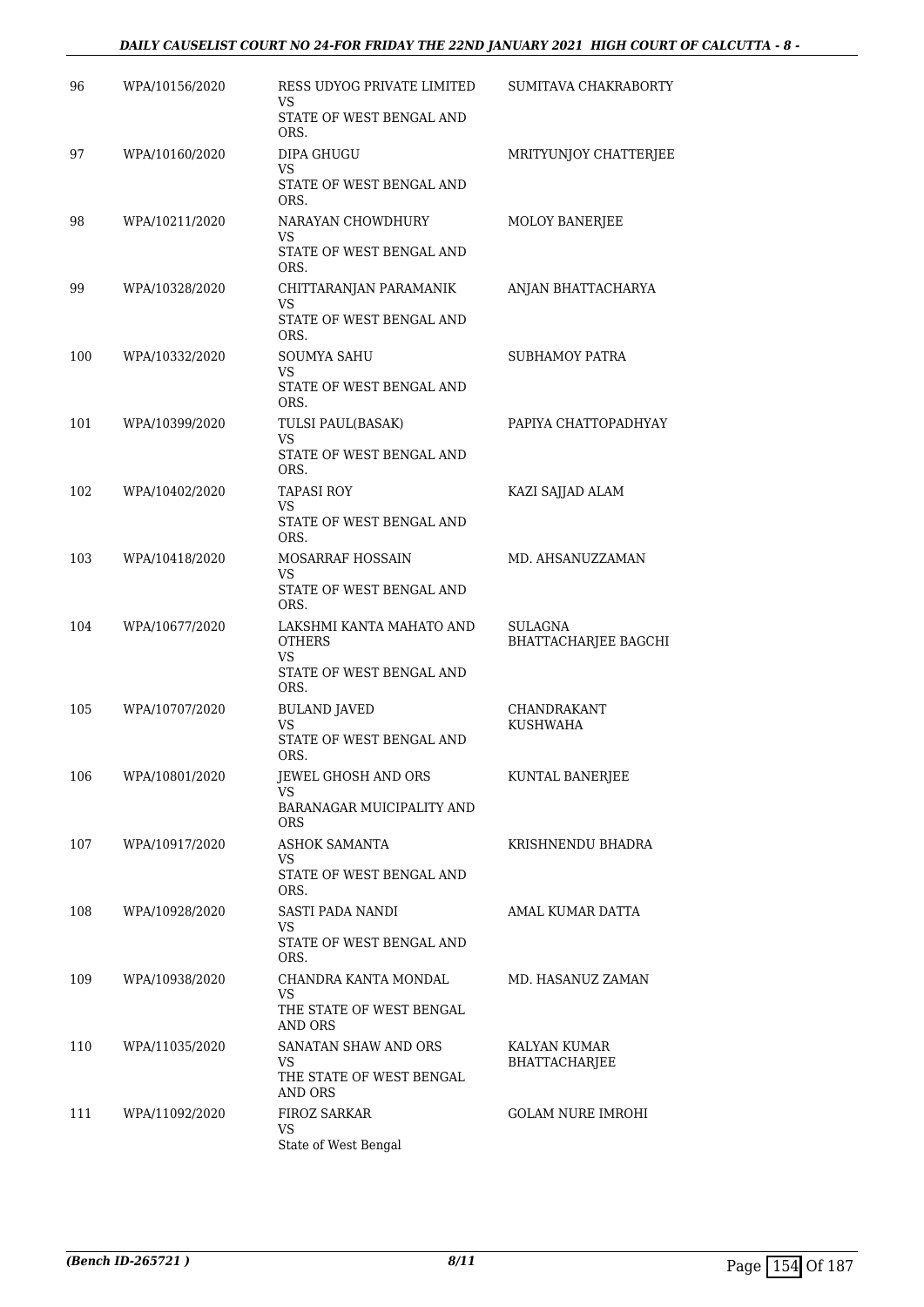| 112 | WPA/11106/2020       | REKHA SARKAR TIKADAR AND<br>ORS.<br><b>VS</b>                                                     | <b>SARTHAK BARMAN</b>        |
|-----|----------------------|---------------------------------------------------------------------------------------------------|------------------------------|
|     |                      | STATE OF WEST BENGAL AND<br>ORS.                                                                  |                              |
| 113 | WPA/11530/2020       | MAFIZUR RAHAMAN<br>VS.<br>STATE OF WEST BENGAL AND<br>ORS.                                        | NILADRI SAHA                 |
| 114 | WPA/11667/2020       | AJIT SINGH<br>VS<br>STATE OF WEST BENGAL AND<br>ORS.                                              | DEBBRATA RAY                 |
|     | wt115 WPA/11668/2020 | TAPANJYOTI DEY<br>VS.<br>STATE OF WEST BENGAL AND<br>ORS.                                         | DEBABRATA DEY                |
|     | wt116 WPA/11671/2020 | AVIJIT DEY<br>VS.<br>STATE OF WEST BENGAL AND<br>ORS.                                             | DEBABRATA RAY                |
| 117 | WPA/11769/2020       | RAJU ADHIKARY<br>VS<br>STATE OF WEST BENGAL AND<br>ORS.                                           | Nemai Chandra Saha           |
| 118 | WPA/11776/2020       | <b>BANDANA PAN AND OTHERS</b><br>VS<br>STATE OF WEST BENGAL AND<br>ORS.                           | NITISH SMANTA                |
| 119 | WPA/11779/2020       | PAMPA PAN AND ORS<br>VS<br>STATE OF WEST BENGAL AND<br>ORS.                                       | ABHINABA DAN                 |
| 120 | WPA/11803/2020       | <b>MANGAL MAITY</b><br>VS<br>STATE OF WEST BENGAL AND<br>ORS.                                     | RAMA HALDAR                  |
| 121 | WPA/11805/2020       | RATAN MAITY<br>VS.<br>STATE OF WEST BENGAL AND<br>ORS.                                            | RAMA HALDAR                  |
| 122 | WPA/11835/2020       | SANTOSHPARA SWARNA JYANTI<br>MAHILA DAL OF SANTOSHPARA<br>VS.<br>STATE OF WEST BENGAL AND<br>ORS. | KINGSHUK MONDAL              |
| 123 | WPA/11847/2020       | SHIKHA RANI JANA AND ORS<br>VS<br>THE STATE OF WEST BENGAL<br>AND ORS                             | UTTAM KUMAR<br>BHATTACHARYYA |
| 124 | WPA/27/2021          | JANAKI MONDAL AND OTHERS<br>VS.<br>STATE OF WEST BENGAL AND<br>ORS.                               | MADHURIMA SARKAR             |
| 125 | WPA/108/2021         | ANILA SOMAN<br>VS<br>DEPUTY COMMISSIONER, SOUTH<br>ANDAMAN DISTRICT AND ANR                       | PHATICK CHANDRA DAS          |
| 126 | WPA/318/2021         | S.S. CONSTRUCTION REP. BY ITS<br>SOLE PROP. BIKI SAIKH<br>VS<br>STATE OF WEST BENGAL AND<br>ORS.  | SRIKANTA DUTTTA              |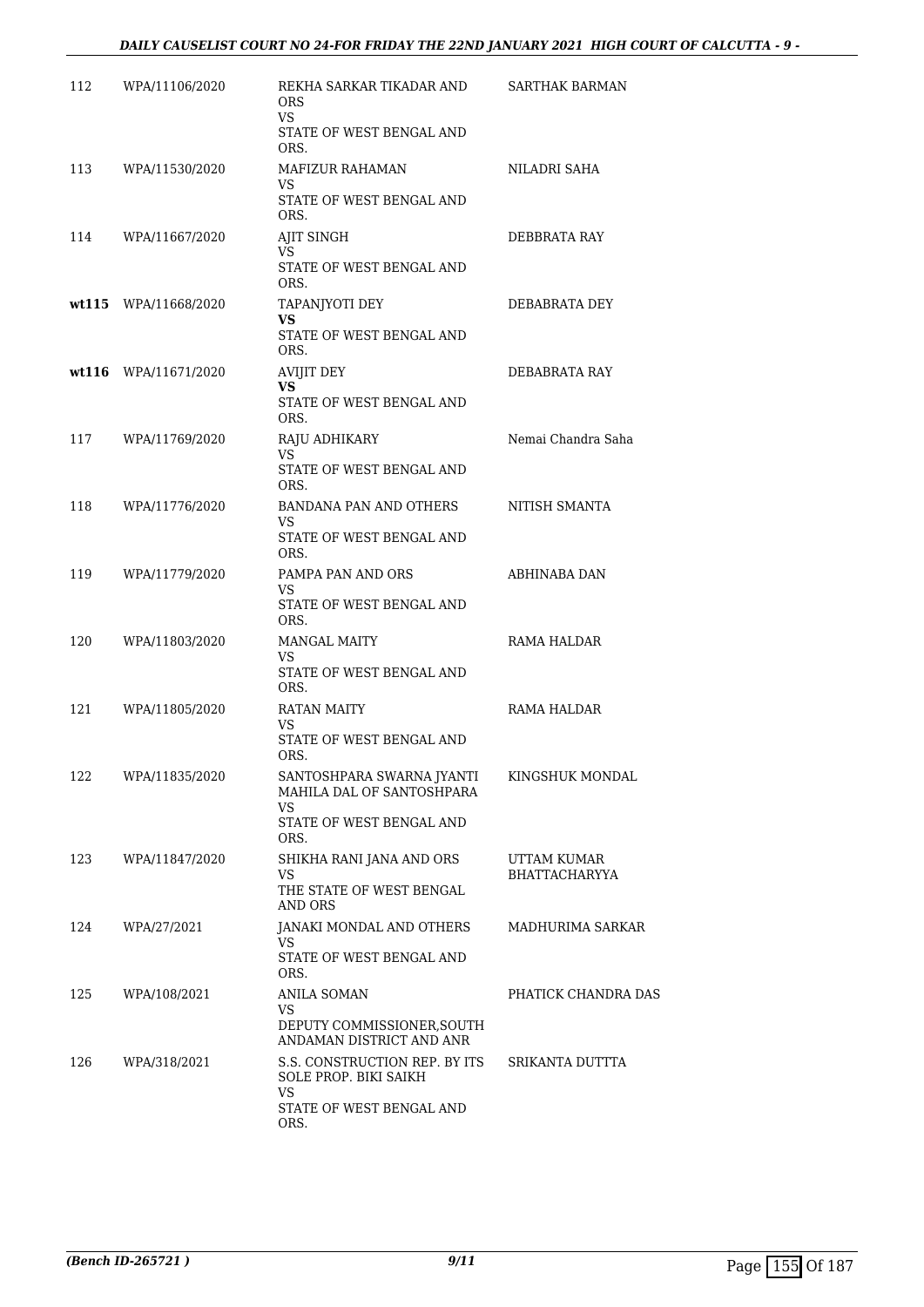#### *DAILY CAUSELIST COURT NO 24-FOR FRIDAY THE 22ND JANUARY 2021 HIGH COURT OF CALCUTTA - 10 -*

| 127 | WPA/389/2021  | NAB KUMAR DESMUKH<br>VS<br>STATE OF WEST BENGAL AND                                    | AMIT KUMAR DUTTA                  |
|-----|---------------|----------------------------------------------------------------------------------------|-----------------------------------|
| 128 | WPA/482/2021  | ORS.<br><b>MAMTAJ BIBI</b><br>VS<br>STATE OF WEST BENGAL AND<br>ORS.                   | MD. GOLAM NURE<br><b>IMROHI</b>   |
| 129 | WPA/656/2021  | NANDITA PAUL (HALDER)<br>VS<br>STATE OF WEST BENGAL AND<br>ORS.                        | SRIKUMAR MANDAL                   |
| 130 | WPA/700/2021  | DILIP SETH<br>VS.<br>STATE OF WEST BENGAL AND<br>ORS.                                  | ANIMESH PAUL                      |
| 131 | WPA/1043/2021 | <b>SREEKANTA BAG</b><br>VS.<br>STATE OF WEST BENGAL AND                                | KAMAKSHYA<br>MUKHOPADHYAY         |
| 132 | WPA/1044/2021 | ORS.<br>PRABHANJAN BIJULI<br>VS<br>STATE OF WEST BENGAL AND                            | KAMAKASHYA PRASAD<br>MUKHOPADHYAY |
| 133 | WPA/1140/2021 | ORS.<br>TAPAS MAHAJAN ALIAS TAPAS<br><b>MOHAJAN</b><br>VS.<br>STATE OF WEST BENGAL AND | <b>ABDUR RAKIB</b>                |
| 134 | WPA/1147/2021 | ORS.<br>MADAN MOHAN MANDAL<br>VS<br>STATE OF WEST BENGAL AND                           | CHITTAPRIYA GHOSH                 |
| 135 | WPA/1164/2021 | ORS.<br>SWAPAN JANA<br>VS.<br>STATE OF WEST BENGAL AND                                 | SANKHA SUBHRA RAY                 |
| 136 | WPA/1302/2021 | ORS.<br>KRISHNA PRIYA DAS AND ANR<br>VS.<br>STATE OF WEST BENGAL AND                   | SANTIMAY<br><b>BHATTACHARYA</b>   |
| 137 | WPA/1394/2021 | ORS.<br>SUSMITA MONDAL AND ORS<br>VS.<br>STATE OF WEST BENGAL AND                      | <b>SUNNY NANDY</b>                |
| 138 | WPA/1458/2021 | ORS.<br>SUPROVAT MONDAL AND<br>OTHERS<br>VS.<br>STATE OF WEST BENGAL AND               | SANKHA SUBHRO RAY                 |
| 139 | WPA/1510/2021 | ORS.<br>SRIMANTI ORAW<br>VS.<br>STATE OF WEST BENGAL AND                               | UTTAM BANERJEE                    |
| 140 | WPA/1514/2021 | ORS.<br>BALARAM MONDAL<br>VS.<br>STATE OF WEST BENGAL AND                              | PANKAJ HALDER                     |
| 141 | WPA/1528/2021 | ORS.<br>HANGSHA KR SHIT<br>VS.<br>STATE OF WEST BENGAL AND<br>ORS.                     | BHARAT CHANDRA SIMAI              |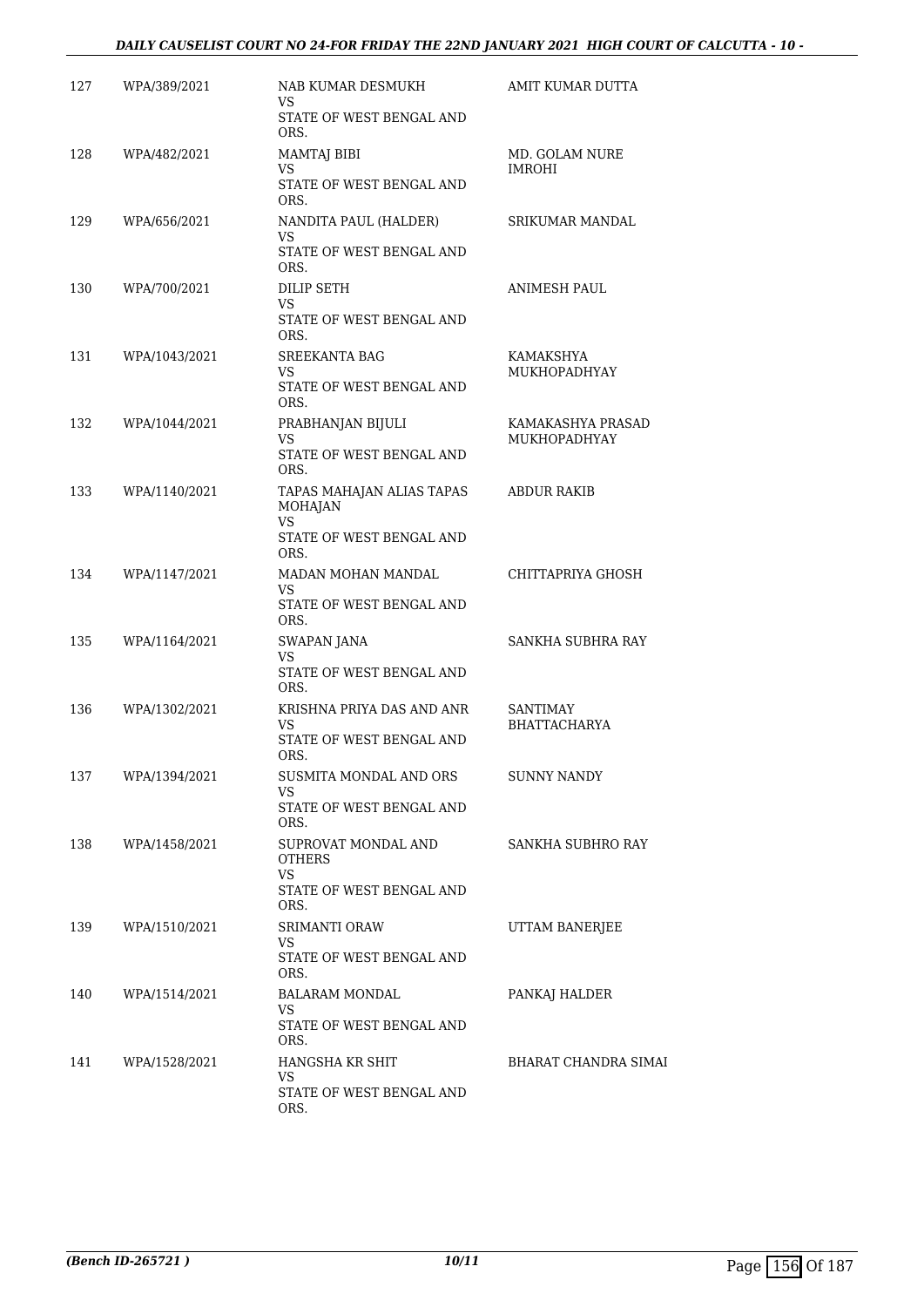#### *DAILY CAUSELIST COURT NO 24-FOR FRIDAY THE 22ND JANUARY 2021 HIGH COURT OF CALCUTTA - 11 -*

| 142   | WPA/1709/2021                  | AHSAN AHMED<br>VS.                                               | GOLA KARIM<br><b>CHOWDHURY</b>     |
|-------|--------------------------------|------------------------------------------------------------------|------------------------------------|
|       |                                | STATE OF WEST BENGAL AND<br>ORS.                                 |                                    |
| 143   | WPA/1766/2021                  | MIHIR RANJAN BALA<br>VS                                          | MAIDUL ISLAM KAYAL                 |
|       |                                | STATE OF WEST BENGAL AND<br>ORS.                                 |                                    |
| 144   | WPA/1778/2021                  | PRONOBESH PAKHIRA<br>VS                                          | LAKSHMINATH<br><b>BHATTACHARYA</b> |
|       |                                | STATE OF WEST BENGAL AND<br>ORS.                                 |                                    |
| 145   | WPA/1794/2021                  | HAPPYY SANGHA MAHILA<br>SAMABAY SAMITY LTD AND<br><b>ANOTHER</b> | PRIYASHI BANERJEE                  |
|       |                                | VS.                                                              |                                    |
|       |                                | STATE OF WEST BENGAL AND<br>ORS.                                 |                                    |
| 146   | WPA/1835/2021                  | <b>HASEN SAH</b><br>VS                                           | PAMPA DEY (DHABAL)                 |
|       |                                | STATE OF WEST BENGAL AND<br>ORS.                                 |                                    |
| 147   | WPA/2066/2021                  | <b>MITHU BAGDI</b><br>VS                                         | UTTAM BANERJEE                     |
|       |                                | STATE OF WEST BENGAL AND<br>ORS.                                 |                                    |
| 148   | WPA/2094/2021                  | <b>ANUP MISHRA</b><br>VS                                         | SRIKANTA DATTA                     |
|       |                                | STATE OF WEST BENGAL AND<br>ORS.                                 |                                    |
|       |                                | <b>FOR HEARING</b>                                               |                                    |
| 149   | WPA/13189/2018<br>(Hd-in-Part) | ANUPAM DAS<br>VS.                                                | NEPESH MAJHI                       |
|       |                                | ALLAHABAD BANK & ORS.                                            |                                    |
|       |                                | <b>APPLICATION</b>                                               |                                    |
| 150   | CPAN/1517/2017                 | SALAUDDIN MIDDYA<br><b>VS</b>                                    | D. KUNDU                           |
|       |                                | ASHIS KUMAR BANDOPADHYAY                                         |                                    |
| wt151 | WPA/19656/2017                 | MD SALAUDDIN MIDDA<br><b>VS</b>                                  | DIPAYAN KUNDU                      |
|       |                                | STATE OF WEST BENGAL & ORS                                       |                                    |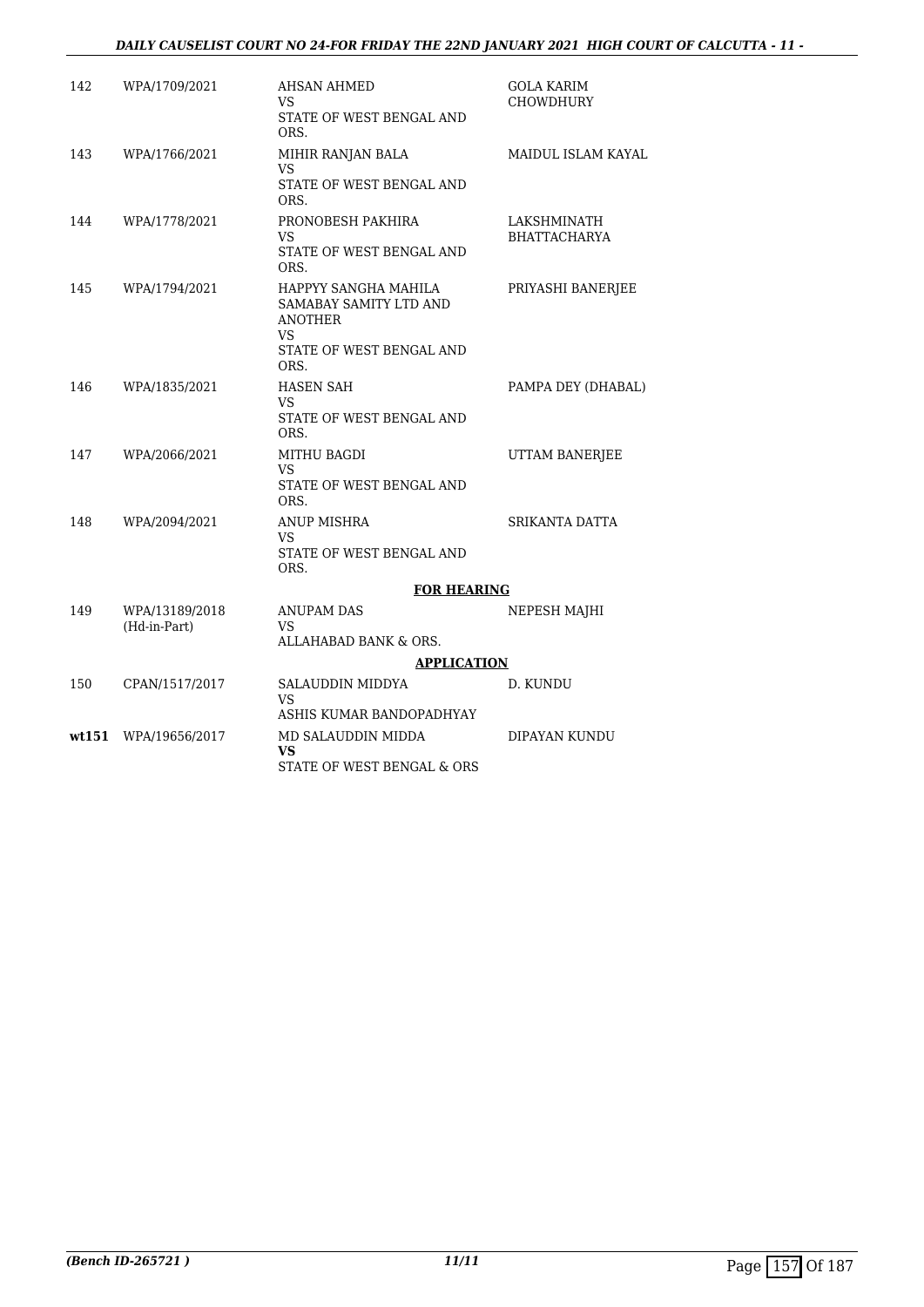

### **Appellate Side**

**DAILY CAUSELIST For Friday The 22nd January 2021**

#### **COURT NO. 22**

**SINGLE BENCH (SB - XIV)**

**AT 10:45 AM**

#### **HON'BLE JUSTICE ABHIJIT GANGOPADHYAY**

**(VIA VIDEO CONFERENCE)**

#### **ON AND FROM MONDAY, THE 11TH JANUARY, 2021 – MATTERS ( MOTION & HEARING) UNDER ARTICLE 226 OF THE CONSTITUTION OF INDIA RELATING TO LABOUR UNDER GROUP III ; MATTERS (MOTION & HEARING) UNDER ARTICLE 226 OF THE CONSTITUTION RELATING TO TRANSPORT & TELECOMMUNICATION UNDER GROUP VII INCLUDING HEARING OF WRIT PETITIONS AND APPLICATIONS CONNECTED THERETO; MATTERS (MOTION & HEARING) RELATING TO REGULATION OF INDUSTRIES & ESSENTIAL COMMODITIES & VARIOUS CENTRAL ORDERS UNDER GROUP VIII INCLUDING APPLICATIONS CONNECTED THERTO.**

**FROM MONDAY, (25.01.2021) THE SCHEDULE GIVEN BELOW WILL BE FOLLOWED. 1. GROUP III MATTERS WILL BE TAKEN UP FROM 10.45 A.M. TO 12.00 NOON.**

**2. GROUP VII MATTERS WILL BE TAKEN UP FROM 12.00 NOON TO 1.00 P.M.**

**3. FIXED MATTERS WILL BE TAKEN UP FROM 2.00 P.M. AND NOT AFTER 3.00 P.M.**

**4. GROUP VIII MATTERS WILL BE TAKEN UP AFTER 2.00 P.M. MATTERS ARE OVER OR FROM 3.00 P.M. WHICHEVER IS EARLIER.**

#### **FROM 25TH JANUARY, 2021 TO 26TH FEBRUARY 2021 - NO MENTIONING WILL BE TAKEN FOR INCLUSION IN THE LIST EXCEPT SENIOR CITIZEN MATTERS AND MATTERS OF LEGAL AID**

#### **NOTE: MATTERS WILL BE TAKEN UP THROUGH PHYSICAL HEARING ONLY WHEN BOTH THE PARTIES ARE AGREED.**

|   |                | ,                                                                                   |                  |
|---|----------------|-------------------------------------------------------------------------------------|------------------|
| 1 | WPA/25064/2016 | W.B. KEROSENE AGENTS'<br>WELFARE ASSOCIATION &<br>ANR<br>VS<br>UNION OF INDIA & ORS | NIBEDITA PAL     |
| 2 | WPA/10794/2020 | <b>JOyDEV GHOSH</b><br>VS<br>STATE OF WEST BENGAL AND<br>ORS.                       | SABYASACHI ROY   |
| 3 | WPA/11048/2020 | PIYALI MANNA<br>VS<br>STATE OF WEST BENGAL AND<br>ORS.                              | <b>NEIL BASU</b> |

#### **GR. - VIII (MOTION)**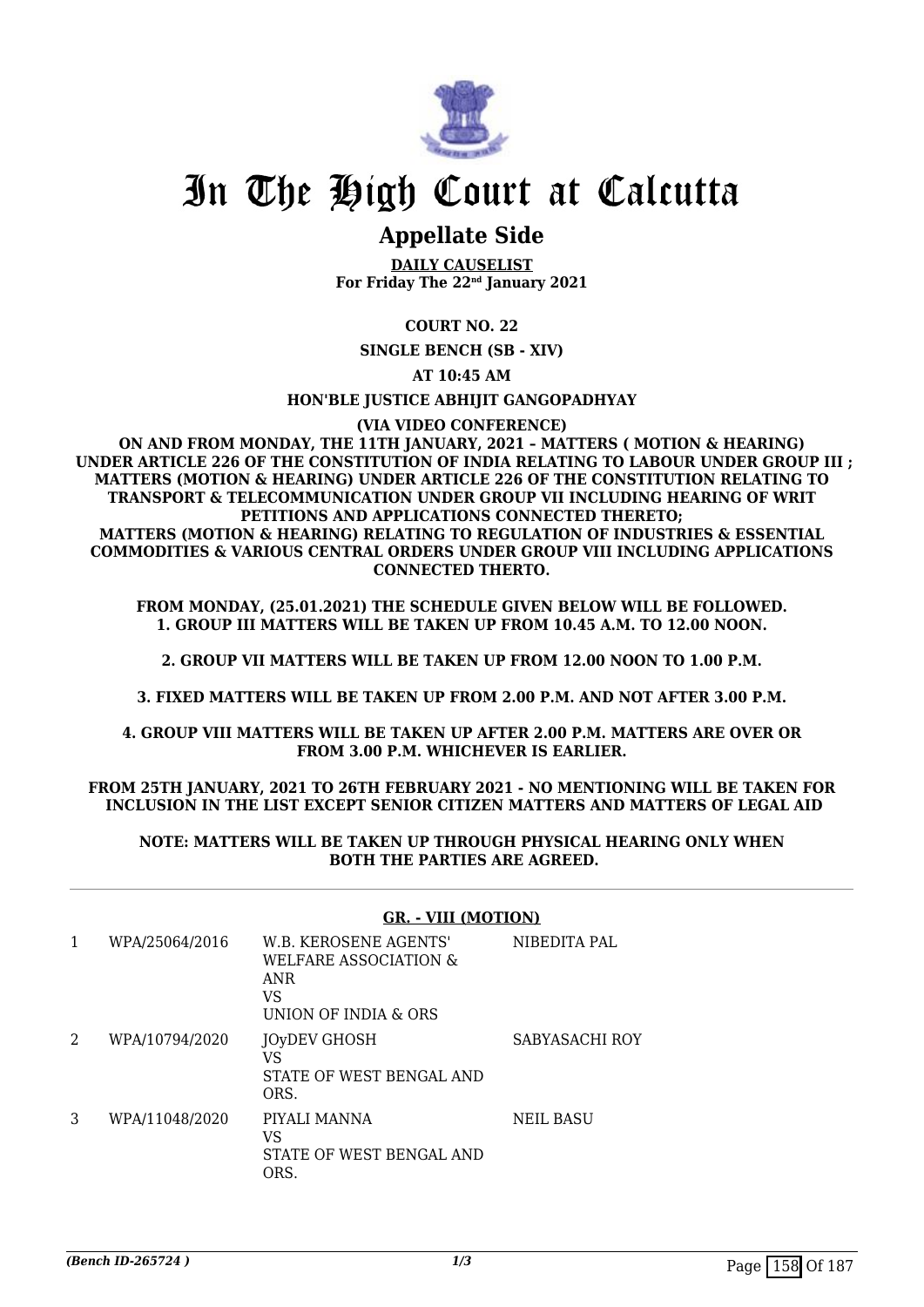| 4  | WPA/11050/2020                          | <b>SUSHOVAN HAZRA</b><br>VS.                                                         | <b>NEIL BASU</b>                |
|----|-----------------------------------------|--------------------------------------------------------------------------------------|---------------------------------|
|    |                                         | STATE OF WEST BENGAL AND<br>ORS.                                                     |                                 |
| 5  | WPA/11052/2020                          | MD. RASHED MOLLA<br>VS                                                               | <b>NEILBASU</b>                 |
|    |                                         | STATE OF WEST BENGAL AND<br>ORS.                                                     |                                 |
| 6  | WPA/11053/2020                          | SUBHAJIT MAJI<br><b>VS</b>                                                           | <b>NEIL BASU</b>                |
|    |                                         | STATE OF WEST BENGAL AND<br>ORS.                                                     |                                 |
|    |                                         | <b>GR. - III (MOTION)</b>                                                            |                                 |
| 7  | WPA/5129/2018                           | WRITER SAFEGUARD PVT LTD<br>REP BY ITS STATE MANAGER<br>VS<br>STATE OF WEST BENGAL & | TARAK DUTTA                     |
|    |                                         | <b>ORS</b>                                                                           |                                 |
|    | IA NO: CAN/1/2019(Old No:CAN/1987/2019) |                                                                                      |                                 |
| 8  | WPA/23983/2019                          | DEVELOPMENT<br>CONSULTANTS PVT LTD &<br>ANR<br>VS                                    | BALARAM PATRA                   |
|    |                                         | STATE OF WEST BENGAL &<br><b>ORS</b>                                                 |                                 |
| 9  | WPA/11794/2020                          | ASRAF ALI ANSARI<br>VS                                                               | <b>SUVADIP</b><br>BHATTACHARJEE |
|    |                                         | STATE OF WEST BENGAL AND<br>ORS.                                                     |                                 |
| 10 | WPA/2/2021                              | FIS PAYMENT SOLUTIONS<br>AND SERVICES INDIA PRIVATE<br>LIMITED<br><b>VS</b>          | <b>RISHAV DUTTA</b>             |
|    |                                         | THE ASSISTANT<br>COMMISSIONER(CENTRAL)-II                                            |                                 |
| 11 | WPA/3/2021                              | FIS PAYMENT SOLUTIONS<br>AND SERVICES INDIA PVT LTD<br>VS                            | RISHAV DUTT                     |
|    |                                         | THE ASSISTANT LABOUR<br>COMMISSIONER(CENTRAL)-II<br><b>AND ORS</b>                   |                                 |
| 12 | WPA/5/2021                              | FIS PAYMENT SOLUTIONS<br>AND SERVICES INDIA PVT LTD<br><b>VS</b>                     | RISHAV DUTT                     |
|    |                                         | THE ASSISTANT LABOUR<br>COMMISSIONER(CENTRAL)-II<br><b>AND ORS</b>                   |                                 |
| 13 | WPA/8/2021                              | FIS PAYMENT SOLUTIONS<br>AND SERVICES INDIA PVT LTD<br>VS                            | RISHAV DUTT                     |
|    |                                         | THE ASSSISTANT LABOUR<br>COMMISSSIONER(CENTRAL)-II<br>AND ORS                        |                                 |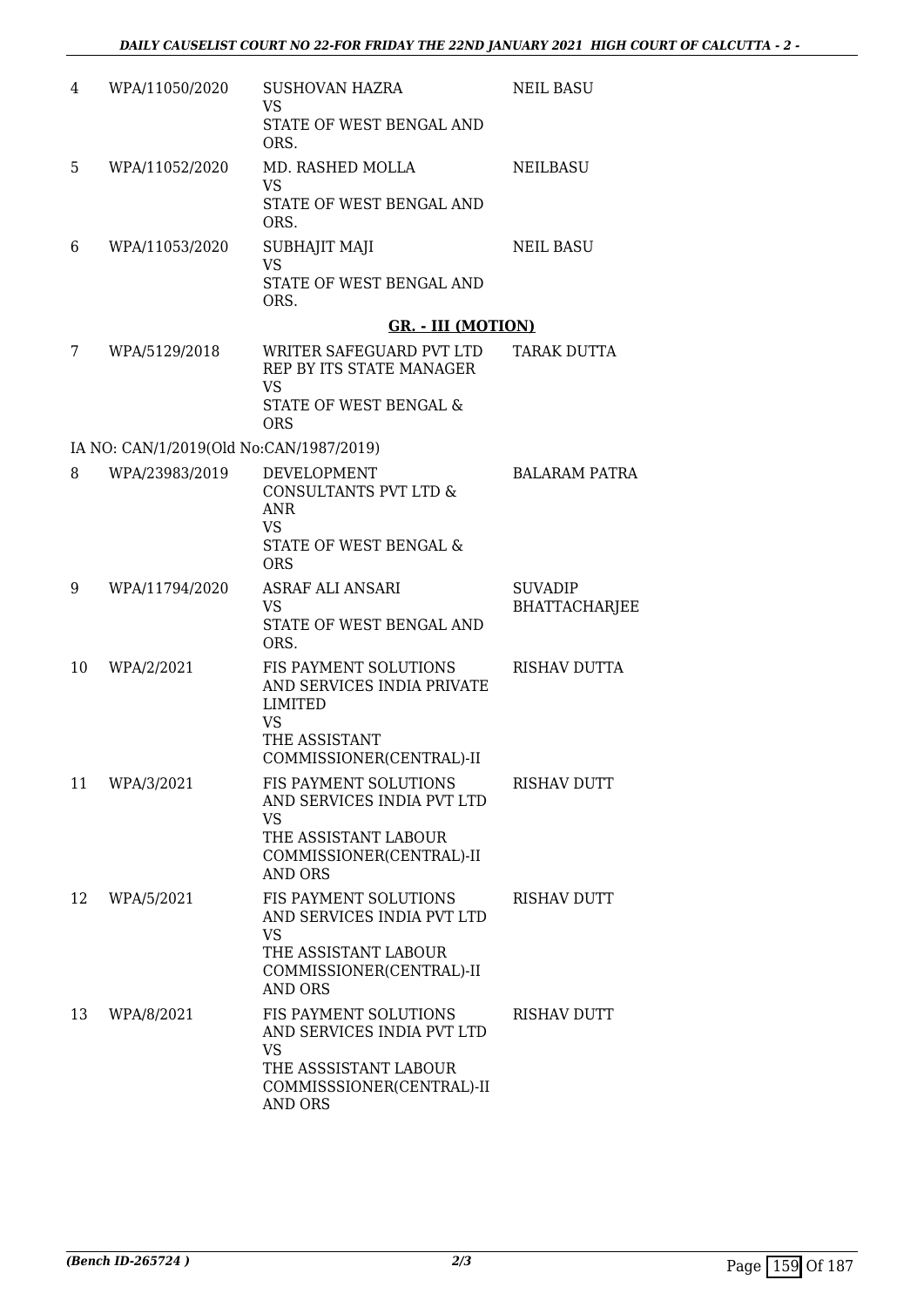14 WPA/11/2021 FIS PAYMENT SOLUTIONS AND SERVICES INDIA PVT LTD VS THE ASSISTANT LABOUR COMMISSIONER(CENTRAL)-II AND ORS RISHAV DUTT

#### **FOR HEARING**

15 WPA/2332/2020 (AT 2:00 P.M.) PUBANG ETRON ELECTRIC MOTOR PRIVATE LIMITED & ANR VS UNION OF INDIA & ORS APARNA BANERJEE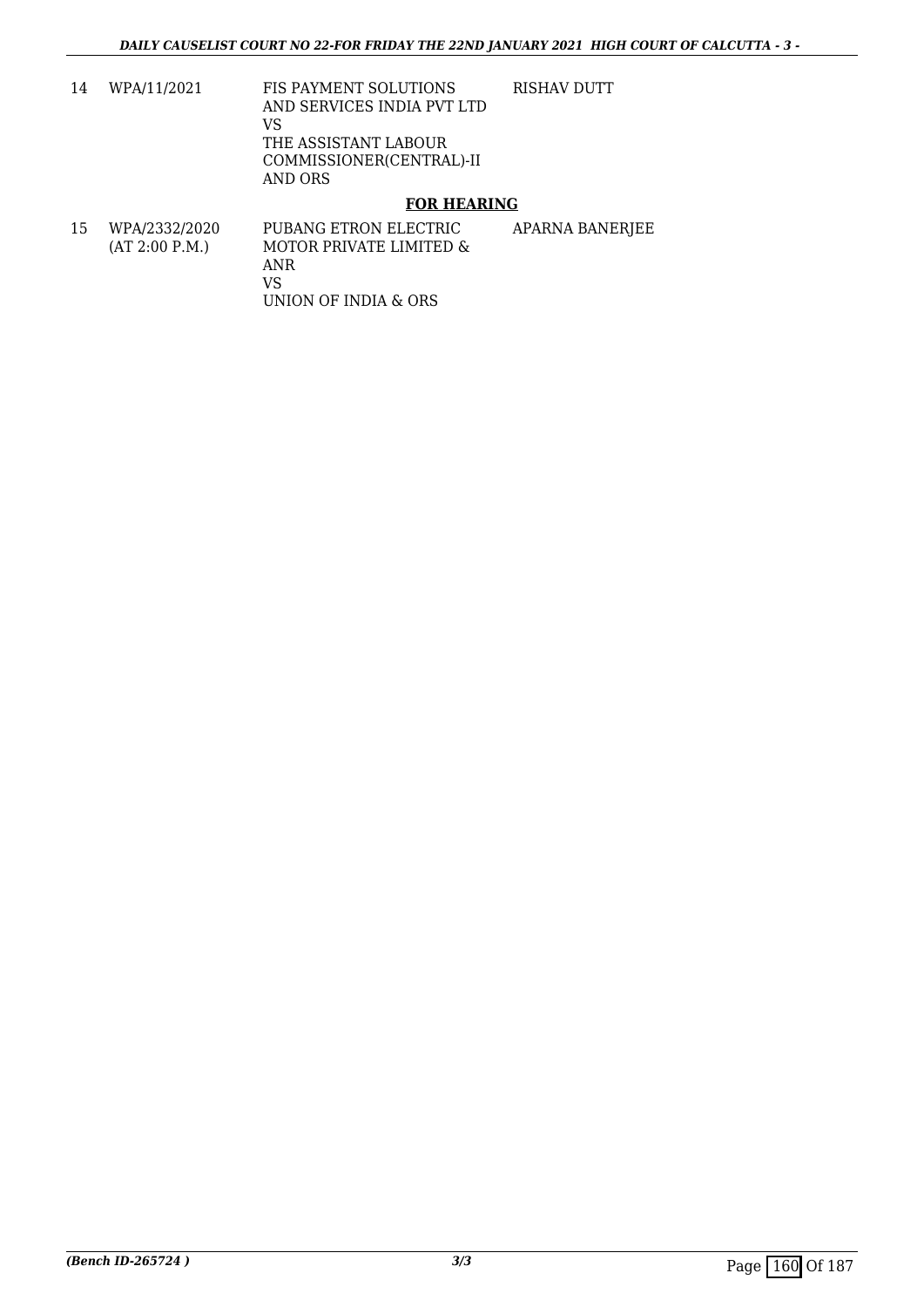

## **Appellate Side**

**DAILY CAUSELIST For Friday The 22nd January 2021**

#### **COURT NO. 32**

**SINGLE BENCH (SB - XV)**

**AT 10:45 AM**

**HON'BLE JUSTICE JAY SENGUPTA**

**(VIA VIDEO CONFERENCE)**

**ON AND FROM MONDAY, THE 11TH JANUARY, 2021 - ADMISSION OF CRIMINAL MOTIONS AND HEARING OF CRIMINAL REVISIONS ARISING OUT OF N.I. ACT; POCSO; MAINTENANCE AND CRIME AGAINST WOMEN (NOT ASSIGNED TO ANY OTHER BENCH) INCLUDING APPLICATIONS CONNECTED THERETO; HEARING OF CRIMINAL REVISIONS (IRRESPECTIVE OF CLASSIFICATION) FILED FROM 2016 INCLUDING CONNECTED APPLICATIONS; HEARING OF CRIMINAL APPEALS. NOTE : 1. "TO BE MENTIONED", "LISTED MOTION", "EXTENSION OF INTERIM ORDER" SHALL BE**

**TAKEN UP FIRST. THEREAFTER, ALL OTHER MATTERS SHALL BE TAKEN UP SERIALLY. 2. MENTIONING FOR INCLUSION IN THE LIST WILL BE PERMITTED ONLY ON THE FIRST WORKING DAY OF THE WEEK AT THE FIRST SITTING. NOTE : MATTERS WILL BE TAKEN UP THROUGH PHYSICAL HEARING WHEN BOTH THE PARTIES ARE AGREED**

|   | <b>TO BE MENTIONED</b> |                                                                     |                                      |  |  |
|---|------------------------|---------------------------------------------------------------------|--------------------------------------|--|--|
| 1 | CRR/1312/2020          | SUBHENDU KUMAR<br>MAHATA<br>VS.<br>State of West Bengal             | <b>ABHIJIT BORAL</b>                 |  |  |
|   | IA NO: CRAN/1/2020     |                                                                     |                                      |  |  |
|   |                        | <b>LISTED MOTION</b>                                                |                                      |  |  |
| 2 | CRR/1189/2018          | LAXMI KANTA MUDI<br>VS<br>RINA MUDI                                 | <b>MALAY</b><br><b>BHATTACHARYYA</b> |  |  |
| 3 | CRR/2992/2018          | POLY DAS @ POTY DAS @<br>POLLY DAS<br>VS.<br><b>MADAN MOHAN DAS</b> | <b>OZAIR ELAHI</b>                   |  |  |
| 4 | CRR/1997/2019          | SONALI BISWAS (BALLAV)<br>VS.<br>NRIPENDRA NATH BISWAS              | <b>KARABI ROY</b>                    |  |  |
| 5 | CRR/2205/2019          | SUNITA SHARMA<br>VS.<br>STATE OF WEST BENGAL &<br><b>ORS</b>        | KALYAN GHOSH                         |  |  |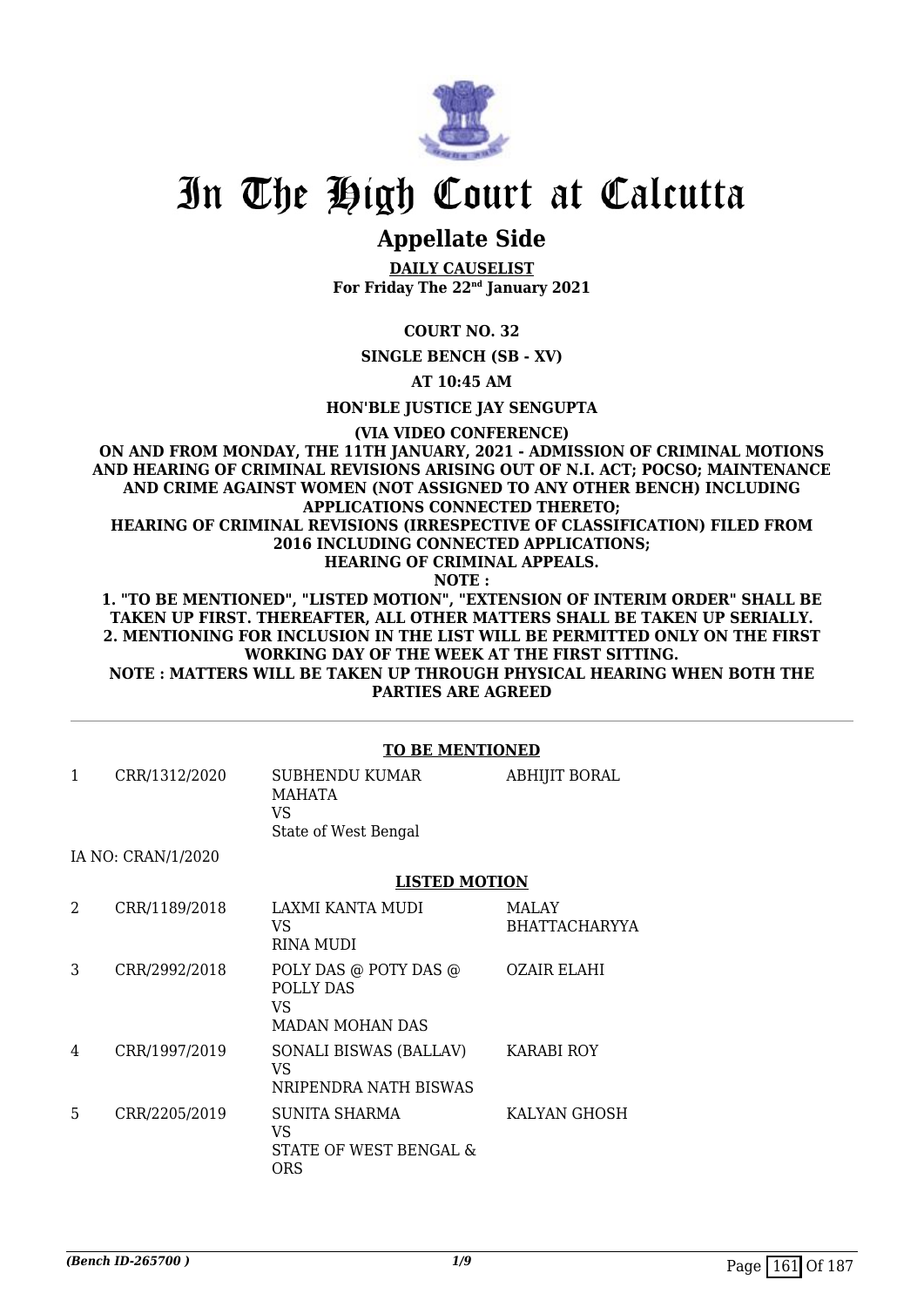| 6   | CRR/2884/2019                            | UJJWAL KUMAR SHIL<br><b>VS</b>                                                                       | KUNAL GANGULY                       |
|-----|------------------------------------------|------------------------------------------------------------------------------------------------------|-------------------------------------|
|     |                                          | STATE OF WEST BENGAL &<br><b>ANR</b>                                                                 |                                     |
|     | IA NO: CRAN/1/2020(Old No:CRAN/381/2020) |                                                                                                      |                                     |
| 7   | CRR/3021/2019                            | FILTER & PROTECT<br><b>VS</b>                                                                        | MAMATA JANA                         |
|     |                                          | <b>SAMIT KUMAR RAY</b>                                                                               |                                     |
| wt8 | CRR/1563/2018                            | <b>SAMIT KR RAY</b><br><b>VS</b>                                                                     | D DEB                               |
|     |                                          | STATE OF WEST BENGAL &<br>ANR                                                                        |                                     |
| 9   | CRR/3022/2019                            | FILTER & PROTECT<br><b>VS</b><br><b>SAMIR KUMAR RAY</b>                                              | MAMATA JANA                         |
|     | wt10 CRR/1564/2018                       | <b>SAMIT KUMAR RAY</b>                                                                               | D. DEB                              |
|     |                                          | <b>VS</b><br><b>STATE OF WEST BENGAL &amp;</b><br><b>ANR</b>                                         |                                     |
| 11  | CRR/146/2020                             | <b>ANUPA DATTA</b><br>VS.                                                                            | <b>HUSEN MUSTAFI</b>                |
|     |                                          | SANATAN KUMAR SEN                                                                                    |                                     |
| 12  | CRR/224/2020                             | <b>SUBIR BHOWMICK</b><br><b>VS</b><br>STATE OF WEST BENGAL&                                          | <b>BISWAJIT TIWARI</b>              |
|     |                                          | <b>ANR</b>                                                                                           |                                     |
| 13  | CRR/364/2020                             | DATAJI RICE MILLS<br>PRIVATE LIMITED & ORS<br>VS                                                     | ANIRUDHUDHA<br><b>BHATTACHARYYA</b> |
|     |                                          | M/S PURTI VANASPATI<br>PRIVATE LTD                                                                   |                                     |
| 14  | CRR/368/2020                             | RAJIB CHANDA<br><b>VS</b><br>STATE OF WEST BENGAL &                                                  | PRITAM ROY                          |
| 15  | CRR/1408/2020                            | <b>ANR</b><br>NABA KUMAR BAG<br>VS.                                                                  | KAKALI NASKAR                       |
|     |                                          | State of West Bengal                                                                                 |                                     |
| 16  | CRR/1520/2020                            | M/S. AMBUJA HOUSING<br><b>AND URBAN</b><br><b>INFRASTRUCTURE</b><br><b>COMPANY LTD AND ANR</b><br>VS | <b>SUME GHOSH</b>                   |
|     |                                          | M/S. KUSHAL POLYSACKS<br><b>PVT LTD</b>                                                              |                                     |
|     | IA NO: CRAN/1/2021                       |                                                                                                      |                                     |
| 17  | CRR/1719/2020                            | MADAN GOPAL DAS<br>VS                                                                                | <b>DILIP KUMAR</b><br>MANDAL        |
|     |                                          | STATE OF WEST BENGAL<br><b>AND ANOTHER</b>                                                           |                                     |
| 18  | CRR/1722/2020                            | <b>APU KUNDU</b><br>VS                                                                               | RUPSA SREEMANI                      |
|     |                                          | STATE OF WEST BENGAL<br><b>AND ANR</b>                                                               |                                     |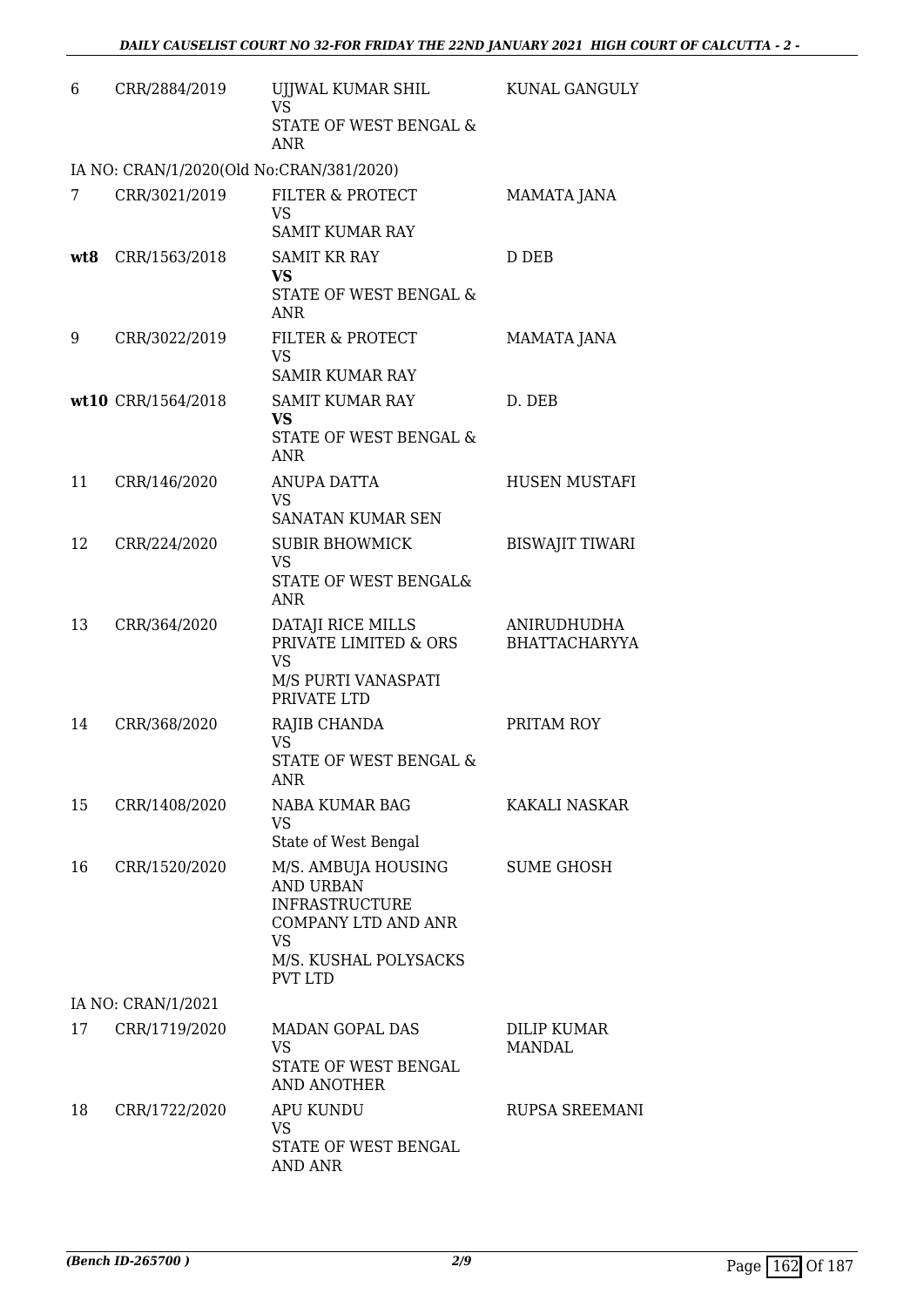| 19 | CRR/1758/2020      | RIYA KAIPUTRA<br><b>VS</b><br>State of West Bengal AND<br>ANR.                                   | <b>SHSHANKA SEKHAR</b><br>SAHA |
|----|--------------------|--------------------------------------------------------------------------------------------------|--------------------------------|
| 20 | CRR/1896/2020      | RAJ VARDHAN AND ORS<br><b>VS</b><br>THE STATE OF WEST<br><b>BENGAL AND ANR</b>                   | <b>SOUMYA NAG</b>              |
| 21 | CRR/1897/2020      | RAJ VARDHAN AND ORS<br><b>VS</b><br>THE STATE OF WEST<br><b>BENGAL AND ANR</b>                   | <b>SOUMYA NAG</b>              |
| 22 | CRR/1903/2020      | DEBASISH BRATA<br><b>BHATTACHARJEE</b><br><b>VS</b><br><b>SHARMISTHA</b><br><b>BHATTACHARJEE</b> | PINAKI<br>BHATTACHARYYA        |
|    | IA NO: CRAN/1/2021 |                                                                                                  |                                |
| 23 | CRR/99/2021        | KAUSTAV SINGHA ROY<br><b>VS</b><br>State of West Bengal AND<br><b>ANR</b>                        | DATTAREYA DUTTA                |
| 24 | CRR/149/2021       | <b>VIVEK GUPTA</b><br><b>VS</b><br>State of West Bengal AND<br><b>ANOTHER</b>                    | <b>BISWAJIT MANNA</b>          |
| 25 | CRR/154/2021       | PALASH DARANI AND ORS.<br><b>VS</b><br>State of West Bengal                                      | <b>TARAPADA DAS</b>            |
| 26 | CRR/157/2021       | RITUPARNA CHOWDHURY<br><b>VS</b><br>STATE OF WEST BENGAL<br>AND ORS.                             | L. VISHAL KUMAR                |
| 27 | CRR/158/2021       | RITUPARNA CHOWDHRY<br><b>VS</b><br>State of West Bengal AND<br>ANR.                              | l vishal kumar                 |
| 28 | CRR/161/2021       | RITUPARNA CHOWDHURY<br>VS<br>STATE OF WEST BENGAL<br>AND ORS.                                    | L. VISHAL KUMAR                |
| 29 | CRR/162/2021       | RITUPARNA CHOWDHRY<br><b>VS</b><br>State of West Bengal                                          | L VISHAL KUMAR                 |
| 30 | CRR/167/2021       | MOUMITA CHAKRABORTY<br><b>VS</b><br>State of West Bengal AND<br><b>ANR</b>                       | <b>SUJIT SAHA</b>              |
| 31 | CRR/169/2021       | <b>SHYAMAL BOSE</b><br>VS<br>State of West Bengal AND<br><b>ANR</b>                              | <b>BANDANA MAITY</b>           |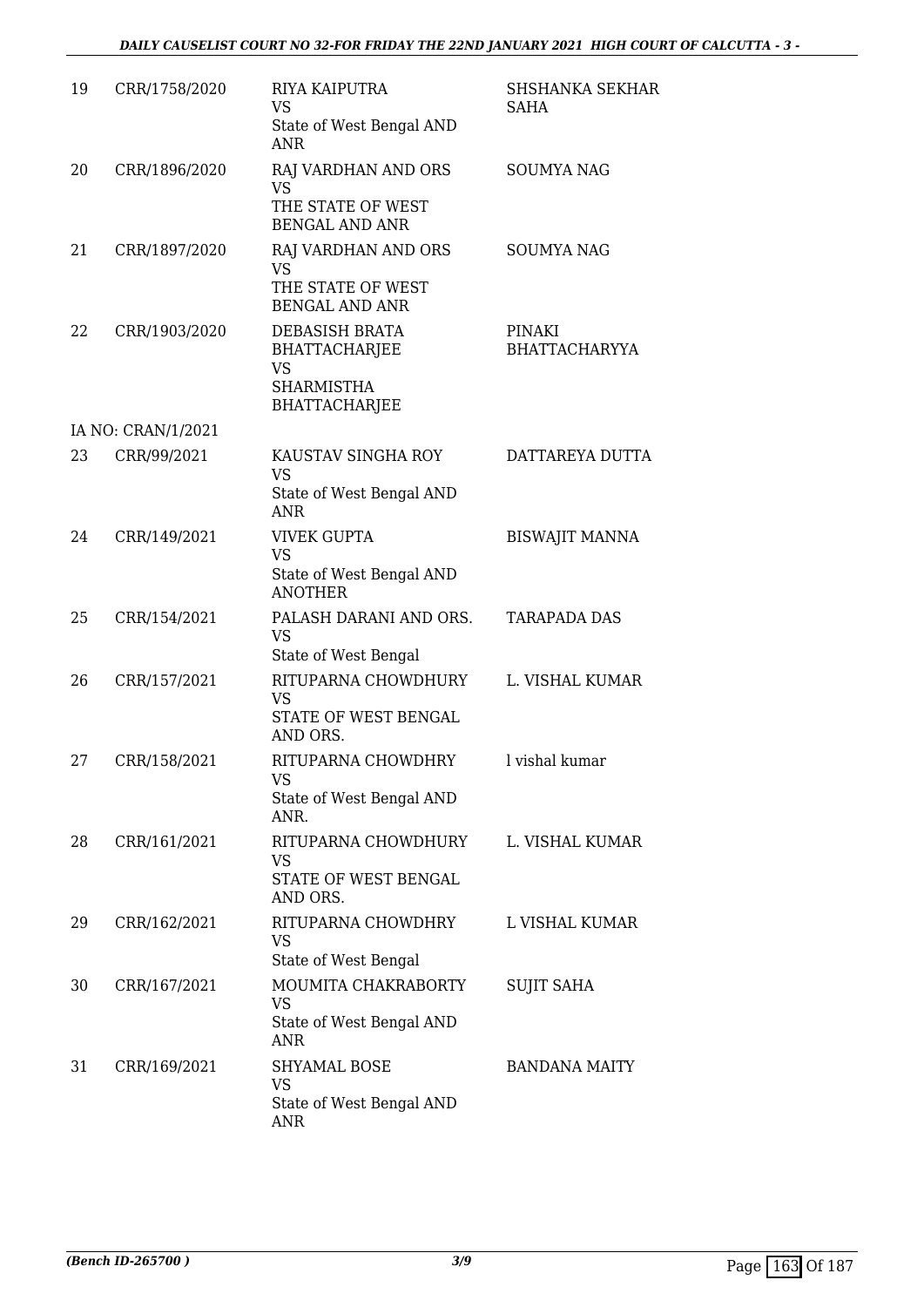| 32 | CRR/171/2021  | PROSENJIT JANA AND ORS<br><b>VS</b><br>State of West Bengal AND<br><b>ANR</b>     | <b>SUSNIGDHO</b><br>BHATTACHARYYA |
|----|---------------|-----------------------------------------------------------------------------------|-----------------------------------|
| 33 | CRR/172/2021  | NASIB ALI AND ORS.<br><b>VS</b><br>State of West Bengal AND<br>ANR.               | MD. JANNAT UL<br><b>FIRDAOUS</b>  |
| 34 | CRR/176/2021  | MITHU SINGHA AND ORS<br><b>VS</b><br>STATE OF WEST BENGAL<br>AND ORS.             | <b>SOUGATA MITRA</b>              |
| 35 | CRR/178/2021  | RATNA SINGHA<br>VS<br>State of West Bengal AND<br><b>ANR</b>                      | MONOJIT PAL                       |
| 36 | CRR/179/2021  | SK. NASIRUDDIN<br><b>VS</b><br>State of West Bengal                               | <b>SOUMYA BANERJEE</b>            |
| 37 | CRR/183/2021  | DITESH CH. ROY<br><b>VS</b><br>NANDITA KARMAKAR ROY<br>AND ANR.                   | ASIS<br><b>BHATTACHARYYA</b>      |
| 38 | CRR/185/2021  | <b>MD SABIR</b><br><b>VS</b><br>State of West Bengal AND<br>ANR.                  | <b>MOHAMMAD</b><br><b>KHAIRUL</b> |
| 39 | CRR/186/2021  | <b>GURNAM SINGH</b><br><b>VS</b><br>JASWANT SINGH AND ORS                         | TUHINA PARVIN                     |
| 40 | CRR/189/2021  | <b>SAHANARA KHATUN</b><br><b>VS</b><br>SK FIROJ MAHAMMAD AND<br><b>ANOTHER</b>    | <b>MAHAMMAD</b><br><b>MAHMUD</b>  |
| 41 | CRR/190/2021  | RAJESH JHA AND ANR<br>VS<br>State of West Bengal AND<br><b>ANR</b>                | <b>AVISHEK DAS</b>                |
|    |               | <b>EXTENSION OF INTERIM ORDER</b>                                                 |                                   |
| 42 | CRR/3561/2019 | RANJAN SACHDEVA<br><b>VS</b>                                                      | <b>DEBARATI DAS</b>               |
|    |               | <b>STATE OF WEST BENGAL &amp;</b><br><b>ANR</b>                                   |                                   |
|    |               | IA NO: CRAN/1/2020(Old No:CRAN/946/2020)                                          |                                   |
| 43 | CRR/328/2020  | HEMANT KUMAR BHATIA &<br>ANR<br><b>VS</b><br>OINDRILA MOITRA NEE<br><b>BAGCHI</b> | <b>ARUNABHA DEB</b>               |
|    |               | IA NO: CRAN/1/2020(Old No:CRAN/1165/2020), CRAN/2/2021                            |                                   |
|    |               | <b>RESTORATION APPLICATION</b>                                                    |                                   |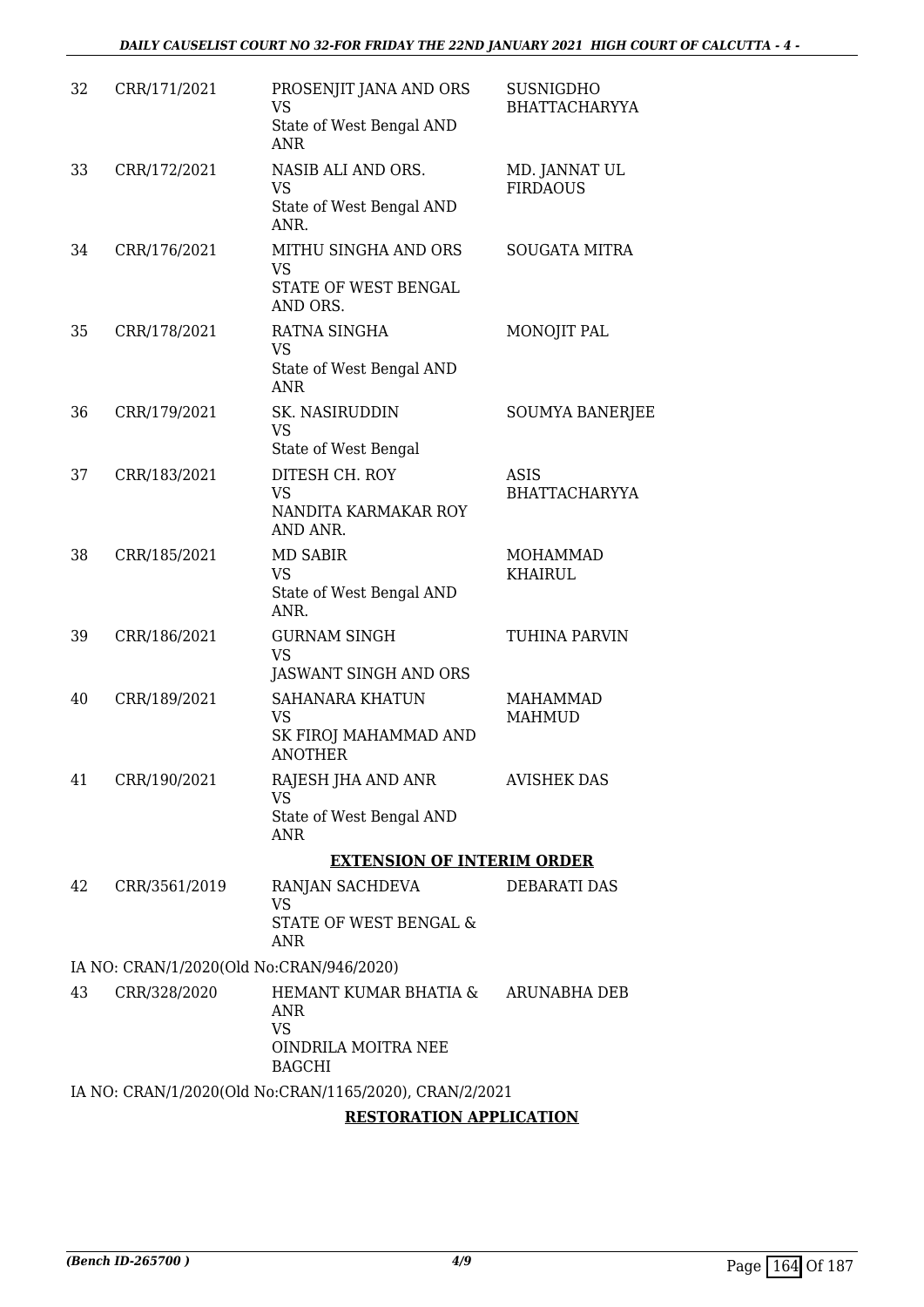| 44 | CRR/581/2017       | DR UMA MAJHI<br><b>VS</b>                                                      | MS R GHOSH                                                                                     |
|----|--------------------|--------------------------------------------------------------------------------|------------------------------------------------------------------------------------------------|
|    |                    | DR DEB KR MUKHERJEE &<br><b>ANR</b>                                            |                                                                                                |
|    |                    | IA NO: CRAN/2/2020(Old No:CRAN/792/2020), CRAN/3/2021                          |                                                                                                |
| 45 | CRR/2707/2019      | RABINDRANATH SAMUI<br><b>VS</b>                                                | P KARAR                                                                                        |
|    |                    | STATE OF WEST BENGAL &<br><b>ORS</b>                                           |                                                                                                |
|    |                    | IA NO: CRAN/1/2020(Old No:CRAN/1139/2020)                                      |                                                                                                |
|    |                    | <b>CONTESTED APPLICATION</b>                                                   |                                                                                                |
| 46 | CRR/196/2016       | HANS RAJ JAIN @ HANSRAJ<br>JAIN & ORS<br><b>VS</b>                             | A BANERJEE                                                                                     |
|    |                    | STATE OF WEST BENGAL &<br><b>ANR</b>                                           |                                                                                                |
|    |                    | IA NO: CRAN/8/2018(Old No:CRAN/607/2018), CRAN/13/2020(Old No:CRAN/1155/2020)  |                                                                                                |
|    | wt47 CRR/197/2016  | SANJAY JAIN & ORS.                                                             | <b>ANJAN DATTA</b>                                                                             |
|    |                    | <b>VS</b><br>STATE OF WEST BENGAL &<br>ANR.                                    |                                                                                                |
|    |                    | IA NO: CRAN/8/2018(Old No:CRAN/608/2018), CRAN/13/2020(Old No:CRAN/1156/2020)  |                                                                                                |
|    | wt48 CRR/278/2016  | M/S AKJ MINERAL LTD<br><b>VS</b>                                               | A DUTTA                                                                                        |
|    |                    | STATE OF WEST BENGAL &<br><b>ANR</b>                                           |                                                                                                |
|    |                    | IA NO: CRAN/14/2020(Old No:CRAN/1154/2020), CRAN/1/2016(Old No:CRAN/1721/2016) |                                                                                                |
| 49 | CRR/4001/2016      | NARESH KHATAU PAREKH<br><b>VS</b>                                              | AYAN CHAKRABORTY                                                                               |
|    |                    | STATE OF WEST BENGAL &<br><b>ANR</b>                                           |                                                                                                |
|    |                    | IA NO: CRAN/3/2019(Old No:CRAN/2392/2019)                                      |                                                                                                |
| 50 | CRR/715/2017       | JATINDER SINGH DHATT<br>VS                                                     | SOUMYADEEP<br><b>BISWAS</b>                                                                    |
|    |                    | STATE OF WEST BENGAL &<br><b>ORS</b>                                           |                                                                                                |
|    |                    | IA NO: CRAN/3/2018(Old No:CRAN/2382/2018), CRAN/4/2019(Old No:CRAN/107/2019)   |                                                                                                |
| 51 | CRR/812/2017       | MD MOBARAK HOSSAIN<br>VS                                                       | I NANDI                                                                                        |
|    |                    | STATE OF WEST BENGAL &<br><b>ORS</b>                                           |                                                                                                |
| 52 | CRR/1671/2017      | <b>BALAI CHANDRA MONDAL</b><br><b>VS</b>                                       | PRASANTA KUMAR<br><b>DAS</b>                                                                   |
|    |                    | LAXMIPRIYA DEY & ANR                                                           |                                                                                                |
|    | No:CRAN/3752/2018) |                                                                                | IA NO: CRAN/2/2017(Old No:CRAN/2846/2017), CRAN/3/2017(Old No:CRAN/3524/2017), CRAN/4/2018(Old |
| 53 | CRR/2468/2017      | TARUN KR. MITRA<br><b>VS</b>                                                   | PAMPA DEY (DHABAL)                                                                             |
|    |                    | SUBIR ROY CHOWDHURY &<br>ANR.                                                  |                                                                                                |
|    |                    | $10017(011)$ $\mu$ , $2011(017)$                                               |                                                                                                |

IA NO: CRAN/2/2017(Old No:CRAN/5536/2017)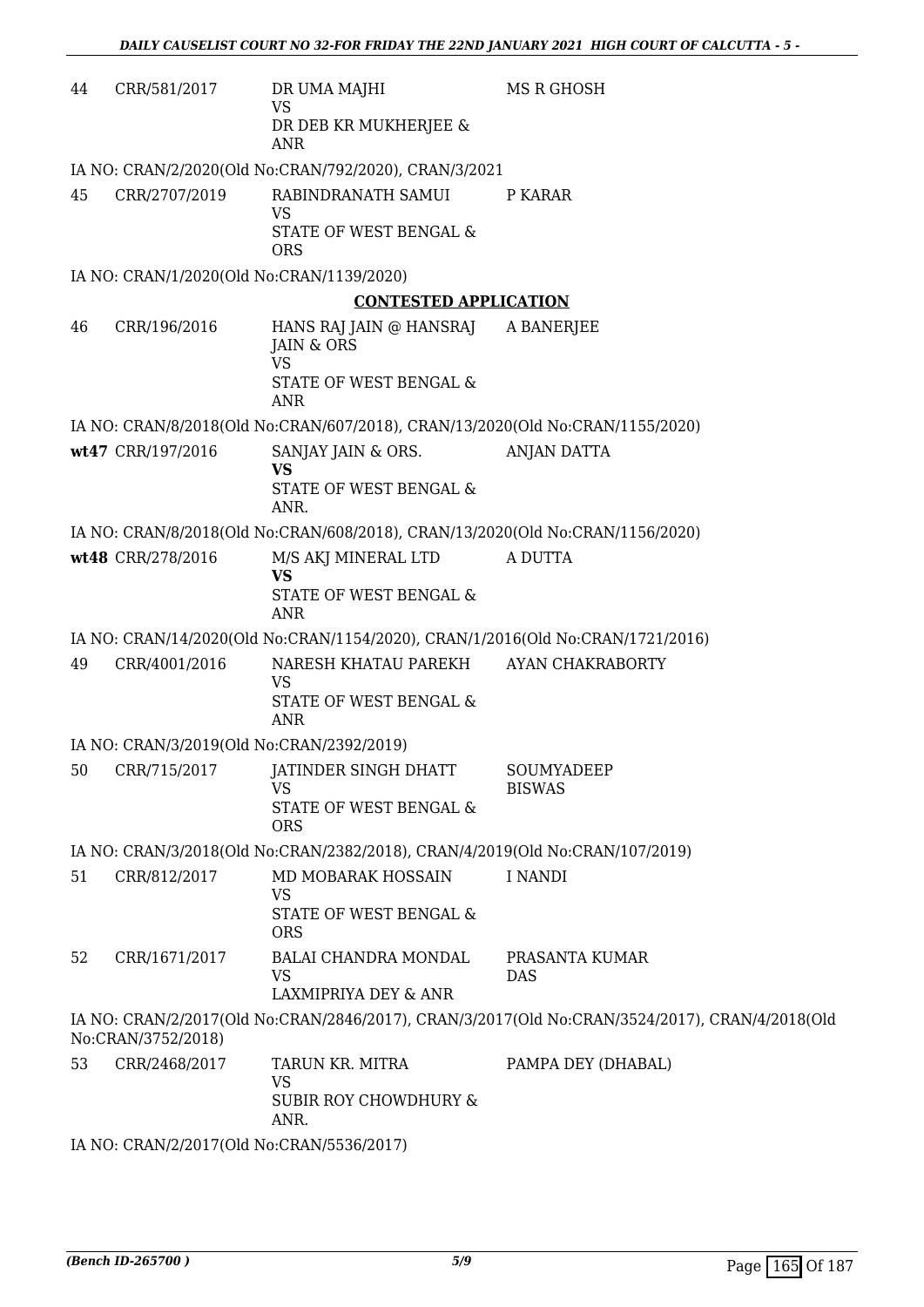| 54 | CRR/2763/2017      | D&I TAXCON SERVICE PVT.<br><b>LTD</b><br><b>VS</b><br>STATE OF WEST BENGAL&<br><b>ORS</b>               | T. DUTTA              |
|----|--------------------|---------------------------------------------------------------------------------------------------------|-----------------------|
|    | IA NO: CRAN/1/2020 |                                                                                                         |                       |
|    | wt55 CRR/1682/2017 | <b>KARTICK KUMAR</b><br>CHATTERJEE & ORS<br><b>VS</b><br>STATE OF WEST BENGAL &<br><b>ANR</b>           | RAMENDRA LAL<br>AUDDY |
|    |                    | IA NO: CRAN/1/2017(Old No:CRAN/3103/2017)                                                               |                       |
|    | wt56 CRR/3509/2019 | D & I TAXCON SERVICES<br><b>PVT LTD</b><br><b>VS</b><br><b>STATE OF WEST BENGAL &amp;</b><br><b>ORS</b> | <b>TAPAS DUTTA</b>    |
|    | IA NO: CRAN/1/2020 |                                                                                                         |                       |
|    | 57 CRR/3028/2017   | MANJURA BEGUM<br><b>VS</b><br>MASHIAR RAHAMAN                                                           | <b>BISWAJIT MANNA</b> |
| 58 | CRR/469/2018       | ACHEWAR NATH SHUKLA<br><b>VS</b><br>STATE OF WEST BENGAL &<br><b>ANR</b>                                | <b>K GANGULY</b>      |
|    |                    | IA NO: CRAN/1/2020(Old No:CRAN/796/2020)                                                                |                       |
|    | wt59 CRR/470/2018  | ACHEWAR NATH SHUKLA K GANGULY<br>VS<br>STATE OF WEST BENGAL &<br><b>ANR</b>                             |                       |
|    |                    | IA NO: CRAN/1/2020(Old No:CRAN/799/2020)                                                                |                       |
|    | wt60 CRR/471/2018  | ACHEWAR NATH SHUKLA<br><b>VS</b><br>STATE OF WEST BENGAL &<br>ANR                                       | K GANGULY             |
|    |                    | IA NO: CRAN/1/2020(Old No:CRAN/797/2020)                                                                |                       |
|    | wt61 CRR/472/2018  | ACHEWAR NATH SHUKLA<br><b>VS</b><br>STATE OF WEST BENGAL &<br><b>ANR</b>                                | K GANGULY             |
|    |                    | IA NO: CRAN/1/2020(Old No:CRAN/798/2020)                                                                |                       |
| 62 | CRR/591/2018       | NAYEEM HOSSAIN @ NAIM<br><b>HOSSAIN &amp; ORS</b><br><b>VS</b><br>STATE OF WEST BENGAL &<br><b>ANR</b>  | A GHOSH               |
| 63 | CRR/819/2018       | MD. NAWAB<br><b>VS</b><br>RESHMA BEGUM @ ARE &<br>ANR.                                                  | MD. SABIR AHMED       |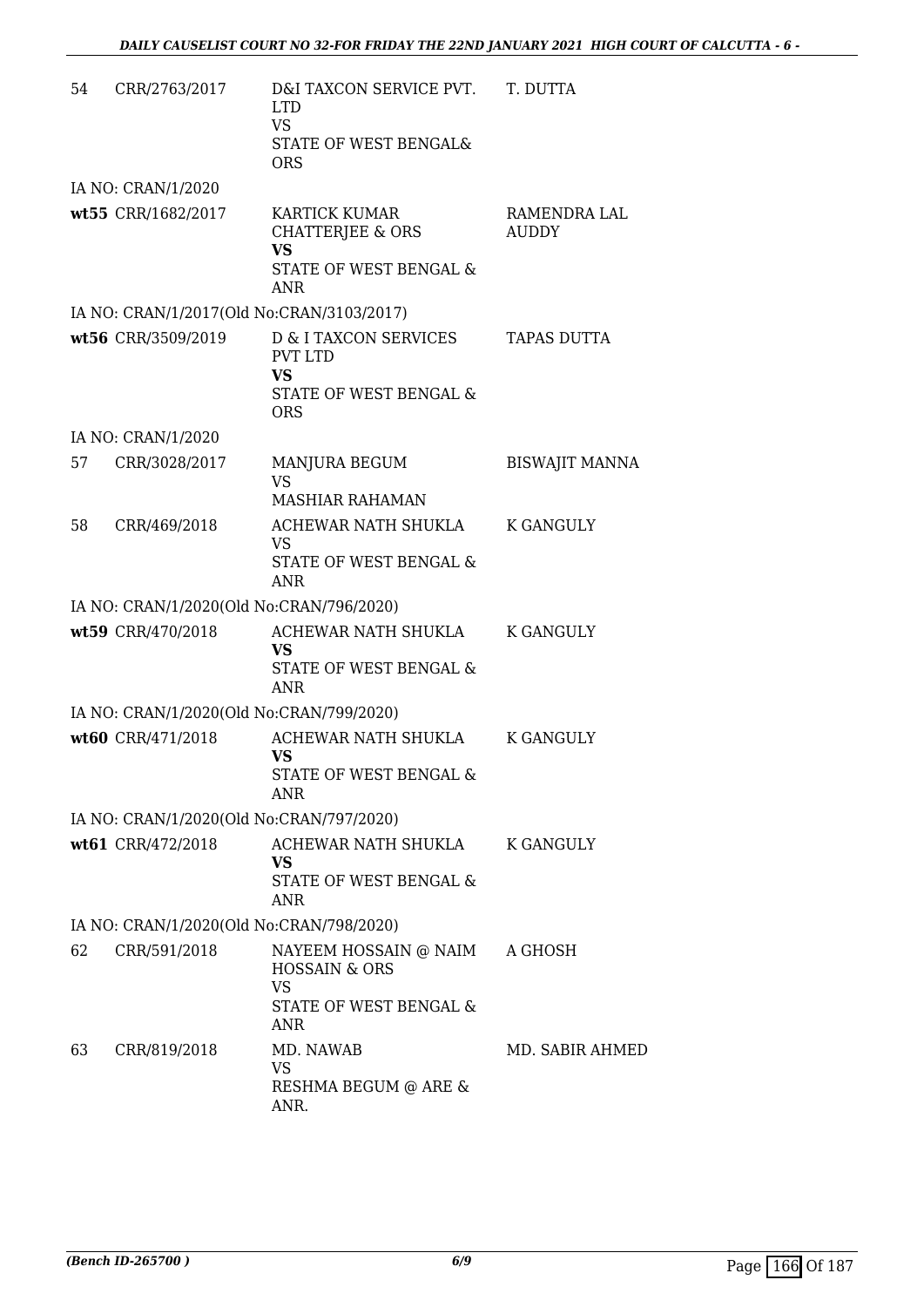| 64 | CRR/1128/2018                            | DINESH PODDAR<br><b>VS</b><br>STATE OF WEST BENGAL &<br><b>ORS</b>                       | A.GHATAK                              |
|----|------------------------------------------|------------------------------------------------------------------------------------------|---------------------------------------|
|    | wt65 CRR/3496/2018                       | DINESH PODDAR<br><b>VS</b><br>STATE OF WEST BENGAL &<br><b>ORS</b>                       | APZAL ANSARI                          |
|    | IA NO: CRAN/1/2020(Old No:CRAN/736/2020) |                                                                                          |                                       |
| 66 | CRR/1405/2018                            | TUSAR KANTI KAR & ANR<br><b>VS</b><br>STATE OF WEST BENGAL &<br>ANR                      | TIRTHANKAR DEY                        |
| 67 | CRR/1735/2018                            | ARINDOM MODAK & ANR.<br><b>VS</b><br><b>STATE OF WEST BENGAL &amp;</b><br>ANR.           | <b>SAYAK RANJAN</b><br><b>GANGULY</b> |
|    | IA NO: CRAN/3/2020                       |                                                                                          |                                       |
| 68 | CRR/2851/2018                            | NIRANJAN ROY<br><b>VS</b><br>STATE OF WEST BENGAL &<br>ANR                               | <b>MALAY</b><br><b>BHATTACHARYYA</b>  |
| 69 | CRR/3002/2018                            | KASHI NATH SADHUKHAN<br><b>VS</b><br>STATE OF WEST BENGAL &<br><b>ANR</b>                | N. ROY                                |
|    | IA NO: CRAN/1/2020(Old No:CRAN/863/2020) |                                                                                          |                                       |
| 70 | CRR/203/2019                             | AMAR KUMAR PAL<br><b>VS</b><br><b>STATE OF WEST BENGAL &amp;</b><br>ANR                  | SRINJOY SENGUPTA                      |
| 71 | CRR/3125/2019                            | AMIT KR CHAKRABORTY<br><b>VS</b><br><b>SMT PRATYUSHA</b><br><b>CHAKRABORTY &amp; ANR</b> | APURBA KR DATTA                       |
| 72 | CRR/3176/2019                            | SMT BAISHALI DUTTA<br>VS<br>STATE OF WEST BENGAL &<br><b>ORS</b>                         | ANTARIKHYA BASU                       |
| 73 | CRR/3623/2019                            | <b>SAIKAT ROY</b><br><b>VS</b><br>STATE OF WEST BENGAL &<br><b>ANR</b>                   | SIRSENDU SINHA<br>ROY                 |
| 74 | CRR/185/2020                             | CHANDAN ARIRA<br><b>VS</b><br>AMBIKA ARORA& ANR                                          | SHIBAJI KUMAR DAS                     |
|    | wt75 CRR/3829/2019                       | CHANDAN ARORA<br><b>VS</b><br>AMBIKA ARORA & ANR                                         | SHIBAJI KR DAS                        |

IA NO: CRAN/1/2019(Old No:CRAN/4996/2019), CRAN/2/2020(Old No:CRAN/680/2020)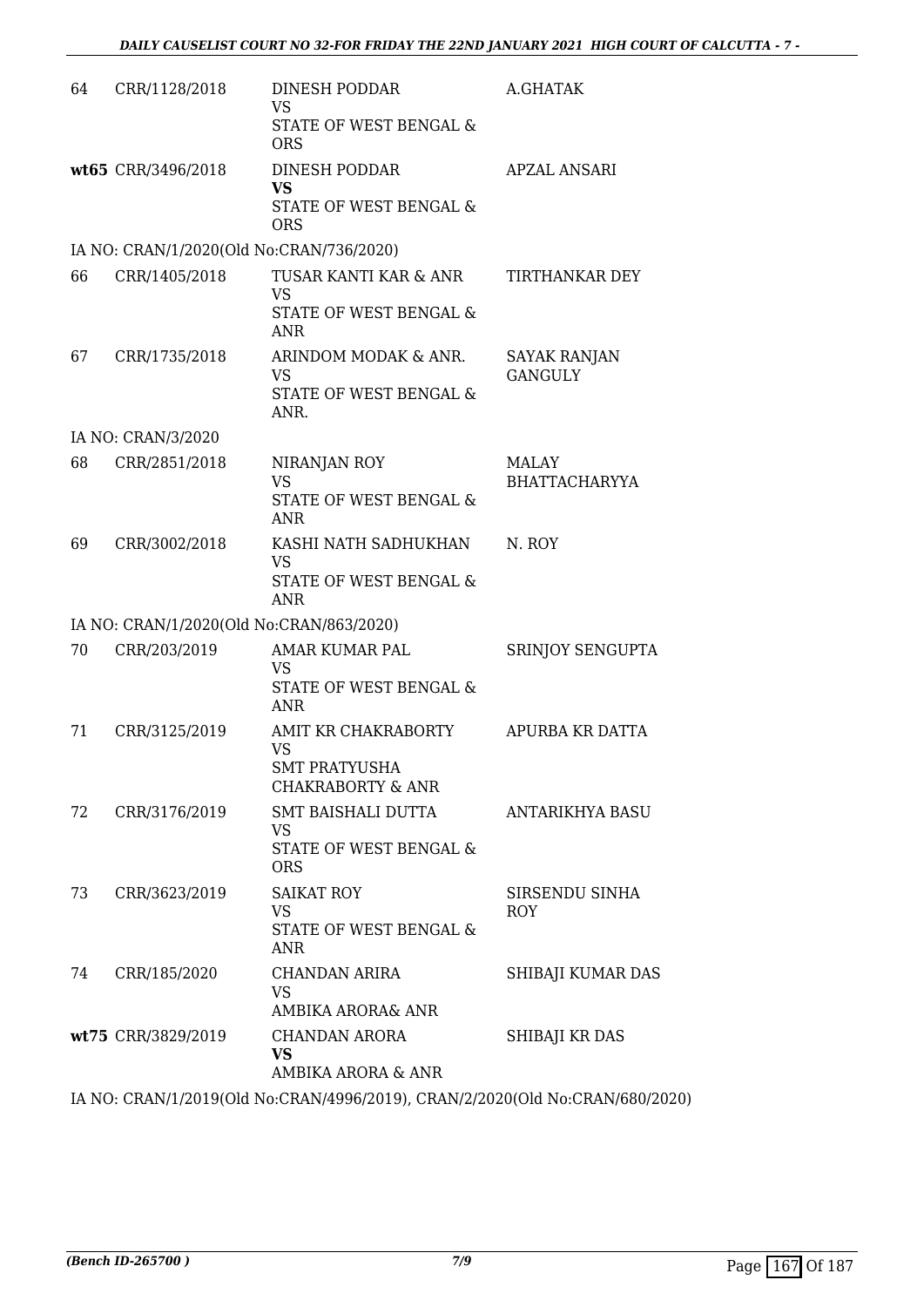|    | wt76 CRR/3832/2019                        | CHANDAN ARORA<br><b>VS</b><br>AMBIKA ARORA & ANR                                                         | SHIBAJI KUMAR DAS                                                                             |
|----|-------------------------------------------|----------------------------------------------------------------------------------------------------------|-----------------------------------------------------------------------------------------------|
|    | No:CRAN/638/2020)                         |                                                                                                          | IA NO: CRAN/1/2019(Old No:CRAN/4999/2019), CRAN/2/2020(Old No:CRAN/565/2020), CRAN/3/2020(Old |
| 77 | CRR/378/2020                              | SAPTARSHI MONDAL & ORS<br><b>VS</b><br>STATE OF WEST BENGAL &<br><b>ANR</b>                              | <b>SHASHANKA</b><br>SHEKHAR SAHA                                                              |
|    | IA NO: CRAN/1/2020(Old No:CRAN/1248/2020) |                                                                                                          |                                                                                               |
| 78 | CRR/435/2020                              | SANDIP MUKHERJEE<br><b>VS</b><br><b>VIVEK AGARWAL</b>                                                    | MAHFUZ MURSHED                                                                                |
|    |                                           | IA NO: CRAN/1/2020(Old No:CRAN/1108/2020), CRAN/2/2020                                                   |                                                                                               |
| 79 | CRR/485/2020                              | AMIT JHA & ORS<br>VS<br>STATE OF WEST BENGAL &<br><b>ANR</b>                                             | <b>JUIN DUTTA</b><br><b>CHAKRABORTY</b>                                                       |
| 80 | CRR/665/2020                              | ANJALI BHATTACHARJEE &<br><b>ORS</b><br><b>VS</b><br>STATE OF WEST BENGAL &<br><b>ANR</b>                | PINAKI<br><b>BHATTACHARYYA</b>                                                                |
| 81 | CRR/763/2020                              | <b>ASHMITA</b><br>BHATTACHARJEE(BAIDYA)<br><b>VS</b><br><b>SAYANTAN</b><br><b>BHATTACHARJEE</b>          | <b>SUBHOJIT</b><br><b>CHOEDHURY</b>                                                           |
| 82 | CRR/1613/2020                             | MD SABBU ALIAS MD<br><b>SHABBU AND OTHERS</b><br><b>VS</b><br>State of West Bengal AND<br><b>ANOTHER</b> | RUPRAJ BANERJEE                                                                               |
|    | IA NO: CRAN/1/2020                        |                                                                                                          |                                                                                               |
| 83 | CRR/1646/2020                             | BIKRAM CHATTERJEE @<br>VIKRAM CHATTERJEE<br><b>VS</b><br>State of West Bengal                            | <b>ABHRIUP</b><br><b>CHAKRABORTY</b>                                                          |
| 84 | CRR/1691/2020                             | <b>AMRAPALI BOSE</b><br><b>VS</b><br><b>VIVEK SARDA AND</b><br><b>ANOTHER</b>                            | SOUMAJIT<br><b>CHATTERJEE</b>                                                                 |
|    |                                           | <b>APPEAL FOR HEARING</b>                                                                                |                                                                                               |
| 85 | CRA/28/2006                               | GOBORDHAN JANA & ANR.<br><b>VS</b><br><b>STATE</b>                                                       | <b>ANSUMAN BERA</b>                                                                           |
| 86 | CRA/76/2016                               | SUKUMAR DAS @ FELU &<br>ORS.<br><b>VS</b><br>STATE OF WEST BENGAL                                        | ABHIJIT KUMAR<br><b>ADHYA</b>                                                                 |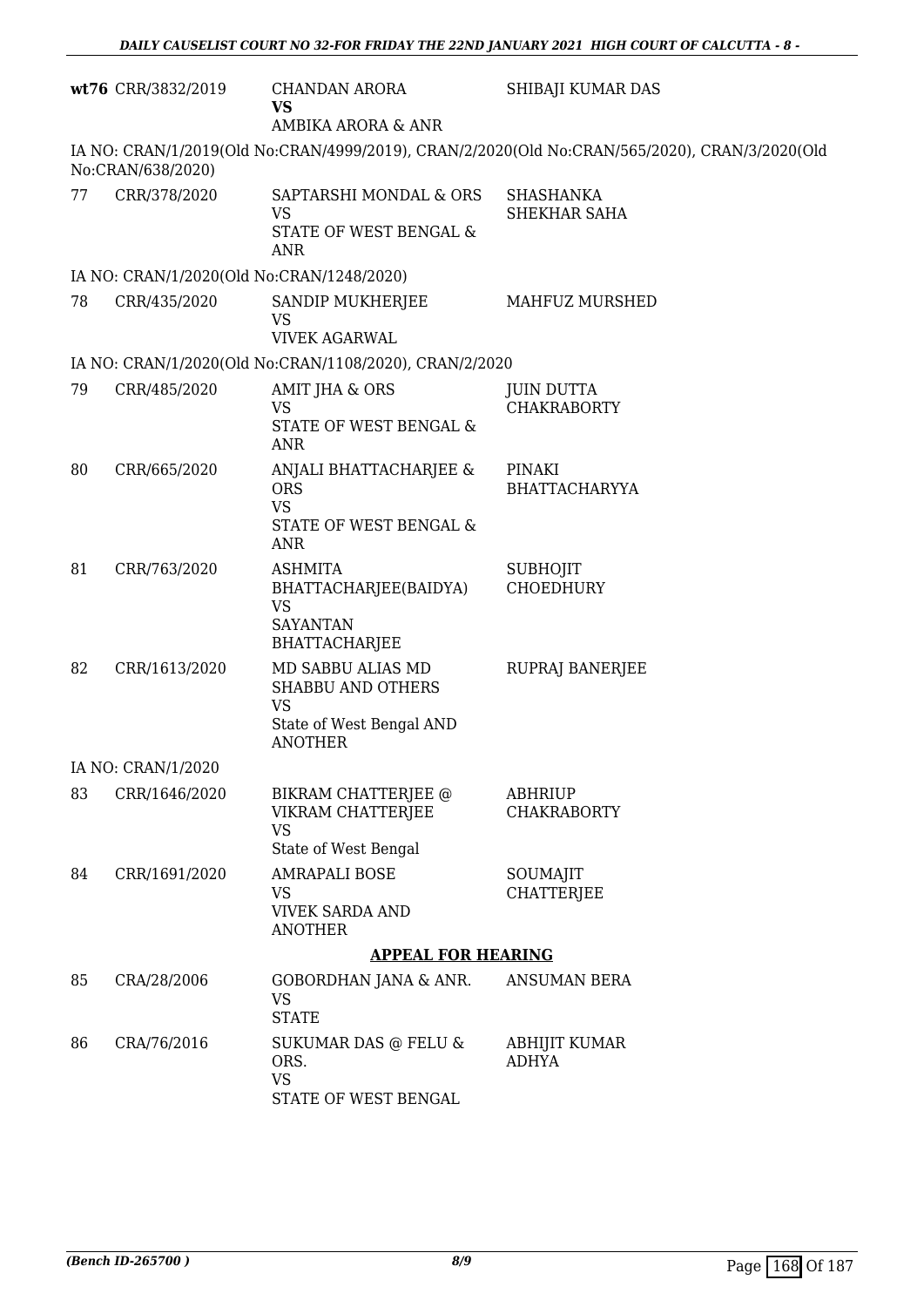| 87 | CRA/375/2016 | <b>BIJAY KR MARANDI</b><br>VS                                                 | P ADHYA                       |
|----|--------------|-------------------------------------------------------------------------------|-------------------------------|
|    |              | STATE OF WEST BENGAL                                                          |                               |
|    |              | IA NO: CRAN/1/2019(Old No:CRAN/4668/2019)                                     |                               |
| 88 | CRA/485/2017 | JAHARLAL GHOSH @PUKARI<br><b>GHOSH</b><br>VS<br>STATE OF WEST BENGAL &<br>ORS | <b>SHIBASIS</b><br>CHATTERJEE |
|    |              | IA NO: CRAN/2/2018(Old No:CRAN/3121/2018)                                     |                               |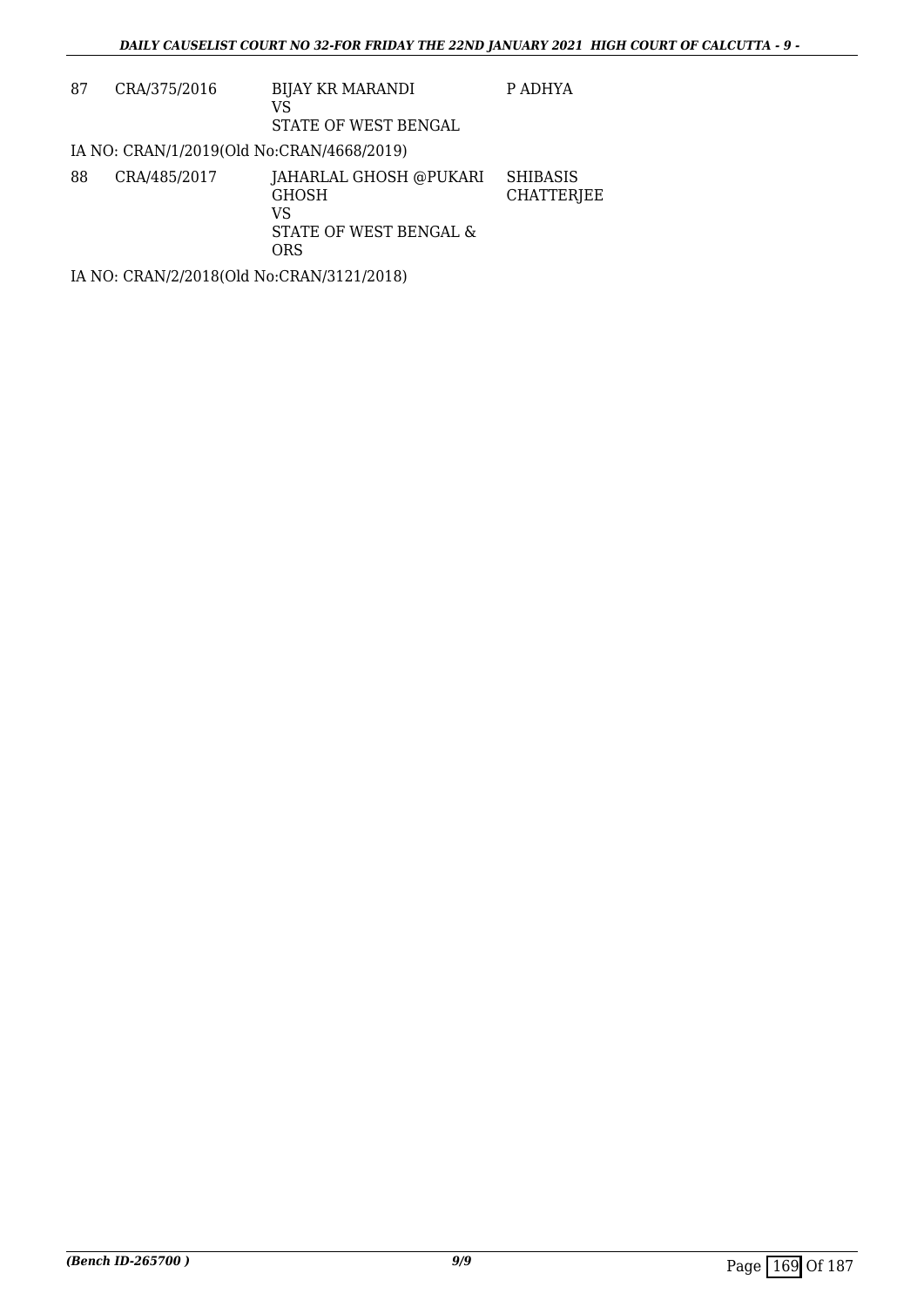

## **Appellate Side**

**DAILY CAUSELIST For Friday The 22nd January 2021**

#### **COURT NO. 30**

**SINGLE BENCH (SB - XVI)**

**AT 10:45 AM**

**HON'BLE JUSTICE BIBEK CHAUDHURI**

#### **(VIA VIDEO CONFERENCE) ON AND FROM MONDAY, THE 11TH JANUARY, 2021 - ADMISSION AND HEARING OF CRIMINAL APPEALS INCLUDING BAIL (PUNISHMENT UPTO 7 YEARS); ADMISSION OF CRIMINAL MOTIONS AND HEARING OF CRIMINAL REVISIONS ARISING OUT OF D.V.ACT ; HEARING OF CRIMINAL APPEALS, HEARING OF CRIMINAL APPEALS RELATING TO 'CRIMES AGAINST WOMEN' NOTE: MATTERS WILL BE TAKEN UP THROUGH PHYSICAL HEARING ONLY WHEN BOTH THE PARTIES ARE AGREED. NOTE : FINAL HEARING OF CRIMINAL APPEALS SHALL BE TAKEN UP FROM 2 P.M. IF AFTER CONCLUSION OF HEARING OF APPEAL, TIME PERMITS, CRIMINAL MOTIONS AND APPLICATIONS SHALL BE TAKEN UP FOR HEARING**

| $\mathbf{1}$ | SA/206/2013                              | LAXMAN CHANDRA BANIK<br>VS.<br>NANI BALA DEY & ORS          | ARUP BANERJEE                  |
|--------------|------------------------------------------|-------------------------------------------------------------|--------------------------------|
| 2            | FMAT/399/2016                            | KALYAN KR HALDER & ANR<br>VS.<br>SANTOSH KR HALDER &<br>ORS | <b>BADAL SAHA</b>              |
| wt3          | FMAT/400/2016                            | KALYAN KUMAR HALDER &<br>ANR<br>VS.<br>SANTOSH KUMAR HALDER | <b>BADAL SAHA</b>              |
| 4            | CO/1883/2017                             | MITALI SADHUKHAN<br>VS.<br>AMIT KUMAR SADHUKAN              | PALLAB M<br><b>CHAKRABORTY</b> |
| 5            | CRA/364/2019                             | <b>SANCHOY ROY</b><br>VS<br>STATE OF WEST BENGAL            | ARUNAVA GANGULY                |
|              | IA NO: CRAN/2/2020(Old No:CRAN/530/2020) |                                                             |                                |
| 6            | CRM/5802/2020                            | <b>SAMIR BISWAS</b><br>VS<br>STATE OF WEST BENGAL           | <b>ABDUR RAKIB</b>             |
|              | IA NO: CRAN/2/2020                       |                                                             |                                |

#### **TO BE MENTIONED**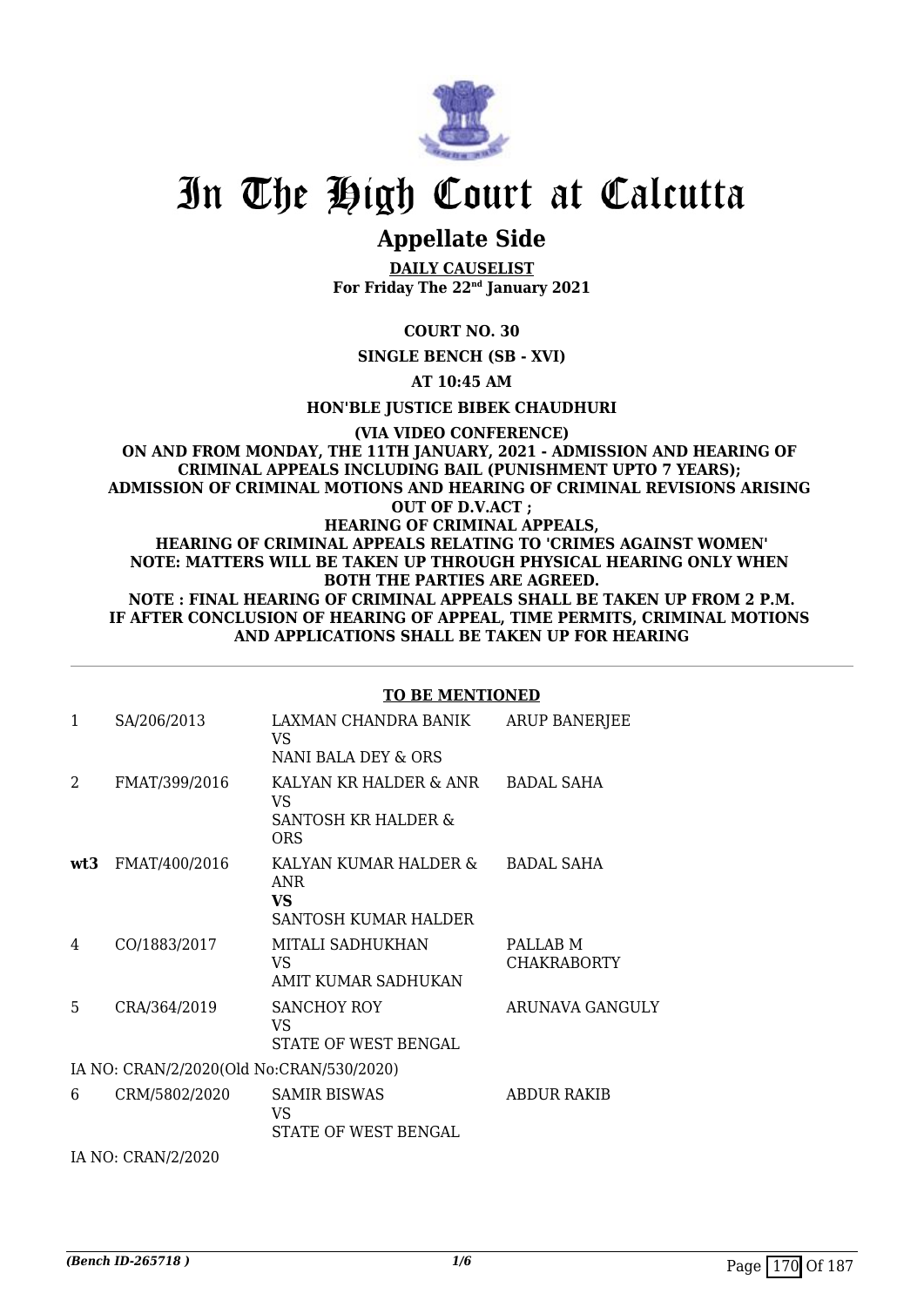| 7  | CRR/62/2021                               | MIR MOUFUZ ALI<br><b>VS</b>                                                                    | <b>SYED SHAMSUL</b><br><b>AREFIN</b>                                                           |
|----|-------------------------------------------|------------------------------------------------------------------------------------------------|------------------------------------------------------------------------------------------------|
|    |                                           | State of West Bengal and Anr                                                                   |                                                                                                |
|    |                                           | <b>FOR ORDERS</b>                                                                              |                                                                                                |
| 8  | CRA/272/2010                              | HARADHAN MAITY & ANR<br><b>VS</b><br>STATE OF WEST BENGAL                                      | DIPANKAR ADITYA                                                                                |
|    | IA NO: CRAN/2/2017(Old No:CRAN/4861/2017) |                                                                                                |                                                                                                |
|    |                                           | <b>APPLICATION FOR BAIL</b>                                                                    |                                                                                                |
| 9  | CRM/7803/2020                             | <b>MANISH GUPTA</b><br><b>VS</b>                                                               | <b>BISWAJIT MANNA</b>                                                                          |
|    |                                           | State of West Bengal                                                                           |                                                                                                |
|    | wt10 CRM/8242/2019                        | <b>MANISH GUPTA</b><br><b>VS</b>                                                               | <b>SUMAN DE</b>                                                                                |
|    |                                           | STATE OF WEST BENGAL                                                                           |                                                                                                |
|    | IA NO: CRAN/1/2020(Old No:CRAN/2186/2020) |                                                                                                |                                                                                                |
|    | wt11 CRM/8357/2019                        | SADIK ALI @ AJOY SINGH &<br>ANR.<br><b>VS</b>                                                  | <b>SOUMYA BASU ROY</b><br><b>CHOWDHURI</b>                                                     |
|    |                                           | STATE OF WEST BENGAL                                                                           |                                                                                                |
|    | No:CRAN/3791/2020)                        |                                                                                                | IA NO: CRAN/2/2020(Old No:CRAN/3542/2020), CRAN/3/2020(Old No:CRAN/3543/2020), CRAN/4/2020(Old |
|    | wt12 CRM/8362/2019                        | SK SAHARUKH @ SK<br><b>SARUKH</b><br><b>VS</b><br>STATE OF WEST BENGAL                         | ARUP KR BHOWMICK                                                                               |
|    | wt13 CRM/8631/2019                        | MD. TOUHID ALAM @<br>TOUHID ALAM @ GUDDU @<br>TAHIDA ALAM<br><b>VS</b><br>STATE OF WEST BENGAL | <b>SUTAPA MITRA</b>                                                                            |
|    | IA NO: CRAN/1/2020(Old No:CRAN/1970/2020) |                                                                                                |                                                                                                |
|    | wt14 CRM/9290/2019 IRFAN ALI              | VS                                                                                             | SOUMYA BASU ROY<br><b>CHOWDHURI</b>                                                            |
|    |                                           | STATE OF WEST BENGAL                                                                           |                                                                                                |
|    | wt15 CRM/9337/2020                        | MAHAMMAD UMAR @ MD<br><b>UMAR</b><br><b>VS</b><br>STATE OF WEST BENGAL                         | PRONOJIT ROY                                                                                   |
| 16 | CRM/9542/2020                             | TAPAN KUMAR GHOSH @<br>TAPAN GHOSH<br><b>VS</b><br>State of West Bengal                        | JOYJIT ROY<br><b>CHOUDHURY</b>                                                                 |
| 17 | CRM/804/2021                              | YOUNUS JAVED SK. @<br>ITUSAJAVED SK.<br><b>VS</b><br>State of West Bengal                      | SAFDAR AZAM                                                                                    |
| 18 | CRM/868/2021                              | <b>CHANDAN ROY</b><br><b>VS</b><br>State of West Bengal                                        | ANIRUDDHA<br><b>BHATTACHARYYA</b>                                                              |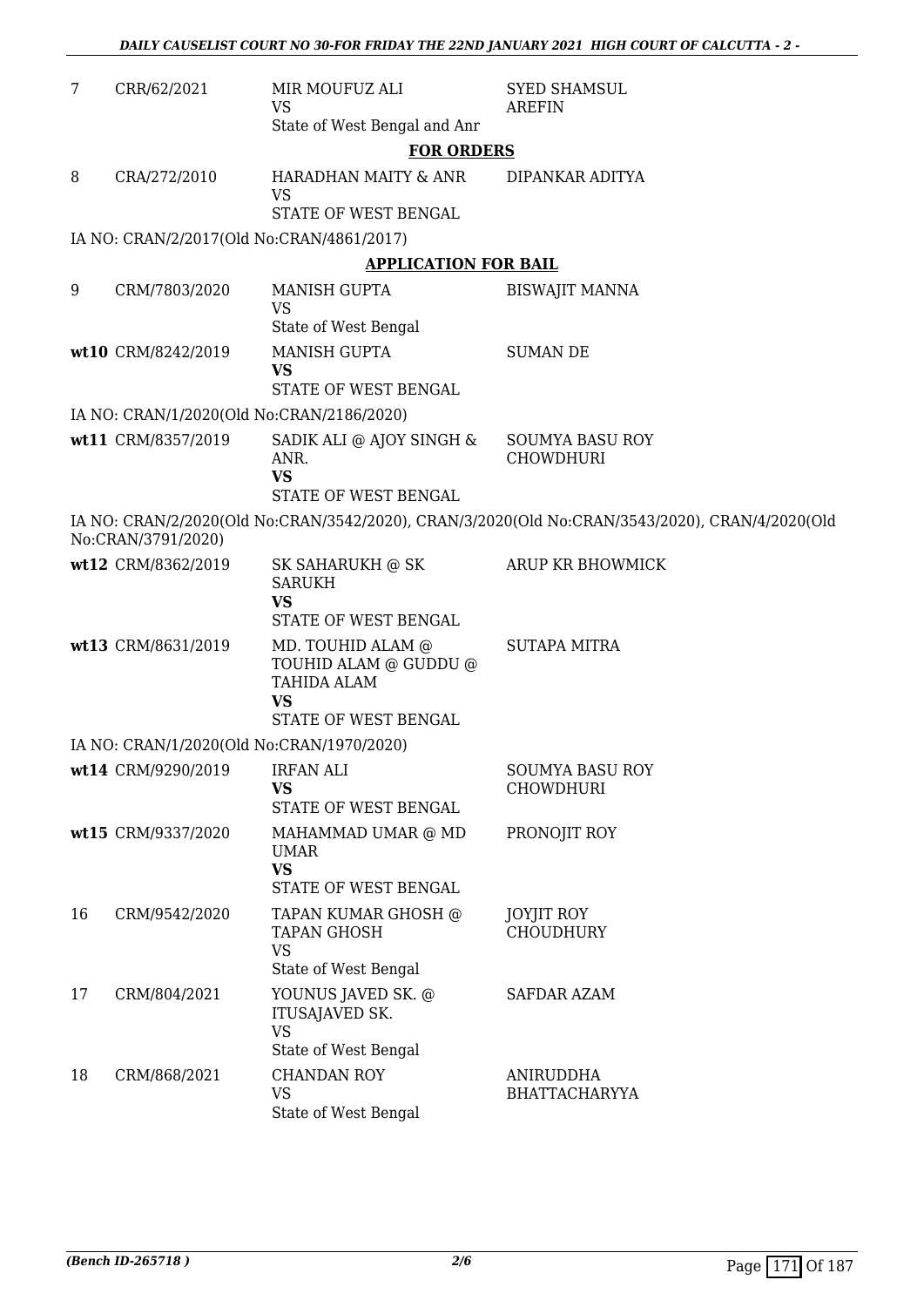| 19 | CRM/890/2021                              | <b>SUBHASH SARKAR</b><br><b>VS</b>                                                     | <b>MINOTI GOMES</b>                   |
|----|-------------------------------------------|----------------------------------------------------------------------------------------|---------------------------------------|
|    |                                           | State of West Bengal                                                                   |                                       |
| 20 | CRM/908/2021                              | <b>ALOKE KUMAR</b><br>CHAKRABORTY @ ALOK<br>KUMAR CHAKRABORTY<br><b>VS</b>             | <b>SALONI</b><br><b>BHATTACHARJEE</b> |
|    |                                           | State of West Bengal                                                                   |                                       |
|    |                                           | <b>CANCELLATION OF BAIL</b>                                                            |                                       |
| 21 | CRM/11234/2020                            | State of West Bengal<br><b>VS</b>                                                      | MD SABIR AHMED                        |
|    |                                           | <b>MANINDRA NATH DAS</b>                                                               |                                       |
| 22 | CRM/849/2021                              | WINDSOR MARKETIERS<br>PRIVATE LIMITED<br><b>VS</b>                                     | MOHINI MAJUMDAR                       |
|    |                                           | State of West Bengal AND<br><b>ANOTHER</b>                                             |                                       |
|    |                                           | <b>BAIL IN CONNECTION WITH APPEAL</b>                                                  |                                       |
| 23 | CRA/511/2019                              | PRADIP DAS<br><b>VS</b>                                                                | SAMIRAN MANDAL                        |
|    |                                           | <b>STATE OF WEST BENGAL</b>                                                            |                                       |
|    | IA NO: CRAN/1/2019(Old No:CRAN/4709/2019) |                                                                                        |                                       |
| 24 | CRA/608/2019                              | HASHIBUL MONDAL<br><b>VS</b><br>STATE OF WEST BENGAL &<br><b>ANR</b>                   | <b>SHAHAN SHAH</b>                    |
|    | IA NO: CRAN/2/2019(Old No:CRAN/4712/2019) |                                                                                        |                                       |
| 25 | CRA/726/2019                              | MARJUBAN SK. @<br><b>MARJUBAN</b><br><b>VS</b><br>STATE OF WEST BENGAL &<br><b>ANR</b> | APAN SAHA                             |
|    | IA NO: CRAN/2/2020(Old No:CRAN/576/2020)  |                                                                                        |                                       |
| 26 | CRA/43/2020                               | <b>KAMAL SK</b>                                                                        | <b>ALI AHSAN ALAMGIR</b>              |
|    |                                           | <b>VS</b><br>STATE OF WEST BENGAL &<br><b>ANR</b>                                      |                                       |
|    | IA NO: CRAN/1/2020                        |                                                                                        |                                       |
| 27 | CRA/265/2020                              | SUJOY MONDAL AND ANR<br><b>VS</b><br>State of West Bengal                              | ABHIJIT GHOSH                         |
|    | IA NO: CRAN/1/2020                        |                                                                                        |                                       |
| 28 | CRA/271/2020                              | AL HAMDU SIYANA ALIAS<br>ALHAMDU MONDAL<br><b>VS</b><br>State of West Bengal           | AMANUL ISLAM                          |
|    | IA NO: CRAN/1/2021                        |                                                                                        |                                       |
|    |                                           |                                                                                        |                                       |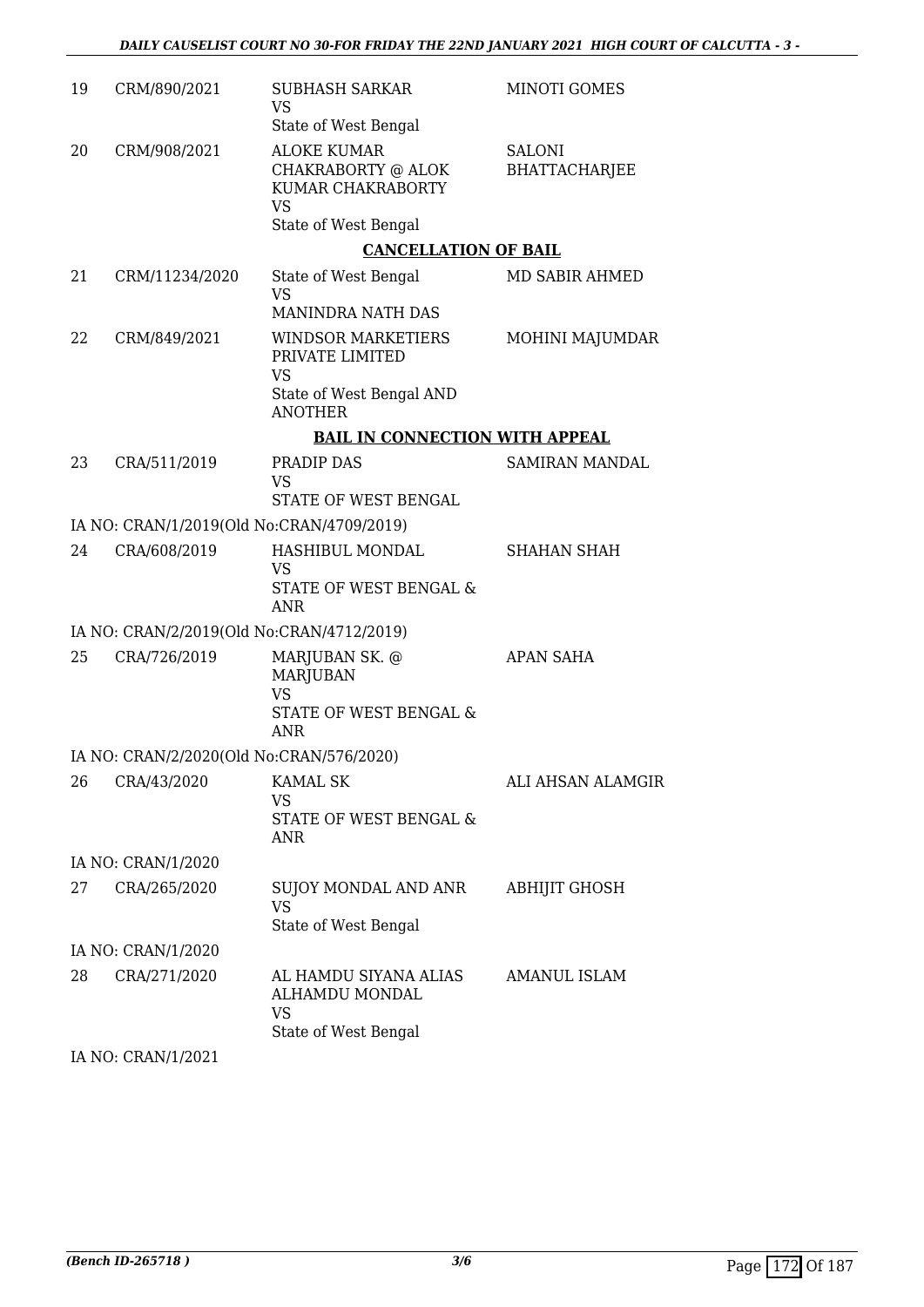| 29 | CRA/279/2020                    | <b>SUNIR MUKHERJEE</b><br><b>VS</b><br>CENTRAL BUREAU OF<br><b>INVESTIGATION</b>                   | PRATIP KUMAR<br><b>CHATTERJEE</b>         |
|----|---------------------------------|----------------------------------------------------------------------------------------------------|-------------------------------------------|
|    | IA NO: CRAN/1/2020              |                                                                                                    |                                           |
|    |                                 | <b>MOTION</b>                                                                                      |                                           |
| 30 | CRR/227/2020                    | <b>SANDIP BAG</b><br><b>VS</b><br>SUSMITA BAG (PANJA)                                              | SANTANU MAJI                              |
| 31 | CRR/983/2020                    | ABDUL FARUK@ABUL<br><b>FARUK</b><br><b>VS</b>                                                      | <b>SUJOY SARKAR</b>                       |
|    |                                 | <b>CHANDRANI FARUK &amp; ANR</b>                                                                   |                                           |
| 32 | CRR/1776/2020                   | ANINDYA DEB<br><b>VS</b><br><b>DEBJANI DEB</b>                                                     | <b>SUBHAMOY</b><br>KARMAKAR               |
| 33 | CRR/164/2021                    | <b>ARANYA GHOSH</b><br><b>VS</b><br>State of West Bengal AND<br><b>ANR</b>                         | <b>BHASKAR</b><br><b>CHATTERJEE</b>       |
| 34 | CRR/184/2021                    | <b>BISWANATH HALDER</b><br><b>VS</b><br>MITALI DAS AND ANR                                         | <b>ASIS</b><br><b>BHATTACHARYYA</b>       |
| 35 | CRR/193/2021                    | SAMBHU MUKHERJEE<br>ALIAS THOTFOLA BHAI<br><b>VS</b><br>State of West Bengal                       | <b>MAZHAR HOSSAIN</b><br><b>CHOWDHURY</b> |
|    |                                 | <b>LEAVE TO APPEAL</b>                                                                             |                                           |
| 36 | CRMSPL/27/2020                  | INSPECTOR/RPF,BELUR<br><b>SCRAP YARD</b><br><b>VS</b><br><b>ANIMESH PATRA</b>                      | <b>ABHRA MUKHERJEE</b>                    |
|    |                                 |                                                                                                    |                                           |
|    | IA NO: CRAN/1/2020              |                                                                                                    |                                           |
| 37 | CRMSPL/28/2020                  | <b>EMPLOYEES STATE</b><br><b>INSURANCE CORPORAION</b><br><b>VS</b><br><b>BIDYUT KUMAR GOPE</b>     | <b>SHIV CHANDRA</b><br><b>PRASAD</b>      |
|    | IA NO: CRAN/1/2020, CRAN/2/2020 |                                                                                                    |                                           |
| 38 | CRMSPL/29/2020                  | Union of India<br><b>VS</b><br>KULDEEP SINGH                                                       | KAUSHIK DEY                               |
| 39 | CRMSPL/31/2020                  | RADHAMANI INDIA<br>LIMITED<br><b>VS</b><br><b>BASUKINATH FOOD</b><br>PROCESSORS LIMITED AND<br>ANR | <b>DWIP RAJ BASU</b>                      |
|    | IA NO: CRAN/1/2020              |                                                                                                    |                                           |
| 40 | CRMSPL/36/2020                  | M/S APPU ( INDIA) LIMITED<br><b>VS</b><br>DEEPAK LOYALKA                                           | SANDIP AGARWAL                            |
|    | IA NO: CRAN/1/2020              |                                                                                                    |                                           |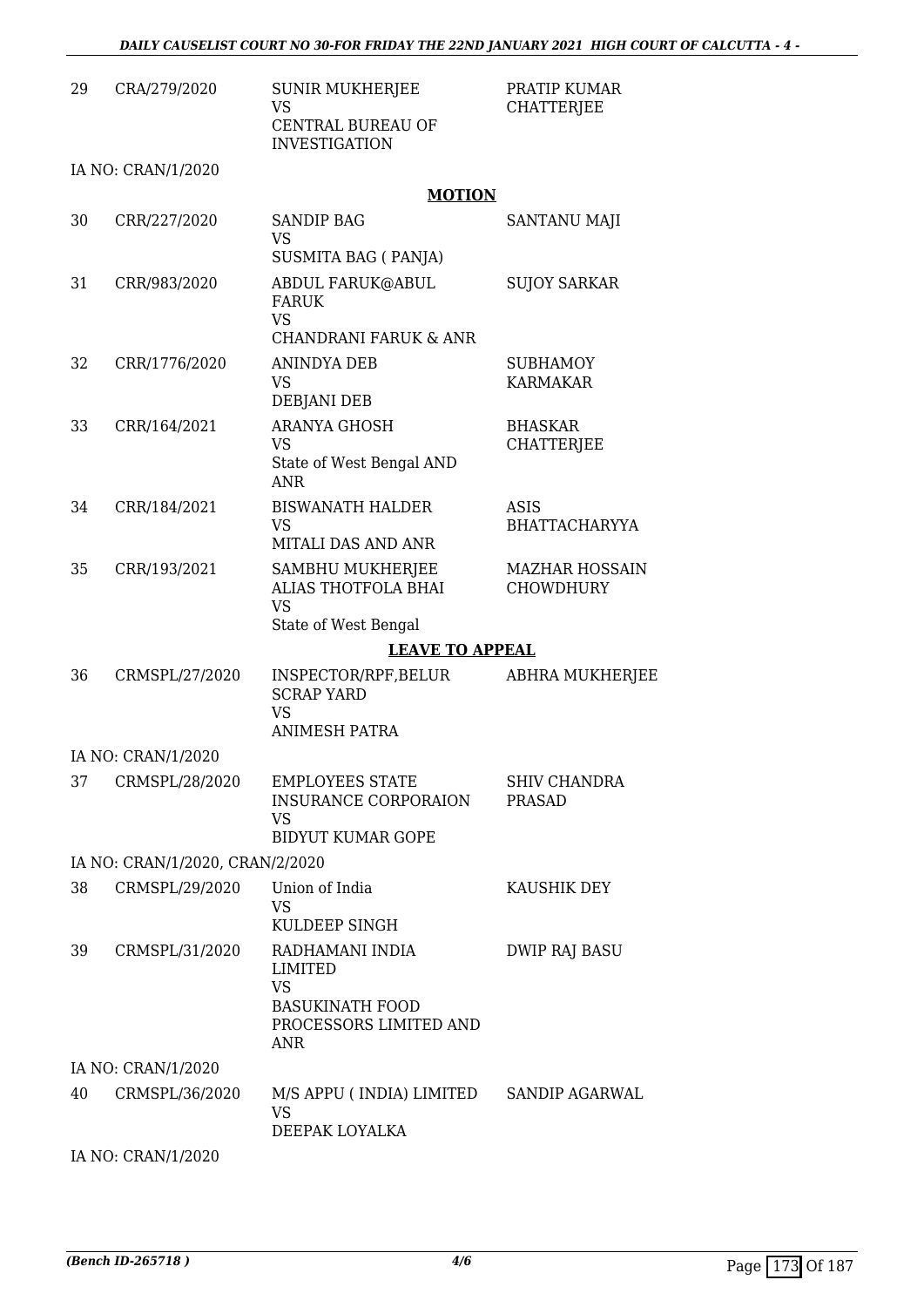| 41 | CRMSPL/38/2020                            | KASHINATH SHAW<br>VS<br>RUPESH GUPTA AND ANR.            | DEBASIS KAR                              |
|----|-------------------------------------------|----------------------------------------------------------|------------------------------------------|
|    |                                           | <b>CONTESTED APPLICATION</b>                             |                                          |
|    |                                           |                                                          |                                          |
| 42 | CRR/1449/2020                             | SAHANAWAZ TARAFDER<br><b>VS</b>                          | <b>SUNNY NONDY</b>                       |
|    |                                           | State of West Bengal                                     |                                          |
|    |                                           | <b>ADMISSION OF APPEAL</b>                               |                                          |
| 43 | CRA/496/2019<br>(Correction)              | NUSTARY KHATOON<br>VS                                    | ARJIT BHUSAN<br><b>BAGCHI</b>            |
|    |                                           | STATE OF WEST BENGAL                                     |                                          |
|    | IA NO: CRAN/1/2019(Old No:CRAN/3715/2019) |                                                          |                                          |
| 44 | CRA/21/2020                               | JAHANGIR<br>HOSSAIN@JAHANGIR SEIKH<br><b>VS</b>          | S S SAHA                                 |
|    |                                           | STATE OF WEST BENGAL                                     |                                          |
|    | IA NO: CRAN/1/2020(Old No:CRAN/156/2020)  |                                                          |                                          |
| 45 | CRA/71/2020                               | <b>HASI BISWAS&amp; ANR</b><br><b>VS</b>                 | ANJAN<br><b>BHATTACHARYA</b>             |
|    |                                           | STATE OF WEST BENGAL                                     |                                          |
|    | IA NO: CRAN/1/2020(Old No:CRAN/575/2020)  |                                                          |                                          |
| 46 | CRA/112/2020                              | SANTU BISWAS @ SENTU<br><b>BISWAS</b><br><b>VS</b>       | <b>DHANANJAY</b><br><b>BANERJEE</b>      |
|    |                                           | STATE OF WEST BENGAL &<br><b>ANR</b>                     |                                          |
|    | IA NO: CRAN/1/2020(Old No:CRAN/934/2020)  |                                                          |                                          |
| 47 | CRA/130/2020                              | <b>SUMIT BISWAS @ BABAI</b><br><b>VS</b>                 | <b>SOUMYAJIT DAS</b><br><b>MAHAPATRA</b> |
|    |                                           | STATE OF WEST BENGAL                                     |                                          |
|    | IA NO: CRAN/1/2020(Old No:CRAN/1117/2020) |                                                          |                                          |
| 48 | CRA/154/2020                              | <b>GAYANTHA PANDEY @</b><br>GAYANATH PANDEY<br><b>VS</b> | PROSENJIT<br><b>MUKHERJEE</b>            |
|    |                                           | STATE OF WEST BENGAL &<br><b>ANR</b>                     |                                          |
| 49 | CRA/260/2020                              | GOUTAM CHOUDHURY<br>VS                                   | <b>SAGAR SAHA</b>                        |
|    |                                           | State of West Bengal                                     |                                          |
|    |                                           | <b>HEARING</b>                                           |                                          |
| 50 | CRA/718/2014                              | SK SAJID @ SK SAGIR @<br><b>PANCHA</b><br><b>VS</b>      | K K MUKHERJEE                            |
|    |                                           | STATE OF WEST BENGAL                                     |                                          |
| 51 | CRA/372/2016                              | PRAFULLA KANJILAL<br>VS                                  | <b>SUJOY SARKAR</b>                      |
|    |                                           | STATE OF WEST BENGAL                                     |                                          |
|    | IA NO: CRAN/2/2016(Old No:CRAN/3344/2016) |                                                          |                                          |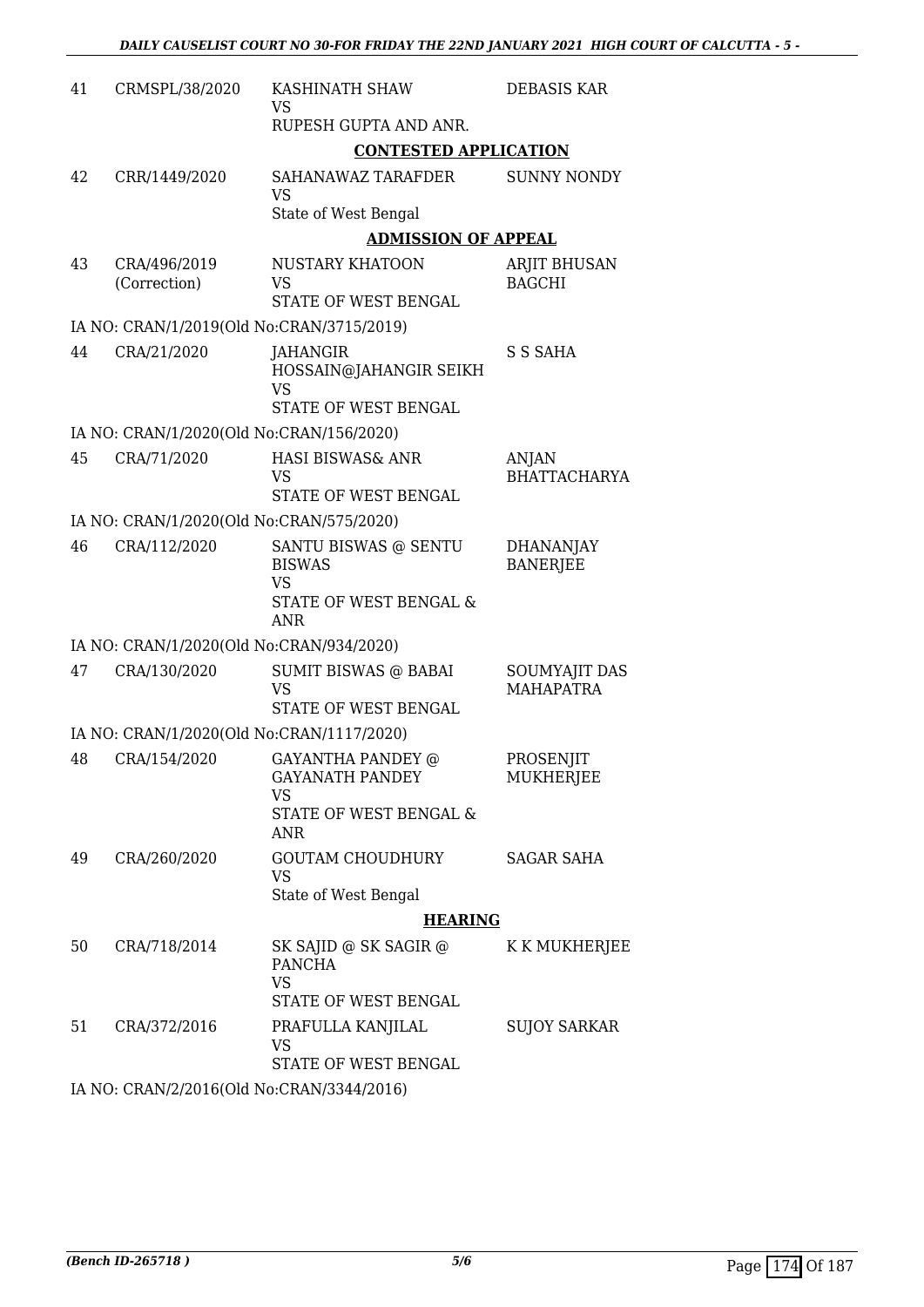| 52 | CRA/217/2018 | HOSSAIN @ HUSSAIN SK &<br>ORS.<br>VS<br>STATE OF WEST BENGAL                         | <b>BHASKAR SETH</b> |
|----|--------------|--------------------------------------------------------------------------------------|---------------------|
| 53 | CRA/514/2018 | SARIF SK @ SARIP SK @<br><b>MOHIRUDDIN SK</b><br>VS<br>STATE OF WEST BENGAL &<br>ORS | <b>S MAZUMDER</b>   |
|    |              |                                                                                      |                     |

IA NO: CRAN/1/2018(Old No:CRAN/3246/2018)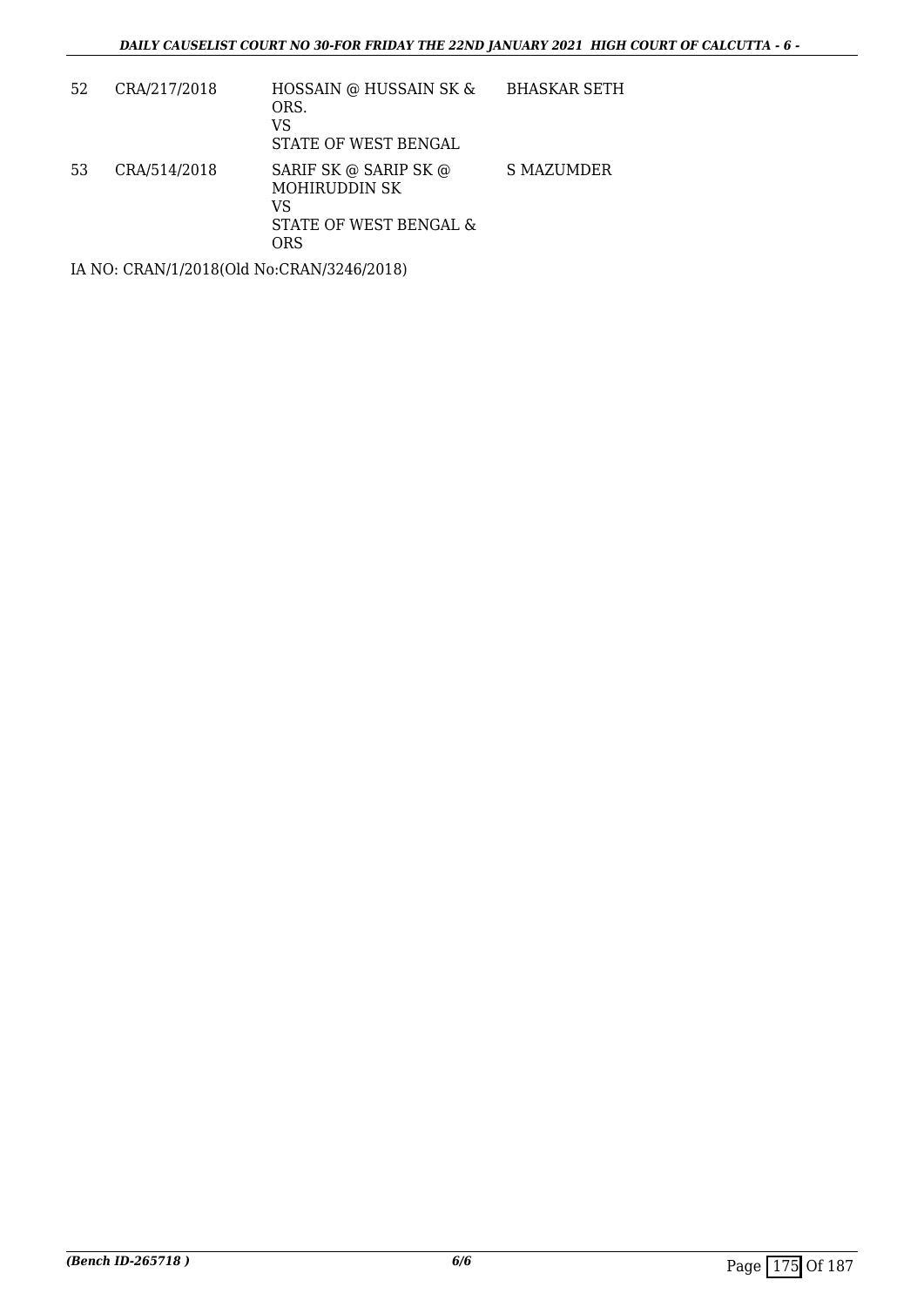

## **Appellate Side**

**DAILY CAUSELIST For Friday The 22nd January 2021**

**COURT NO. 42**

**SINGLE BENCH (SB - XVII)**

**AT 10:45 AM**

**HON'BLE JUSTICE SUBHASIS DASGUPTA**

#### **(VIA VIDEO CONFERENCE) ON AND FROM MONDAY, THE 11TH JANUARY, 2021 - ADMISSION OF CRIMINAL MOTIONS AND HEARING OF CRIMINAL REVISIONS WHICH ARE NOT ASSIGNED TO ANY OTHER BENCH INCLUDING APPLICATIONS CONNECTED THERETO;**

#### **HEARING OF CRIMINAL REVISIONS (IRRESPECTIVE OF CLASSIFICATION) FILED UPTO 2015 INCLUDING CONNECTED APPLICATIONS; HEARING OF CRIMINAL APPEALS.**

**MENTIONING FOR INCLUSION OF HEARING OF REVISIONAL APPLICATION ON TUESDAY IN THIS WEEK.**

**NOTE : MATTERS WILL BE TAKEN UP THROUGH PHYSICAL HEARING ONLY WHEN BOTH PARITIES ARE AGREED.**

#### **LISTED MOTION**

| 1 | CRR/906/2020  | RAHAMAN SARDAR<br>VS.<br>STATE OF WEST BENGAL &<br>ANR                 | <b>SANTANU MAJI</b>                  |
|---|---------------|------------------------------------------------------------------------|--------------------------------------|
| 2 | CRR/1696/2020 | <b>SAMIR DUTTA</b><br>VS.<br>State of West Bengal                      | <b>DIPANJAN</b><br><b>CHATTERJEE</b> |
| 3 | CRR/1716/2020 | SUKANTHA @ SUKANTA<br><b>DAS</b><br>VS.<br>THE STATE OF WEST<br>BENGAL | TRIPTI PANDEY                        |
| 4 | CRR/7/2021    | KUNAL GHOSH AND ANR<br>VS.<br>THE STATE OF WEST<br>BENGAL AND ANR      | DATTATREYA DUTTA                     |
| 5 | CRR/132/2021  | GOBARDHAN GHOSH AND<br><b>ORS</b><br>VS<br>State of West Bengal        | SUMAN DAS<br><b>ADHIKARY</b>         |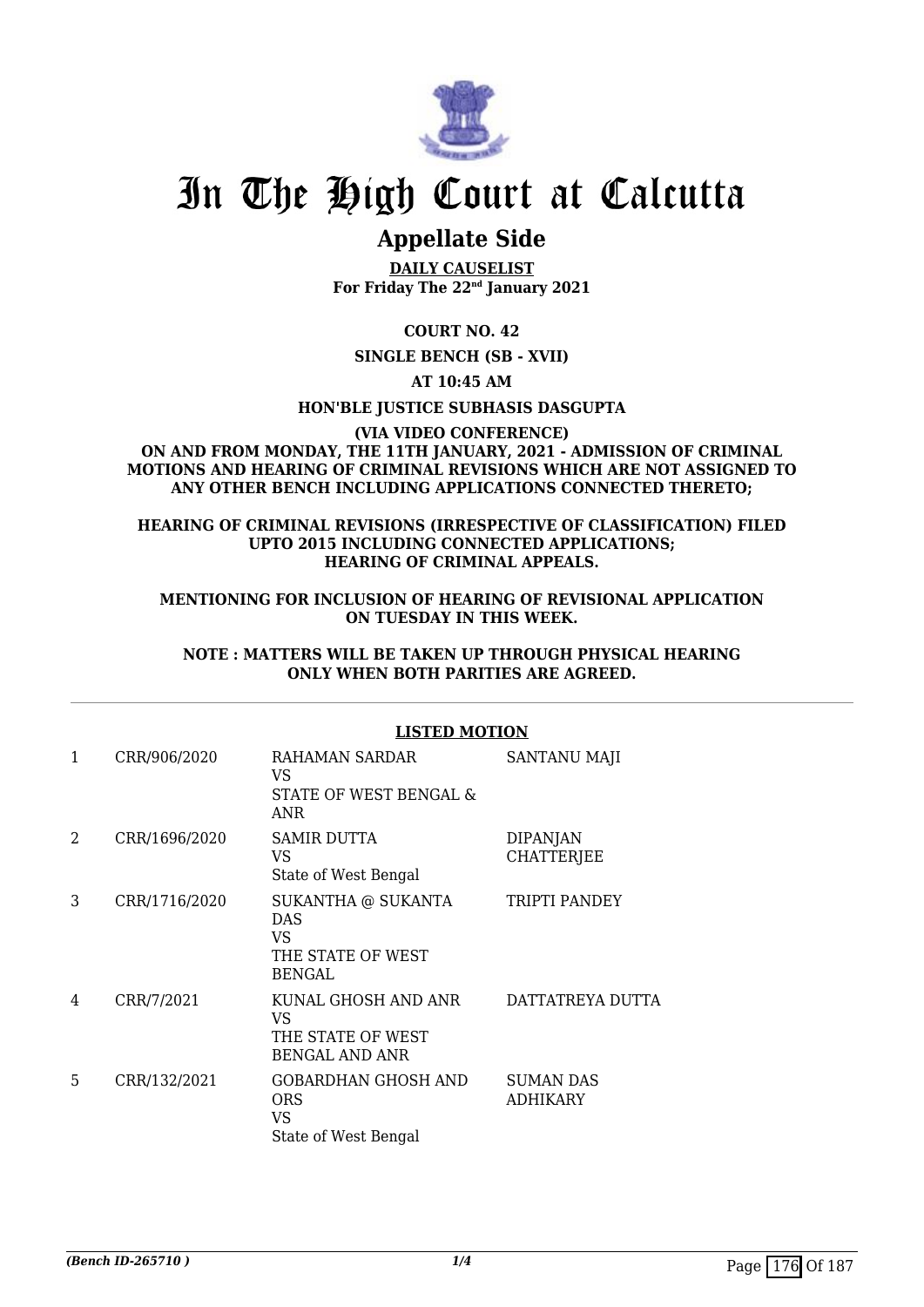| 6  | CRR/145/2021      | <b>SUMITRA DAS AND ANR</b><br>VS<br>ANIKET JOARDAR                                      | SREETAMA NEOGI                              |
|----|-------------------|-----------------------------------------------------------------------------------------|---------------------------------------------|
| 7  | CRR/148/2021      | PRABHAKAR DAS<br><b>VS</b><br>State of West Bengal AND<br><b>ANOTHER</b>                | <b>KALYAN KUMAR</b><br><b>BHATTACHARJEE</b> |
| 8  | CRR/152/2021      | MOSTAFA MANDAL @<br><b>MOSTO</b><br><b>VS</b><br>State of West Bengal                   | MD. YOUNUSH<br><b>MONDAL</b>                |
| 9  | CRR/156/2021      | MD SAHID ALIAS SAHIDUL<br><b>VS</b><br>State of West Bengal                             | <b>ARUSHI RATHORE</b>                       |
| 10 | CRR/159/2021      | MUKHTAR ALAM<br><b>VS</b><br>State of West Bengal AND<br><b>ANR</b>                     | <b>ZAINAB TAHUR</b>                         |
|    | wt11 CRR/160/2021 | MUKHTAR ALAM<br><b>VS</b><br>STATE OF WEST BENGAL<br><b>AND ANR</b>                     | ZAINAB TAHUR                                |
| 12 | CRR/165/2021      | SUKANTA CHAKRABORTY<br><b>VS</b><br>State of West Bengal AND<br><b>ANR</b>              | PRADYUT SAHA                                |
| 13 | CRR/168/2021      | JAHANGIR ALAM<br><b>VS</b><br>State of West Bengal                                      | PRADIP KUMAR<br><b>KUNDU</b>                |
| 14 | CRR/174/2021      | <b>CHANDAN DAS</b><br><b>VS</b><br>State of West Bengal                                 | <b>SUBHADEEP GHOSH</b>                      |
| 15 | CRR/187/2021      | ABHISHEK JHUNJHUNWALA<br><b>AND ANR</b><br>VS<br>State of West Bengal AND<br><b>ANR</b> | POOJA SAH                                   |
|    |                   | <b>ADJOURNED MOTIONS</b>                                                                |                                             |
| 16 | CRR/1713/2020     | <b>SMT MUNNI DEVI</b><br><b>VS</b><br>State of West Bengal                              | RIMPY MUKHERJEE                             |
| 17 | CRR/77/2021       | DR KIRITI MOHAN HAZRA<br><b>VS</b><br>STATE OF WEST BENGAL<br>AND ORS.                  | RAJNANDINI DAS                              |
| 18 | CRR/125/2021      | PRADIP DAS AND ANR<br>VS<br>State of West Bengal                                        | <b>SHASANKA SEKHAR</b><br><b>SAHA</b>       |
| 19 | CRR/126/2021      | MRITYUNJOY SAHA<br><b>VS</b><br>State of West Bengal                                    | <b>SHASANKA SEKHAR</b><br><b>GHOSH</b>      |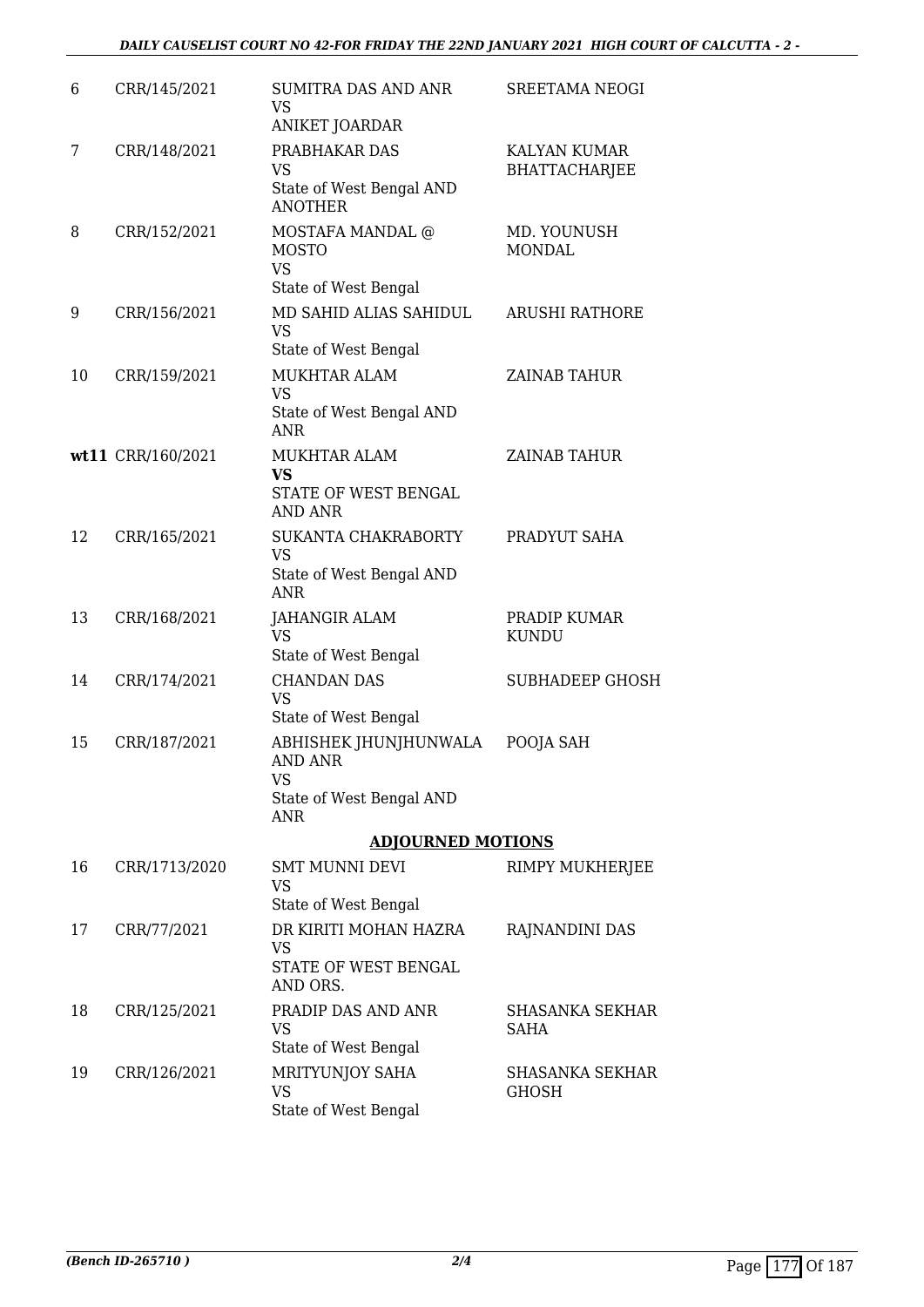| 20 | CRR/137/2021                           | <b>GOPAL BISWAS@ SATYA</b><br><b>VS</b><br>State of West Bengal                             | <b>SHASHANKA</b><br><b>SHEKHAR SAHA</b> |
|----|----------------------------------------|---------------------------------------------------------------------------------------------|-----------------------------------------|
| 21 | CRR/139/2021                           | DHIMAN ROY ALIAS BUDO<br><b>VS</b><br>State of West Bengal                                  | <b>SHASHANKA</b><br><b>SHEKHAR SAHA</b> |
|    |                                        | <b>CONTESTED APPLICATION</b>                                                                |                                         |
| 22 | CRR/2485/2018<br>(NTW)                 | <b>SUKDEV DAS</b><br><b>VS</b><br>STATE OF WEST BENGAL &<br><b>ANR</b>                      | M BHATTACHARYYA                         |
|    | IA NO: CRAN/1/2020(Old No:CRAN/5/2020) |                                                                                             |                                         |
| 23 | CRR/361/2019<br>(NTW)                  | <b>SMT SASWATI DEY</b><br><b>VS</b><br>STATE OF WEST BENGAL                                 | ARNAB SAHA                              |
| 24 | CRR/2136/2019                          | SATISH CHANDRA DUBEY<br>VS<br><b>STATE OF WEST BENGAL &amp;</b><br><b>ANR</b>               | PRAN GOPAL DAS                          |
|    | IA NO: CRAN/1/2021                     |                                                                                             |                                         |
| 25 | CRR/3794/2019                          | <b>ISMAIL SK</b><br><b>VS</b><br>STATE OF WEST BENGAL                                       | <b>ABHIMANYU</b><br><b>BANERJEE</b>     |
| 26 | CRR/1588/2020                          | <b>MANISH KHEMKA</b><br><b>VS</b><br>Union of India                                         | ANIRUDHYA DUTTA                         |
| 27 | CRR/1754/2020                          | RAMESH CHANDRA<br><b>AGARWAL</b><br><b>VS</b><br>THE STATE OF WEST<br><b>BENGAL AND ANR</b> | <b>INDRADEEP BASU</b>                   |
|    | IA NO: CRAN/1/2021                     |                                                                                             |                                         |
| 28 | CRR/1782/2020                          | MONOTOSH DUTTA<br><b>VS</b><br>State of West Bengal AND<br><b>ANOTHER</b>                   | ROHIT KR SHAW                           |
| 29 | CRR/1799/2020                          | TAPAS DAS ADHIKARY<br>VS<br>STATE OF WEST BENGAL<br>AND ORS.                                | RAGHUNATH DAS                           |
| 30 | CRR/1810/2020                          | SAMIRKUMAR NANDA<br><b>VS</b><br>State of West Bengal                                       | DEVI PRIYA MITRA                        |
| 31 | CRR/1812/2020                          | <b>SAMIR KUMAR NANDA</b><br><b>VS</b><br>State of West Bengal                               | DEVI PRIYA MITRA                        |
| 32 | CRR/1815/2020                          | <b>SM SWAPNA GOLDER AND</b><br>ANR<br><b>VS</b><br>State of West Bengal                     | KAZI SAFIULLAH                          |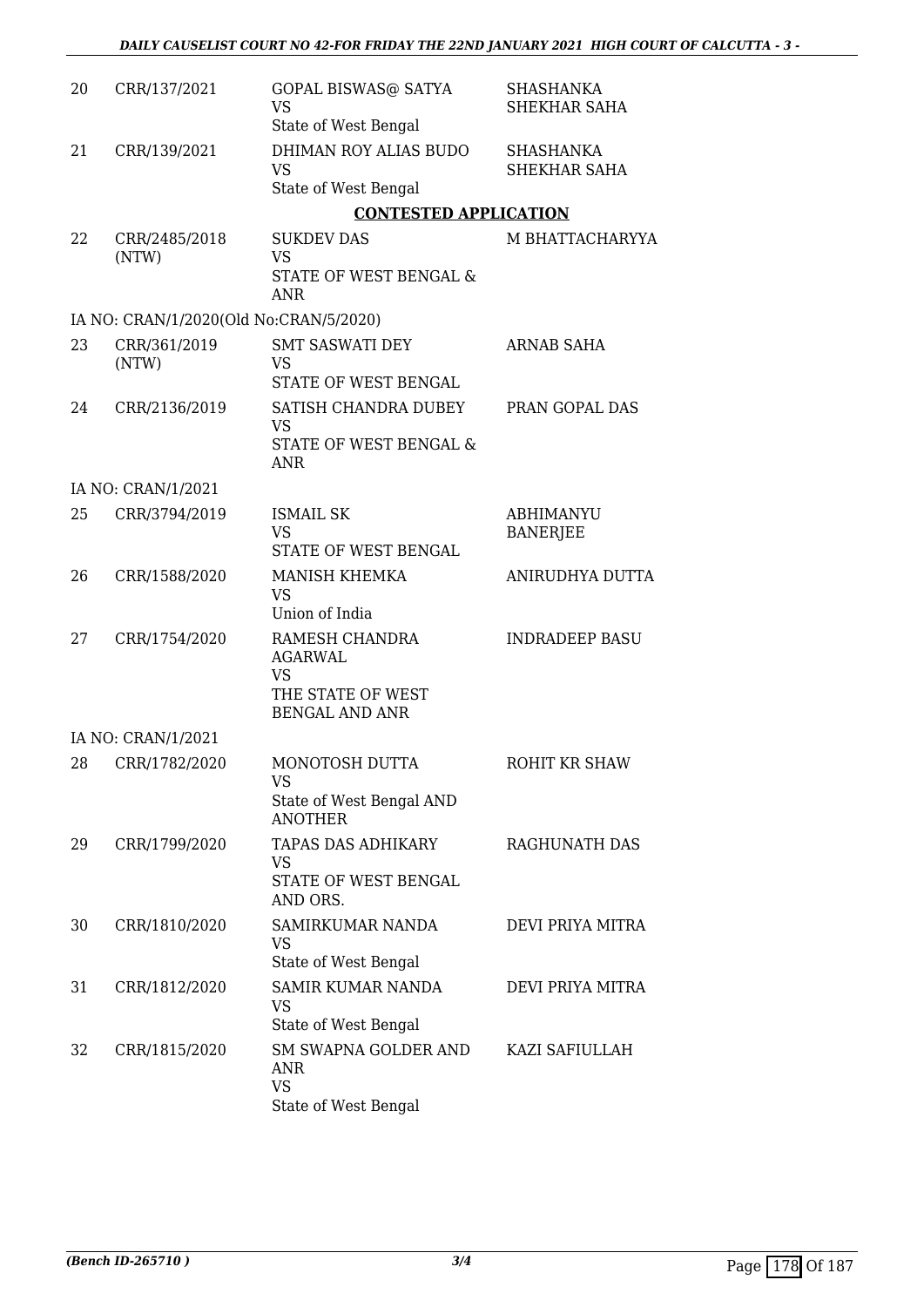| 33 | CRR/1833/2020 | DR. LAV KOCHGAWAY AND<br>ANR.<br>VS<br>State of West Bengal and anr. | kishwar rahman                  |
|----|---------------|----------------------------------------------------------------------|---------------------------------|
|    |               | <b>CRIMINAL APPEAL HEARING</b>                                       |                                 |
| 34 | CRA/442/2017  | HONAK DAS@HANAK DAS<br>VS<br>STATE OF WEST BENGAL &<br><b>ANR</b>    | SUBRATA<br><b>BHATTACHARJYA</b> |
| 35 | CRA/471/2019  | SUKUMAR MONDAL & ORS<br>VS<br>STATE OF WEST BENGAL                   | MONIKA SINHA                    |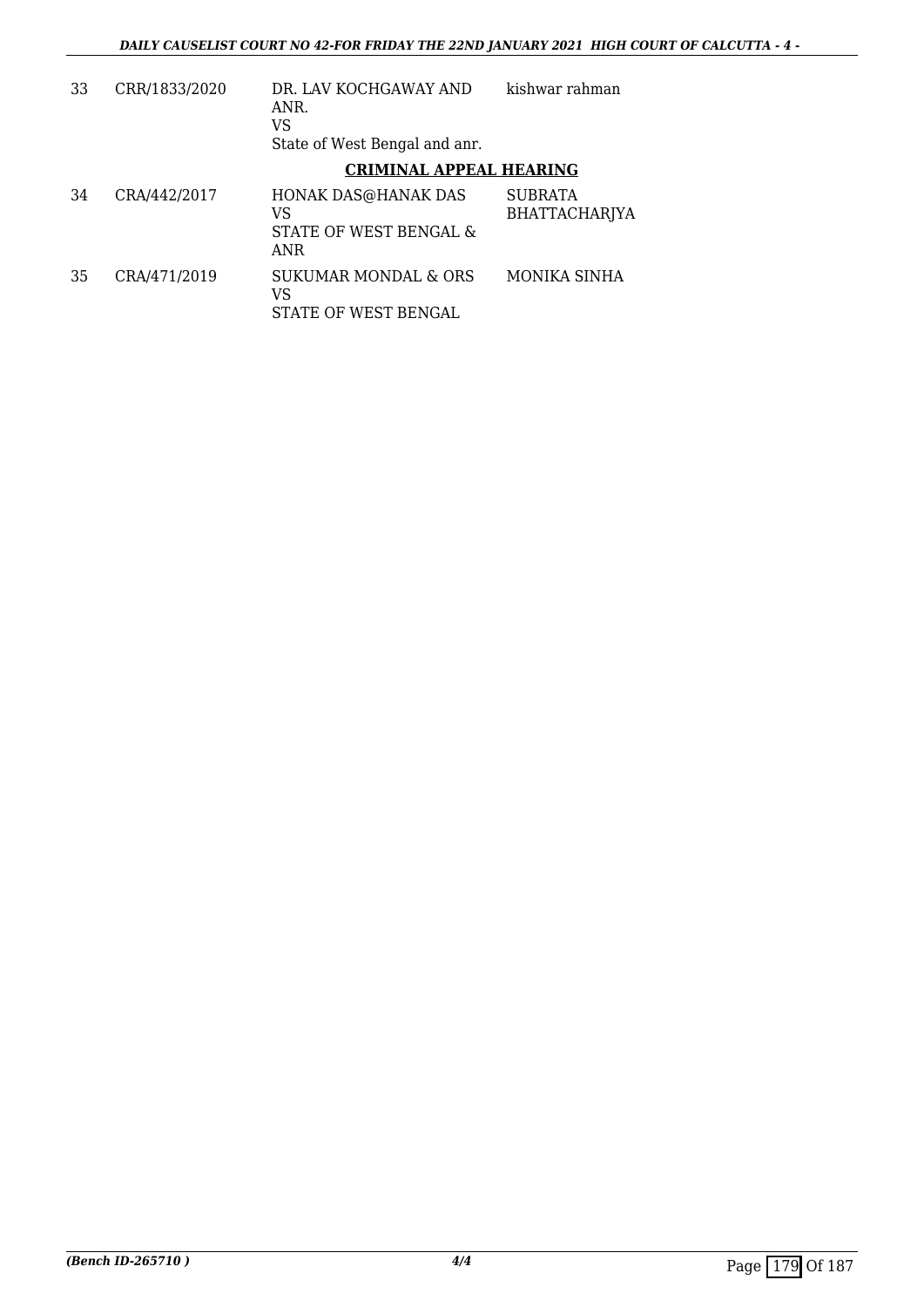

# In The High Court at Calcutta

### **Appellate Side**

**DAILY CAUSELIST For Friday The 22nd January 2021**

**COURT NO. 35 SINGLE BENCH (SB - XVIII) AT 3:00 PM HON'BLE JUSTICE SUVRA GHOSH (VIA VIDEO CONFERENCE)**

#### **ON EVERY WEDNESDAY, THURSDAY & FRIDAY AT 3.00 P.M.- WILL SIT SINGLY AND TAKE UP HEARING OF CRIMINAL REVISIONS (IRRESPECTIVE OF CLASSIFICATION) UPTO2019 INCLUDING CONNECTED APPLICATIONS THERETO.**

### **NOTE: MATTERS WILL BE TAKEN UP THROUGH PHYSICAL HEARING ONLY WHEN BOTH THE PARTIES ARE AGREED**

|              |                                           | <b>FOR ORDERS</b>                                                                    |                                      |  |
|--------------|-------------------------------------------|--------------------------------------------------------------------------------------|--------------------------------------|--|
| $\mathbf{1}$ | CRR/850/2007<br>Dept.                     | <b>DULAL SARKAR</b><br><b>VS</b><br>STATE OF W.B.                                    | SOURAV CHATTERJEE                    |  |
|              |                                           | <b>CONTESTED APPLICATION</b>                                                         |                                      |  |
| 2            | CRR/415/2018                              | <b>RAJEN MANDAL</b><br><b>VS</b><br>STATE OF WEST BENGAL                             | <b>MUKUNDA LAL</b><br><b>SARKAR</b>  |  |
| 3            | CRR/417/2018                              | MRINMOY KANTI DUTTA<br><b>VS</b><br>RUPALI DUTTA                                     | <b>K GUPTA</b>                       |  |
|              | IA NO: CRAN/1/2019(Old No:CRAN/2309/2019) |                                                                                      |                                      |  |
| 4            | CRR/421/2018                              | PARTHA PRATIM<br>PRAMANICK<br><b>VS</b><br>STATE OF WEST BENGAL &<br><b>ANR</b>      | <b>SOMSUVRA</b><br><b>MUKHERJEE</b>  |  |
| 5            | CRR/427/2018                              | RAMCHANDRA BAR & ORS<br><b>VS</b><br><b>STATE OF WEST BENGAL &amp;</b><br><b>ANR</b> | PRASANTA KUMAR<br><b>BANERJEE</b>    |  |
| 6            | CRR/443/2018                              | <b>ARABINDA DEWAN</b><br><b>VS</b><br><b>MANTU SAHA</b>                              | <b>ARUP KUMAR</b><br><b>BHOWMICK</b> |  |
| 7            | CRR/474/2018                              | UJJAL GHOSH<br><b>VS</b><br><b>STATE OF WEST BENGAL</b>                              | ASIS<br><b>BHATTACHARYYA</b>         |  |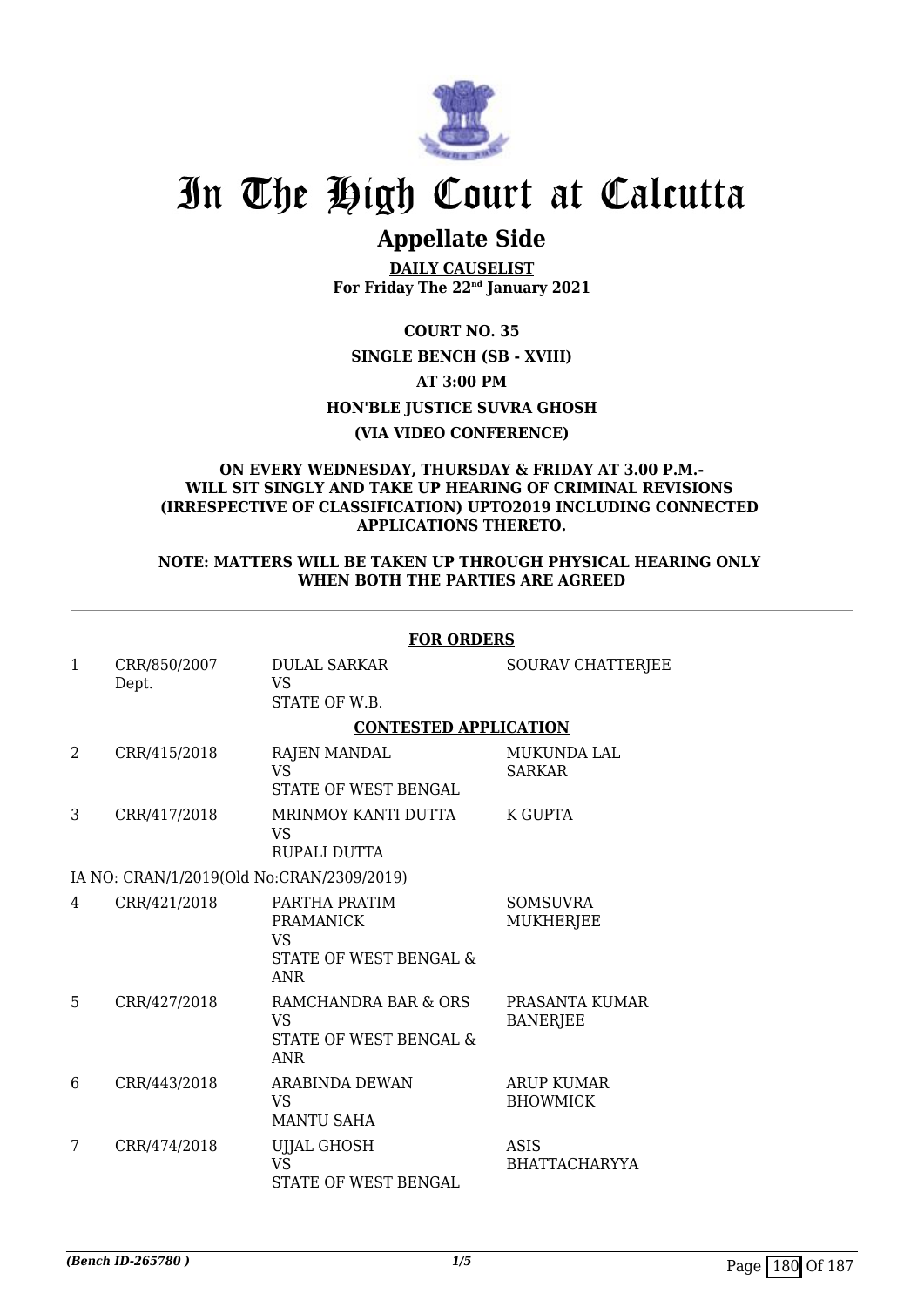| 8  | CRR/475/2018                              | ADITYA GUPTA & ANR<br><b>VS</b><br>STATE OF WEST BENGAL                                          | <b>SOUMYA NAG</b>                   |
|----|-------------------------------------------|--------------------------------------------------------------------------------------------------|-------------------------------------|
|    | IA NO: CRAN/2/2019(Old No:CRAN/3506/2019) |                                                                                                  |                                     |
| 9  | CRR/476/2018                              | ADITYA MUKHERJEE @<br>ADITYA LAL MUKHERJEE<br><b>VS</b><br>STATE OF WEST BENGAL &<br>ANR.        | ANIRUDDHA<br><b>BHATTACHARYYA</b>   |
| 10 | CRR/477/2018                              | ADITYA MUKHERJEE @<br>ADITYA LAL MUKHERJEE<br><b>VS</b><br>STATE OF WEST BENGAL                  | ANIRUDDHA<br><b>BHATTACHARYA</b>    |
|    | IA NO: CRAN/4/2020(Old No:CRAN/1112/2020) |                                                                                                  |                                     |
| 11 | CRR/479/2018                              | <b>BASUDEB KARMAKAR &amp;</b><br><b>ANR</b><br><b>VS</b><br>STATE OF WEST BENGAL &<br><b>ANR</b> | SAMBHUNATH DE                       |
| 12 | CRR/480/2018                              | <b>JOY NAG</b><br><b>VS</b><br>STATE OF WEST BENGAL&<br>ANR                                      | T. KHAN                             |
|    | IA NO: CRAN/1/2018(Old No:CRAN/645/2018)  |                                                                                                  |                                     |
| 13 | CRR/483/2018                              | SUJIT KUMAR MISHRA &<br>ANR.<br><b>VS</b><br>STATE OF WEST BENGAL &<br>ANR.                      | PINAK KUMAR MITRA                   |
| 14 | CRR/484/2018                              | SATYENDRA PRASAD @<br><b>SATENDAR PRASAD &amp; ORS</b><br><b>VS</b><br><b>SUKESHWAR PRASAD</b>   | D BASU                              |
| 15 | CRR/486/2018                              | MS ADITI BHATTACAHRYYA<br>$&$ ANR<br><b>VS</b><br>STATE OF WEST BENGAL &<br><b>ANR</b>           | S SAHA                              |
| 16 | CRR/487/2018                              | <b>SURAJIT MALIK</b><br>VS<br>STATE OF WEST BENGAL &<br><b>ORS</b>                               | <b>BISWAPRIYA</b><br><b>SAMANTA</b> |
| 17 | CRR/494/2018                              | MITUL KRISHAN KAPUR @<br>MITTUL KISHAN KAPUR<br><b>VS</b><br>STATE OF WEST BENGAL &              | ROHIT JALAN                         |
|    |                                           | ANR.                                                                                             |                                     |
| 18 | CRR/499/2018                              | NIRMAL BISWAS<br><b>VS</b><br>STATE OF WEST BENGAL                                               | ASIS<br><b>BHATTACHARYYA</b>        |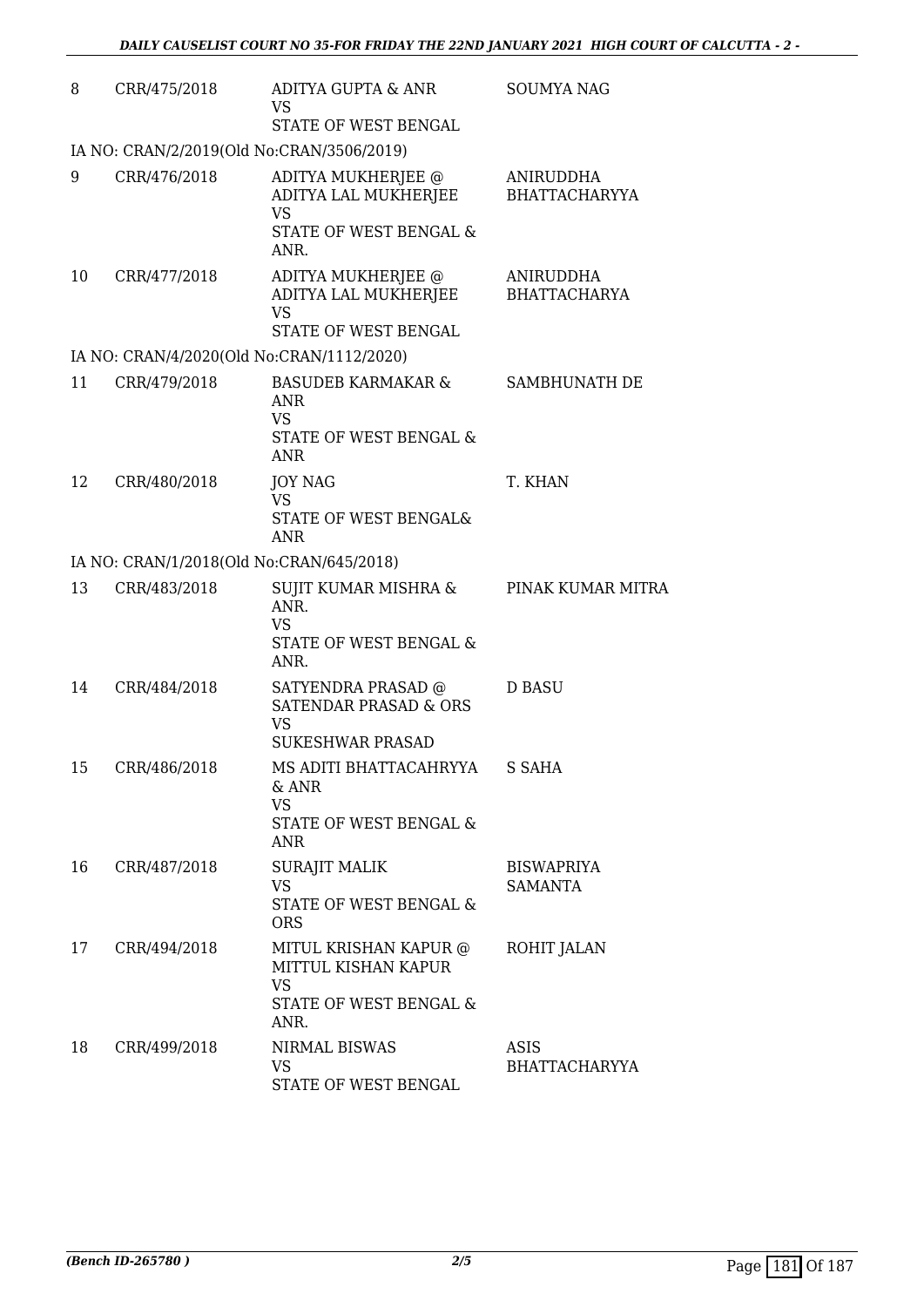| 19 | CRR/504/2018                                                                                                         | SANTU BANERJEE @<br>SUBHRADIP BANERJEE                                              | MRS L CHATTERJEE      |  |  |
|----|----------------------------------------------------------------------------------------------------------------------|-------------------------------------------------------------------------------------|-----------------------|--|--|
|    |                                                                                                                      | <b>VS</b><br>STATE OF WEST BENGAL &<br><b>ANR</b>                                   |                       |  |  |
| 20 | CRR/507/2018                                                                                                         | <b>BISWADEEP GANGULY</b><br><b>VS</b><br>STATE OF WEST BENGAL &<br><b>ANR</b>       | ANJAN DATTA           |  |  |
| 21 | CRR/510/2018                                                                                                         | CHINTA BARMAN & ANR.<br><b>VS</b><br>KANAKLATA GAYEN & ANR.                         | <b>IMDADUL BISWAS</b> |  |  |
|    |                                                                                                                      | IA NO: CRAN/1/2018(Old No:CRAN/1179/2018), CRAN/5/2020(Old No:CRAN/40/2020)         |                       |  |  |
| 22 | CRR/520/2018                                                                                                         | PRADIP BAGLA @ PRADEEP<br>KUMAR BAGLA<br><b>VS</b><br>M/S. DUAKEM PHARMA P.<br>LTD. | SOUMYAJIT GHOSH       |  |  |
| 23 | CRR/522/2018                                                                                                         | KANAKENDRA DAS<br><b>VS</b><br>STATE OF WEST BENGAL &<br><b>ANR</b>                 | <b>S MANDAL</b>       |  |  |
|    | IA NO: CRAN/1/2018(Old No:CRAN/1714/2018), CRAN/2/2018(Old No:CRAN/1861/2018), CRAN/7/2019(Old<br>No:CRAN/1883/2019) |                                                                                     |                       |  |  |
| 24 | CRR/752/2018                                                                                                         | ARUN DAS & ORS<br><b>VS</b><br>STATE OF WEST BENGAL &                               | <b>S GHOSH</b>        |  |  |
|    |                                                                                                                      | <b>ANR</b>                                                                          |                       |  |  |
| 25 | CRR/753/2018                                                                                                         | ANAND SINGH BAID @<br>ANANDA BED & ORS<br><b>VS</b>                                 | D GUPTA               |  |  |
|    |                                                                                                                      | STATE OF WEST BENGAL &<br><b>ANR</b>                                                |                       |  |  |
| 26 | CRR/755/2018                                                                                                         | <b>AARTI GUPTA</b><br><b>VS</b>                                                     | S S DAS               |  |  |
|    |                                                                                                                      | ABHIK KUMAR GUPTA                                                                   |                       |  |  |
| 27 | CRR/760/2018                                                                                                         | <b>SHAMIM AKHTAR</b><br><b>VS</b><br>STATE OF WEST BENGAL &<br>ANR.                 | PARTHA SENGUPTA       |  |  |
|    |                                                                                                                      | IA NO: CRAN/3/2020(Old No:CRAN/1107/2020)                                           |                       |  |  |
| 28 | CRR/761/2018                                                                                                         | NIRUPAM DEY<br><b>VS</b><br>STATE OF WEST BENGAL &<br>ANR.                          | <b>SAIBAL MONDAL</b>  |  |  |
|    | IA NO: CRAN/3/2020(Old No:CRAN/830/2020)                                                                             |                                                                                     |                       |  |  |
| 29 | CRR/763/2018                                                                                                         | <b>AMZAD HOSSAIN</b><br><b>VS</b><br>KISAN BOURI & ANR                              | M MONDAL              |  |  |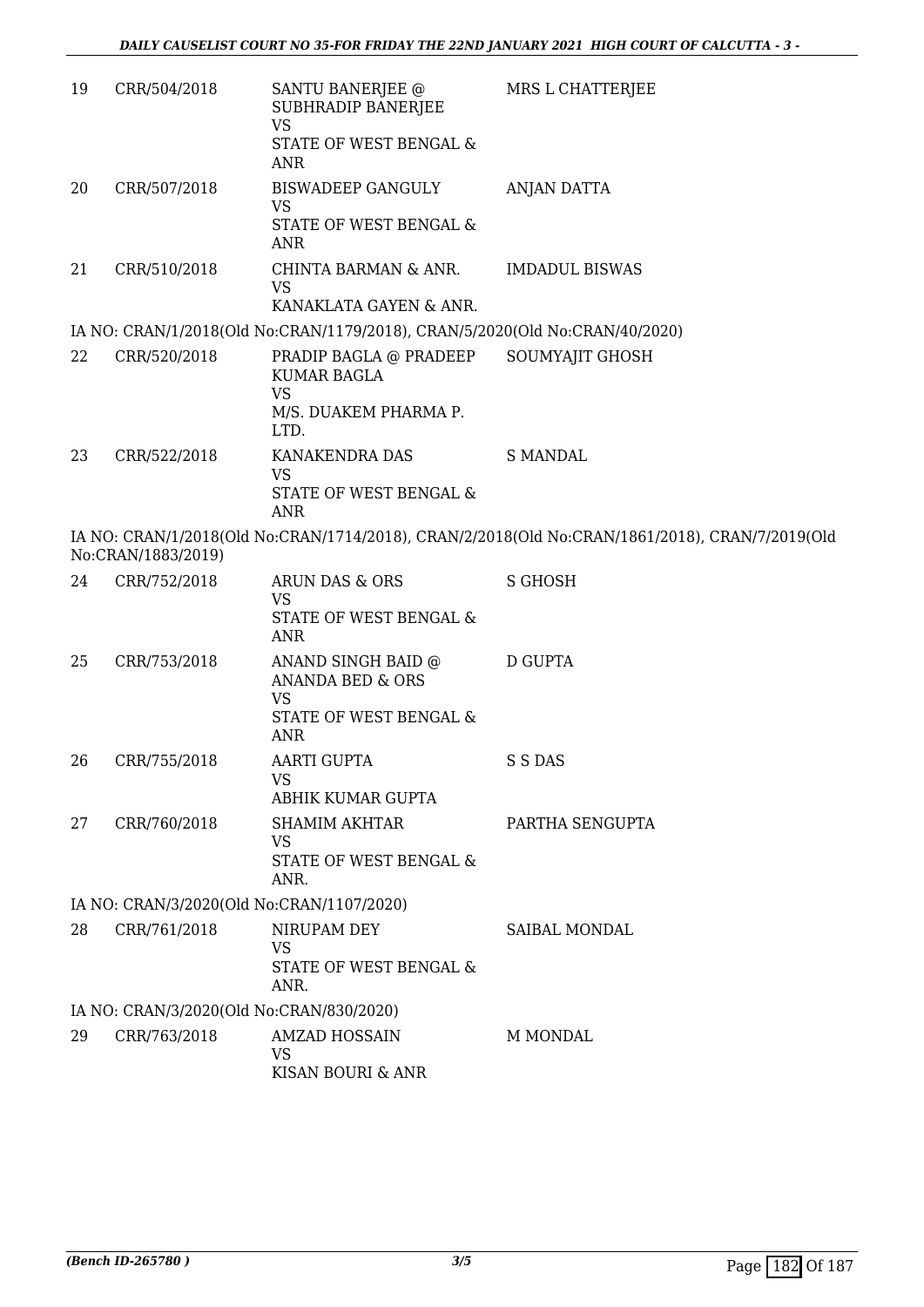| 30                                                    | CRR/807/2018                              | PRABIR MONDAL<br><b>VS</b><br><b>STATE OF WEST BENGAL &amp;</b><br>ANR.                                 | PRABIR MONDAL(IN<br>PERSON)      |  |
|-------------------------------------------------------|-------------------------------------------|---------------------------------------------------------------------------------------------------------|----------------------------------|--|
|                                                       | IA NO: CRAN/1/2019(Old No:CRAN/4781/2019) |                                                                                                         |                                  |  |
| 31                                                    | CRR/507/2019                              | KARITICK CHANDRA<br><b>BHUNIA &amp; ORS</b><br><b>VS</b><br>STATE OF WEST BENGAL &                      | ABHIJIT MUKHERJEE                |  |
| 32                                                    | CRR/545/2019                              | <b>ANR</b><br>SOUMIK GANGULY & ORS.<br><b>VS</b>                                                        | <b>SUCHANA BANERJEE</b>          |  |
|                                                       |                                           | BARNALI GANGULY & ANR.                                                                                  |                                  |  |
| 33                                                    | CRR/714/2019                              | PITESH SAHA<br><b>VS</b><br>STATE OF WEST BENGAL &<br><b>ANR</b>                                        | <b>ANUPAM HAIT</b>               |  |
| 34                                                    | CRR/754/2019                              | SANAT CHATTERJEE<br><b>VS</b><br>STATE OF WEST BENGAL &<br><b>ANR</b>                                   | <b>SHASHANKA</b><br>SHEKHAR SAHA |  |
|                                                       | IA NO: CRAN/5/2020(Old No:CRAN/1317/2020) |                                                                                                         |                                  |  |
| 35                                                    | CRR/2471/2019                             | VE COMMERCIAL VEHICLES<br><b>LIMITED &amp; ORS</b><br><b>VS</b><br>STATE OF WEST BENGAL &<br><b>ANR</b> | <b>GOUTAM DEY</b>                |  |
|                                                       | IA NO: CRAN/3/2020                        |                                                                                                         |                                  |  |
|                                                       | wt36 CRR/2472/2019                        | VE COMMERCIAL VEHICLES<br><b>LIMITED &amp; ORS</b><br><b>VS</b><br>STATE OF WEST BENGAL &<br><b>ANR</b> | <b>GOUTAM DEY</b>                |  |
| IA NO: CRAN/2/2020(Old No:CRAN/726/2020), CRAN/3/2020 |                                           |                                                                                                         |                                  |  |
| 37                                                    | CRR/2502/2019                             | SUBHADIP PARAMANIK<br><b>VS</b><br>STATE OF WEST BENGAL                                                 | MD ASIF IQBAL                    |  |
| 38                                                    | CRR/2588/2019                             | DINESH CHANDRA GHOSH<br><b>VS</b><br>STATE OF WEST BENGAL &<br><b>ANR</b>                               | ASIM KUMAR KUNDU                 |  |
| 39                                                    | CRR/3512/2019                             | JABA BISWAS @ JABA & ORS<br>VS<br>STATE OF WEST BENGAL &<br>ANR                                         | <b>ABHISHEK BISWAS</b>           |  |
| 40                                                    | CRR/3584/2019                             | PUNIT KR TRIVEDI<br><b>VS</b><br>STATE OF WEST BENGAL &<br><b>ANR</b>                                   | <b>SAKET CHAUDHURY</b>           |  |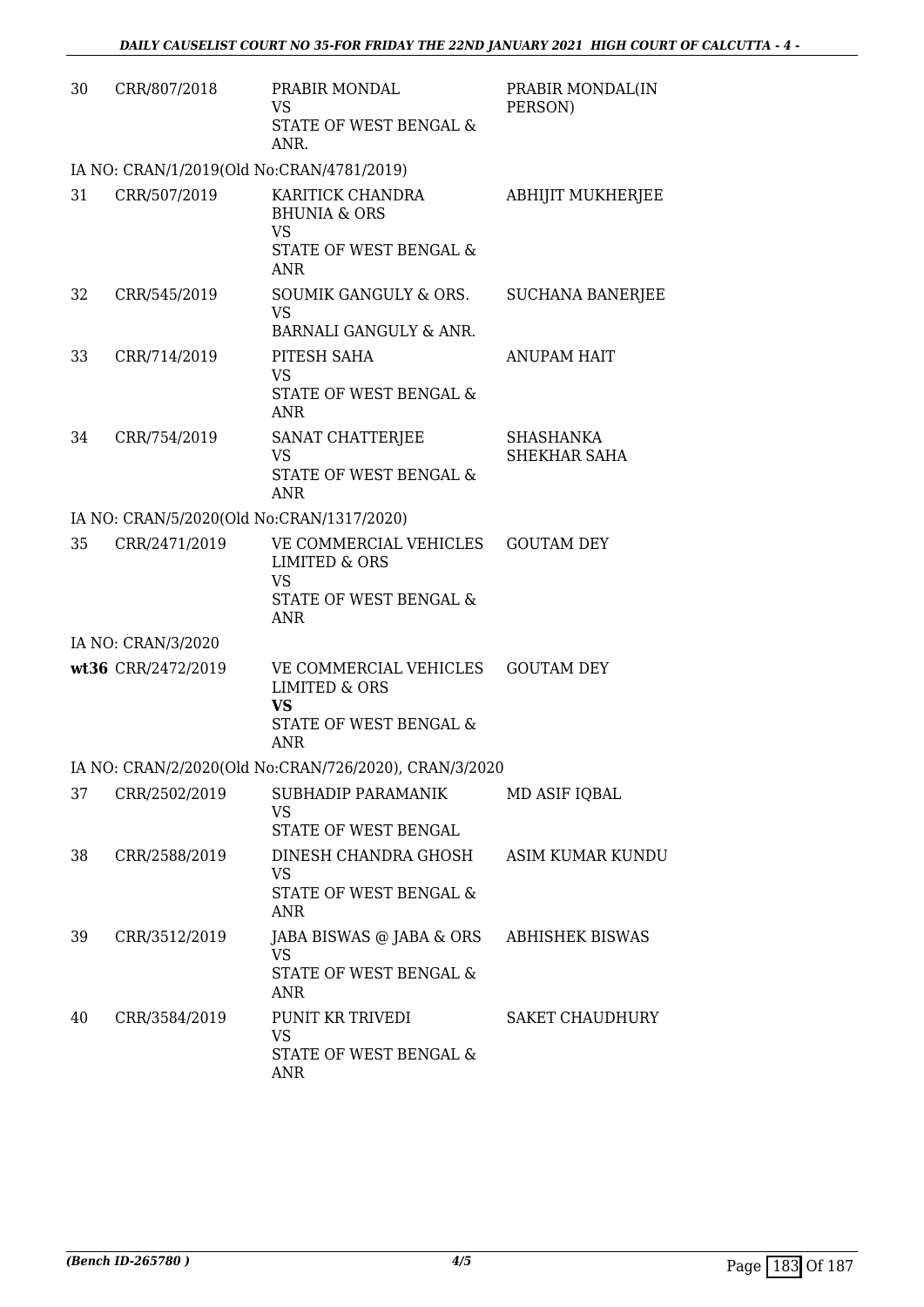KOUSTAV BAGCHI

- 41 CRR/3703/2019 SANJAY KUMAR GUPTA & ANR VS STATE OF WEST BENGAL& ANR ROHIT JALAN IA NO: CRAN/1/2020(Old No:CRAN/1234/2020)
- 42 CRR/3772/2019 SANGITA MAITY VS STATE OF WEST BENGAL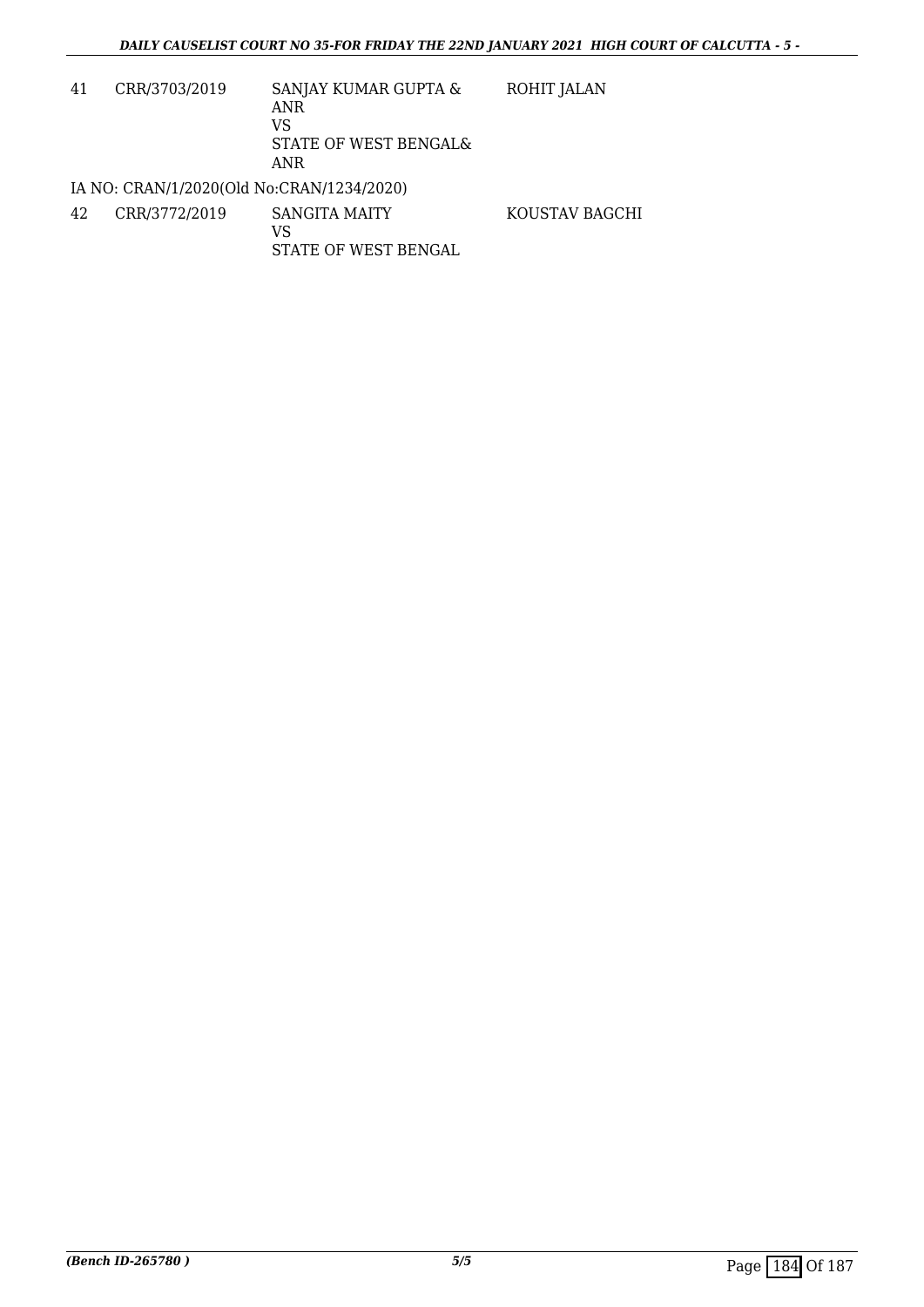

# In The High Court at Calcutta

### **Appellate Side**

**DAILY CAUSELIST For Friday The 22nd January 2021**

**COURT NO. 25**

**SINGLE BENCH (SB ) AT 3:00 PM HON'BLE JUSTICE TIRTHANKAR GHOSH (VIA VIDEO CONFERENCE)**

**ON FRIDAY, 22ND JANUARY, 2021 AT 3.00 P.M. - WILL SIT SINGLY AND TAKE UP SOME PART-HEARD, CONTEMPT MATTERS.**

**NOTE: MATTERS WILL BE TAKEN UP THROUGH PHYSICAL HEARING ONLY WHEN BOTH THE PARTIES ARE AGREED.**

|    |                                           | <b>CRIMINAL REVISION</b>                                                 |                       |
|----|-------------------------------------------|--------------------------------------------------------------------------|-----------------------|
| 1  | CRR/367/2018                              | MOUSUMI NAYEK<br>VS<br>STATE OF WEST BENGAL & ANR                        | H PAIK                |
| 2  | CRR/368/2018                              | ARINDAM DUTTA<br>VS<br>STATE OF WEST BENGAL & ORS                        | P DEBNATH             |
| 3  | CRR/370/2018                              | PRANAB SARKAR<br>VS<br>STATE OF WEST BENGAL & ORS                        | A. BANERJEE           |
| 4  | CRR/371/2018                              | MUNILAL RAM<br><b>VS</b><br>STATE OF WEST BENGAL & ORS                   | A AGARWAL             |
| 5  | CRR/376/2018                              | <b>SMT SARBANI MONDAL &amp; ANR</b><br>VS<br>STATE OF WEST BENGAL & ANR  | P SINHA ROY           |
| 6  | CRR/377/2018                              | RAMLAL HELA @ SANKAR HELA<br>VS<br>REKHA HELA & ANR                      | S BASU                |
| 7  | CRR/383/2018                              | BANASREE MAHATO & ORS.<br>VS<br>STATE OF WEST BENGAL                     | PRASENJIT SARKAR      |
| 8  | CRR/385/2018                              | JOYSHREE DAS & ANR.<br>VS<br>STATE OF WEST BENGAL & ORS.                 | PARTHA SENGUPTA       |
| 9  | CRR/387/2018                              | ANIMEGH MANDAL<br>VS<br>POUSALI PAL                                      | <b>S CHAKRABARTY</b>  |
|    | IA NO: CRAN/2/2018(Old No:CRAN/3368/2018) |                                                                          |                       |
| 10 | CRR/389/2018                              | RATHIN CHAKRABORTY & ORS<br>VS<br>STATE OF WEST BENGAL & ANR             | KRISHANU BANIK        |
| 11 | CRR/390/2018                              | RATHIN CHAKRABORTY @ HABU<br>$&$ ORS<br>VS<br>STATE OF WEST BENGAL & ANR | K BANIK               |
| 12 | CRR/391/2018                              | RATHIN CHAKRABORTY & ORS<br>VS<br>STATE OF WEST BENGAL & ANR             | <b>KRISHANU BANIK</b> |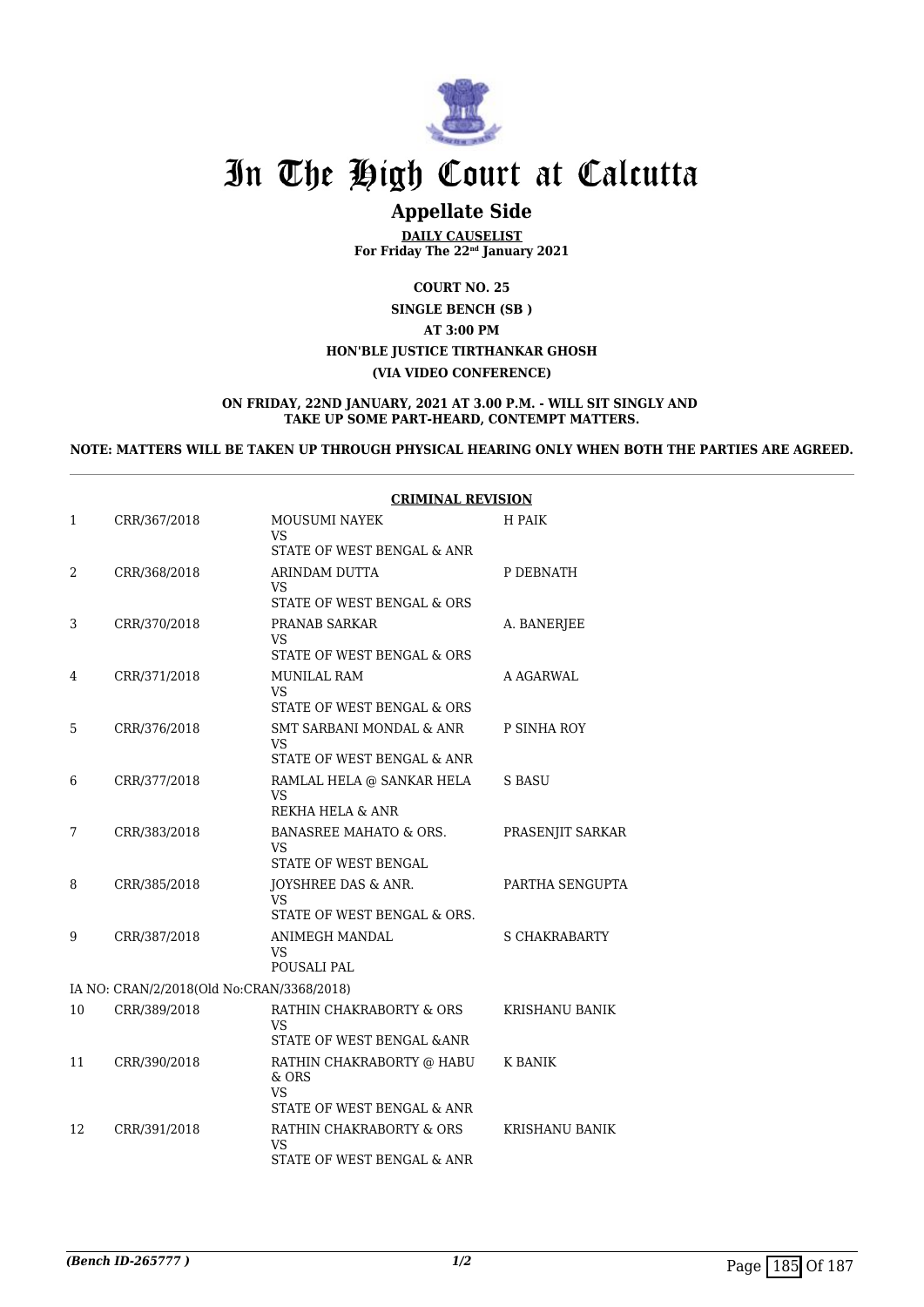| 13                                      | CRR/213/2019                              | SUBRATA SANKU BISWAS<br>VS<br>STATE OF WEST BENGAL & ANR                    | ASIS BHATTACHARYYA   |  |
|-----------------------------------------|-------------------------------------------|-----------------------------------------------------------------------------|----------------------|--|
| 14                                      | CRR/341/2019                              | AJOY ROY CHOUDHURY<br>VS                                                    | AJOY ROY CHOUDHURY   |  |
| 15                                      | CRR/1030/2019                             | STATE OF WEST BENGAL & ANR.<br><b>GOBINDA GURIA</b>                         | <b>AVIJIT SARKAR</b> |  |
|                                         |                                           | VS<br>STATE OF WEST BENGAL & ANR                                            |                      |  |
| 16                                      | CRR/1143/2019                             | ALOKENDU CHAKRABORTY @<br>BAPI & ORS.<br>VS                                 | <b>SAIKAT MONDAL</b> |  |
|                                         |                                           | STATE OF WEST BENGAL & ANR                                                  |                      |  |
|                                         | IA NO: CRAN/4/2020(Old No:CRAN/1337/2020) |                                                                             |                      |  |
| 17                                      | CRR/1153/2019                             | RAHAT ALI KHAN<br>VS                                                        | SUTANUKA CHOWDHURY   |  |
|                                         |                                           | STATE OF WEST BENGAL & ANR                                                  |                      |  |
| 18                                      | CRR/1210/2019                             | DEBJIT SAHANI<br>VS<br>STATE OF WEST BENGAL & ORS.                          | SASHIKANTA PRAMANIK  |  |
| 19                                      | CRR/1455/2019                             | TAPAS KUMAR BERA & ANR                                                      | SUJIT KUMAR RATH     |  |
|                                         |                                           | VS                                                                          |                      |  |
|                                         |                                           | STATE OF WEST BENGAL & ANR                                                  |                      |  |
|                                         | IA NO: CRAN/1/2019(Old No:CRAN/4047/2019) |                                                                             |                      |  |
| 20                                      | CRR/2016/2019                             | <b>SABITA HALDER</b><br><b>VS</b><br>STATE OF WEST BENGAL                   | ARUN NASKAR          |  |
| 21                                      | CRR/2351/2019                             | SHYAMAL KUMAR CHANDA @<br>SHYAMAL CHANDA<br>VS<br>STATE OF WEST BENGAL& ORS | <b>NAZIR AHMED</b>   |  |
| 22                                      | CRR/2734/2019                             | <b>JYOTSNA GHOSH</b>                                                        | SHARMISTHA CHINA     |  |
|                                         |                                           | VS<br>STATE OF WEST BENGAL & ORS                                            |                      |  |
| 23                                      | CRR/3079/2019                             | MITHUN BARUI & ANR<br>VS<br>STATE OF WEST BENGAL                            | NIMAI RAY            |  |
| 24                                      | CRR/3262/2019                             | M RAGHAVENDRA GOWDA<br><b>VS</b>                                            | AISHWARYA KR AWASTHI |  |
|                                         |                                           | L & T FIN LTD                                                               |                      |  |
| 25                                      | CRR/3715/2019                             | M/S MAKUM MOTORS<br>VS<br>HARI KRISHNA KANOI& ANR                           | PAYEL SHOME          |  |
| 26                                      | CRR/3836/2019                             | NAMITA MANDAL                                                               | TIRTHANKAR DHALI     |  |
|                                         |                                           | VS.<br>STATE OF WEST BENGAL & ORS                                           |                      |  |
|                                         | <b>APPLICATION</b>                        |                                                                             |                      |  |
| 27                                      | CPAN/538/2020                             | <b>SHYAM LAL LYADAV</b><br>VS.                                              | ARPAN GUHA           |  |
|                                         |                                           | SRI KUNAL AGGARWAL AND ANR                                                  |                      |  |
|                                         | wt28 WPA/6172/2020                        | SHYAM LAL YADAV<br>VS<br>STATE OF WEST BENGAL & ORS                         | ARPAN GUHA           |  |
| IA NO: CAN/1/2020(Old No:CAN/4473/2020) |                                           |                                                                             |                      |  |
| <b>CRIMINAL APPEAL HEARING</b>          |                                           |                                                                             |                      |  |
| 29                                      | CRA/672/2016                              | HARADHAN DUTTA                                                              | AINDRILA DE          |  |
|                                         | (Pt. Hd.)                                 | VS<br>STATE OF WEST BENGAL                                                  |                      |  |